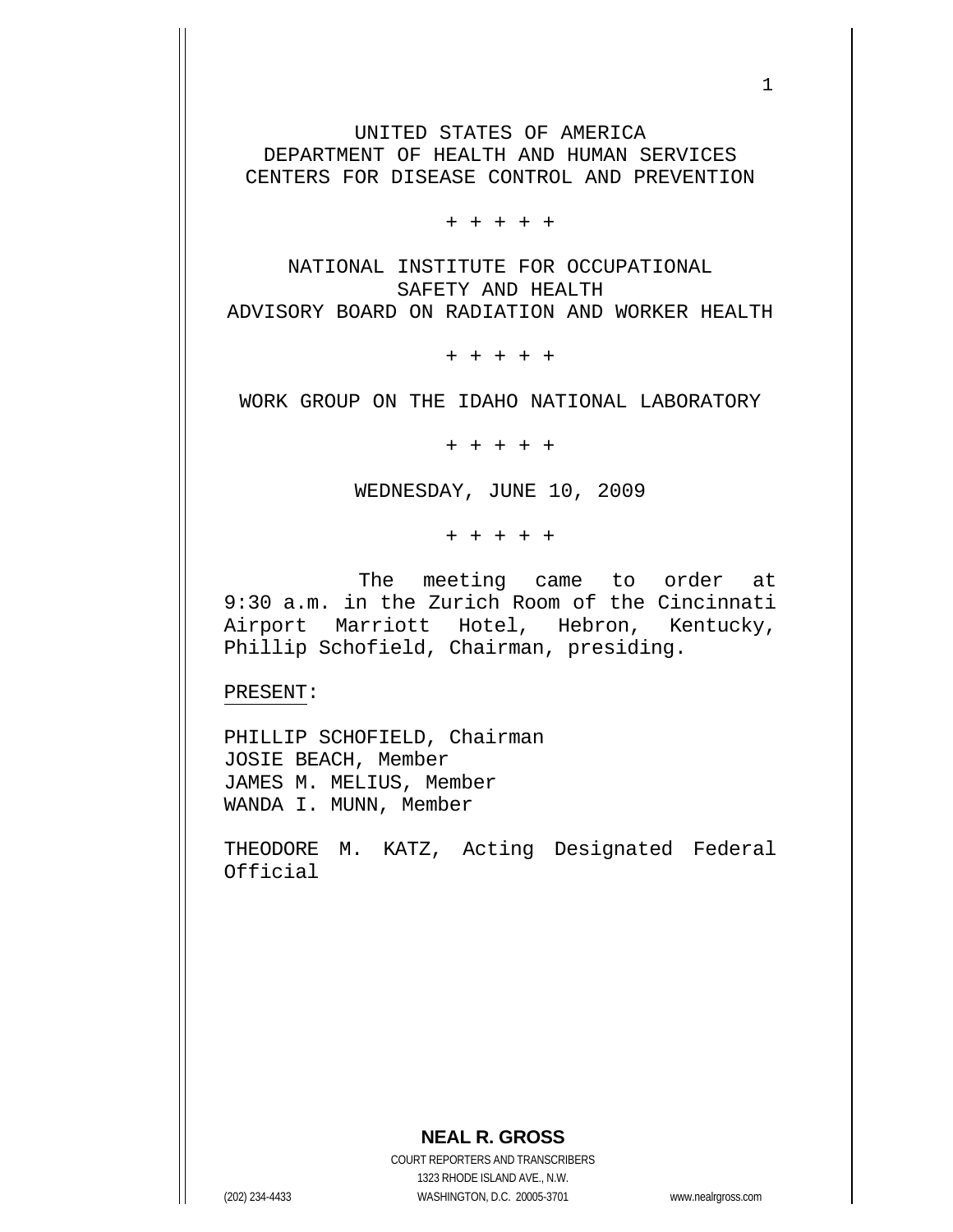IDENTIFIED PARTICIPANTS:

NANCY ADAMS, NIOSH Contractor\* HANS BEHLING, SC&A\* GRADY CALHOUN, NIOSH PETER DARNELL, NIOSH BRIAN GLECKLER, Dade Moeller & Associates EMILY HOWELL, HHS\* JODI JENKINS, Dade Moeller & Associates JOHN MAURO, SC&A STEVE OSTROW, SC&A MICHAEL RAFKY, HHS\* JOE ZLOTNICKI, SC&A\*

\*Participating via telephone

## **NEAL R. GROSS**

COURT REPORTERS AND TRANSCRIBERS 1323 RHODE ISLAND AVE., N.W. (202) 234-4433 WASHINGTON, D.C. 20005-3701 www.nealrgross.com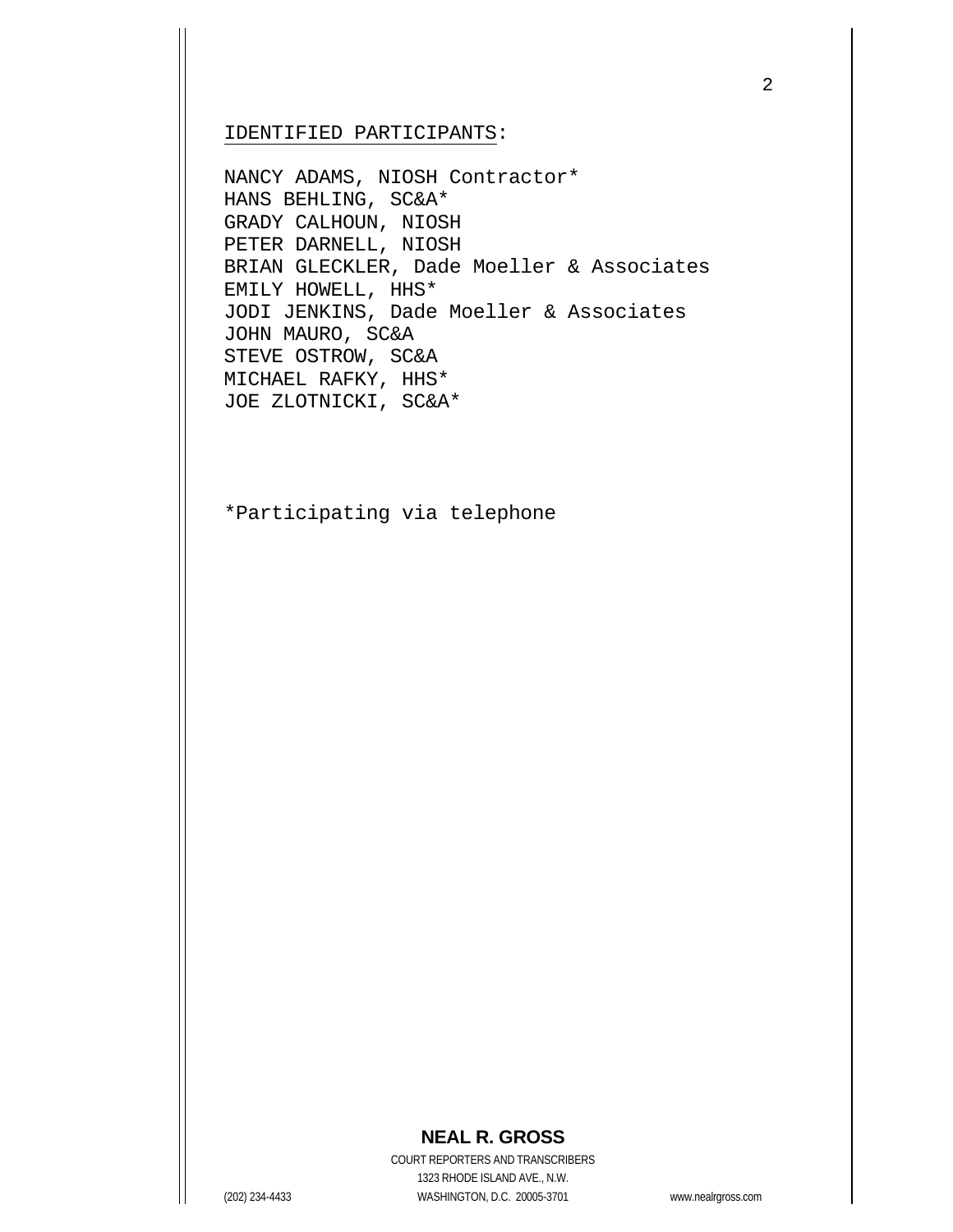**NEAL R. GROSS** COURT REPORTERS AND TRANSCRIBERS 1323 RHODE ISLAND AVE., N.W. (202) 234-4433 WASHINGTON, D.C. 20005-3701 www.nealrgross.com 3 1 2 3 4 5 6 7 8 9 10 11 12 13 14 15 16 17 18 19 20 21 22 P-R-O-C-E-E-D-I-N-G-S 9:33 a.m. MR. KATZ: Good morning. This is the Advisory Board on Radiation and Worker Health. It's the INL Working Group, and we are just convening at this point, and we will start as is usual with roll call, and if people would address conflict of interest at the same time, and we'll begin in the room with the Board Members with the Chair. CHAIRMAN SCHOFIELD: Phillip Schofield, Chair, working group. MR. KATZ: And conflict? CHAIRMAN SCHOFIELD: No conflict. MEMBER BEACH: Josie Beach, Board Member, no conflict. MEMBER MELIUS: Jim Melius, Board Member, no conflict. MEMBER MUNN: Wanda Munn, Board Member, no conflicts. MR. KATZ: Okay, and for the record, Gen Roessler, I believe, cannot make it. Gen,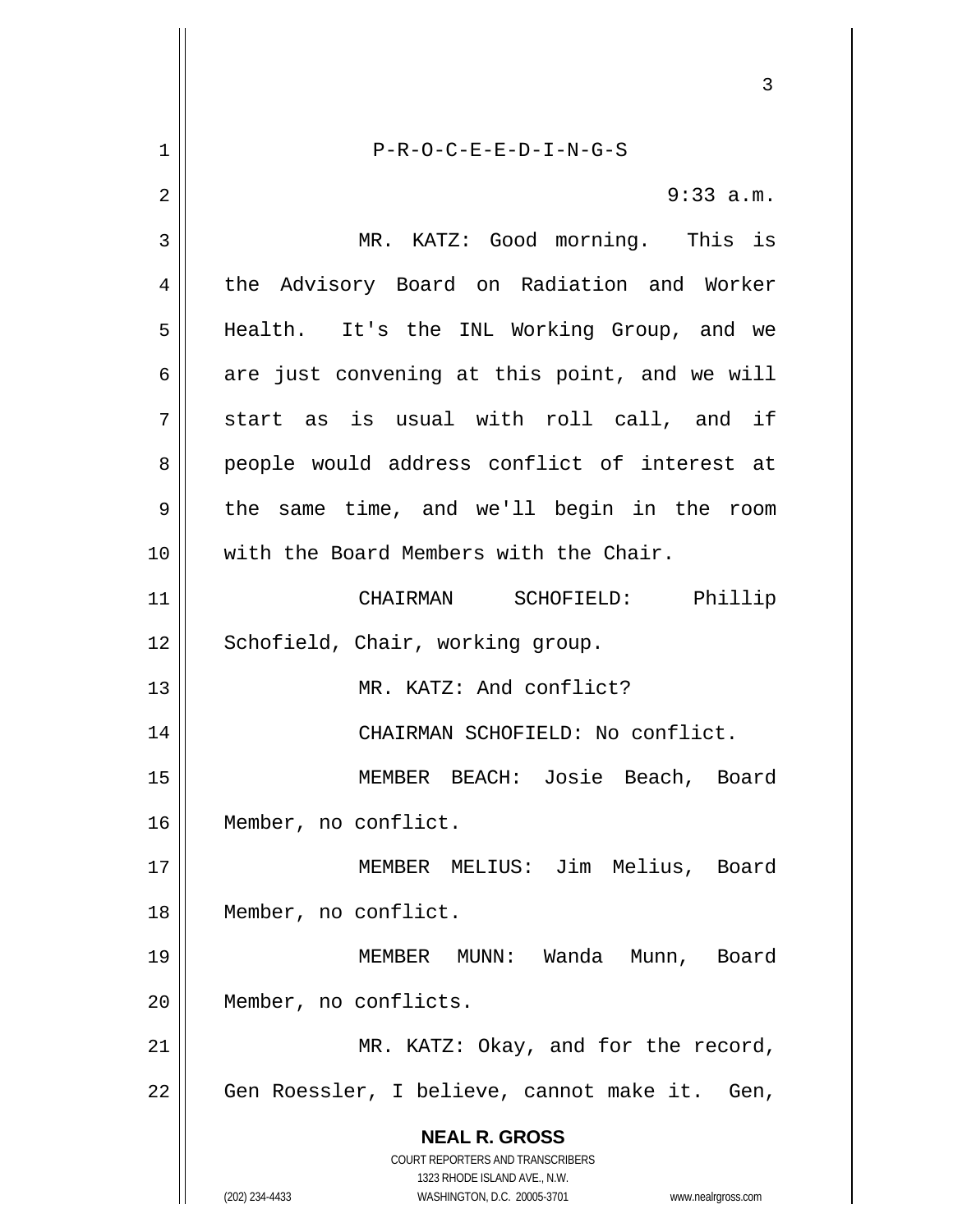**NEAL R. GROSS** COURT REPORTERS AND TRANSCRIBERS 1323 RHODE ISLAND AVE., N.W. (202) 234-4433 WASHINGTON, D.C. 20005-3701 www.nealrgross.com 1 2 3 4 5 6 7 8 9 10 11 12 13 14 15 16 17 18 19 20 21 22 you're not on the telephone, are you? Are any other Board Members on the phone? Okay, and then going around the room, NIOSH ORAU team? MR. DARNELL: Pete Darnell, health physicist, NIOSH, no conflict or bias. MR. CALHOUN: Grady Calhoun, team leader at OCAS, no conflict at this site. MS. JENKINS: Jodi Meyer Jenkins, Dade Moeller & Associates, no conflict by INL or ANL. MR. GLECKLER: Brian Gleckler, Dade Moeller & Associates, supporting NIOSH, no conflict or bias. MR. KATZ: How about on the telephone? NIOSH ORAU team? Okay. You're not expecting any folks, NIOSH ORAU? Okay. Okay, and then SC&A in the room? DR. MAURO: John Mauro, SC&A, no conflict. MR. OSTROW: Steve Ostrow, SC&A, no conflict. MR. KATZ: And SC&A on the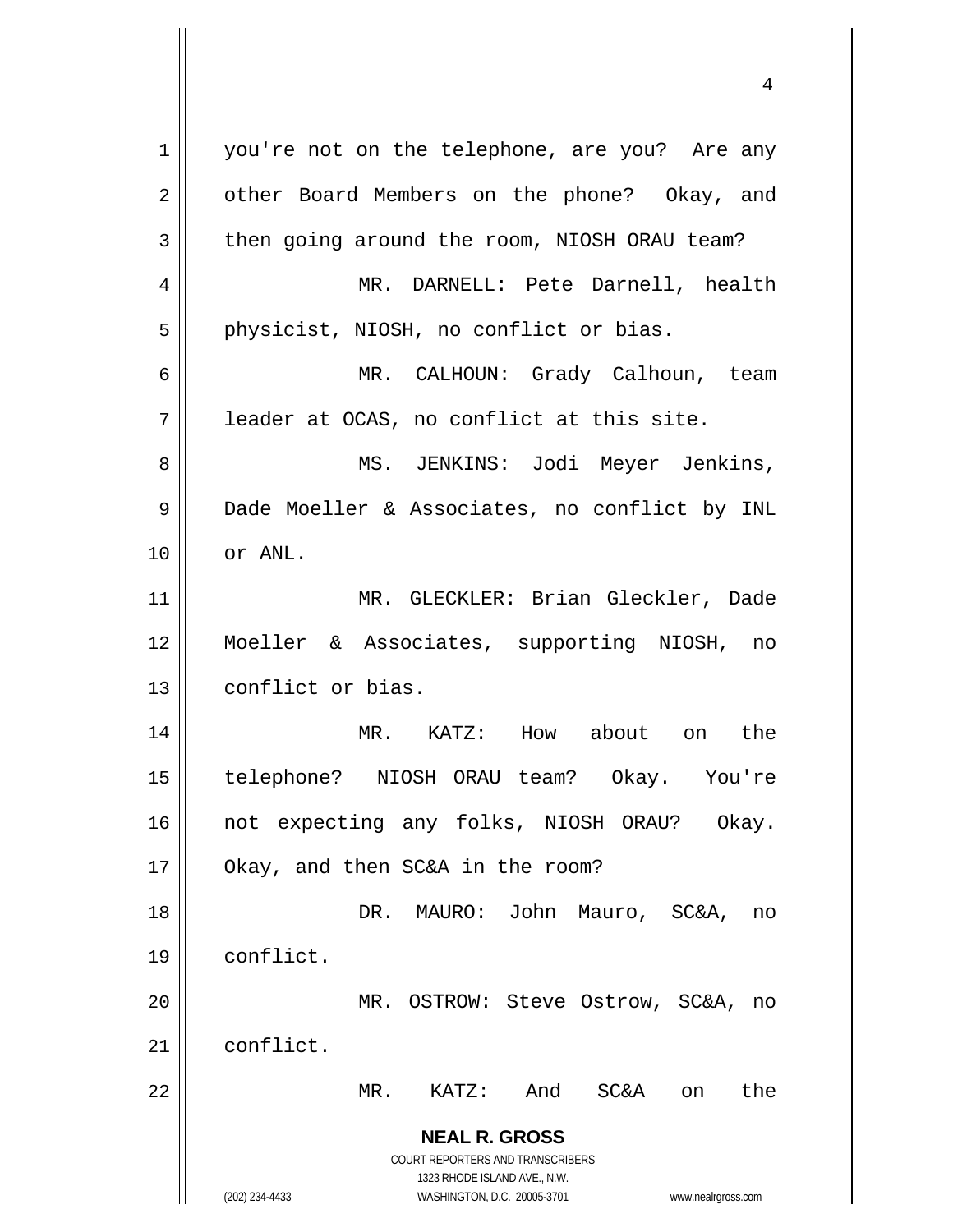**NEAL R. GROSS** COURT REPORTERS AND TRANSCRIBERS 1323 RHODE ISLAND AVE., N.W. (202) 234-4433 WASHINGTON, D.C. 20005-3701 www.nealrgross.com <u>53 and 2001 and 2001 and 2001 and 2001 and 2001 and 2001 and 2001 and 2001 and 2001 and 2001 and 2001 and 200</u> 1 2 3 4 5 6 7 8 9 10 11 12 13 14 15 16 17 18 19 20 21 22 telephone? DR. BEHLING: Hans Behling, no conflict. MR. KATZ: Welcome, Hans. MR. ZLOTNICKI: Joe Zlotnicki, no conflict. MR. KATZ: Can you say your name again? MR. ZLOTNICKI: Joe Zlotnicki. MR. KATZ: Zlotnicki. Okay, thanks. Okay, and then we don't have any members of the public in the room. Are there any members of the public or staff of congressional offices on the line, on the phone? Okay, and then federal officials, NIOSH, HHS, DOE, DOL on the telephone? MS. HOWELL: Emily Howell, HHS, no conflict. MR. RAFKY: Michael Rafky, HHS, no conflict. MS. ADAMS: Nancy Adams, NIOSH contractor, no conflict.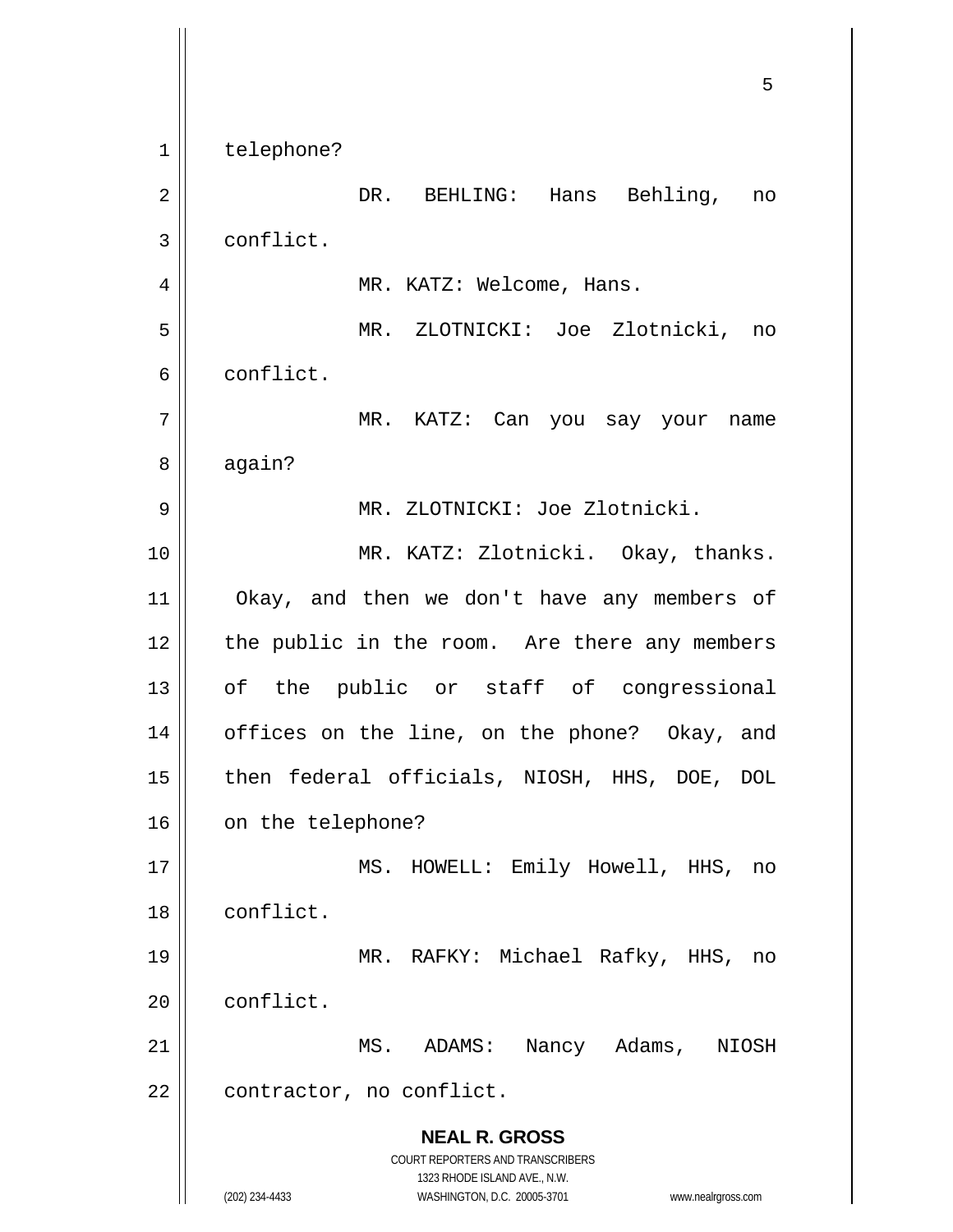| $\mathbf 1$    | MR. KATZ: Welcome all. All right,              |
|----------------|------------------------------------------------|
| $\overline{2}$ | then. I'm going to just remind everyone on     |
| $\mathbf{3}$   | the telephone to please mute your phones       |
| 4              | except when you're addressing the group here,  |
| 5              | and if you don't have a mute button, use *6,   |
| 6              | and then to come off of mute just hit *6       |
| 7              | again. Thanks very much, and, Phil, it's all   |
| 8              | yours.                                         |
| 9              | CHAIRMAN SCHOFIELD: Rather than                |
| 10             | follow the matrix as laid out, the first issue |
| 11             | I really want to kind of address is what all   |
| 12             | went on and how it's laid out, because my      |
| 13             | feeling is on the technical basis document and |
| 14             | that map, you really don't get a good feel of  |
| 15             | everything that went on there.                 |
| 16             | Correct me if I'm wrong, someone,              |
| 17             | but there was 52 reactors plus the SL-1 on the |
| 18             | facility. They have different -- they have     |
| 19             | different facilities for fuel pin storage,     |
| 20             | processing of those fuel pins, so it has, you  |
| 21             | know, a very extensive history of working with |
| 22             | about every known radioactive isotope there    |

 $\sim$  6.6  $\sim$  6.6  $\sim$  6.6  $\sim$  6.6  $\sim$  6.6  $\sim$  6.6  $\sim$  6.6  $\sim$  6.6  $\sim$  6.6  $\sim$  6.6  $\sim$  6.6  $\sim$  6.6  $\sim$  6.6  $\sim$  6.6  $\sim$  6.6  $\sim$  6.6  $\sim$  6.6  $\sim$  6.6  $\sim$  6.6  $\sim$  6.6  $\sim$  6.6  $\sim$  6.6  $\sim$  6.6  $\sim$  6.6  $\sim$ 

**NEAL R. GROSS** COURT REPORTERS AND TRANSCRIBERS 1323 RHODE ISLAND AVE., N.W.

 $\mathsf{I}$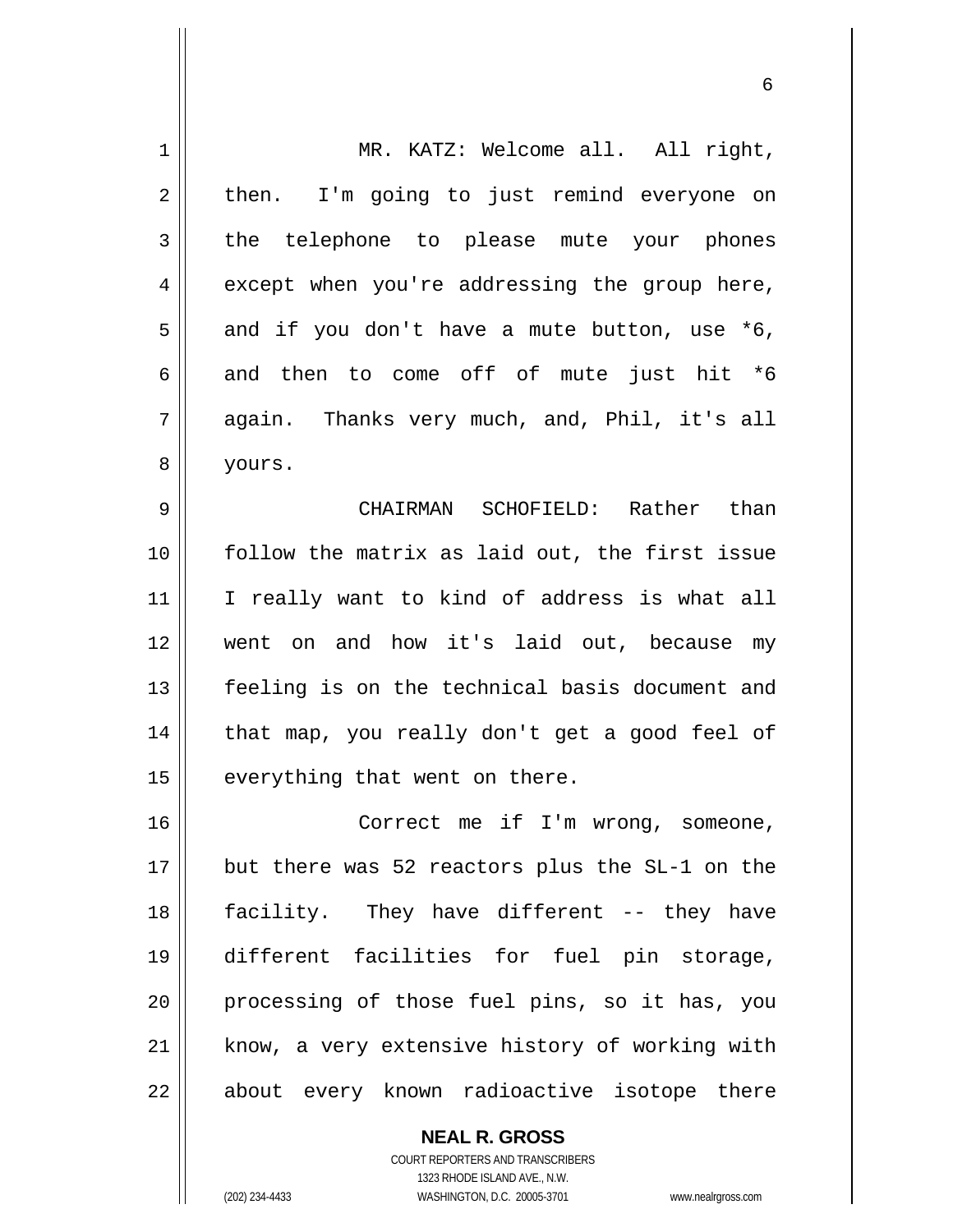is.

1

| $\overline{2}$ | They've had numerous releases,                 |
|----------------|------------------------------------------------|
| 3              | accidents, but I found the technical basis     |
| $\overline{4}$ | document as far as the layout in how the       |
| 5              | facilities were -- what facility was where to  |
| 6              | be pretty much lacking. If anybody else has a  |
| 7              | different observation on that, please feel     |
| 8              | free to speak to it.                           |
| 9              | MR. CALHOUN: I wasn't there. I                 |
| 10             | can't comment.                                 |
| 11             | MR. MAURO: I'd like to add one                 |
| 12             | thing. You know, each of the sites and their   |
| 13             | history almost like their own world, not       |
| 14             | unlike an individual facility having its own   |
| 15             | site profile, and, in fact, that's why I       |
| 16             | recommended the other day how about we include |
| 17             | Argonne National Laboratory West, because      |
| 18             | that's one of the more important facilities    |
| 19             | with its 11 reactors on site, and there's a    |
| 20             | lot of overlap with regard to the kinds of     |
| 21             | things we're going to be talking about at INL, |
| 22             | and you'll have direct applicability to        |

ли в село в село во село во село во село во село во село во село во село во село во село во село во село во се<br>Постојата на селото на селото на селото на селото на селото на селото на селото на селото на селото на селото

**NEAL R. GROSS** COURT REPORTERS AND TRANSCRIBERS

1323 RHODE ISLAND AVE., N.W. (202) 234-4433 WASHINGTON, D.C. 20005-3701 www.nealrgross.com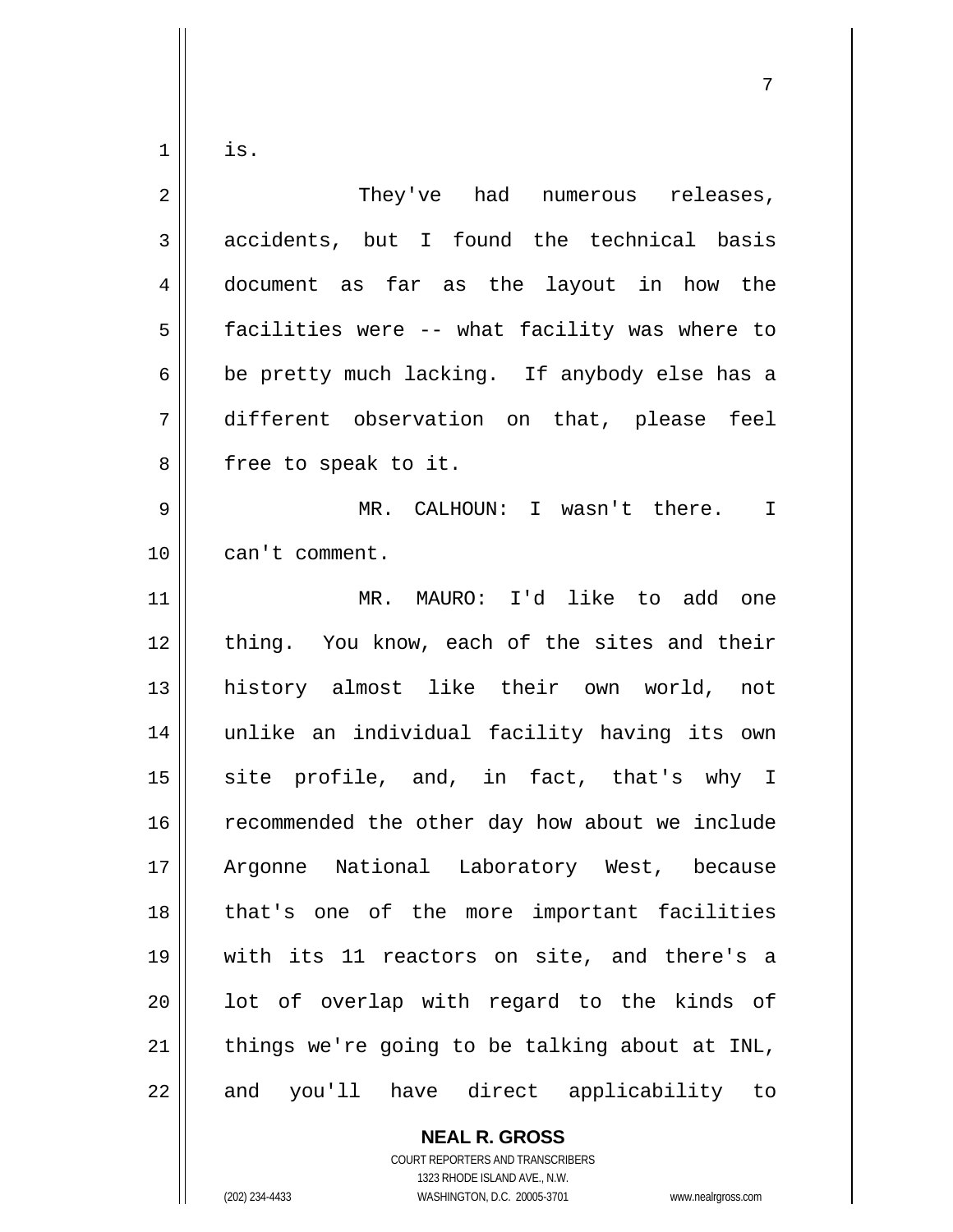1 Argonne West.

| $\sqrt{2}$     | So, in a way, I mean, you know,                                                                                                                                 |
|----------------|-----------------------------------------------------------------------------------------------------------------------------------------------------------------|
| 3              | Argonne West is a good example of if you                                                                                                                        |
| $\overline{4}$ | wanted to develop each location and operation,                                                                                                                  |
| 5              | in theory you probably could. So, yes, this                                                                                                                     |
| 6              | is one of the more complicated sites in terms                                                                                                                   |
| 7              | of kinds of things that were going on                                                                                                                           |
| 8              | historically.                                                                                                                                                   |
| $\mathsf 9$    | So, yes, I agree, but I would also                                                                                                                              |
| 10             | like to add that I think that the way in which                                                                                                                  |
| 11             | the report is written tries to, as best it                                                                                                                      |
| 12             | could, cover the landscape where there is a                                                                                                                     |
| 13             | commonality on how they came at external                                                                                                                        |
| 14             | dosimetry, internal dosimetry, and                                                                                                                              |
| 15             | environmental.<br>So you can talk<br>in                                                                                                                         |
| 16             | generalities, and I think that's good, but at                                                                                                                   |
| 17             | some point we probably want to go vertical on                                                                                                                   |
| 18             | individual facilities.                                                                                                                                          |
| 19             | CHAIRMAN SCHOFIELD: Now, correct me                                                                                                                             |
| 20             | if I'm wrong, but DOE was actually the ones                                                                                                                     |
| 21             | managed some of the dosimetry and the<br>who                                                                                                                    |
| 22             | reading of some of the film badges for both                                                                                                                     |
|                | <b>NEAL R. GROSS</b><br>COURT REPORTERS AND TRANSCRIBERS<br>1323 RHODE ISLAND AVE., N.W.<br>WASHINGTON, D.C. 20005-3701<br>(202) 234-4433<br>www.nealrgross.com |

en andere de la provincia de la provincia de la provincia de la provincia de la provincia de la provincia del<br>Referències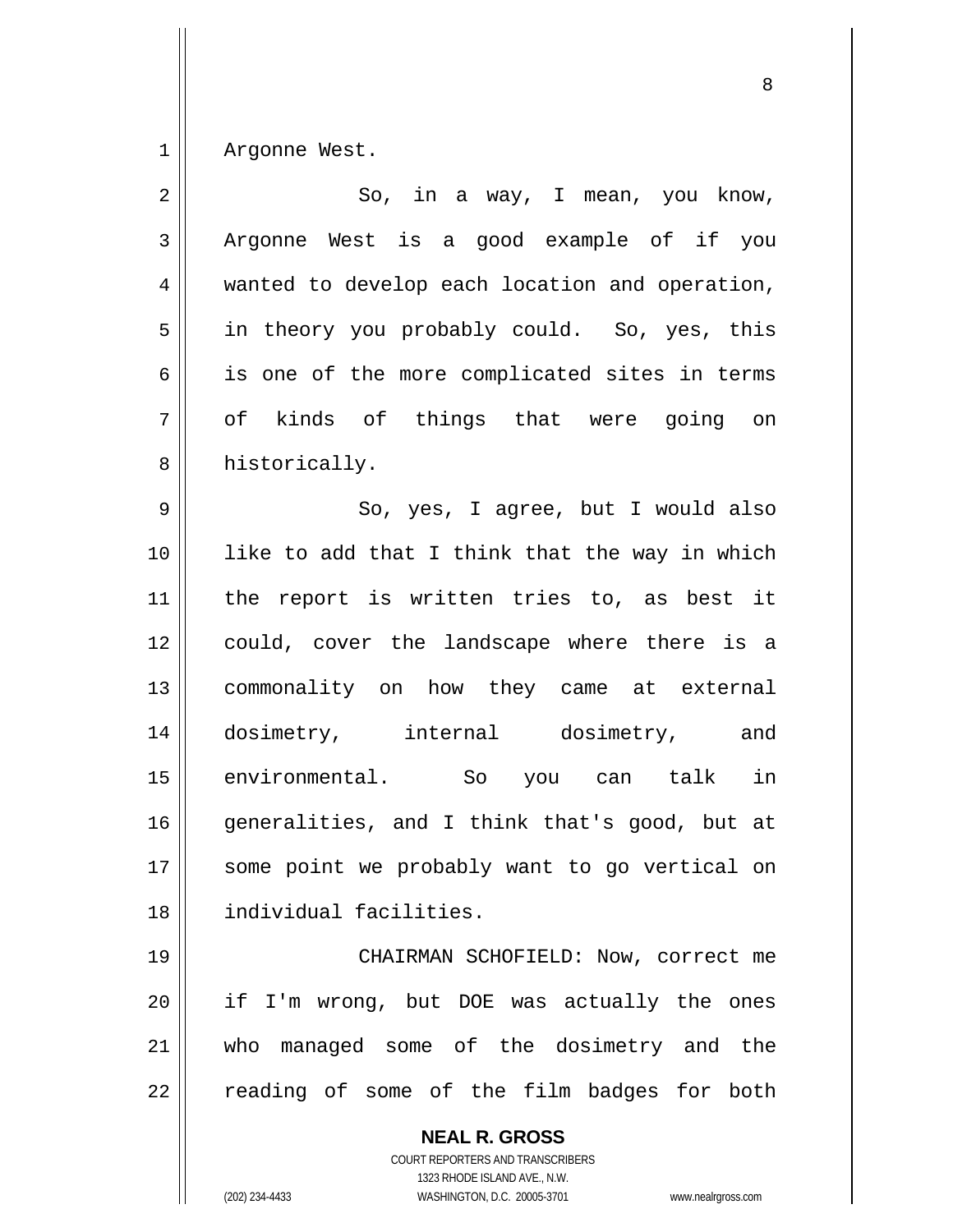1 Argonne and INL?

2 3 4 DR. MAURO: I don't know. I don't know if anyone online knows who ran the programs.

5 6 7 8 9 10 11 12 13 14 15 16 MR. KATZ: I believe so, up until fairly recently, I think, is when that transition occurred. I'm not exactly sure on the dates, but when I was talking to the DOE folks that provided us the dosimetry records, they indicated that that was -- because they have a lot of the records for the early years, actually going up to at least the -- probably early 1990s for INL West, as well, but it's sometime around that time frame that there is a transition where it changed over to where ANL-West is independent.

17 18 19 20 21 22 MR. DARNELL: INL actually houses the entire Department of Energy's dosimetry. That's where the DOE regulations for the entire complex are promulgated, where they're developed, where they do research for the systems. That's why they have most of the

> **NEAL R. GROSS** COURT REPORTERS AND TRANSCRIBERS 1323 RHODE ISLAND AVE., N.W. (202) 234-4433 WASHINGTON, D.C. 20005-3701 www.nealrgross.com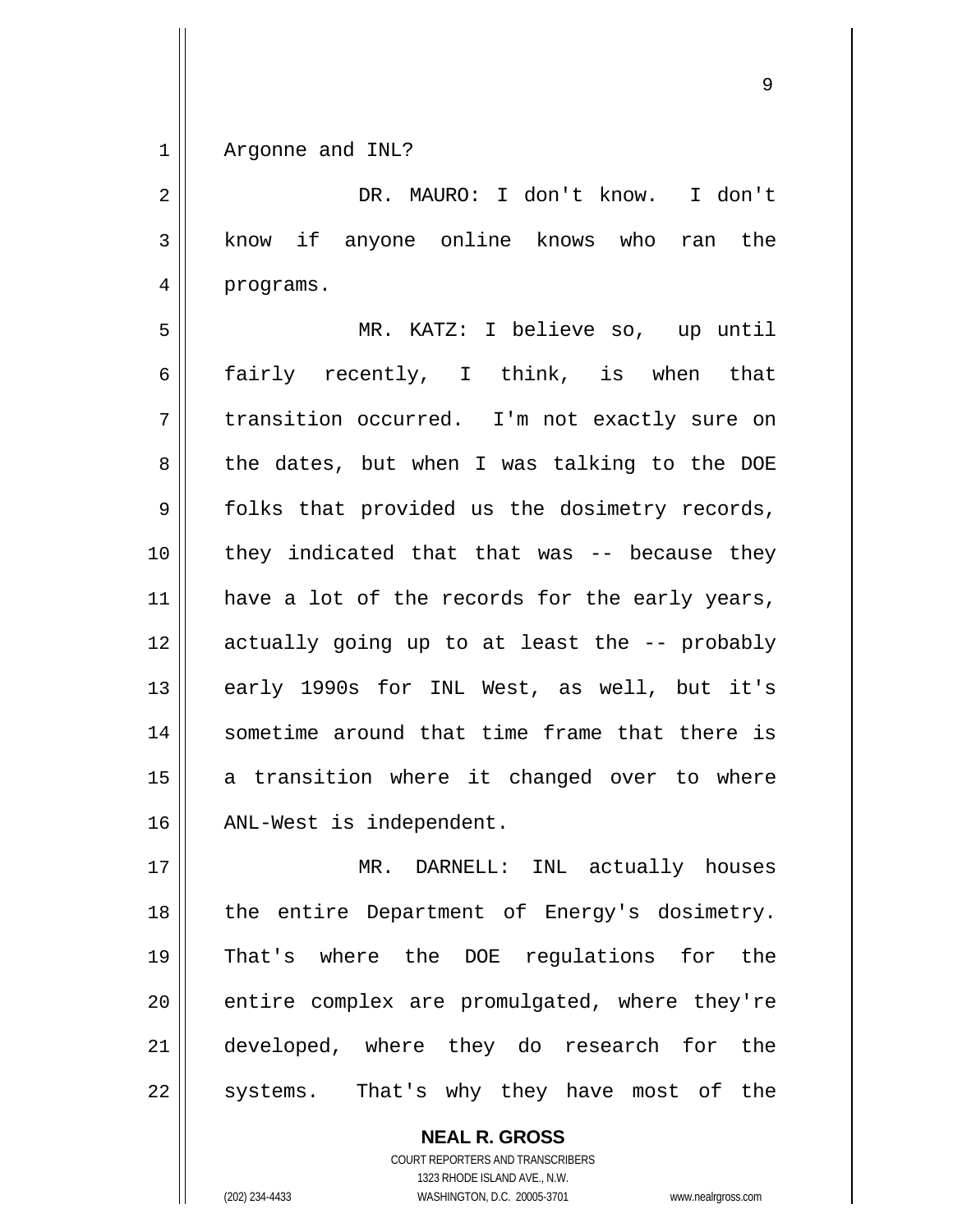1 dosimetry run through DOE.

| $\overline{2}$ | CHAIRMAN SCHOFIELD: Also, in 2005 I                                                                                                                             |
|----------------|-----------------------------------------------------------------------------------------------------------------------------------------------------------------|
| 3              | think it was, basically they combined Argonne                                                                                                                   |
| $\overline{4}$ | National Labs and West, INL and -- I'd have to                                                                                                                  |
| 5              | look it up. I don't remember the name -- into                                                                                                                   |
| 6              | one facility I believe is what's stated in the                                                                                                                  |
| 7              | technical basis document, so they are no                                                                                                                        |
| 8              | longer considered separate entities but as                                                                                                                      |
| 9              | one. That was in 2005 in the document.                                                                                                                          |
| 10             | MR. GLECKLER: I remember seeing                                                                                                                                 |
| 11             | something on that. They changed their name,                                                                                                                     |
| 12             | as well.                                                                                                                                                        |
| 13             | CHAIRMAN SCHOFIELD: Yes, they                                                                                                                                   |
| 14             | changed the name. They combined them all into                                                                                                                   |
| 15             | one facility, so this is -- where we're going                                                                                                                   |
| 16             | with this discussion is Pete and John Mauro                                                                                                                     |
| 17             | and I were on the phone on another matter with                                                                                                                  |
| 18             | Senator Nelson's office, and we<br>were                                                                                                                         |
| 19             | discussing this, and there is so much of the                                                                                                                    |
| 20             | facility. People interacted with one another.                                                                                                                   |
| 21             | Releases and stuff, you know, they                                                                                                                              |
| 22             | don't care about a barbed wire fence<br>or                                                                                                                      |
|                | <b>NEAL R. GROSS</b><br>COURT REPORTERS AND TRANSCRIBERS<br>1323 RHODE ISLAND AVE., N.W.<br>(202) 234-4433<br>WASHINGTON, D.C. 20005-3701<br>www.nealrgross.com |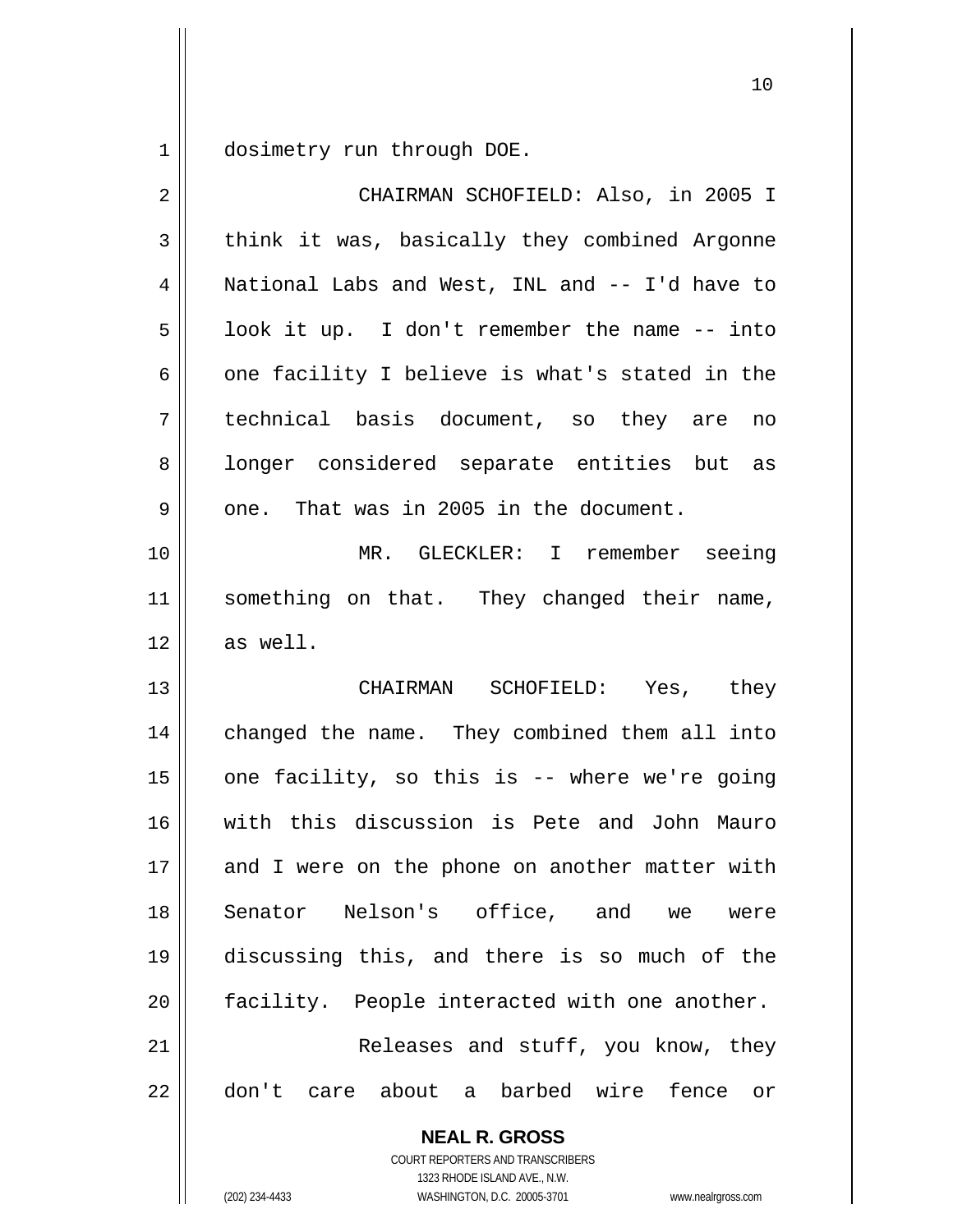| $\mathbf 1$    | anything else. You know, they obviously would  |
|----------------|------------------------------------------------|
| $\overline{2}$ | affect everybody onsite or potentially affect  |
| 3              | others, and there was a lot of just            |
| $\overline{4}$ | interactions between the different             |
| 5              | contractors, and this is the reason why we     |
| 6              | discussed the possibility of combining the     |
| 7              | Argonne National Labs West and INL into one    |
| 8              | basic package.                                 |
| $\mathsf 9$    | It would also save time, save                  |
| 10             | money. This is kind of another aim we were     |
| 11             | coming from. Peter, John, either one of you    |
| 12             | got anything to add to that?                   |
| 13             | DR. MAURO: I just, when I was                  |
| 14             | preparing for this meeting, I read both our    |
| 15             | reviews of both INL, and I noticed that what   |
| 16             | we have here is the INL site profile in our    |
| 17             | review is more overarching, and then when you  |
| 18             | go into Argonne West, you can actually see how |
| 19             | the Argonne West information is a subset of it |
| 20             | and plugs in nicely, but it goes to a higher   |
| 21             | level of granularity, and it's a good example  |
| 22             | of, you know, what you would realize if you    |

11

**NEAL R. GROSS** COURT REPORTERS AND TRANSCRIBERS 1323 RHODE ISLAND AVE., N.W. (202) 234-4433 WASHINGTON, D.C. 20005-3701 www.nealrgross.com

 $\mathsf{II}$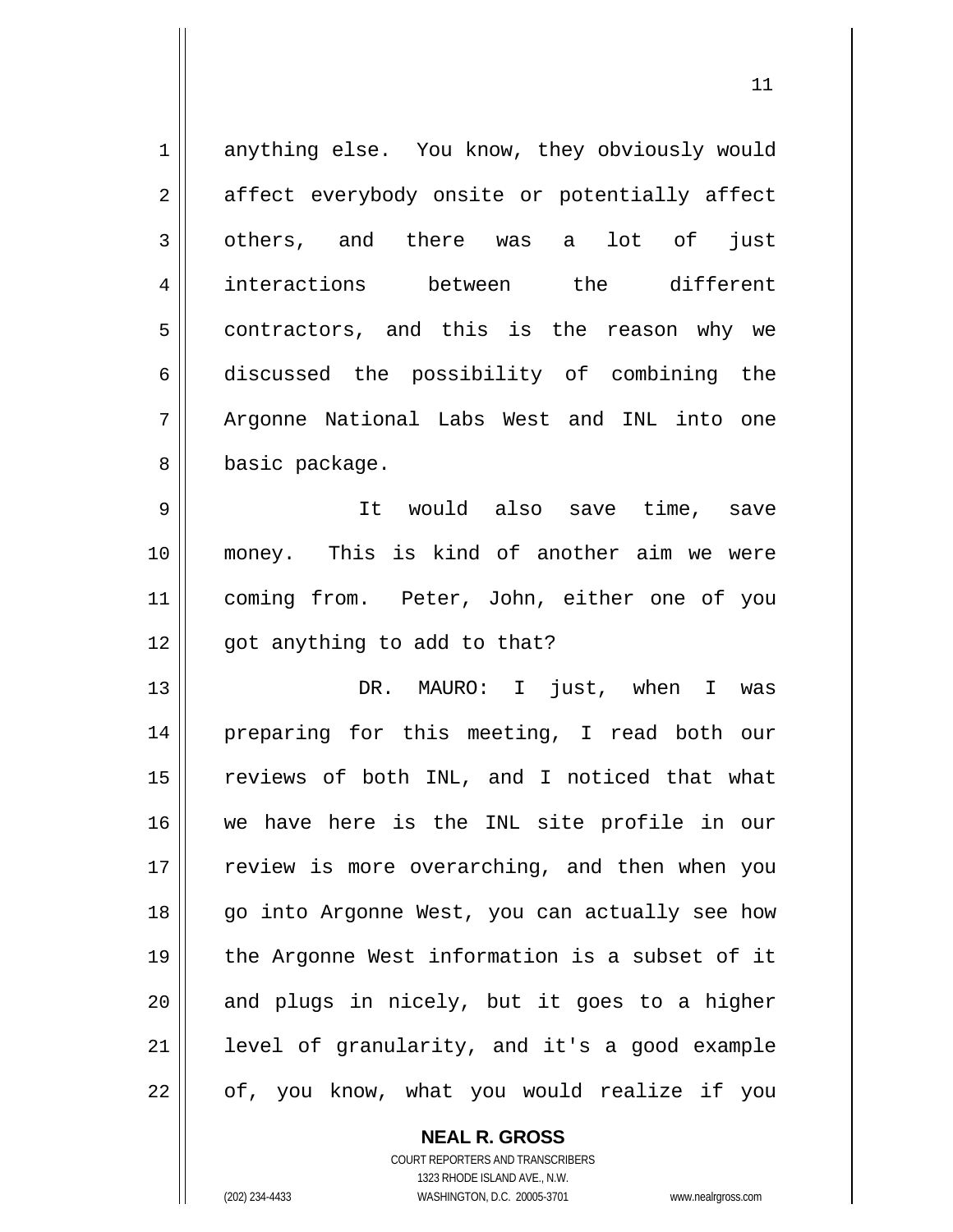**NEAL R. GROSS** COURT REPORTERS AND TRANSCRIBERS 1323 RHODE ISLAND AVE., N.W. 1 2 3 4 5 6 7 8 9 10 11 12 13 14 15 16 17 18 19 20 21 22 decided to dive vertically into a facility. I think perhaps the best one where you would want to go vertical would be Argonne West, given the 11 reactors and the different kinds of activity besides reactors, the other activities that took place. So I think it's a good marriage, because we get a good picture of the overarching site profile and some of the issues and then how some of the issues might actually require a more in-depth evaluation when you start to dive into Argonne West. MR. DARNELL: Argonne in Idaho technical base documents at one time were one document. MR. GLECKLER: Yes, originally it came out of INL and then got split, but we're kind of looking at combining them again, as well, because there's just so much of an overlap. DR. MAURO: There's a lot of overlap.

12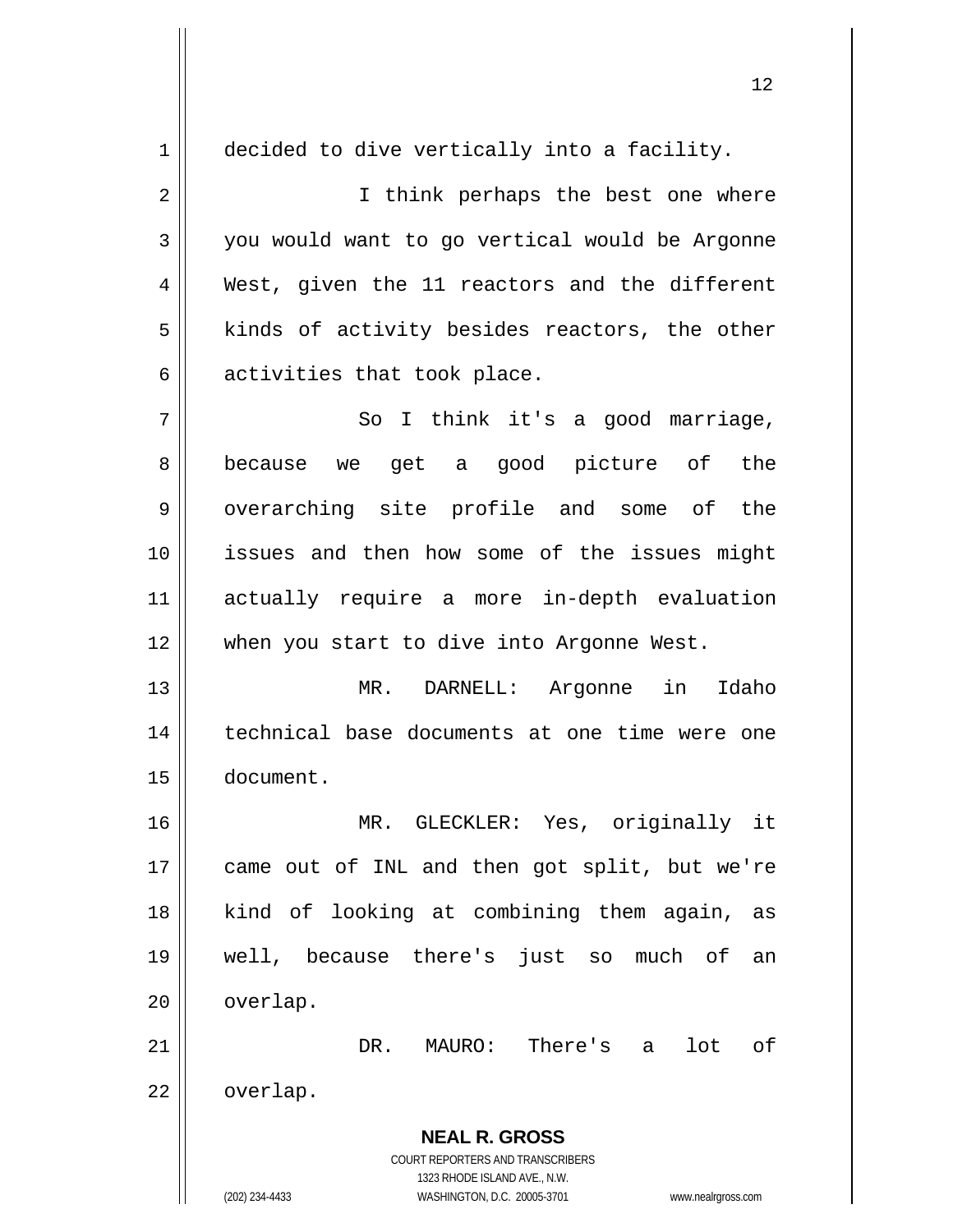| $1\,$          | MR. GLECKLER: A lot to where it's              |
|----------------|------------------------------------------------|
| $\overline{2}$ | like the -- when they created the Argonne West |
| 3              | one, they didn't take the Argonne West stuff   |
| 4              | out of the INL TBD, and they've been updated   |
| 5              | and revised at different periods. So there's   |
| $\epsilon$     | some stuff that's out of synch, and the way to |
| 7              | just keep it all synchronized and that is just |
| 8              | to recombine them and just take what's in the  |
| 9              | Argonne, the additional information in the     |
| 10             | Argonne West one, and combine it or add it     |
| 11             | into the INL TBD.                              |
|                |                                                |
| 12             | DARNELL: You just have to<br>MR.               |
| 13             | realize that if we do combine them, you're     |
| 14             | already worried about the complexity of the    |
| 15             | TBD and the picture that it paints of the      |
| 16             | site. It'll actually get worse, because we're  |
| 17             | going to add more to this.                     |
| 18             | think John's suggestion about<br>$\mathbf{I}$  |
| 19             | looking at it basically as a stovepipe, you    |
| 20             | know, TRN, TRA, ANL-West just specifically by  |
| 21             | themselves is a lot better way than trying to  |

13

**NEAL R. GROSS**

 $\mathsf{II}$ 

COURT REPORTERS AND TRANSCRIBERS 1323 RHODE ISLAND AVE., N.W. (202) 234-4433 WASHINGTON, D.C. 20005-3701 www.nealrgross.com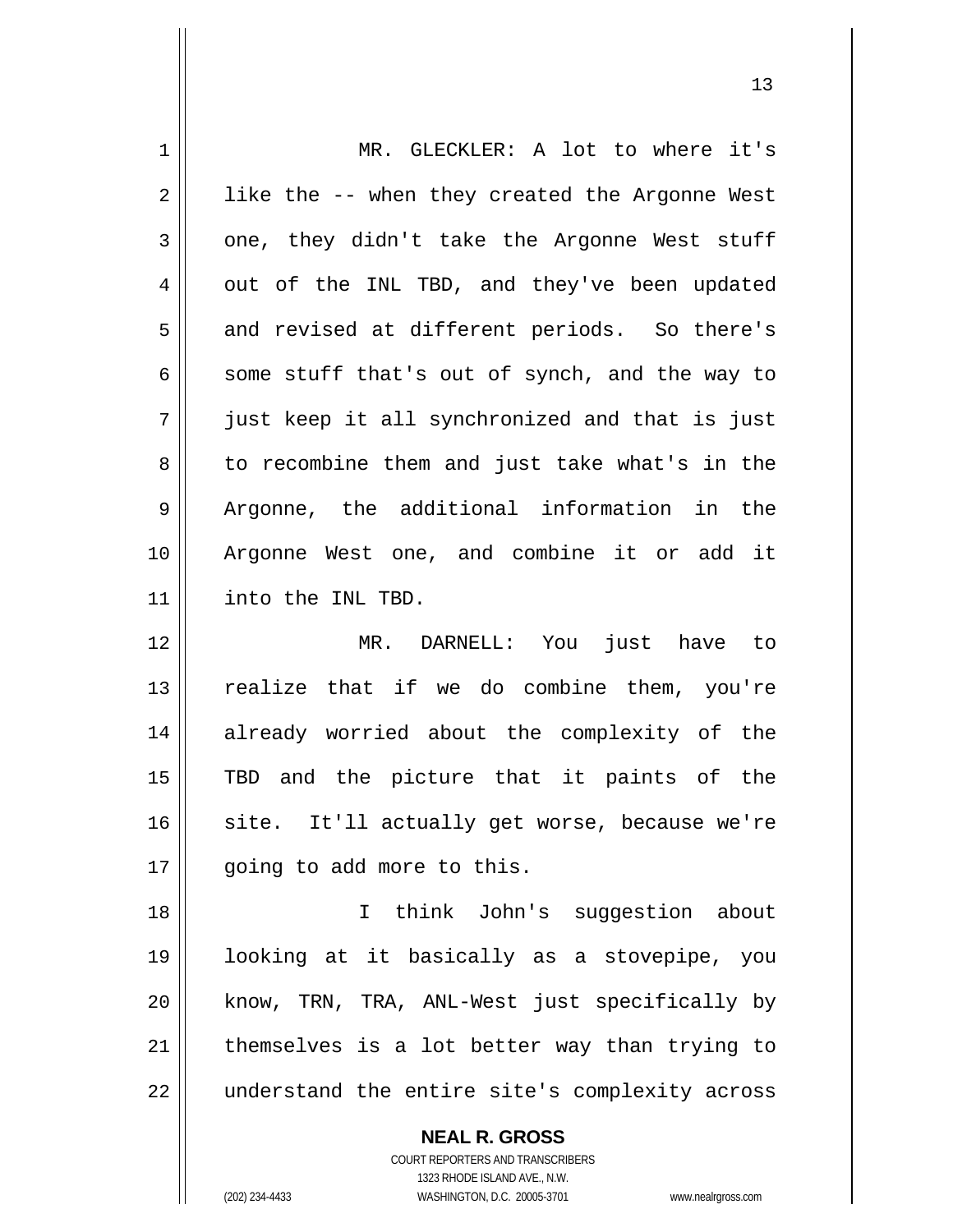1 the board.

| $\overline{2}$ | CHAIRMAN SCHOFIELD: Particularly               |
|----------------|------------------------------------------------|
| 3              | when we get into like the environmental dose   |
| 4              | and some of that, I don't see how we can       |
| 5              | separate the two facilities at all. I mean,    |
| 6              | that's just my personal opinion, you know.     |
| 7              | DR. MAURO: Yes, that's the<br>one              |
| 8              | place where the environmental program as       |
| 9              | implemented is, I would say, overarching, that |
| 10             | is actually designed where the way in which    |
| 11             | it's laid out captures the whole site and the  |
| 12             | impacts of individual sites.                   |
| 13             | So I do think that's one place                 |
| 14             | where we can talk in generalities about how    |
| 15             | the design of the environmental surveillance   |
| 16             | program, which includes the modeling for       |
| 17             | effluents and the places where their TLDs are, |
| 18             | where their samplings are, can be looked at in |
| 19             | a macro scale.                                 |
| 20             | Then eventually, of course, we do              |
| 21             | want to dive in and say, "How good a job does  |
| 22             | it do to allow you to reconstruct doses to     |
|                | <b>NEAL R. GROSS</b>                           |

COURT REPORTERS AND TRANSCRIBERS 1323 RHODE ISLAND AVE., N.W. (202) 234-4433 WASHINGTON, D.C. 20005-3701 www.nealrgross.com

 $\mathop{\text{||}}$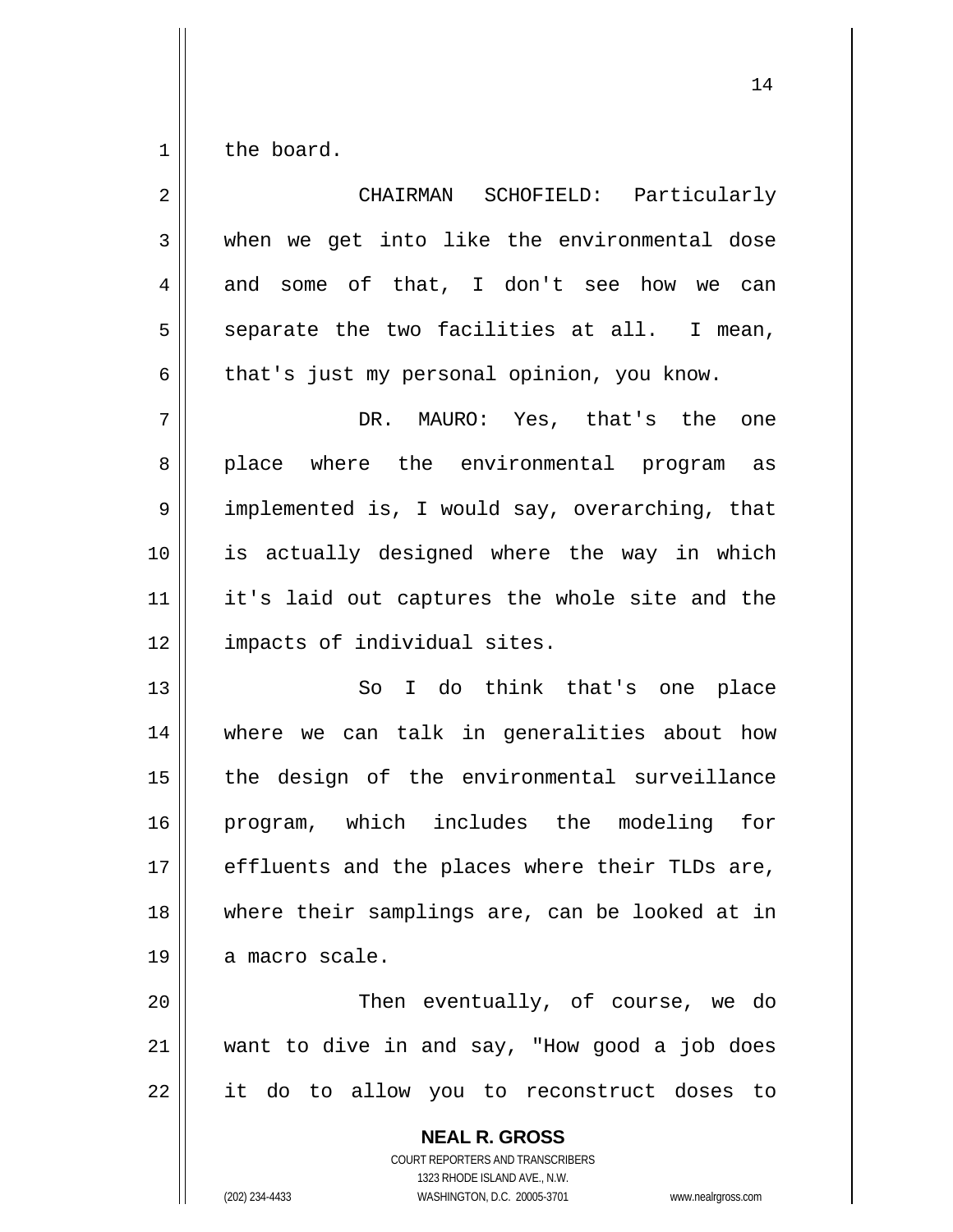1 2 3 4 5 6 7 8 9 10 11 12 13 14 15 16 17 18 19 20 21 workers that might have been up close and personal?" to one of the specific facilities. That's going to be a subject, I guess, very much a subject of our environmental section. So there's  $--$  I think it's  $--$  I think it's very workable to marry it to -- DR. BEHLING: John? DR. MAURO: Yes? DR. BEHLING: John, this is Hans Behling. Let me just add to that in support of what just was stated by John and that is the fact that the commonality exists because of one thing. The whole environmental assessment of exposure was based on the Idaho National Engineering Laboratory Historical Dose Evaluation Report, and so that served as the basis for both the INL as well as the ANL-W exposure for environmental as a technical source, so there is commonality here, and it's the identical report that was used for both facilities.

15

DR. MAURO: And then the subsequent

**NEAL R. GROSS** COURT REPORTERS AND TRANSCRIBERS 1323 RHODE ISLAND AVE., N.W. (202) 234-4433 WASHINGTON, D.C. 20005-3701 www.nealrgross.com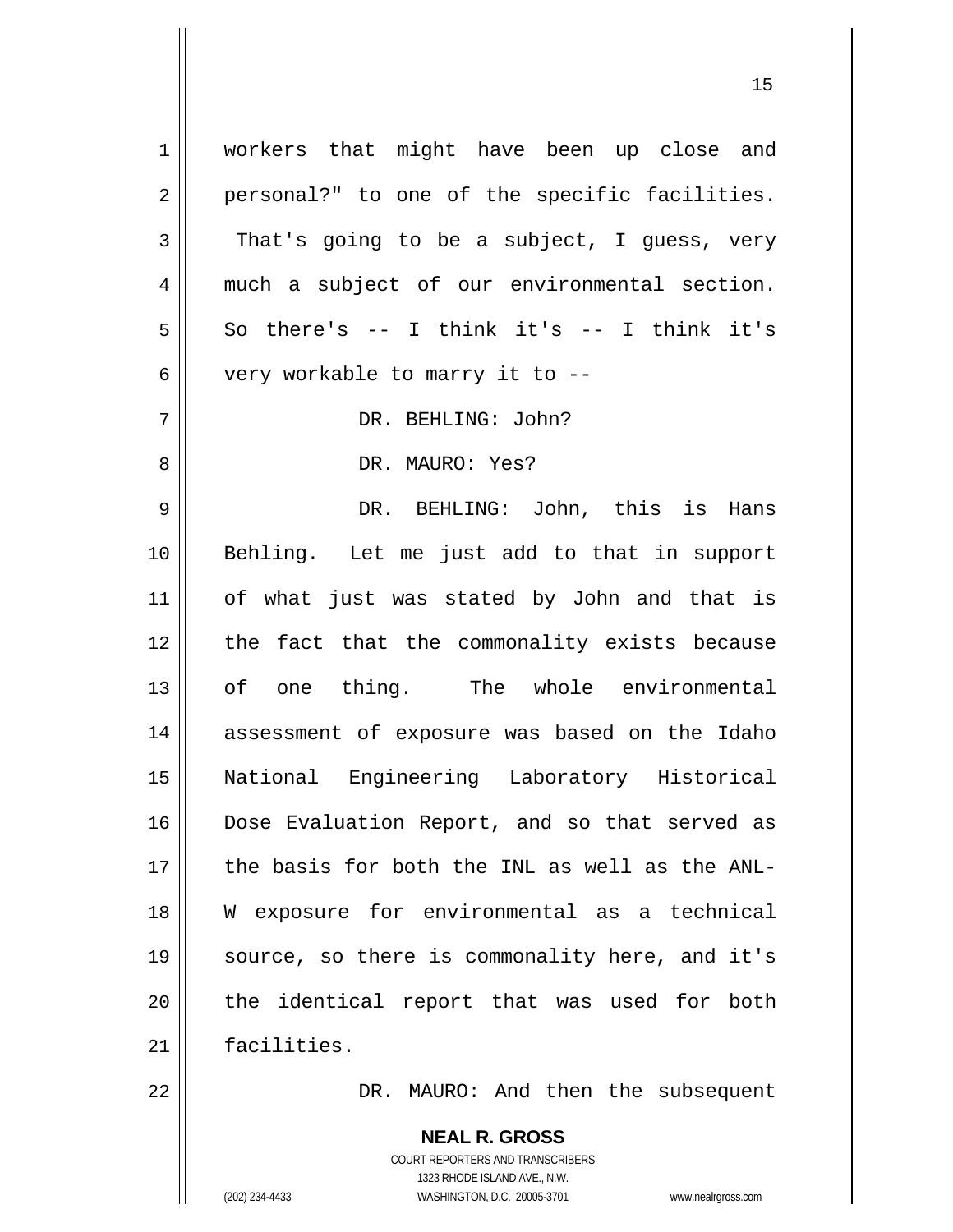RAC report. John Till wrote a report on the offsite impacts, associated airborne effluents, where he basically stood on the shoulders of the Header report. This is the DOE work that they did site-wise.

6 7 8 9 10 11 12 13 14 15 In the beginning, the interest with all of that environmental work was more what were the emissions from the entire complex and what the potential impacts were on the public outside the fence line of the whole facility, so from that perspective it was treated as a single large complicated site and looking at the source terms, airborne, and that information becomes the starting point for the environmental part of INL and ANL-West.

16 17 18 19 20 21 22 CHAIRMAN SCHOFIELD: The other thing that I couldn't find an answer to -- this is something else -- is a lot of the crafts, I mean, I don't know if they actually had boundaries of which buildings they were allowed to work in. Even though they were employed by one facility, did they go in other

> **NEAL R. GROSS** COURT REPORTERS AND TRANSCRIBERS 1323 RHODE ISLAND AVE., N.W. (202) 234-4433 WASHINGTON, D.C. 20005-3701 www.nealrgross.com

1

2

3

4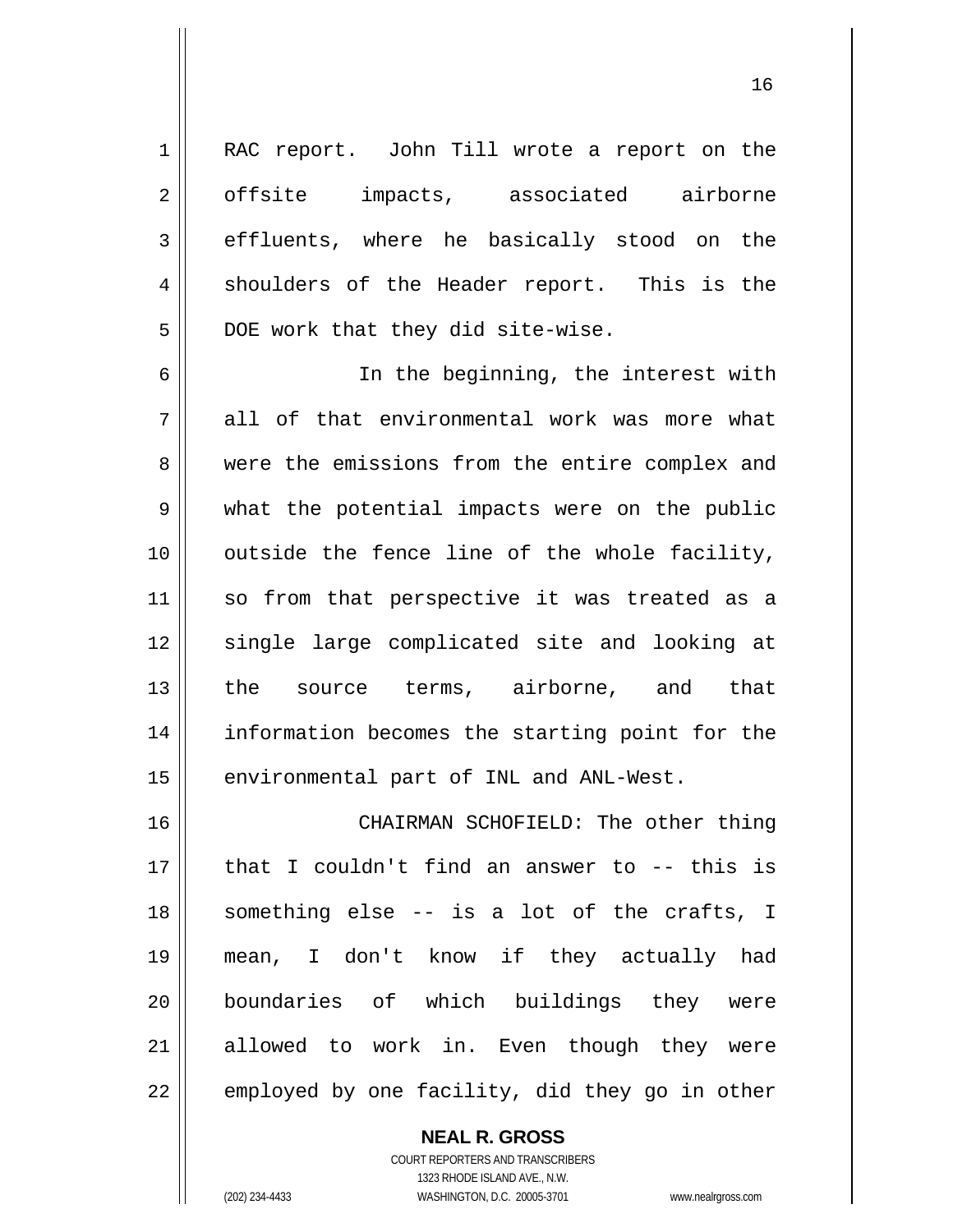1 facilities?

| $\overline{2}$ | I mean, like, you know, some of the            |
|----------------|------------------------------------------------|
| 3              | crafts from INL who were under contract then,  |
| 4              | did they actually do some of the work for      |
| 5              | Argonne National Labs, West Lab? I didn't      |
| 6              | find an answer to that.                        |
| 7              | MR. GLECKLER: Typically -- I'm                 |
| 8              | trying to remember if there is<br>much         |
| 9              | interaction with Argonne-West. I don't think   |
| 10             | there is much, but a lot of the crafts were    |
| 11             | stationed at the central facilities area, and  |
| 12             | they went out.                                 |
| 13             | Especially like maintenance                    |
| 14             | workers, you see on their -- they've got       |
| 15             | dosimeters for every facility on site quite    |
| 16             | often. It's like they'll have multiple         |
| 17             | dosimeters for the same periods for all the    |
| 18             | different areas that they might have worked    |
| 19             | at, and we have to account for those zeroes in |
| 20             | a special way per the TBD instructions, and    |
| 21             | some of them will go over to NRF at times, as  |
|                |                                                |

**NEAL R. GROSS** COURT REPORTERS AND TRANSCRIBERS

1323 RHODE ISLAND AVE., N.W.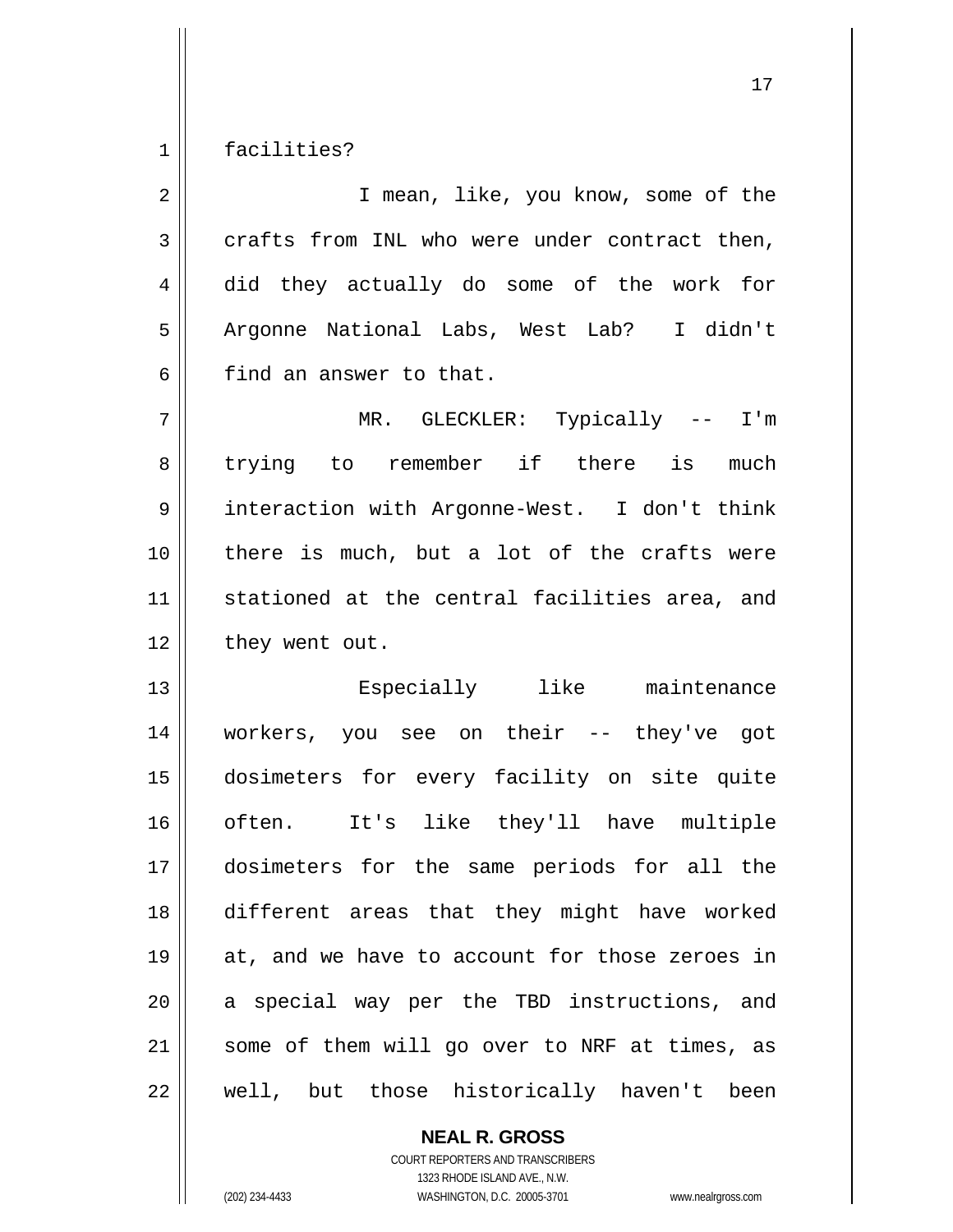| $\mathbf 1$  | counted. I guess that might be changing.                                                 |
|--------------|------------------------------------------------------------------------------------------|
| $\mathbf{2}$ | MR. DARNELL: Which is another good                                                       |
| 3            | reason for looking at it as a stovepipe. If                                              |
| 4            | you have Worker A who came out of almost like                                            |
| 5            | a union shop, he'd work at one facility one                                              |
| 6            | day. The next day, he could be someplace                                                 |
| 7            | completely different.                                                                    |
| 8            | Dosimetry was separate for each                                                          |
| 9            | one, so they didn't wear dosimetry when they                                             |
| 10           | were in the central place. They wore that                                                |
| 11           | particular facility's dosimetry each different                                           |
| 12           | time.                                                                                    |
| 13           | CHAIRMAN SCHOFIELD: The same would                                                       |
| 14           | for the security people, whatever<br>be                                                  |
| 15           | particular contract was in place at that time.                                           |
|              |                                                                                          |
| 16           | I didn't find anything that would tell me                                                |
| 17           | they would limit it to one area, but rather                                              |
| 18           | they would be -- and probably the same thing                                             |
| 19           | with the fire department. They would be all                                              |
| 20           | over the facility, even though they're                                                   |
| 21           | employed by one contractor.                                                              |
| 22           | DR. MAURO: As<br>an overarching                                                          |
|              | <b>NEAL R. GROSS</b><br>COURT REPORTERS AND TRANSCRIBERS<br>1323 RHODE ISLAND AVE., N.W. |
|              | (202) 234-4433<br>WASHINGTON, D.C. 20005-3701<br>www.nealrgross.com                      |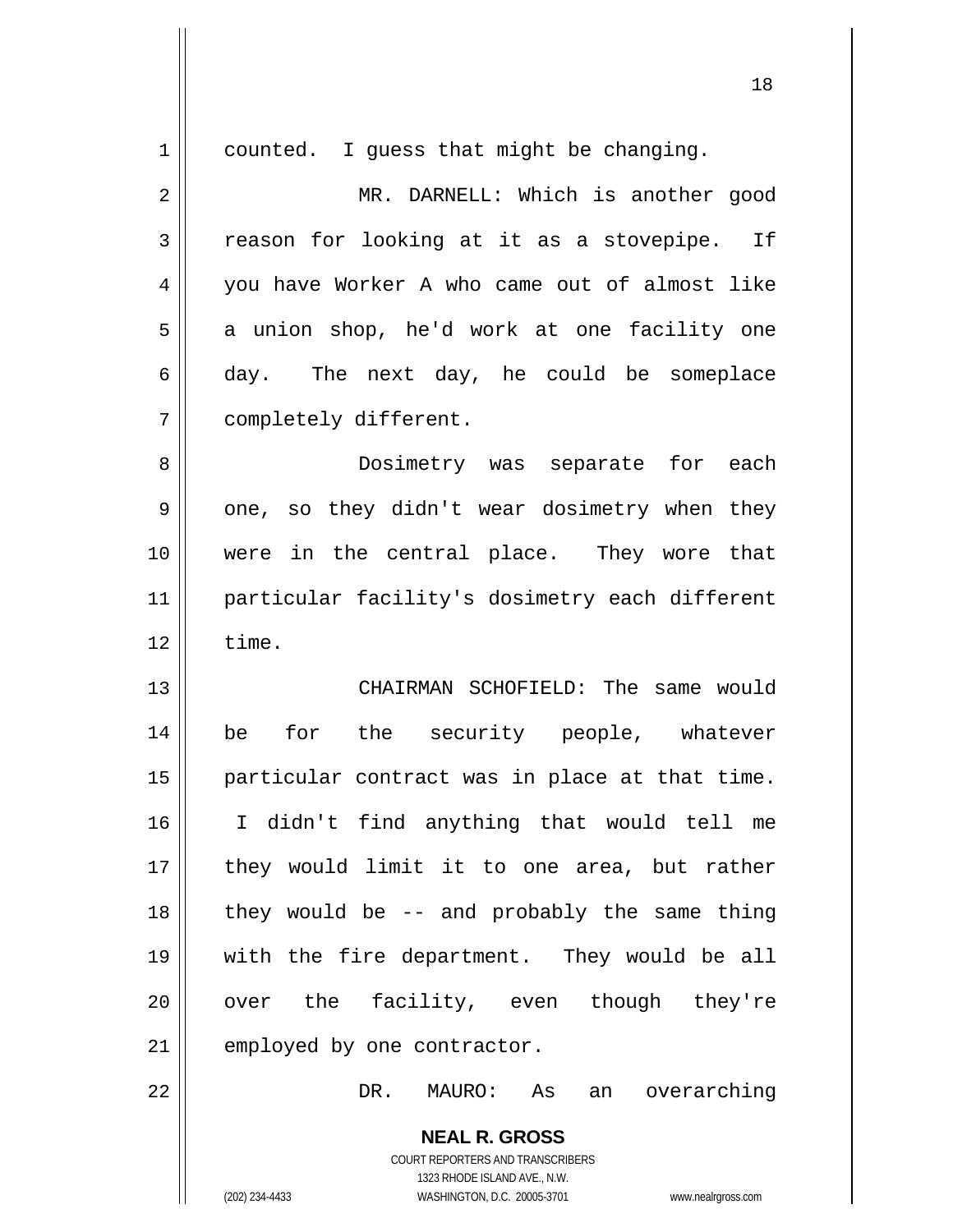1 2 3 4 5 6 7 8 9 10 11 12 13 14 15 16 17 18 19 20 21 effect, I would like to pose this question also to Joe Zlotnicki, and Joe emphasized the external aspects of the overall program, and Hans emphasized the internal, and when I read through it, the sense I got was that there was a single overarching program where everyone was issued film badges, and so, therefore, no matter where they went, you know -- now, of course, the setting to which they were exposed is going to be a little different. Some may have neutrons. Some may not, et cetera, but there was sort of like an overarching program where everyone had issued a film badge. Also, everyone was on some type of bioassay program, but it sounded as if, and correct me if I'm wrong, that it was basically they pulled a urine sample periodically and did gross beta/gamma. And the question is how do you convert the gross beta/gamma reading that you're getting off the urine sample and

19

**NEAL R. GROSS**

convert that into a meaningful dose intake for

22

COURT REPORTERS AND TRANSCRIBERS 1323 RHODE ISLAND AVE., N.W. (202) 234-4433 WASHINGTON, D.C. 20005-3701 www.nealrgross.com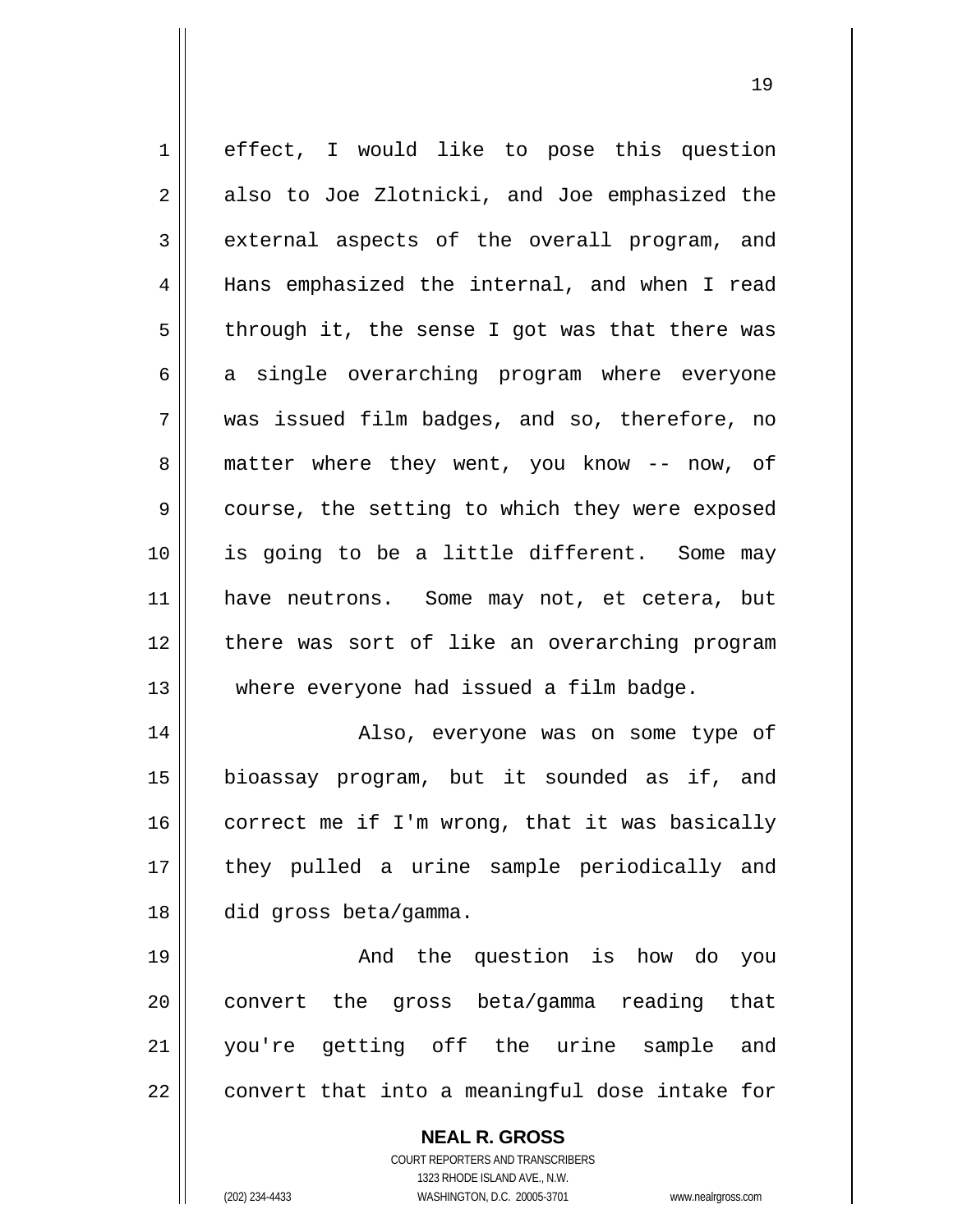1 2 3 4 5 6 7 8 9 10 11 12 13 14 15 16 17 18 19 20 21 the particular activity, because it would be different at different sites with the mix of radionuclides, and I have to say that -- Well, one of -- we'll get into this, of course, so I think that's what I mean. You can talk about it in generalities. Okay, how well would a universal film badge program and universal urine sampling program serve you if you're trying to get now a little more granular and say, "Well, wait a minute. How do things change from site to site, and do you take that into consideration in doing a dose reconstruction for a real worker that may have spent some time here and then some time here?" and I think that we're going to get into that a little bit. DR. BEHLING: John, this is Hans. I hope we do get into that, because that, I believe, is the single most important concern that I have. As Phil already mentioned, we have a very, very complex site. We have mixed

20

fission products. We have mixed activation

**NEAL R. GROSS** COURT REPORTERS AND TRANSCRIBERS 1323 RHODE ISLAND AVE., N.W. (202) 234-4433 WASHINGTON, D.C. 20005-3701 www.nealrgross.com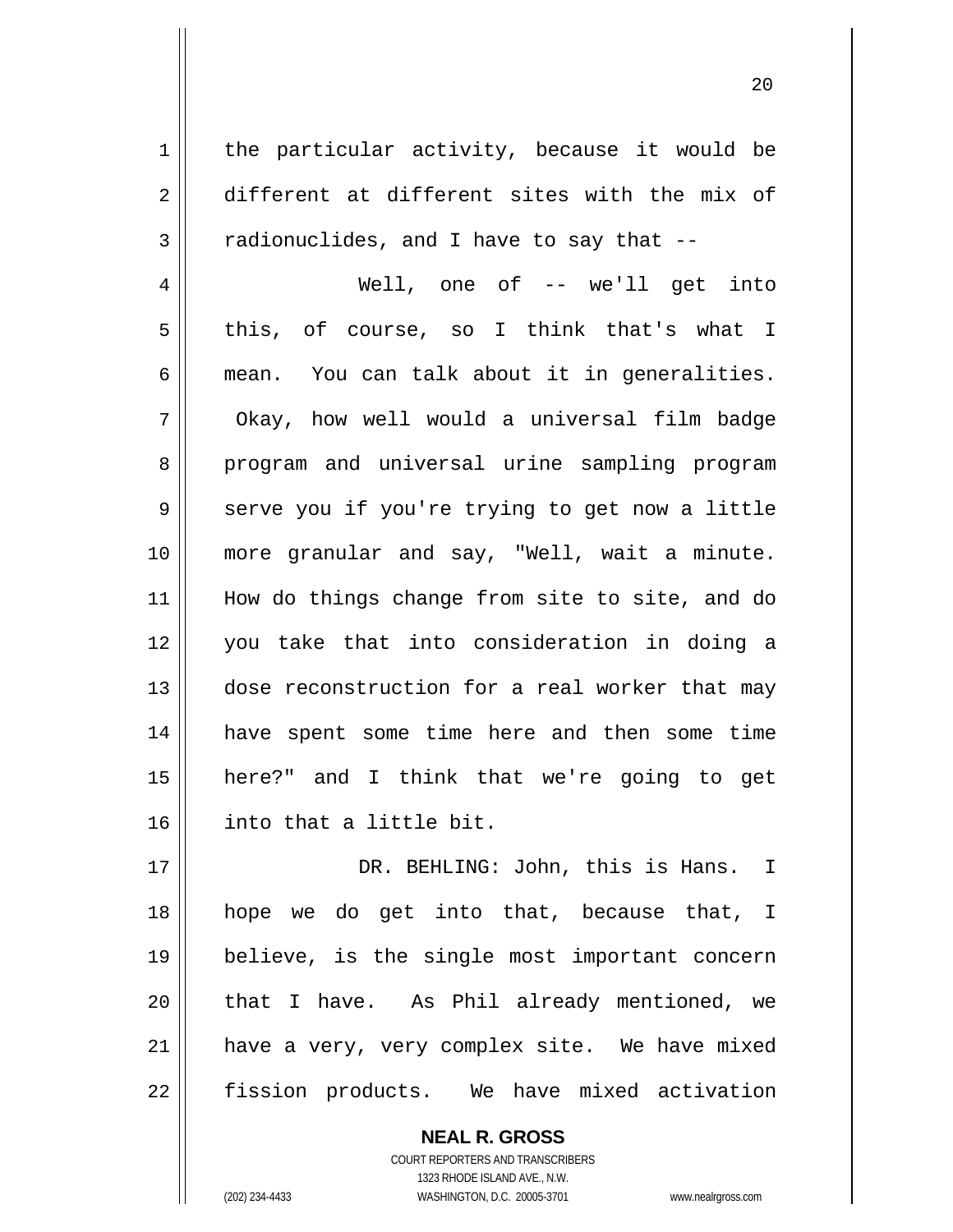1 products. We have transuranics.

| $\overline{2}$ | We have all these different areas,                       |
|----------------|----------------------------------------------------------|
| $\mathfrak{Z}$ | ICPP that released huge quantities of<br>the             |
| $\overline{4}$ | halogens of noble gases, et cetera, et cetera,           |
| 5              | and yet when we talk about the ability to                |
| 6              | assess doses, when we go back to the                     |
| 7              | historical dose evaluation report, the                   |
| 8              | methodology there was based on public                    |
| 9              | exposures, and there the criteria was the use            |
| 10             | of selecting of the many, many radionuclides.            |
| 11             | In some instances they had as many                       |
| 12             | as 56 radionuclides that they were considering           |
| 13             | as contributing to offsite doses, but to                 |
| 14             | expedite the issue, in many instances they               |
| 15             | selected for periodic or episodic or                     |
| 16             | operational releases either at<br>nine                   |
| 17             | radionuclides or seven radionuclides, and                |
| 18             | those radionuclides were selected on the basis           |
| 19             | of their total contribution to the committed             |
| 20             | effective dose equivalent for 60 years.                  |
| 21             | And I went through this for my ANL                       |
| 22             | review, and when you look at those                       |
|                | <b>NEAL R. GROSS</b><br>COURT REPORTERS AND TRANSCRIBERS |

1323 RHODE ISLAND AVE., N.W.

 $\mathsf{II}$ 

(202) 234-4433 WASHINGTON, D.C. 20005-3701 www.nealrgross.com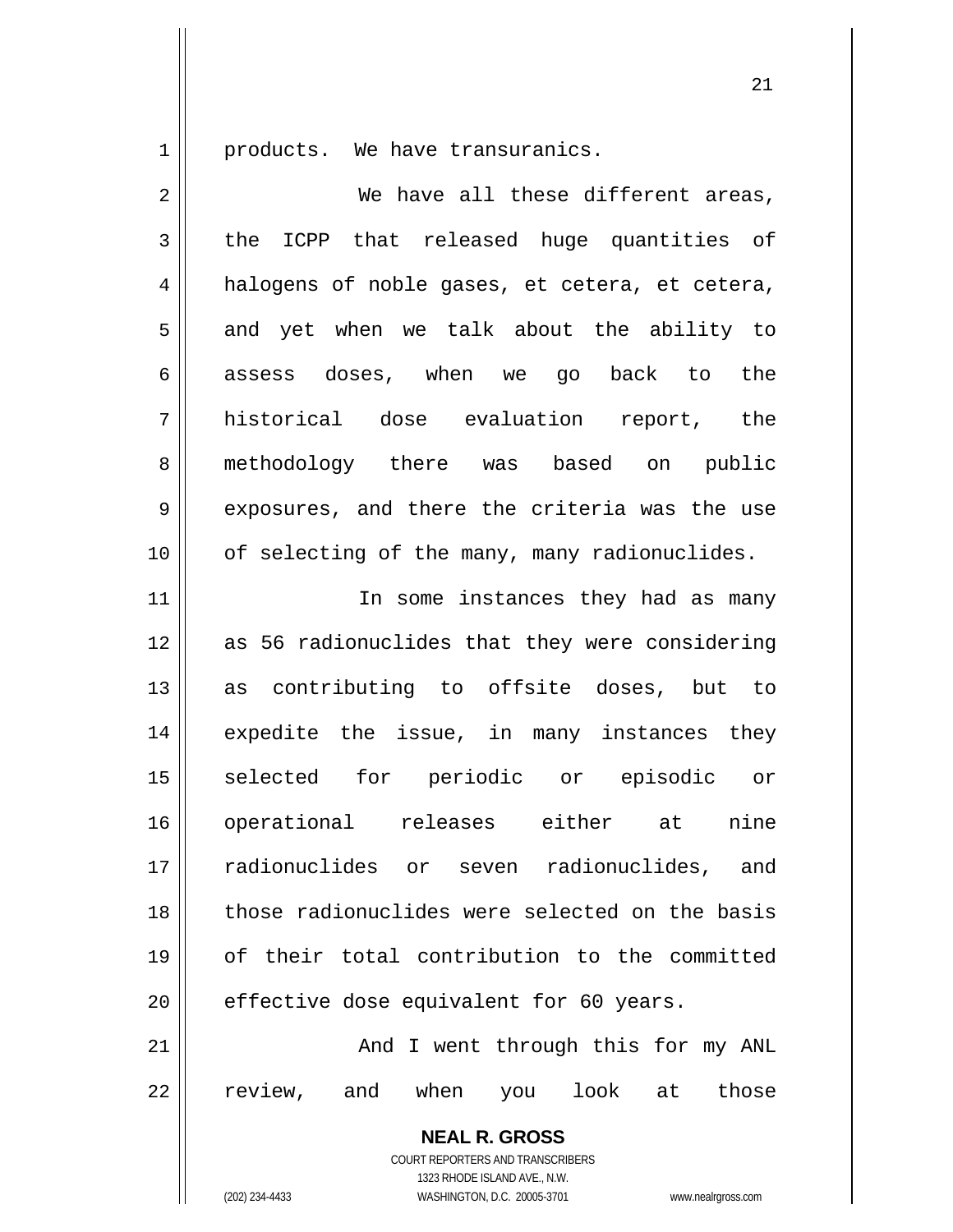| $1\,$          | radionuclides, you realize how they may affect |
|----------------|------------------------------------------------|
| $\overline{2}$ | the potential for estimating organ doses as    |
| 3              | defined under the OICA, and you realize. I     |
| 4              | gave one example where the radionuclides, yes, |
| 5              | they do contribute to committed effective dose |
| 6              | equipment, but the selection would handicap    |
| 7              | many, many dose reconstruction for select      |
| 8              | tissues.                                       |
| 9              | In one case, I gave an example of              |
| 10             | the use of those radionuclides for, let's say, |
| 11             | a gone surface cancer or even a leukemia       |
| 12             | and/or liver dose, and when you look at the    |
| 13             | mix of 50-some-odd radionuclides and the       |
| 14             | selection from that that is defined by CEDE    |
| 15             | for offsite dose assessment, you realize the   |
| 16             | grievous potential error you're going to make  |
| 17             | when you try to do dose reconstruction based   |
| 18             | radionuclide mixes as proposed<br>the<br>on    |
| 19             | currently by the INL site profile.             |
| 20             | I have to say I'm looking at many              |
| 21             | of the different facilities where they say     |
| 22             | even the seven or eight radionuclides such as  |
|                | <b>NEAL R. GROSS</b>                           |

22

COURT REPORTERS AND TRANSCRIBERS 1323 RHODE ISLAND AVE., N.W. (202) 234-4433 WASHINGTON, D.C. 20005-3701 www.nealrgross.com

 $\mathsf{II}$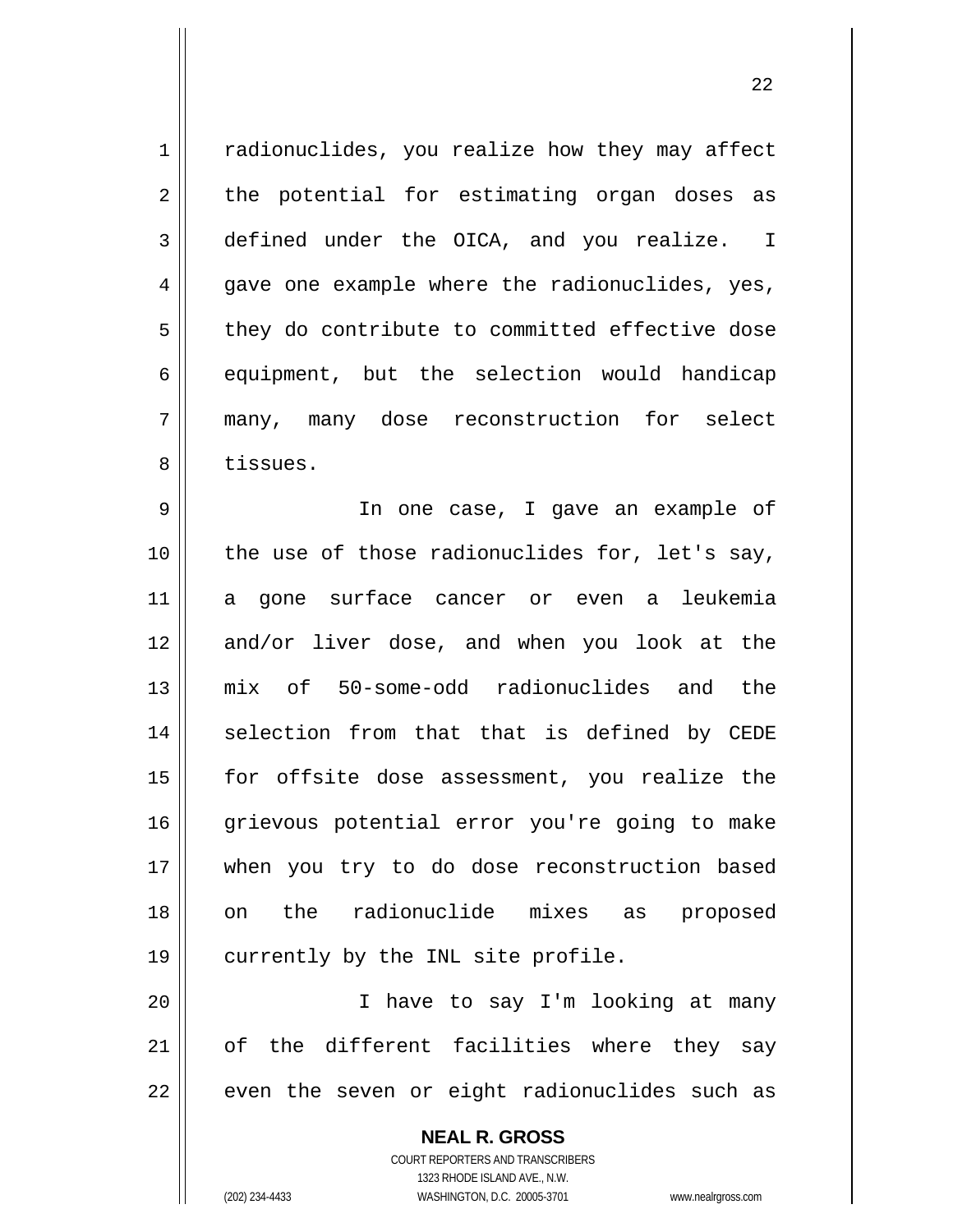in Table 5-18 are too many, and so will even further reduce that, and that to me is the single biggest problem here.

4 5 6 7 8 9 10 11 12 13 We have such a heterogenous facility, and the radionuclide mixtures are so variable between one facility and the next, and to assume that one radionuclide mix that has been identified in table, either the default table in 5-26 or 5-18 or even some subsets of that, that they will suffice for specific organ dose reconstruction as defined for the 22 compensable cancers, to me it's impossible. We cannot do this.

14 15 16 MR. DARNELL: Are you applying those radionuclides site-wide or to the individual facilities? Table 5-18 is for INTEC.

17 18 19 20 21 22 DR. BEHLING: Yes, I know, but as you go to all the other sites, you will find that they will even reference, say, "Oh, that 5-18 is also applicable here," or even a subset of that, and the truth is, when you realize what the variability is among the

> **NEAL R. GROSS** COURT REPORTERS AND TRANSCRIBERS 1323 RHODE ISLAND AVE., N.W. (202) 234-4433 WASHINGTON, D.C. 20005-3701 www.nealrgross.com

1

2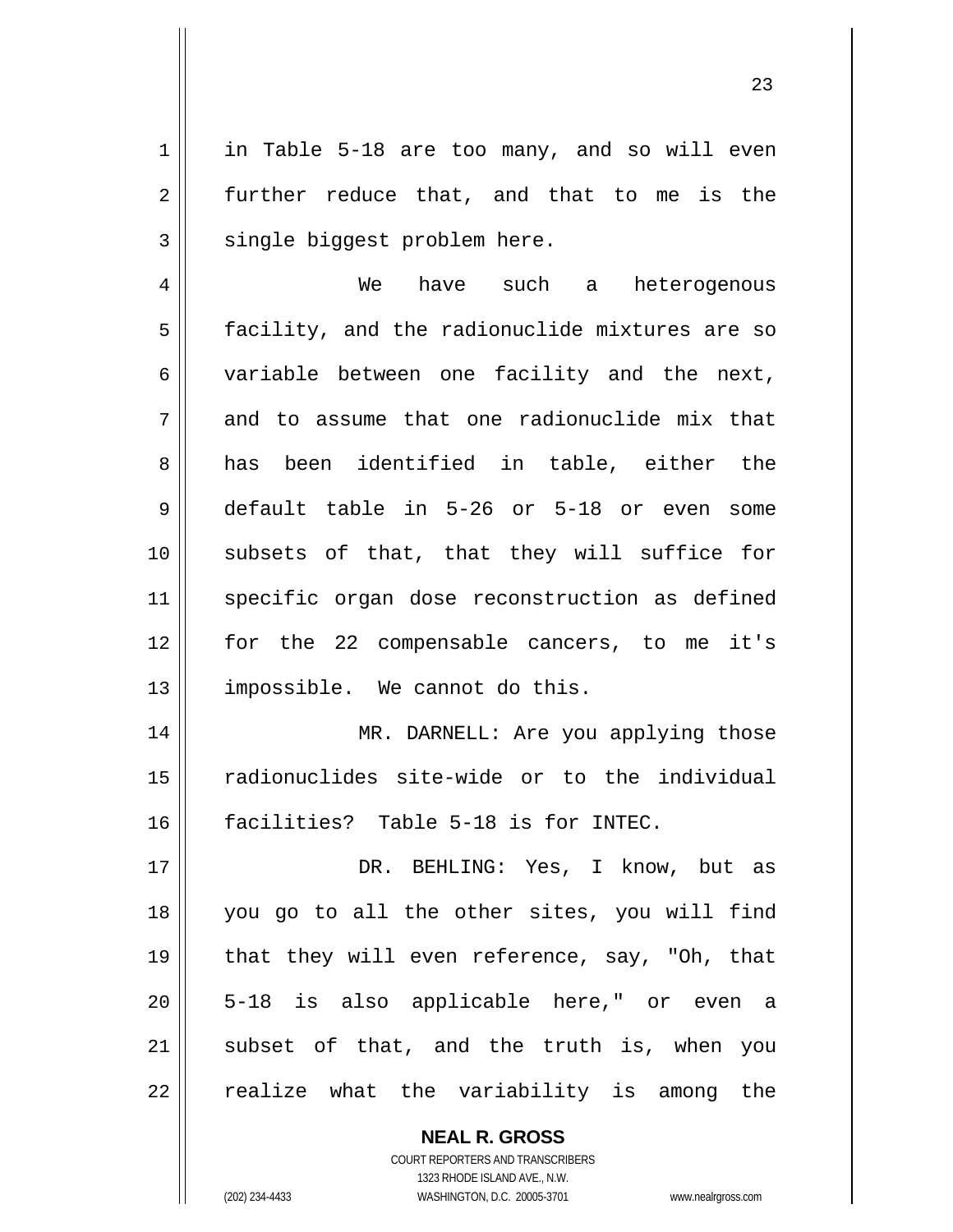different cancers and how they're affected by different radionuclide mixtures, the assumption of one-size-fits-all or nearly all is one that's going to create a tremendous amount of uncertainty in establishing specific organ doses.

7 8 9 10 11 12 13 14 15 16 17 18 19 20 And, as I said, when we get into this, I will give you an example, as I already pointed out in my review of the ANL-W facility, where I selected radionuclides that were identified as 95 percent contributing to EDE values, and realized that the exclusion of many of the others, for instance, the radioactive lanthanum, would be a critical radionuclide for liver cancer, and if you look at the table that I supplied, it is basically the only one that contributes significant, but it's not included among the seven or nine radionuclides for episodic or operational releases.

21 22 DR. MAURO: This is going to be an important issue, because I think that what we

> **NEAL R. GROSS** COURT REPORTERS AND TRANSCRIBERS 1323 RHODE ISLAND AVE., N.W. (202) 234-4433 WASHINGTON, D.C. 20005-3701 www.nealrgross.com

1

2

3

4

5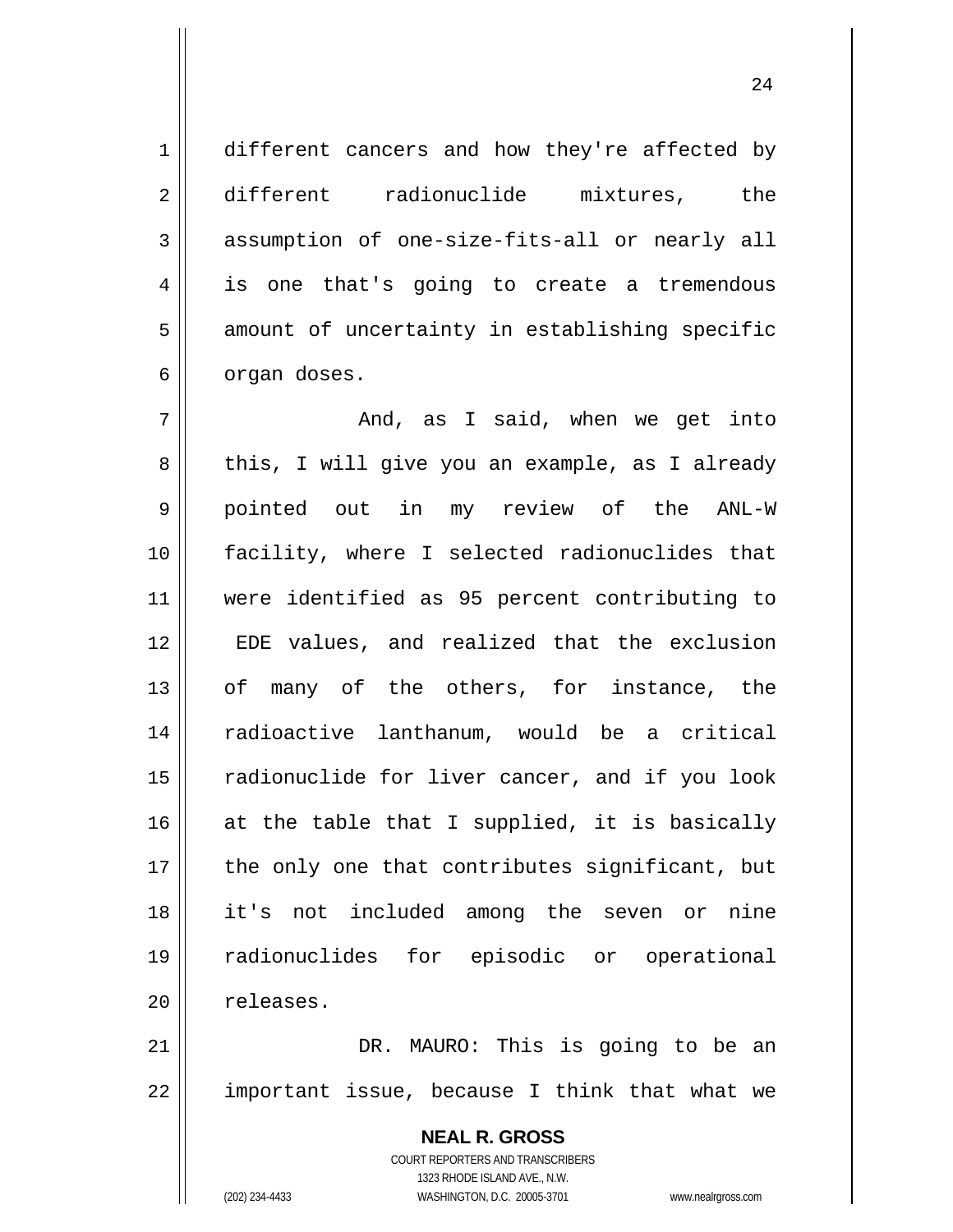1 2 3 4 5 6 7 8 9 10 11 12 13 14 15 16 17 18 19 20 21 22 have here is -- there was an attempt made, and this is especially applicable to the work done by the Risk Assessment Corporation, John Till. His mandate, his mission, was to reconstruct offsite doses, and the metric that was used is the committed effective whole body dose. So he really is concerned about what is the sort of overall burden on the collective public, and the metric, and appropriately so, would be the committed effective dose equivalent. Now, in order to make it a manageable problem, rather than work with an enormous number of radionuclides, it's convenient and appropriate for his purposes, John Till's purposes, to narrow it down to some more manageable number of radionuclides, I think nine or whatever the number was. Now, one of -- now, this is -- one of the general overarching observations that we made, as well, taking -- now, if you work with that set of nine, that may be fine for

<u>25</u>

**NEAL R. GROSS** COURT REPORTERS AND TRANSCRIBERS 1323 RHODE ISLAND AVE., N.W.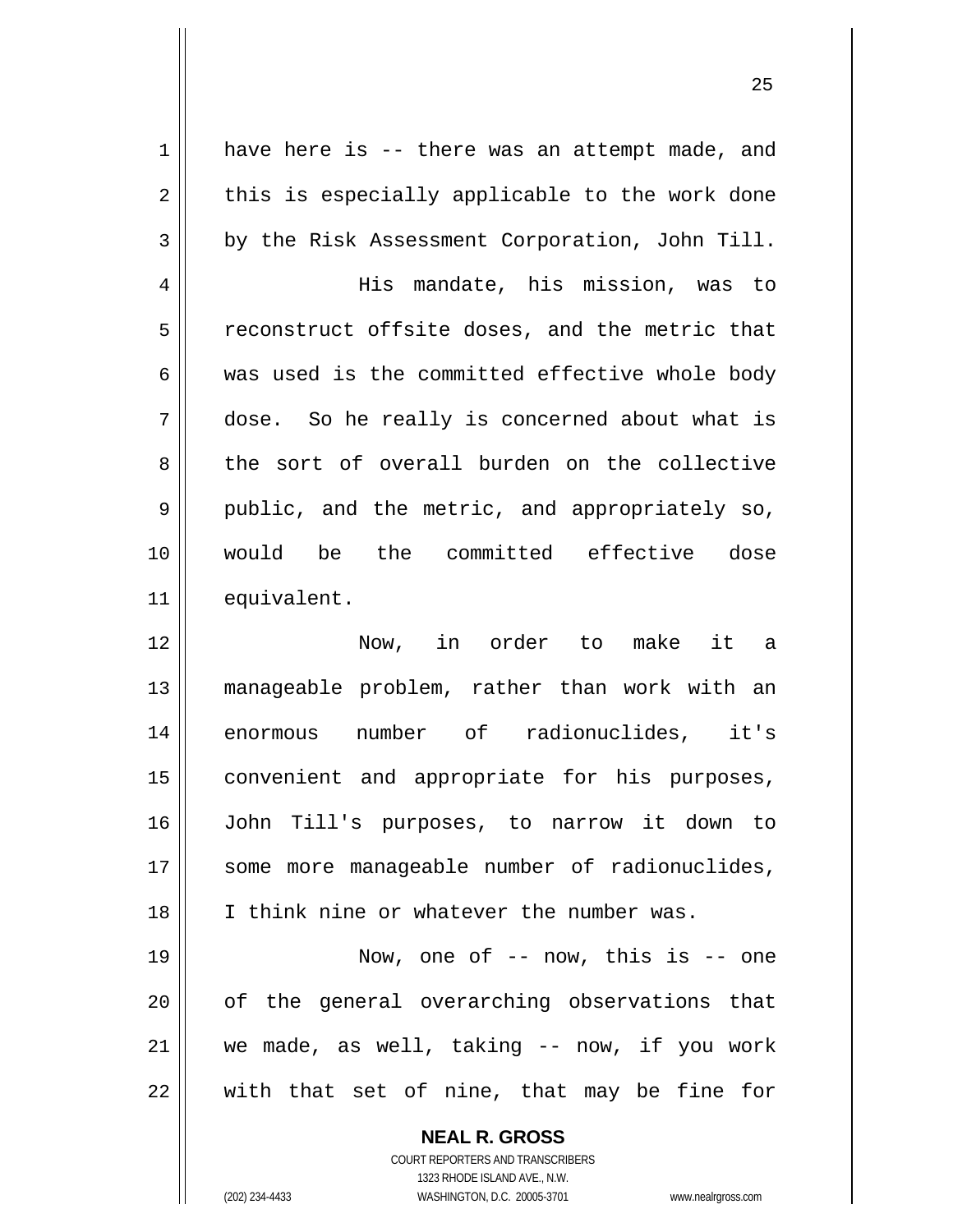doing offsite collective burden on the public, but now we're trying to apply that same source term, which has been culled down, to the reconstructing the doses to individual organs where --

1

2

3

4

5

22

6 7 8 9 10 11 12 13 And I think Hans has made an example that may turn out that some particular radionuclides which you have screened out because it really doesn't contribute very much to the effective whole body dose may very well be an important contributor to the dose to the liver, and that's what's of interest here if the person has liver cancer.

14 15 16 17 18 19 20 21 So there might be some problem is introduced by that simplification process, and I think we need to discuss that. It may turn out it's not a big problem. It may turn out it's a manageable problem where it could be fixed. I'm not sure, but I think that this is one of the overarching observations that - universal across the whole complex.

MR. DARNELL: It sounds like an

**NEAL R. GROSS**

COURT REPORTERS AND TRANSCRIBERS 1323 RHODE ISLAND AVE., N.W. (202) 234-4433 WASHINGTON, D.C. 20005-3701 www.nealrgross.com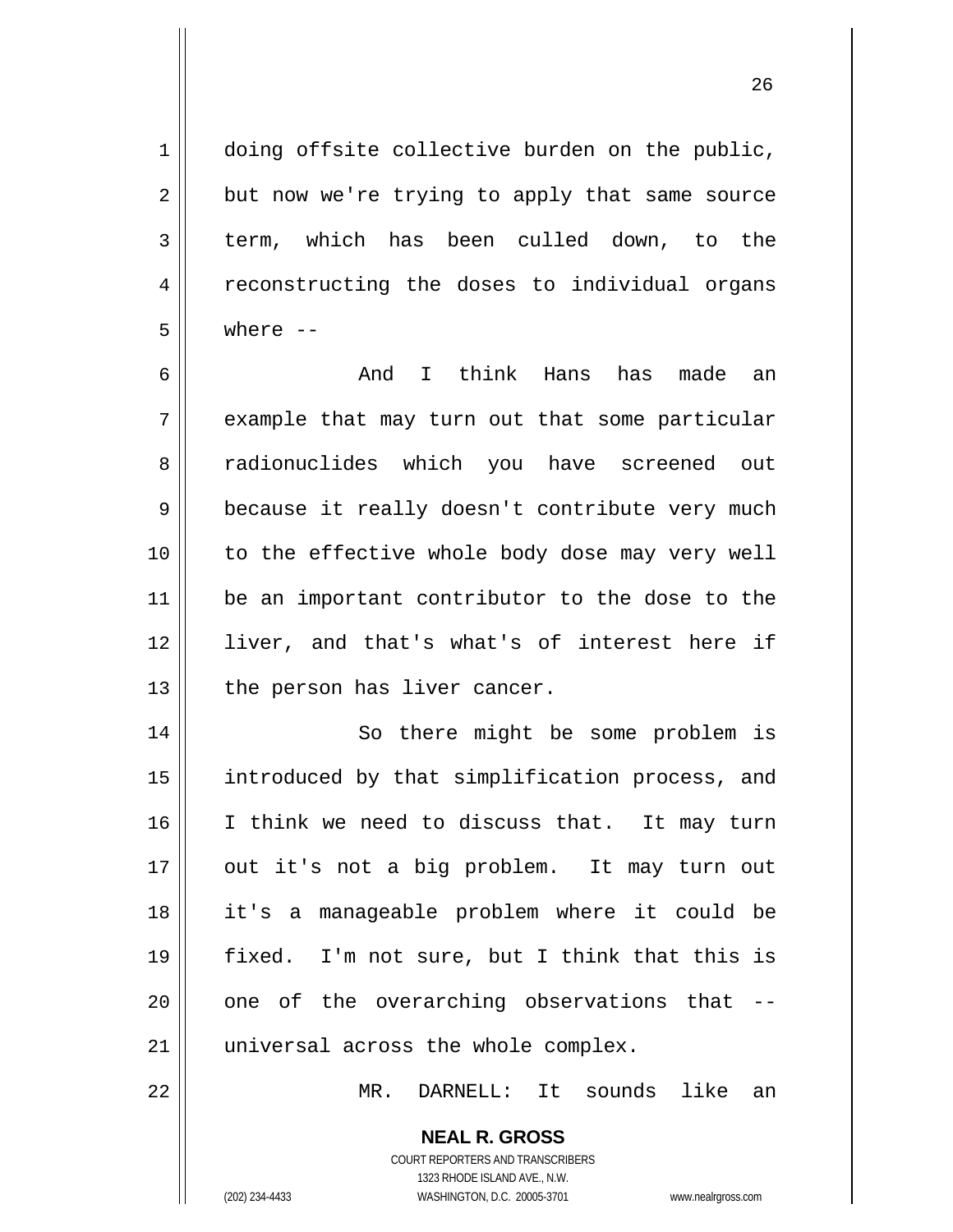1 2 3 4 5 6 7 8 9 10 11 12 13 14 15 16 17 18 19 20 21 22 appropriate comment to make, but the one thing that you need to give us for us to be able to even start looking at this type of comment is the calculations and the other examples so that we can look at it. I was just looking through the TBD. I mean, there are a lot of nuclides for ANL-West that are listed. The same thing goes -is true for INL at the different many facilities that they had. DR. MAURO: Well, I think that's why I say it's very useful to have the ANL-West as part of this, because we go vertical there, and it's at ANL-West where Hans' report -- Hans authored, I think, the vast majority of the ANL-West piece -- gives specific examples of, "Here are the radionuclides that have been screened out." But perhaps when it comes to a person with liver cancer, you should not have screened this radionuclide out, because it could be an important contributor to the liver

> **NEAL R. GROSS** COURT REPORTERS AND TRANSCRIBERS

> > 1323 RHODE ISLAND AVE., N.W.

(202) 234-4433 WASHINGTON, D.C. 20005-3701 www.nealrgross.com

<u>27 and 27</u>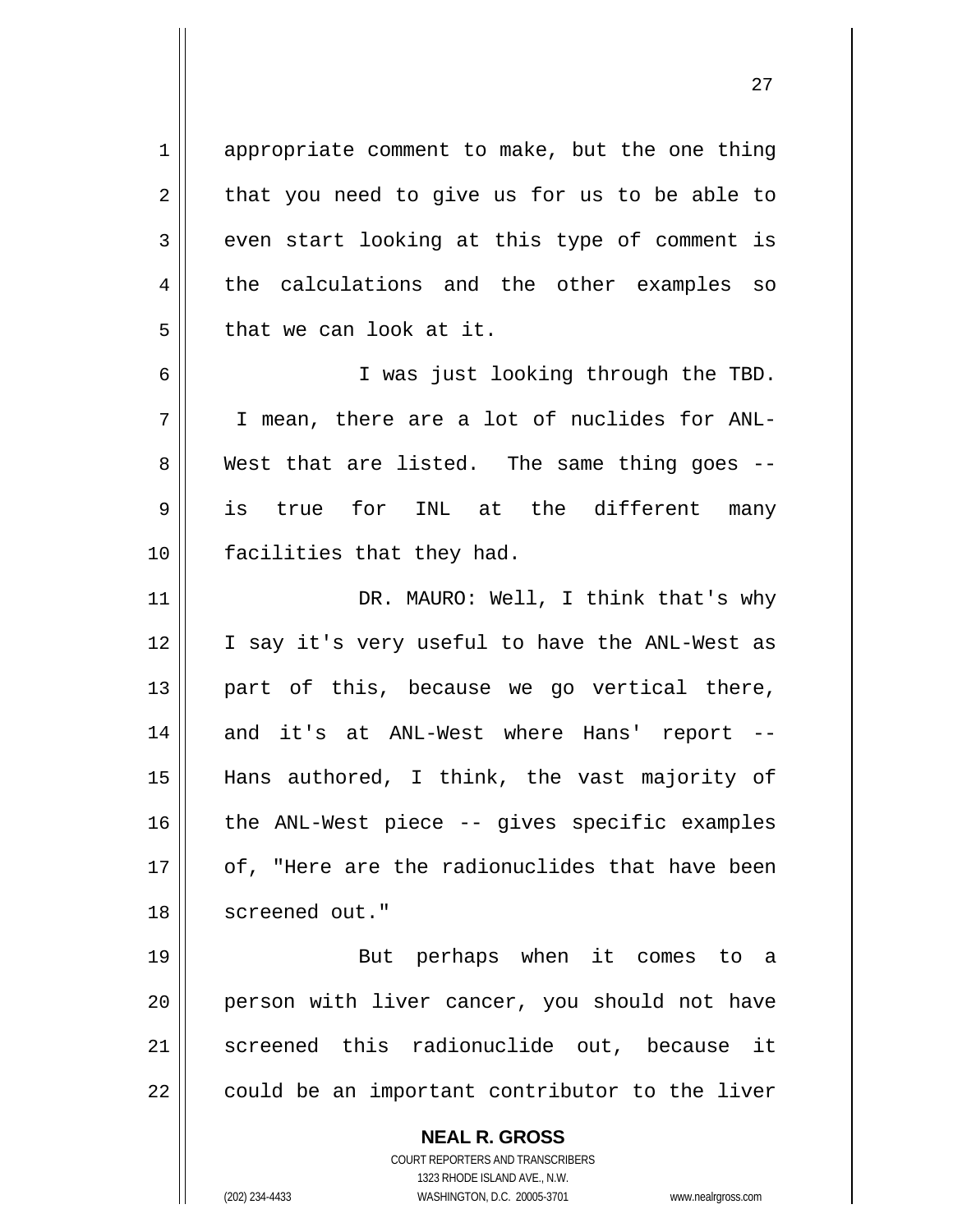**NEAL R. GROSS** COURT REPORTERS AND TRANSCRIBERS 1323 RHODE ISLAND AVE., N.W. 1 2 3 4 5 6 7 8 9 10 11 12 13 14 15 16 17 18 19 20 21 22 dose, certainly maybe not an important contributor to the committed effective whole body dose, but you may miss that, and that could be -- Now, that doesn't mean it's not a manageable problem, you know. There may be a way that you can go back and say, "Wait a minute. We better go back and look at that," but I think, you know -- MR. DARNELL: We're trying to entertain it, but we need the calculations to these. DR. MAURO: They're in here. They're in the ANL-West site profile report for that particular -- MR. DARNELL: Where? DR. MAURO: Hans, can you -- I remember I read it Friday, Hans. I'm not -- MR. DARNELL: It's not in the matrix or in the -- DR. MAURO: Not in the -- it's not in the -- oh, no, the -- see, one of the -- I

28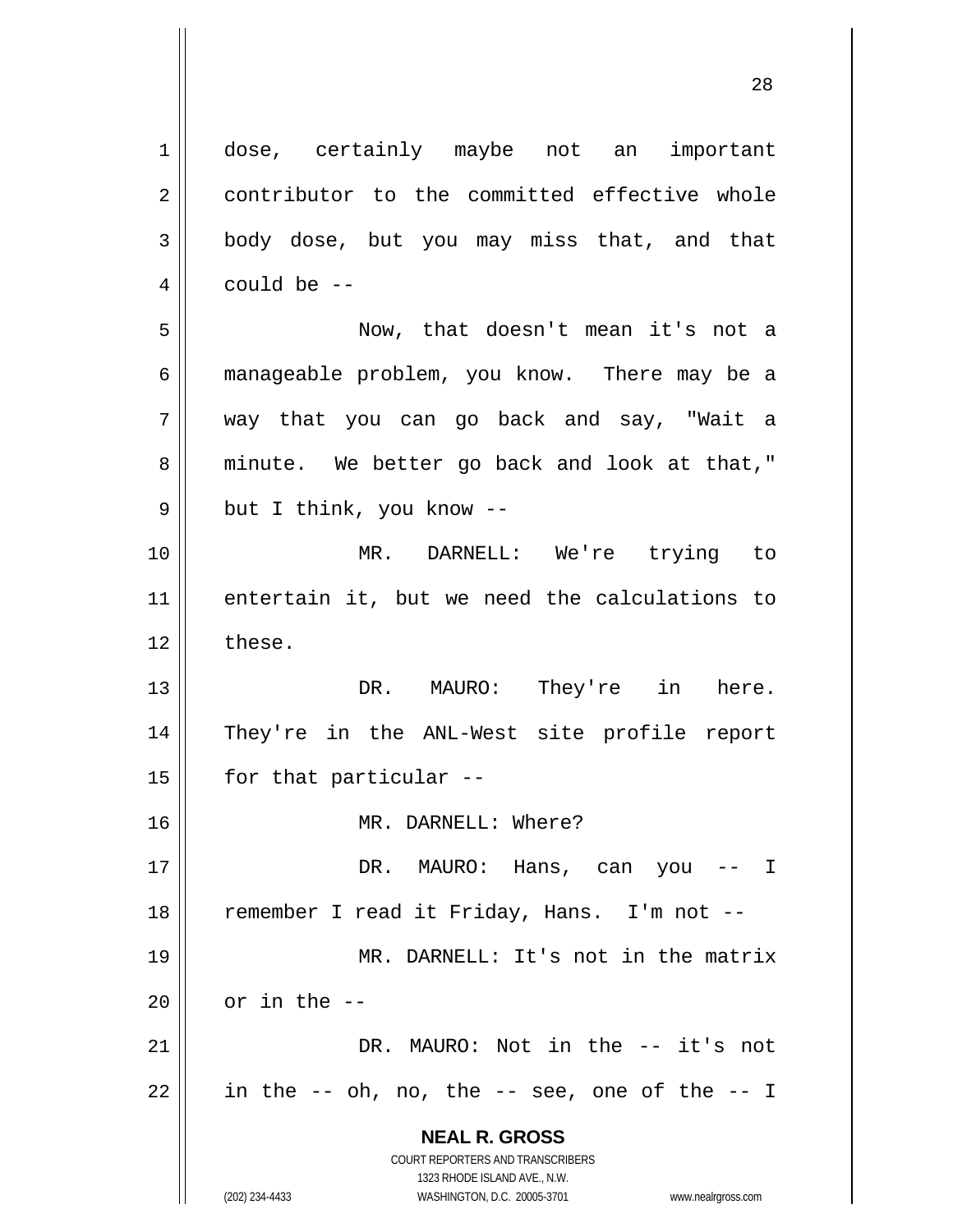mean, the matrix helps us try to keep track and keep accounting, but you've got to  $-$  I've got the two -- I mean, there are two big reports. Unfortunately, you've got to go through it.

6 7 8 9 10 MEMBER MELIUS: Before we get into specific issues, is NIOSH or its contractors doing any work, more work in terms of updating the site profiles or other technical documents?

11 12 13 14 MR. DARNELL: Since the initial technical basis documents came out, there's been two revisions. I don't know -- I don't know if you have any idea?

15 16 17 18 19 20 21 MR. GLECKLER: ANL, I think, is the one that needs to be updated, because the INL ones got updated on some things that should affect the ANL-West TBD, but the internal TBD is one that I started working on revising, but it's kind of put on hold for some other stuff, so I'll get back to doing that.

22

1

2

3

4

5

MR. CALHOUN: So the answer is yes,

**NEAL R. GROSS** COURT REPORTERS AND TRANSCRIBERS 1323 RHODE ISLAND AVE., N.W.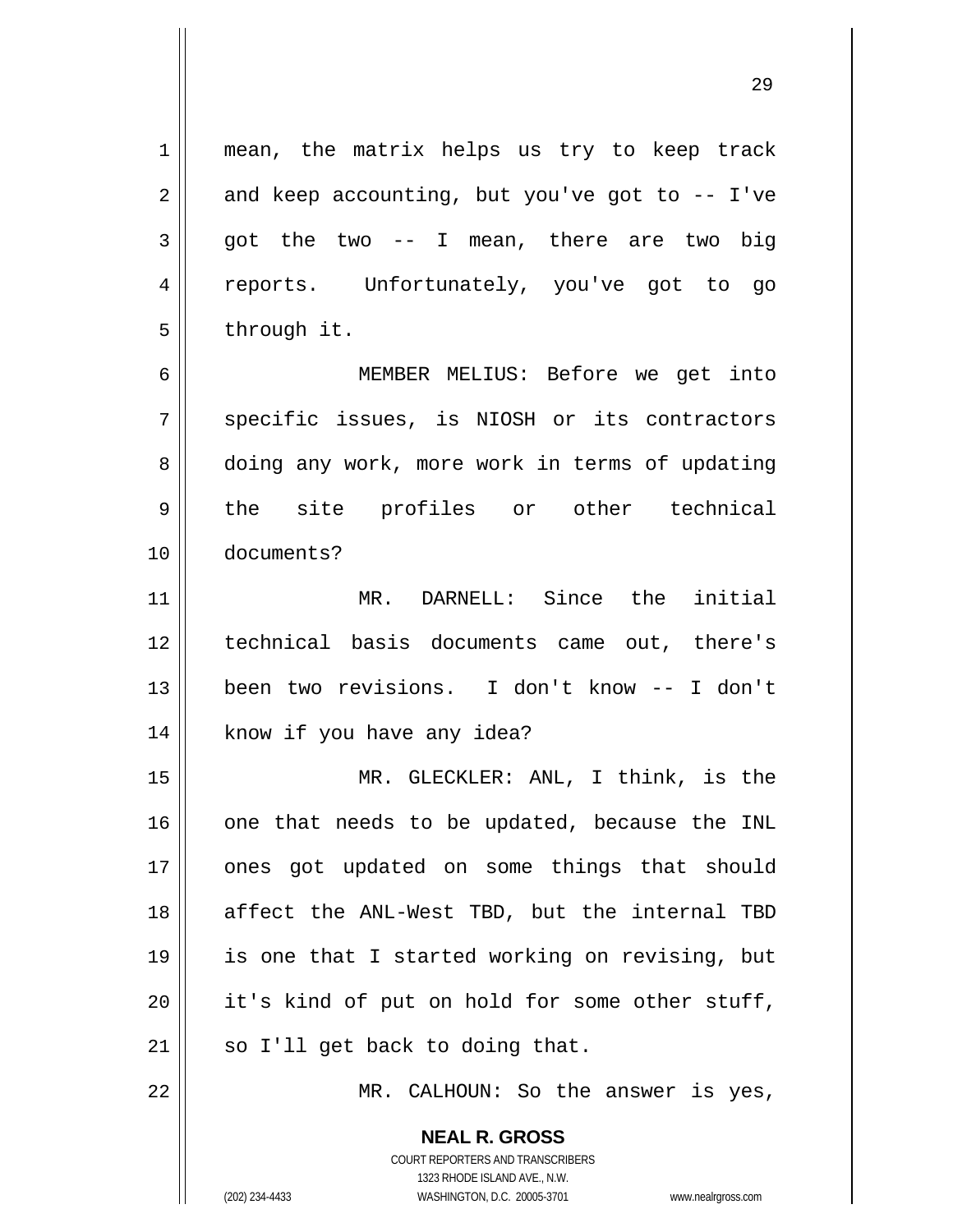| 1  | we're in the process of it but not actively.                                                        |
|----|-----------------------------------------------------------------------------------------------------|
| 2  | MR. GLECKLER: We recognize a few                                                                    |
| 3  | areas where we need to do some updates and                                                          |
| 4  | everything, but --                                                                                  |
| 5  | MR. KATZ: Only for ANL. INL is up-                                                                  |
| 6  | to-date? Is that what you're saying?                                                                |
| 7  | MR. GLECKLER: INL internal needs to                                                                 |
| 8  | be updated. There are some changes for the x-                                                       |
| 9  | rays.                                                                                               |
| 10 | MR. DARNELL: Is there ongoing --                                                                    |
| 11 | MEMBER MELIUS: Well, what                                                                           |
| 12 | specifically? I mean, it makes<br>some                                                              |
| 13 | difference in terms of how this review gets                                                         |
| 14 | organized.                                                                                          |
| 15 | MR. OSTROW: On the $-$ - I didn't look                                                              |
| 16 | at the ANL part, but I worked on the INL one,                                                       |
| 17 | and this is where we were a little bit behind                                                       |
| 18 | the curve for a while, because originally TBDs                                                      |
| 19 | came out in 2004. We did our review in 2005,                                                        |
| 20 | and we did a Rev 1 in early 2006.                                                                   |
| 21 | The NIOSH issued the revised TBDs                                                                   |
| 22 | in 2007, and some of these are Rev 1.<br>Some                                                       |
|    | <b>NEAL R. GROSS</b>                                                                                |
|    | <b>COURT REPORTERS AND TRANSCRIBERS</b>                                                             |
|    | 1323 RHODE ISLAND AVE., N.W.<br>(202) 234-4433<br>WASHINGTON, D.C. 20005-3701<br>www.nealrgross.com |
|    |                                                                                                     |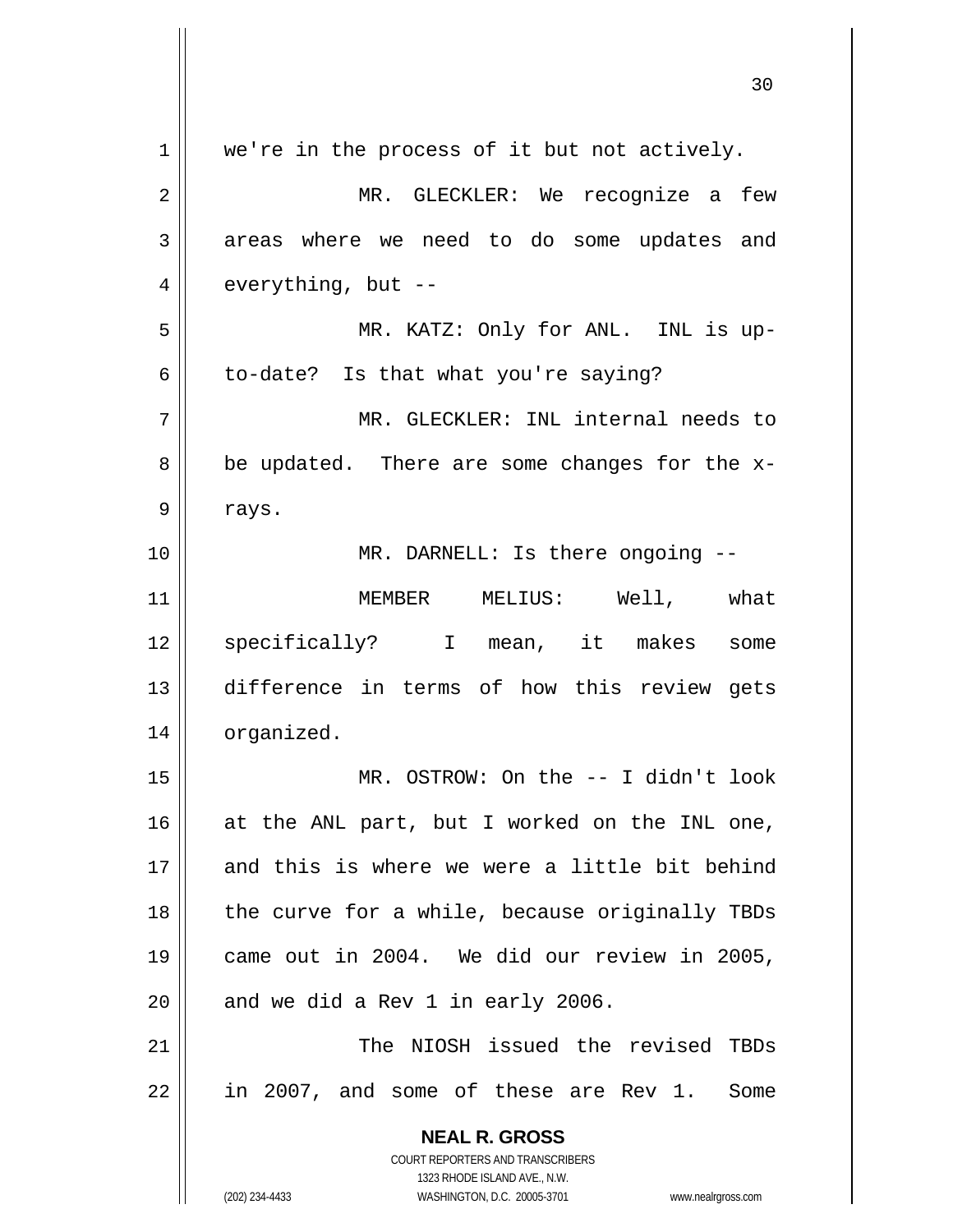**NEAL R. GROSS** 1 2 3 4 5 6 7 8 9 10 11 12 13 14 15 16 17 18 19 20 21 22 are Rev 2. Some are Rev 3. It depends on which TBD it is, and in December of 2008 we did a quick look. That's when you started your work group again. So we did a quick look at the revised TBDs. That's when we came out with our sort of supplemental report, but we -- and that's with the matrix we produced. We added a couple of issues and changed a few things, but we never did a really deep look at the latest set of INL TBDs. But from what I just heard about the ANL-West that Hans did, we encountered the same issue like with the internal doses with the idea of using the Till report, and for offsite dose it was fine to exclude five percent of the radio -- five percent of the dose and reduce the set of radionuclides from the large number down to seven to nine, which was manageable. We didn't do the calculations that Hans did, but we also noted that this is an

31

COURT REPORTERS AND TRANSCRIBERS 1323 RHODE ISLAND AVE., N.W.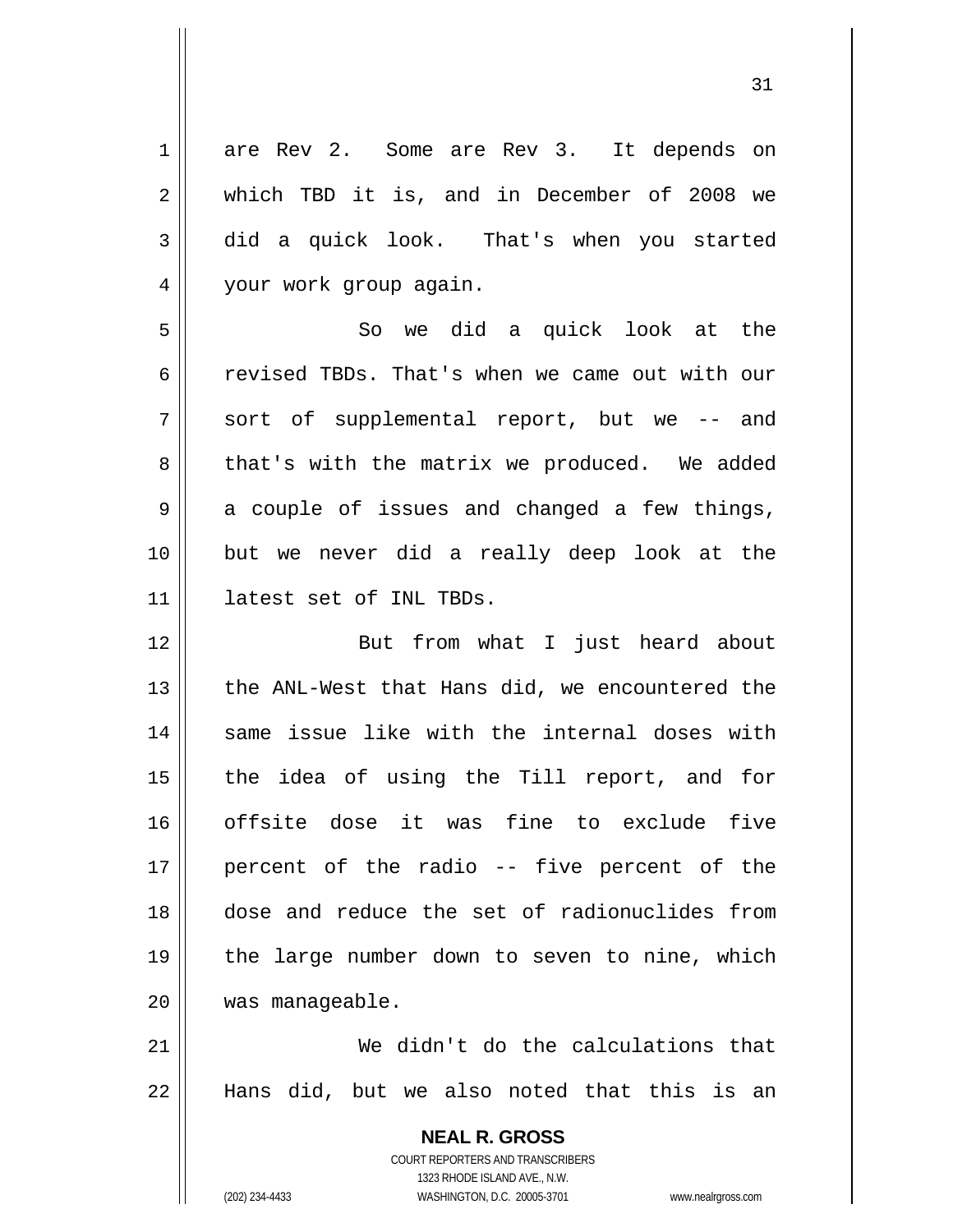1 2 3 4 5 6 7 8 9 10 11 12 13 14 15 issue, too, for specific cancers and specific radionuclides that you might have thrown out, so it's sort of a common issue for both things, which makes sense. It's the same physical facility. You know, you're calling it, you know, two different names. DR. MAURO: To add to this, it was my understanding that there is a periodic process where you update your site profiles. Like a two-year review you refer to it as. I would imagine it is what it is, right? So what happened here is that there was an original 2004/2005 site profile. Then when the -- you recall when the Board authorized this work group, one of the things

20 21 22 I called it a refresher, because so much time had passed, and we did, and we issued a report December 30, 2008, which is

us to do what I would call a mini-review.

I suggested, "Listen, we are aware that the

site profile had gone through one of its

revisions in 2007," and the Board authorized

**NEAL R. GROSS** COURT REPORTERS AND TRANSCRIBERS 1323 RHODE ISLAND AVE., N.W. (202) 234-4433 WASHINGTON, D.C. 20005-3701 www.nealrgross.com

16

17

18

19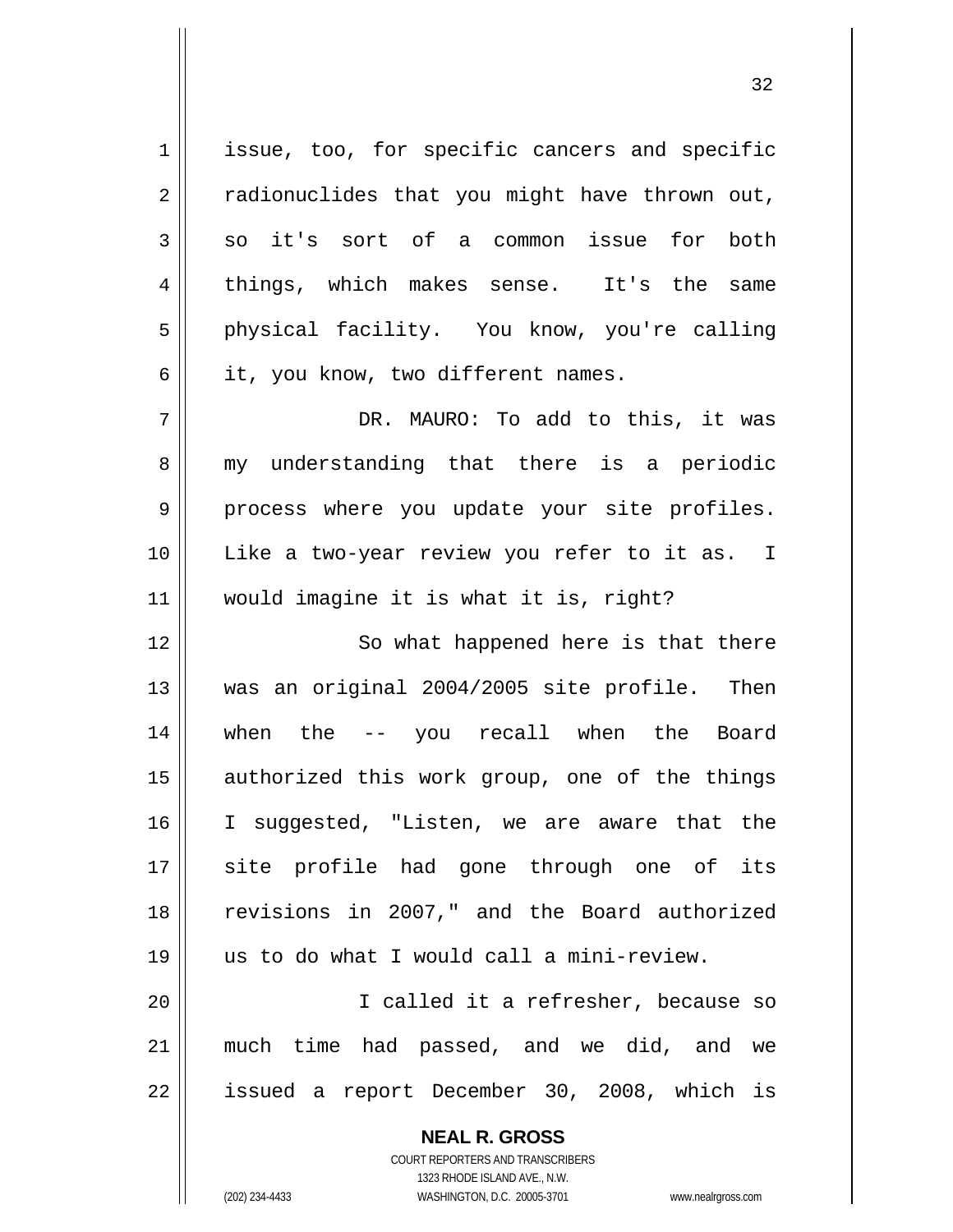basically our attempt to sort of catch up and get up to date so that we could initiate this work group meeting in a way that is as close as possible to the latest thinking regarding INL.

6 7 8 9 10 Now, what I'm hearing, though, there may be even another -- in other words, the 2007 version is about to perhaps enter into a 2009. In other words, are you -- is there another revision coming out?

11 12 13 14 15 16 17 18 19 And the question -- because, in light of that, that there might be another revision being issued, the question is, you know, would it be -- is it beneficial for us to go through our findings that reflect our findings on the 2007 version of the TBD, and would that add value to the process you're about -- you are into or about to enter into your next revision?

20 21 22 And that's really where we are, or is there so many changes going on that it would be premature for  $--$  it would be  $--$  well,

**NEAL R. GROSS**

COURT REPORTERS AND TRANSCRIBERS 1323 RHODE ISLAND AVE., N.W. (202) 234-4433 WASHINGTON, D.C. 20005-3701 www.nealrgross.com

1

2

3

4

5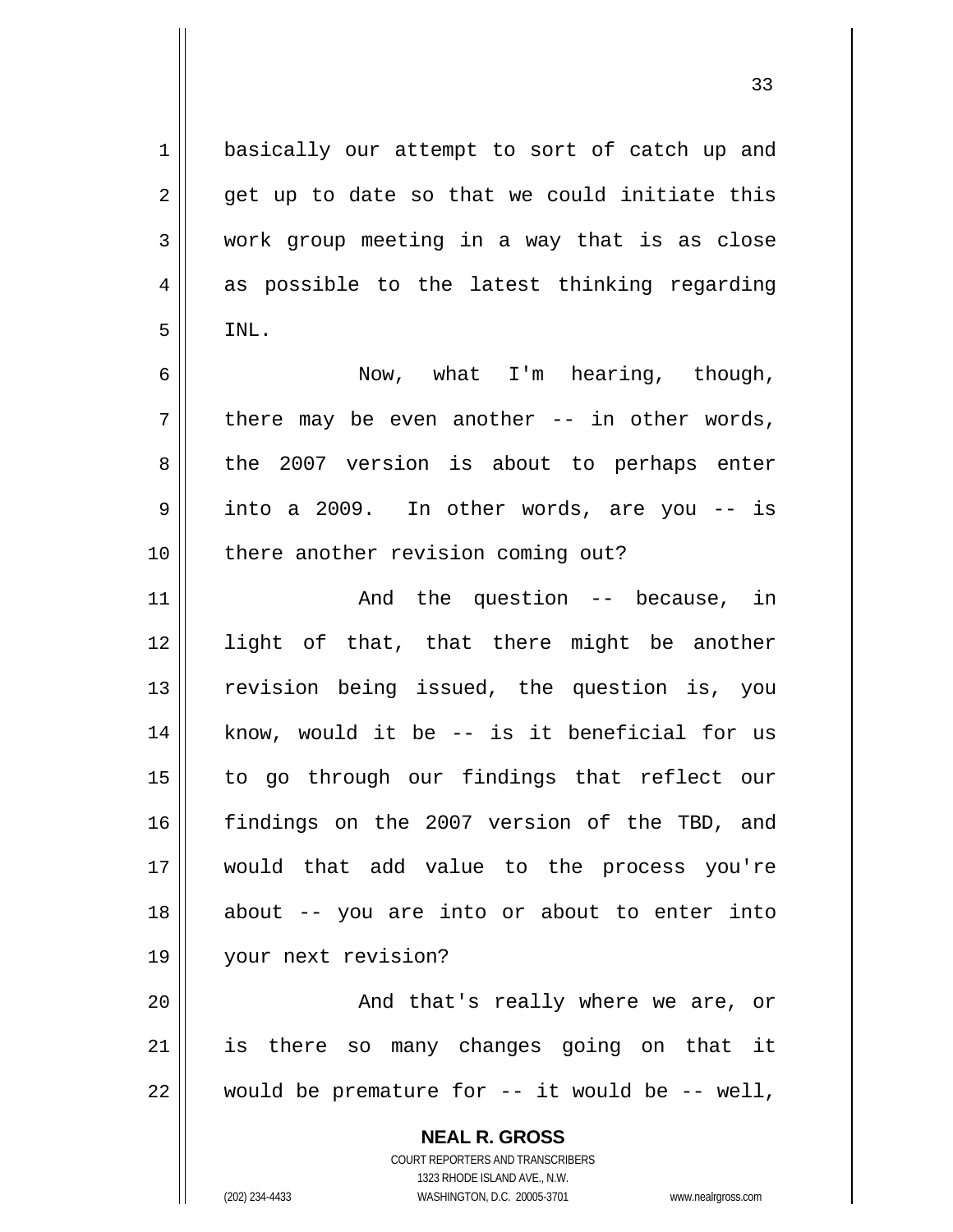**NEAL R. GROSS** COURT REPORTERS AND TRANSCRIBERS 1323 RHODE ISLAND AVE., N.W. (202) 234-4433 WASHINGTON, D.C. 20005-3701 www.nealrgross.com 1 2 3 4 5 6 7 8 9 10 11 12 13 14 15 16 17 18 19 20 21 22 maybe it's less than efficient, because, you know -- MR. CALHOUN: Brian is like -- DR. MAURO: What do you want to do? MR. CALHOUN: Brian gets to tap dance on that one. DR. MAURO: What do you want to do? MR. DARNELL: Before Brian starts, just to let you know, the latest revision to the matrix that you sent me I compared with the 2006 version of the matrix, and there was no significant change. DR. MAURO: In fact, the matrix shows where things have changed, and I don't know if you folks -- has any -- this is important. Does everyone have the -- we have a deliverable that's dated December 30, 2008. Does everybody -- Now, if you go to the back of it, you'll see an Attachment 1 and a matrix, and the matrix -- in that matrix, Steve -- thank you -- identifies where we have new issues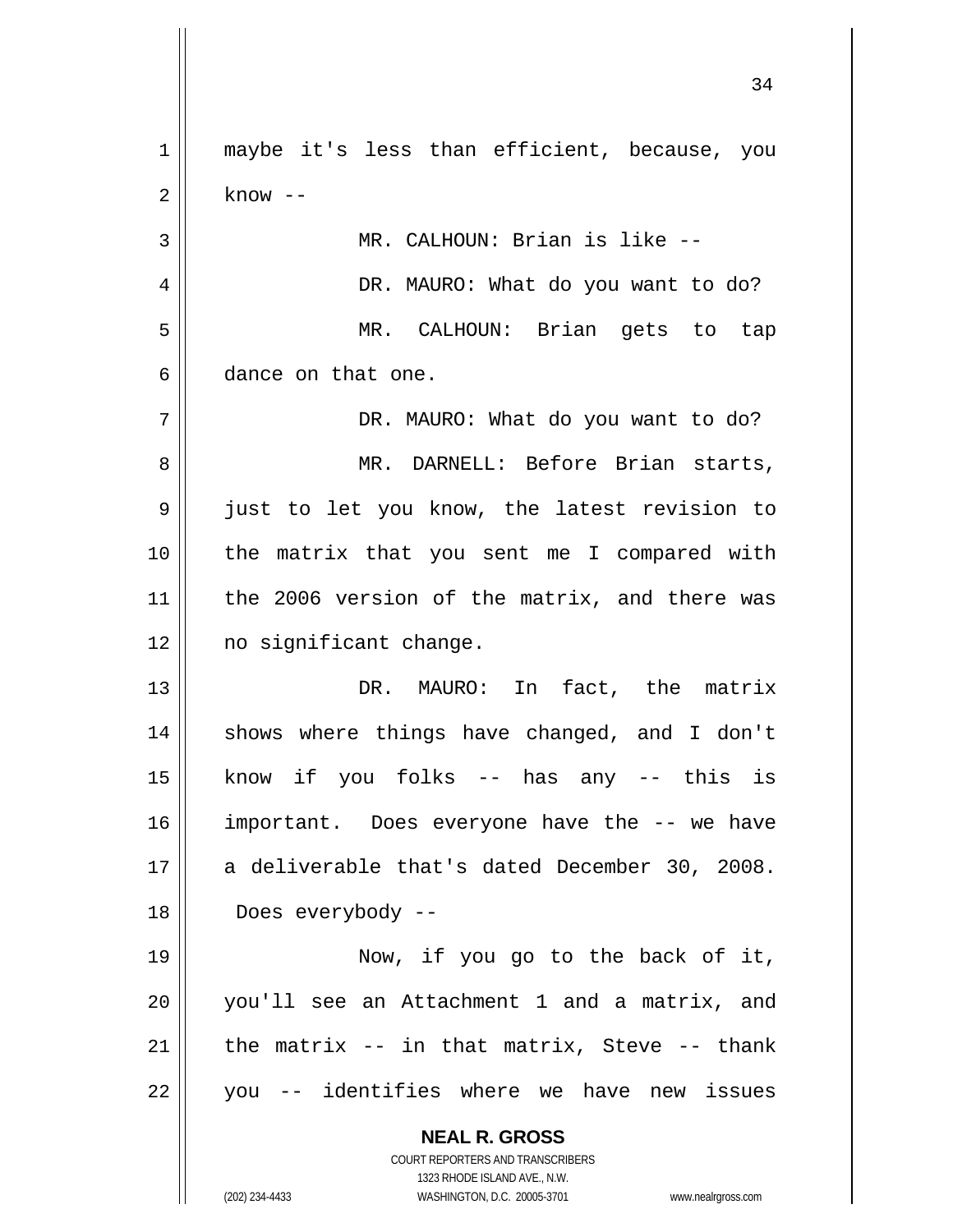**NEAL R. GROSS** COURT REPORTERS AND TRANSCRIBERS <u>35 and 2012</u> 1 2 3 4 5 6 7 8 9 10 11 12 13 14 15 16 17 18 19 20 21 22 that have emerged from the updated. MR. DARNELL: I think there's only one. DR. MAURO: And there's maybe only one and which are basically -- and which ones are basically unchanged. MR. ZLOTNICKI: John, this is Joe Zlotnicki. Can I jump in there for a second? DR. MAURO: Sure. Please. MR. ZLOTNICKI: I did that review, and I think what was remarkable to me is that not one of the original SC&A observations and findings was rendered moot by the subsequent update that was issued by NIOSH. Every single finding and observation stood, so although there had been a change in I think it was 2007, which probably occurred while the SC&A original site profile review was undergoing review and, you know, approval, so they may not have had access to it, but nonetheless the update -- DR. MAURO: I'm sorry, Joe --

1323 RHODE ISLAND AVE., N.W.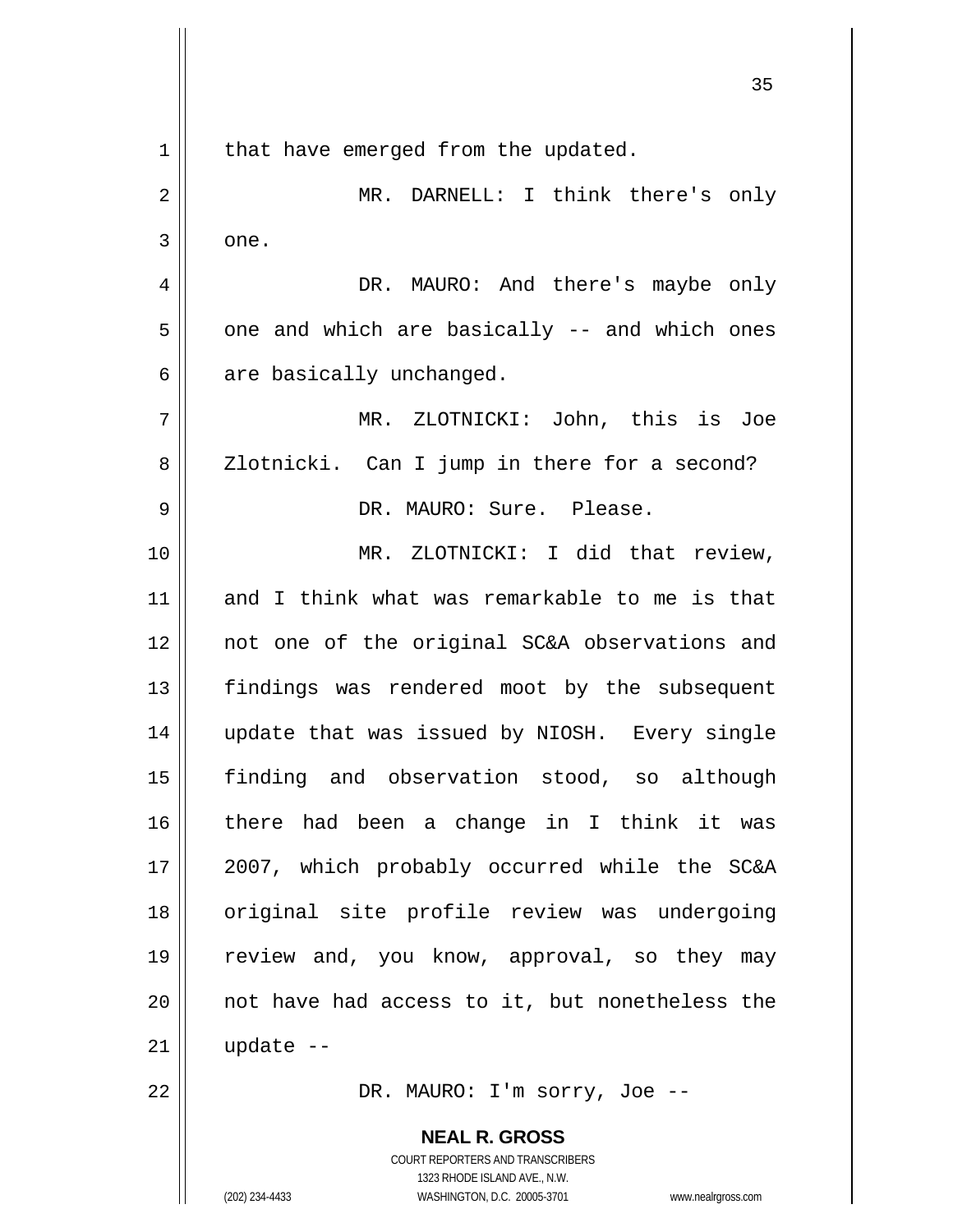| 1  | MR. ZLOTNICKI: Not one of all those                                 |
|----|---------------------------------------------------------------------|
| 2  | 30-odd findings and observations changed. So                        |
| 3  | I'm only saying that because, you know, the                         |
| 4  | reality is as of today, as I understand it,                         |
| 5  | all of those findings and observations are                          |
| 6  | still, you know, valid, and the subsequent                          |
| 7  | changes to the site profile documents have so                       |
| 8  | far not addressed any of them.                                      |
| 9  | MEMBER BEACH: And then you added                                    |
| 10 | three, so, actually $-$ -                                           |
| 11 | MR. ZLOTNICKI: Another few were                                     |
| 12 | added, yes, because, you know, I looked                             |
| 13 | through it, and a fresh set of eyes normally                        |
| 14 | would, you know, find a few things, which I                         |
| 15 | did. I mean, none of them were too dramatic,                        |
| 16 | but, yes, that is -- that did occur.                                |
| 17 | MR. GLECKLER: I thought when we                                     |
| 18 | went through that, didn't we identify a few                         |
| 19 | original comments that were moot because of                         |
| 20 | the changes to the TBD?                                             |
| 21 | DARNELL: Yes, we think there<br>$MR$ .                              |
| 22 | are a couple. When we start going through the                       |
|    |                                                                     |
|    | <b>NEAL R. GROSS</b><br>COURT REPORTERS AND TRANSCRIBERS            |
|    | 1323 RHODE ISLAND AVE., N.W.                                        |
|    | (202) 234-4433<br>WASHINGTON, D.C. 20005-3701<br>www.nealrgross.com |

<u>36 and 36</u>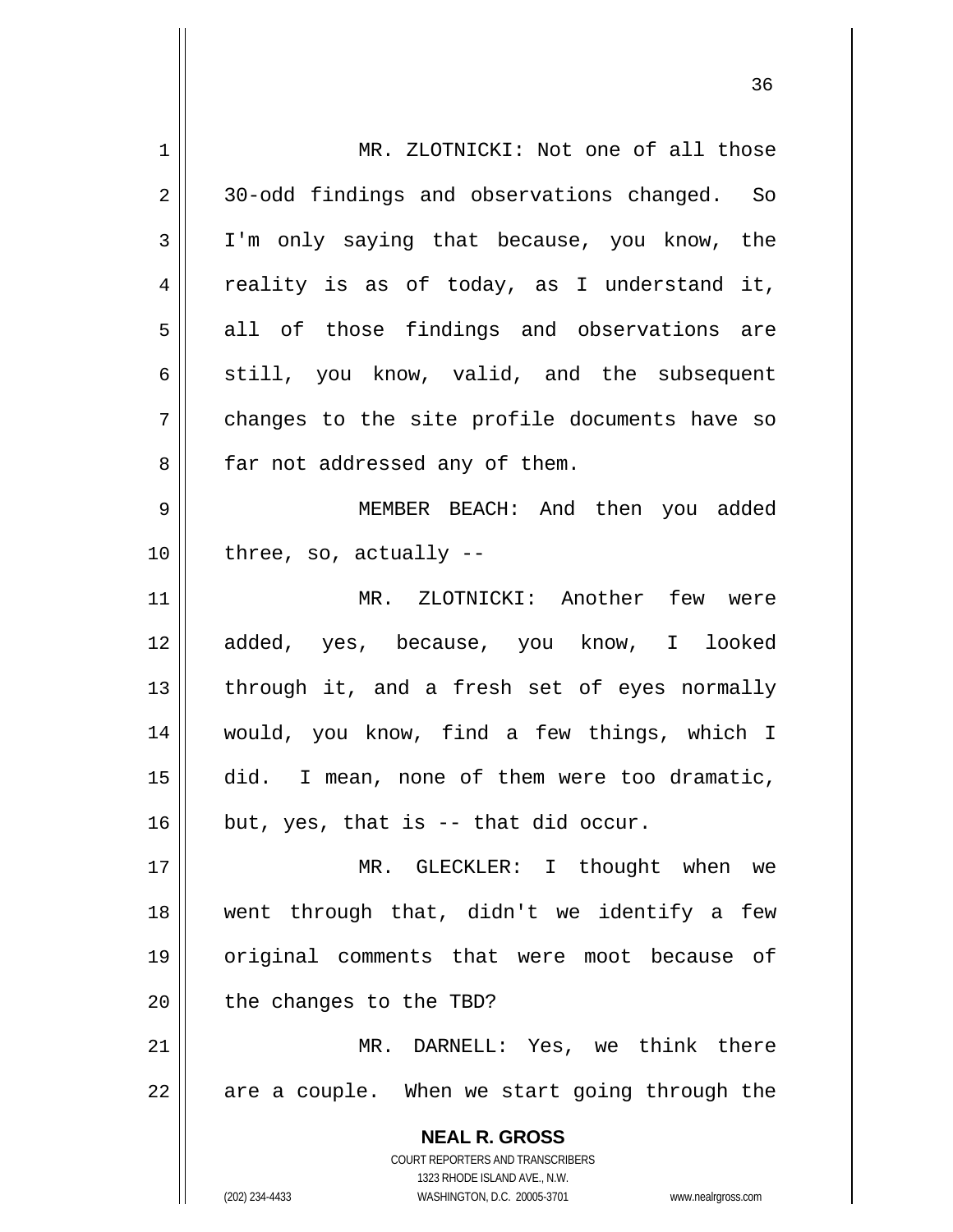1 issues we'll point those out.

| $\overline{2}$ | MR. ZLOTNICKI: Just one<br>other               |
|----------------|------------------------------------------------|
| 3              | thing, John. We were talking on a high level   |
| 4              | about the combination of INL and ANL-West and  |
| 5              | whether or not they should be combined in some |
| 6              | way. Let me just make two quick points from    |
| 7              | an external dosimetry point of view.           |
| 8              | The first one is that I did not                |
| 9              | review the ANL-West, and I don't have access   |
| 10             | to whatever stage the SC&A review is at, so I  |
| 11             | can't comment on that too much except to say   |
| 12             | that in the ANL-West site profile it clearly   |
| 13             | states that the dosimetry system was the same  |
| 14             | for both, so I would concur with the comments  |
| 15             | on internal does that it may make a lot of     |
| 16             | sense to combine them.                         |
| 17             | DR. MAURO: Yes, Hans performed the             |
| 18             | review of ANL-West, so, yes, we do have the    |
| 19             | marriage. I think we have all the people       |
| 20             | sitting at the table at SC&A that can speak to |
| 21             | both ANL-West and the INL versions.            |

37

DR. BEHLING: Yes, with regard to --

**NEAL R. GROSS** COURT REPORTERS AND TRANSCRIBERS 1323 RHODE ISLAND AVE., N.W. (202) 234-4433 WASHINGTON, D.C. 20005-3701 www.nealrgross.com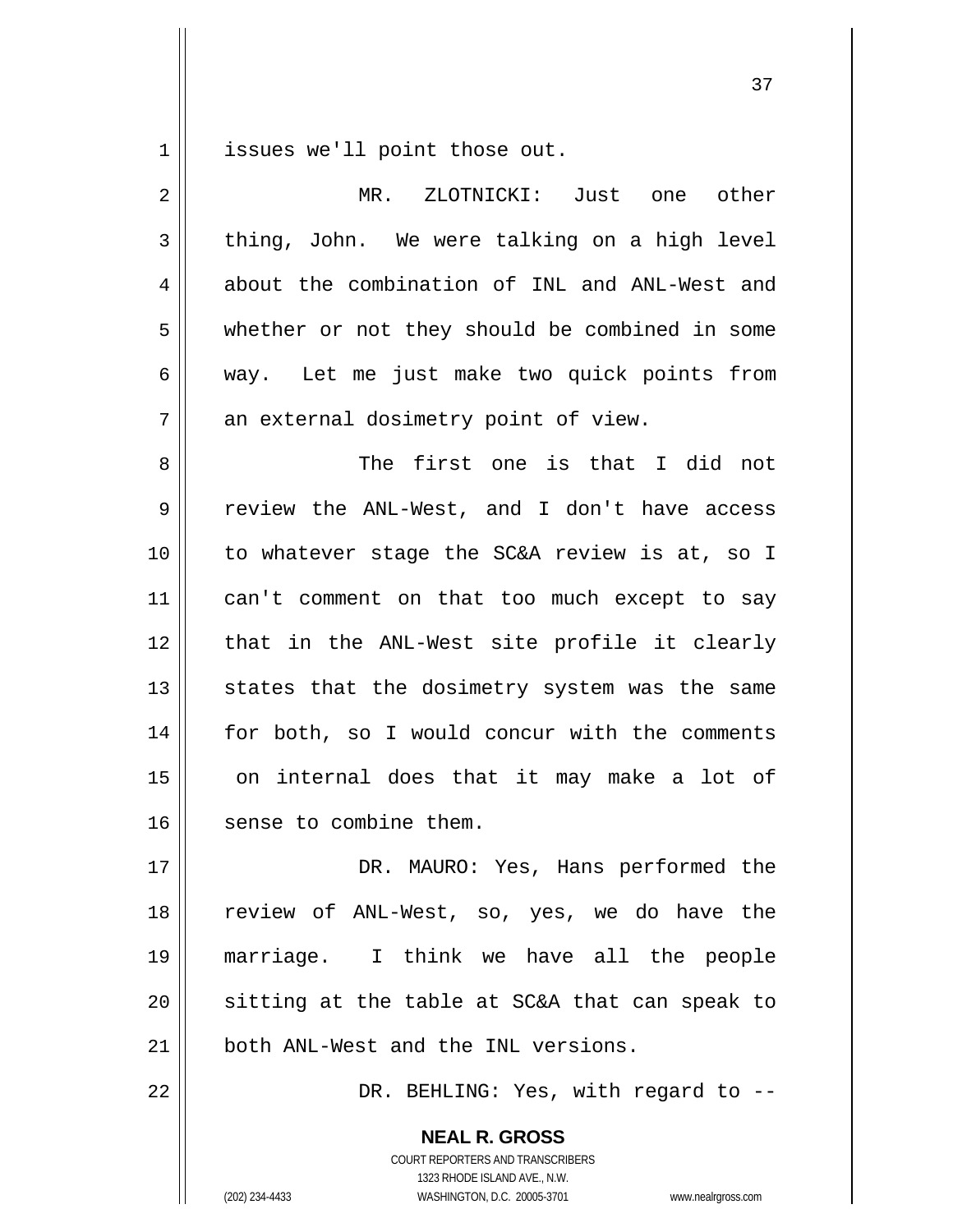1 2 3 4 5 6 7 8 9 10 11 12 13 14 15 16 17 18 19 20 21 22 this is Hans. With regard to the external radiation issues that I had critiqued for the ANL-West, I think I may have some additional comments that you may want to look at, and I am addressing this to Mr. Zlotnicki, so I may want to send you my version of it and see what additional things that I've identified that you may want to look at and either comment on or incorporate into your comments section. MR. ZLOTNICKI: Okay. Thank you, Hans. DR. MAURO: Jim, you asked a simple question and got quite an answer. MEMBER MELIUS: Yes. CHAIRMAN SCHOFIELD: I'd just kind of like a little input from the other Board Member, because if they're comfortable with this, this is what we're going to propose at the next Board meeting, that these two be combined, you know, on the basis of commonality and kill two birds with one stone, effectively.

<u>38</u>

**NEAL R. GROSS** COURT REPORTERS AND TRANSCRIBERS

1323 RHODE ISLAND AVE., N.W.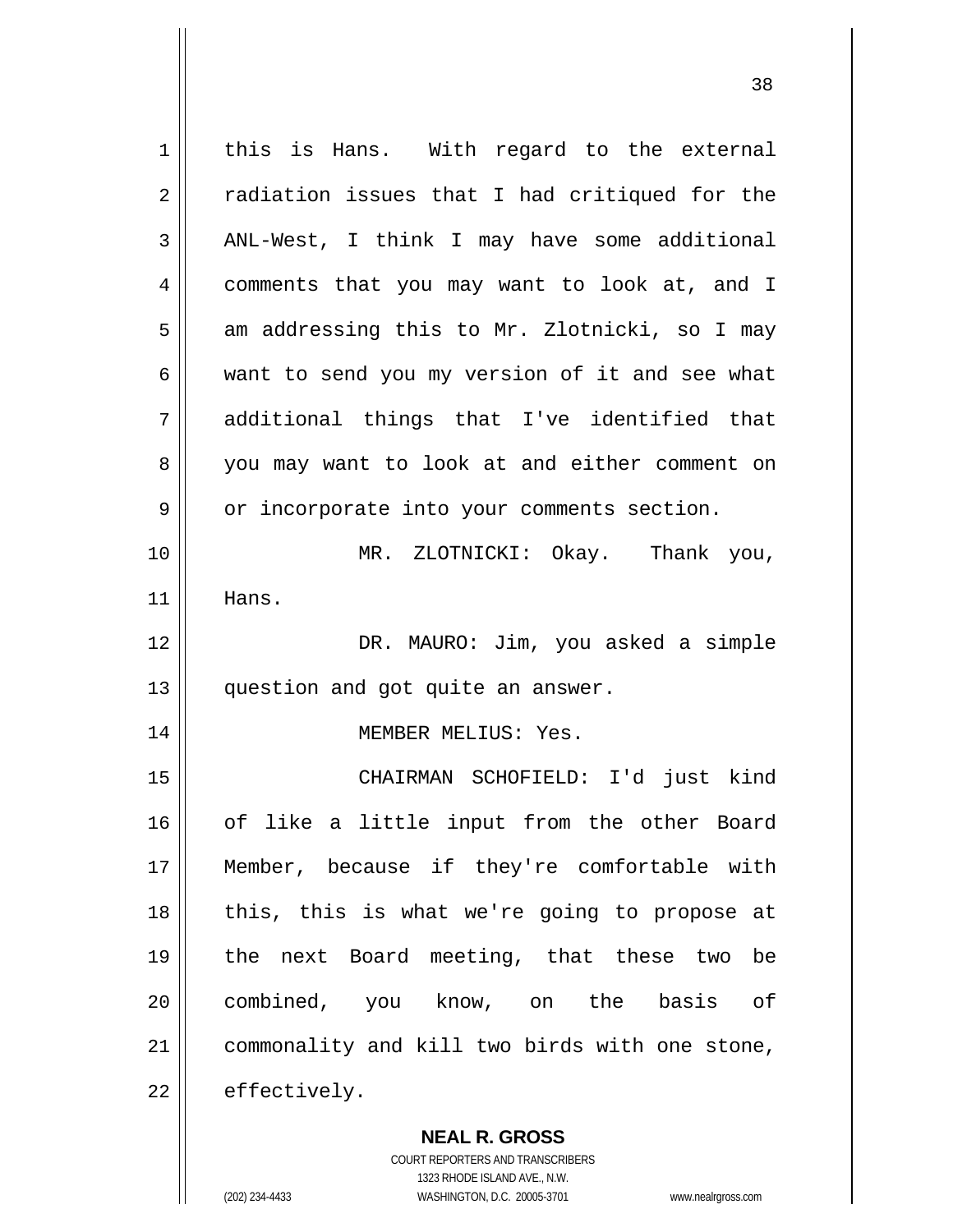|             | 39                                                       |
|-------------|----------------------------------------------------------|
| $\mathbf 1$ | MEMBER BEACH: I think it's a great                       |
| $\mathbf 2$ | idea.                                                    |
| 3           | MEMBER MELIUS: You're talking about                      |
| 4           | the two reviews, not the two documents.                  |
| 5           | CHAIRMAN SCHOFIELD: Right. There's                       |
| 6           | really -- the two reviews for all purposes are           |
| 7           | going to become one because of some of the,              |
| 8           | like I say, internal and external exposure               |
| 9           | data was managed according to the TBD by                 |
| 10          | Department of Energy itself.                             |
| 11          | Then we have the environmental                           |
| 12          | dose, which, you know, depending on where you            |
| 13          | are in the facility. The site, obviously, has            |
| 14          | application across the board. There may be               |
| 15          | some areas, like John says, we may have to --            |
| 16          | We'll have to obviously break this                       |
| 17          | down in smaller slices to look at these                  |
| 18          | different areas for potentials for mis-dose or           |
| 19          | other problems that we have, but overall they            |
| 20          | seem to mesh to me real well, but that's my              |
| 21          | own personal opinion.                                    |
| 22          | MR.<br>DARNELL: Actually, in<br>the                      |
|             | <b>NEAL R. GROSS</b><br>COURT REPORTERS AND TRANSCRIBERS |

1323 RHODE ISLAND AVE., N.W.

 $\begin{array}{c} \hline \end{array}$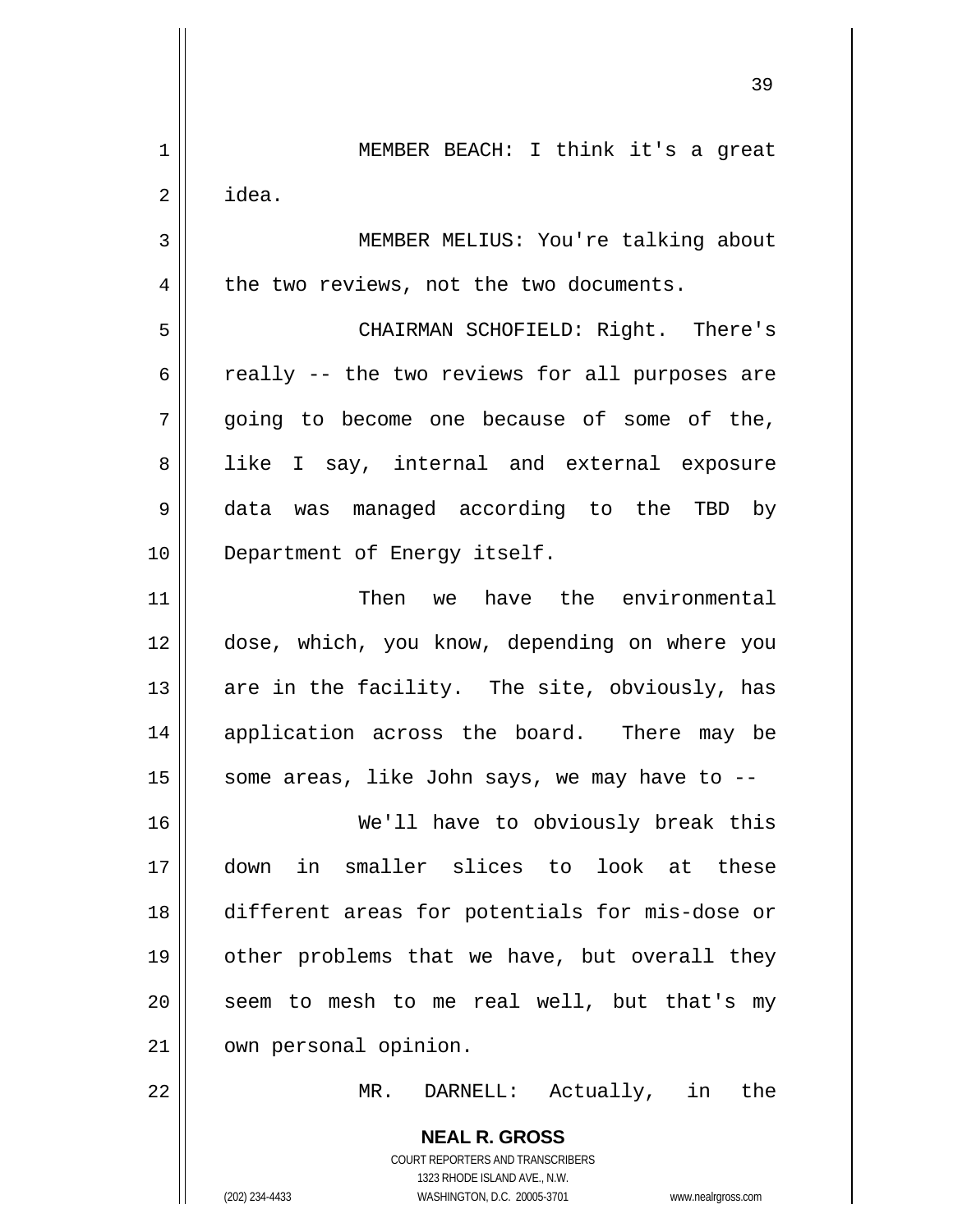future, I don't know if this is scheduled or not, but if we combine the two documents again, I don't think that there would be a significant impact on any of the comments. They'd just be rolled together.

1

2

3

4

5

40

6 7 8 9 10 11 12 13 DR. MAURO: I think that is - combining makes it a more efficient product, so there is no redundancy, because there is redundancy between the comments that are made because there is so much similarity. So, yes, so when you read both of these, oh, no, and, in effect, it's interesting. It sort of reenforces each other.

14 15 16 17 18 19 20 21 22 That is, the same comments that are made regarding ANL-West are also in the INL review, so I don't think we're going to lose anything by right now having these two separate documents, and in the process, we do have the people all here that are familiar with both documents, so we could have a seamless discussion even though the products themselves are separated.

> **NEAL R. GROSS** COURT REPORTERS AND TRANSCRIBERS 1323 RHODE ISLAND AVE., N.W. (202) 234-4433 WASHINGTON, D.C. 20005-3701 www.nealrgross.com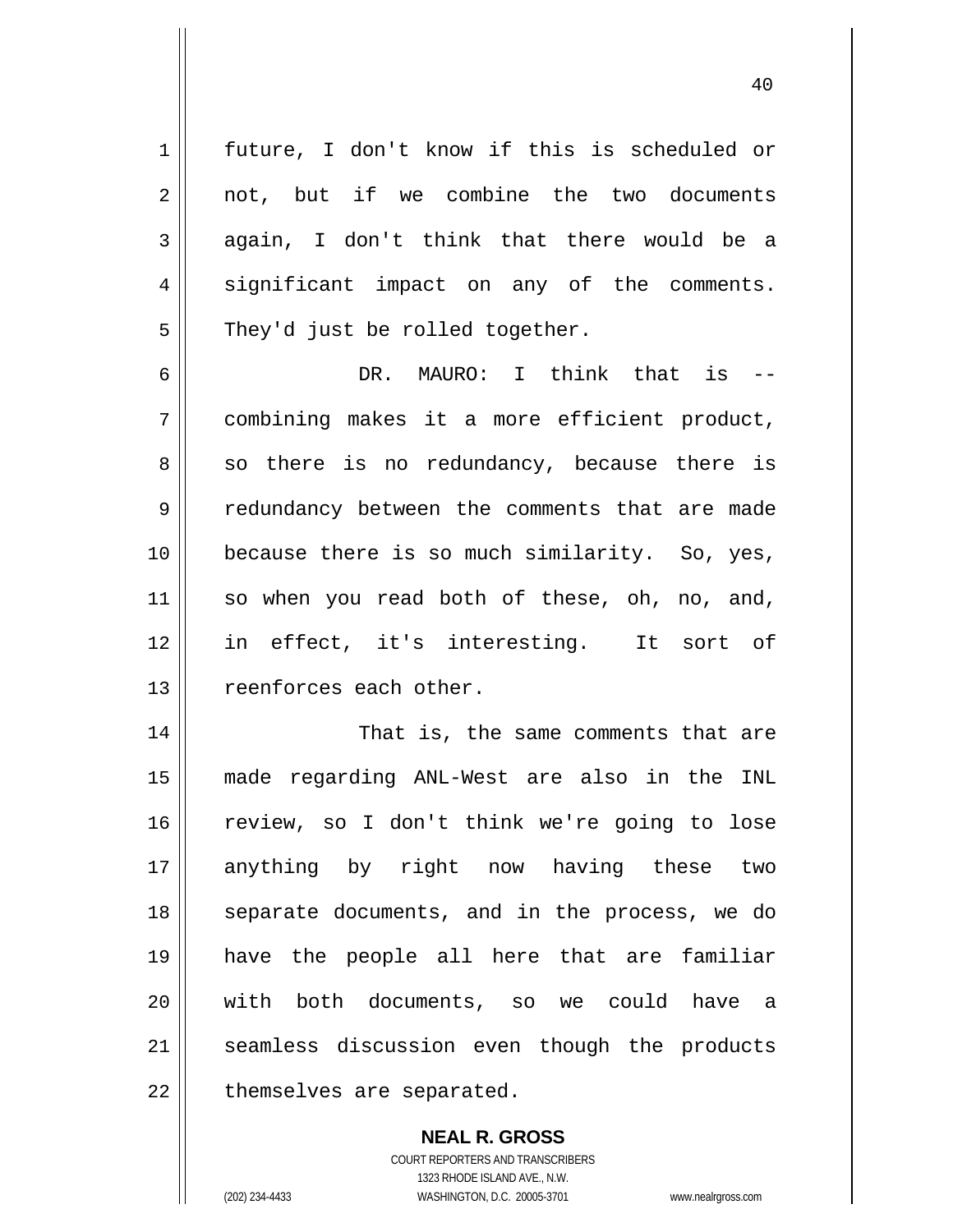| 1  | GLECKLER:<br>From<br>$MR$ .<br>ORAU's                                                            |
|----|--------------------------------------------------------------------------------------------------|
| 2  | standpoint, like the internal TBD revision                                                       |
| 3  | that I was in the process of doing a few                                                         |
| 4  | months back, it's like I had gotten approval                                                     |
| 5  | to combine them, and so I was going to combine                                                   |
| 6  | the two internal TBDs at that point, and then                                                    |
| 7  | as we update the others we were going to                                                         |
| 8  | from<br>invite you,<br>because<br>a dose                                                         |
| 9  | reconstructor's standpoint it was causing too                                                    |
| 10 | much headache for us to go back and forth,                                                       |
| 11 | because TBDs were getting updated at different                                                   |
| 12 | times.                                                                                           |
| 13 | It's like where -- and the sites                                                                 |
| 14 | are so interrelated to where we have so many                                                     |
| 15 | claims to where you've got INL and ANL-West                                                      |
| 16 | employment both in different periods, and                                                        |
| 17 | we're using the same tool, spreadsheet tool,                                                     |
| 18 | to work those claims.                                                                            |
| 19 | It's like -- and things were -- you                                                              |
|    |                                                                                                  |
| 20 | know, there's subtle -- one of the best                                                          |
| 21 | examples of a subtle difference between the                                                      |
| 22 | two, they're virtually identical TBDs and that                                                   |
|    | <b>NEAL R. GROSS</b>                                                                             |
|    | <b>COURT REPORTERS AND TRANSCRIBERS</b>                                                          |
|    | 1323 RHODE ISLAND AVE., N.W.<br>(202) 234-4433<br>WASHINGTON, D.C. 20005-3701 www.nealrgross.com |
|    |                                                                                                  |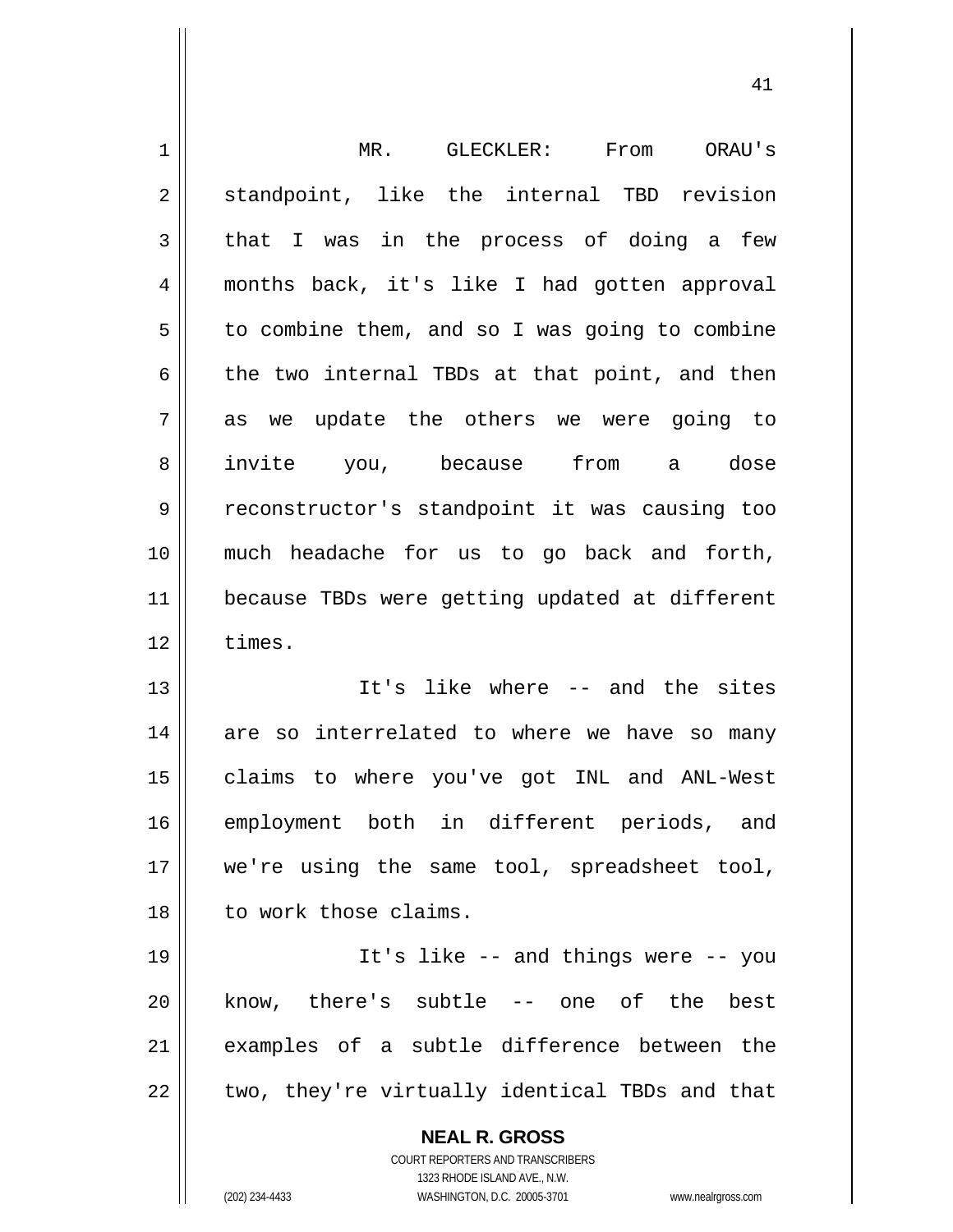except the environmental external. The early years where they didn't have any dosimetry data, they based it off of some of the later years.

7 It's like where the approach used for the INL TBD was slightly different than the approach used for the ANL-West TBD, and I think it was just how they averaged it or the period of time that they averaged over to get that assumed value.

11 12 13 14 15 16 It's just like an ever so slightly different value, but it really makes it a pain in the butt when you've got a TBD, the INL TBD that still has ANL-West numbers in it and an ANL-West TBD that has slightly different numbers for those years.

17 18 19 20 21 You've got to watch what reference you use when you work those claims that have both ANL-West and INL , so it just -- it does make things easier for us to combine them from a dose reconstructor's standpoint.

DR. MAURO: I would argue

**NEAL R. GROSS** COURT REPORTERS AND TRANSCRIBERS 1323 RHODE ISLAND AVE., N.W. (202) 234-4433 WASHINGTON, D.C. 20005-3701 www.nealrgross.com

1

2

3

4

5

6

8

9

10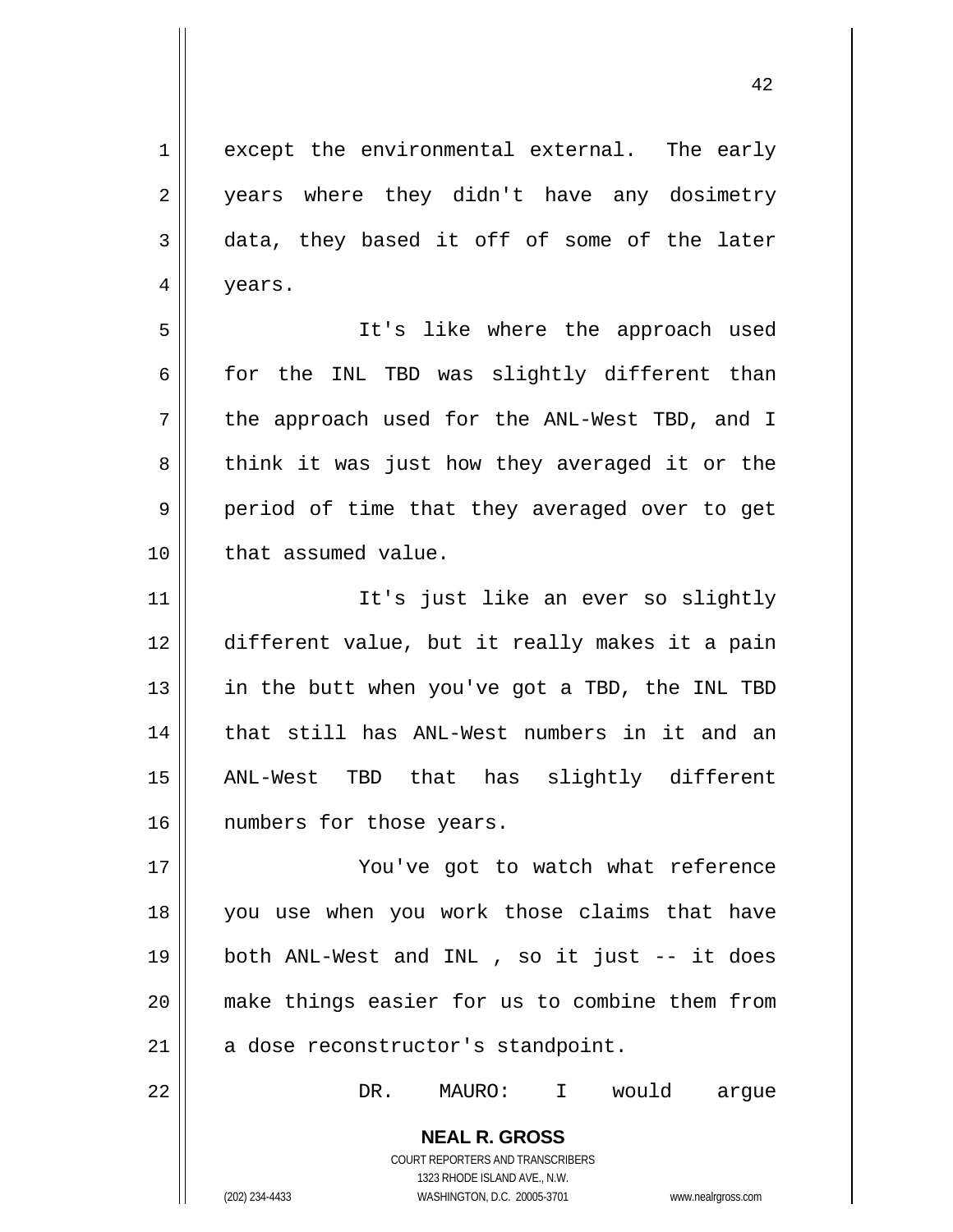**NEAL R. GROSS** COURT REPORTERS AND TRANSCRIBERS 1 2 3 4 5 6 7 8 9 10 11 12 13 14 15 16 17 18 19 20 21 22 notwithstanding whether the documents, both the TBDs or the SC&A, are combined or not, it's the issues that are at the heart of it, and I think the issues that we raise are essential, and perhaps this is the perfect time to discuss them, before you engage in putting an issue in a new -- I mean, we can make a lot of progress in going through the issues, and then you could make a judgment, and certainly the work group could make a judgment which of the issues really is something that may be something you may not be looking at right now, and it's an opportunity to air them out. And if we could agree in principle that, "Yes, I think you made a good point here. I think we're going to adopt that when we come out with the next version," or, "No, we don't agree with this. We have the problem well in hand, and we've come to agreement" -- So I think that I'm either -- I guess I'm asking myself the question is it

43

1323 RHODE ISLAND AVE., N.W.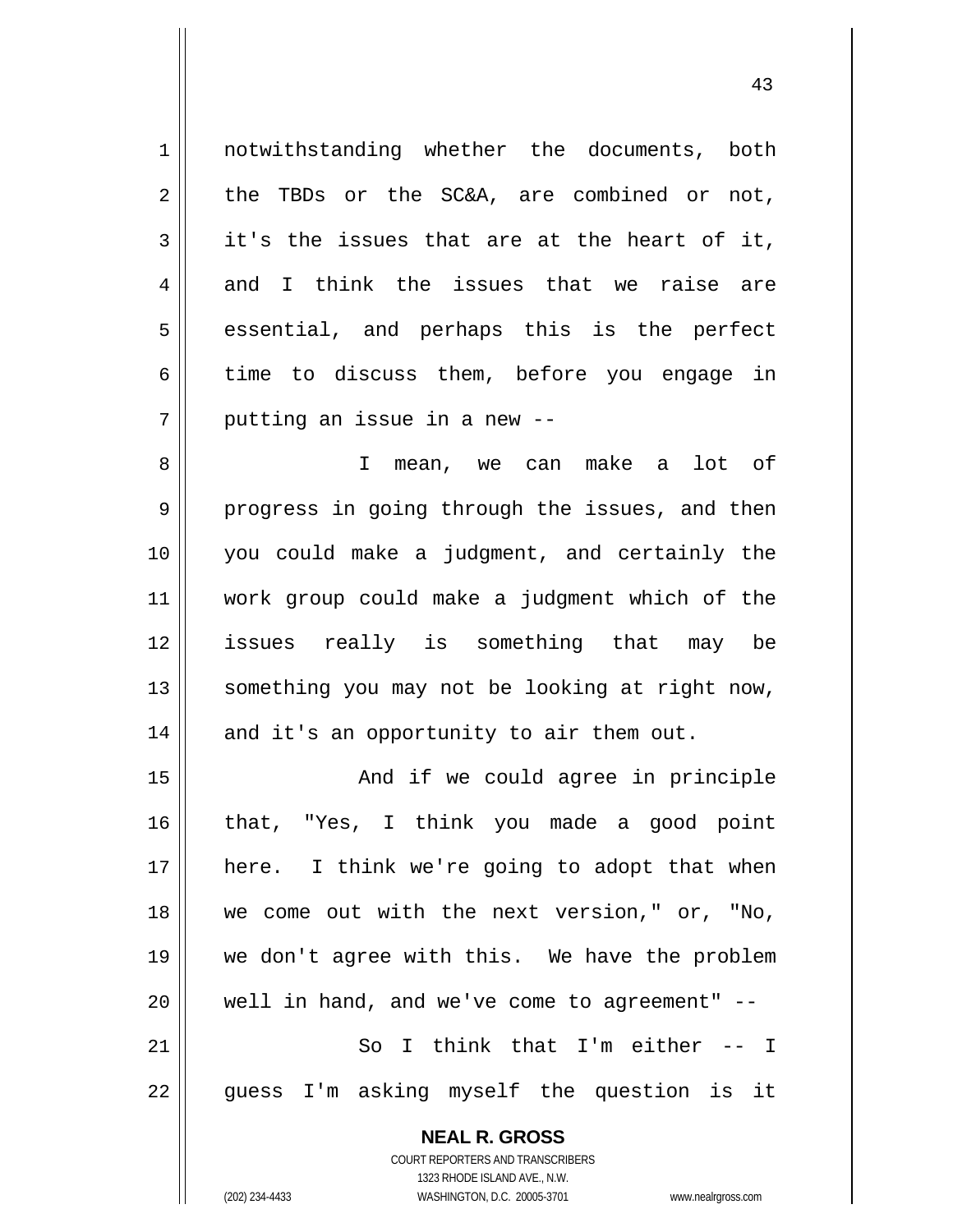| 1  | worth getting together and discussing this,              |
|----|----------------------------------------------------------|
| 2  | and I would say yes. I think the timing is               |
| 3  | right, especially if you have not yet issued             |
| 4  | your next version of the various TBDs.                   |
| 5  | MR. GLECKLER: There's a lot of work                      |
| 6  | to be done yet.                                          |
| 7  | DR. MAURO: Right, so I think the                         |
| 8  | fact that these are going on in parallel is a            |
| 9  | benefit and not a detriment.                             |
| 10 | MR. DARNELL: I think it's a very                         |
| 11 | good idea to go through the issues. Part of              |
| 12 | NIOSH's response that we do have ready for you           |
| 13 | is how some of the issues -- how you're                  |
| 14 | conveying some of the issues. For example,               |
| 15 | you use in some of your comments the Tiger               |
| 16 | Team report --                                           |
| 17 | DR. MAURO: Yes.                                          |
| 18 | DARNELL: -- and there are<br>$MR$ .                      |
| 19 | comments based off the Code of Federal                   |
| 20 | Regulations that have no applicability to the            |
| 21 | site, and so we need more information on how             |
| 22 | you're viewing those types of comments --                |
|    | <b>NEAL R. GROSS</b><br>COURT REPORTERS AND TRANSCRIBERS |

1323 RHODE ISLAND AVE., N.W.

 $\prod$ 

(202) 234-4433 WASHINGTON, D.C. 20005-3701 www.nealrgross.com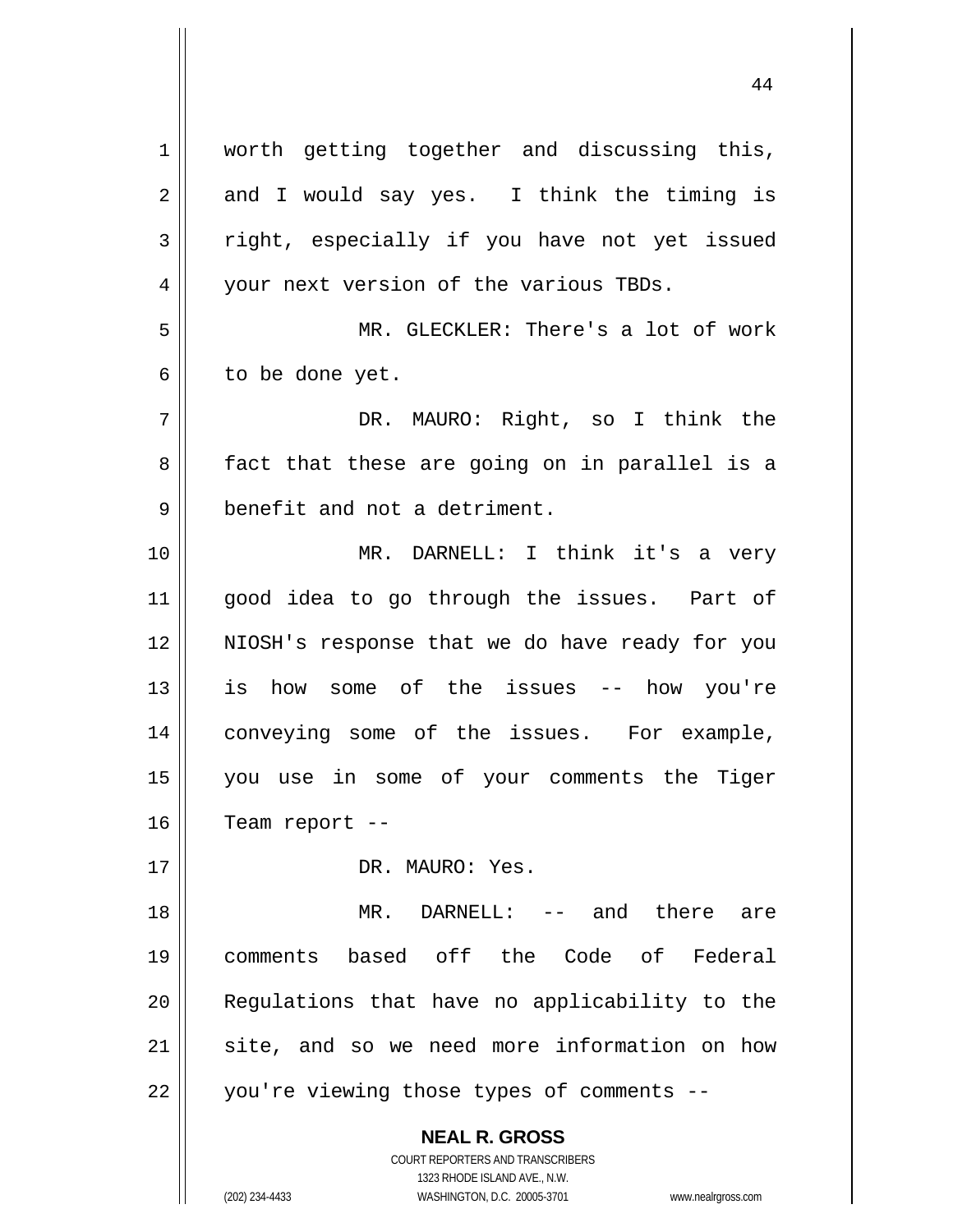|                | 45                                                                  |
|----------------|---------------------------------------------------------------------|
| $\mathbf 1$    | DR. MAURO: I agree.                                                 |
| $\overline{2}$ | MR. DARNELL: -- as being applicable                                 |
| 3              | to NIOSH.                                                           |
| 4              | DR. MAURO: I completely agree with                                  |
| 5              | that, because when I read through it, there                         |
| 6              | are certain Tiger Team commentaries that are                        |
| 7              | offered by the Tiger Team as a compliance                           |
| 8              | issue. That is, did you do all these good                           |
| 9              | things? And you didn't do them.                                     |
| 10             | And it's important to make a                                        |
| 11             | distinction between comments that are made for                      |
| 12             | that purpose and the degree to which that                           |
| 13             | comment has teeth as it applies to dose                             |
| 14             | reconstruction, and sometimes it does, and                          |
| 15             | sometimes it doesn't, and I think that's a                          |
| 16             | very good point.                                                    |
| 17             | OSTROW: Yes, some of the<br>MR.                                     |
| 18             | may be sort of administrative.<br>comments                          |
| 19             | Administratively they didn't comply with DOE                        |
| 20             | regulations, but it may not have had an actual                      |
| 21             | effect on the dosimetry.                                            |
| 22             | MR. DARNELL: The Tiger Team report                                  |
|                | <b>NEAL R. GROSS</b>                                                |
|                | COURT REPORTERS AND TRANSCRIBERS<br>1323 RHODE ISLAND AVE., N.W.    |
|                | (202) 234-4433<br>WASHINGTON, D.C. 20005-3701<br>www.nealrgross.com |

 $\overline{\phantom{a}}$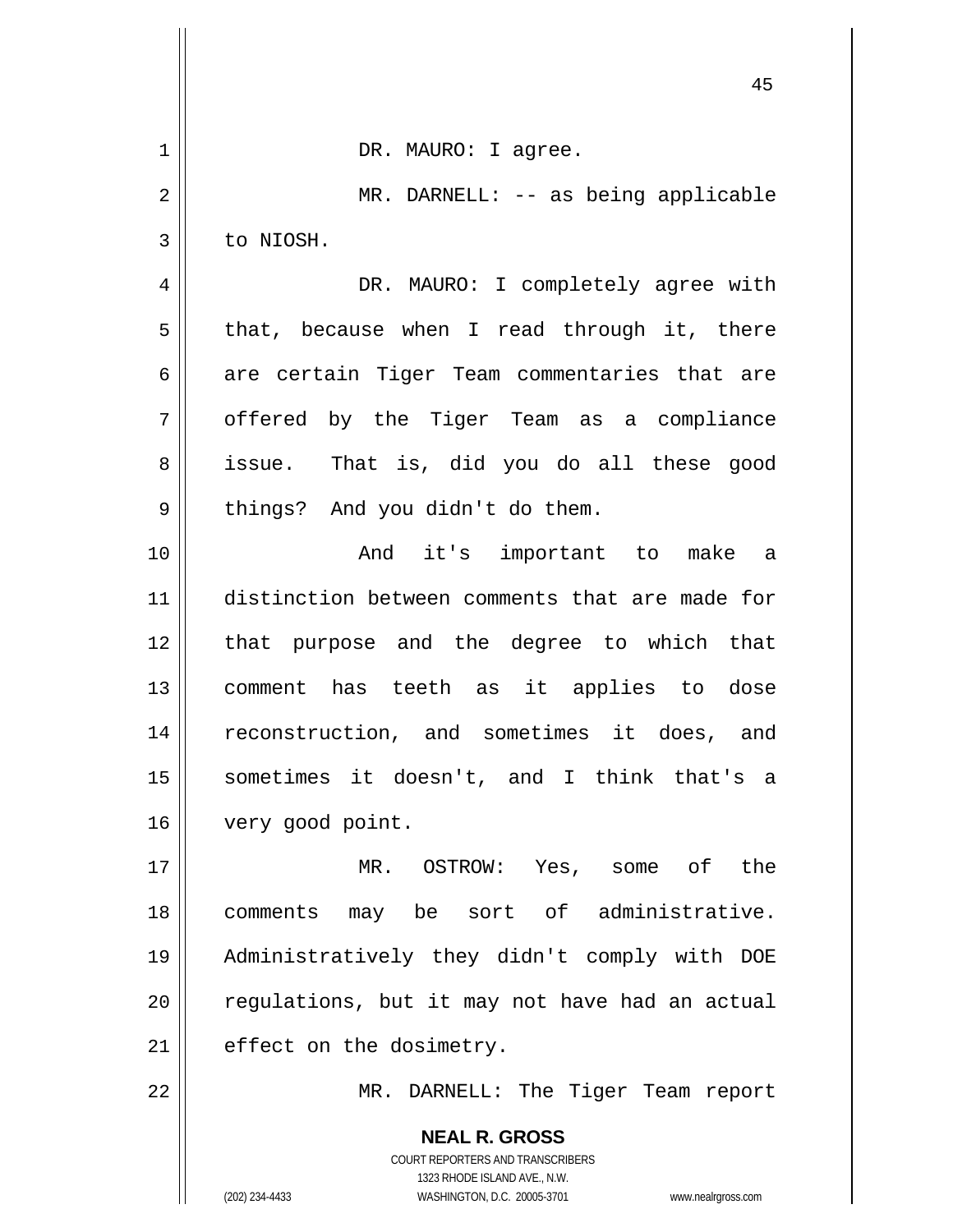| 1  | -- well, for the first comment, the Tiger Team           |
|----|----------------------------------------------------------|
| 2  | report refers to 40 CFR Part 50 and Part 58,             |
| 3  | which are EPA regulations for ambient air. It            |
| 4  | has no bearing whatsoever for how we are using           |
| 5  | the data that was collected, yet the comment             |
| 6  | is saying -- it is basically saying because              |
| 7  | the site didn't meet EPA regulations, we can't           |
| 8  | pick up the program, which is not correct.               |
| 9  | DR. MAURO: But I'm going to -- in                        |
| 10 | defense of our report, on the other hand,                |
| 11 | there were many Tiger Team commentaries that             |
| 12 | had to do with deficiencies in the health                |
| 13 | physics program, whether it's internal                   |
| 14 | dosimetry, external dosimetry.                           |
| 15 | MR. DARNELL: Sure.                                       |
| 16 | DR. MAURO: Now, you say to                               |
| 17 | yourself, "Well, how is that relevant?" Well,            |
| 18 | when I read all this material, it became clear           |
| 19 | that a lot of trust was given to the soundness           |
| 20 | and completeness, reliability of the health              |
| 21 | physics program and that the bioacid program             |
| 22 | was implemented in a very, I guess,                      |
|    | <b>NEAL R. GROSS</b><br>COURT REPORTERS AND TRANSCRIBERS |

1323 RHODE ISLAND AVE., N.W.

 $\prod$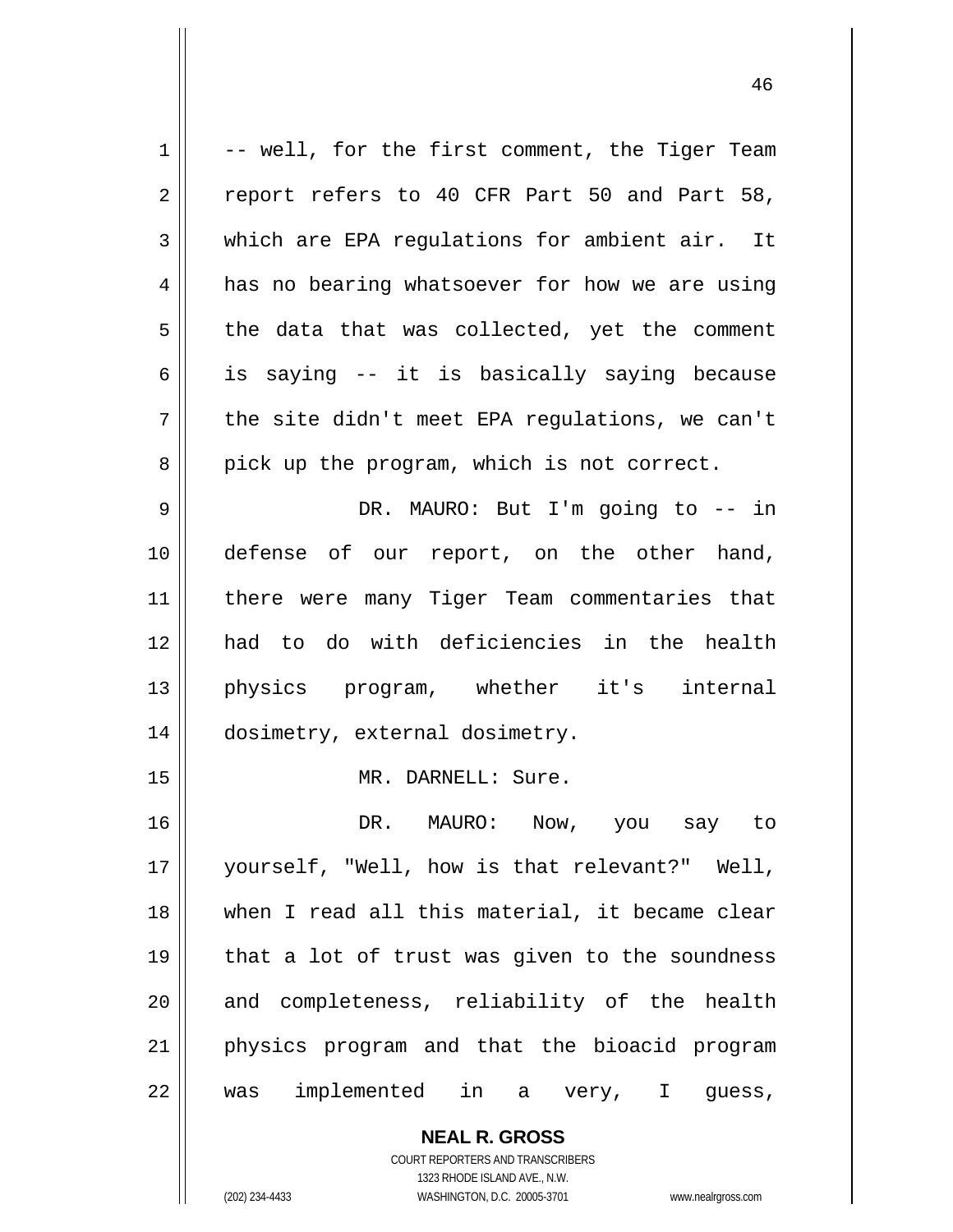conscientious way, the film badge program.

2 3 4 5 6 7 8 But we are finding that  $-$  well, the Tiger Team found, well, no, there were some problems with those programs, and that does bear back on the completeness, reliability, and adequacy of the data. There were certain deficiencies in the program that will affect, so I would say it's both.

9 10 11 12 13 14 15 16 17 MR. DARNELL: In some cases, that's absolutely true, but I would say for the majority of the cases you need either more technical basis behind the comment or some definite examples so that we can move forward with trying to answer the comments, and I think that's going to be the biggest benefit to this meeting is to be able to hash through that type of comment.

18 19 20 21 22 I don't think we're going to get a lot of comments where we will either agree or disagree or have an answer. I think what we're going to have to do is come to a meshing of the minds to be able to move forward. I

> **NEAL R. GROSS** COURT REPORTERS AND TRANSCRIBERS 1323 RHODE ISLAND AVE., N.W. (202) 234-4433 WASHINGTON, D.C. 20005-3701 www.nealrgross.com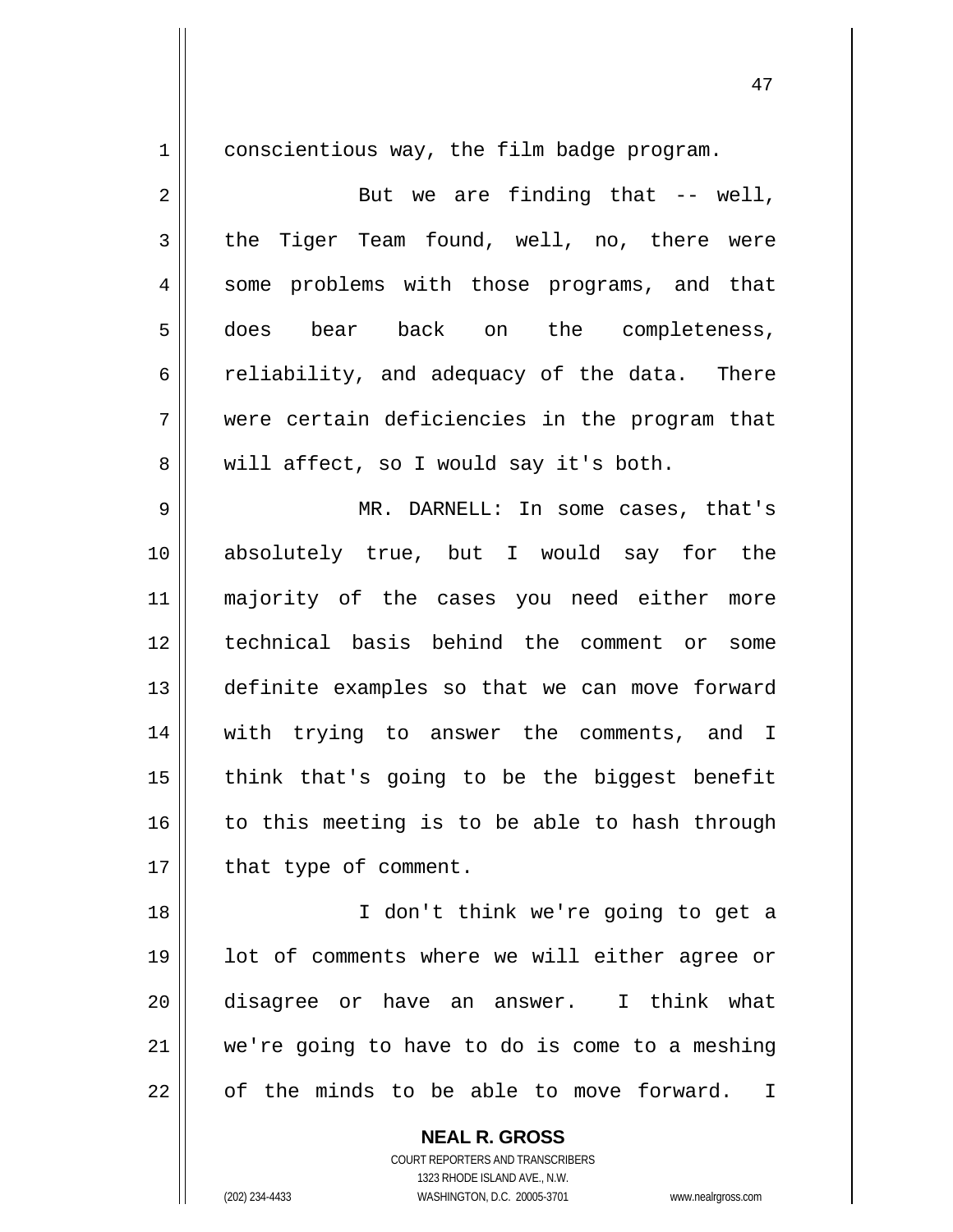| $\mathbf 1$    | think that's going to be the biggest benefit.  |
|----------------|------------------------------------------------|
| $\overline{2}$ | MEMBER MUNN: Phil, I'm sorry Dr.               |
| 3              | Melius isn't in the room, but in answer        |
| 4              | partially to your inquiry and to his, we       |
| 5              | haven't heard anything up to now that would    |
| 6              | cause anyone to believe there is not a good    |
| 7              | reason to combine these two.                   |
| 8              | They occupy the same geography.                |
| 9              | Individuals who work there have the<br>same    |
| 10             | shared potential for exposure, whether it's    |
| 11             | actual exposure or not.                        |
| 12             | It's clear that for the individual             |
| 13             | dose reconstructor where these individual      |
| 14             | worked would have a difference in their        |
| 15             | approach, but for purposes of what we're       |
| 16             | speaking of doing here, there does not appear  |
| 17             | to be any reason why we should not recommend   |
| 18             | to the Board that these be combined.           |
| 19             | Now, in terms of how we approach               |
| 20             | it, it would seem logical that because both of |
| 21             | these separate entities have already been      |
| 22             | reviewed and some matrix of issues has been    |
|                | <b>NEAL R. GROSS</b>                           |

 $\prod$ 

1323 RHODE ISLAND AVE., N.W. (202) 234-4433 WASHINGTON, D.C. 20005-3701 www.nealrgross.com

COURT REPORTERS AND TRANSCRIBERS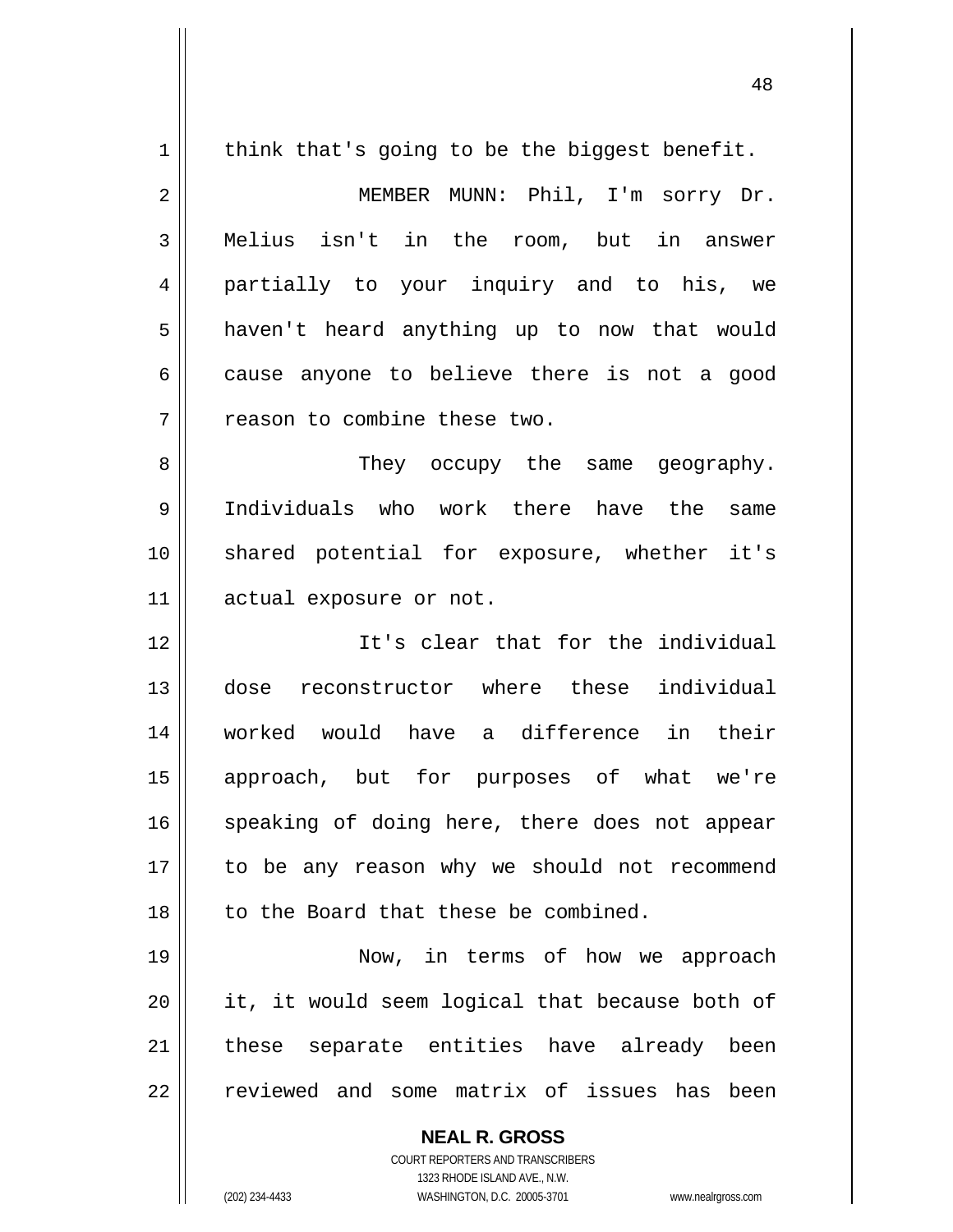**NEAL R. GROSS** COURT REPORTERS AND TRANSCRIBERS 1323 RHODE ISLAND AVE., N.W. 1 2 3 4 5 6 7 8 9 10 11 12 13 14 15 16 17 18 19 20 21 22 set forth, it would appear to be logical to take a look at those matrices so that we can see whether there is unreasonable duplication in them or whether solutions of any of these items that are before us have already essentially been resolved or at least make it easy, much easier for NIOSH to complete their next review of the documentation that's there. As long as the issues have been agreed to from the matrix, then there is a much better basis for NIOSH to proceed with this new document. CHAIRMAN SCHOFIELD: Have you got anything to say, address that to, Ted? MR. KATZ: Excuse me? CHAIRMAN SCHOFIELD: I'm going to put you on the hot seat here. Do you have any comment? MR. KATZ: No, I think it makes perfect sense to me for the working group to get charged with addressing these together. I have absolutely no uncertainty about that at

(202) 234-4433 WASHINGTON, D.C. 20005-3701 www.nealrgross.com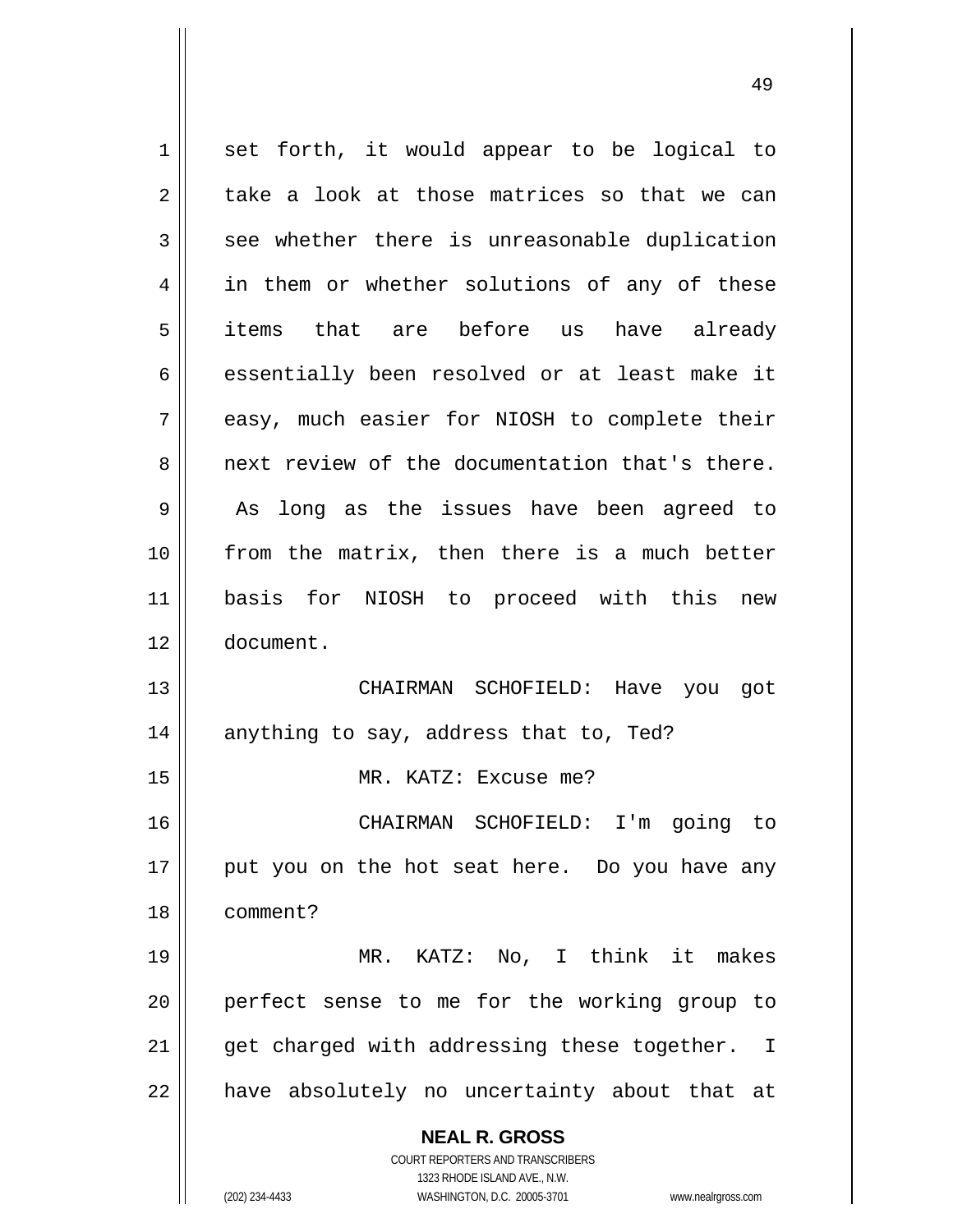all. That makes perfect sense to me.

| 2            | Also, on the question of when to                                                                                                                                |
|--------------|-----------------------------------------------------------------------------------------------------------------------------------------------------------------|
| $\mathbf{3}$ | dip in this moving stream, I'm going to have                                                                                                                    |
| 4            | you dip in when you're ready, which is now, so                                                                                                                  |
| 5            | the fact that NIOSH has some work still                                                                                                                         |
| 6            | underway to make changes, NIOSH may always                                                                                                                      |
| 7            | have some stuff underway to make changes, but                                                                                                                   |
| 8            | it seems perfectly right that the Board get                                                                                                                     |
| 9            | engaged on these now. We've waited a long                                                                                                                       |
| 10           | time for the Board to be engaged on these                                                                                                                       |
| 11           | sites.                                                                                                                                                          |
| 12           | MR. DARNELL: Just to point out,                                                                                                                                 |
| 13           | again, these are living documents. There is                                                                                                                     |
| 14           | always going to be work on them.                                                                                                                                |
| 15           | MR. KATZ: Right.                                                                                                                                                |
| 16           | MEMBER MELIUS: I just don't want us                                                                                                                             |
| 17           | to spend two hours discussing something and                                                                                                                     |
| 18           | the end of it you say, "Oh, well, we've                                                                                                                         |
| 19           | changed that, anyway," and so that's $-$ and,                                                                                                                   |
| 20           | frankly, that's happened before, and that was                                                                                                                   |
| 21           | the reason for the question.                                                                                                                                    |
| 22           | We understand that there's always                                                                                                                               |
|              | <b>NEAL R. GROSS</b><br>COURT REPORTERS AND TRANSCRIBERS<br>1323 RHODE ISLAND AVE., N.W.<br>(202) 234-4433<br>WASHINGTON, D.C. 20005-3701<br>www.nealrgross.com |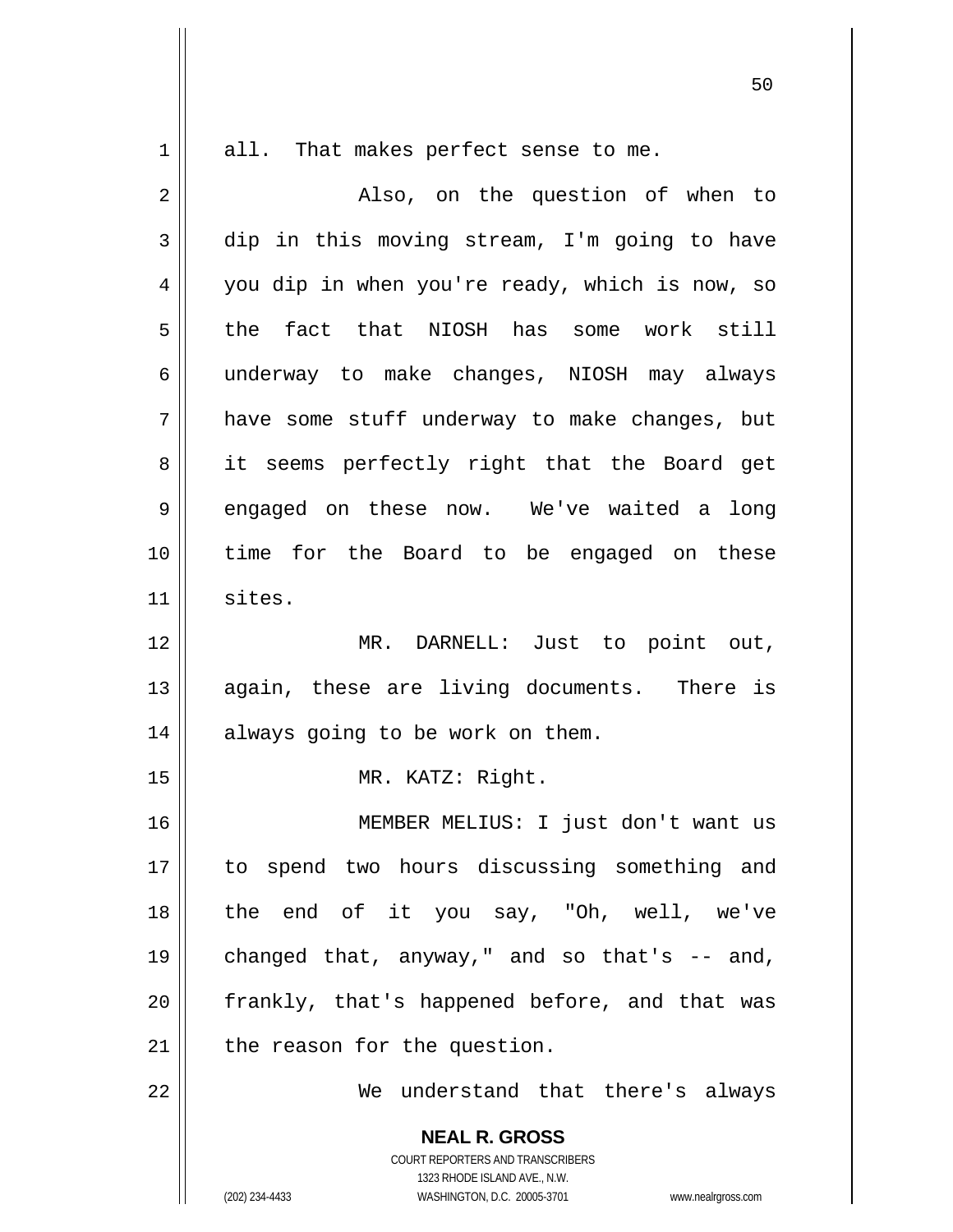1 2 3 4 5 6 7 8 9 10 11 12 13 14 15 16 17 18 19 20 21 22 changes going on, but we don't want to waste time arguing and reviewing something that's sort of a moot point because you've already come up with a new approach. MR. DARNELL: On our initial vetting, we looked for that. Right now I think we're actually beating a dead horse by forcefully agreeing that we're going to combine them, so, you know, I agree with you wholeheartedly. I don't want to have a twohour discussion on something that's -- CHAIRMAN SCHOFIELD: I'd kind of like to see a roadmap. I mean, I hate to use that term, but you've done this for other facilities and sites, just so we have a better feel of what went on where and what are the players in that particular area. I'll be honest with you. I haven't been all through the Argonne National Labs West TBD documents yet. This idea kind of just got germane to us this last week, so personally don't feel I have a good grasp on

51

COURT REPORTERS AND TRANSCRIBERS 1323 RHODE ISLAND AVE., N.W. (202) 234-4433 WASHINGTON, D.C. 20005-3701 www.nealrgross.com

**NEAL R. GROSS**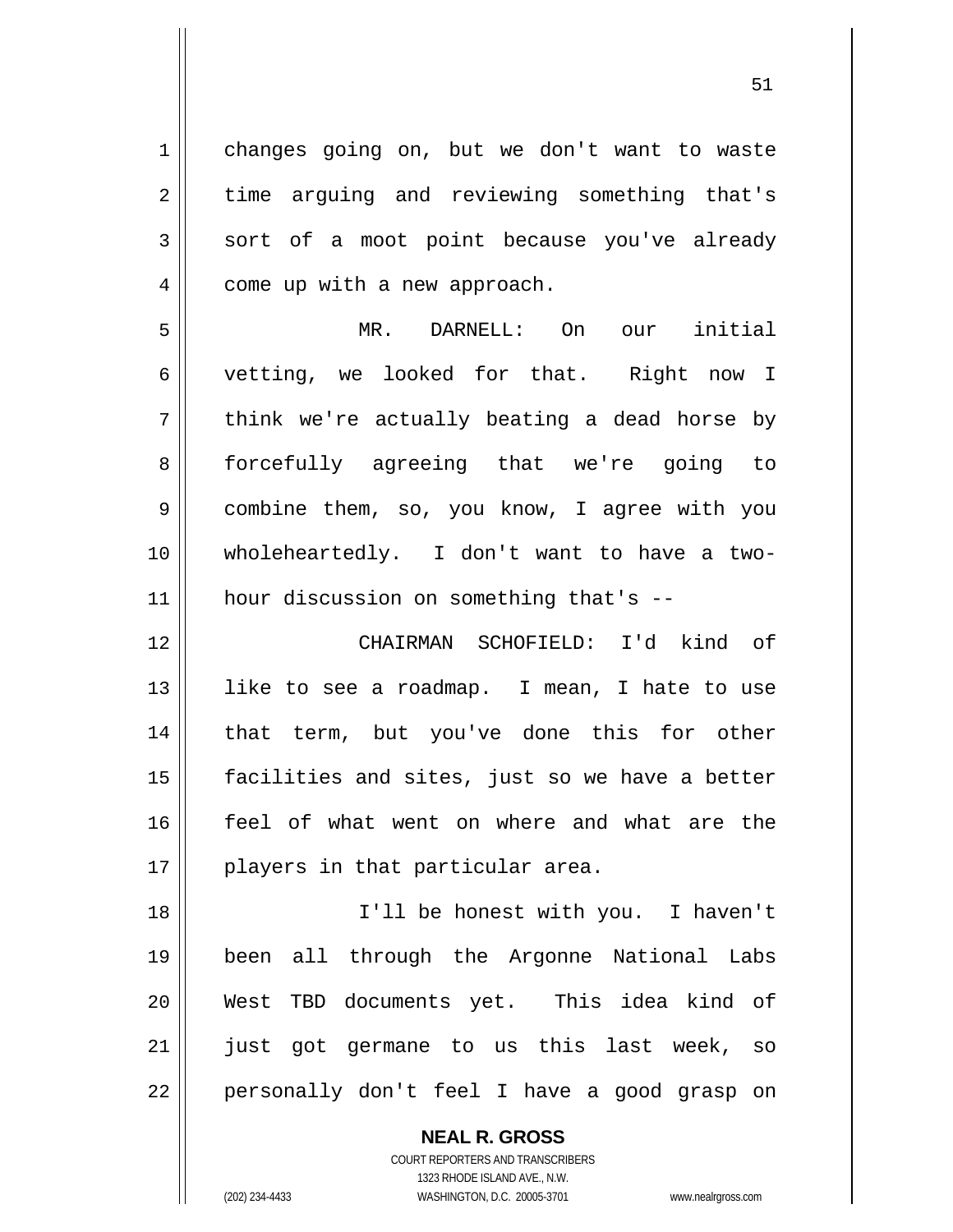| $\mathbf 1$ | what all went on where, what the potential     |
|-------------|------------------------------------------------|
| 2           | hazards were. If that is something possible -  |
| 3           | - maybe you already have something like that,  |
| 4           | a little better breakdown.                     |
| 5           | DR. MAURO: The beginning of the                |
| 6           | one of our feelings about the<br>site          |
| 7           | strengths of your site profile was you did a   |
| 8           | nice overview of all the different activities, |
| 9           | so they're all there, I mean, not all, but     |
| 10          | there's a lot there. I think you probably      |
| 11          | could do a lot with more. There's always       |
| 12          | more.                                          |
| 13          | This thing goes off the -- it's a              |
| 14          | complicated site, but I have to say I felt     |
| 15          | that by reading their site description, it set |
| 16          | the stage for me to get an appreciation of the |
| 17          | complexity, the different nuclides, the        |
| 18          | external issues, the airborne emission issues  |
| 19          | and how different they were, the different --  |
| 20          | the TAN facility, the Aircraft Nuclear         |
| 21          | Propulsion, the different reactors, EBR-1,     |
| 22          | EBR-2. There was all $--$                      |

**NEAL R. GROSS** COURT REPORTERS AND TRANSCRIBERS 1323 RHODE ISLAND AVE., N.W. (202) 234-4433 WASHINGTON, D.C. 20005-3701 www.nealrgross.com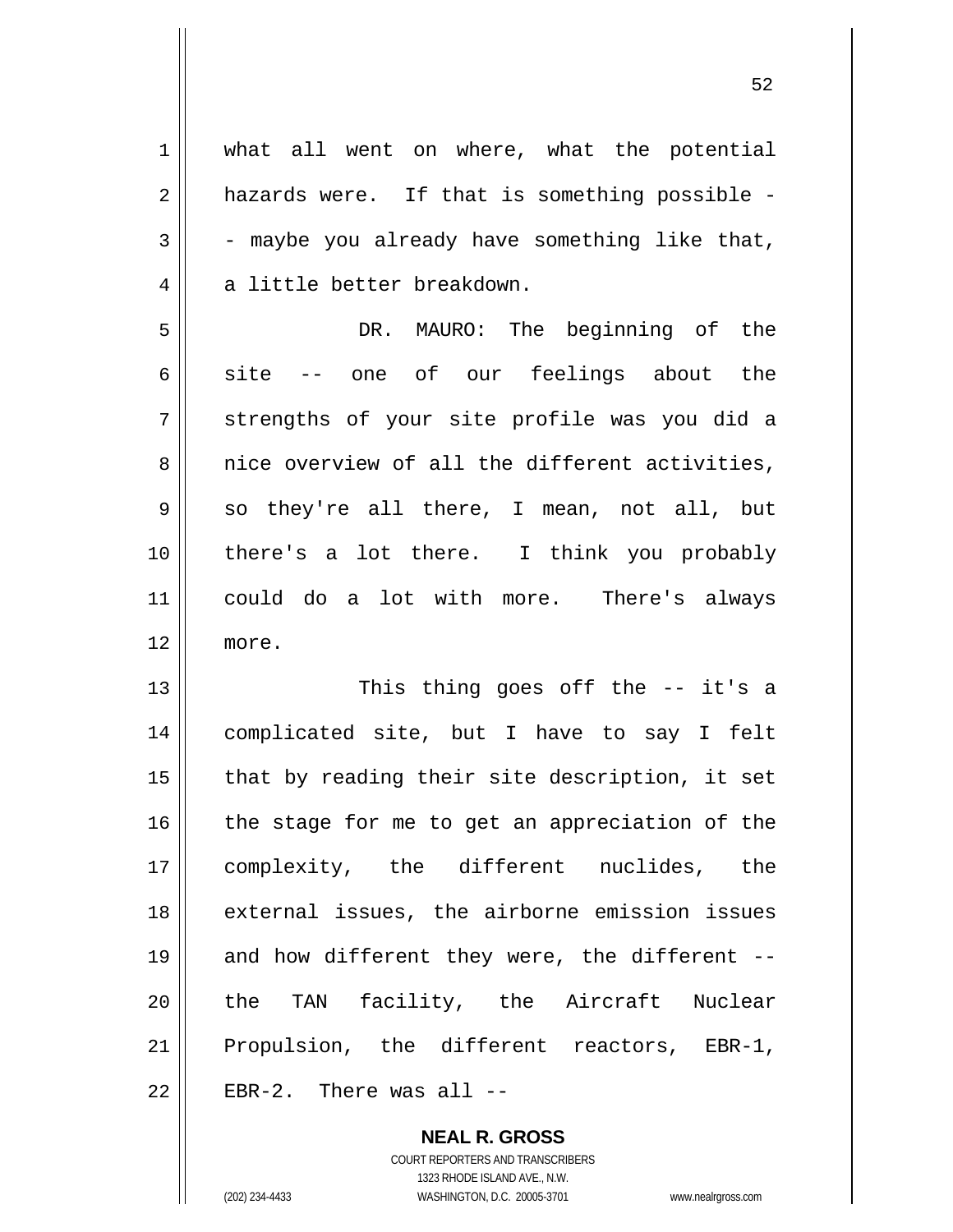|    | 53                                                                  |
|----|---------------------------------------------------------------------|
| 1  | MR. DARNELL: Even the storage cans.                                 |
| 2  | DR. MAURO: Yes, you're right, so, I                                 |
| 3  | mean, it's tedious, but I did read it, so I                         |
| 4  | said, "Okay, I think I've got a feel," and                          |
| 5  | that's all I can say I got out of it of the                         |
| 6  | incredible complexity. I don't think there's                        |
| 7  | any place more complex than this.                                   |
| 8  | MEMBER BEACH: John, that was the                                    |
| 9  | site description for Idaho or for the lab?                          |
| 10 | DR. MAURO: Idaho. Right.                                            |
| 11 | MEMBER BEACH: Okay. I just didn't                                   |
| 12 | -- okay.                                                            |
| 13 | DR. MAURO: The overall one, yes.                                    |
| 14 | MEMBER BEACH: I just downloaded                                     |
| 15 | that.                                                               |
| 16 | DR. MAURO: And I believe -- I'm not                                 |
| 17 | sure. Somehow I believe that one of our                             |
| 18 | sections even repeats excerpts from beginning-                      |
| 19 |                                                                     |
| 20 | MEMBER BEACH: It does.                                              |
| 21 | DR. MAURO: I'm trying to see where                                  |
| 22 | it is. It's someplace in here.                                      |
|    | <b>NEAL R. GROSS</b>                                                |
|    | COURT REPORTERS AND TRANSCRIBERS<br>1323 RHODE ISLAND AVE., N.W.    |
|    | (202) 234-4433<br>WASHINGTON, D.C. 20005-3701<br>www.nealrgross.com |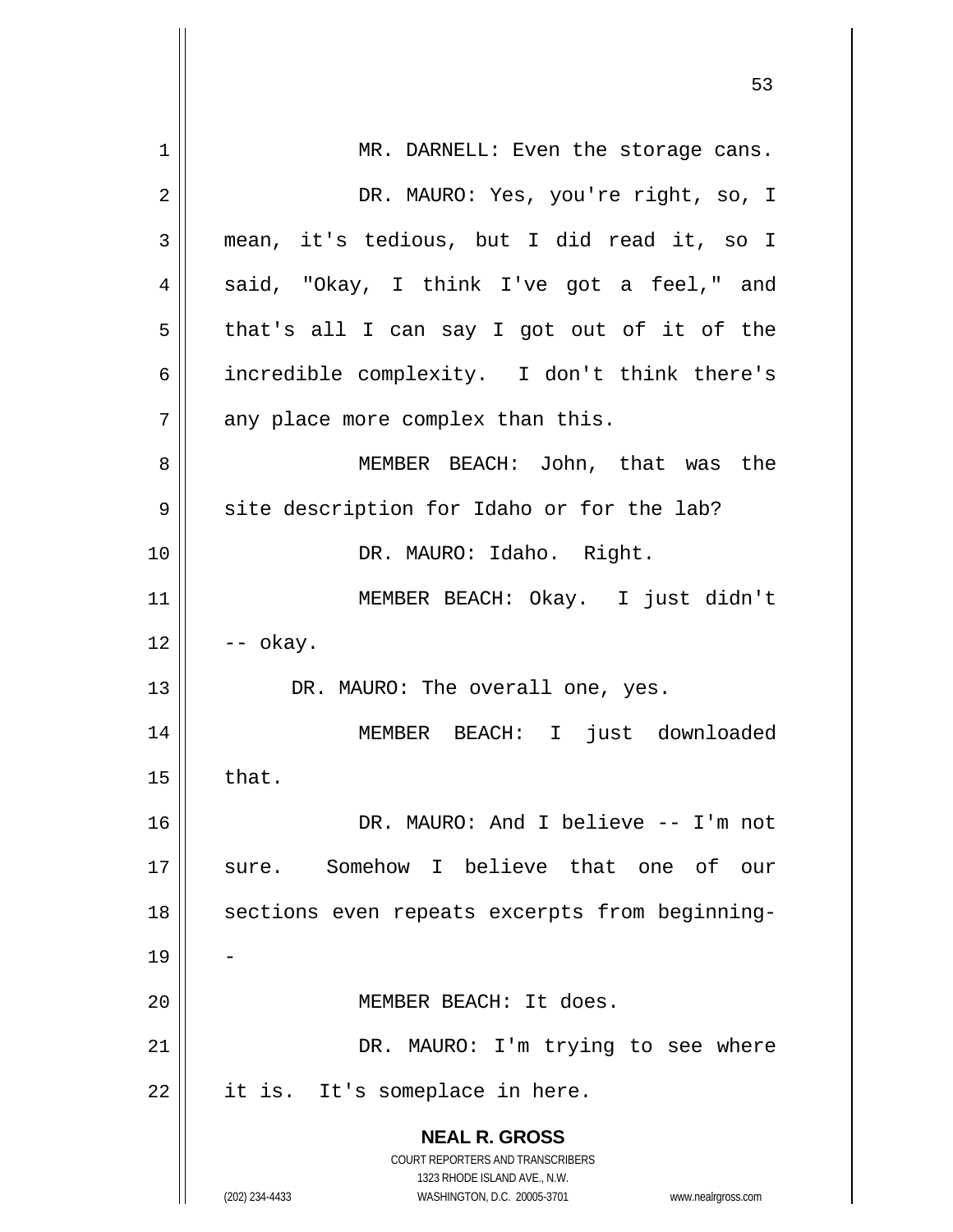| $\mathbf 1$    | MR. GLECKLER: ANL-West TBD is                                                            |
|----------------|------------------------------------------------------------------------------------------|
| $\overline{2}$ | almost identical to the INL. There's just a                                              |
| 3              | little bit of added background information,                                              |
| 4              | and there's a few differences regarding x-rays                                           |
| 5              | and those environmental TLDs.                                                            |
| 6              | MR. DARNELL: The site description                                                        |
| 7              | is much smaller for ANL, which makes sense.                                              |
| 8              | MR. GLECKLER: Other than that,                                                           |
| 9              | they're almost word-for-word.                                                            |
| 10             | MR. OSTROW: You know what's -- the                                                       |
| 11             | history -- I just sort of remembered now when                                            |
| 12             | we did our site profile review of INL, one of                                            |
| 13             | the documents we read sort of a background,                                              |
| 14             | it's not a reference list.                                                               |
| 15             | There's an actual book that was                                                          |
| 16             | published that was actually quite good that                                              |
| 17             | gives like the whole history of the lab from                                             |
| 18             | it's early days before it became a nuclear                                               |
| 19             | It's well written, and it's a great<br>lab.                                              |
| 20             | place if someone wants to get into it, just an                                           |
| 21             | overview of everything that went on.                                                     |
| 22             | MR. KATZ: What's the name of the                                                         |
|                | <b>NEAL R. GROSS</b><br>COURT REPORTERS AND TRANSCRIBERS<br>1323 RHODE ISLAND AVE., N.W. |
|                | (202) 234-4433<br>WASHINGTON, D.C. 20005-3701<br>www.nealrgross.com                      |

 $\mathsf{I}$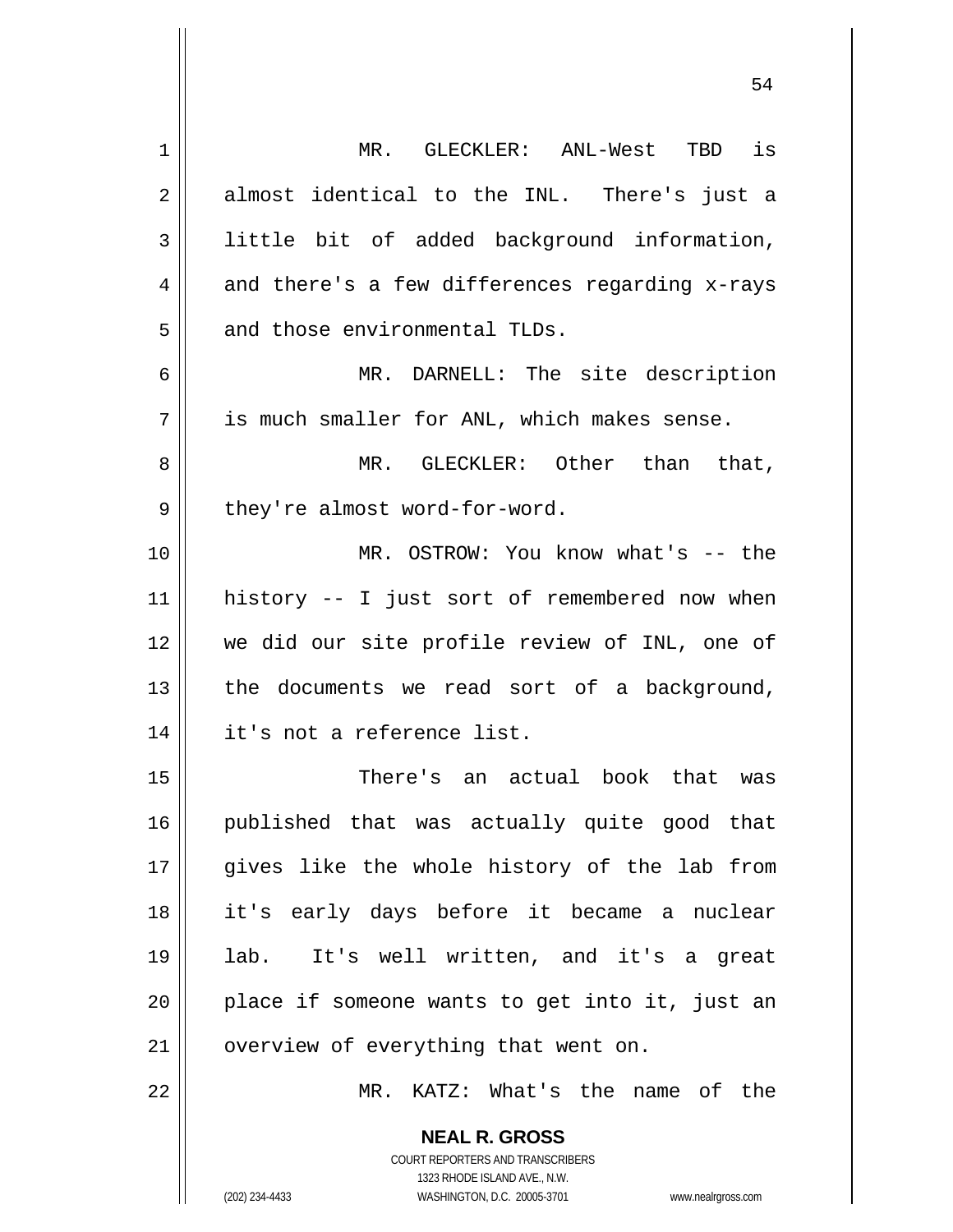**NEAL R. GROSS**  $55$ 1 2 3 4 5 6 7 8 9 10 11 12 13 14 15 16 17 18 19 20 21 22 book? MR. OSTROW: Do you remember? MR. DARNELL: Jodi has it. MS. JENKINS: Yes, *Proving the Principle* by -- MEMBER MUNN: It's referenced above the document. DR. MAURO: We referenced it, yes. MS. JENKINS: The author is Stacy, I believe. MEMBER MUNN: Yes, it's referenced both in the text and in the references. CHAIRMAN SCHOFIELD: Would that really be more of a change just to combine those two in there, the site profile issues? MR. CALHOUN: We're not talking about -- oh, the issue. I think we're talking about you guys combining the issues. We're not talking about committing to combining the site profiles. Now, we may do that if it becomes more efficient for us, but we're not going to say we're going to do that now. We

> COURT REPORTERS AND TRANSCRIBERS 1323 RHODE ISLAND AVE., N.W.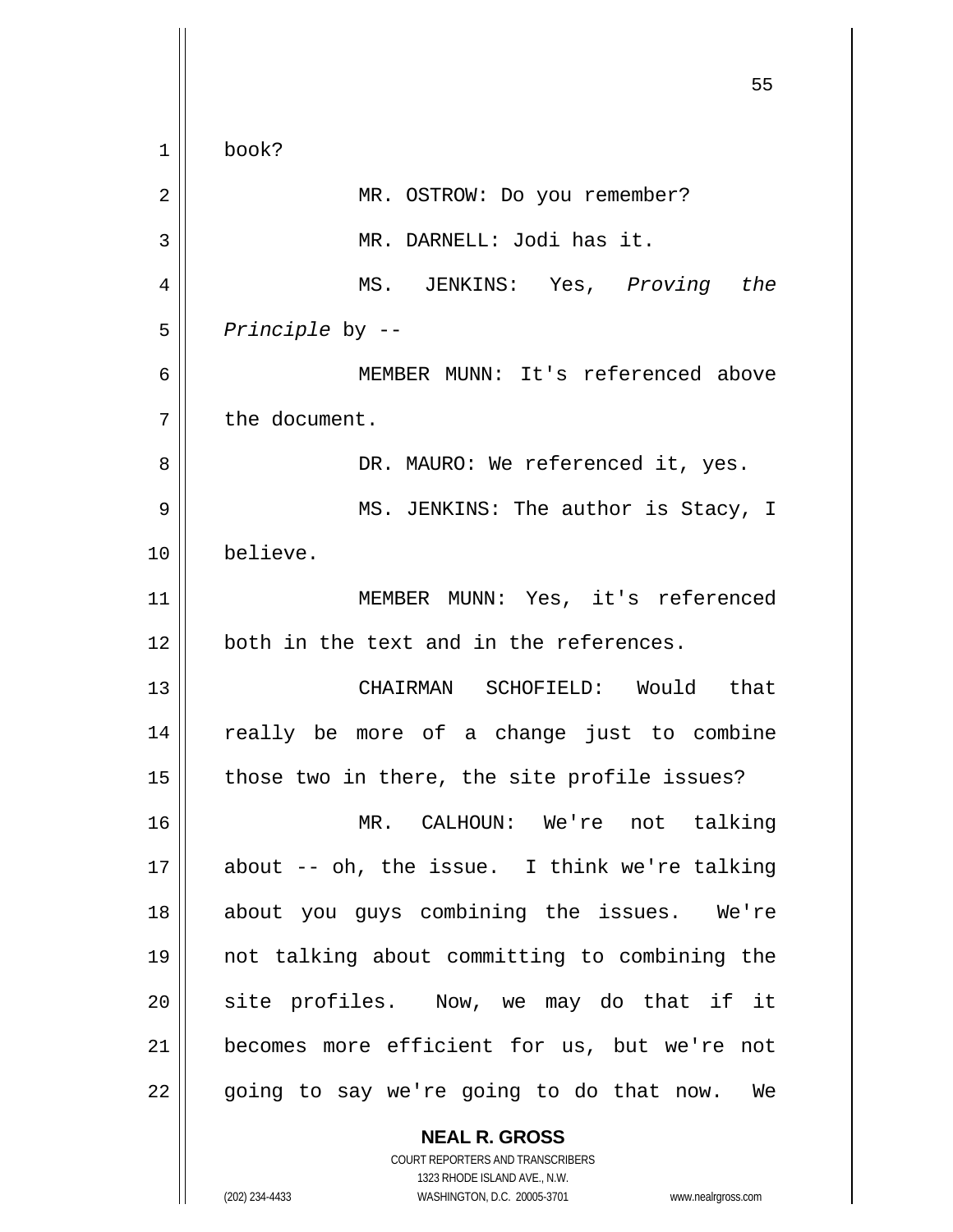$\begin{array}{c|c|c|c} 1 & 1 \end{array}$ may be doing some of it.

| $\overline{2}$ | MR. GLECKLER: Depending on if we               |
|----------------|------------------------------------------------|
| 3              | get back to the revision on the TBD.           |
| 4              | MR. CALHOUN: But we don't want to              |
| 5              | run back and say we're going to combine them,  |
| 6              | though. We've got five million other things    |
| 7              | to do.                                         |
| 8              | MR. DARNELL: Things like the site              |
| 9              | description probably wouldn't be combined,     |
| 10             | because it makes more sense to keep them       |
| 11             | separate. The introduction to the<br>site      |
| 12             | probably would be separate, because we need to |
| 13             | take the time to put them together.            |
| 14             | DR. MAURO: I would offer that if we            |
| 15             | go through the issues on the overall<br>INL    |
| 16             | document, what will happen is we'll come to    |
| 17             | some resolution and pass forward on those      |
| 18             | issues, and then when we then -- if we then    |
| 19             | after that say, "Okay, now let's take a look   |
| 20             | at the Argonne West," we're going to find,     |
| 21             | well, Issue 1, Issue 2, well, we've already    |
| 22             | discussed that, but then there's going to be   |

**NEAL R. GROSS** COURT REPORTERS AND TRANSCRIBERS

1323 RHODE ISLAND AVE., N.W.

(202) 234-4433 WASHINGTON, D.C. 20005-3701 www.nealrgross.com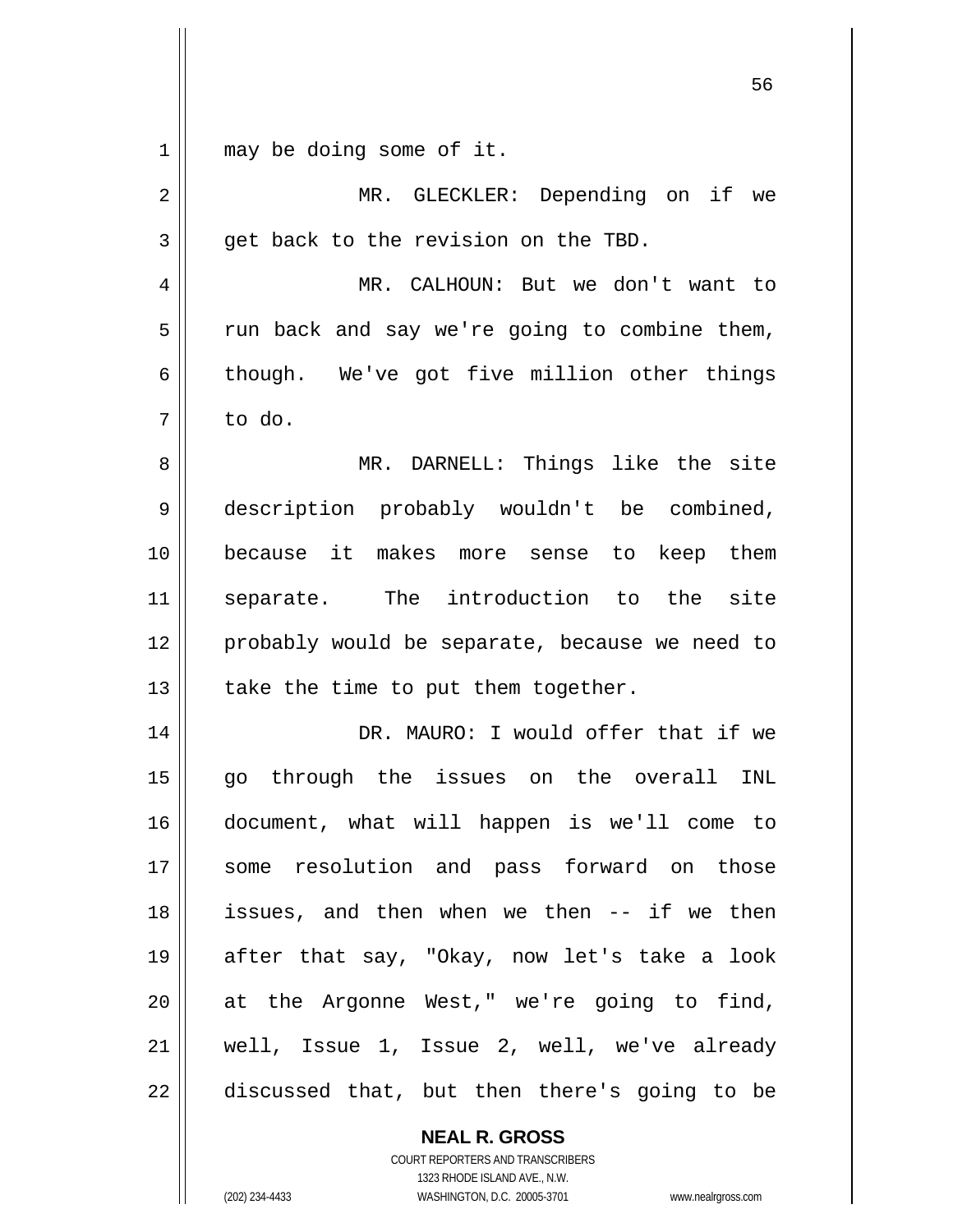**NEAL R. GROSS** COURT REPORTERS AND TRANSCRIBERS 1323 RHODE ISLAND AVE., N.W. 1 2 3 4 5 6 7 8 9 10 11 12 13 14 15 16 17 18 19 20 21 22 one or two issues in the ANL-West that are very specific to ANL-West and give you greater granularity, and then we'll hit those. So I think that in terms of the process, it makes -- I was thinking about this when I was reading it. I said, you know, it'll work. It'll work. MEMBER MUNN: It'll work. MR. OSTROW: This is Steve. I was looking at our site profile review while everyone else was talking, and the book I was referring to before was Stacy, *Proving the Principle: A History of the Idaho National Engineering and Environmental Laboratory, 1949-1999*. It's year 2000, and it's a DOE book, and it's sort of a popular book. It's not really deeply scientific but is a great overall reference work. MEMBER MUNN: And an easy read. MR. DARNELL: Is it? MEMBER MUNN: It really is. I'm not a really technical person.

(202) 234-4433 WASHINGTON, D.C. 20005-3701 www.nealrgross.com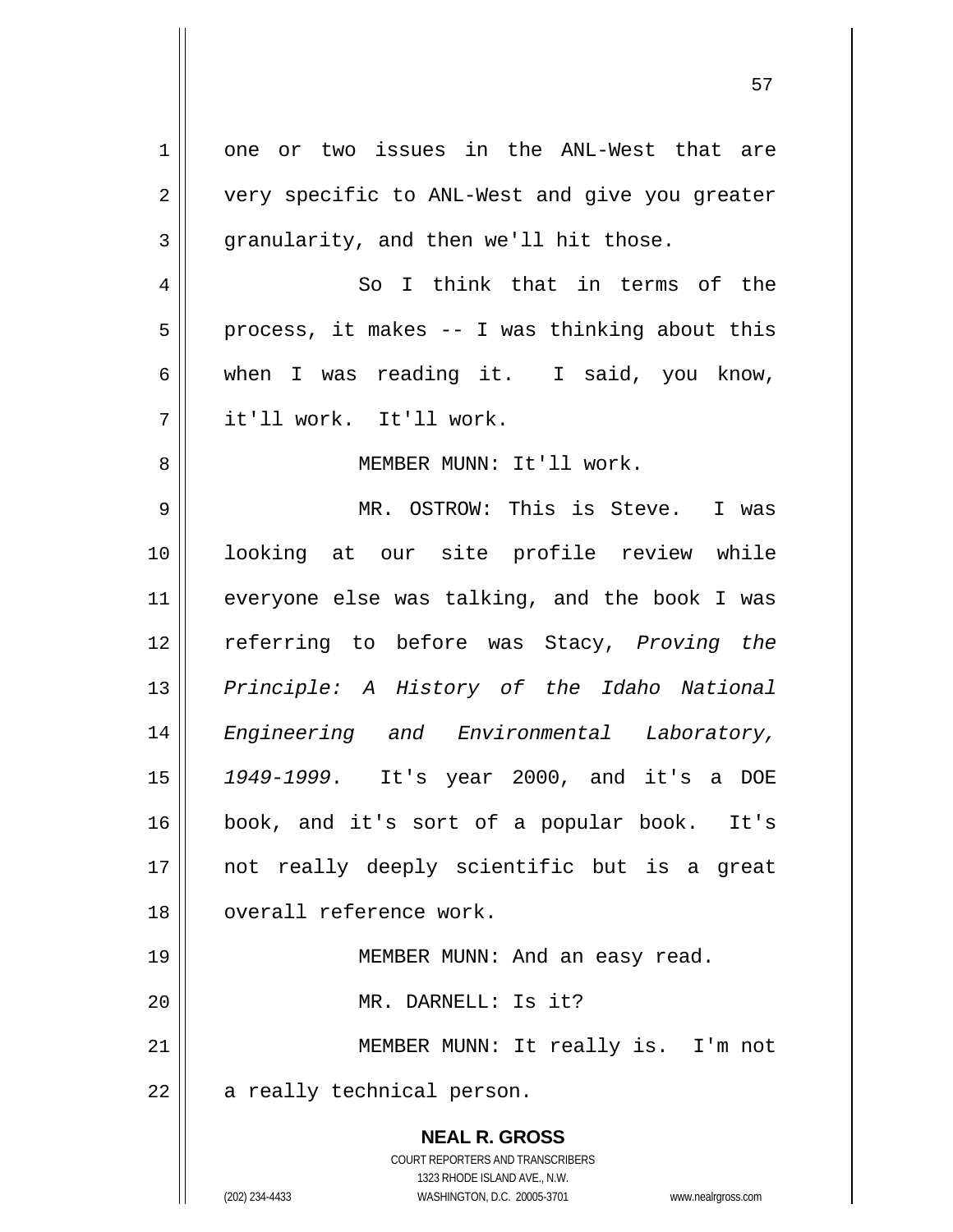| 1  | MR. GLECKLER: It's got pictures                                     |
|----|---------------------------------------------------------------------|
| 2  | from various facilities and stuff. It's kind                        |
| 3  | of neat to see.                                                     |
| 4  | MR. DARNELL: All it's missing is                                    |
| 5  | pop-ups for guys like me.                                           |
| 6  | MEMBER MUNN: No commercials.                                        |
| 7  | CHAIRMAN SCHOFIELD: Okay. Well, I                                   |
| 8  | think in principle we've all pretty much                            |
| 9  | agreed we'll go forward with that, and we'll                        |
| 10 | make a formal proposal at the Board meeting,                        |
| 11 | but otherwise I don't expect there will be any                      |
| 12 | problem with that. Do you see a problem, Jim?                       |
| 13 | MEMBER MELIUS: No. No.                                              |
| 14 | CHAIRMAN SCHOFIELD: Okay.                                           |
| 15 | MEMBER MELIUS: And I would just add                                 |
| 16 | don't see any need to combine the two<br>I.                         |
| 17 | documents or do anything. Maybe for other                           |
| 18 | reasons keep them separate and so forth.                            |
| 19 | DR. MAURO: In fact, one of the                                      |
| 20 | things that could come out of this meeting is                       |
| 21 | you may want to go vertical on some other                           |
| 22 | locations. The Aircraft Nuclear Propulsion                          |
|    | <b>NEAL R. GROSS</b>                                                |
|    | <b>COURT REPORTERS AND TRANSCRIBERS</b>                             |
|    | 1323 RHODE ISLAND AVE., N.W.                                        |
|    | (202) 234-4433<br>WASHINGTON, D.C. 20005-3701<br>www.nealrgross.com |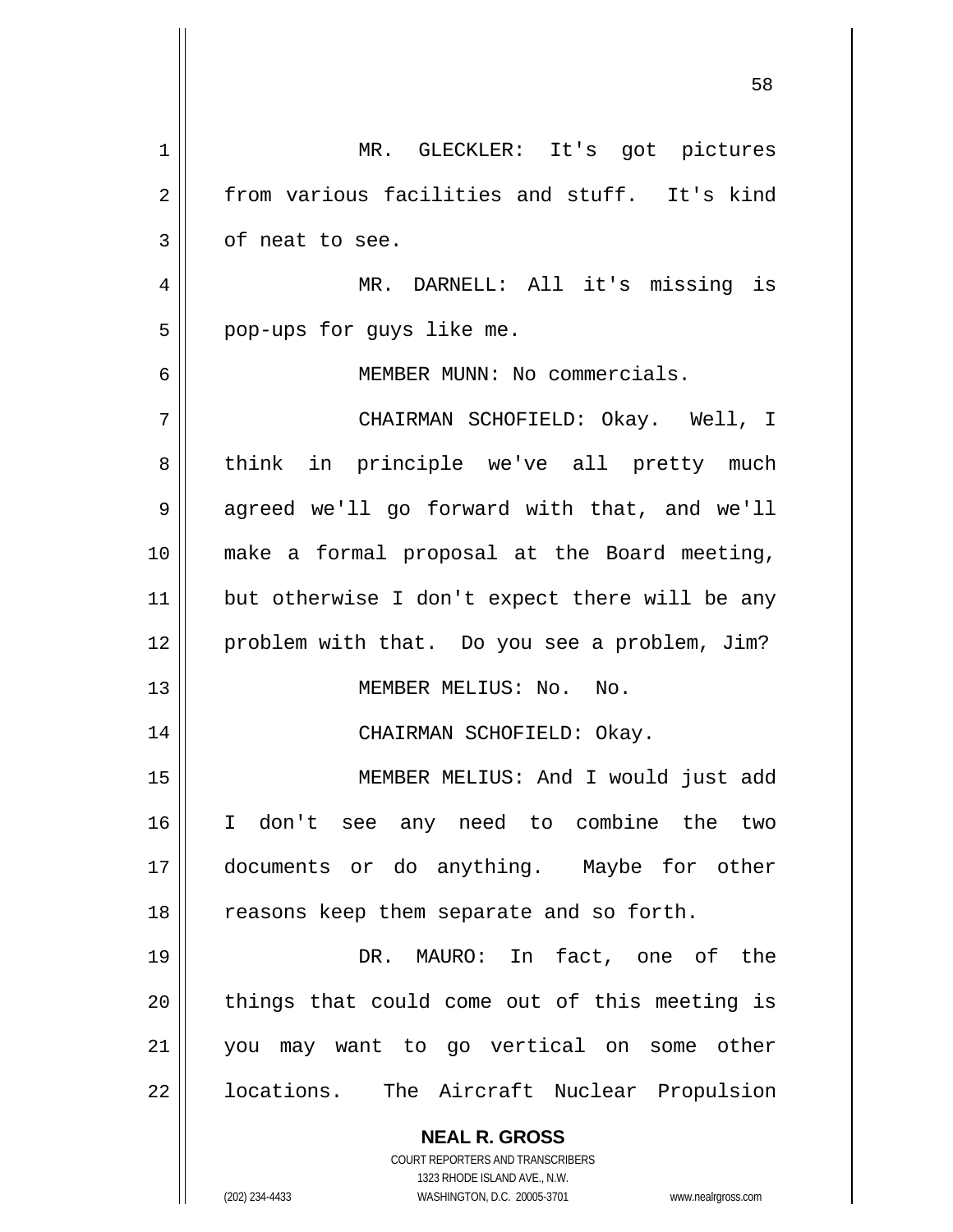1 2 program, we have a real problem with that section, by the way.

3 4 5 6 7 8 We'll get into that, and we think that the RAC missed the boat when they did their source terms, and that's -- I mean, there may be other facilities and activities that took place where we think going vertical might be very helpful.

9 10 11 12 13 14 15 CHAIRMAN SCHOFIELD: Just a quick observation before we get into the matrix that SC&A released, and that's the propulsion program there. I think that gets into the environmental dose where I just don't see how you can state not putting these two together and looking at them as one unit.

16 17 18 19 MR. OSTROW: Especially since the environmental dose is basically derived from the offsite dose, which is basically for the whole facility.

20 21 22 DR. MAURO: The 30-second sound bite is the computer program, the MESODIF type, not only the source terms, which were selected for

> **NEAL R. GROSS** COURT REPORTERS AND TRANSCRIBERS 1323 RHODE ISLAND AVE., N.W. (202) 234-4433 WASHINGTON, D.C. 20005-3701 www.nealrgross.com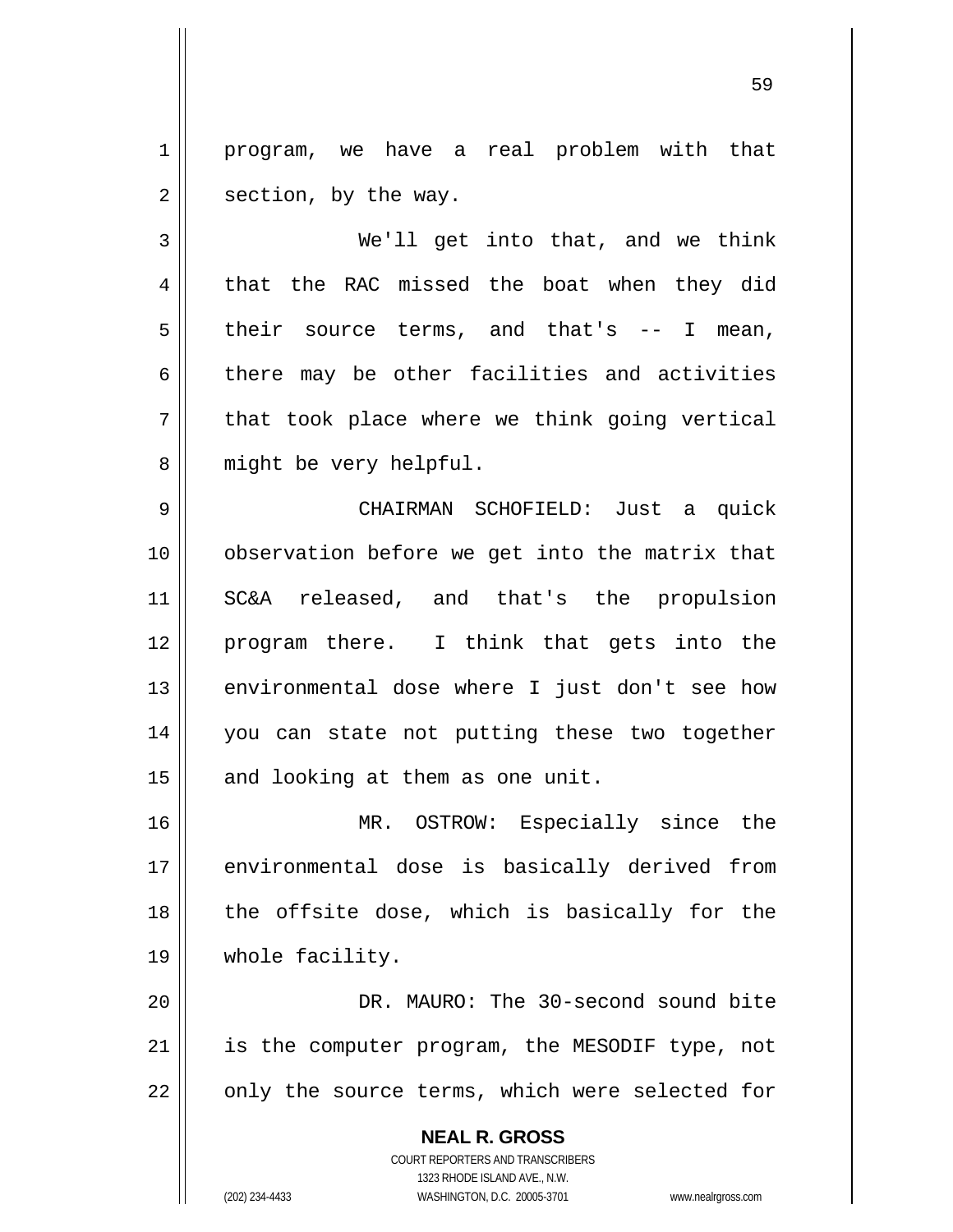concern over doses that could have occurred 20 miles away and not 100 meters away plus the atmosphere and dispersion models that were used, and this is --

5 6 7 8 9 10 11 12 This is boiled down to with the environmental dose, if you want the 30-second sound bite, is that you don't have the right mix of radionuclides, and you used the wrong atmospheric dispersion model. You didn't, the HEDA report and then following that the RAC report, and to take that and then apply it to dose reconstruction onsite.

13 14 15 16 17 18 Now, I'll preface that. Those doses probably are not all that large compared to the internal and external doses from occupational exposure. Nevertheless, they're there, and you say, "What is our simple concern?"

19 20 21 22 You don't use this kind of atmospheric transport code and this mix of radionuclides if you're concerned about a guy who is 100 feet downwind from the source term.

> **NEAL R. GROSS** COURT REPORTERS AND TRANSCRIBERS 1323 RHODE ISLAND AVE., N.W. (202) 234-4433 WASHINGTON, D.C. 20005-3701 www.nealrgross.com

1

2

3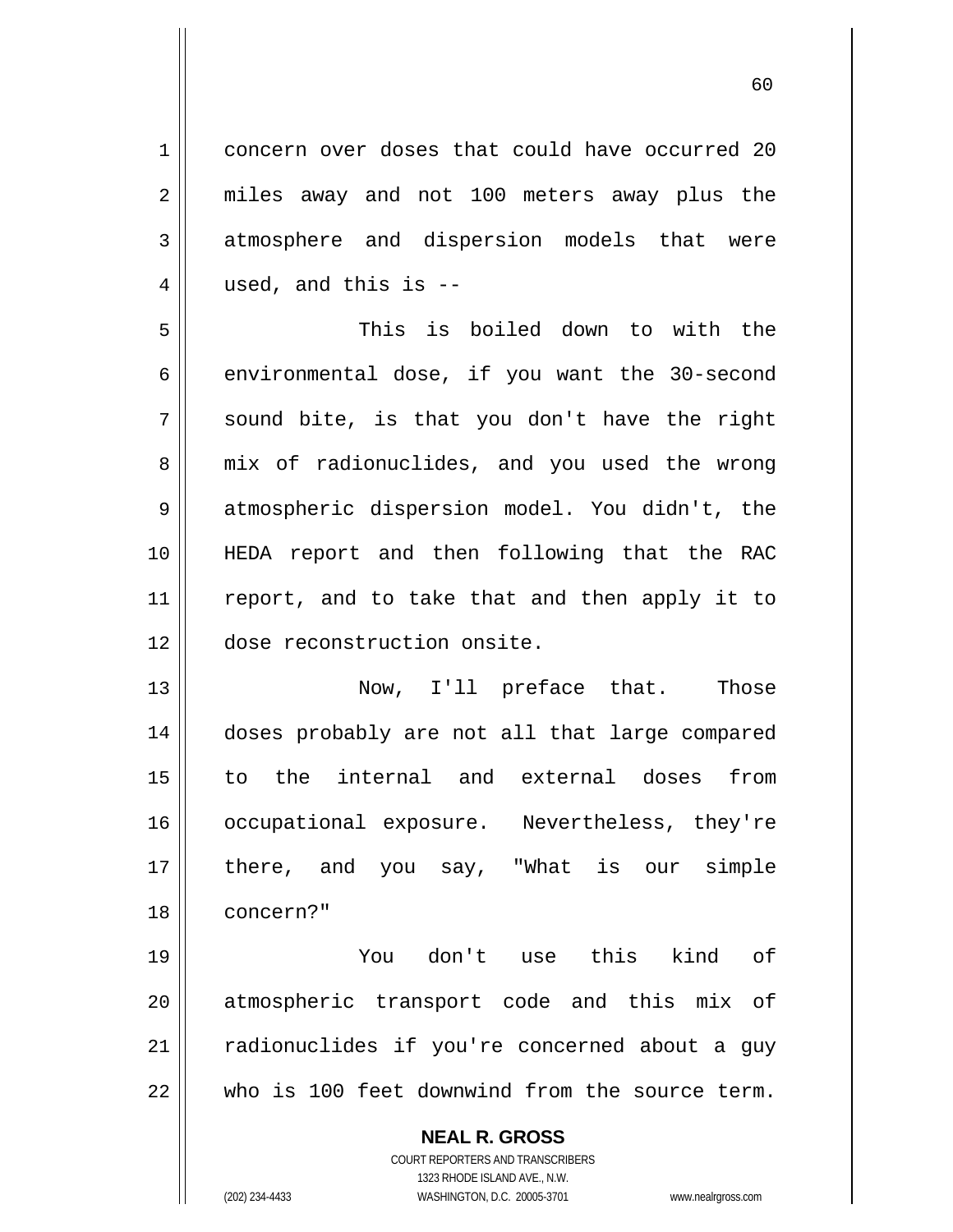You use it when the guy is 20 miles away but not when he's right next to it, and that's what, when you say, you know, from the environmental part, there it is. We could get into some fine structure.

61

6 7 8 MEMBER MUNN: I've been looking forward to the discussion about meso as opposed to macro and micro.

9 10 MEMBER MELIUS: We'll only use robust statistics.

11 12 13 14 15 16 17 18 19 20 21 22 MR. OSTROW: John and I were discussing this two days ago, and we just made the observation we both worked a long time ago in the World Trade Center. A high floor,  $91^{\text{st}}$ floor, whatever, 89, and you could see there were such local wind and weather effects for the local environment where it would be clear outside and clear all around New Jersey. It would be raining around the World Trade Center, and the raindrops would actually be going up the side of the building just because of the wind pattern.

> COURT REPORTERS AND TRANSCRIBERS 1323 RHODE ISLAND AVE., N.W. (202) 234-4433 WASHINGTON, D.C. 20005-3701 www.nealrgross.com

**NEAL R. GROSS**

1

2

3

4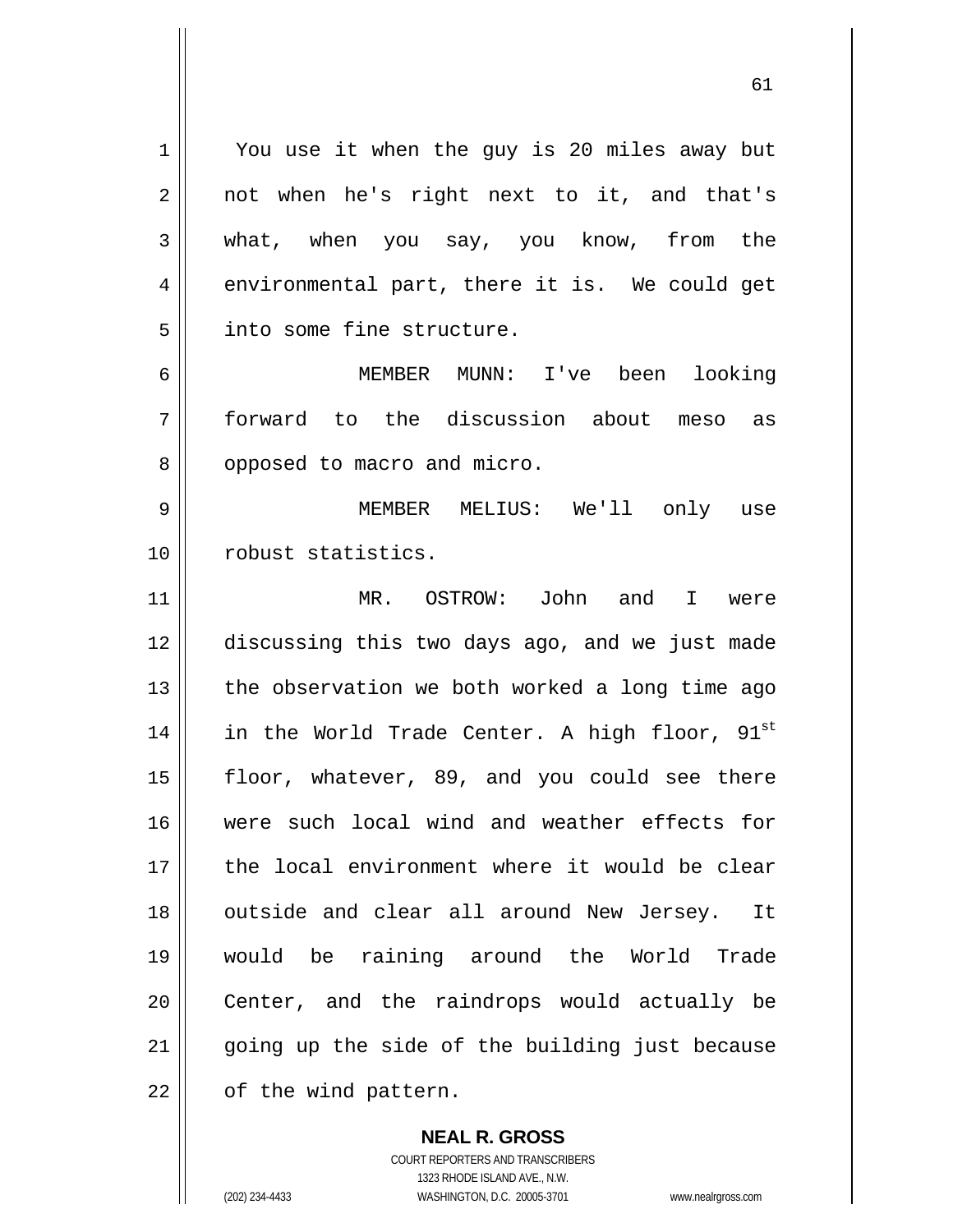So when we're dealing with environmental, and say on the site here you have these high stacks all over the place. All the buildings had fairly high stacks, which had structures around them.

6 7 8 9 10 11 12 13 14 Someone standing on the ground in one particular spot, depending on how the wind patterns are going, vortex effects that you have from the stacks, vortex shedding and things like that, you really can't look at offsite or site boundary environmental exposures and use that to predict the local environment exposures. A lot of local effects have to be taken into account.

15 16 17 18 19 20 21 CHAIRMAN SCHOFIELD: Well, should we go ahead and go on to the matrix here, starting with the difference between the thick and thalamines? That would be issue 25-3.1, on the matrix you issued, John. MR. OSTROW: Where are we starting? CHAIRMAN SCHOFIELD: The

22 discrepancies between the thick and

> **NEAL R. GROSS** COURT REPORTERS AND TRANSCRIBERS

> > 1323 RHODE ISLAND AVE., N.W.

1

2

3

4

5

(202) 234-4433 WASHINGTON, D.C. 20005-3701 www.nealrgross.com

 $\sim$  62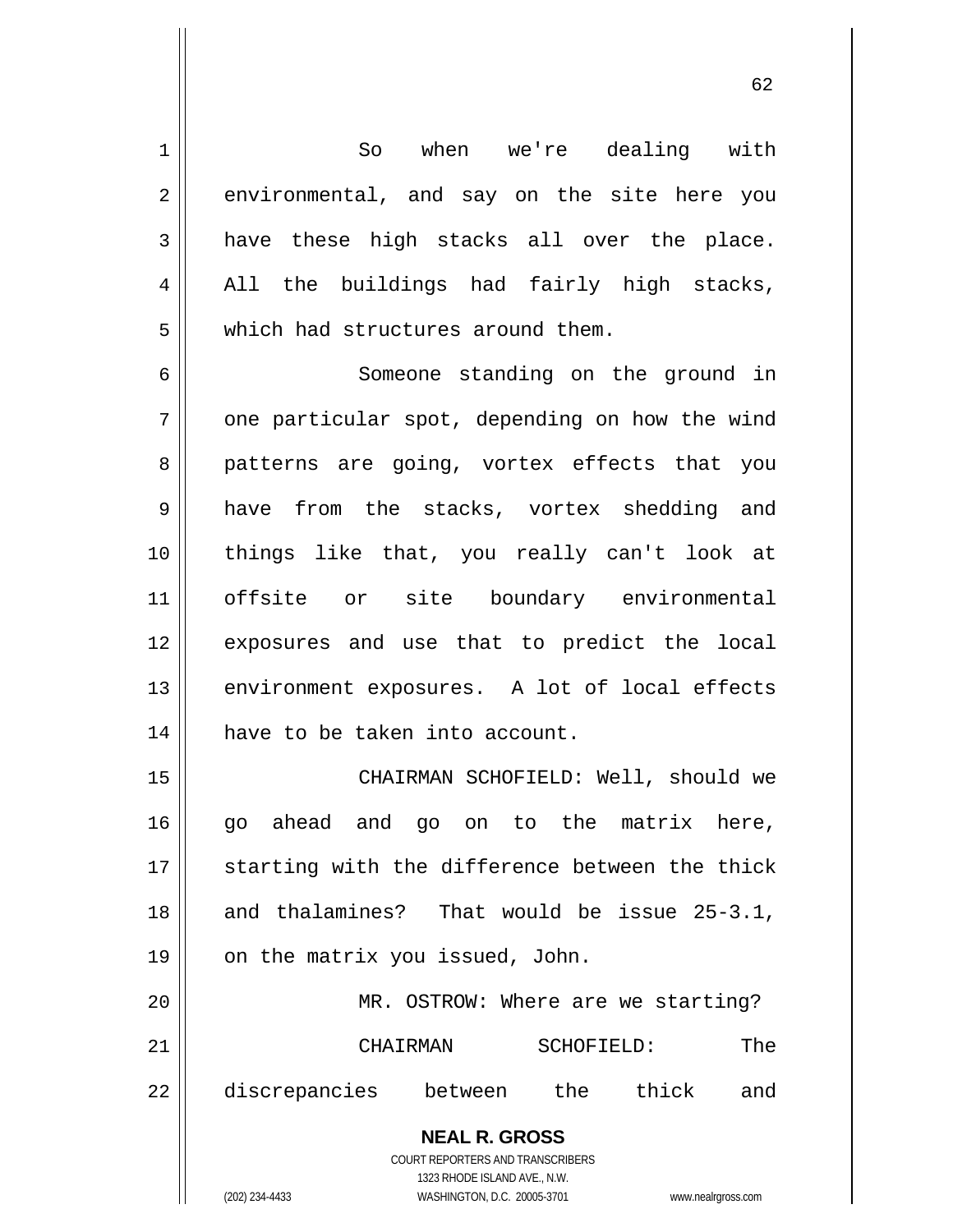**NEAL R. GROSS** COURT REPORTERS AND TRANSCRIBERS 1 2 3 4 5 6 7 8 9 10 11 12 13 14 15 16 17 18 19 20 21 22 thalamines. I assume that's going to apply to both Argonne and -- it's issue 25-3.1, page 11. MEMBER MUNN: So we're going to start with Argonne-West? DR. MAURO: I would suggest we start with INL. CHAIRMAN SCHOFIELD: This is INL. DR. MAURO: That is INL. Okay. Let's start with Issue 25 rather than issue 1. CHAIRMAN SCHOFIELD: Well, you guys laid it out this way, so I thought, well, there must be a logical reason for it. DR. MAURO: No, this is what happened when we laid it out. I've got it now. We reproduced in the back Attachment 1, the entire bunch of issues, you know, like starting with Issue 1 and going up to Issue - what have we got now, 38 of them? What we did -- where we -- we added the -- we took this out of the original site profile review we did in 2006, and we added

63

1323 RHODE ISLAND AVE., N.W.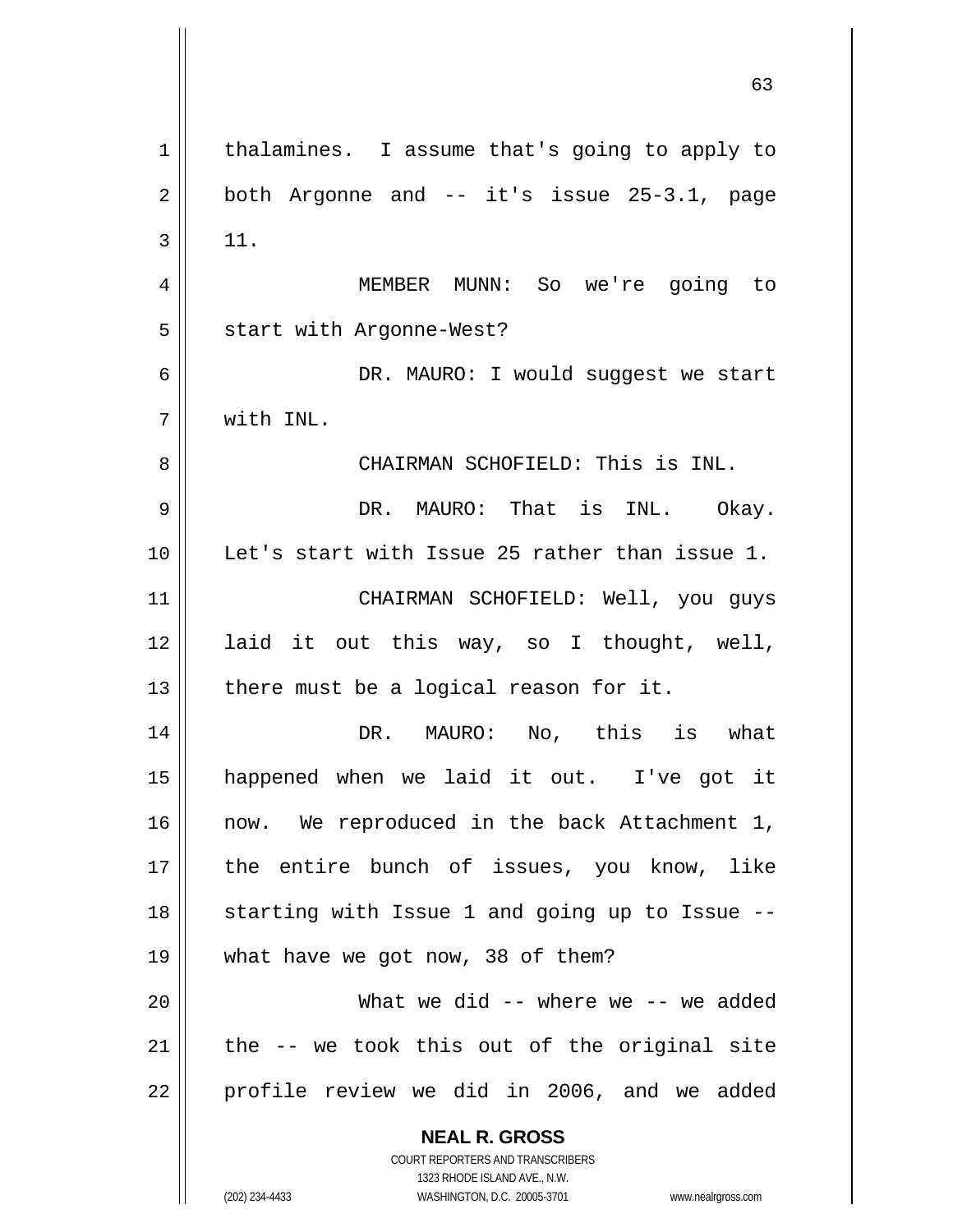**NEAL R. GROSS** COURT REPORTERS AND TRANSCRIBERS 1323 RHODE ISLAND AVE., N.W. 1 2 3 4 5 6 7 8 9 10 11 12 13 14 15 16 17 18 19 20 21 22 two columns. The second to the last column indicates whether this is the original comments are unchanged from the original review, whether we changed the comment or we added a new one. So, for example, Issue Number 1, which was airborne release, is unchanged from the original, but we never really discussed it. You know, after we issued our original report, that was it. There was no more discussion ever on this stuff. Where I think -- where we added new issues or changed some of the issues, that's where we had the text up front that you were just referring to. MEMBER MUNN: So a question. If I'm on page 18 of your December document, that's the matrix that I was looking at. MR. OSTROW: That's the matrix. MEMBER MUNN: Are we working from some other matrix? DR. MAURO: That was my

64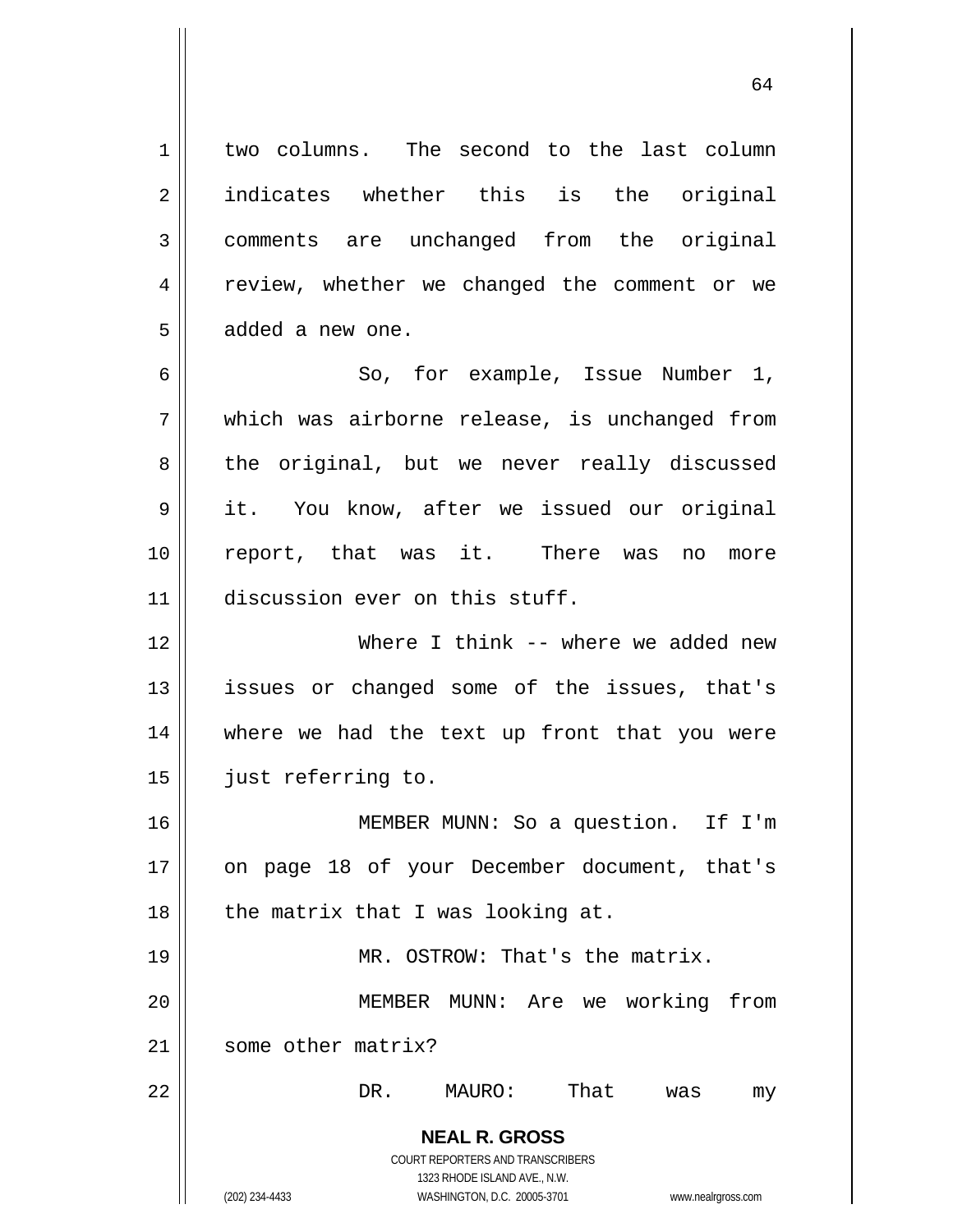**NEAL R. GROSS** COURT REPORTERS AND TRANSCRIBERS 1323 RHODE ISLAND AVE., N.W.  $\sim$  65 1 2 3 4 5 6 7 8 9 10 11 12 13 14 15 16 17 18 19 20 21 22 understanding. MR. OSTROW: That's is their matrix, but I think -- MR. DARNELL: How do you think is best to go? MR. OSTROW: I think just start with Issue Number 1 and work our way through. CHAIRMAN SCHOFIELD: I just thought maybe there was some special logic to the way it was started out that way -- MR. OSTROW: Well, there was some logic. CHAIRMAN SCHOFIELD: -- to go into the next thing or something. MR. OSTROW: There's some logic. The up-front text that we had just elaborated on the comments that were changed from our original site profile review, so we should probably just start off on Issue 1. CHAIRMAN SCHOFIELD: I just thought it may start on health physics or something, which, you know, I'm not real strong on.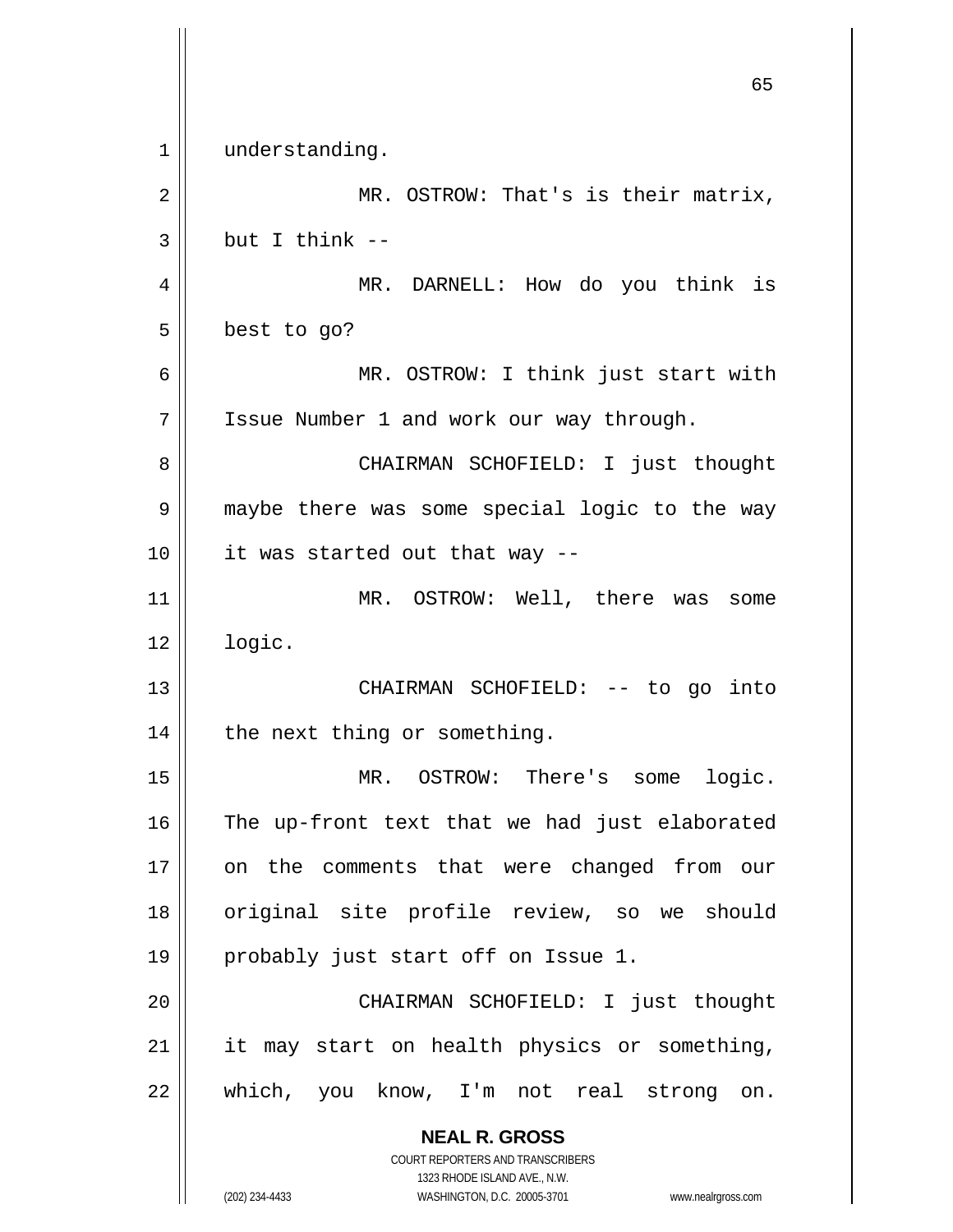**NEAL R. GROSS** COURT REPORTERS AND TRANSCRIBERS 1323 RHODE ISLAND AVE., N.W. (202) 234-4433 WASHINGTON, D.C. 20005-3701 www.nealrgross.com  $\sim$  66 1 2 3 4 5 6 7 8 9 10 11 12 13 14 15 16 17 18 19 20 21 22 Maybe that was -- MR. OSTROW: Nothing like that. CHAIRMAN SCHOFIELD: -- a logical thing, that you saw that as a logical way to progress, so I thought, okay, well, I'll go with you guys. MR. OSTROW: Nothing that complicated. MEMBER MELIUS: That was John Mauro's lottery ticket. CHAIRMAN SCHOFIELD: Too late. That little rancher got it. MR. OSTROW: Okay. I guess we'll have to point out that also in this matrix, for example, we have an Issue 1, and then we have in parenthesis after that 5.1.1.1. The 5.1.1.1 refers to the section in our site profile review that we did in 2006 where it's elaborated. These issues in the matrix, like all the matrices for all the different sites, are basically sound bites. These are just a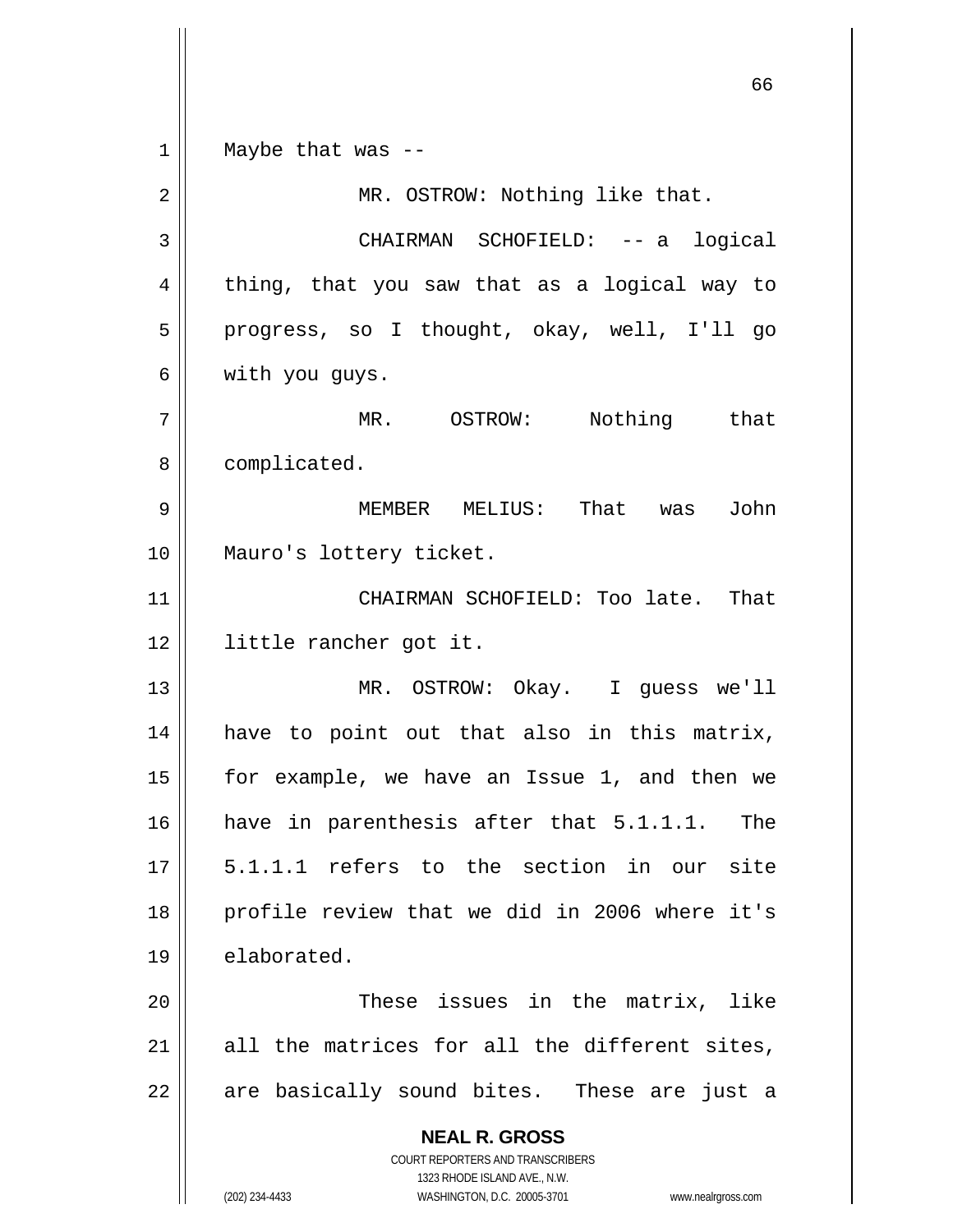1 2 3 4 5 6 7 8 9 little reference which sort of jogs your memory about it so you can talk about it, but the full discussion is actually in the site profile review. It can go on for pages for some of these things. I'll just, as a way to start out here, just say first three issues, 1, 2, and 3, all on the first page, have to do with environmental, and they're sort of

11 12 13 14 15 16 17 I think a good way to approach this is to sort of do it by types of exposure, so we should discuss issues 1, 2, and 3 sort of together. Then, after that, we get into the internal, which a lot of them can be discussed together, and then the external is a separate group.

18 19 20 21 22 So, going -- okay, that's a longwinded explanation here. Issues -- so the environmental issues, 1, 2, and 3, the short story is on here, but the long story is what we were just talking about, what John,

> **NEAL R. GROSS** COURT REPORTERS AND TRANSCRIBERS 1323 RHODE ISLAND AVE., N.W. (202) 234-4433 WASHINGTON, D.C. 20005-3701 www.nealrgross.com

10

interrelated.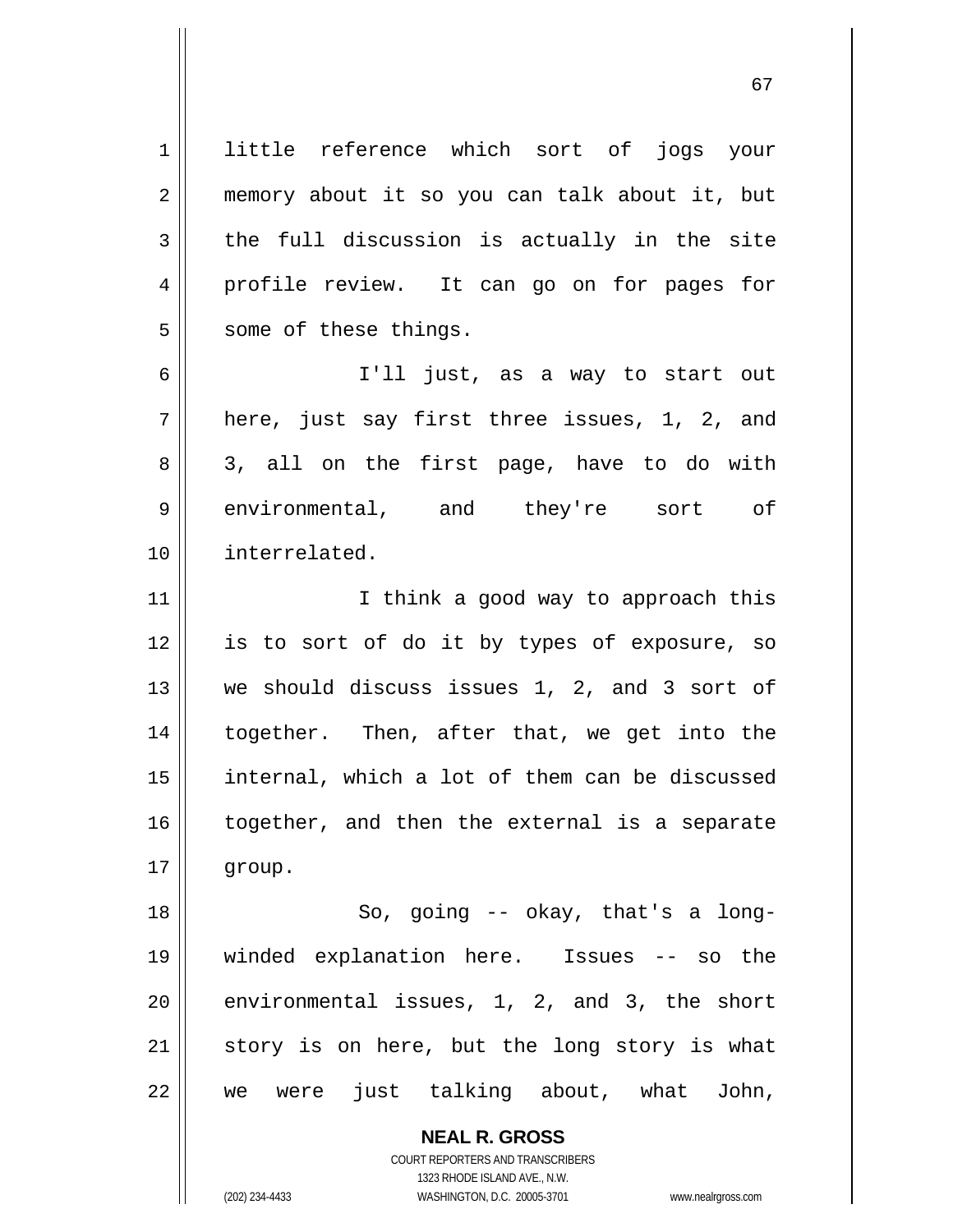1 2 3 4 5 6 7 basically, and I were talking about, that the used offsite exposure data in the RAC report in the monitoring basically to try to extrapolate to get the onsite doses to workers from the environmental, and we think that's basically a flawed process, and that's what these three capture. So the Issue 1 is stated a little

8 9 10 11 12 13 14 15 16 bit generally here, that the data NIOSH used does not take into account the deficiencies in environmental monitoring equipment in the locations, and NIOSH doesn't assess the uncertainties associated with the meteorological dispersion model used for the INL site. So that's what John was talking about, this meso model.

17 18 19 DR. MAURO: You know, would you mind if I go up to the blackboard? MEMBER MUNN: Please. You need to

draw this.

20

21 22 DR. MAURO: Hans, certainly jump in, because you have a higher, a more detailed

> **NEAL R. GROSS** COURT REPORTERS AND TRANSCRIBERS 1323 RHODE ISLAND AVE., N.W.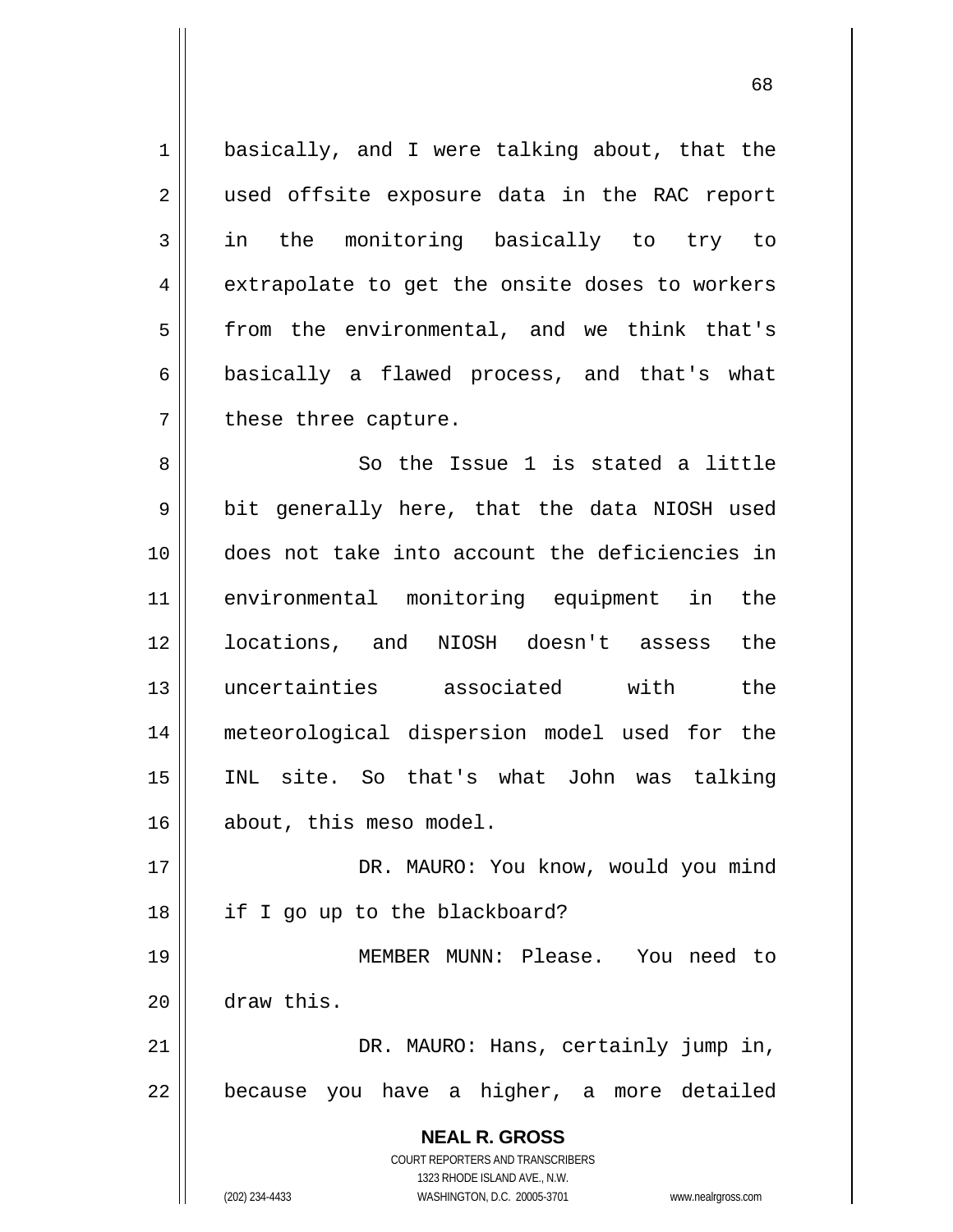1 2 3 4 5 6 7 8 9 10 11 12 13 14 15 16 17 18 understanding, but, I mean, when I went over this originally, originally wrote it, and I helped out a bit with the environmental piece, and then we reviewed it again, it becomes - but I'm just going to say, okay, you know -- DR. BEHLING: Shaped like a potato. DR. MAURO: Shaped like a potato. I don't know. I don't know, Hans, but what I'm getting at is this. Okay, you've got - the idea, you've got all these little locations, okay, and they've got fences around them, I guess. I'm giving you the model I have in my head, okay, and what happens is this. Every one of these locations, a lot of them, okay, have information on what was released to the atmosphere. So you have chronic episodic releases, okay, so every one of these

19 20 21 22 locations by year, year one, year two, year three, year four, has an estimate of a list of radionuclides in curies per year, and there may be 52 of these radionuclides that are at

> COURT REPORTERS AND TRANSCRIBERS 1323 RHODE ISLAND AVE., N.W. (202) 234-4433 WASHINGTON, D.C. 20005-3701 www.nealrgross.com

**NEAL R. GROSS**

 $\sim$  69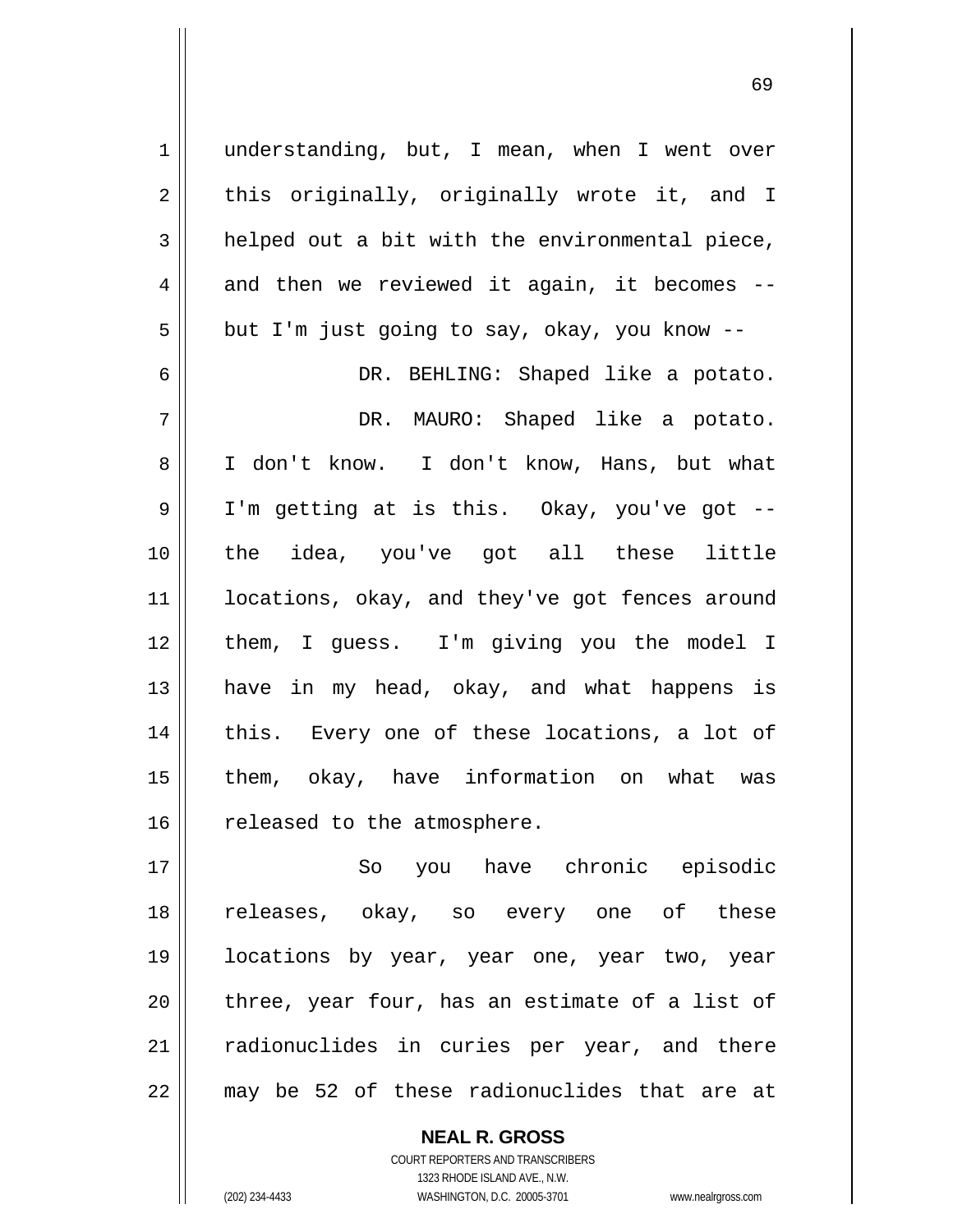play, different mixes from different locations, different times, and what happened was there was a big movement about ten years go to reconstruct offsite doses around the weapons complex, and DOE reconstructed all --

6 7 8 9 10 11 12 13 And the way you do that is you figure out what were the radionuclides released and curies per year, complete list. Then you apply some -- say, okay, given that those radionuclides were released into the atmosphere, then you apply some atmospheric transport code, so you could figure out what the doses were at Atomic City.

14 15 16 17 18 19 20 There were all these population centers around, and you want to figure out what kind of health burden you may have put these people to, and on that basis, if the doses, the collective burden, was theoretically large, they would follow up with epidemiological studies.

21 22 That was the whole idea behind the whole offsite dose reconstruction, which went

> **NEAL R. GROSS** COURT REPORTERS AND TRANSCRIBERS 1323 RHODE ISLAND AVE., N.W. (202) 234-4433 WASHINGTON, D.C. 20005-3701 www.nealrgross.com

1

2

3

4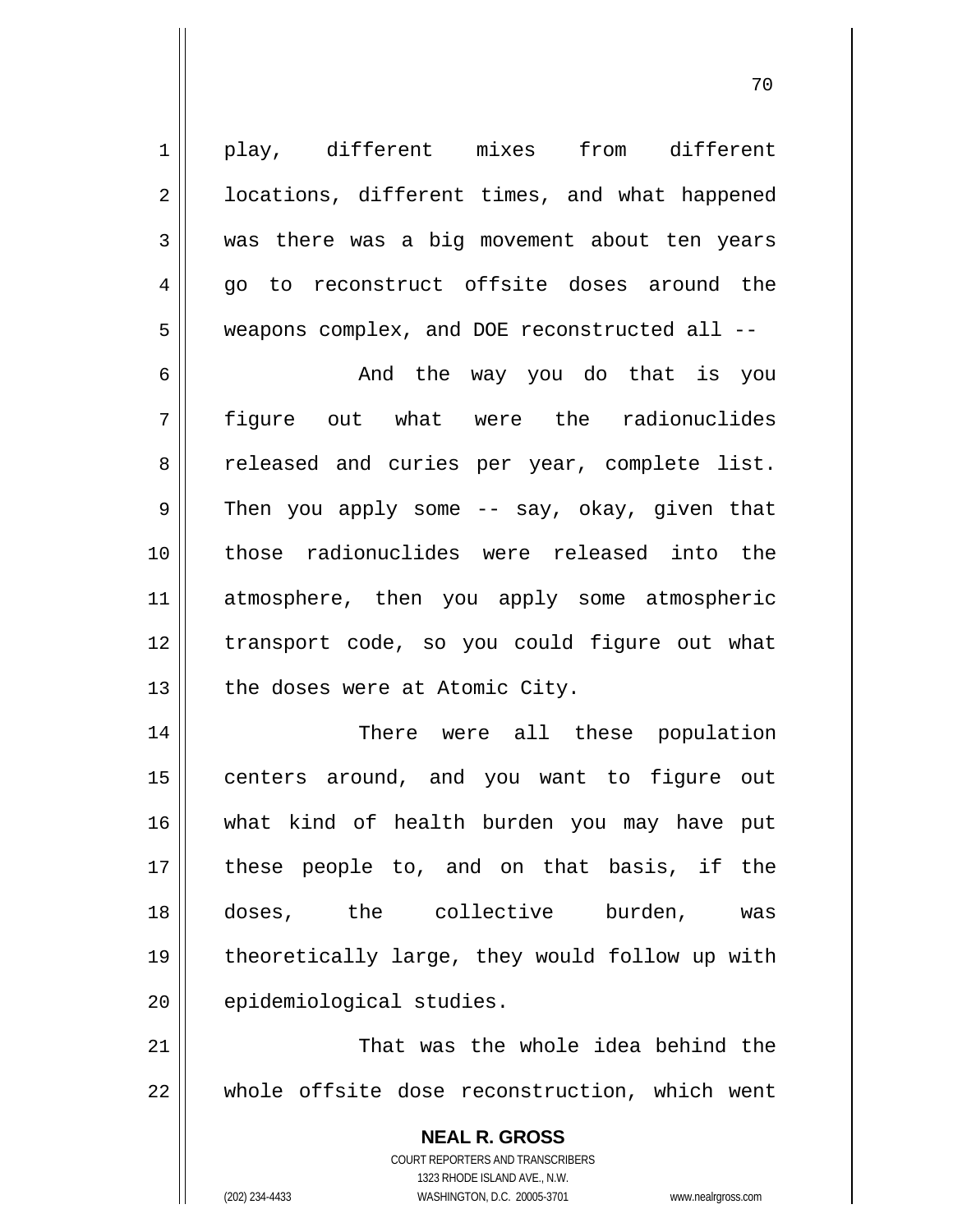1 2 3 4 5 6 7 8 9 10 on for years, and DOE first started to do it, and then it was transferred over because of potential conflict issues to -- and a lot of the work was done by private contractors. The number one private contractor in the country to do this work was John Till and Risk Assessment Corporation. Great. So you have this vast amount of material, a tremendous volume upon volume of work where you've got for each facility the

71

11 12 13 curies per year by radionuclide, and then they applied what I consider to be a great model. It's called a meso.

14 15 16 17 18 19 20 21 Think of it like this. You're interested in the big picture. You know, we're talking I don't know how many miles across this. It's 50 miles, whatever it is, and so you're thinking in terms of transport of these puffs coming out, plumes, and they're moving in a wind field on a meso-scale. That's what we did.

22

It's, you know, a fairly large

**NEAL R. GROSS** COURT REPORTERS AND TRANSCRIBERS 1323 RHODE ISLAND AVE., N.W. (202) 234-4433 WASHINGTON, D.C. 20005-3701 www.nealrgross.com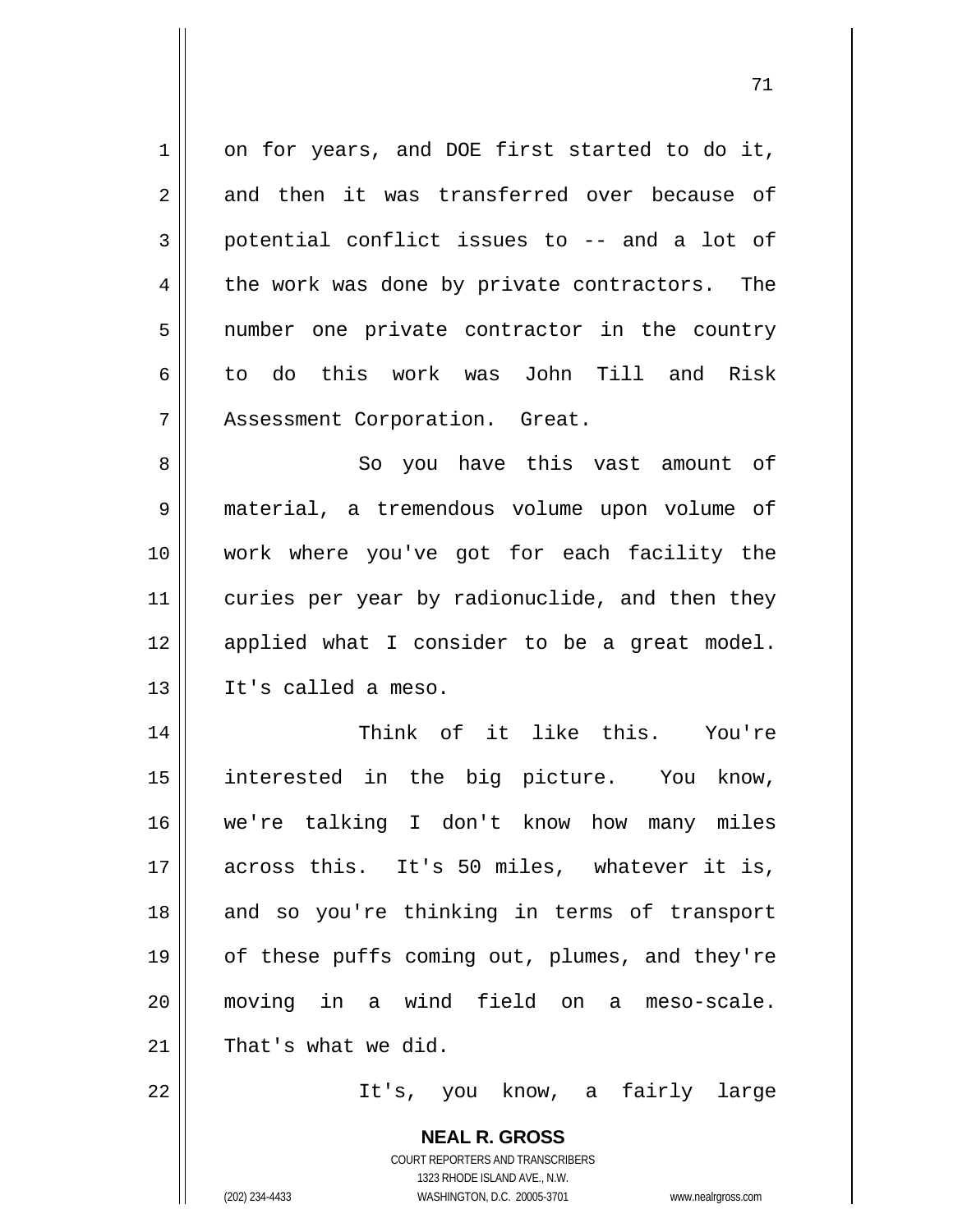1 2 3 4 5 6 7 8 9 10 11 12 13 14 15 16 17 18 19 20 21 22 scale. Medium. There are bigger scales, and it's the right selection for the kinds of distances you're interested in. And so what John Till did and what the -- they said, "Listen, we've got to make this thing simpler." I've got this movie in my head, and my criticism comes from that, and it's great if you're doing offsite doses. Now, where did things go wrong? Where does this thing break down, because they -- basically what happened, my understanding is we took that good work and said, "Now we're going to apply it to calculate the doses to people in the area," okay, when, in fact, this thing you just did was for people over here. And what happened is they used the same atmospheric dispersion models, and they took the 52, and they said, "That's too many radionuclides. We don't need all that." So what Till did is said, "We're going to screen out all the radionuclides that really don't contribute very much to the dose

72

COURT REPORTERS AND TRANSCRIBERS 1323 RHODE ISLAND AVE., N.W. (202) 234-4433 WASHINGTON, D.C. 20005-3701 www.nealrgross.com

**NEAL R. GROSS**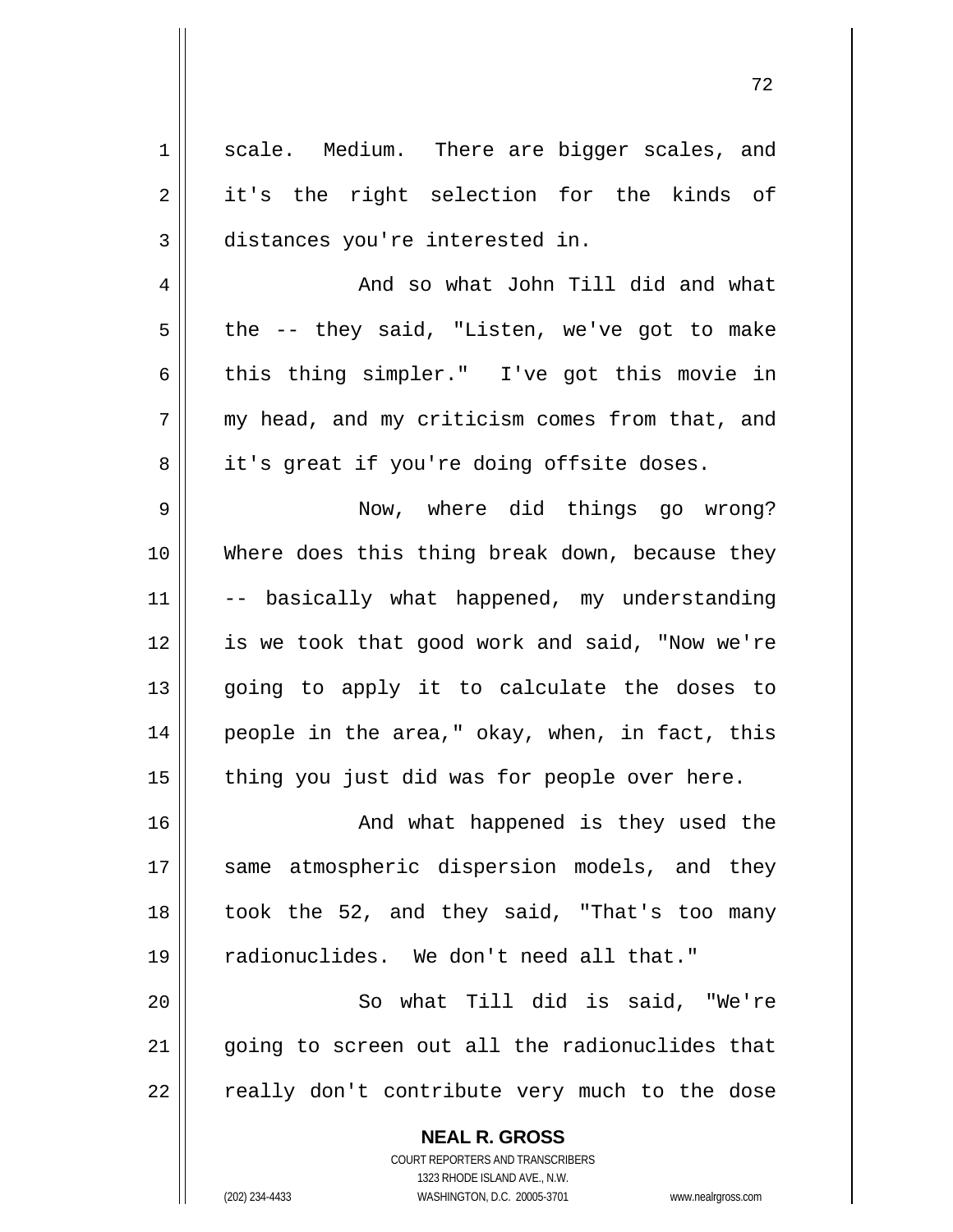**NEAL R. GROSS** COURT REPORTERS AND TRANSCRIBERS 1 2 3 4 5 6 7 8 9 10 11 12 13 14 15 16 17 18 19 20 21 22 and get rid of that, because if we capture 95 percent of the dose by straining down to, say, nine radionuclides, we didn't lose anything. We're dropping five percent of the collective whole body dose." Remember, the metric is the whole body dose, and that sort of made its way. Now what we're doing is we're calculating the doses to these people of those radionuclides using a meso-scale atmospheric dispersion model, and that's for the purpose of both chronic and episodic releases. So, right off the bat, our criticism comes down to -- and this is like a collective way of looking at it, because we do break it down, and there's a lot of more fine structure, which you can get by looking at the report, but we're saying they can't do that, because, first of all, as we mentioned earlier, if you're talking about -- You know, this is fine if you're doing the committed effective dose equivalent,

1323 RHODE ISLAND AVE., N.W.

(202) 234-4433 WASHINGTON, D.C. 20005-3701 www.nealrgross.com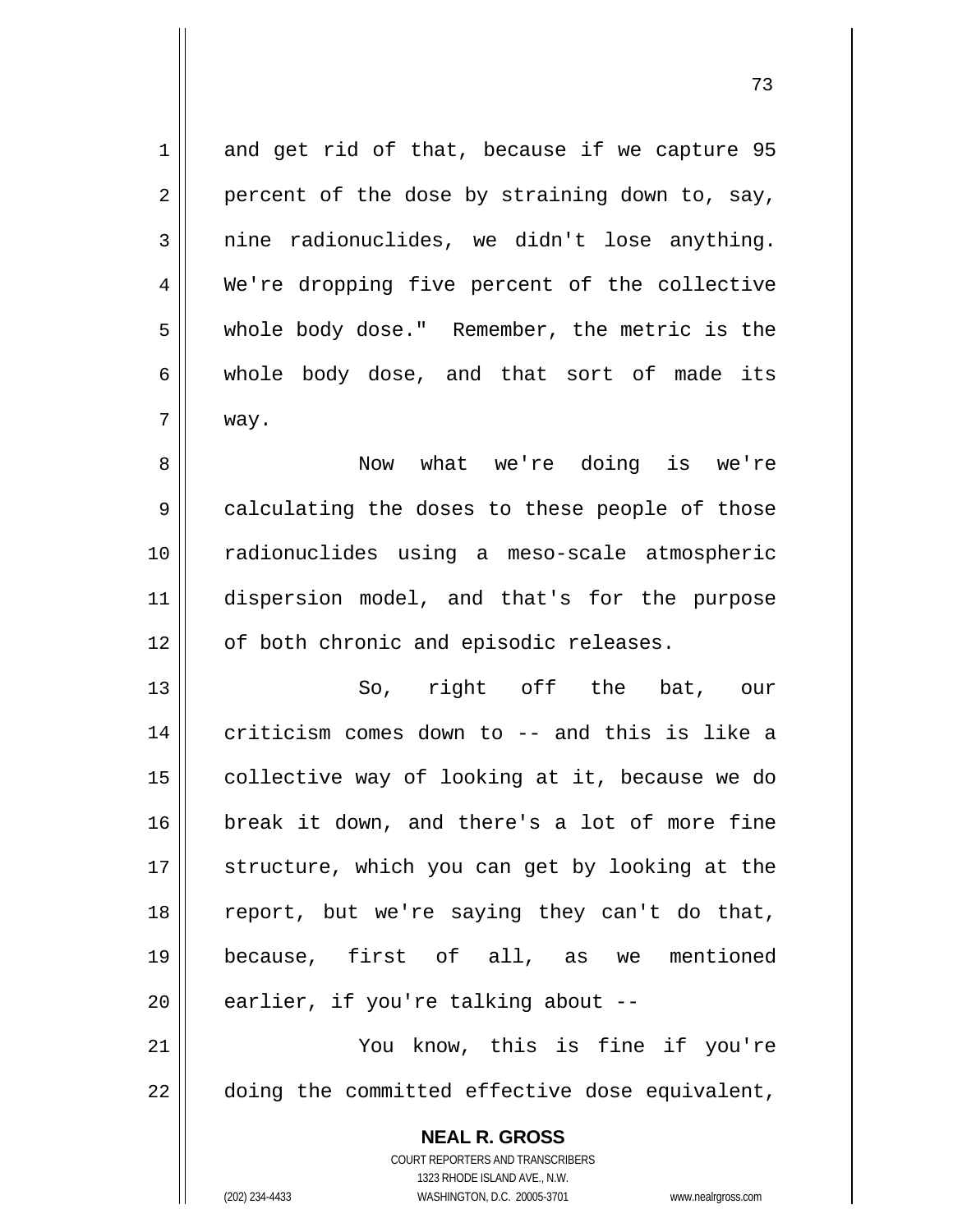1 2 3 4 5 6 7 8 but what we're doing here is an organ dose. That's what we really want, and there are radionuclides that might have been screened out that are important contributors to particular organ doses, maybe not important to the committed effective dose, so that's concern number one. Now, that doesn't mean you got wrong. You've got to demonstrate that you

9 10 11 12 13 14 15 16 17 18 didn't miss anything, but Hans in his review of Argonne-West, where we got vertical, said, "Yes. I can show you several radionuclides that are not in your list that should have been there, because it would completely change your liver dose, and if a guy happens to have liver cancer, we missed it," okay, so that's like one of the findings, so right off the bat we're saying --

19 20 MR. CALHOUN: And is that -- that's in the details of the report?

21 22 DR. MAURO: That's in the -- that's in the Argonne-West report.

> **NEAL R. GROSS** COURT REPORTERS AND TRANSCRIBERS 1323 RHODE ISLAND AVE., N.W.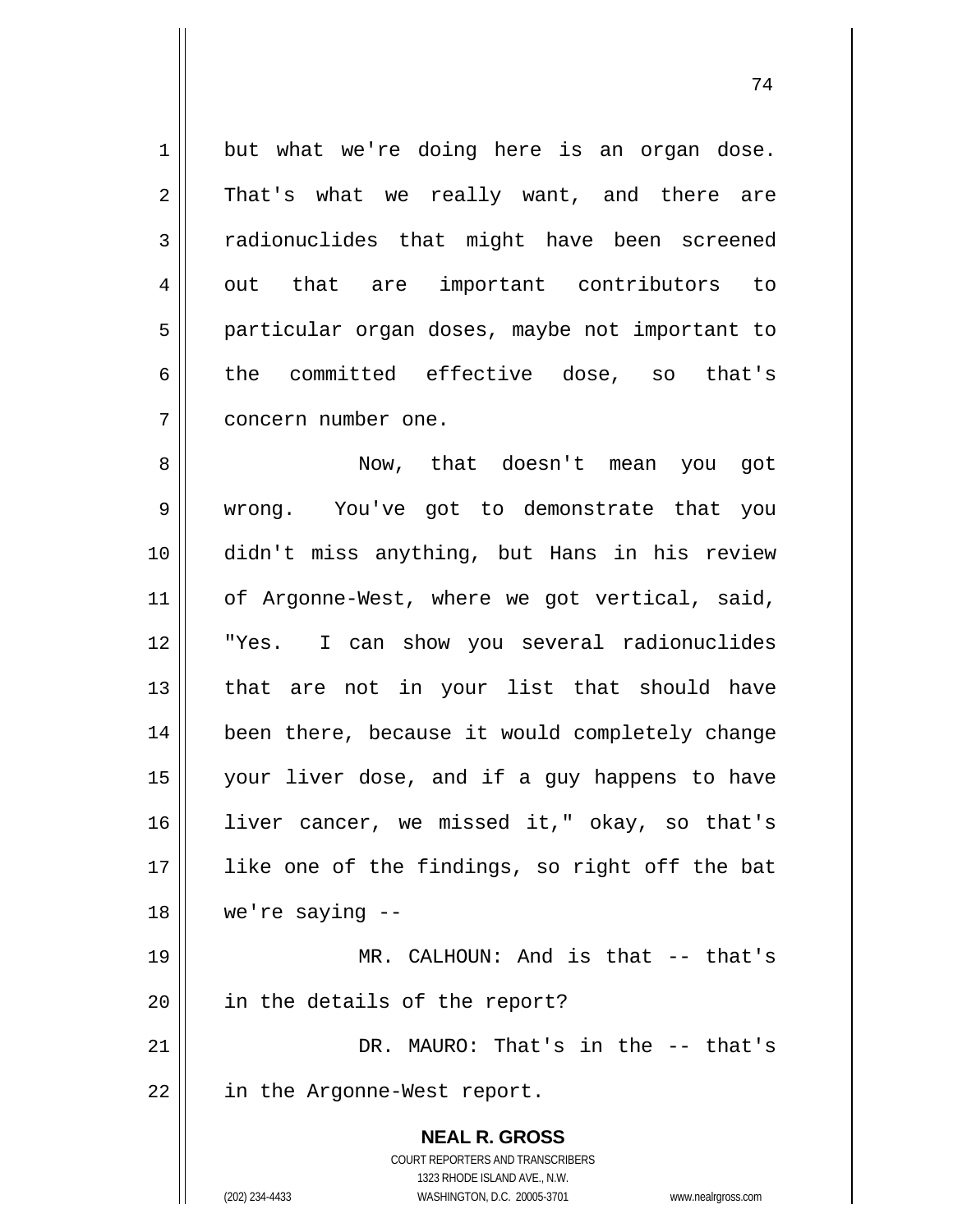|                | 75                                                                  |
|----------------|---------------------------------------------------------------------|
| $\mathbf 1$    | MR. CALHOUN: Okay.                                                  |
| $\overline{2}$ | MR. DARNELL: That's in the Argonne-                                 |
| 3              | West?                                                               |
| 4              | DR. MAURO: Yes. But, you see, it's                                  |
| 5              | also -- see, we went vertical, because we                           |
| 6              | could. Now, we didn't go that vertical, but                         |
| 7              | in theory that concept, that idea, applies                          |
| 8              | everywhere, and I think the onus is on NIOSH                        |
| 9              | to demonstrate it was okay to do this for all                       |
| 10             | radionuclides, and we were able to                                  |
| 11             | demonstrate, no, it wasn't, at least not at                         |
| 12             | Argonne-West. Now, maybe you were okay at the                       |
| 13             | other locations, but certainly not at Argonne-                      |
| 14             | West.                                                               |
| 15             | DR. BEHLING: John, let me just jump                                 |
| 16             | in.                                                                 |
| 17             | DR. MAURO: Sure, please. Please.                                    |
| 18             | BEHLING: One of the<br>DR.<br>key                                   |
| 19             | for doing the offsite public<br>concerns                            |
| 20             | exposures was really the concern from the                           |
| 21             | release, massive releases of radio-iodines                          |
| 22             | that were part of the ANP program in the ICPP,                      |
|                | <b>NEAL R. GROSS</b>                                                |
|                | COURT REPORTERS AND TRANSCRIBERS<br>1323 RHODE ISLAND AVE., N.W.    |
|                | (202) 234-4433<br>WASHINGTON, D.C. 20005-3701<br>www.nealrgross.com |

 $\overline{\phantom{a}}$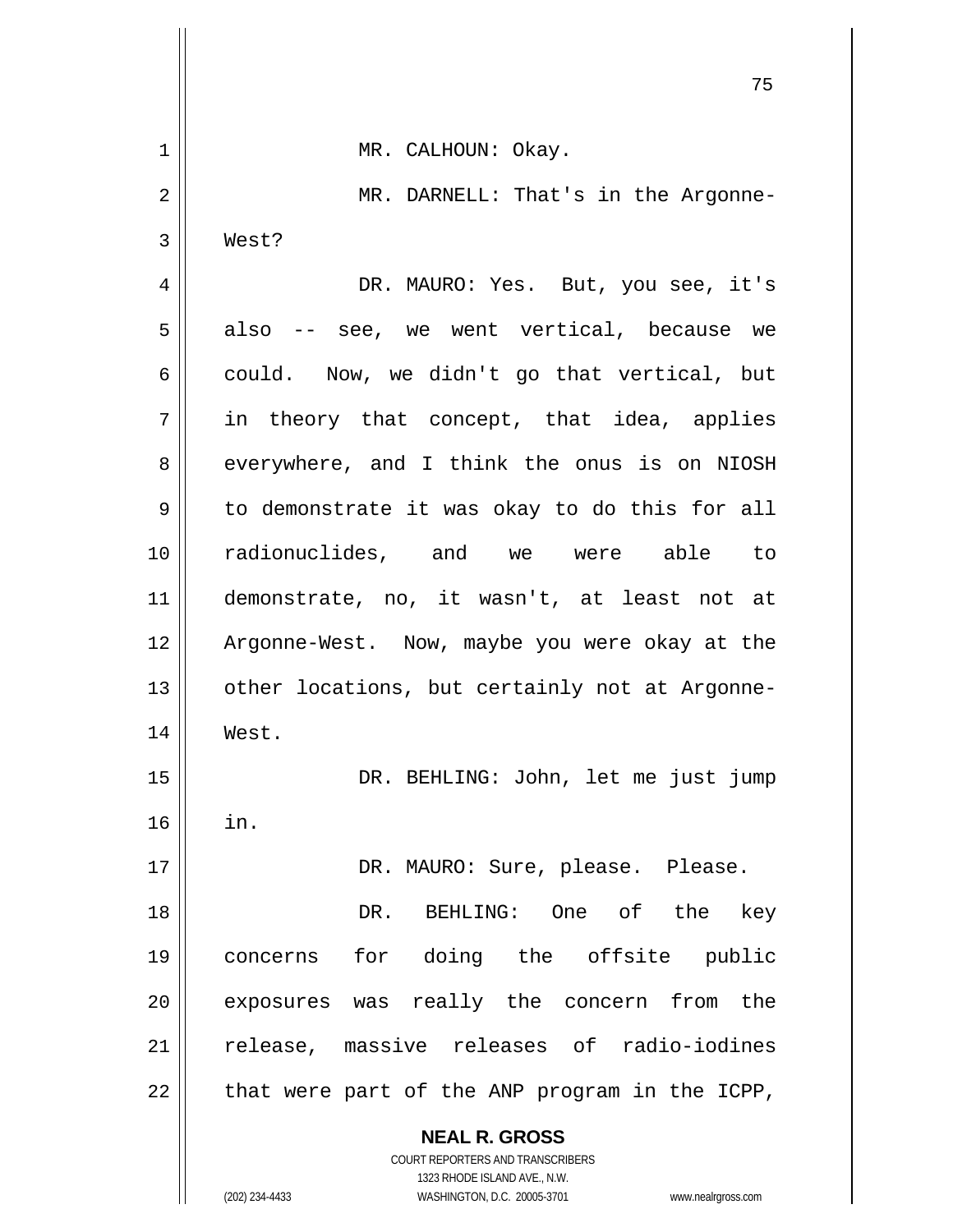1 2 3 4 5 6 7 8 9 10 11 12 13 14 15 16 17 18 19 and so heavy emphasis was obviously focused on the iodine exposures, and that obviously, therefore, required the inclusion of iodine-131 and the other short-lived iodines, which may or may not necessarily, obviously, impact those exposures where the concern for cancer does not involve the thyroid. So it's clear that the objectives that were part of the historical dose evaluation report are very different from the ones that we are addressing here in trying to reconstruct specific organ doses involving cancerous tissues. MEMBER MUNN: How are you going to have it both ways, though? On the one hand, we hear people say over and over again all these people have the same potential, because nobody stayed home. Everybody wandered all over the site or at least had the potential to

21 22 therefore they could have picked up anything anywhere.

wander all over the site all the time, and

**NEAL R. GROSS** COURT REPORTERS AND TRANSCRIBERS 1323 RHODE ISLAND AVE., N.W. (202) 234-4433 WASHINGTON, D.C. 20005-3701 www.nealrgross.com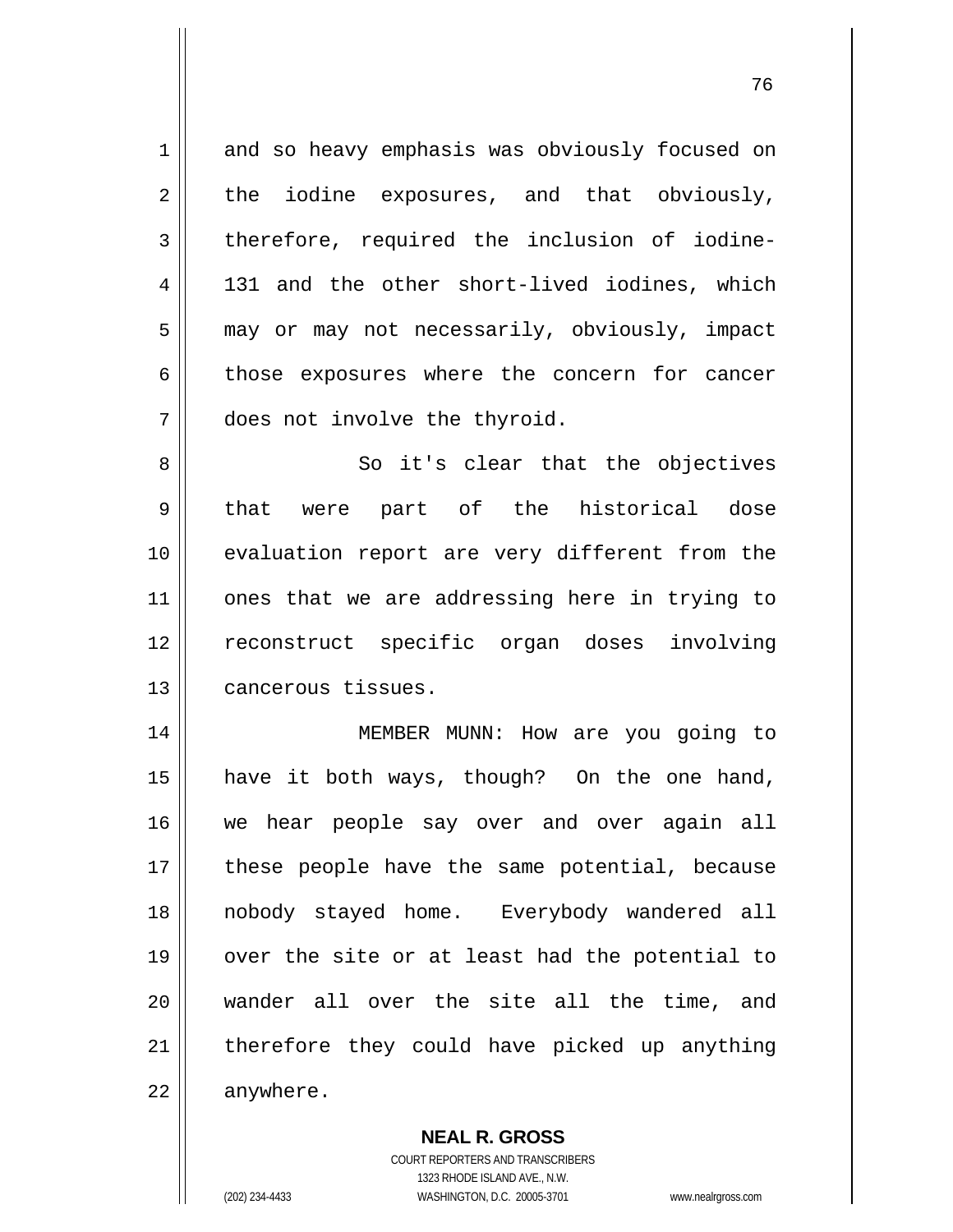| $\mathbf 1$ | Your concern, as I understand it,              |
|-------------|------------------------------------------------|
| 2           | is, but, at discrete locations for specific    |
| 3           | individuals, the doses could be much higher or |
| 4           | be inclusive of radionuclides that were sorted |
| 5           | out of the Till report.                        |
| 6           | DR. MAURO: You just went to the                |
| 7           | next tier. The first tier, I guess, has to do  |
| 8           | with radionuclides. By using just a limited    |
| 9           | number of the 52 radionuclides, is it possible |
| 10          | you could have missed some important doses to  |
| 11          | particular organs, notwithstanding where the   |
| 12          | person was?                                    |
| 13          | Okay, so that's like the<br>first              |
| 14          | There needs to be some level of<br>level.      |
| 15          | assurance that the -- I'll call it a shortcut. |
| 16          | In other words, to make things more            |
| 17          | efficient, we don't have to -- we don't want   |
| 18          | to have to process 52 radionuclides, but there |
| 19          | is no guarantee that by eliminating a whole    |
| 20          | bunch of radionuclides<br>from explicit        |
| 21          | consideration you may not have -- you may have |
| 22          | eliminated some radionuclides that could have  |

77

**NEAL R. GROSS** COURT REPORTERS AND TRANSCRIBERS

1323 RHODE ISLAND AVE., N.W.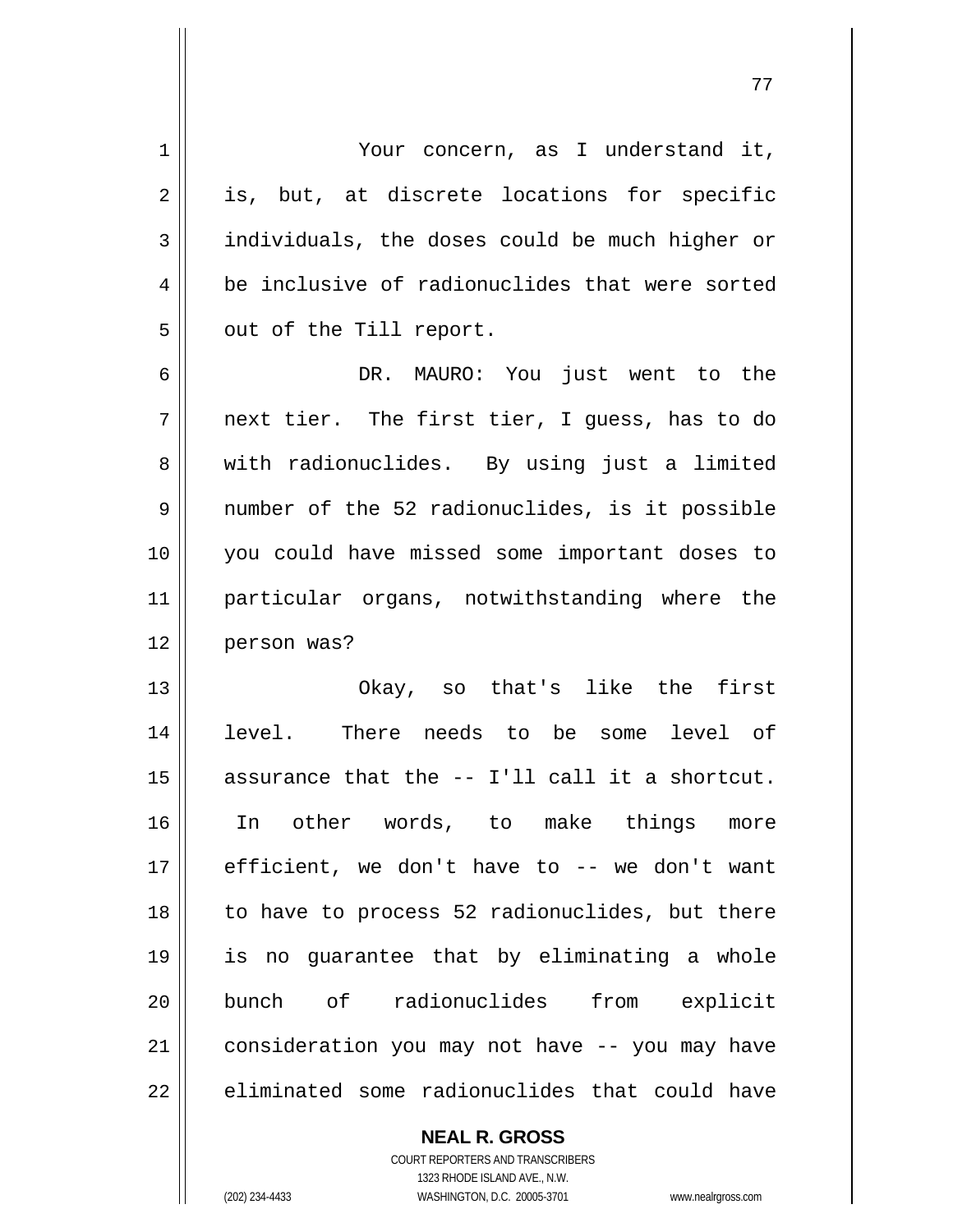1 2 been important contributors to certain organs at certain doses.

3 4 5 6 7 8 9 10 11 12 13 14 15 16 17 18 19 20 21 22 One example give, I believe, is the liver for I forget which isotope that was eliminated at Argonne-West that probably should not have been. We're not saying this is universal at every one of the facilities, but at least in that case we show that it was an important -- MEMBER MUNN: Well, of course, that's the only one for which we have a discrete report. DR. MAURO: No, we know the 52 radionuclides. MEMBER MUNN: Yes. DR. MAURO: So we could go back to them and say, "Wait a minute. You know, what are the releases for each radionuclides, as opposed to just looking at the nine, and are any of those important?" And this is a tractable problem. You know, you could say, "Okay, if

> **NEAL R. GROSS** COURT REPORTERS AND TRANSCRIBERS 1323 RHODE ISLAND AVE., N.W.

(202) 234-4433 WASHINGTON, D.C. 20005-3701 www.nealrgross.com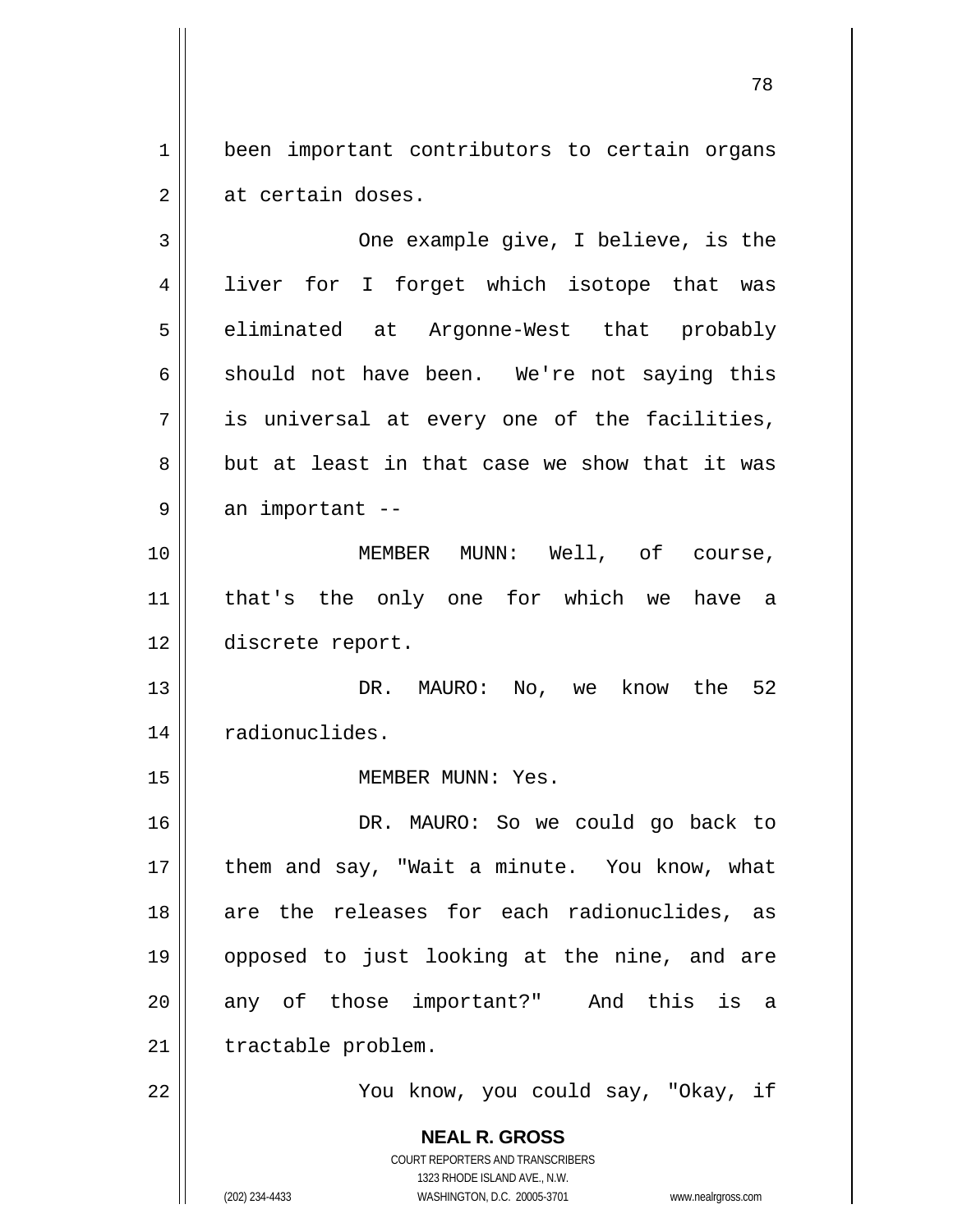1 2 3 4 5 6 7 8 we were to redo some of these doses for particular organs with the full suite of radionuclides, all 52. Do you find a holy mackerel? Yes, this guy's liver dose could have been pretty high, and we would have missed it, because we screened out this radionuclides when we originally started the process."

9 10 11 12 13 14 So we just have to be assured that we did not miss any important radionuclides when all of a sudden your interest is not the whole body dose. Your interest is some particular dose to a particular organ, and that evokes the other question.

15 16 17 18 19 20 21 22 Now you tier down and say, "But, hold on. We're modeling over here." All of a sudden, you know, predicting what the concentrations are -- now, this is for Argonne. This is still environmental, by the way. We haven't gone into -- we're just talking, you know, you run an atmospheric dispersion model and you come up with --

> **NEAL R. GROSS** COURT REPORTERS AND TRANSCRIBERS 1323 RHODE ISLAND AVE., N.W. (202) 234-4433 WASHINGTON, D.C. 20005-3701 www.nealrgross.com

ли в село в село во село во село во 1992 година, во 1992 година, во 1992 година, во 1993 година, во 1993 годин<br>Во 1993 година, во 1993 година, во 1993 година, во 1993 година, во 1993 година, во 1993 година, во 1993 година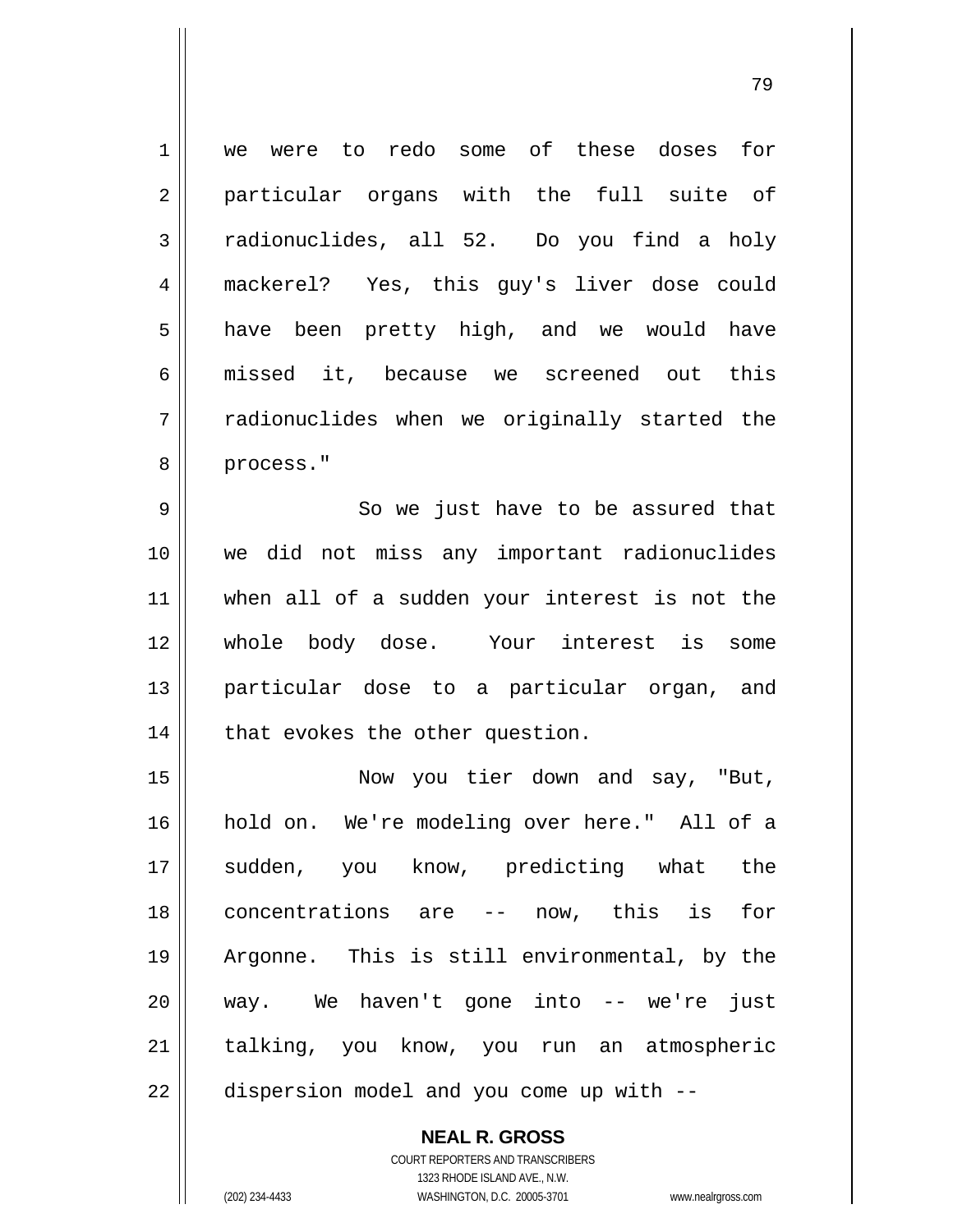| 1              | What happens is this. It'll be                 |
|----------------|------------------------------------------------|
| $\overline{2}$ | fine. As far as I'm concerned, the MESODIF     |
| 3              | program is fine. You know their source.        |
| 4              | Let's say you finally get to the point where   |
| 5              | we're happy with the source term, the curies   |
| 6              | per year by radionuclide, and you know what    |
| 7              | they are from here, from here, from here, from |
| 8              | here, and if you were interested in            |
| $\mathsf 9$    | calculating the dose from those places to      |
| 10             | here, you're fine. You're far away, and        |
| 11             | that's the MESODIF scale, because these are    |
| 12             | miles. You know, very often these are miles    |
| 13             | way.                                           |
| 14             | MEMBER MUNN: They are miles.                   |
| 15             | DR. MAURO: But I'm<br>more worried             |
| 16             | about the releases from here, and you didn't   |
| 17             | do that. You didn't break them down. Here's    |
| 18             | the releases from this facility, from this     |
| 19             | facility, and the isotopes that were released  |
| 20             | from each facility and what were the           |
| 21             | concentrations and the exposures that workers  |
| 22             | who were working onsite next to this, whatever |
|                | <b>NEAL R. GROSS</b>                           |

en and the state of the state of the state of the state of the state of the state of the state of the state of

COURT REPORTERS AND TRANSCRIBERS 1323 RHODE ISLAND AVE., N.W.

 $\mathbf{I}$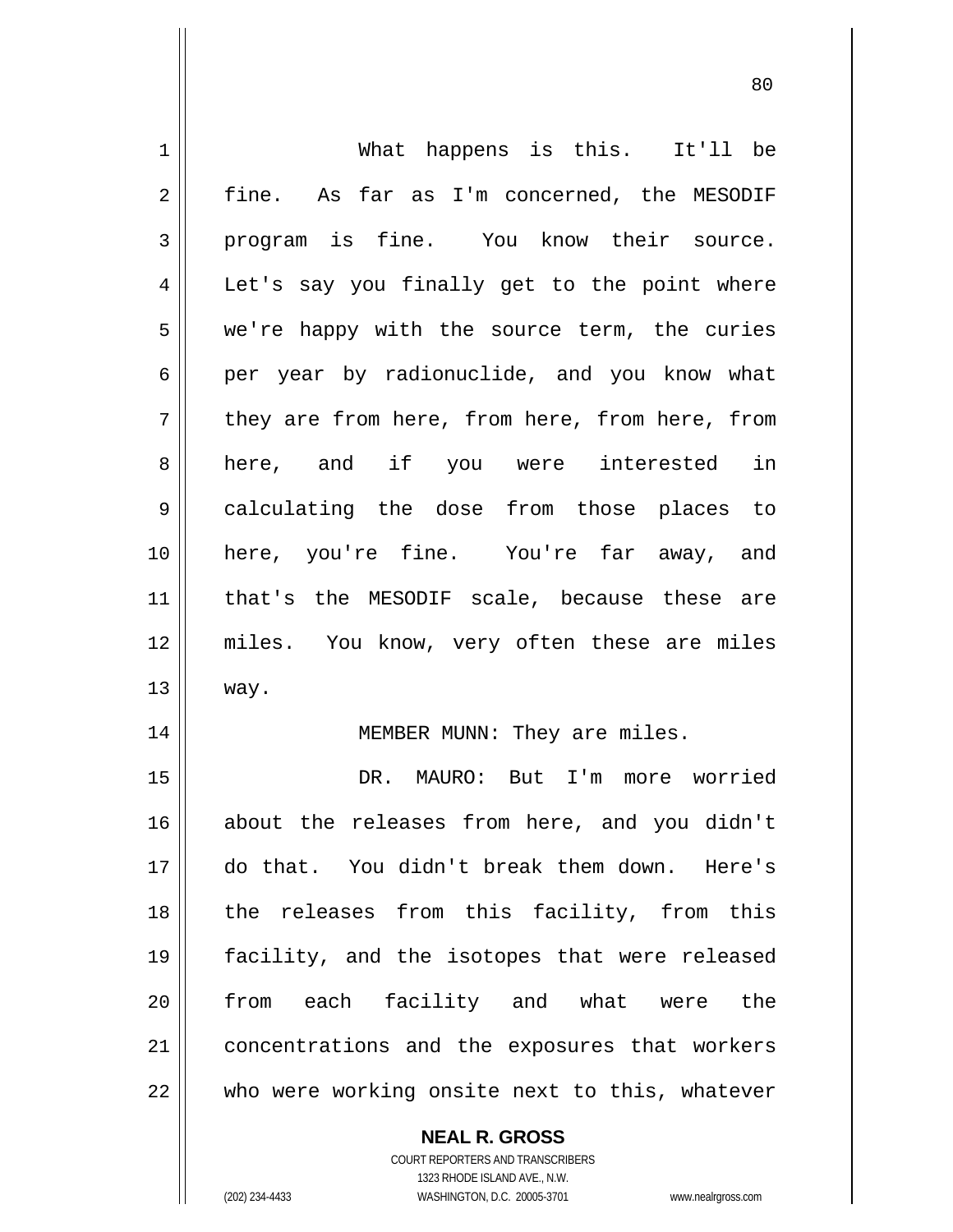1 that was.

| $\overline{2}$ | I am concerned that that is never                        |
|----------------|----------------------------------------------------------|
| 3              | captured. Now, I'm not saying that's a big               |
| $\overline{4}$ | dose. Remember my preface. When you're                   |
| 5              | talking environmental, you're always talking             |
| 6              | about small doses, so it may turn out this is            |
| 7              | a lot of concern about something that might              |
| 8              | not be that important, but, you know, our job            |
| 9              | is to point out places where we think there              |
| 10             | may be certain flaws in your approach.                   |
| 11             | How important it is needs to be                          |
| 12             | demonstrated. I don't know how important it              |
| 13             | is. I suspect it's not that important,                   |
| 14             | because we're talking about millirems per                |
| 15             | year, maybe hundreds of millirems per year.              |
| 16             | Well, when you get inside the building and               |
| 17             | we're doing occupational dose<br>inside of               |
| 18             | building, we're talking about rems per year,             |
| 19             | so the scale changes.                                    |
| 20             | So I'd be the first to admit, but,                       |
| 21             | nevertheless, listen, you know, one of the               |
| 22             | chapters is environmental, and the first three           |
|                | <b>NEAL R. GROSS</b><br>COURT REPORTERS AND TRANSCRIBERS |

1323 RHODE ISLAND AVE., N.W.

 $\prod$ 

(202) 234-4433 WASHINGTON, D.C. 20005-3701 www.nealrgross.com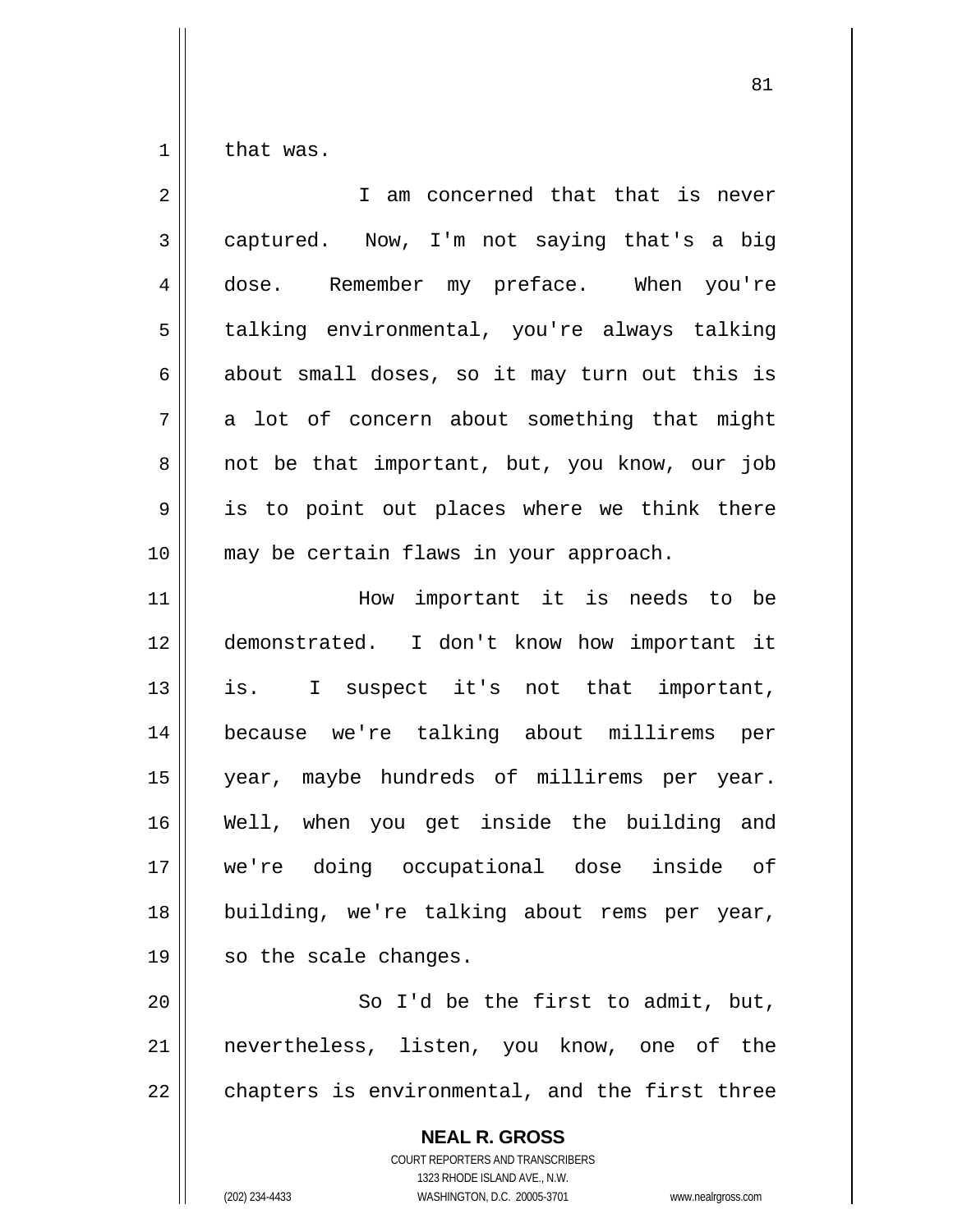| 1  | comments, in effect, that's the concern I                           |
|----|---------------------------------------------------------------------|
| 2  | have. You can't -- how are you going to do                          |
| 3  | that guy's dose from this source term?                              |
| 4  | MR. CALHOUN: And certainly it would                                 |
| 5  | be much more of a concern with people who did                       |
| 6  | not have bioassays --                                               |
| 7  | DR. MAURO: Yes, and --                                              |
| 8  | MR. CALHOUN: -- because if                                          |
| 9  | somebody's been full body counted<br>$\circ r$                      |
| 10 | urinalysis, the dose that we end up assigning                       |
| 11 | is -- we oftentimes will pick the highest dose                      |
| 12 | or the one that will result in the highest                          |
| 13 | POC, organ-specific.                                                |
| 14 | DR. MAURO: And if you can                                           |
| 15 | demonstrate that, you're great, but, of                             |
| 16 | course, remember, you're assuming there's only                      |
| 17 | these radionuclides. Now, imagine if --                             |
| 18 | MR. CALHOUN: Yes, if they weren't                                   |
|    |                                                                     |
| 19 | monitored and we were assigning environmental.                      |
| 20 | DR. MAURO: Your answer may very                                     |
| 21 | well be, "No, we're okay, because everyone                          |
| 22 | that worked onsite had monthly bioassay                             |
|    | <b>NEAL R. GROSS</b>                                                |
|    | COURT REPORTERS AND TRANSCRIBERS                                    |
|    | 1323 RHODE ISLAND AVE., N.W.                                        |
|    | (202) 234-4433<br>WASHINGTON, D.C. 20005-3701<br>www.nealrgross.com |

<u>82</u>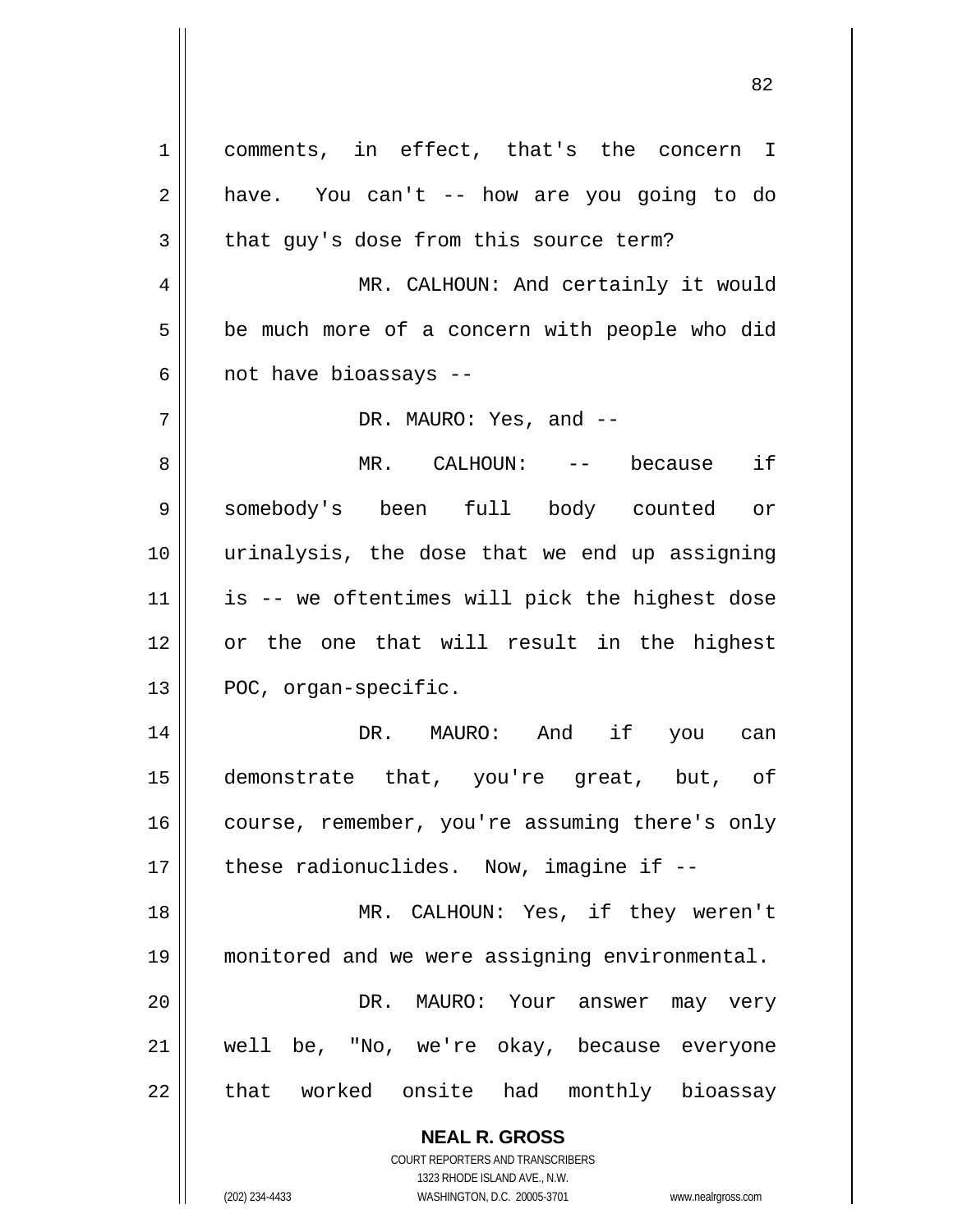1 2 3 4 5 6 7 8 9 10 samples, gross beta/gamma, and we know the mix of radionuclides that were released from that facility, and on that basis we could pro-rate the gross beta/gamma according to that mix and reconstruct their dosing. You're done. DR. BEHLING: Can I jump in? DR. MAURO: Yes, sure, Hans. Yes. DR. BEHLING: First of all, looking at the numbers I'm not convinced that the bioassays, routine bioassays, were more than

11 12 13 14 15 16 once a year or perhaps up to twice a year. Secondly, when you deal with gross beta, which in the early days was the principal or dominant method, you're really only dealing with a count that you can't really assign to a specific radionuclide.

17 18 19 20 21 22 So you're faced with the same problem. What do we assign this radionuclide mix to? And that will be highly variable depending on where that individual worked, which may or may not even be decipherable prior to 1989, because you may not have an

> COURT REPORTERS AND TRANSCRIBERS 1323 RHODE ISLAND AVE., N.W. (202) 234-4433 WASHINGTON, D.C. 20005-3701 www.nealrgross.com

**NEAL R. GROSS**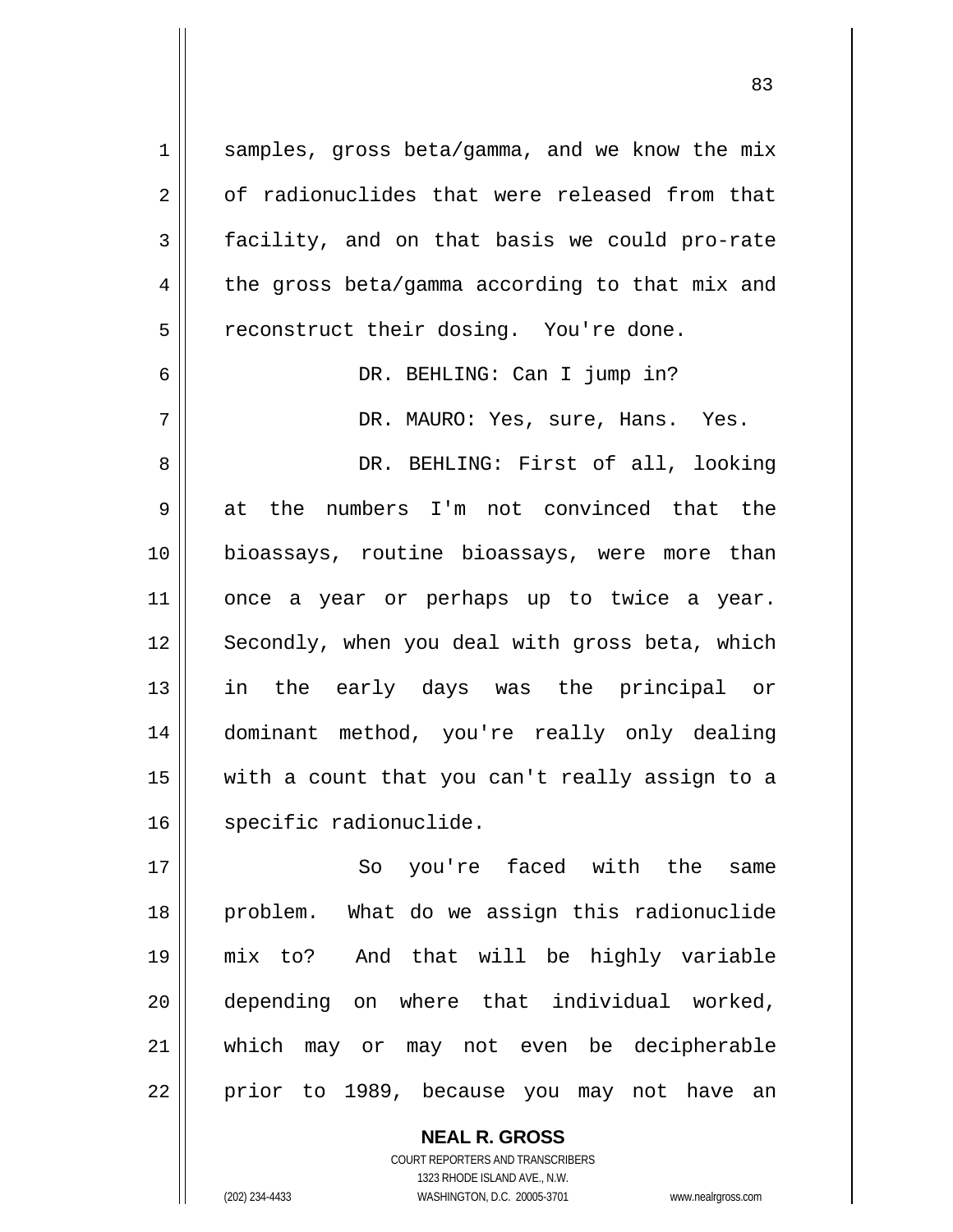1 2 3 4 5 6 7 8 9 10 11 12 13 14 15 16 understanding of where that individual worked. So the dilemma will be to take gross beta counts or gross gamma counts and assign a radionuclide mix that represents truly what that individual was exposed to. And I think you're back in the same situation, especially since in the early years, fifties, sixties, even up into the 1970s, before whole body counting became the more routine bioassay protocol, you're kind of up for grabs in terms of interpreting how that information will be assigned to specific radionuclides, especially when you have only one or two -- one or two bioassays in a given year where you're obviously not going to catch a lot of these radionuclides but a short list.

17 18 19 20 21 22 MR. DARNELL: Depending on the specific claim that is being looked at, I'm not actually sure that getting the specific radionuclides for that specific person based on a specific job location is actually something for the vast majority of the claims

> COURT REPORTERS AND TRANSCRIBERS 1323 RHODE ISLAND AVE., N.W. (202) 234-4433 WASHINGTON, D.C. 20005-3701 www.nealrgross.com

**NEAL R. GROSS**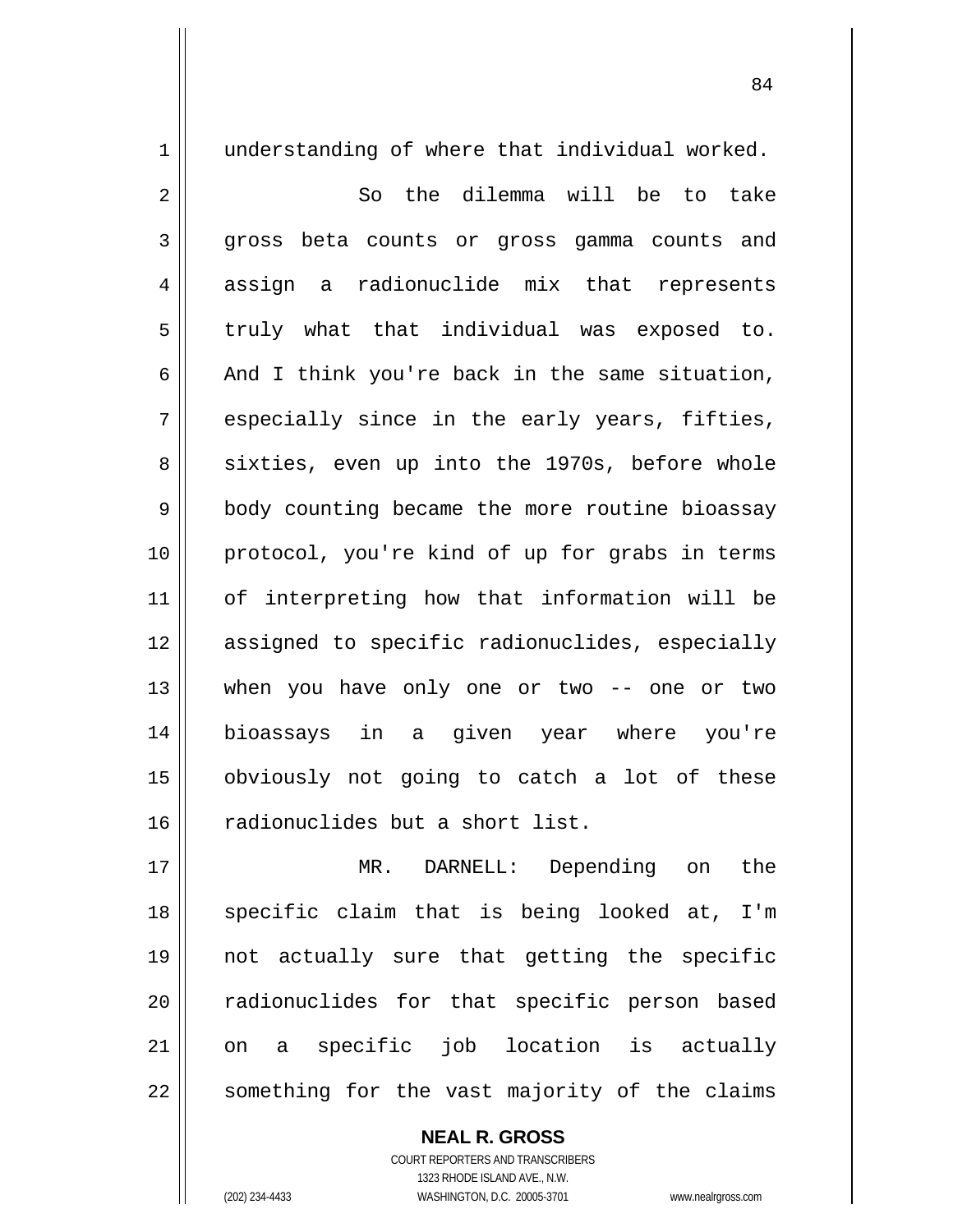$\begin{array}{c|c|c|c} 1 & 1 \end{array}$ that we need to do.

| 2  | In just trying to be expedient                 |
|----|------------------------------------------------|
| 3  | about getting the dose reconstruction done,    |
| 4  | most of the time for most of the workers you   |
| 5  | throw a large number intake at them, see if it |
| 6  | goes close to 50 percent. If it doesn't,       |
| 7  | you're done.                                   |
| 8  | You're not going to be looking for             |
| 9  | specifics, and for the vast majority of the    |
| 10 | claims, that's the true case. You're not       |
| 11 | looking for the specifics that you're talking  |
| 12 | about.                                         |
| 13 | When you get to a claim that's                 |
| 14 | closer to 50 percent, where you have to become |
| 15 | more accurate with the dose calculation, then  |
| 16 | we'd be looking for those specifics. Really,   |
| 17 | the things that you guys are talking about     |
| 18 | with trying to find whether methenam was done  |
| 19 | or a specific radionuclide is done, for the    |
| 20 | vast majority of the claims, it will never     |
| 21 | matter.                                        |
| 22 | DR. MAURO: I would --                          |
|    | <b>NEAL R. GROSS</b>                           |

COURT REPORTERS AND TRANSCRIBERS 1323 RHODE ISLAND AVE., N.W.

(202) 234-4433 WASHINGTON, D.C. 20005-3701 www.nealrgross.com

<u>85 and 2001 and 2001 and 2001 and 2001 and 2001 and 2001 and 2001 and 2001 and 2001 and 2001 and 2001 and 200</u>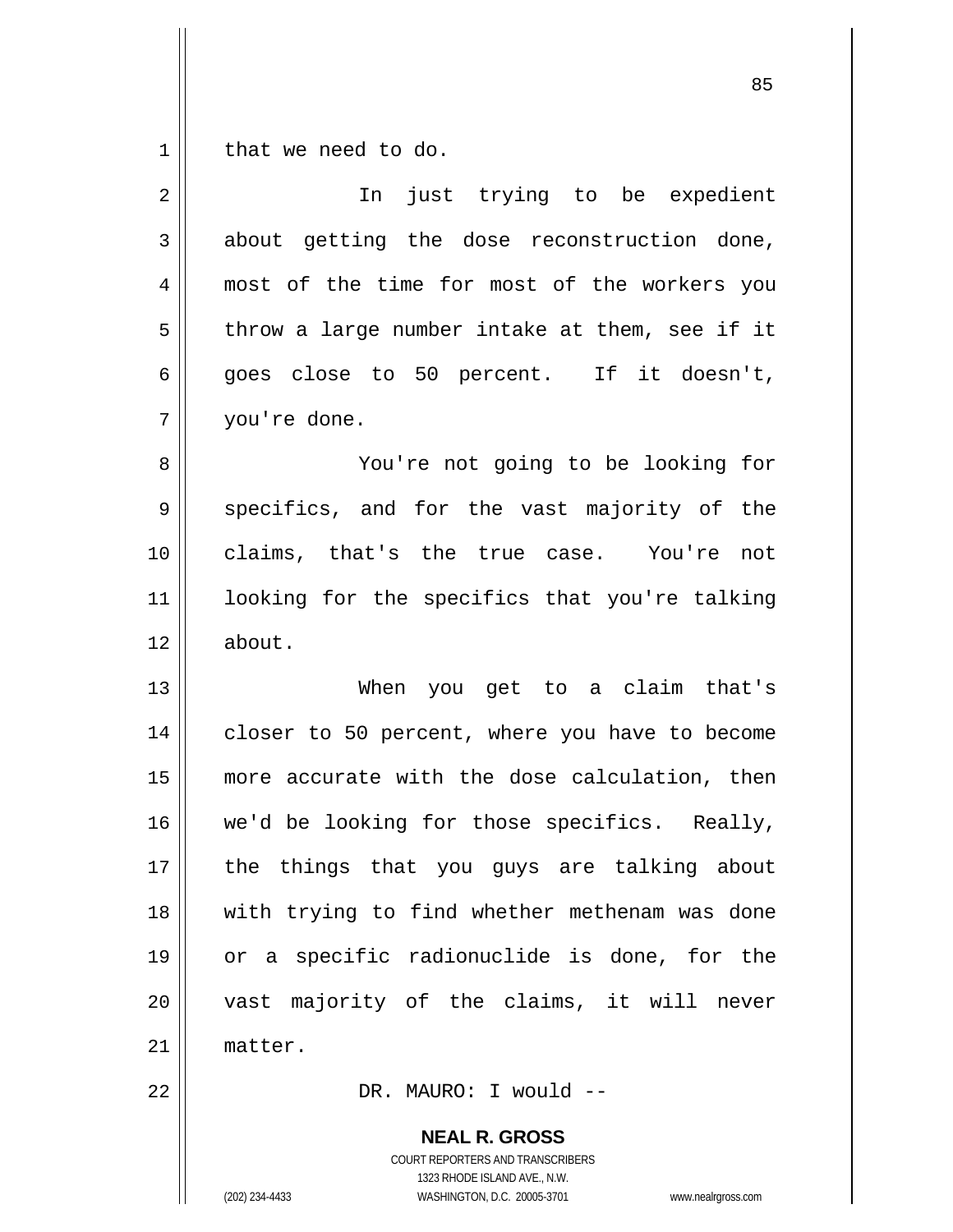| 1  | MEMBER MELIUS: So you're saying you                                                                 |
|----|-----------------------------------------------------------------------------------------------------|
| 2  | just throw out those other claims then?                                                             |
| 3  | What's your argument?                                                                               |
| 4  | MR. DARNELL: No, no. You're not                                                                     |
| 5  | throwing them out, but for the vast majority                                                        |
| 6  | of the claims you don't need to go to the                                                           |
| 7  | level of detail that SC&A is talking about.                                                         |
| 8  | MEMBER MELIUS: So what's your                                                                       |
| 9  | point? I don't understand your point, because                                                       |
| 10 | if you have to do it for some, it's a valid                                                         |
| 11 | criticism.                                                                                          |
| 12 | MR. CALHOUN: If you have to use it,                                                                 |
| 13 | it is. I agree. However, one of the things                                                          |
| 14 | that we do, and I have to get $-$ - I haven't                                                       |
| 15 | been into an ANL-West case for a while, but                                                         |
| 16 | one of the things that we do, and I don't know                                                      |
| 17 | if Brian knows, is that if we just have --                                                          |
| 18 | let's just say we have a gross urinalysis and                                                       |
| 19 | it's 50 picocuries. I'm just throwing numbers                                                       |
| 20 | out, okay?                                                                                          |
| 21 | We'll look at what $--$ and it's                                                                    |
| 22 | gross beta. We'll look at the cadre of                                                              |
|    | <b>NEAL R. GROSS</b>                                                                                |
|    | <b>COURT REPORTERS AND TRANSCRIBERS</b>                                                             |
|    | 1323 RHODE ISLAND AVE., N.W.<br>(202) 234-4433<br>WASHINGTON, D.C. 20005-3701<br>www.nealrgross.com |

 $\overline{\mathsf{I}}$ 

 $\mathsf{II}$ 

<u>86 and 2001 and 2002 and 2003 and 2003 and 2003 and 2003 and 2003 and 2003 and 2003 and 2003 and 2003 and 200</u>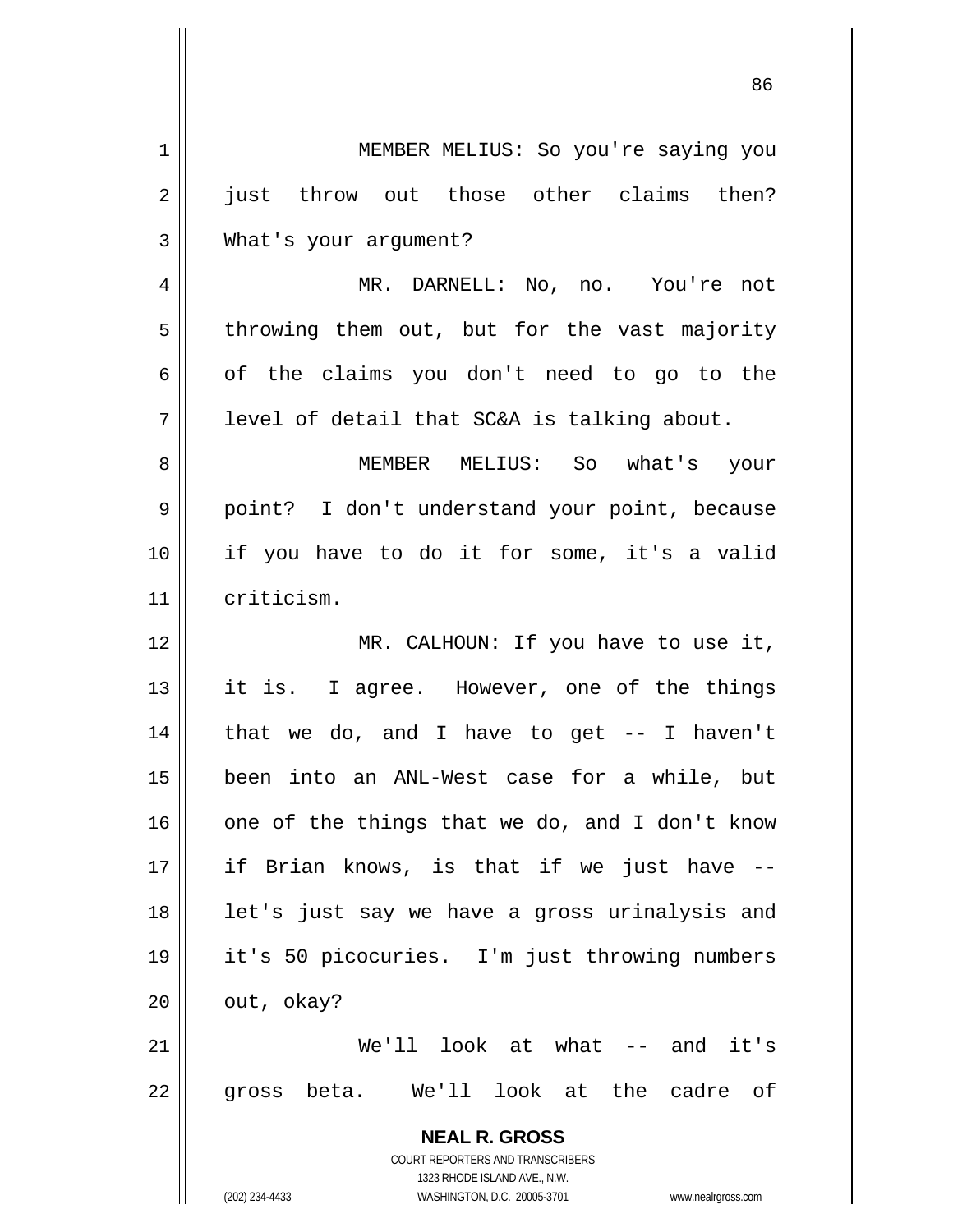**NEAL R. GROSS** COURT REPORTERS AND TRANSCRIBERS 1323 RHODE ISLAND AVE., N.W. 1 2 3 4 5 6 7 8 9 10 11 12 13 14 15 16 17 18 19 20 21 22 isotopes that are available to us, and based on the limit of detectinon of that isotope and the probability of causation and the dose, which can be kind of different depending on what nuclide it is, we assign the most claimant-favorable nuclide. So we don't eliminate any activity. DR. MAURO: But that's not what's in your -- MR. CALHOUN: I don't know. I don't -- DR. MAURO: Your report doesn't say it. I mean, I hear what you're saying. MR. CALHOUN: For whole body counts, we know cerium-144 is going to give you the highest lung dose of any of them, because it's a very low MDA on a whole body count, and so we will routinely assign that as the only radionuclide, because the dose is huge. So I don't know the details of how it works. MR. GLECKLER: But the whole body counts the TBD has uses cesium as the default

<u>87 and 2014 and 2014 and 2014 and 2014 and 2014 and 2014 and 2014 and 2014 and 2014 and 2014 and 2014 and 201</u>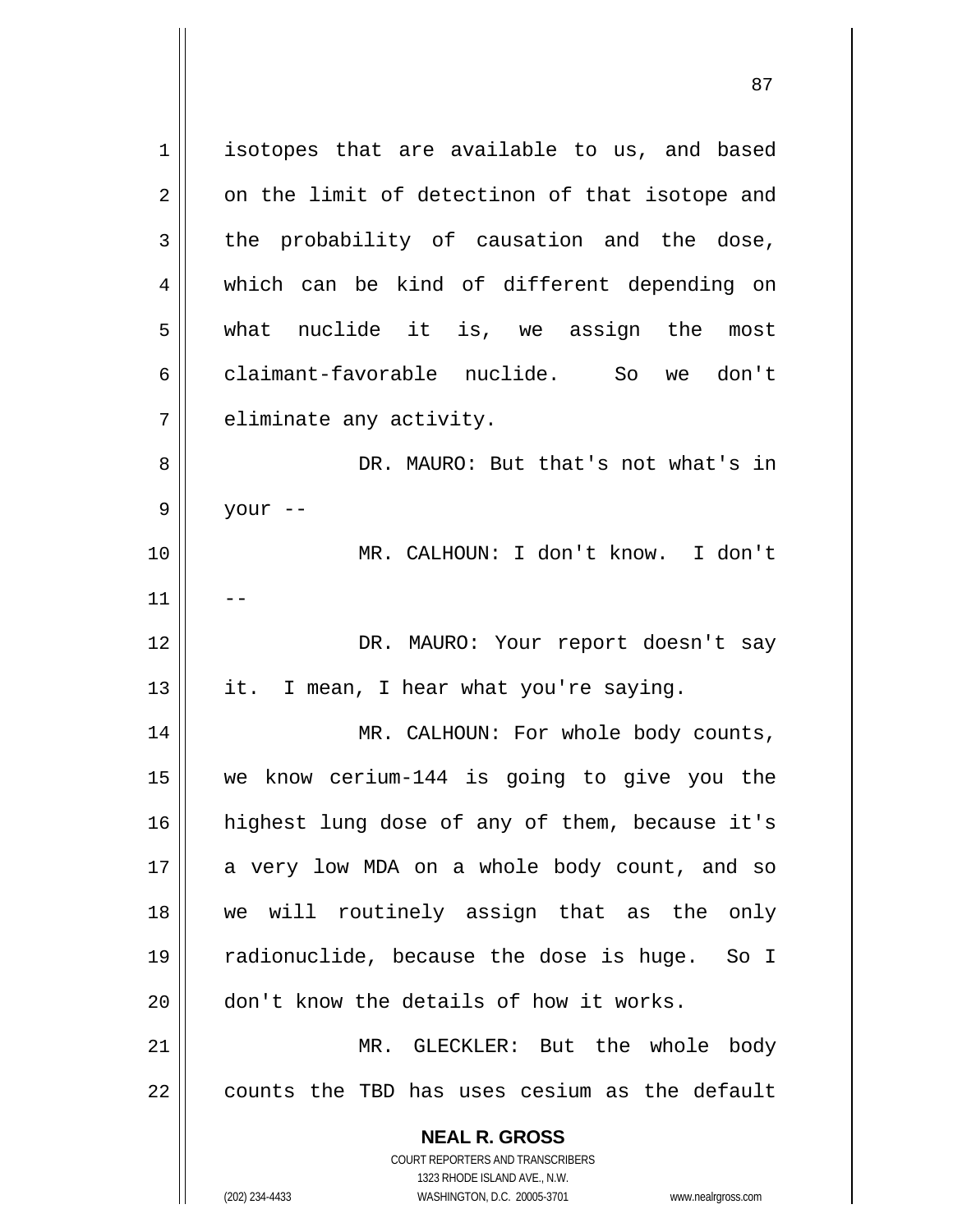**NEAL R. GROSS** COURT REPORTERS AND TRANSCRIBERS 1323 RHODE ISLAND AVE., N.W. (202) 234-4433 WASHINGTON, D.C. 20005-3701 www.nealrgross.com 1 2 3 4 5 6 7 8 9 10 11 12 13 14 15 16 17 18 19 20 21 22 unless like there is like a positive, you know, for a misdose calculation or there's a negative where there's -- all the results are below the MDA, but if there's a positive for a specific nuclide, we'll use that specific result in that nuclide that's been identified, but for the misdose calc we'll assume that all -- We'll use the MDA or half of the MDA for cesium, calculate a misdose for that, and then use or calculate intake rate for that and use that intake rate with some ratios to calculate the other nuclides, which do include cerium. DR. MAURO: You're -- right now around the table we're inventing a solution, and I think you're fine. That's great, but right now that report doesn't say all this. I've got a couple of solutions that I was thinking about. I mean, I know I'm not supposed to -- MR. DARNELL: But what we're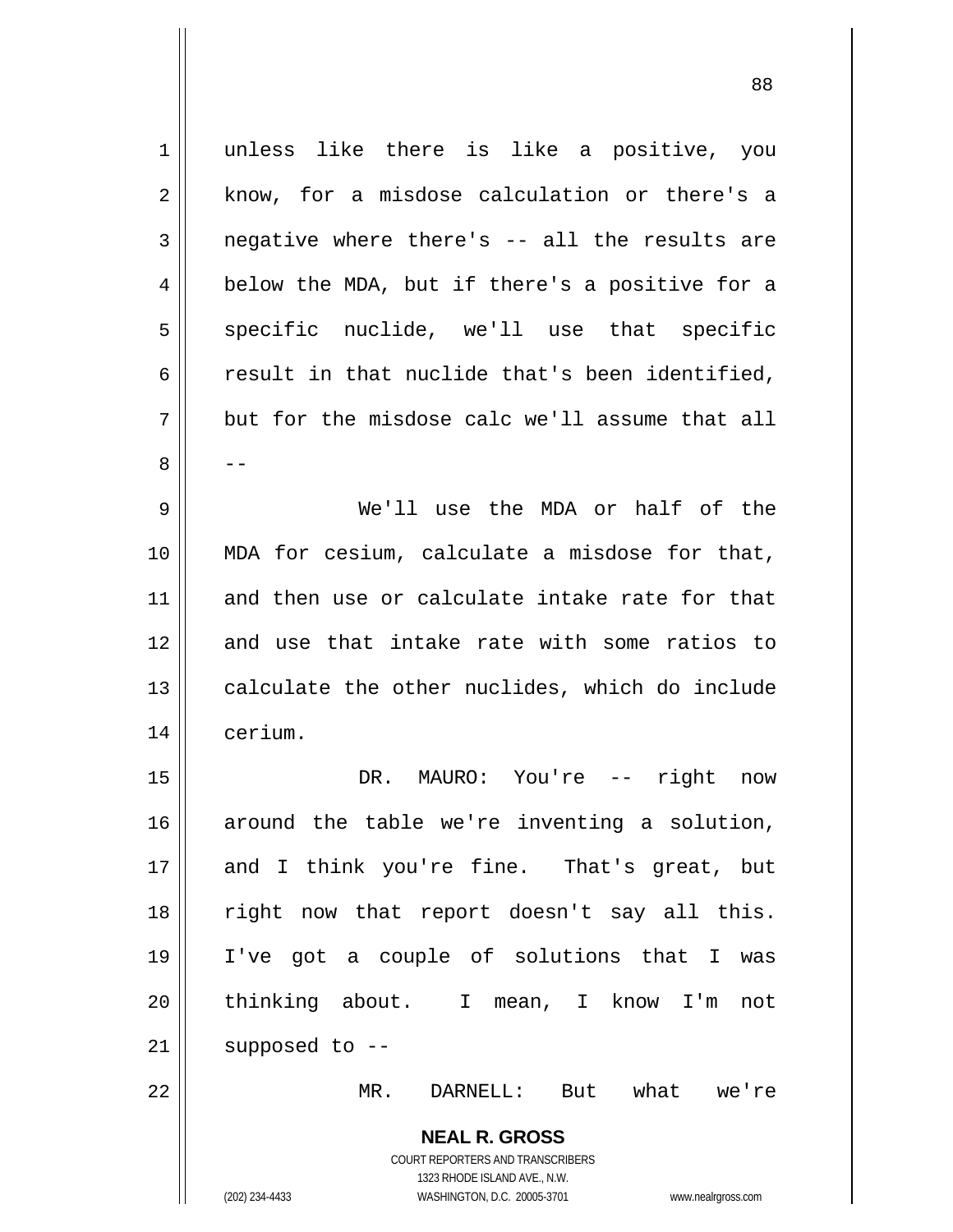1 2 describing is how the dose reconstruction process works.

DR. MAURO: But it's in the report.

4 5 6 7 8 9 10 MS. JENKINS: But the reports aren't necessarily meant to describe the minutia of how dose reconstructors do their work. They give technical information on the site. We have other documents and procedures and protocols that tell us how to do a dose reconstruction.

11 12 13 14 15 MEMBER MUNN: So the response to these comments, actually, is to codify that by having a written NIOSH response as to how these specific items are addressed when you address them and where they are addressed.

16 17 18 19 MR. CALHOUN: Right, and especially since there is an example that they've given, a real detailed example, to make it easier for us to give a response.

20 21 22 DR. MAURO: Two cautions. The sources of data that you didn't take advantage of in your report -- and Hans pointed this out

> **NEAL R. GROSS** COURT REPORTERS AND TRANSCRIBERS 1323 RHODE ISLAND AVE., N.W. (202) 234-4433 WASHINGTON, D.C. 20005-3701 www.nealrgross.com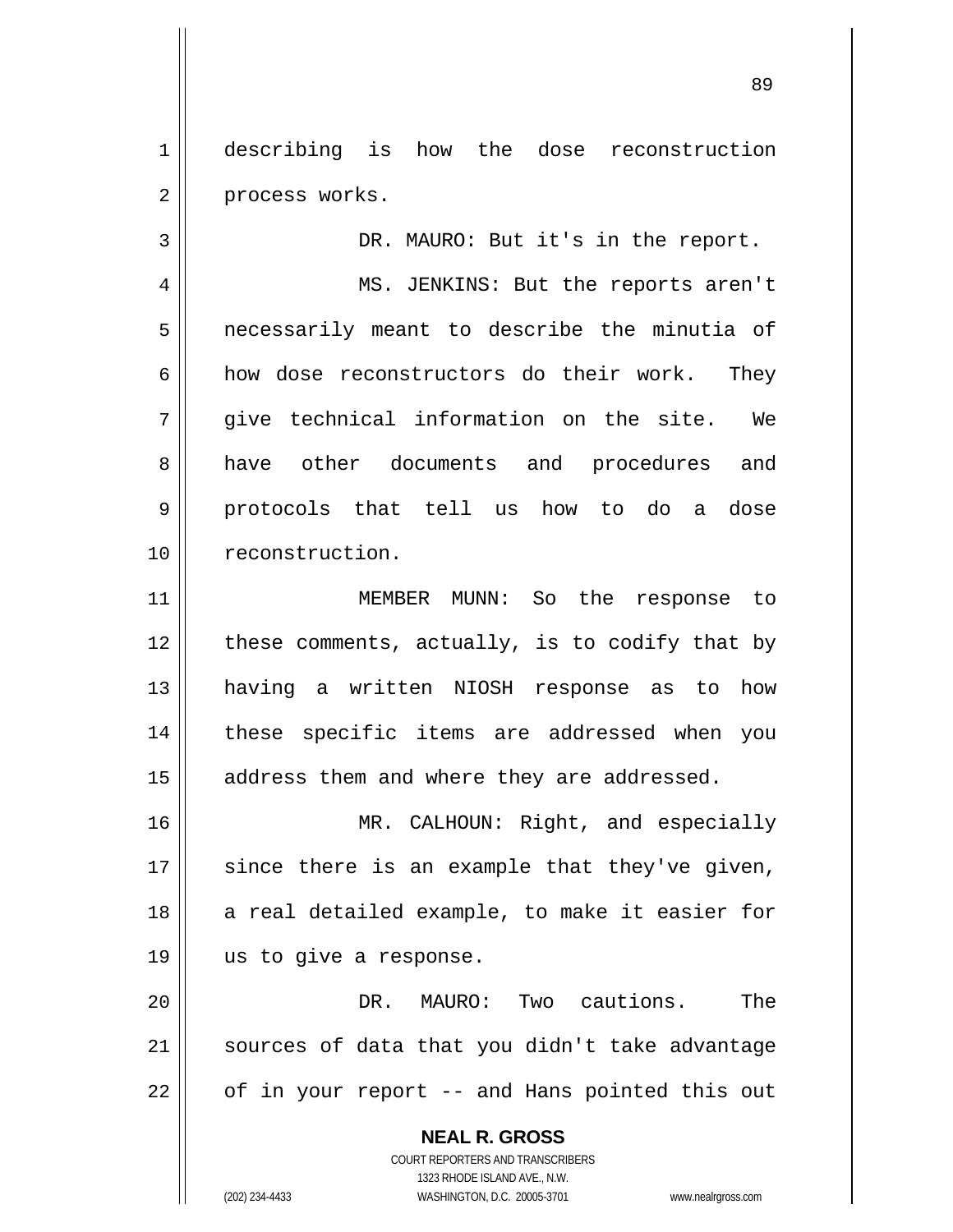1 2 3 4 5 6 7 8 9 10 11 12 13 14 15 16 17 18 19 20 21 22 -- is you've got data characterizing the radionuclide isotopic mix in here I think as a result of Superfund kind of work. You relied heavily on the atmospheric releases and dispersion modeling. You've got some real measurements in here that could help tell you what the mix of radionuclides is. Now, those would be the long-lived radionuclides. MEMBER MUNN: John? DR. MAURO: Yes. MEMBER MUNN: Our transcriptionist says he can hear you well, but your soft voice is not carrying very well to the -- DR. MAURO: Oh, I'm sorry. I'm saying that -- I was thinking about two things that came to mind when you were describing your strategy for dealing with this. Two things came to mind. One, there are already nuclide concentrations in the soil that I think have been characterized, not unlike Nevada Test Site, where they have that kind of

> **NEAL R. GROSS** COURT REPORTERS AND TRANSCRIBERS

> > 1323 RHODE ISLAND AVE., N.W.

(202) 234-4433 WASHINGTON, D.C. 20005-3701 www.nealrgross.com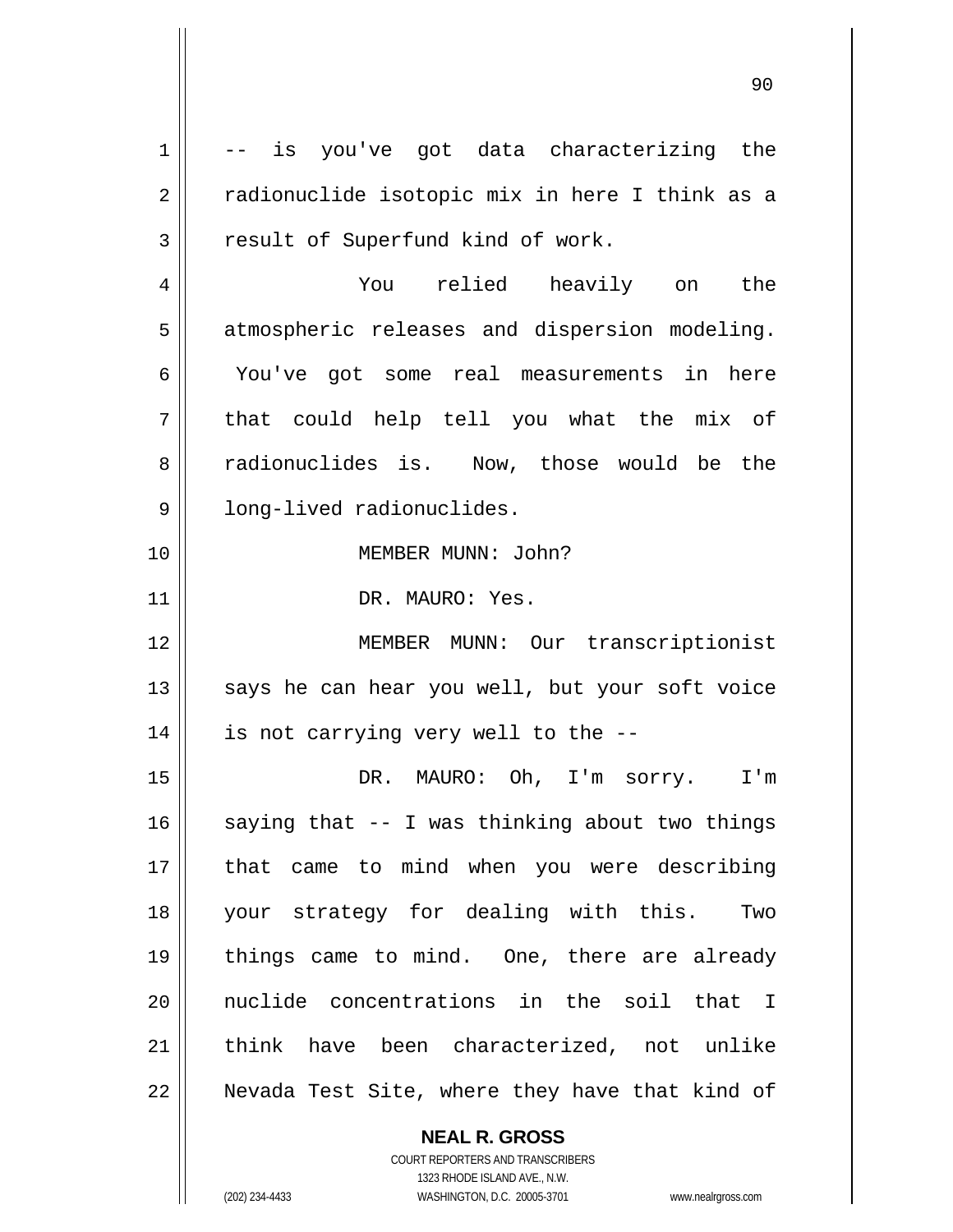1 2 information where now they're starting to use that.

<u>91</u>

## MEMBER MUNN: Right.

4 5 6 7 8 9 10 11 12 DR. MAURO: There might be some value there. Also, I am concerned about a point that Hans made is that, if you are taking annual bioassay samples where you've got gross beta/gamma, and some of these emissions, the mixes, these radionuclides mixes, there are some very short-lived radionuclides that could be large quantities that you missed, and they're not there.

13 14 15 16 17 18 19 20 21 Now, that could have occurred as a result of the episodic release and then, okay, let's say a year later you go pull a urine sample. What happens to all of those shortlived radionuclides that may have gone away in the interim that could possibly -- I'm not saying that it is. Don't get me wrong, but I'm saying that there's -- you know, you've got to put these issues to bed.

22

3

Demonstrate that the approach

**NEAL R. GROSS** COURT REPORTERS AND TRANSCRIBERS 1323 RHODE ISLAND AVE., N.W. (202) 234-4433 WASHINGTON, D.C. 20005-3701 www.nealrgross.com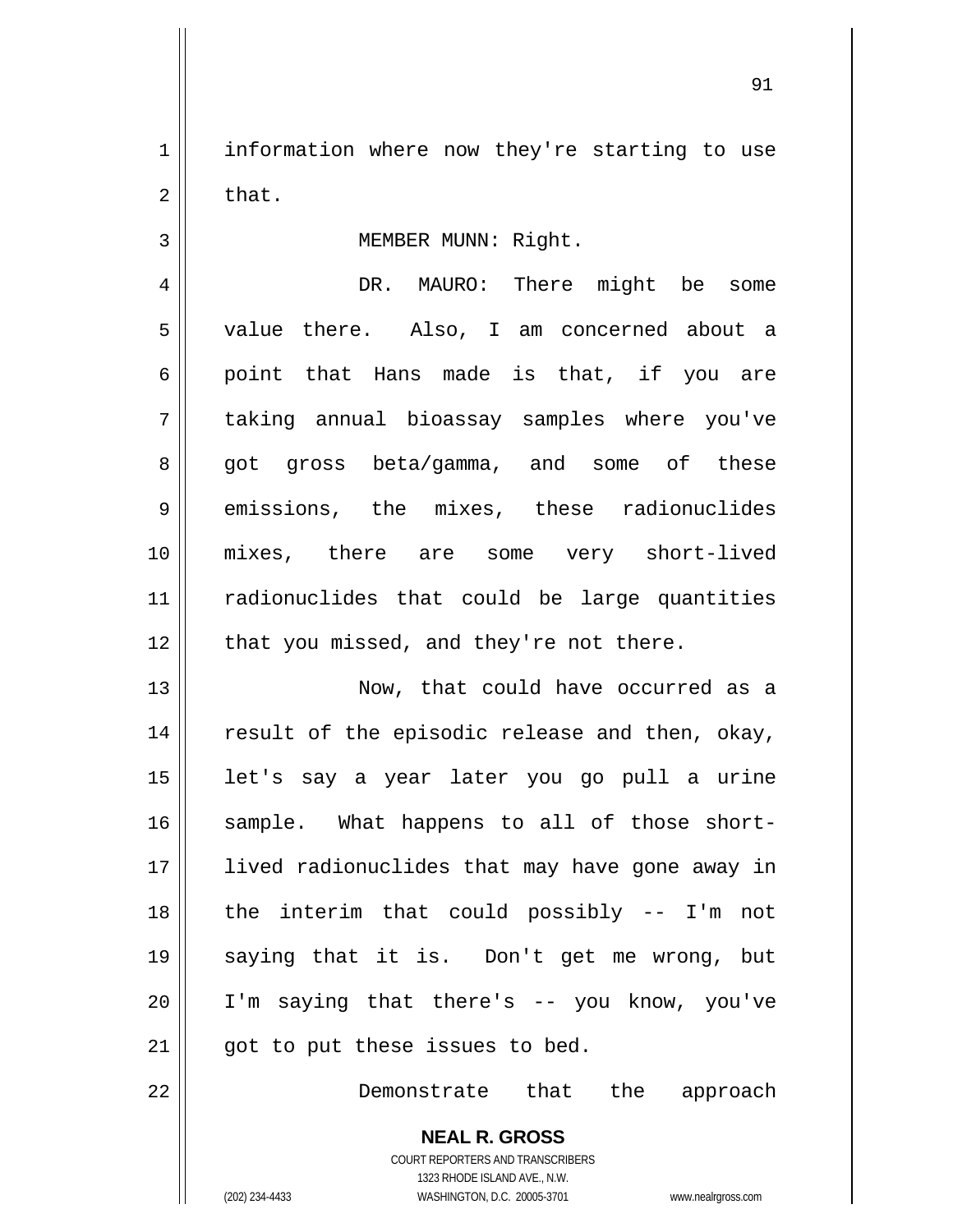1 2 3 4 5 6 7 8 9 10 11 12 13 14 15 16 17 18 19 20 21 22 you're using, where are the vulnerabilities, where, if we did that, we could be wrong, and I think that one of the places is if you're basing it on a gross beta/gamma that's collected once a year, is it possible that there were some lists of radionuclides that that person could have been exposed to outdoors, now, still outdoors, that were missing? Short-lived iodines. Iodine-132, I think, was screened out. Now, I think iodine-132 has a relatively short half-life. You're going to miss it in any kind of bioassay or a thyroid scan a year later. MEMBER MUNN: But how significant is it going to be in this particular case? DR. MAURO: I'm not saying you can't put this to bed. All I'm saying is if I - seriously, if I was doing this, I always look for how can I be wrong. You know, what is it that could trick me here where I'm going to miss something important? And I think that

> **NEAL R. GROSS** COURT REPORTERS AND TRANSCRIBERS

> > 1323 RHODE ISLAND AVE., N.W.

(202) 234-4433 WASHINGTON, D.C. 20005-3701 www.nealrgross.com

<u>92 and 2014 and 2014 and 2014 and 2014 and 2014 and 2014 and 2014 and 2014 and 2014 and 2014 and 2014 and 201</u>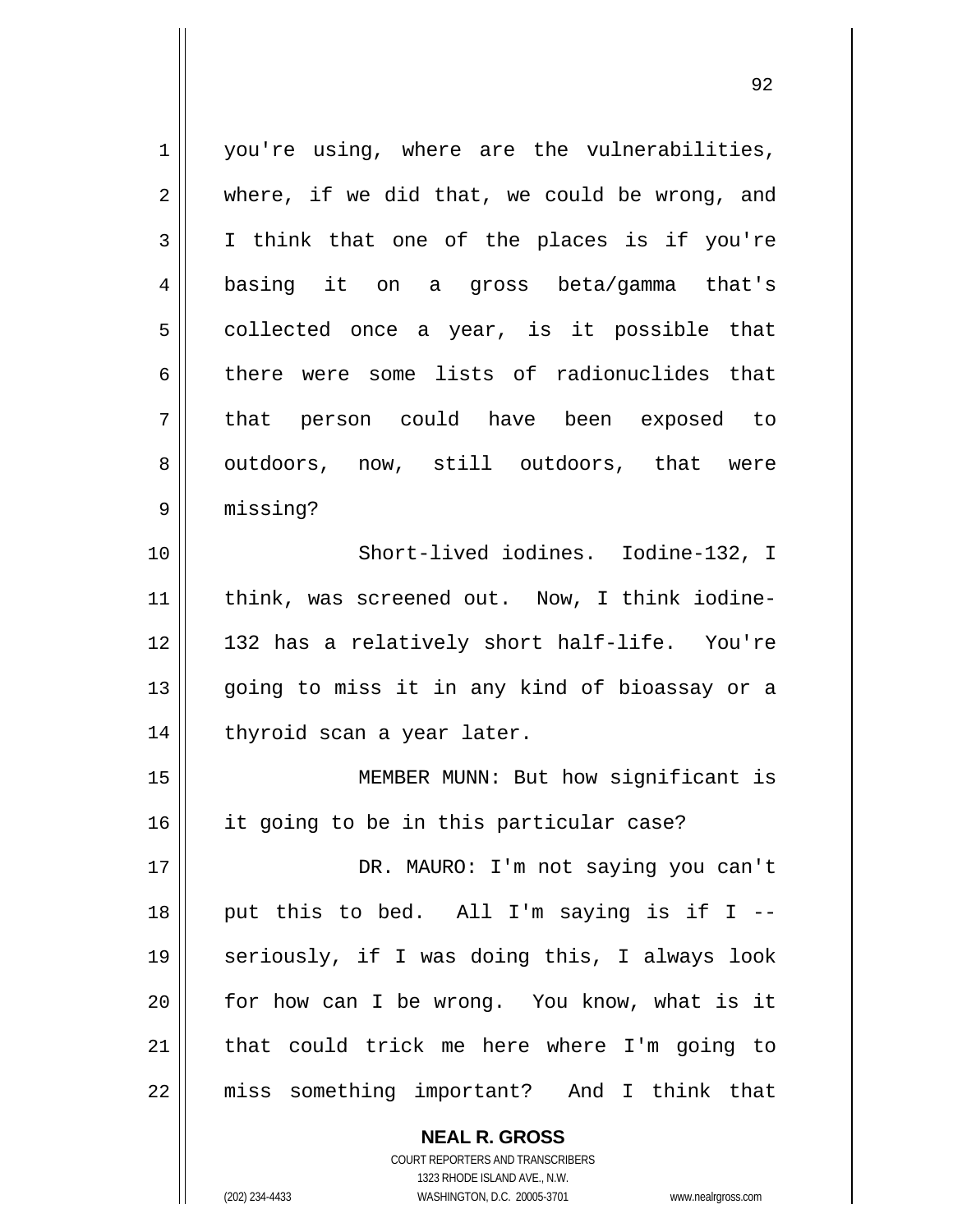there are a lot of these little -- this is a tough one. There are a lot of places where if you're not careful you could fool yourself in thinking you've got it when you don't.

1

2

3

4

5 6 7 8 9 10 11 12 13 14 MR. GLECKLER: See, one of the things that we take credit for with doing the INL dose reconstruction is there is a strong indication that they used a lot of workplace indicators for their bioassay program. So if there was like a camel arm or someone got contaminated or something, it's like that's where you suddenly see bioassay procedures, and they'll usually check that it was a special bioassay.

15 16 17 18 19 20 21 22 So they're using other indicators, and the thing that we're relying heavily on is that the people most likely exposed or that receive the highest exposures were the most likely monitored, and so, thus, it's like any of the other people at the facility that were farther away or weren't directly involved with an occurrence, it's like, you know, they

> COURT REPORTERS AND TRANSCRIBERS 1323 RHODE ISLAND AVE., N.W. (202) 234-4433 WASHINGTON, D.C. 20005-3701 www.nealrgross.com

**NEAL R. GROSS**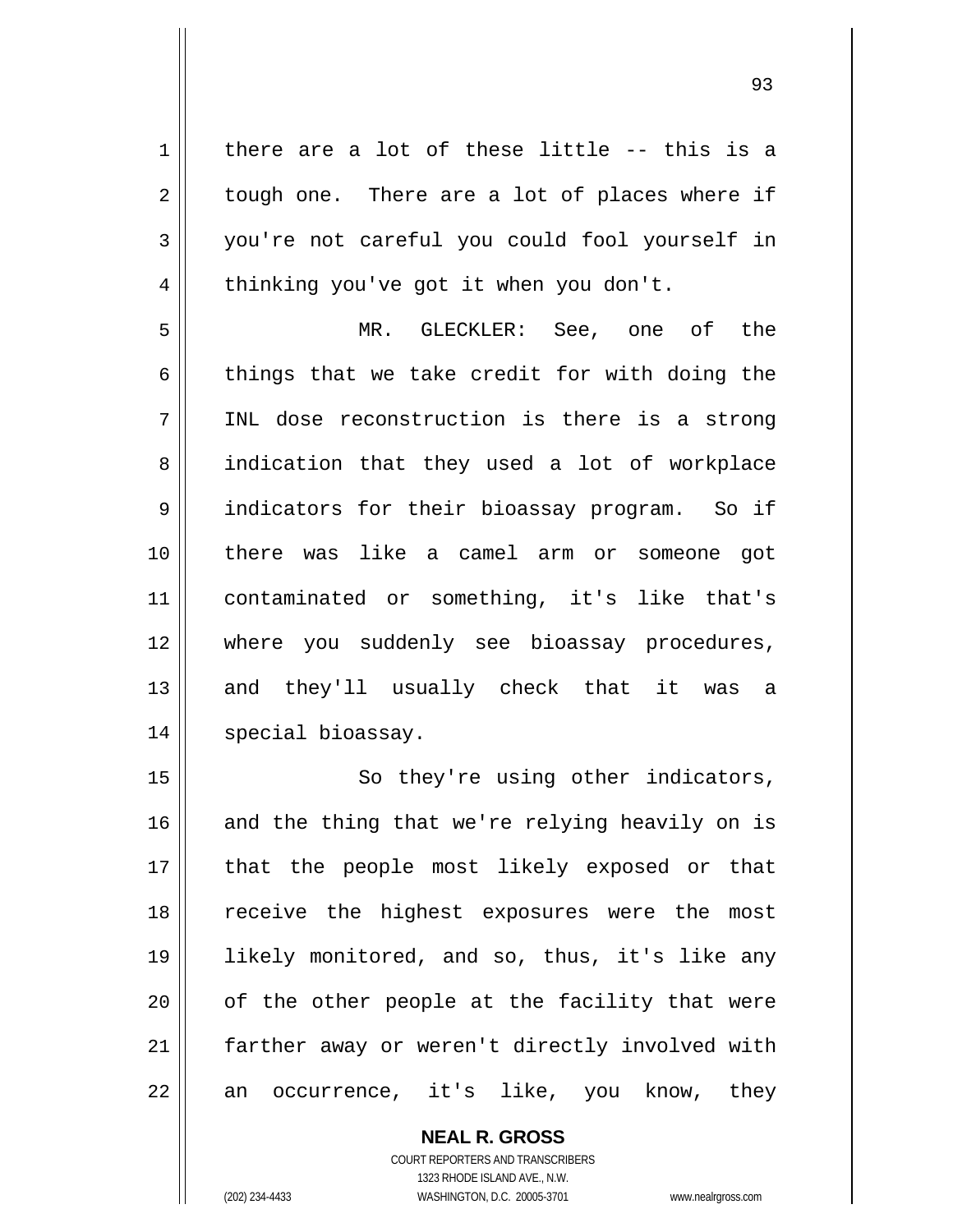**NEAL R. GROSS** COURT REPORTERS AND TRANSCRIBERS 1323 RHODE ISLAND AVE., N.W. 1 2 3 4 5 6 7 8 9 10 11 12 13 14 15 16 17 18 19 20 21 22 typically didn't get bioassayed, especially when these bioassay results quite often come back negative, which -- MR. DARNELL: You have to remember that for a lot of those co-located workers within the facility, we use a coworker dose approach to where the same types of doses that the monitored workforce are getting are being used to determine the doses for a coworker that may not have the same -- MEMBER MUNN: Pete, your voice is as soft as his is, and when you turn your back to me, I can't hear what you're saying. MR. DARNELL: I have a hearing problem, too, so I don't know how loud to talk. MEMBER MUNN: No, no, I don't believe I have a hearing problem. I think it's acoustics. DR. MAURO: I agree. I mean, there are ways of making this a tractable problem. It's not in your report. It's not --

94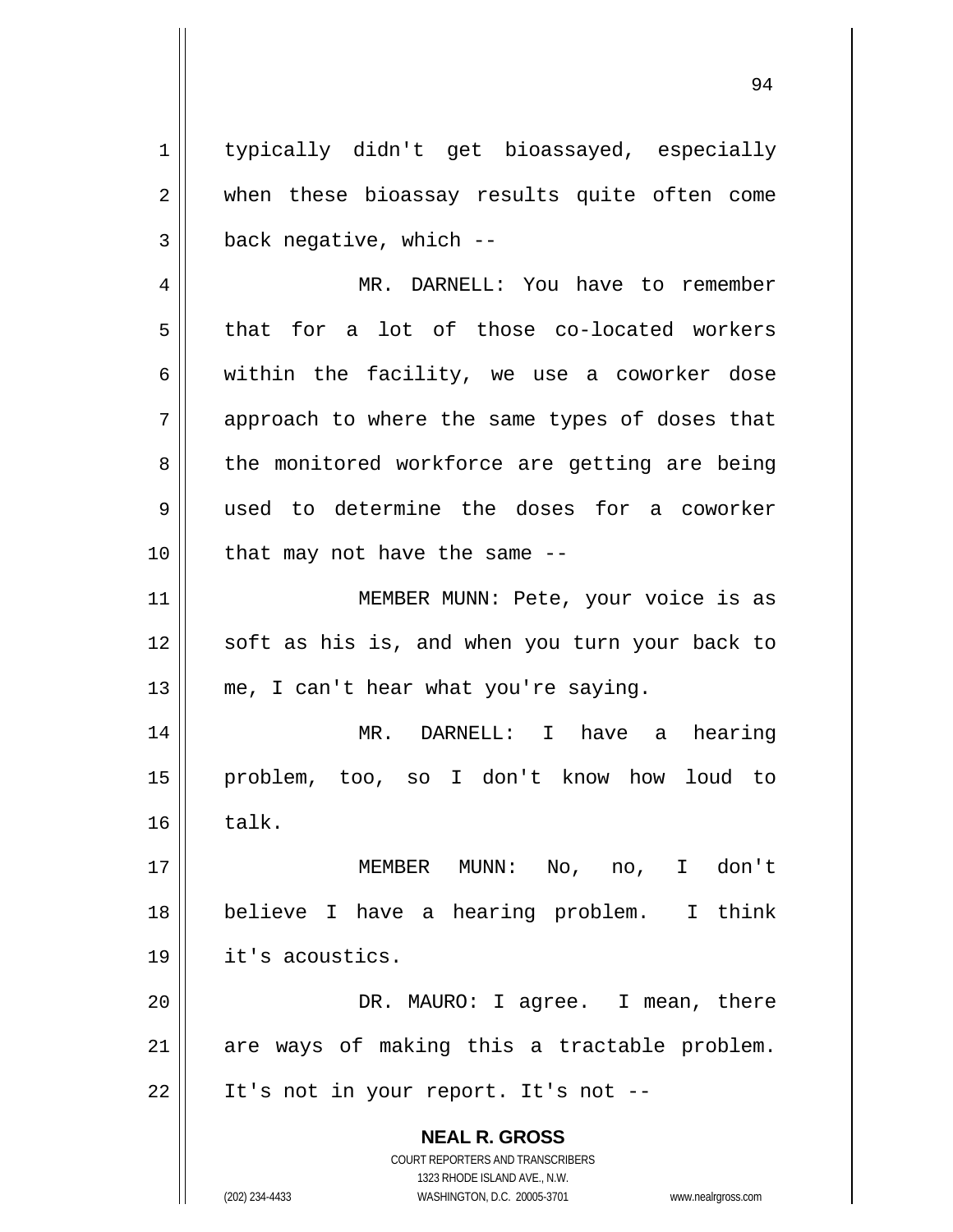| 1  | DARNELL: By report you're<br>MR.                                        |
|----|-------------------------------------------------------------------------|
| 2  | talking about the technical --                                          |
| 3  | DR. MAURO: -- in your site profile.                                     |
| 4  | In other words, what you're doing is there is                           |
| 5  | some very troublesome complexities about this                           |
| 6  | site that, you know, need some, I guess, need                           |
| 7  | some very careful consideration on how can I                            |
| 8  | be fooled? You know, how can I miss it?                                 |
| 9  | MR. DARNELL: Sure.                                                      |
| 10 | DR. MAURO: You're bringing up some                                      |
| 11 | good points. There are other ways you can get                           |
| 12 | a hook that allows a dose reconstructor, you                            |
| 13 | know, if he has the wherewithal, to sort of                             |
| 14 | navigate his way across all these challenges,                           |
| 15 | but none of that is explored or discussed.                              |
| 16 | MR. GLECKLER: Do you want me to                                         |
| 17 | give like a quick overview of how most INL                              |
| 18 | dose reconstructions get worked?                                        |
| 19 | CHAIRMAN SCHOFIELD: Please do.                                          |
| 20 | MR. GLECKLER: That might help. For                                      |
| 21 | the external dose, it's usually pretty simple.                          |
| 22 | It's like basically when they go inside the -                           |
|    | <b>NEAL R. GROSS</b>                                                    |
|    | <b>COURT REPORTERS AND TRANSCRIBERS</b><br>1323 RHODE ISLAND AVE., N.W. |
|    | (202) 234-4433<br>WASHINGTON, D.C. 20005-3701<br>www.nealrgross.com     |

<u>95 and 2001 and 2001 and 2001 and 2001 and 2001 and 2001 and 2001 and 2001 and 2001 and 2001 and 2001 and 200</u>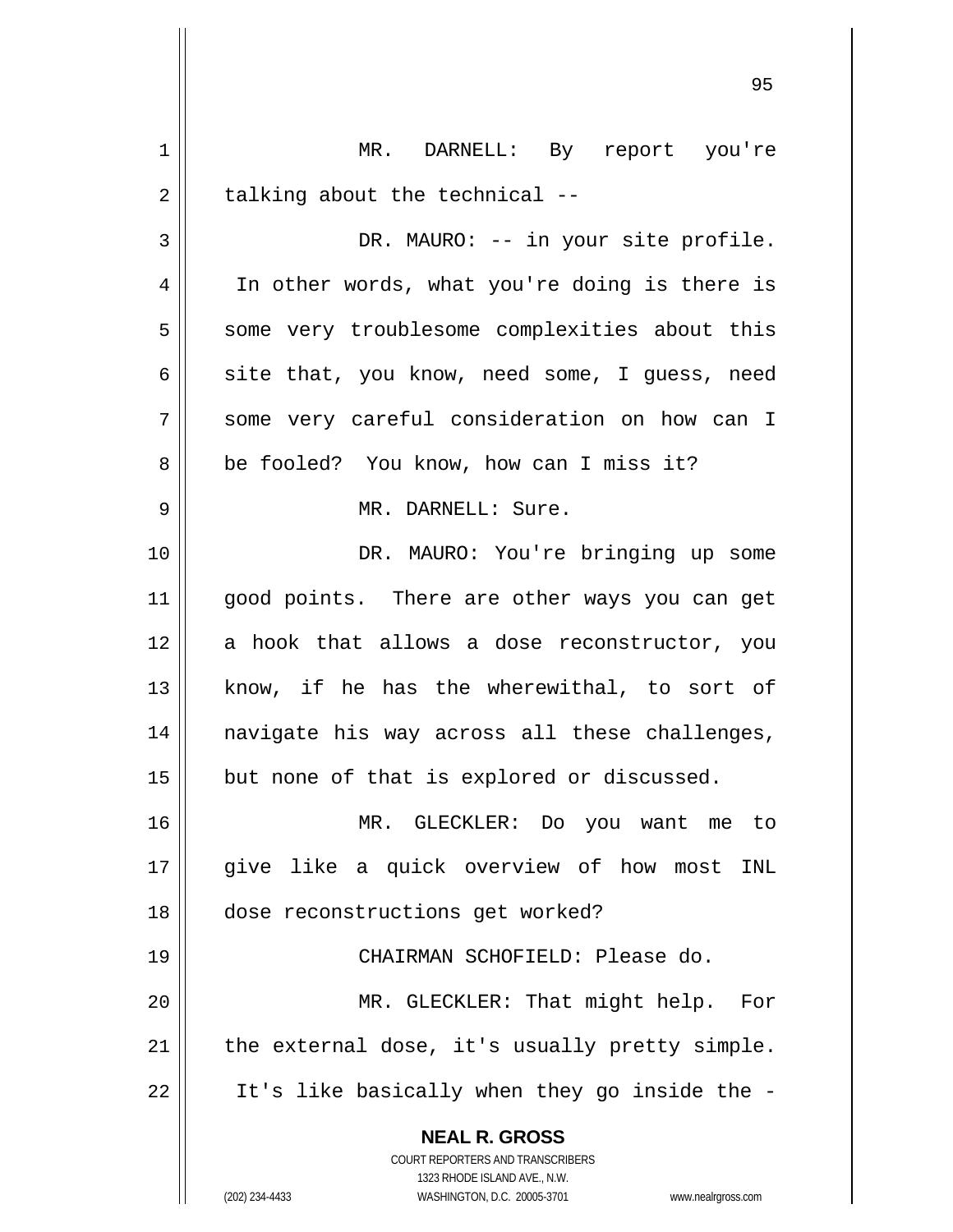**NEAL R. GROSS** COURT REPORTERS AND TRANSCRIBERS 1323 RHODE ISLAND AVE., N.W. (202) 234-4433 WASHINGTON, D.C. 20005-3701 www.nealrgross.com <u>96 - Paul Barbara, poeta e a filozofoar a 196</u> 1 2 3 4 5 6 7 8 9 10 11 12 13 14 15 16 17 18 19 20 21 22 - MR. DARNELL: Why don't we just limit to the environmental until -- DR. MAURO: We're on environmental right now. MR. GLECKLER: Okay. DR. MAURO: In other words, we're trying to find, listen to a strategy, and Hans, you're more familiar with this than I am. MR. GLECKLER: Well, when we're crossing into like bioassay and that, it's like it's kind of opening up the door to -- DR. MAURO: Your answer to my - see, I didn't think you were using the bioassay for outdoor workers. I thought the indoor workers got it, but if the outdoor workers were bioassayed as well as, you know - - MR. DARNELL: We have bioassay records for both sets of workers, but not everybody on the outside has bioassay records,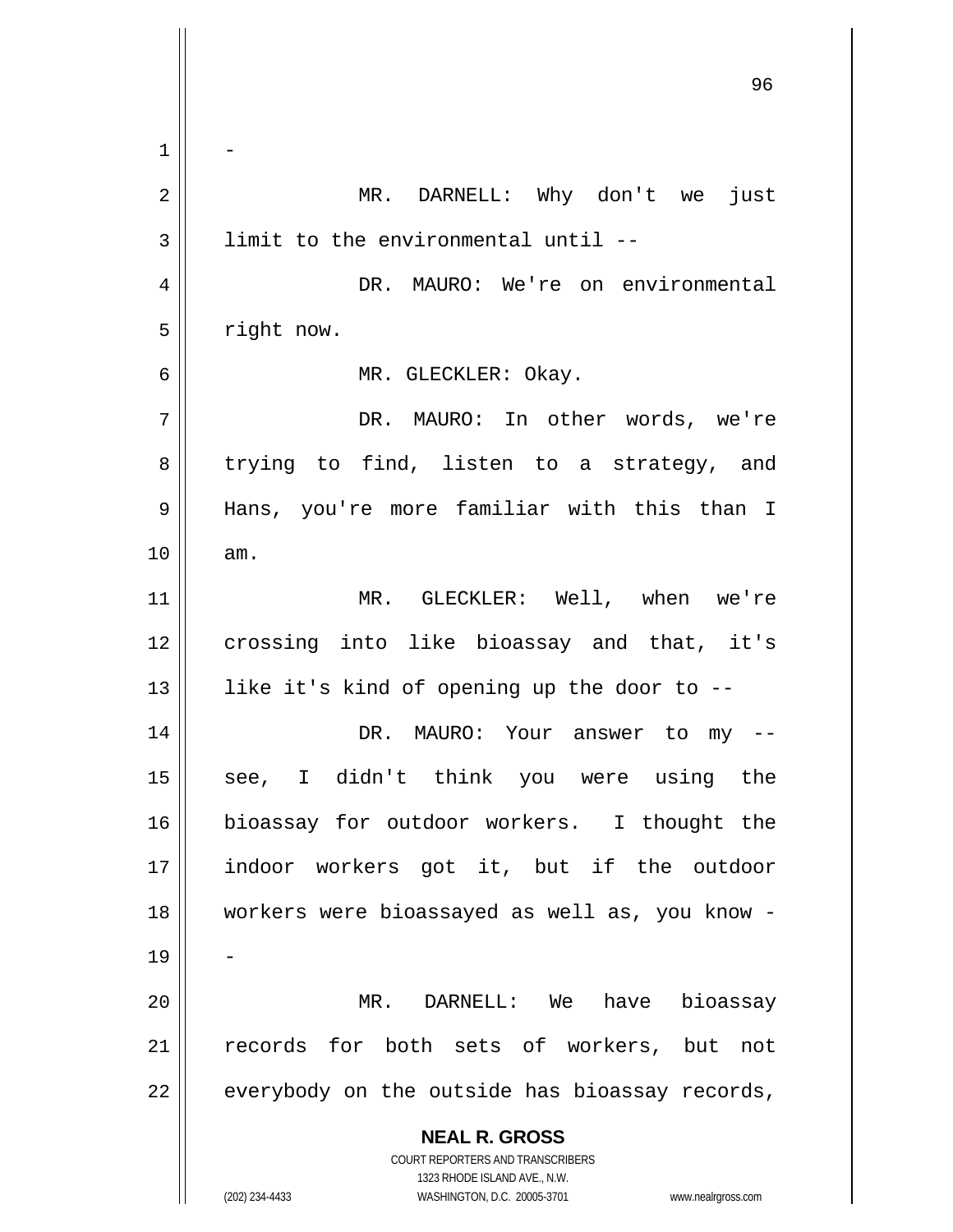1 2 so their would be a coworker sharing of that dose.

3 4 5 6 7 8 9 10 11 12 13 14 15 16 17 18 19 20 MR. OSTROW: I have a little bit of a philosophical problem with that in a couple of places. It's this matter of trust we talked about before. It's like, you know, the document is sort of saying and INL was saying that, if they didn't think that somebody was going to be routinely exposed, then they weren't monitored, but then you don't know if they -- but we don't really have a way of showing that they actually weren't exposed. You know, it's assuming ahead of time that they weren't exposing him. MR. DARNELL: We can't prove a negative. MR. OSTROW: Well, the Tiger TCS we've seen -- the Tiger Team said there's a problem here, and so what I'm getting at is -- MR. DARNELL: Yes, but the Tiger

21 22 Team, especially for this particular issue with the environmental, was basing their

> **NEAL R. GROSS** COURT REPORTERS AND TRANSCRIBERS

> > 1323 RHODE ISLAND AVE., N.W.

(202) 234-4433 WASHINGTON, D.C. 20005-3701 www.nealrgross.com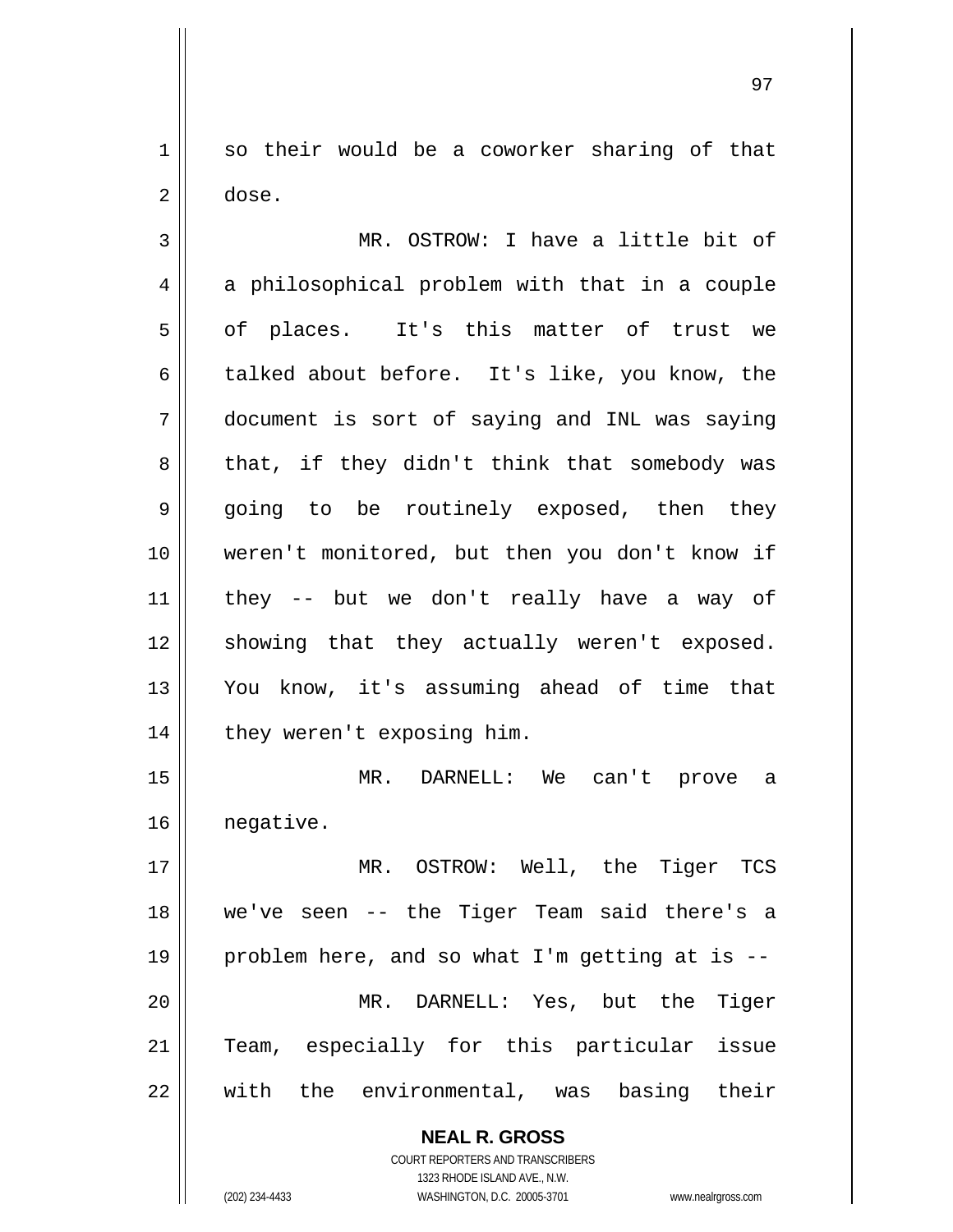1 2 3 4 5 6 7 8 comments off of requirements and Code of Federal Regulation that had nothing to do with what we're using this data for, had nothing to do with actually what the site was collecting data for. They were looking at ambient air standards for different chemicals, different types of equipment, and that part of this comment has no technical basis.

9 10 11 12 13 14 15 DR. MAURO: I disagree. The Tiger Team said the stack monitor is -- I know you're familiar with what isokinetic sampling is. They're saying you weren't doing isokinetic sampling. Therefore, these curies per year numbers you can't trust. I mean, it's such a layered problem.

16 17 18 19 20 21 Now, you have to somehow demonstrate that, notwithstanding the limitations there were and the criticism of the isokinetic samples from the Tiger Team report, you're still going to be okay. Right now, I'm not convinced of that.

22

I mean, you know, the Tiger Team

**NEAL R. GROSS** COURT REPORTERS AND TRANSCRIBERS 1323 RHODE ISLAND AVE., N.W. (202) 234-4433 WASHINGTON, D.C. 20005-3701 www.nealrgross.com

<u>98 and 200 and 200 and 200 and 200 and 200 and 200 and 200 and 200 and 200 and 200 and 200 and 200 and 200 an</u>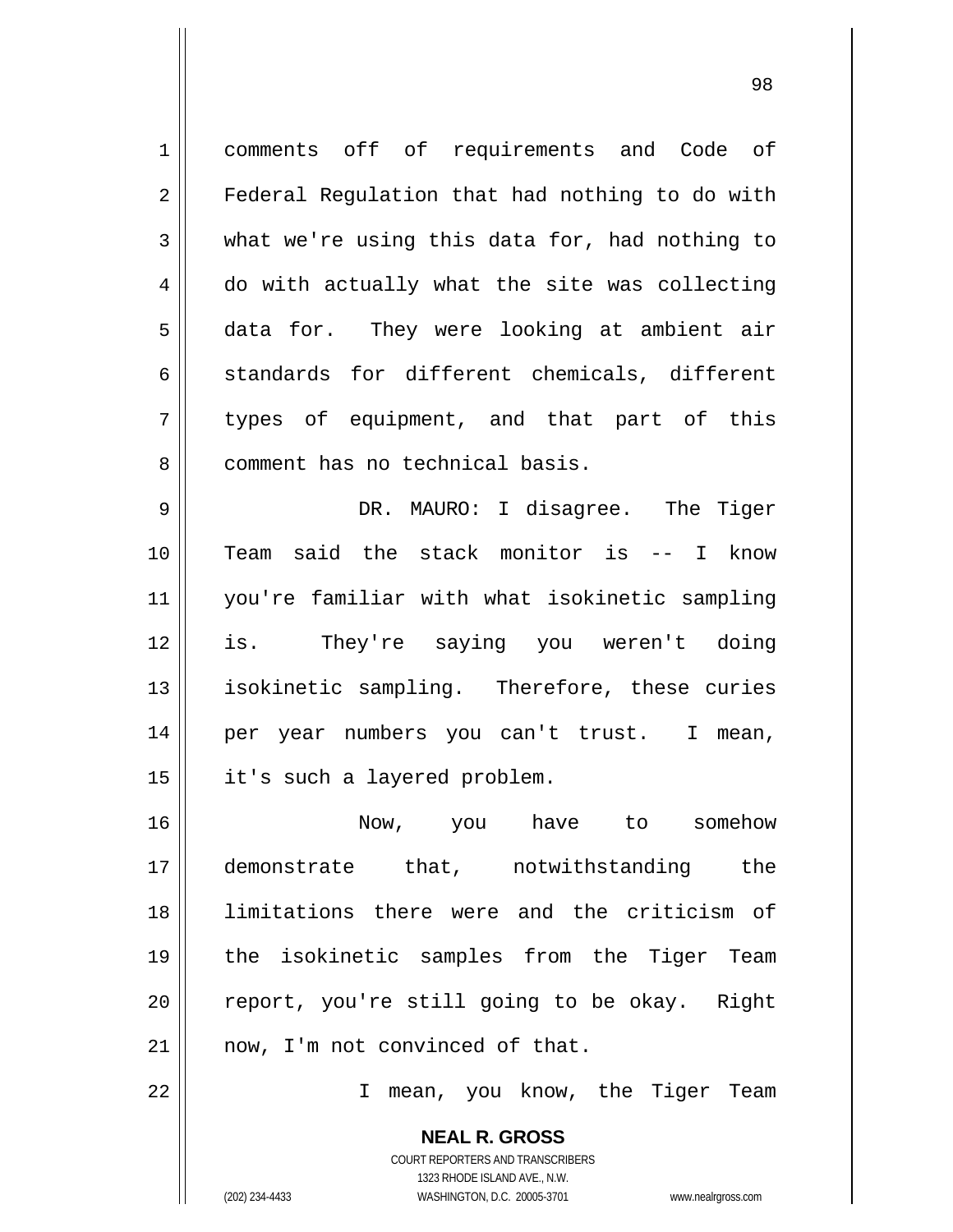| 1  | says no, you didn't really -- how wrong could                                                       |
|----|-----------------------------------------------------------------------------------------------------|
| 2  | you be? Maybe not too wrong. In other words,                                                        |
| 3  | the clean air standards, 40 CFR 196 --                                                              |
| 4  | MR. DARNELL: Fifty, fifty-eight.                                                                    |
| 5  | DR. MAURO: Okay. Require very,                                                                      |
| 6  | very prescriptive requirements on how you pull                                                      |
| 7  | your air samples, isokinetic sampling, the                                                          |
| 8  | test, and you're right. The auditors on those                                                       |
| 9  | rarely take out their magnifying glass. Did                                                         |
| 10 | you do it or not? But the question becomes --                                                       |
| 11 | it's an issue that was raised by Tiger Team,                                                        |
| 12 | and I would argue you have an obligation to                                                         |
| 13 | say, notwithstanding that, we still think we                                                        |
| 14 | could place a --                                                                                    |
| 15 | DARNELL: Show us where in<br>MR.                                                                    |
| 16 | isokinetic sampling they weren't meeting the                                                        |
| 17 | needs for what we're doing with the data,<br>not                                                    |
| 18 |                                                                                                     |
| 19 | DR. MAURO: You've got to show that.                                                                 |
| 20 | $MR$ .<br>DARNELL: You're casting<br>an                                                             |
| 21 | aspersion saying we didn't do uncertainties on                                                      |
| 22 | equipment, which could<br>line<br>fence<br>mean                                                     |
|    |                                                                                                     |
|    | <b>NEAL R. GROSS</b>                                                                                |
|    | <b>COURT REPORTERS AND TRANSCRIBERS</b>                                                             |
|    | 1323 RHODE ISLAND AVE., N.W.<br>(202) 234-4433<br>WASHINGTON, D.C. 20005-3701<br>www.nealrgross.com |
|    |                                                                                                     |

99 - Paul Barbara, poeta e a contra de 1999 - Paul Barbara, estadounidense de 199<br>1990 - Paul Barbara, poeta e a contra de 1990 - Paul Barbara, poeta e a contra de 1990 - Paul Barbara, poeta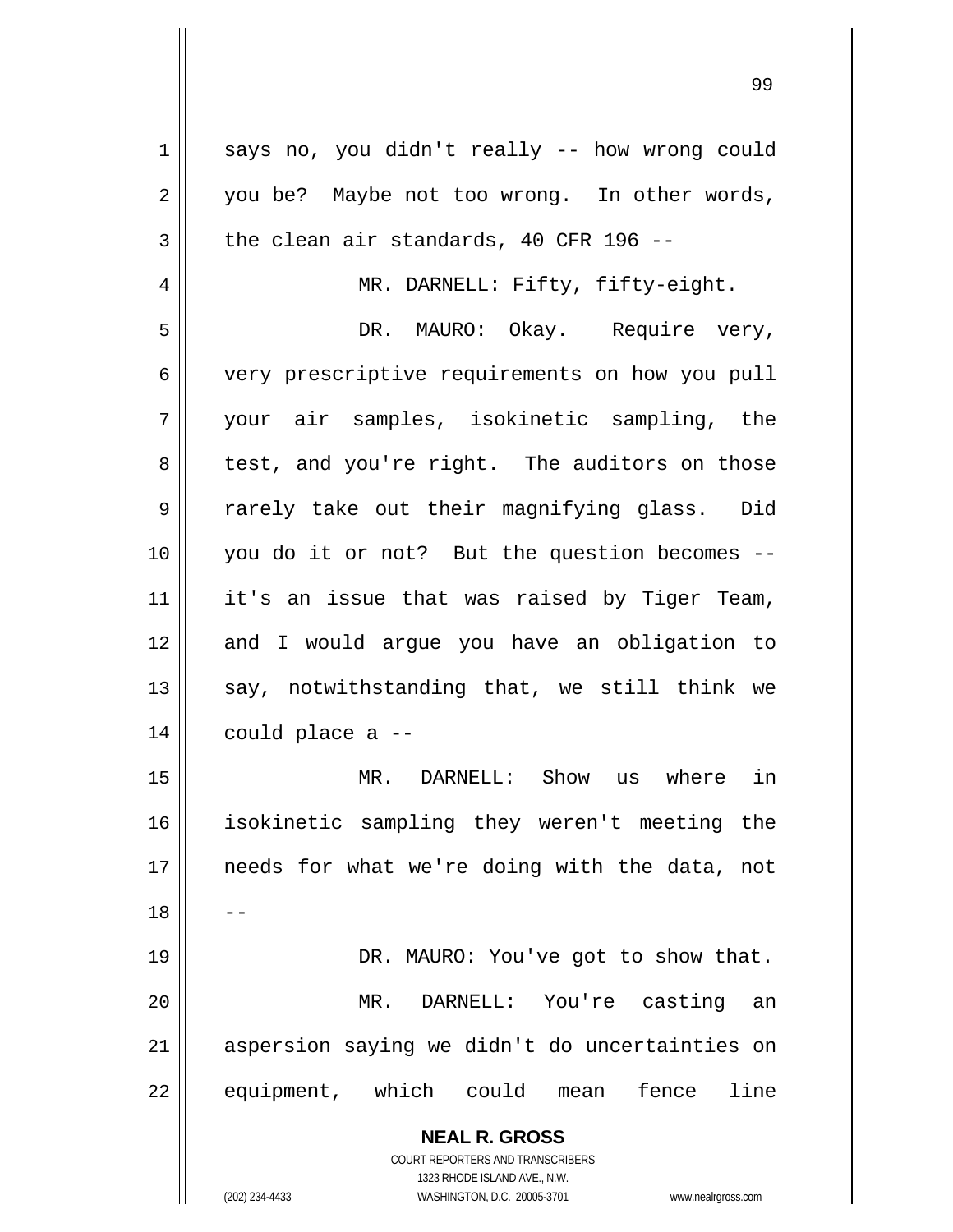1 2 3 4 5 6 7 equipment. It could mean the local equipment. It could be the cans. You know, there's a lot to looking at 40 CFR Part 50 if you start looking at individual pieces of equipment, which is something that you can't do and we don't need to do for how we're using the data that was collected.

8 9 10 11 12 13 14 15 16 DR. MAURO: I would argue that when the Tiger Team comes in, they say, listen, we've got a problem with your isokinetic sampling. We think that you're not doing it the way you're supposed to it. Therefore - and the reason they raise the question, it means that there is some question about how much trust we could put into your source terms, okay.

17 18 19 20 21 22 Now, my argument is this. Okay, I believe you that notwithstanding that criticism -- and they're very specific about what it is. There's some very, very fine structure here. You could argue that notwithstanding that, we still think we could

> COURT REPORTERS AND TRANSCRIBERS 1323 RHODE ISLAND AVE., N.W. (202) 234-4433 WASHINGTON, D.C. 20005-3701 www.nealrgross.com

**NEAL R. GROSS**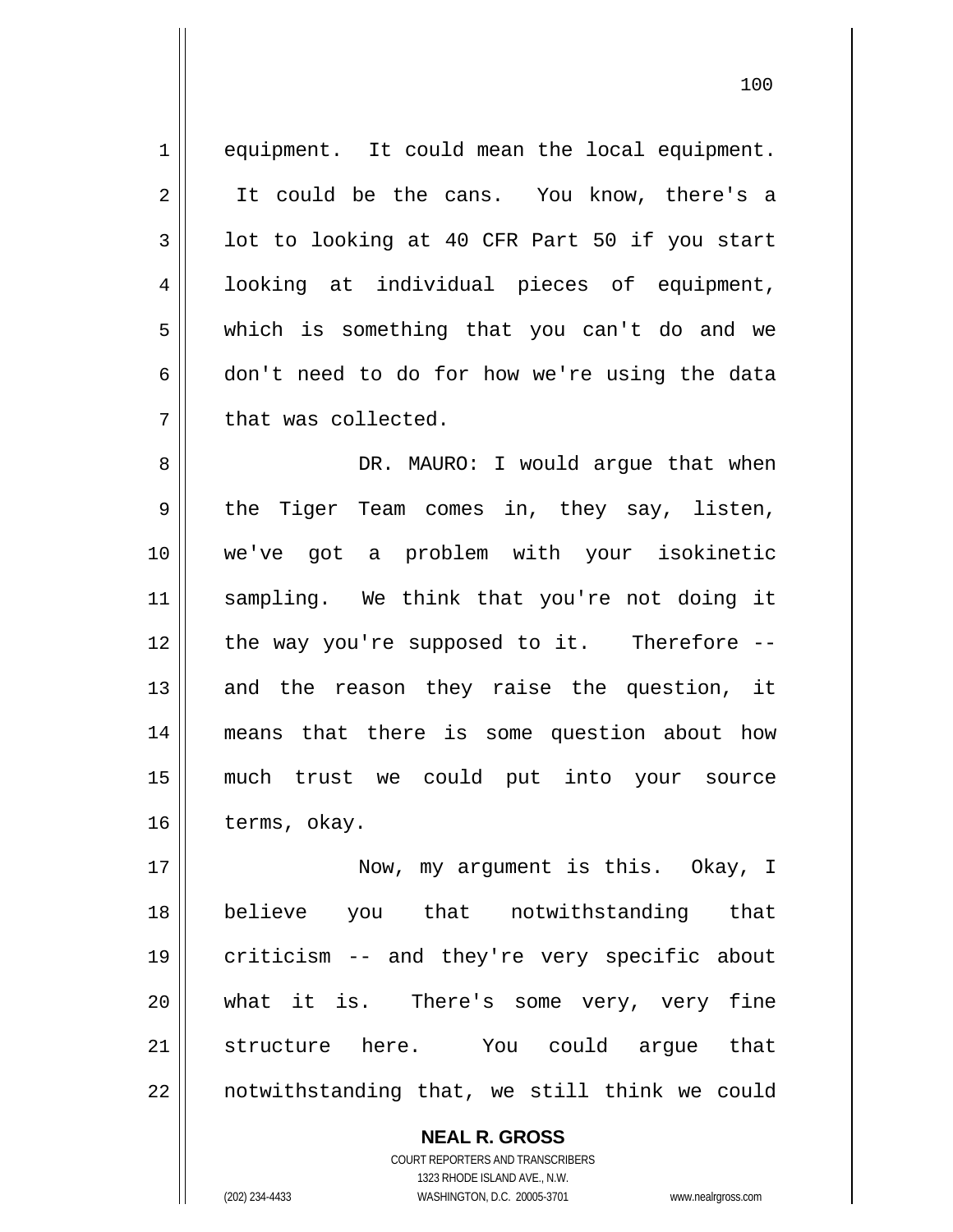**NEAL R. GROSS** COURT REPORTERS AND TRANSCRIBERS 1323 RHODE ISLAND AVE., N.W. 1 2 3 4 5 6 7 8 9 10 11 12 13 14 15 16 17 18 19 20 21 22 place a plausible upper bound on the curies per year, notwithstanding that certain -- that criticism, because -- MR. DARNELL: You have to remember we're balancing the stack emissions against what was actually measured out in the field with the field equipment. DR. MAURO: Far away. Far away, and by the time it -- all the short-lived radionuclides have decayed away, deposited out, and what you see offsite at the site boundary and what's going on right over there, two different things. MR. DARNELL: And, like I said, we cover right over there a different way. DR. MAURO: No, you don't. MR. GLECKLER: They didn't have any onsite environmental monitoring? DR. MAURO: You didn't use it. The only monitoring that I saw was -- MR. GLECKLER: They say that correlated to monitoring results in the TBD,

101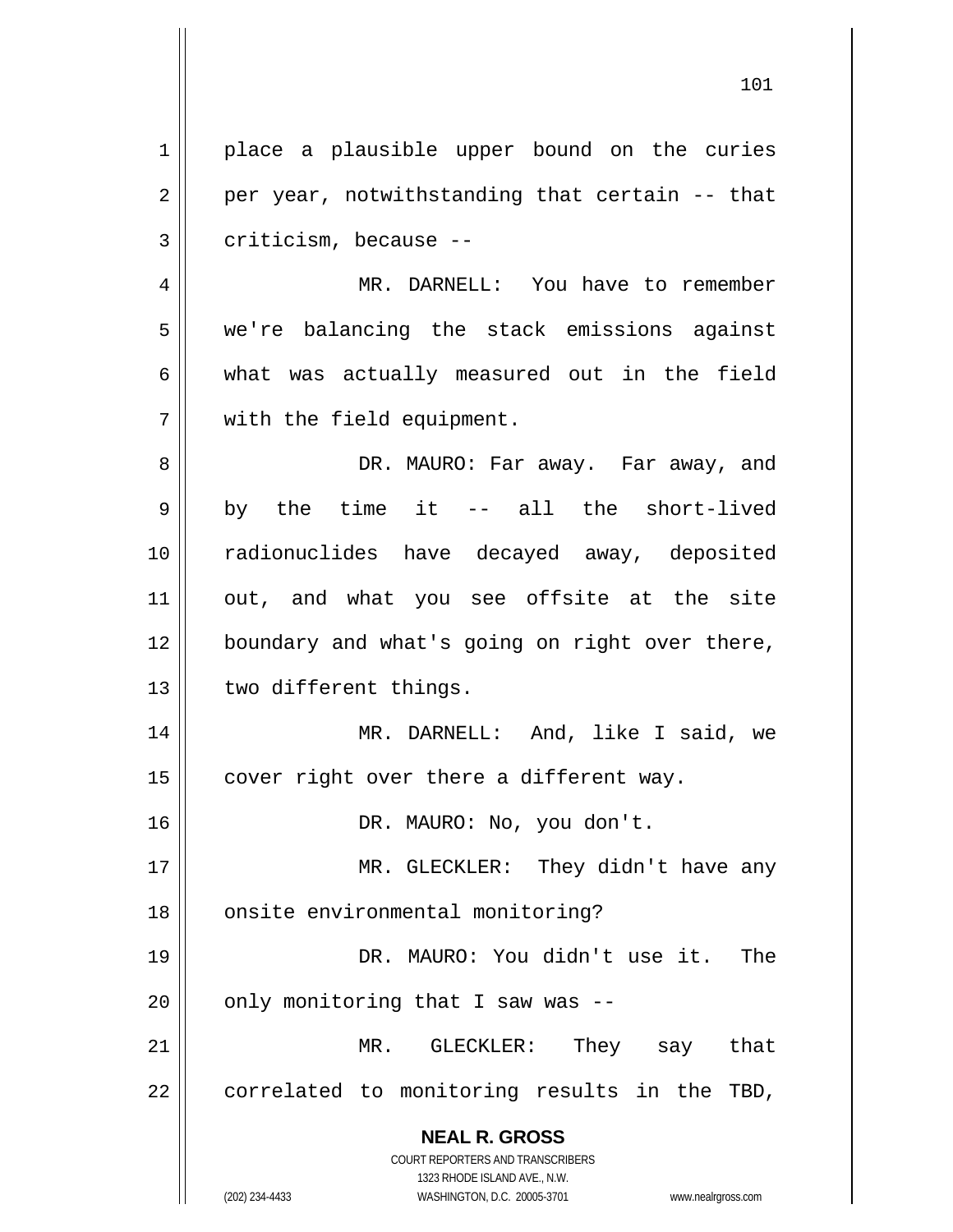1 2 but they don't really identify where those monitors were.

 MR. DARNELL: I think on this particular issue we both need to be a bit more specific.

DR. MAURO: I'm sorry. I get --

7 8 9 10 11 12 13 14 DR. MAURO: Well, I mean, our report is very specific. I'm being general right now because there's so much stuff there, but the whole intent of all of this monitoring was to make sure there wasn't lots of curies leaving the site and exposing Atomic City, and there were a couple of other cities outside the site boundary, and that was the mission.

15 16 17 18 And then the whole RAC thing was what kind of burden, the collective burden that was placed on the general public outside the site boundary.

19 20 21 22 When you read that stuff, there was no intention ever to say, wait a minute. Let's try to figure out what kind of doses the workers might have gotten that were working in

> **NEAL R. GROSS** COURT REPORTERS AND TRANSCRIBERS 1323 RHODE ISLAND AVE., N.W. (202) 234-4433 WASHINGTON, D.C. 20005-3701 www.nealrgross.com

3

4

5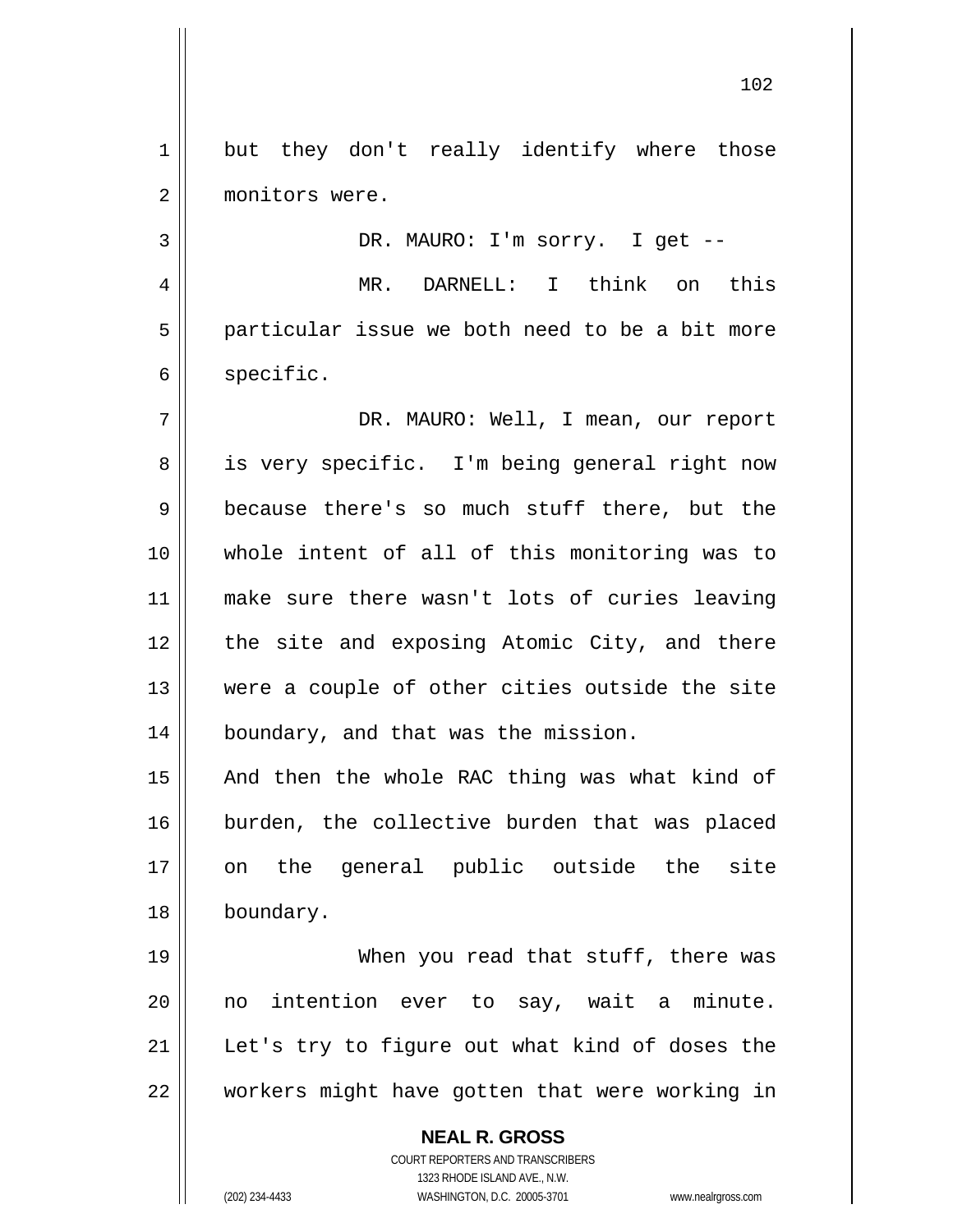| $\mathbf 1$ | here, and I think that that marriage has to be                      |
|-------------|---------------------------------------------------------------------|
| 2           | -- you have to build a bridge between the two.                      |
| 3           | That bridge was not built.                                          |
| 4           | DR. BEHLING: John, can I jump in                                    |
| 5           | here for a second?                                                  |
| 6           | MR. OSTROW: Go ahead, Hans.                                         |
| 7           | DR. BEHLING: Yes, I think it's                                      |
| 8           | probably a good time to also mention something                      |
| 9           | else. In the TBD offsite profile for INL, the                       |
| 10          | reference is made to the historical dose                            |
| 11          | evaluation report and, of course, the John                          |
| 12          | Till RAC report.                                                    |
| 13          | What is blatantly missing is an                                     |
| 14          | investigation of source terms that was done by                      |
| 15          | S. Cohen & Associates, and I happen to be the                       |
| 16          | principal author of a dose assessment, or,                          |
| 17          | actually, not dose assessment but source term                       |
| 18          | reassessment for the ANP program.                                   |
| 19          | And we were asked by the CDC to                                     |
| 20          | look into this, and this was part of a review                       |
| 21          | that the CDC was doing both for the ANP                             |
| 22          | program and the CPT program, and we provided a                      |
|             |                                                                     |
|             | <b>NEAL R. GROSS</b><br>COURT REPORTERS AND TRANSCRIBERS            |
|             | 1323 RHODE ISLAND AVE., N.W.                                        |
|             | (202) 234-4433<br>WASHINGTON, D.C. 20005-3701<br>www.nealrgross.com |

103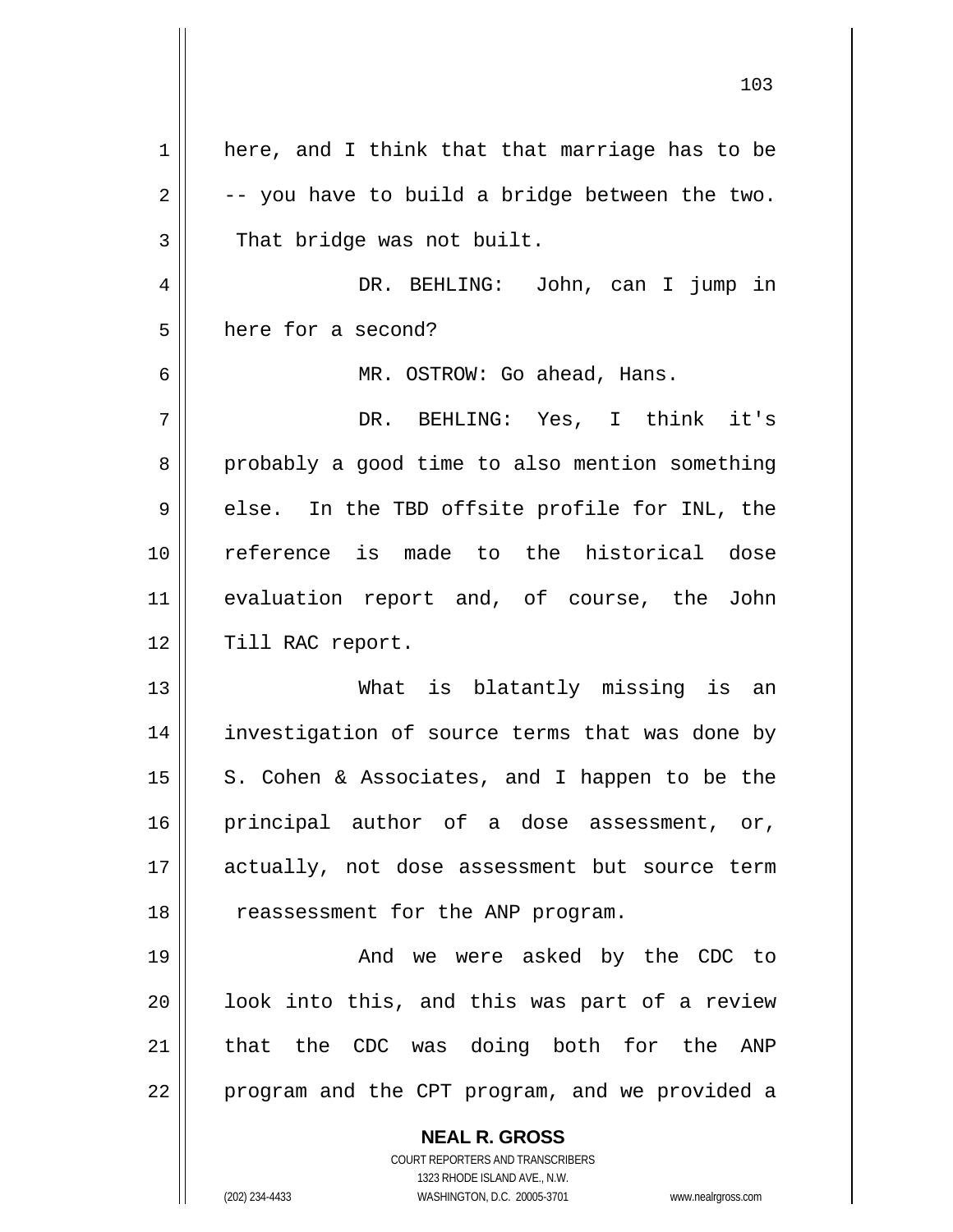very comprehensive reevaluation of the -- in my report, I provided a very comprehensive review of the ANP program.

4 5 6 7 8 9 That report was issued in July of 2003. It was presented to the Idaho National Engineering and Environmental Laboratory Health Effect Subcommittee at two locations in two times, one of which was at the -- this was in July. The other one was in August.

10 11 12 13 14 15 16 17 18 19 20 21 22 In that report, which I evaluated, three IETs, which were the dominant initial engine tests -- it was engine test 3, 4, and 10, and I presented that information, and there were people there including Mr. Wentzel. Let's see. The other one, Henry Peterson, who happens to be also the principal or site expert for the environmental TBD here for INL. They were all part of that discussion, and they presented their side. I presented mine, and I think it was universally accepted that they had missed a lot of exposures and releases as a result of

> **NEAL R. GROSS** COURT REPORTERS AND TRANSCRIBERS 1323 RHODE ISLAND AVE., N.W.

1

2

3

(202) 234-4433 WASHINGTON, D.C. 20005-3701 www.nealrgross.com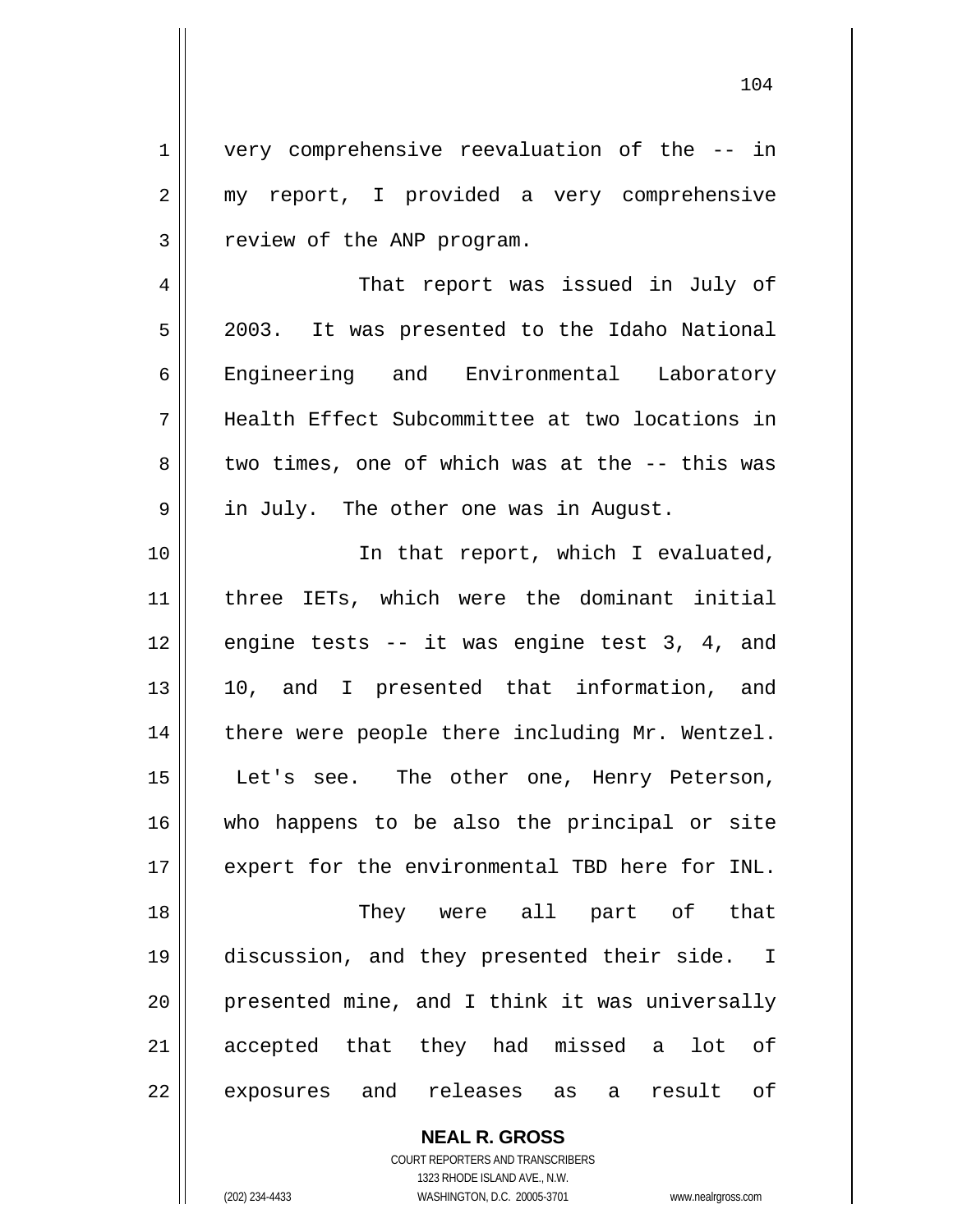underestimating releases for IET 3, 4, and 10, which were the dominant ones, and I'll just give you the summation of it.

4 5 6 7 8 9 10 11 12 13 For IET 3, our initial engine test Number 3, the total radionuclide releases that were estimated by the historical dose evaluation report were underestimated by a factor of three. For IET 4, the noble gases that were released were estimated by a factor of 16, and solids were up to a factor of two. For IET 10, the total radionuclide releases were underestimated by a factor of about seven.

14 15 16 17 18 19 20 21 22 So notwithstanding the issues that we're discussing here about radionuclides mixtures that travel offsite, a big concern is also one of were the source terms correct, and in my review of the ANP program, the three major IETs that I looked at were considerably underestimated. And I think it needs to be looked at, and, of course, the TBD is totally silent on that particular report that was

> **NEAL R. GROSS** COURT REPORTERS AND TRANSCRIBERS 1323 RHODE ISLAND AVE., N.W.

1

2

3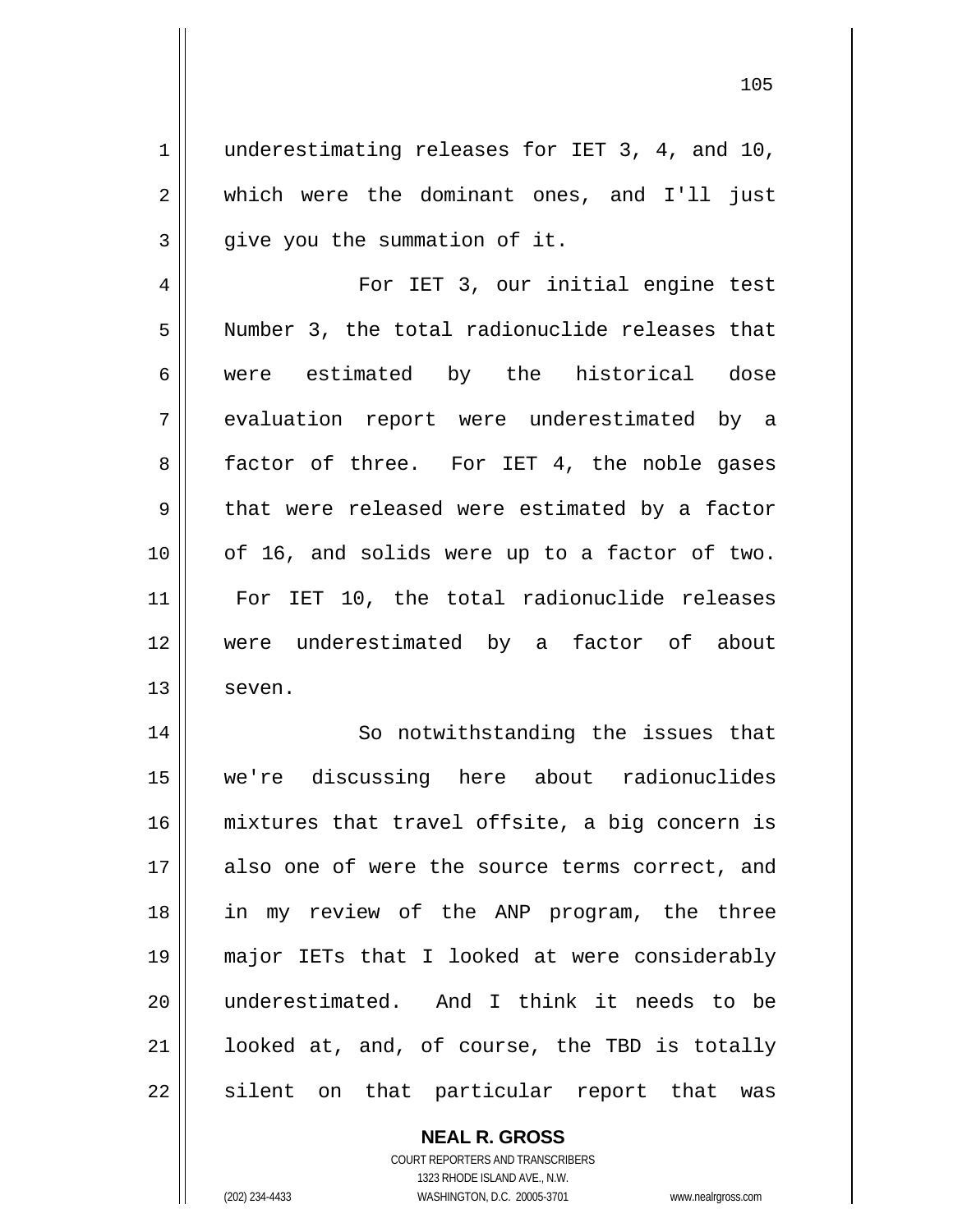under contract to the CDC, and I think it would be nice to at least acknowledge what the content of that report is showing.

4 5 6 7 8 9 10 DR. MAURO: And Hans, I'd like to answer one thing. However, that very same investigation we found that the releases, episodic and chronic, from the chem plant, ICPP, were good. In other words, we came down saying that those were numbers you could hang your hat on, but the --

11 12 13 14 15 16 17 18 19 20 And, by the way, these two locations, these two were picked for investigation by CDC, the radiation studies branch -- I don't know if you know those folks -- because this was where the big releases occurred. In other words, from the point of view of the impact on the general public, if we got those wrong, we missed the boat on the doses to the general public, and so we were asked almost like a third tier.

21 22 First, DOE did it. Then RAC did it, and then we were brought in to say, wait a

> **NEAL R. GROSS** COURT REPORTERS AND TRANSCRIBERS 1323 RHODE ISLAND AVE., N.W. (202) 234-4433 WASHINGTON, D.C. 20005-3701 www.nealrgross.com

1

2

3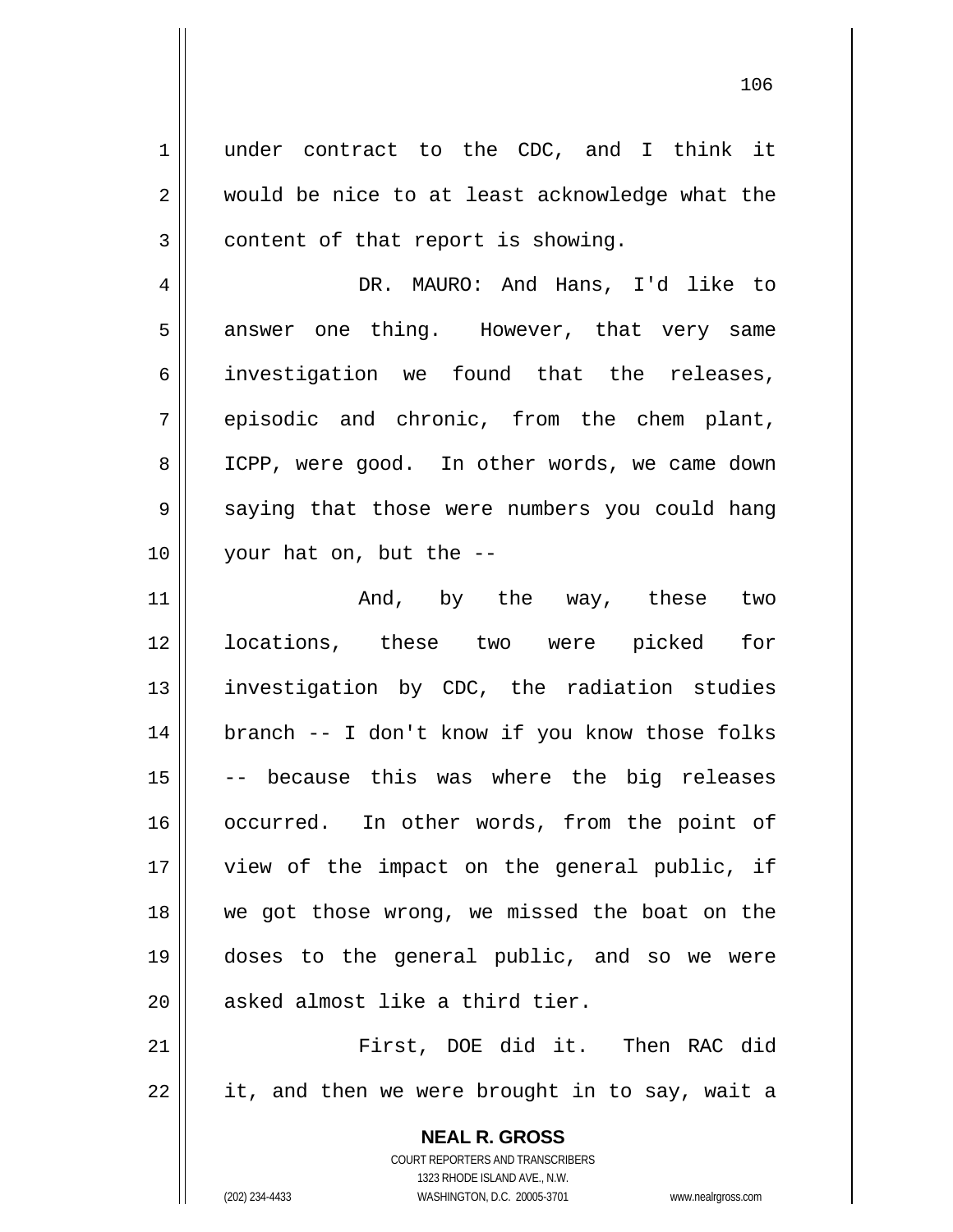1 2 3 4 5 6 7 8 9 10 11 12 13 14 15 16 17 18 19 20 21 minute. Let's take a closer look at these two, the ICPP emissions, in fact, over a particular time period, because that's when they were doing the Green -- no, it was the RaLa runs, the RaLa runs, and the Aircraft Nuclear Propulsion Program, where they were literally melting down the fuel. MR. DARNELL: What's the point? DR. MAURO: So those source terms are fine for ICPP, which is a positive outcome, which means we think that source term is probably pretty good, but the ones for the Aircraft Nuclear Propulsion Program, which are the second largest releases from the facility, are probably underestimated several-fold, and, by the way, Wentzel and Peterson sat in on those meetings, and after a lot of haggling they go, you may be right. So from the source term point of view, you know, I think that has to be looked at, because they were the big contributors.

107

MR. CALHOUN: Now, does your report

**NEAL R. GROSS** COURT REPORTERS AND TRANSCRIBERS 1323 RHODE ISLAND AVE., N.W. (202) 234-4433 WASHINGTON, D.C. 20005-3701 www.nealrgross.com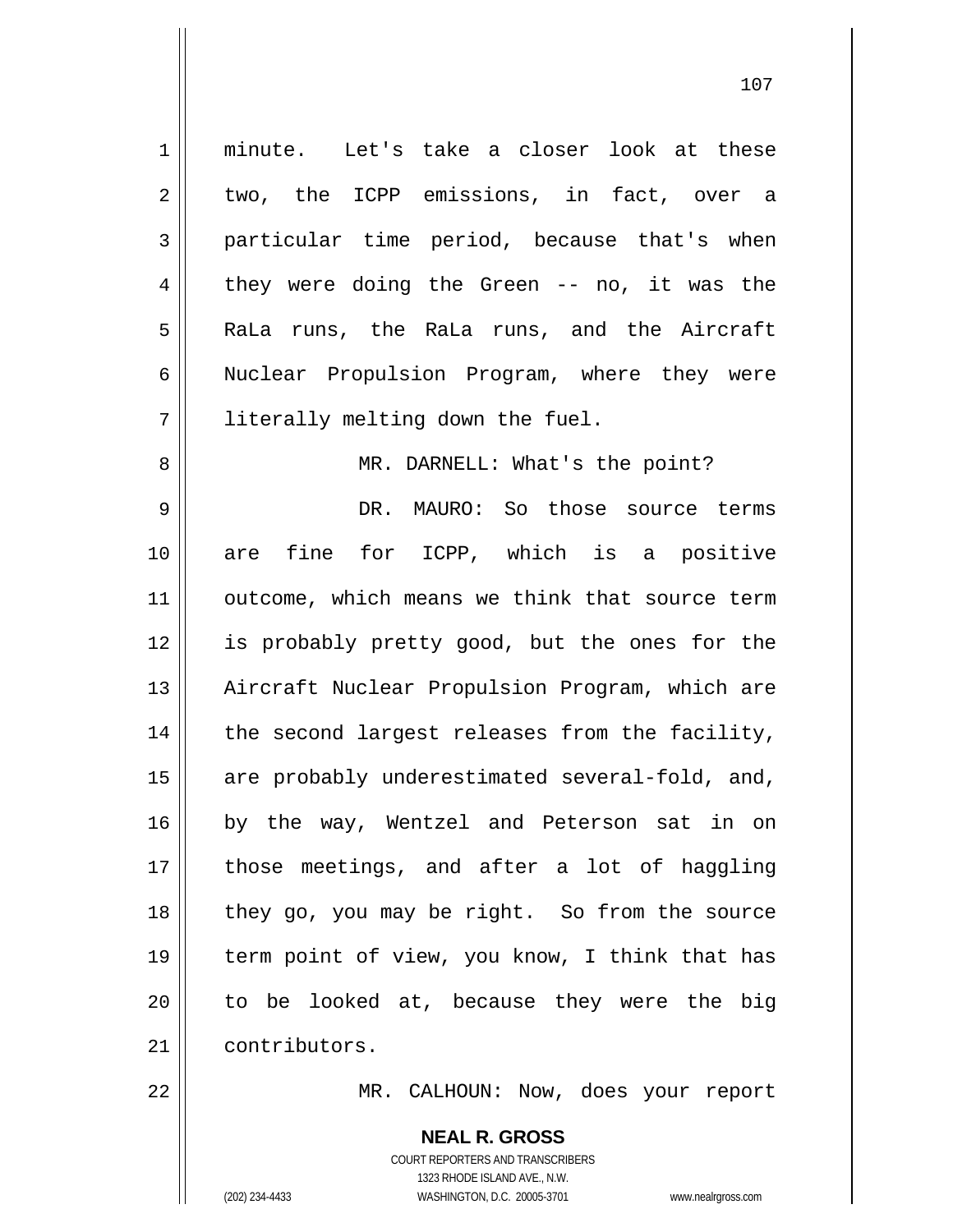**NEAL R. GROSS** COURT REPORTERS AND TRANSCRIBERS 1323 RHODE ISLAND AVE., N.W. (202) 234-4433 WASHINGTON, D.C. 20005-3701 www.nealrgross.com 1 2 3 4 5 6 7 8 9 10 11 12 13 14 15 16 17 18 19 20 21 22 say that -- and, I'm sorry, I haven't read it, but does it say that they are underestimated, and here's the calculations that show why? DR. MAURO: Yes. Yes. MR. CALHOUN: Okay, because I don't want to really get into, they may be. Go look. DR. MAURO: No, no. We're saying they are. MR. CALHOUN: Okay. That's going to take too much time. DR. MAURO: I think we concluded that, of course, standing behind that statement in the brief summary that's in the report that we gave out. MR. CALHOUN: Okay, so we can look at the actual specifics and see if we -- DR. MAURO: The numbers. MR. CALHOUN: That's perfect. MR. OSTROW: Well, it's actually two places to look. For the INL review that we did, it's on page 56 of our review. It's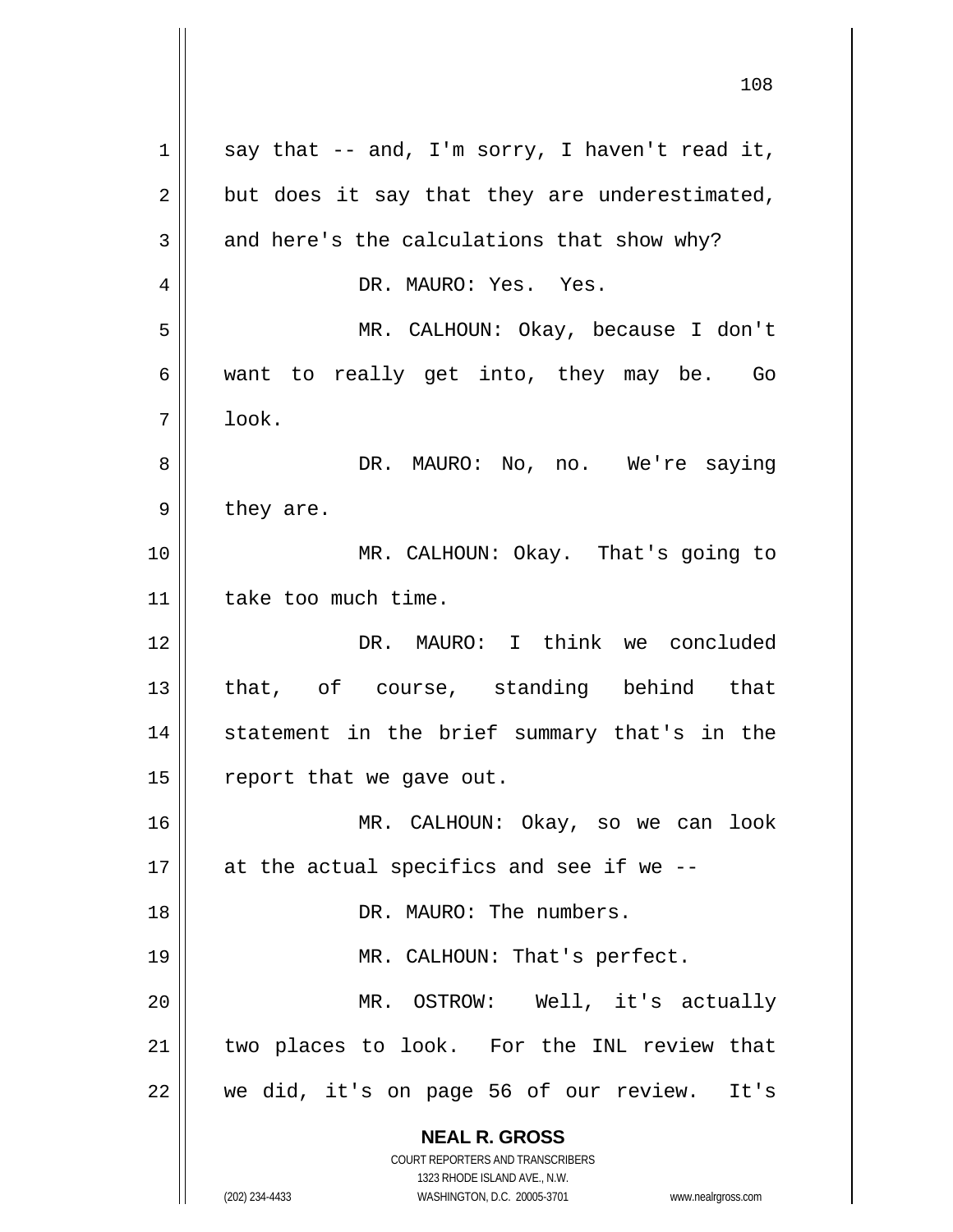| 1  | our Issue Number 2 that we have down here.     |
|----|------------------------------------------------|
| 2  | That's what we just referenced,                |
| 3  | Hans's report that he was just talking about,  |
| 4  | so the INL report just has a short reference   |
| 5  | to that. The original calculations that        |
| 6  | you're asking for are in the 2003 report that  |
| 7  | we did that's referenced.                      |
| 8  | MR. CALHOUN: Okay. I just want to              |
| 9  | make sure we have something specific to look   |
| 10 | at.                                            |
| 11 | DR. BEHLING: Yes, and I think I                |
| 12 | would recommend that the people from NIOSH and |
| 13 | their contractors may want to talk to, not     |
| 14 | only Henry Peterson and Doug Wentzel but also  |
| 15 | Richard Dixon. I assume he's still with INL.   |
| 16 | MEMBER MUNN: So it appears from                |
| 17 | what we've heard that the actual calculations  |
| 18 | that are currently taking place may be done    |
| 19 | properly and accurately but that there is      |
| 20 | nothing in the TBD that would cause a close    |
| 21 | observer to feel any comfort that it was being |
| 22 | done correctly.                                |

COURT REPORTERS AND TRANSCRIBERS 1323 RHODE ISLAND AVE., N.W. (202) 234-4433 WASHINGTON, D.C. 20005-3701 www.nealrgross.com

**NEAL R. GROSS**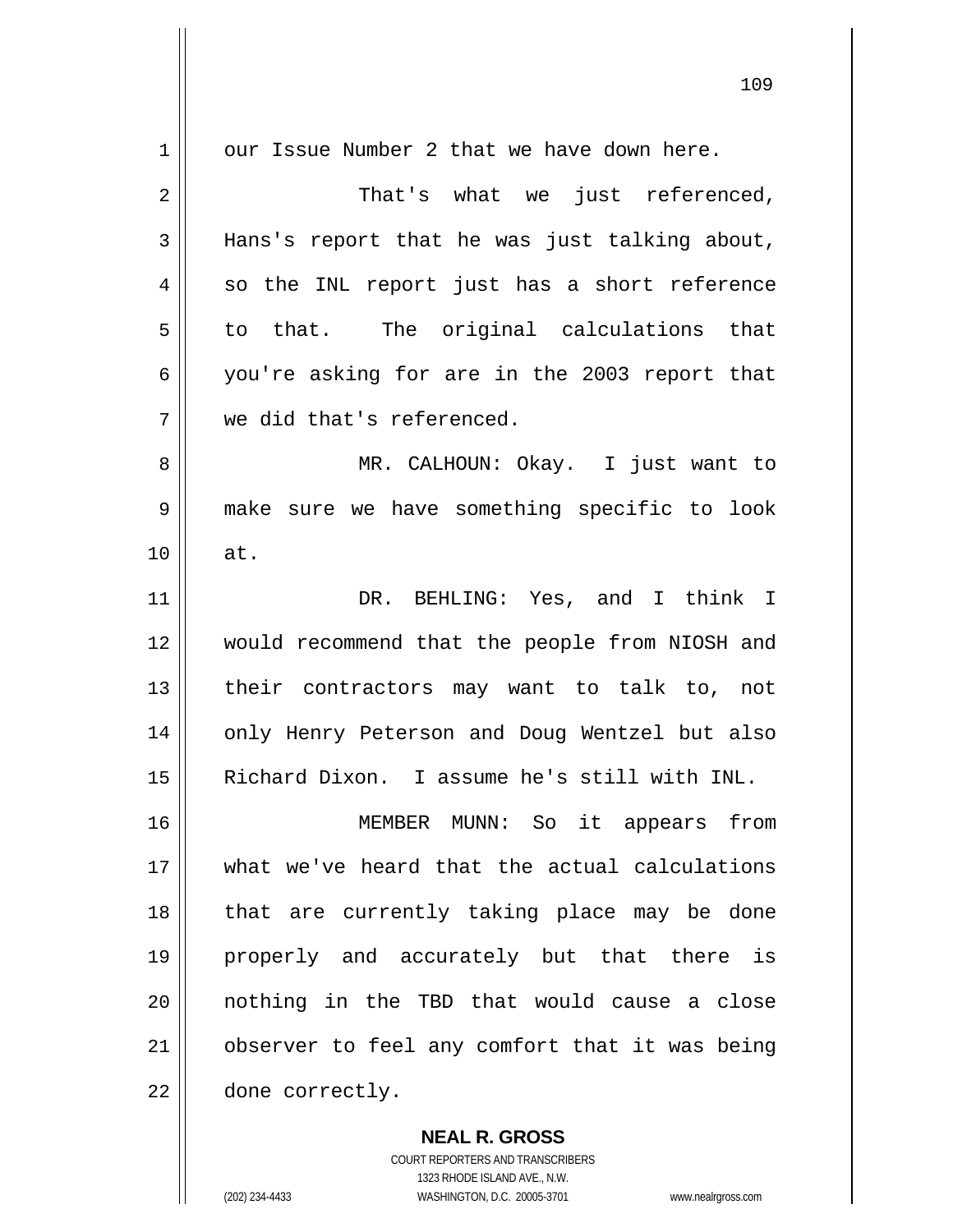1 2 3 4 5 6 7 8 9 10 11 12 13 14 15 16 17 18 The answers to some of the issues may simply be a discussion from NIOSH -- a description from NIOSH as to how these issues are addressed when you encounter them during dose reconstruction. In other cases, if -- I've just pulled up the references, and since Hans says there is no reference to the work that they had done earlier with respect to these emissions, it might be wise for NIOSH in its response to take that earlier work into consideration and include it in the reference material that they're producing for the next go-round. CHAIRMAN SCHOFIELD: I've got a quick question on this very issue with the exposures. You have a laborer that, by all accounts, probably isn't badged. He's probably not under bioassay, because he's

19 20 21 never expected to go inside any of these buildings, but he's over on the chem plant mowing weeds on a tractor one day.

Then, maybe a few days later, he's

**NEAL R. GROSS** COURT REPORTERS AND TRANSCRIBERS 1323 RHODE ISLAND AVE., N.W. (202) 234-4433 WASHINGTON, D.C. 20005-3701 www.nealrgross.com

22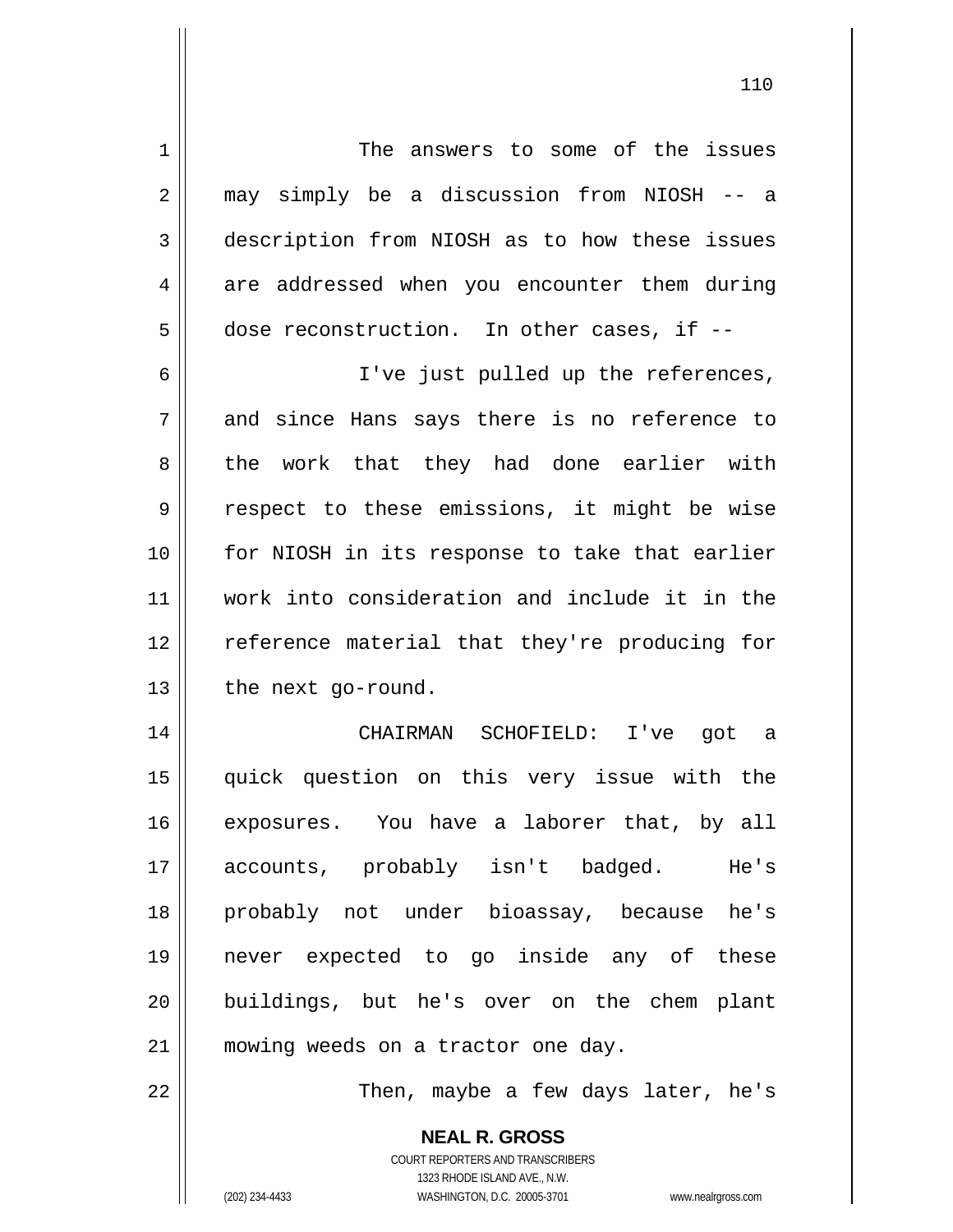farther out near the perimeter fence doing a similar thing. How are you going to address that issue of what he may or may not have been exposed to?

1

2

3

4

5 6 7 8 9 10 11 MR. GLECKLER: I can explain that. Like with the INL, which is a little bit different than a lot of facilities, these other operating facilities onsite, it's like they basically had a perimeter fence line for, I think, security reasons mostly, but they have typically a central badging area.

12 13 14 15 16 17 18 19 In order to get inside that fence line, you had to have your dosimeter badge, and that is like -- and that's why you'll see, like, people have multiple dosimeter badges, especially like maintenance workers that go from area to area, and each time they go into that area, they'll get their dosimeter badge upon entry.

20 21 22 So, basically, if they're unmonitored, they were not inside the radiological areas onsite, but anyone that was

> **NEAL R. GROSS** COURT REPORTERS AND TRANSCRIBERS 1323 RHODE ISLAND AVE., N.W. (202) 234-4433 WASHINGTON, D.C. 20005-3701 www.nealrgross.com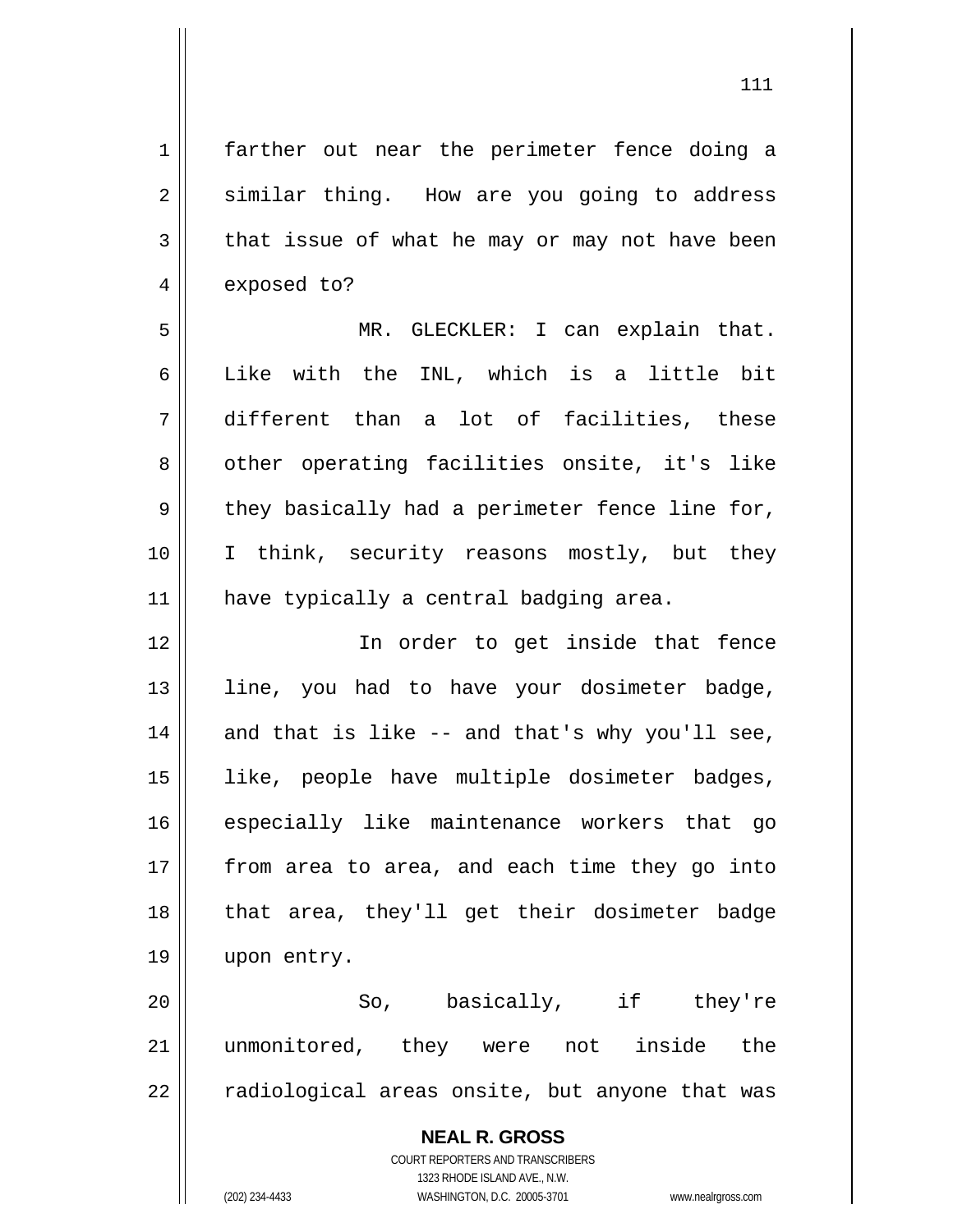1 2 3 4 5 6 7 8 9 10 11 12 13 14 15 16 17 18 19 20 21 22 in there, any sort of maintenance or like a yard worker, you know, mowing or even bus drivers, when some of the bus drivers went in, it was like they would have a dosimeter on that occasion. CHAIRMAN SCHOFIELD: Was that true for the majority of the employees anywhere on the facility? MR. GLECKLER: As I understand it, that's the case for the entire site. They're basically like islands that have control points where the radiological area was controlled at a central point to where they took -- their badges were centrally located. In order to get into that area, they had to have a dosimeter badge assigned to them if they didn't already have one. MEMBER BEACH: That's just to go into the facilities, though. MR. GLECKLER: That's to get in the fence line. MEMBER BEACH: Well, I was over

> **NEAL R. GROSS** COURT REPORTERS AND TRANSCRIBERS 1323 RHODE ISLAND AVE., N.W. (202) 234-4433 WASHINGTON, D.C. 20005-3701 www.nealrgross.com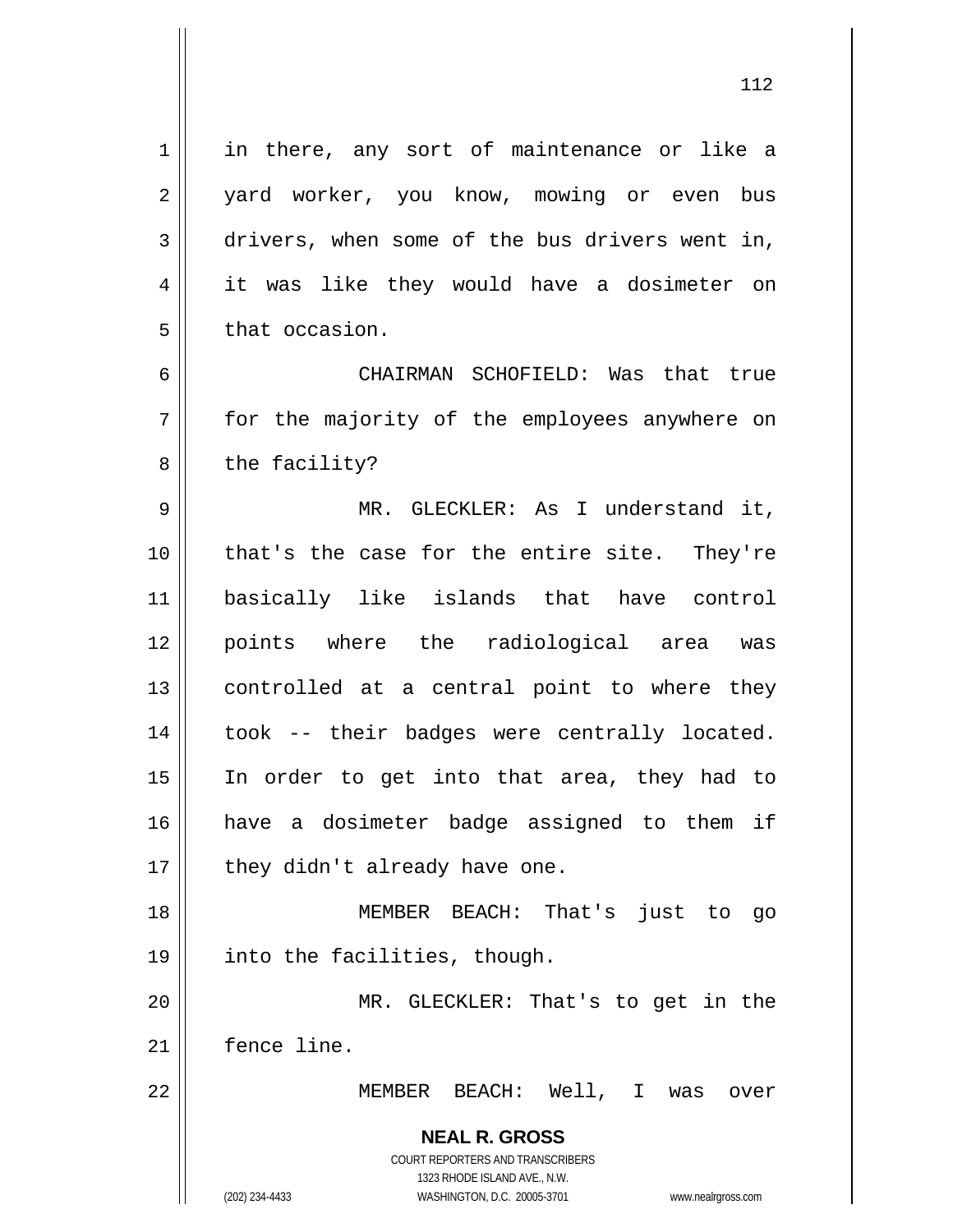there about two months ago, and the badges were on the inside of the guard shack, but I think he's talking about outside, working just directly out at the fence line, aren't you, Phil?

6 7 8 9 10 11 12 13 14 15 16 17 18 CHAIRMAN SCHOFIELD: Yes, I'm talking about like, you know, you gave the illustration here. This guy's mowing, say, here, and then maybe a few days later he's mowing down along here, along this outer fence line, and the fact that realistically they're not going to expect this person to get, say, more than 100 millirem external exposure a year, so they don't badge him. He probably is, since he's not badged, probably isn't on the bioassay program or whole body count. MEMBER BEACH: Well, he's got a badge to get into the gate --

19 20 CHAIRMAN SCHOFIELD: He's got a badge to get into this gate.

21 22 MEMBER BEACH: -- and work around all the facilities.

> **NEAL R. GROSS** COURT REPORTERS AND TRANSCRIBERS 1323 RHODE ISLAND AVE., N.W.

1

2

3

4

5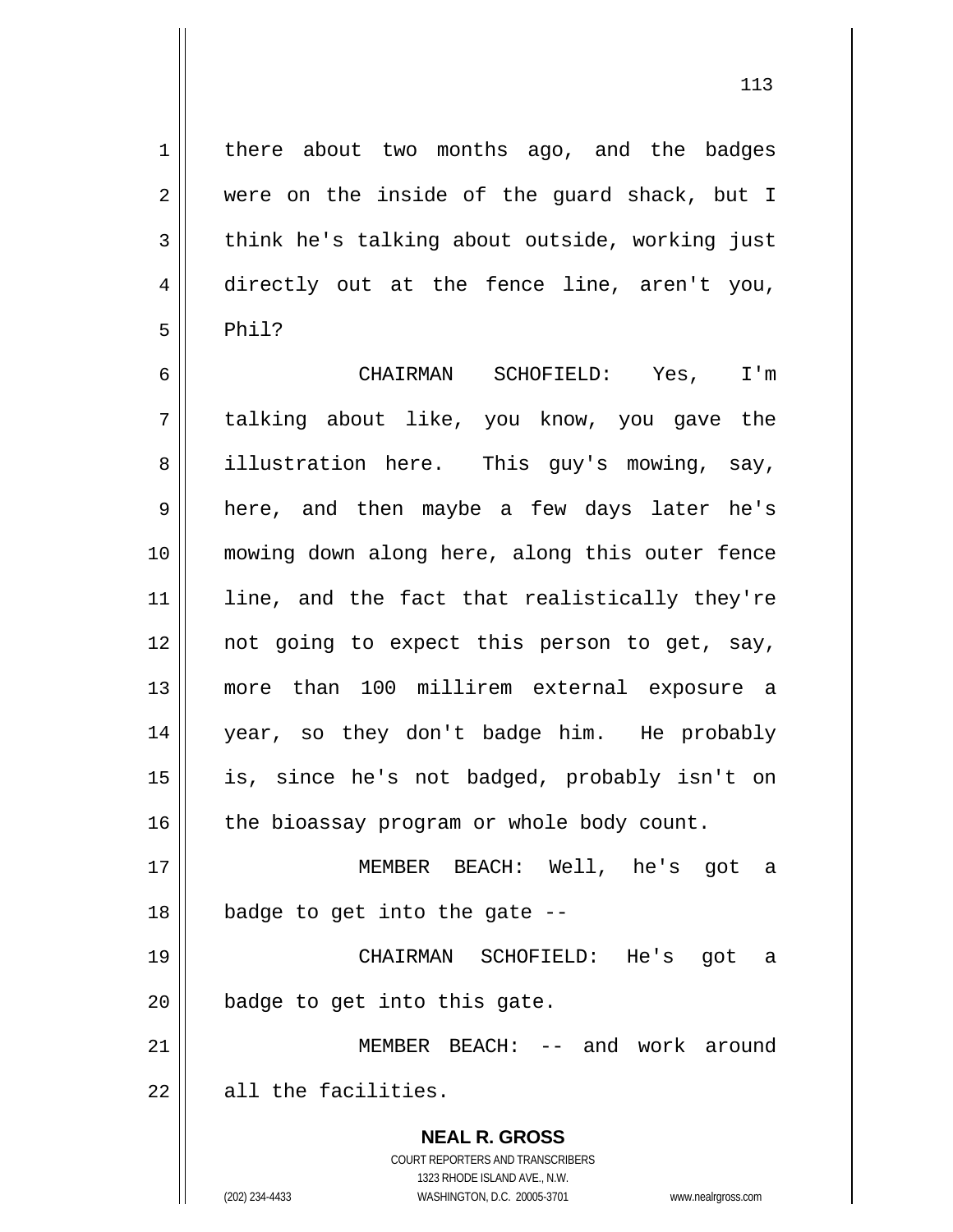| $\mathbf 1$    | MR. GLECKLER: Like to give a                   |
|----------------|------------------------------------------------|
| $\overline{2}$ | specific example for a specific facility,      |
| $\mathfrak{Z}$ | you've got the ICPP, and it's like it'll have  |
| 4              | a fence line around it for those facilities,   |
| 5              | and there's a number of buildings other than   |
| $\epsilon$     | just the ICPP associated with that facility to |
| 7              | where, in order for them to get inside the     |
| 8              | radiologically controlled area, which is       |
| 9              | including those ancillary buildings and        |
| 10             | everything, they have to go through a central  |
| 11             | checkpoint, from what I understand, and get a  |
| 12             | badge.                                         |
| 13             | I've never actually been out there             |
| 14             | that first-hand, but that's my<br>to<br>see    |
| 15             | understanding, and so, upon entering that      |
| 16             | fence line or to get into those other          |
| 17             | buildings and like to mow the grass around     |
| 18             | them, it's like they would have a dosimeter    |
| 19             | badge assigned to them, but if they were       |
| 20             | mowing the grass outside that facility         |
| 21             | boundary, no, they would not have a dosimeter  |
| 22             | assigned to them.                              |

114

**NEAL R. GROSS** COURT REPORTERS AND TRANSCRIBERS 1323 RHODE ISLAND AVE., N.W. (202) 234-4433 WASHINGTON, D.C. 20005-3701 www.nealrgross.com

 $\mathsf{I}$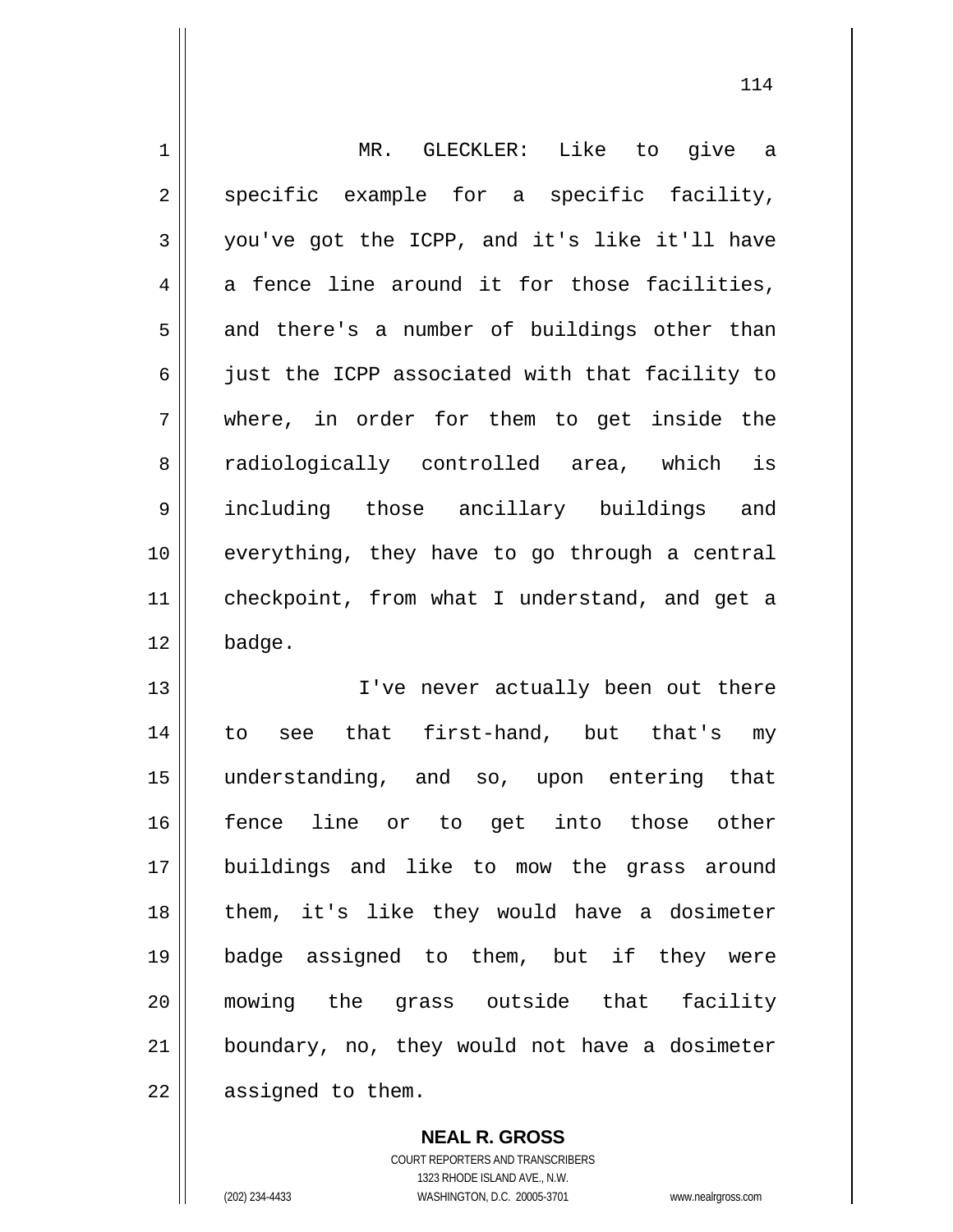| $\mathbf 1$    | CHAIRMAN SCHOFIELD: Okay. That's                                    |
|----------------|---------------------------------------------------------------------|
| 2              | what I'm getting at is they're not actually                         |
| 3              | going in there. Maybe they're the ones who                          |
| $\overline{4}$ | basically, you know, mows along major roads in                      |
| 5              | the facility or along the perimeter fences,                         |
| 6              | keeps things down on the site or even these                         |
| 7              | different locations within the site, and, like                      |
| 8              | I said, I mean, realistically they probably                         |
| 9              | aren't going to get, you know, more than                            |
| 10             | probably 150 millirem external exposure.                            |
| 11             | MR. GLECKLER: That's where the                                      |
| 12             | perimeter dosimeter data would be claimant-                         |
| 13             | favorable for those individuals that were                           |
| 14             | outside those fences, because that's the                            |
| 15             | closest point that they could get to the                            |
| 16             | facility without having their own dosimeters.                       |
| 17             | MEMBER MUNN: And those people would                                 |
| 18             | almost by definition be included in the                             |
| 19             | mesoscale exposures, which are pretty well                          |
| 20             | thinned out.                                                        |
| 21             | DR. MAURO: I'm not concerned about                                  |
| 22             | outside that fence line, the big fence line.                        |
|                | <b>NEAL R. GROSS</b>                                                |
|                | <b>COURT REPORTERS AND TRANSCRIBERS</b>                             |
|                | 1323 RHODE ISLAND AVE., N.W.                                        |
|                | (202) 234-4433<br>WASHINGTON, D.C. 20005-3701<br>www.nealrgross.com |

<u>115</u>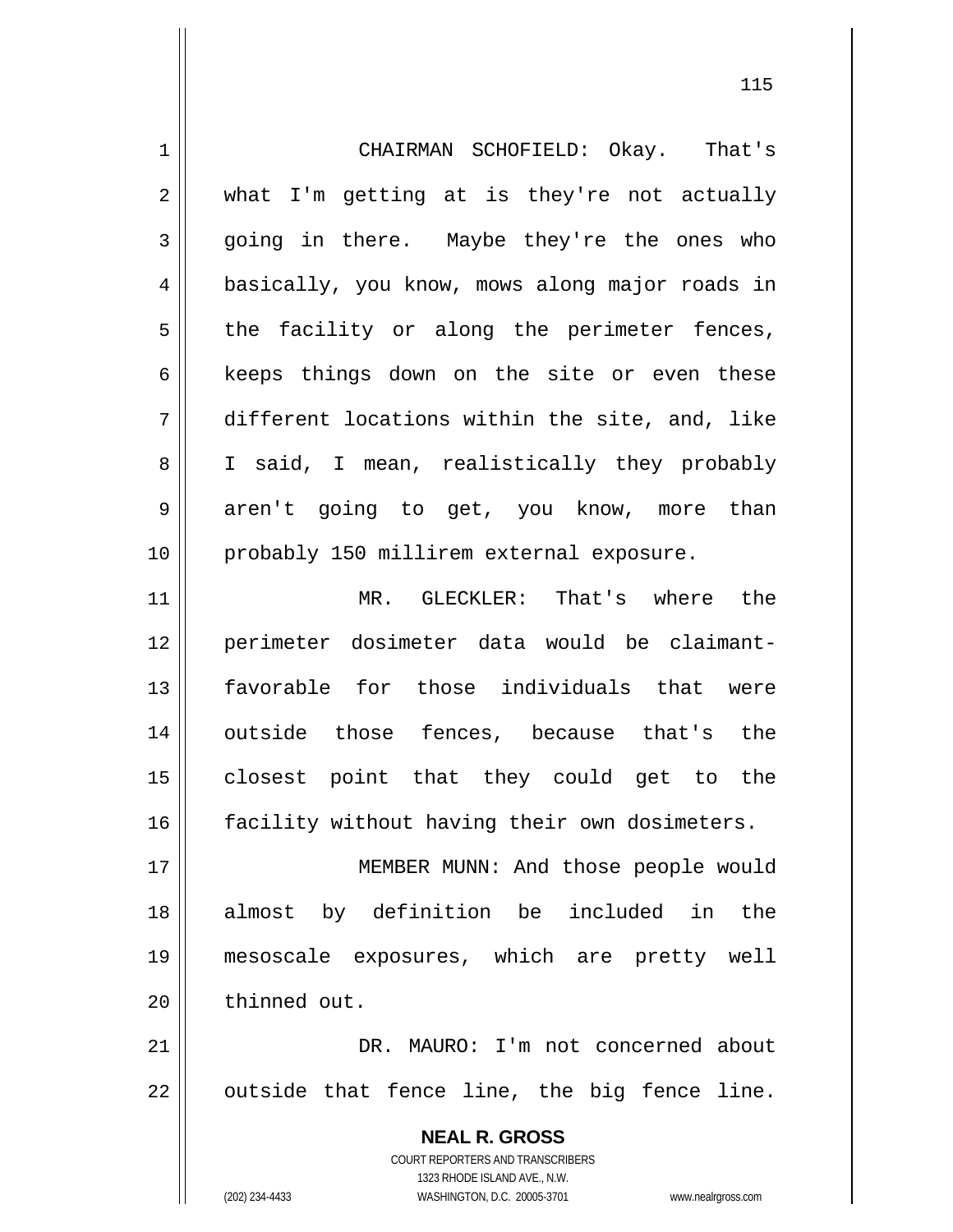**NEAL R. GROSS** COURT REPORTERS AND TRANSCRIBERS 1 2 3 4 5 6 7 8 9 10 11 12 13 14 15 16 17 18 19 20 21 22 I'm concerned inside and how they -- by the way, this is not unlike NTS. Nevada Test Site has a very similar problem. It's broken up into area, Areas 12, 13, 14, 15, and there is some question about - - and there are people that work out in the flats, which is the opened areas, as opposed to people that went into controlled areas where they had a fence inside the fence, and there was access controls and egress controls. The question became, and this was only resolved recently -- the solution is we're going to find the worst location onsite where people could have been working. We don't know who was there, when they were there, and how long they were there, but the worst thing you could assume is that these people worked 2,000 hours per year over here, and they assigned that dose. Now, it turns out it's not that big of a dose, so they have the luxury to do that,

1323 RHODE ISLAND AVE., N.W.

(202) 234-4433 WASHINGTON, D.C. 20005-3701 www.nealrgross.com

<u>116</u>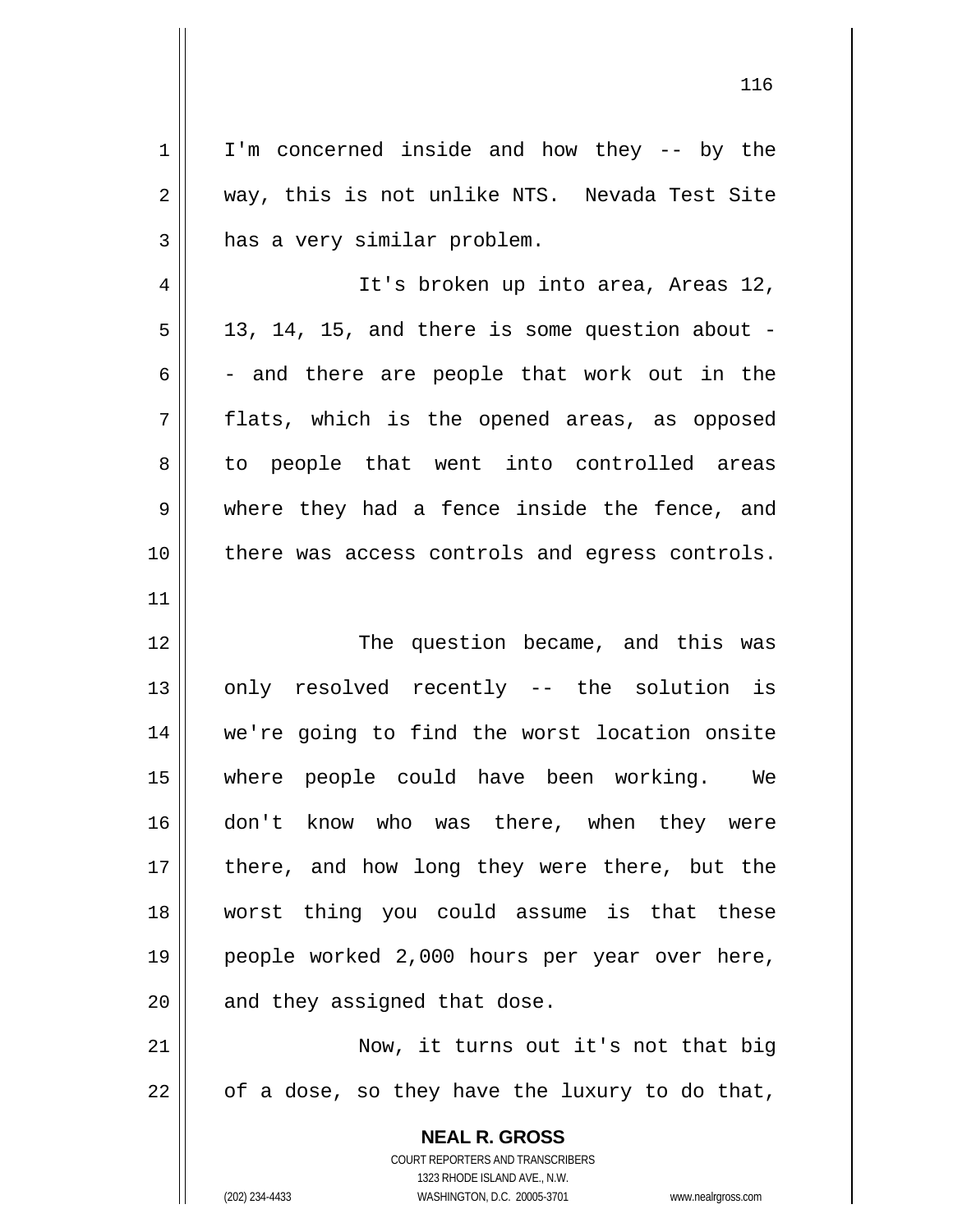and since they don't know any better, we don't know whether there was a person, who was there and when they were there and how long they were there without making some heroic efforts, and even then there's some uncertainty.

6 7 8 9 10 11 12 13 So they're taking the approach that we're just going to assign the highest plausible dose that a person might have experienced working in the flats, where, you know, they were not under the direct health physics control as they would be when they entered the restricted areas, okay, the fence inside the fence.

14 15 16 17 So that strategy is what was found acceptable during the NTS work group. Whether you want to have something similar to that here, you know, certainly.

18 19 CHAIRMAN SCHOFIELD: I think that's actually what we're --

20 21 22 MR. GLECKLER: There is a bit of a difference between those two sites to where like NTS, to get on to the main body of the

> **NEAL R. GROSS** COURT REPORTERS AND TRANSCRIBERS 1323 RHODE ISLAND AVE., N.W.

1

2

3

4

5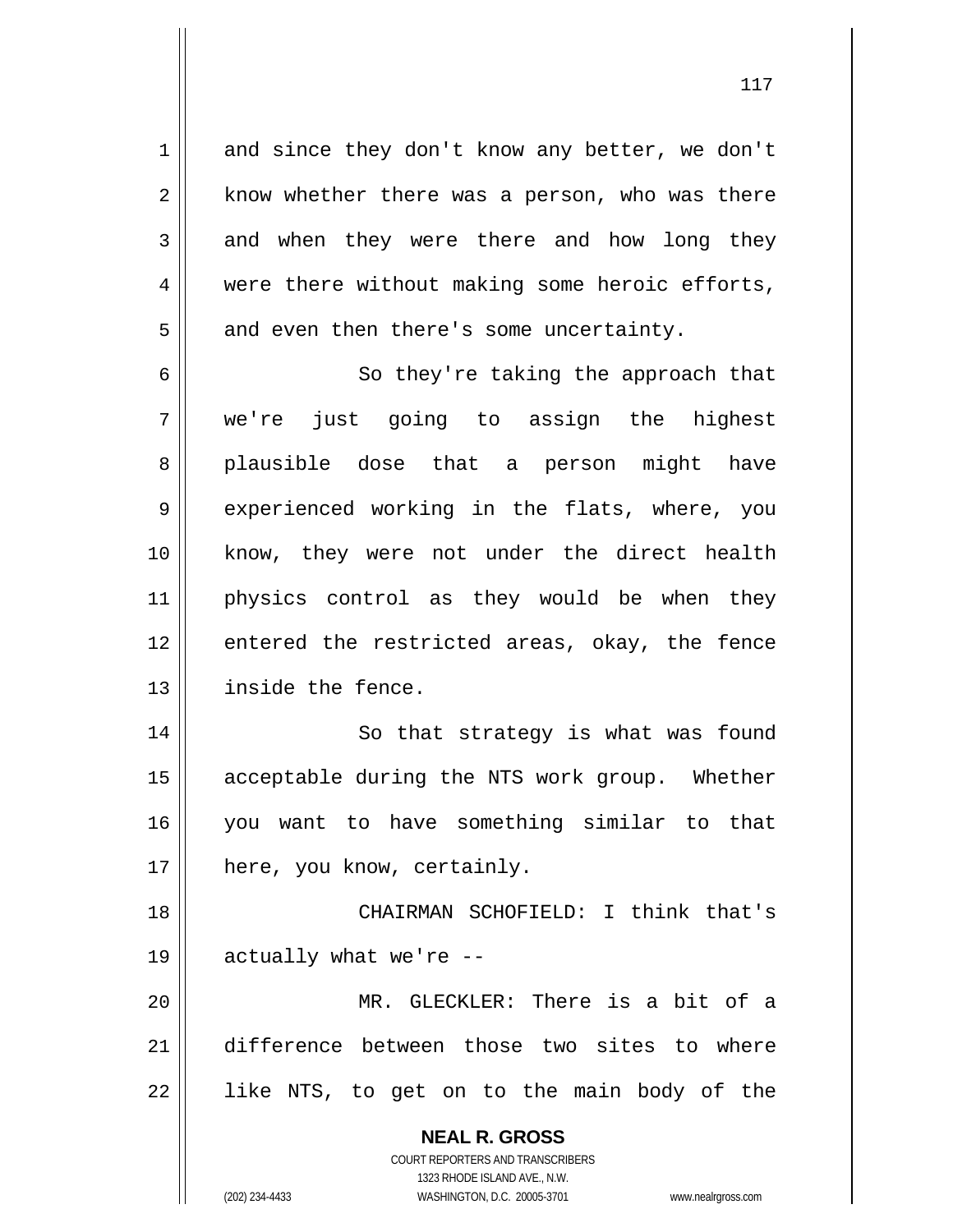site, you know, which would be equivalent to the main body of the INL site, it's like they had to go through mercury, and I think that's where their central badging or the majority of their central badging was. They had to have a badge issued to them just to get on the site, period.

8 9 10 11 12 13 14 15 16 17 18 19 20 21 22 It's like -- but, because of that, it's like they don't have any detailed information typically where those individuals went. Every once in a while, we would get more detailed information for that site, but it's really hard to figure out exactly - pinpoint where those workers were, whereas the way they handle it at INL, you have these islands out there with fences around them, and it's like -- and central badging points for those specific islands to where they've got dosimeter codes where almost 100 percent of the dosimeters we can tell exactly where that worker -- what facility that worker was at during that time frame.

> **NEAL R. GROSS** COURT REPORTERS AND TRANSCRIBERS 1323 RHODE ISLAND AVE., N.W. (202) 234-4433 WASHINGTON, D.C. 20005-3701 www.nealrgross.com

1

2

3

4

5

6

7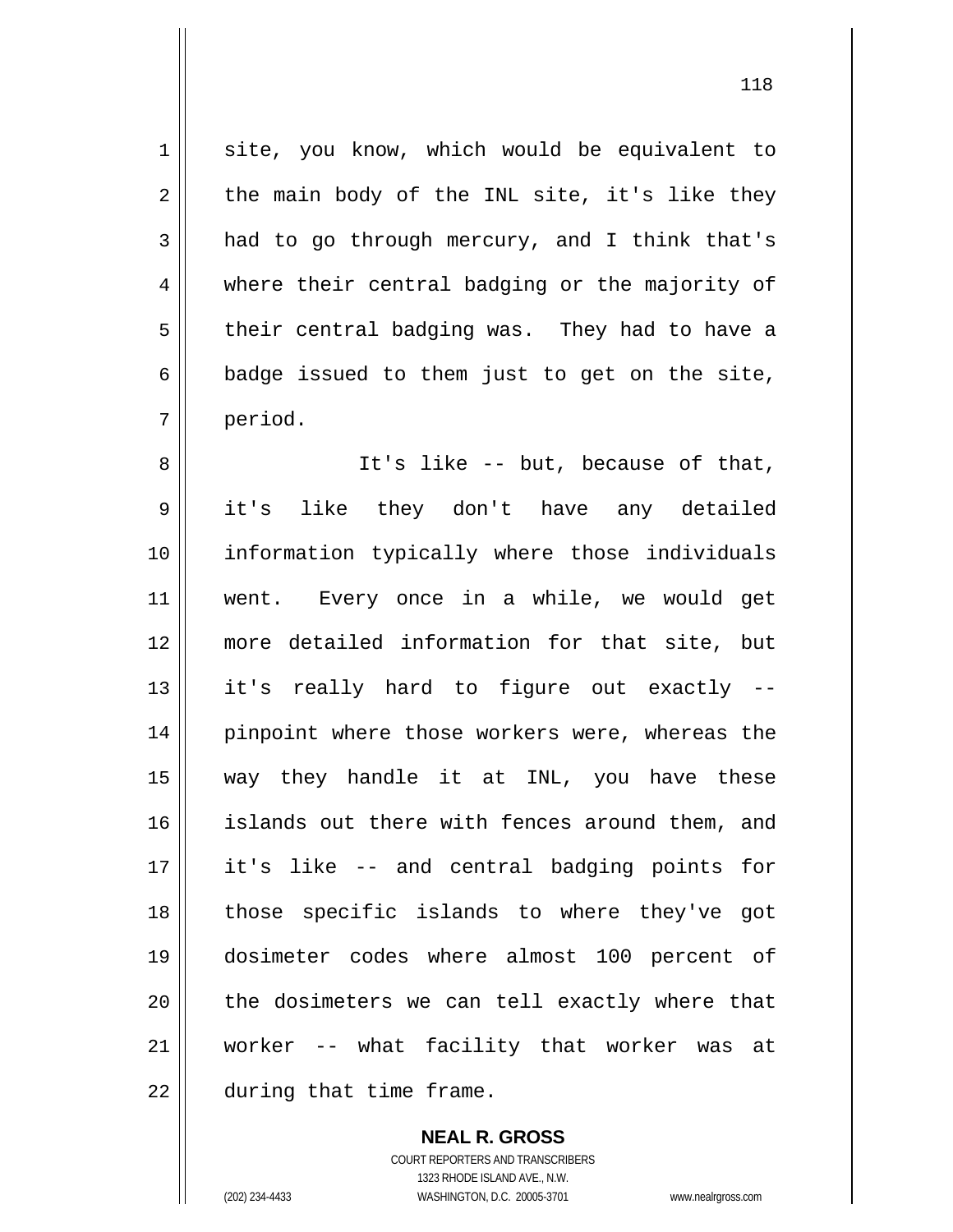**NEAL R. GROSS** COURT REPORTERS AND TRANSCRIBERS 1323 RHODE ISLAND AVE., N.W. 1 2 3 4 5 6 7 8 9 10 11 12 13 14 15 16 17 18 19 20 21 22 CHAIRMAN SCHOFIELD: What about the internal, I mean, because, you know, here we've got a problem with -- MR. GLECKLER: Internal is a little different. CHAIRMAN SCHOFIELD: We know there is some of this resuspension going on, because we've been told there's telephone poles out there that have had the tops cut off, because they got contaminated by resuspension. This goes on to this day, so that means there is airborne resuspension, and if these people aren't on a regular bioassay program, how are the potential for intakes going to be addressed? MR. CALHOUN: Environmental ambient is the sum. CHAIRMAN SCHOFIELD: That's what I was assuming. MR. CALHOUN: And until we determine that that's not claimant-favorable, you know, that's part of our whole discussion that we're

119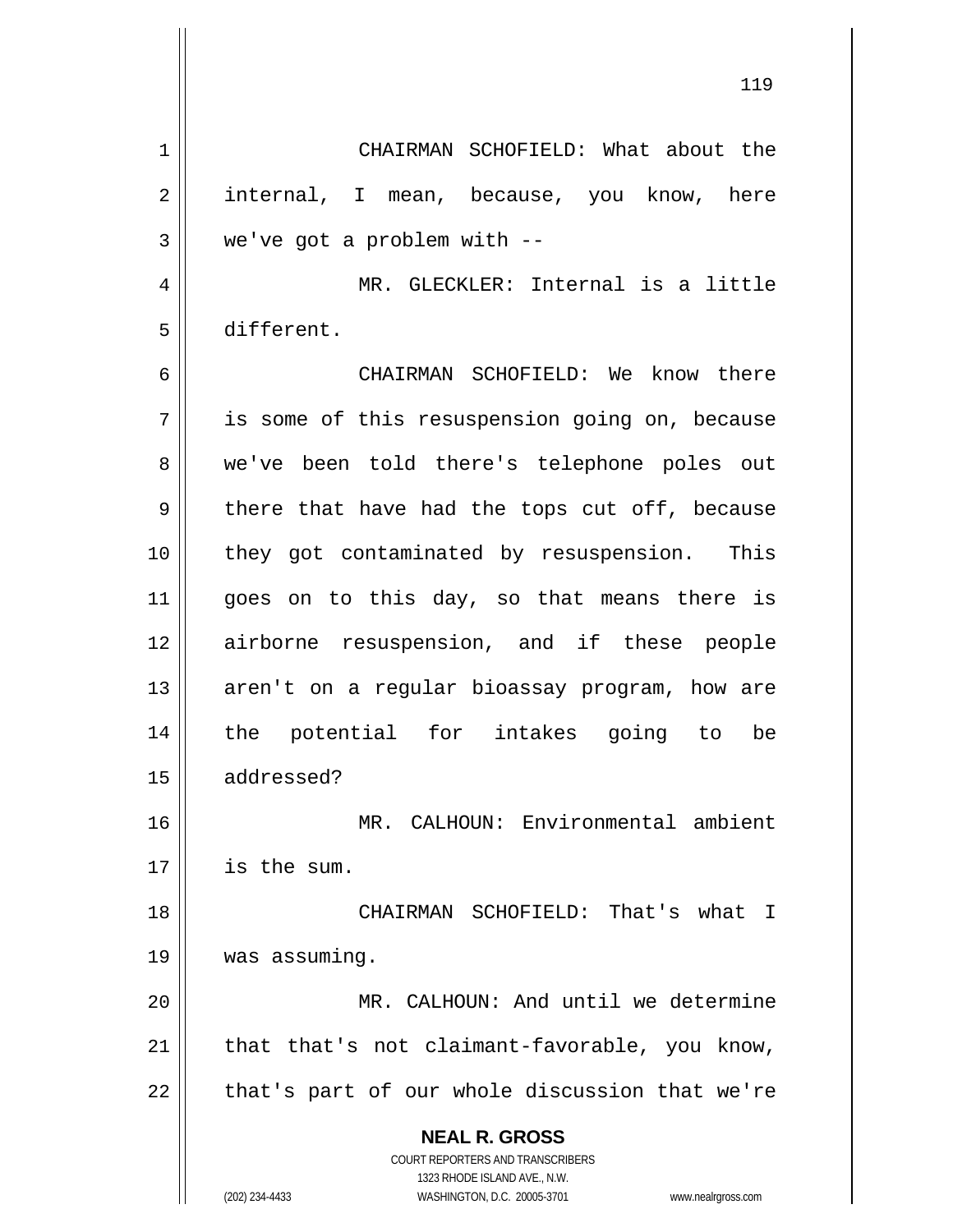1 having here.

| $\overline{2}$ | MR. GLECKLER: I mean, the one thing                                                                                                                             |
|----------------|-----------------------------------------------------------------------------------------------------------------------------------------------------------------|
| $\mathfrak{Z}$ | that the environment TBD does indicate that it                                                                                                                  |
| $\overline{4}$ | did correlate it with the environmental                                                                                                                         |
| 5              | monitoring reports, which, based on my Hanford                                                                                                                  |
| 6              | experience, that included what they call near-                                                                                                                  |
| 7              | field monitoring at the Hanford site, which is                                                                                                                  |
| 8              | the onsite environmental monitoring. So I'm                                                                                                                     |
| $\mathsf 9$    | assuming they had a similar program, because                                                                                                                    |
| 10             | it was all driven by the same DOE order, so                                                                                                                     |
| 11             | that could be an incorrect assumption for that                                                                                                                  |
| 12             | site.                                                                                                                                                           |
| 13             | CHAIRMAN SCHOFIELD: Maybe Josie can                                                                                                                             |
| 14             | help me on this. Not being really familiar,                                                                                                                     |
| 15             | having been on the ground and actually seeing                                                                                                                   |
| 16             | how this facility is all laid out entirely,                                                                                                                     |
| 17             | there are some areas, obviously, that are                                                                                                                       |
| 18             | going to be more prone to this resuspension                                                                                                                     |
| 19             | issue with the potential of internal intakes                                                                                                                    |
| 20             | than other areas.                                                                                                                                               |
| 21             | talking about<br>this<br>You're                                                                                                                                 |
| 22             | monitoring again.<br>those<br>Were<br>areas                                                                                                                     |
|                | <b>NEAL R. GROSS</b><br>COURT REPORTERS AND TRANSCRIBERS<br>1323 RHODE ISLAND AVE., N.W.<br>(202) 234-4433<br>WASHINGTON, D.C. 20005-3701<br>www.nealrgross.com |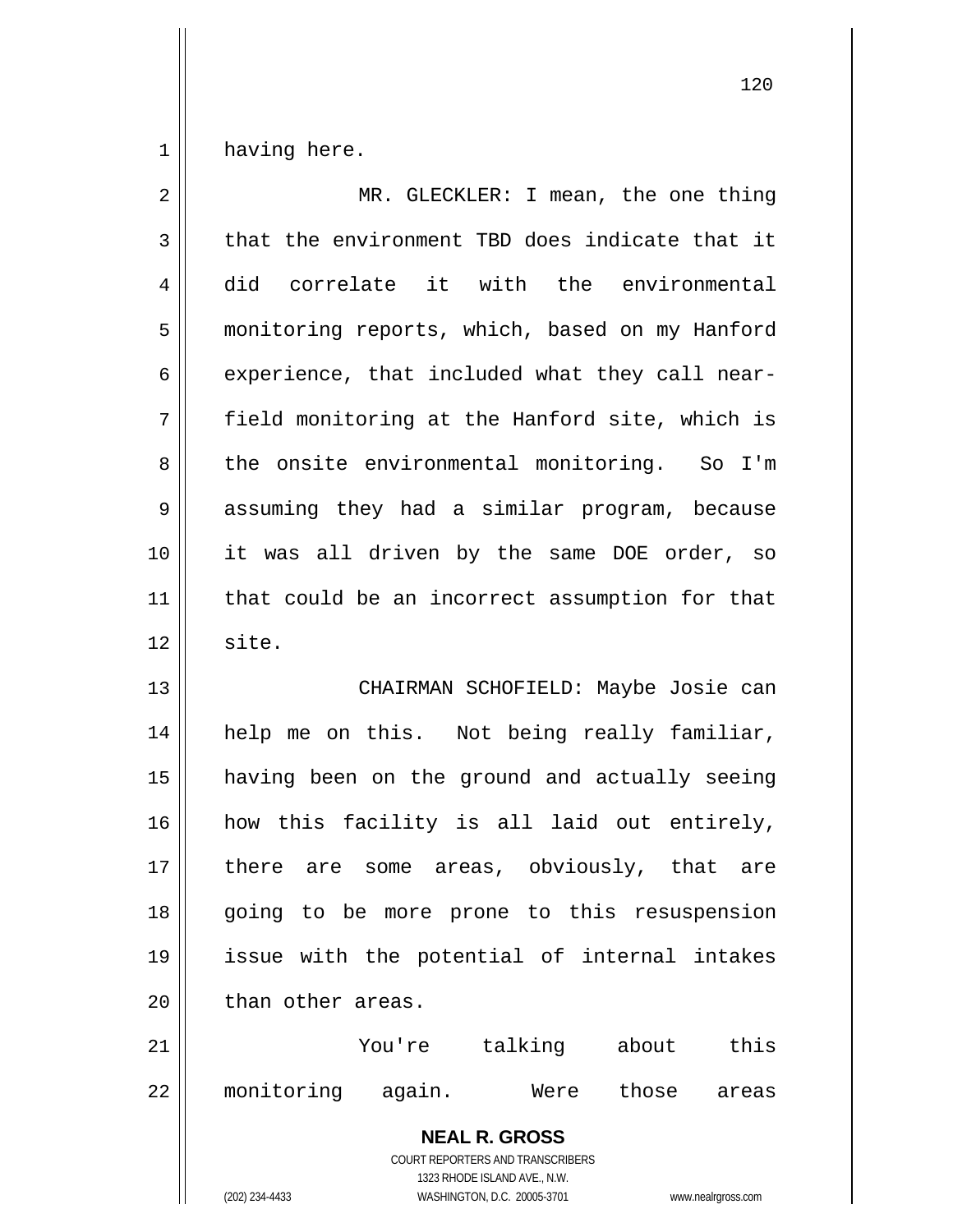121

specifically monitored for this problem, or just in general terms, they were looking at the external possible exposure and basically not looking for the possibility of internal exposures?

6 7 8 9 10 11 12 13 14 15 16 17 MR. GLECKLER: I have no idea exactly what their onsite environmental monitoring program entailed. I've never seen any information, but just in general, if they had an environmental air sampling station inside one of those facilities or at the perimeter boundary, which they almost certainly had to have some just based on my familiarity with the DOE orders and what we had to do with the Hanford site, to where that would -- those air sampling stations would account for what's being resuspended.

18 19 20 CHAIRMAN SCHOFIELD: So on that basis, they could use that to give a bounding dose?

21 22 MR. GLECKLER: Yes, or validate the models that they used, and that's kind of what

> **NEAL R. GROSS** COURT REPORTERS AND TRANSCRIBERS 1323 RHODE ISLAND AVE., N.W.

1

2

3

4

5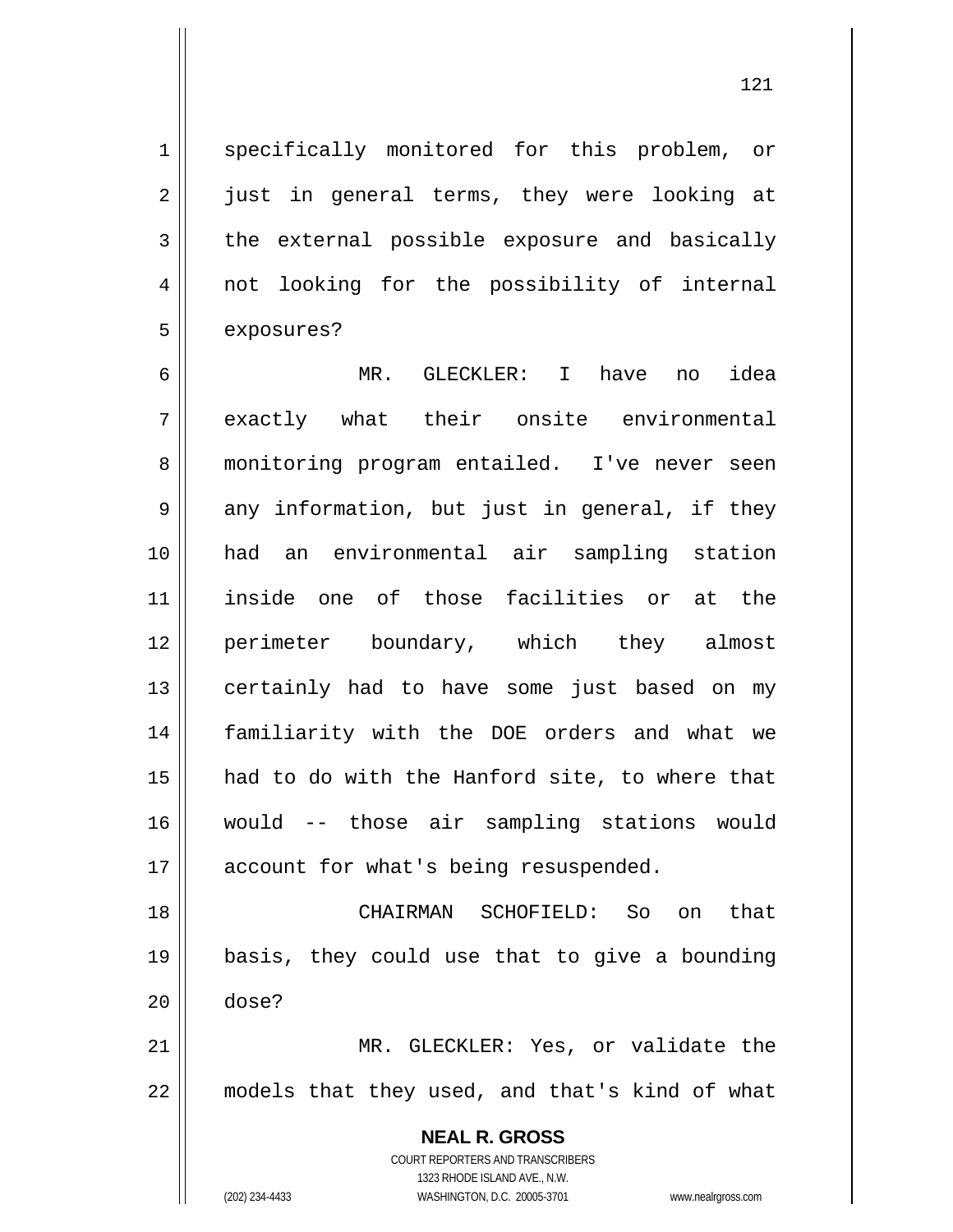1 2 3 4 5 6 7 8 9 10 the TBD indicates how they validated, you know, the use of those models and the atmospheric, you know, basically the gaseous effluent emissions, which all go out in the stacks, typically, is all they used, and it's like for those models, but then the TBD indicates that it's been correlated to the data in those environmental monitoring reports. I assume -- I am purely assuming

11 12 13 14 15 16 that those environmental monitoring reports contain similar things as what the Hanford did, Hanford site has, and that's a bunch of near-field or onsite environmental monitoring samples or air sampling stations, so we could pick up stuff like that.

17 18 19 MR. DARNELL: We'd have to go back to the source and have a look at it. This is part of the reason.

20 21 22 CHAIRMAN SCHOFIELD: Okay, so this is -- I think we need to look at a little more is the environmental monitoring, you know,

> **NEAL R. GROSS** COURT REPORTERS AND TRANSCRIBERS 1323 RHODE ISLAND AVE., N.W. (202) 234-4433 WASHINGTON, D.C. 20005-3701 www.nealrgross.com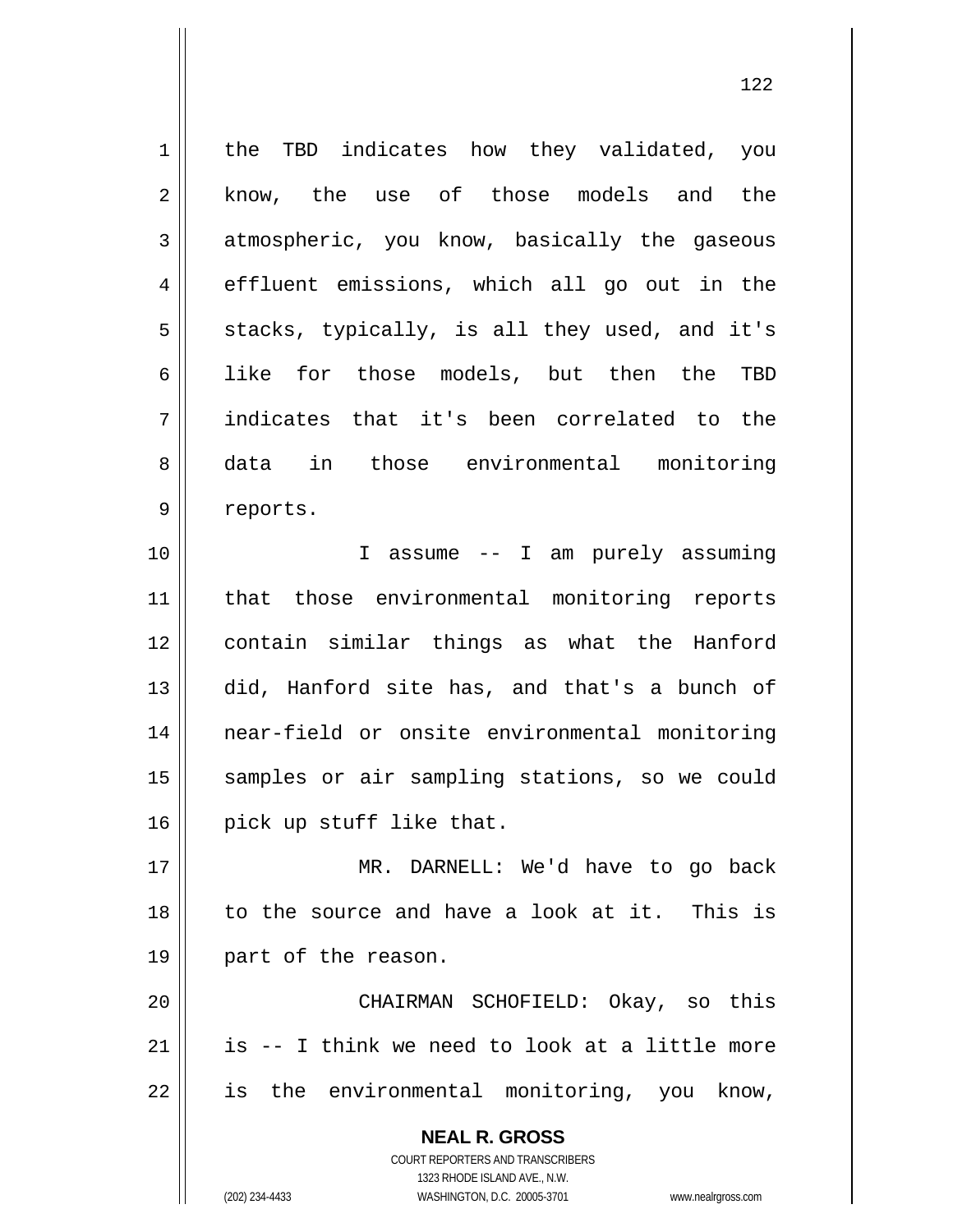1 2 exactly how it was done, just because of this issue of resuspension.

3 4 5 6 7 8 9 Particular -- you know, I don't have a problem with, you know, them having instrumentations around saying, well, external dose we can pretty well figure there was this much at this point, in this area, you know, but the internal dose potential would have to be based upon that monitoring.

10 11 12 13 14 15 16 17 MR. DARNELL: This particular topic that you're discussing is part of why I get heartburn relying so much on the Tiger Team report, because the original data that we used to develop what's in the TBD looked at the releases only to the monitoring station, to the data that was there that we have available.

18 19 20 21 22 So going back and saying, well, the instrumentation was wrong, doesn't really matter, because you've got instrumentation at the boundaries. You've got instrumentation near-field, far field, whatever you want to

> **NEAL R. GROSS** COURT REPORTERS AND TRANSCRIBERS 1323 RHODE ISLAND AVE., N.W. (202) 234-4433 WASHINGTON, D.C. 20005-3701 www.nealrgross.com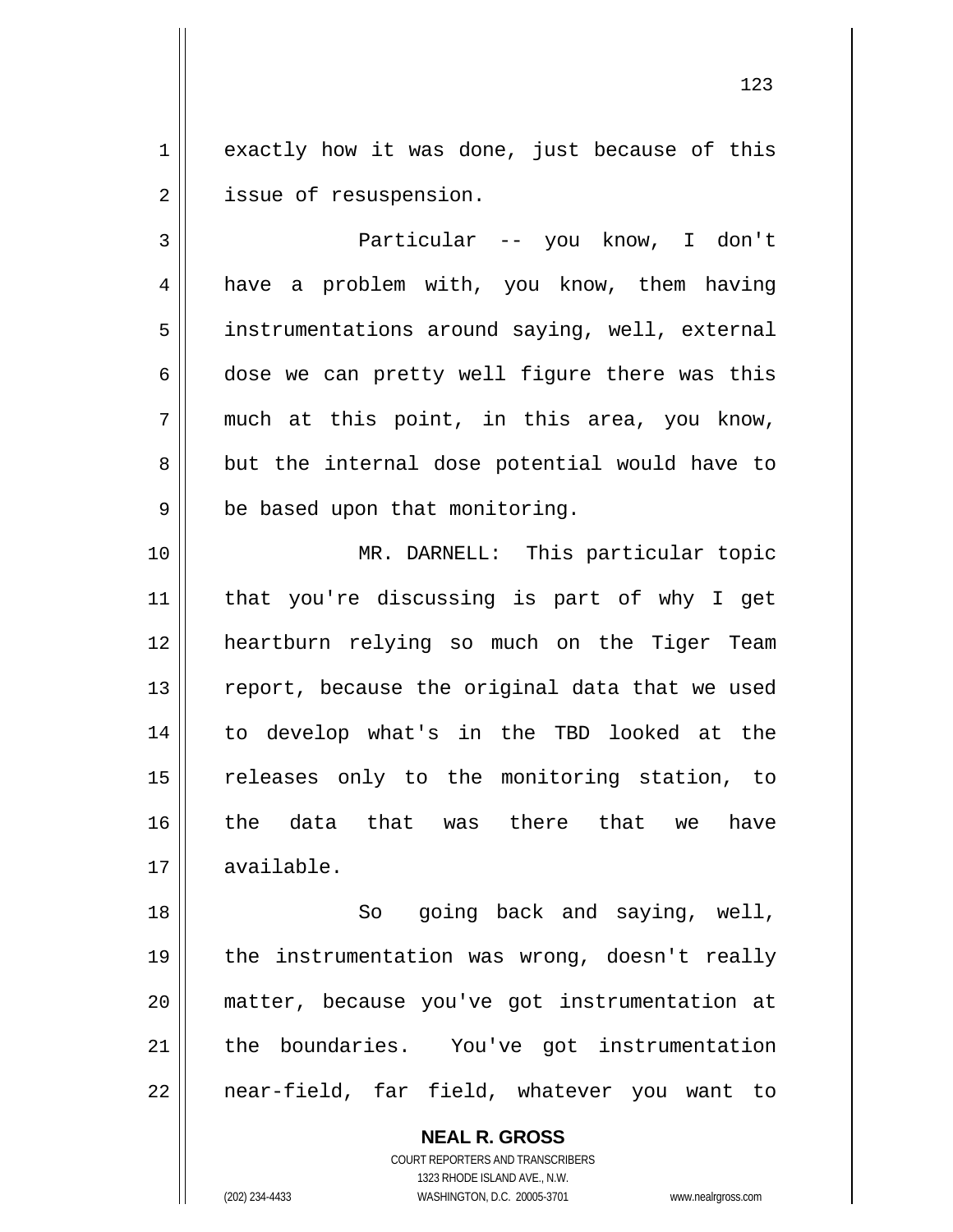1 2 3 4 5 6 7 8 9 10 11 12 13 14 15 16 17 18 19 20 21 22 call it, that you correlate the data to. If you weren't doing isokinetic monitoring inside the stack, it doesn't really matter. DR. MAURO: So you're protected. You're saying the environmental measurements are there as a backup to supplement your source terms. MR. DARNELL: Sure. DR. MAURO: I remember the emphasis was placed on air sampling and film badges, but I think you might have had them over here, too. In other words, the idea being -- I think the philosophy was we want to make sure what's leaving the perimeter of each of these areas -- this might be one, two, or ten. I'm not sure which, and also we're very interested in what's going on over here. So the question becomes, okay, let's say we've got film badges, TLDs, at these locations, and let's say we have air sampling stations that are pulling particular air samples. Let's say that's there. Right

124

**NEAL R. GROSS** COURT REPORTERS AND TRANSCRIBERS

1323 RHODE ISLAND AVE., N.W.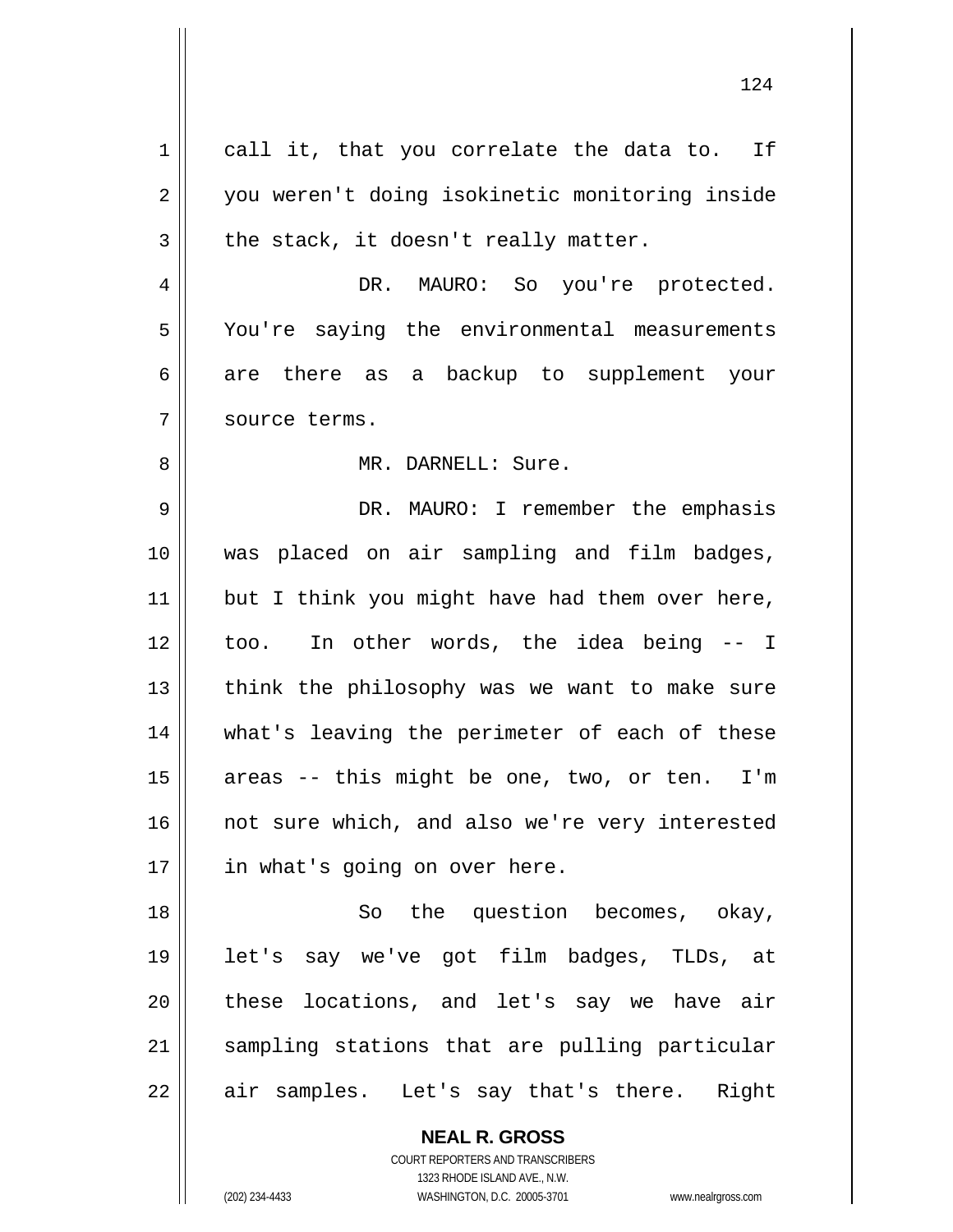| $\mathbf 1$    | now, I think that might --                                                                          |
|----------------|-----------------------------------------------------------------------------------------------------|
| $\overline{2}$ | MR. DARNELL: I believe the Tiger                                                                    |
| 3              | Team report talked specifically about those                                                         |
| 4              | air sampling stations, because it casts                                                             |
| 5              | aspersions on the type of equipment that was                                                        |
| 6              | used in the field versus talking about flow                                                         |
| 7              | rate, even tent sizes.                                                                              |
| 8              | DR. MAURO: Yes, it talked about                                                                     |
| 9              | high volume versus low volume air, and, now,                                                        |
| 10             | I'm not -- I don't know if they're doing                                                            |
| 11             | those.                                                                                              |
| 12             | MR. DARNELL: Yes.                                                                                   |
| 13             | DR. MAURO: But now I say to myself,                                                                 |
| 14             | okay, let's say under the best circumstances                                                        |
| 15             | you've got, I'm not sure, but I think -- these                                                      |
| 16             | are the ones that I know about. These I don't                                                       |
| 17             | really care about so much. This is 20 miles                                                         |
| 18             | away. This might be -- I don't know what kind                                                       |
| 19             | of businesses they're talking about. Here's a                                                       |
| 20             | stack or some ground-level source.                                                                  |
| 21             | MR. GLECKLER: And those may not                                                                     |
| 22             | have been limited to the facility boundaries,                                                       |
|                | <b>NEAL R. GROSS</b>                                                                                |
|                | COURT REPORTERS AND TRANSCRIBERS                                                                    |
|                | 1323 RHODE ISLAND AVE., N.W.<br>(202) 234-4433<br>WASHINGTON, D.C. 20005-3701<br>www.nealrgross.com |

 $\mathsf{I}$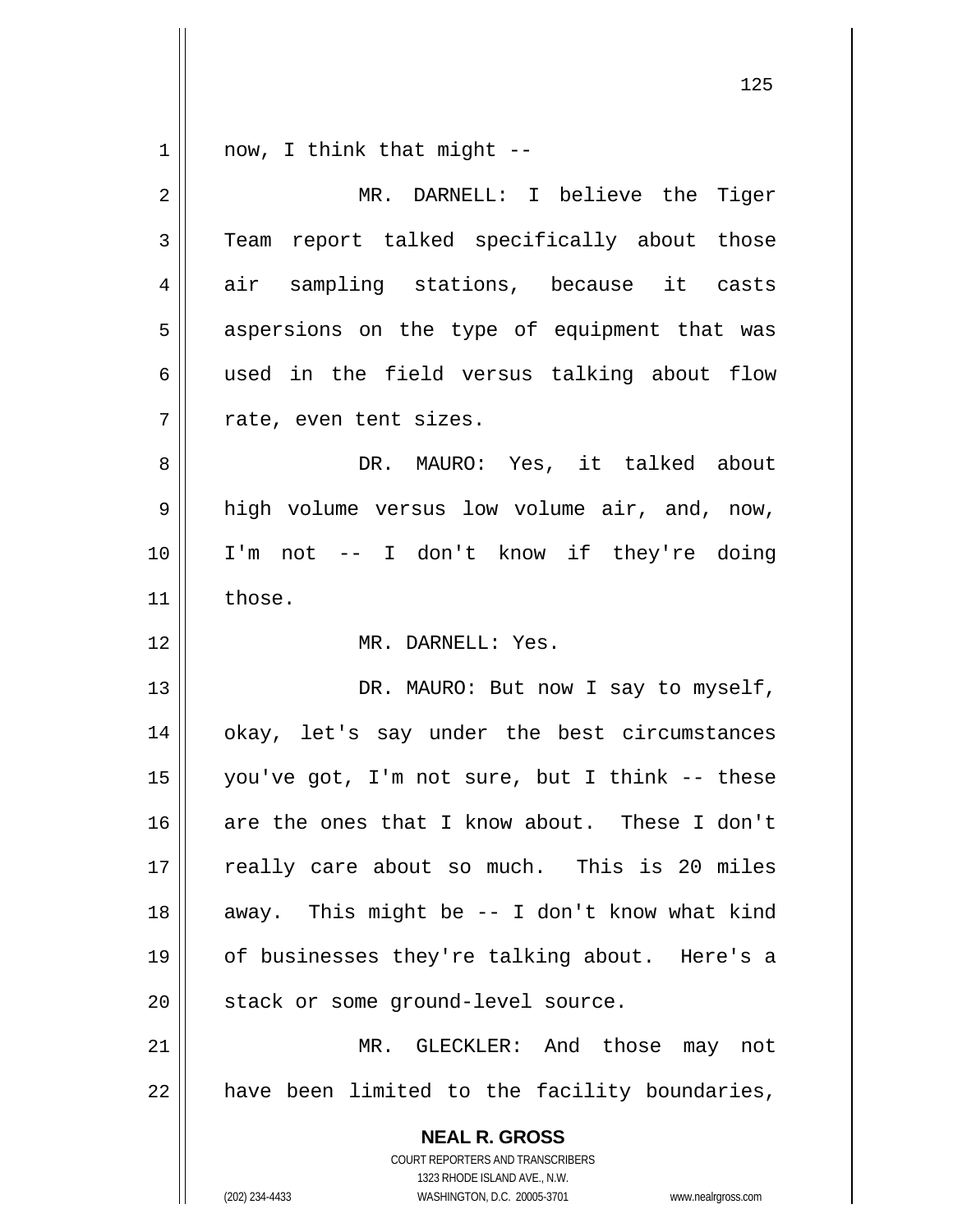| 1              | either. It's like with the Hanford site, I                                                          |
|----------------|-----------------------------------------------------------------------------------------------------|
| $\overline{2}$ | know they had them inside and right at the                                                          |
| 3              | perimeter around the site, so they --                                                               |
| 4              | DR. MAURO: Well, and this might --                                                                  |
| 5              | this might be a couple of miles.                                                                    |
| 6              | MR. GLECKLER: I don't know if they                                                                  |
| 7              | did the same thing there.                                                                           |
| 8              | DR. MAURO: This could be a couple                                                                   |
| 9              | of miles. Now, 100 meters away, and you                                                             |
| 10             | wouldn't do it.                                                                                     |
| 11             | MR. DARNELL: I think what we need                                                                   |
| 12             | to do is go back and take a detailed look at                                                        |
| 13             | the data we did use to develop it, and I think                                                      |
| 14             | that's actually the only way we can move                                                            |
| 15             | forward with these three items is we have to                                                        |
| 16             | be a little bit more sure of how we use what                                                        |
| 17             | data we have, and then we can come back and                                                         |
| 18             | talk about the issue some more, probably                                                            |
| 19             | between this, between now and the next Board                                                        |
| 20             | meeting.                                                                                            |
| 21             | I don't see us getting any further                                                                  |
| 22             | with these issues, because we need to have a                                                        |
|                | <b>NEAL R. GROSS</b>                                                                                |
|                | COURT REPORTERS AND TRANSCRIBERS                                                                    |
|                | 1323 RHODE ISLAND AVE., N.W.<br>WASHINGTON, D.C. 20005-3701<br>(202) 234-4433<br>www.nealrgross.com |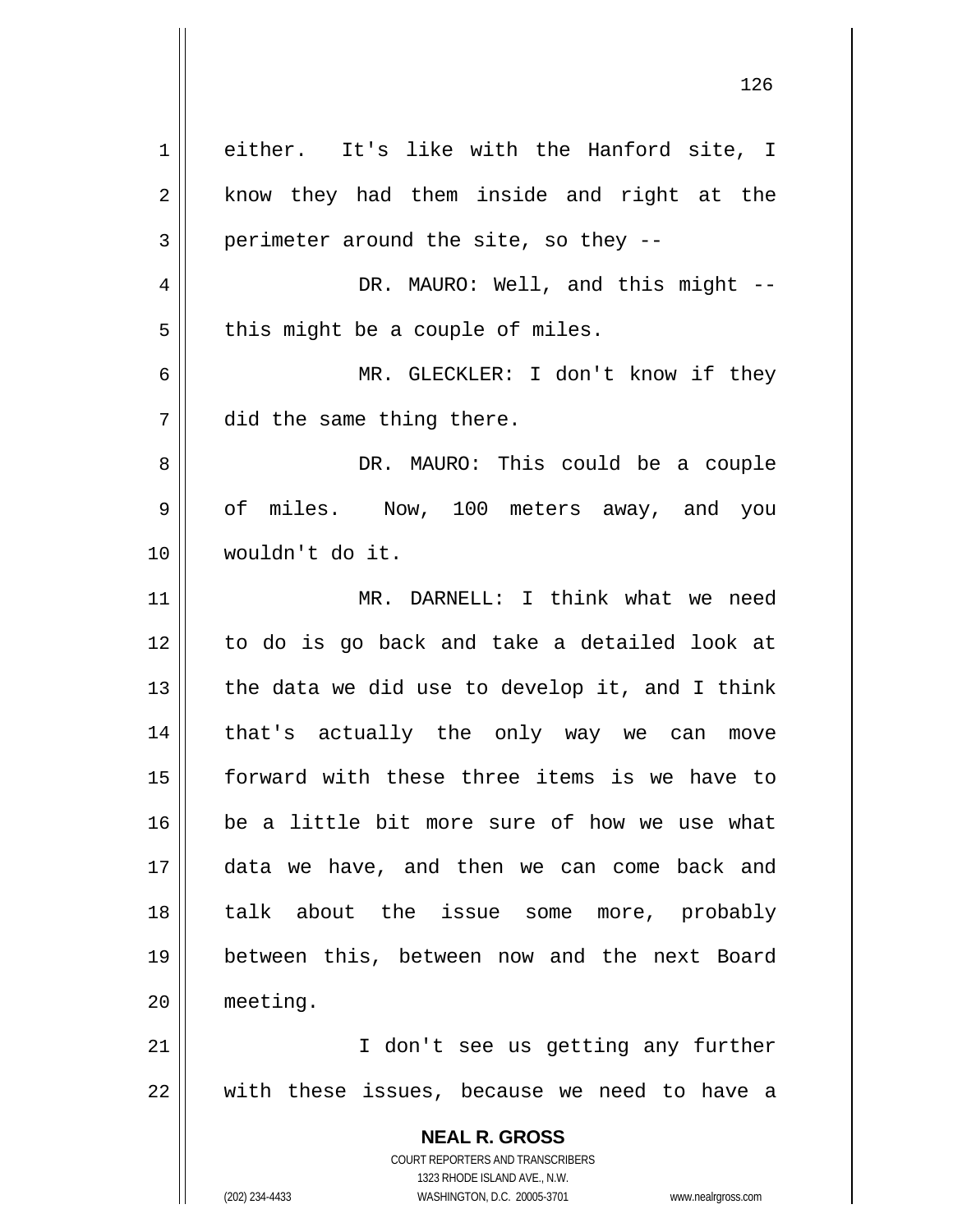1 2 3 4 5 6 7 8 little bit more data about our -- more knowledge about our own data that was used, and please recognize I'm not trying to pass anything off. Both Jodi and Brian are the second people, second or third generation people that have been working on INL, so this was done prior to them. That's why we don't have it all at our fingertips.

9 10 11 MR. GLECKLER: Neither of us has been involved with the site profile until just recently.

12 13 14 15 16 17 18 19 20 21 DR. MAURO: One of the recurring themes doing this now for five years is, and this goes across the board, is it seems that you grab the data you have, okay, and you say, "Okay, how do we use the data we have to reconstruct doses?" and you do the best you can with what you've got, as opposed to saying, "How is the right way to do this, and what data do we really need to do this right?" and there we would --

22

In other words, I would come at it

**NEAL R. GROSS** COURT REPORTERS AND TRANSCRIBERS 1323 RHODE ISLAND AVE., N.W. (202) 234-4433 WASHINGTON, D.C. 20005-3701 www.nealrgross.com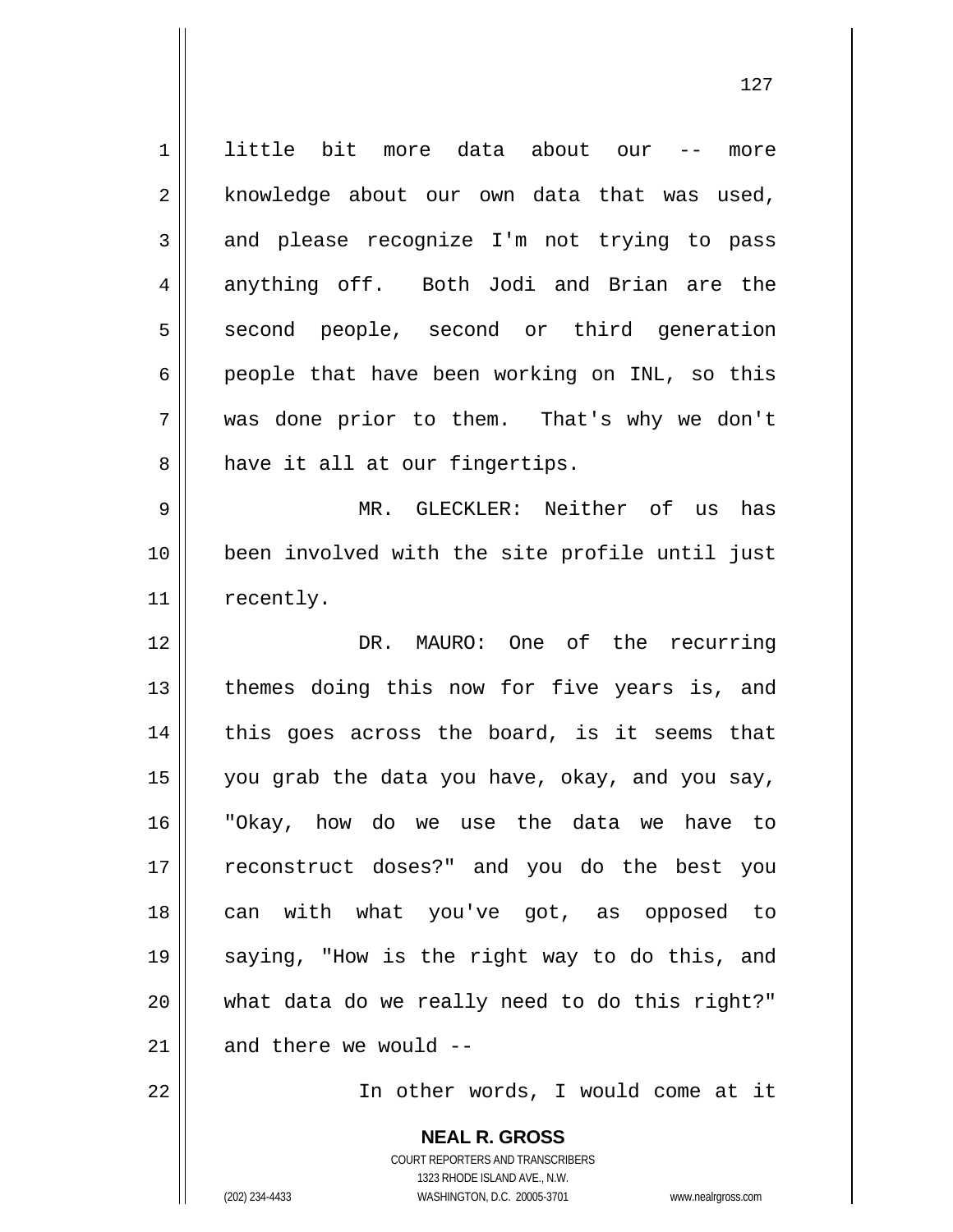1 2 3 4 5 6 7 8 9 10 11 12 13 14 15 16 17 18 19 20 21 22 as vulnerability. In other words, I think that given that the whole design was intended to protect offsite environment and the data you have is oriented that way, I would ask myself the question, "Where in that -- where does that create vulnerabilities, and how are we going to deal with it?" MR. DARNELL: This monitoring has nothing to do with protection. It's a monitoring problem. It's not protection DR. MAURO: No, no, when I say protection, we want to know what kind of - what kind of exposures the general public got offsite, and that's the overarching story. It's really for the -- You know, outdoor environmental exposures, I did not get the sense that the design was primarily there to see what kind of exposures workers who were working onsite outdoors next to these facilities, what exposures they would have, no. The data that was collected was

128

**NEAL R. GROSS** COURT REPORTERS AND TRANSCRIBERS 1323 RHODE ISLAND AVE., N.W.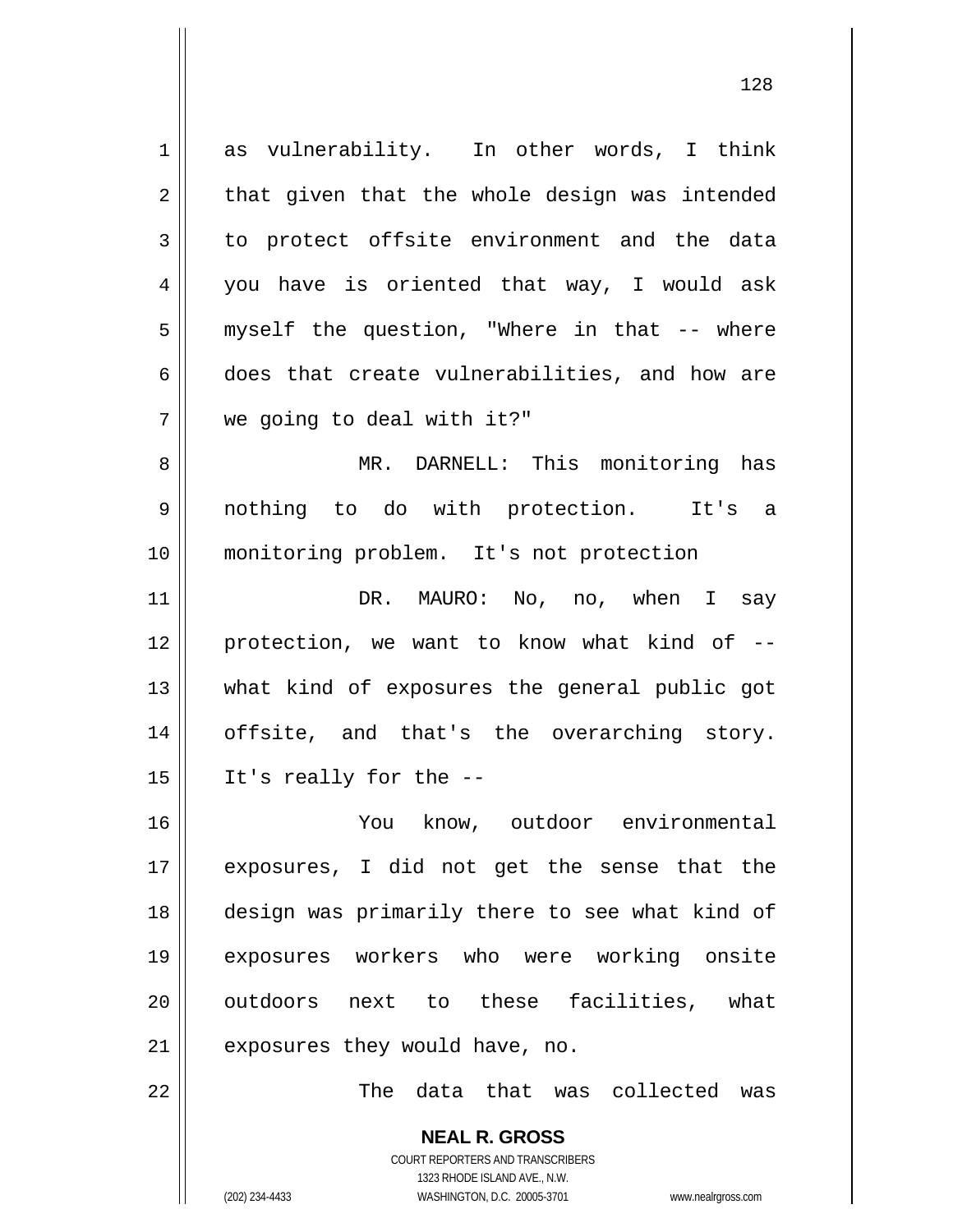**NEAL R. GROSS** COURT REPORTERS AND TRANSCRIBERS 1323 RHODE ISLAND AVE., N.W. 1 2 3 4 5 6 7 8 9 10 11 12 13 14 15 16 17 18 19 20 21 22 there mainly to be able to write an environmental report to satisfy EPA that we understood what the emissions were and what the impacts were to people offsite, and I think that somehow a bridge has to be brought. If you're going to use that data, you have to show why that very same data, together with anything else you might have -- MR. DARNELL: I think that where we're at now, we probably should table any more discussion on these three issues and find out what our data was, how we used it, and then we'll get back together and have a conversation in between the meetings. Otherwise -- CHAIRMAN SCHOFIELD: Would people like to take a break now or go to lunch? What time? I didn't realize it was this late. MR. DARNELL: Sounds like lunch to me. MEMBER BEACH: It's too early for lunch.

129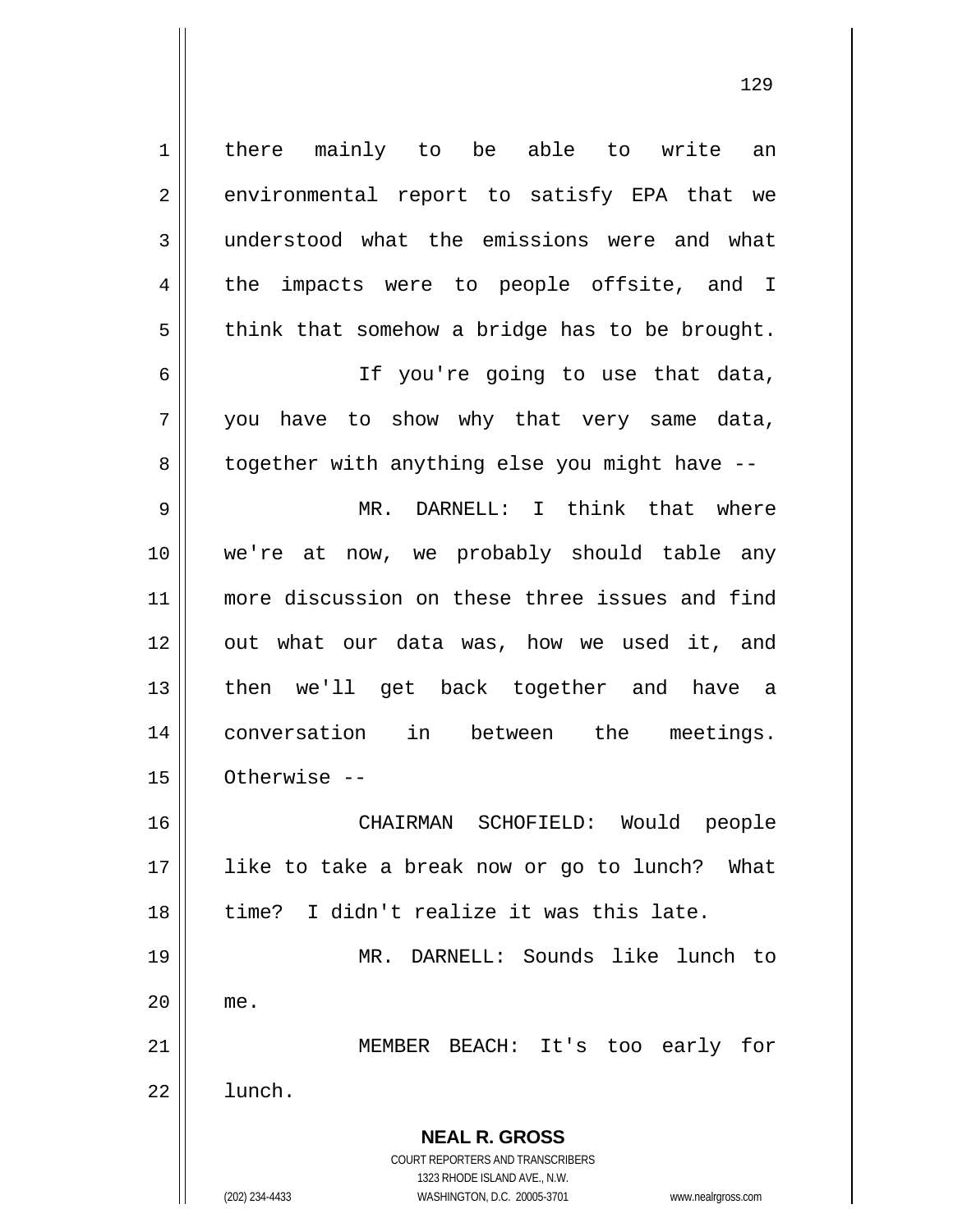**NEAL R. GROSS** 1 2 3 4 5 6 7 8 9 10 11 12 13 14 15 16 17 18 19 20 21 22 CHAIRMAN SCHOFIELD: Too early for lunch? MEMBER BEACH: I think it's too early for lunch. DR. BEHLING: Phil, this is Hans. Can I just quickly ask questions? Have we touched on anything that relates to fence line external dosimetry and how it impacts the assessment of external exposure to workers? This was actually comment Number 3 or finding Number 7 on the first page. Have we discussed that at all or at least in a level where we understand what some of the concerns are? DR. MAURO: Hans, I'll answer that. No, we haven't. I think it's important that you bring it up before we close this aspect of our discussion. DR. BEHLING: Yes, I would like to, because I think there are certain aspects to that that have not been even introduced in our review comments, but I did address them in my comments section for the ANL-W.

130

COURT REPORTERS AND TRANSCRIBERS 1323 RHODE ISLAND AVE., N.W.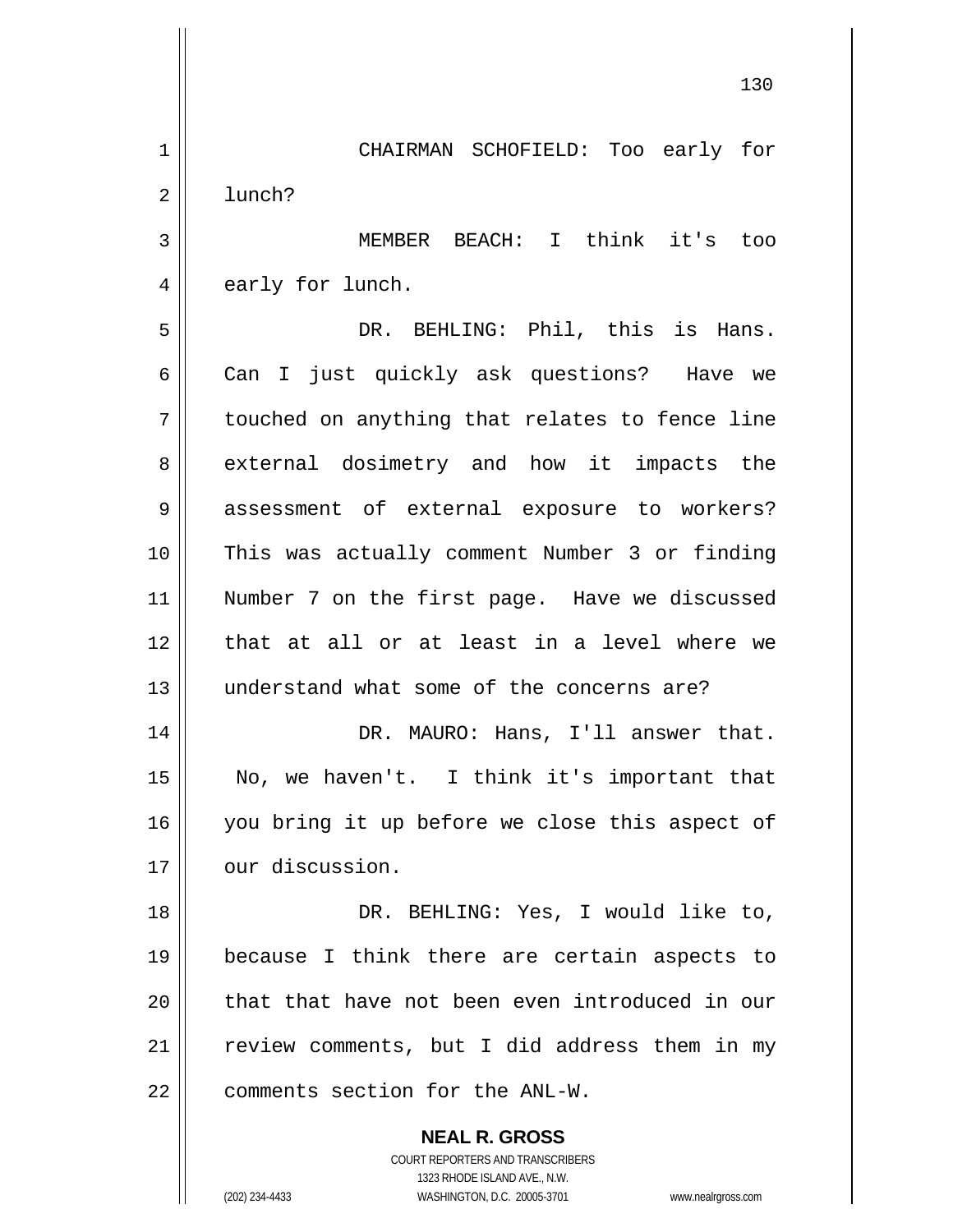|    | 131                                            |
|----|------------------------------------------------|
| 1  | MR. GLECKLER: Didn't I kind of                 |
| 2  | touch on that?                                 |
| 3  | MR. CALHOUN: Yes, I thought you                |
| 4  | addressed that completely.                     |
| 5  | DR. MAURO: The film badges?                    |
| 6  | MR. CALHOUN: The issue was fence               |
| 7  | line TLD measurements are not adequate for     |
| 8  | reconstructing direct gamma doses to personnel |
| 9  | working outdoors, and the explanation was that |
| 10 | everybody working indoors in that fence was    |
| 11 | badged.                                        |
| 12 | The TLDs were on the outside of the            |
| 13 | fence, so people working on the outside of the |
| 14 | fence would get a higher dose that would be a  |
| 15 | claimant-favorable approach. That was -- is    |
| 16 | that what you said?                            |
| 17 | MS. JENKINS: In addition to the                |
| 18 | fact that we applied a correction accounting   |
| 19 | for overtime. We give them -- we account for   |
| 20 | working overtime more hours than the union     |
| 21 | standard and apply current 2.13 also, and that |
| 22 | is in conjunction with our procedures.         |
|    | <b>NEAL R. GROSS</b>                           |

COURT REPORTERS AND TRANSCRIBERS 1323 RHODE ISLAND AVE., N.W.

 $\prod$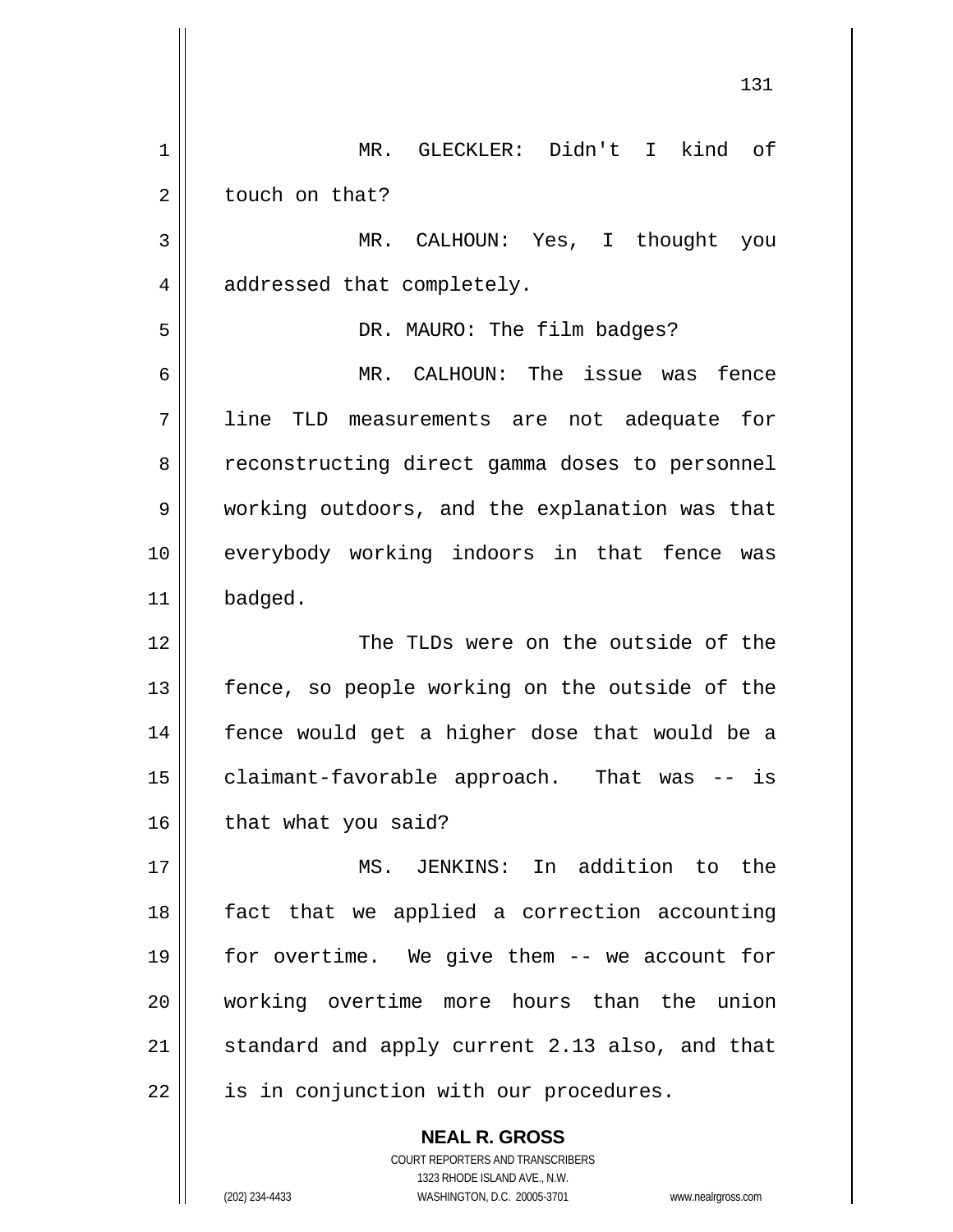**NEAL R. GROSS** COURT REPORTERS AND TRANSCRIBERS 1323 RHODE ISLAND AVE., N.W. 1 2 3 4 5 6 7 8 9 10 11 12 13 14 15 16 17 18 19 20 21 22 MEMBER MUNN: So that all now needs to be said in written response to the comment so that it's of record. DR. BEHLING: Can I ask then a very stupid question? What is the purpose of Table 4-13 if we're saying that anyone who was onsite wasn't, in fact, monitored? MR. DARNELL: Which document? DR. BEHLING: Therefore, that table has no purpose. MR. GLECKLER: No, not anyone onsite, anyone in a radiological facility in that site. The INL site as a whole has basically a bunch of island facilities throughout that whole site. All those radiological areas for the most part are surrounded by fence lines to where they've got like a single badging area that they have to go through and get a dosimeter badge to get inside that operating area. So like the example that I gave

132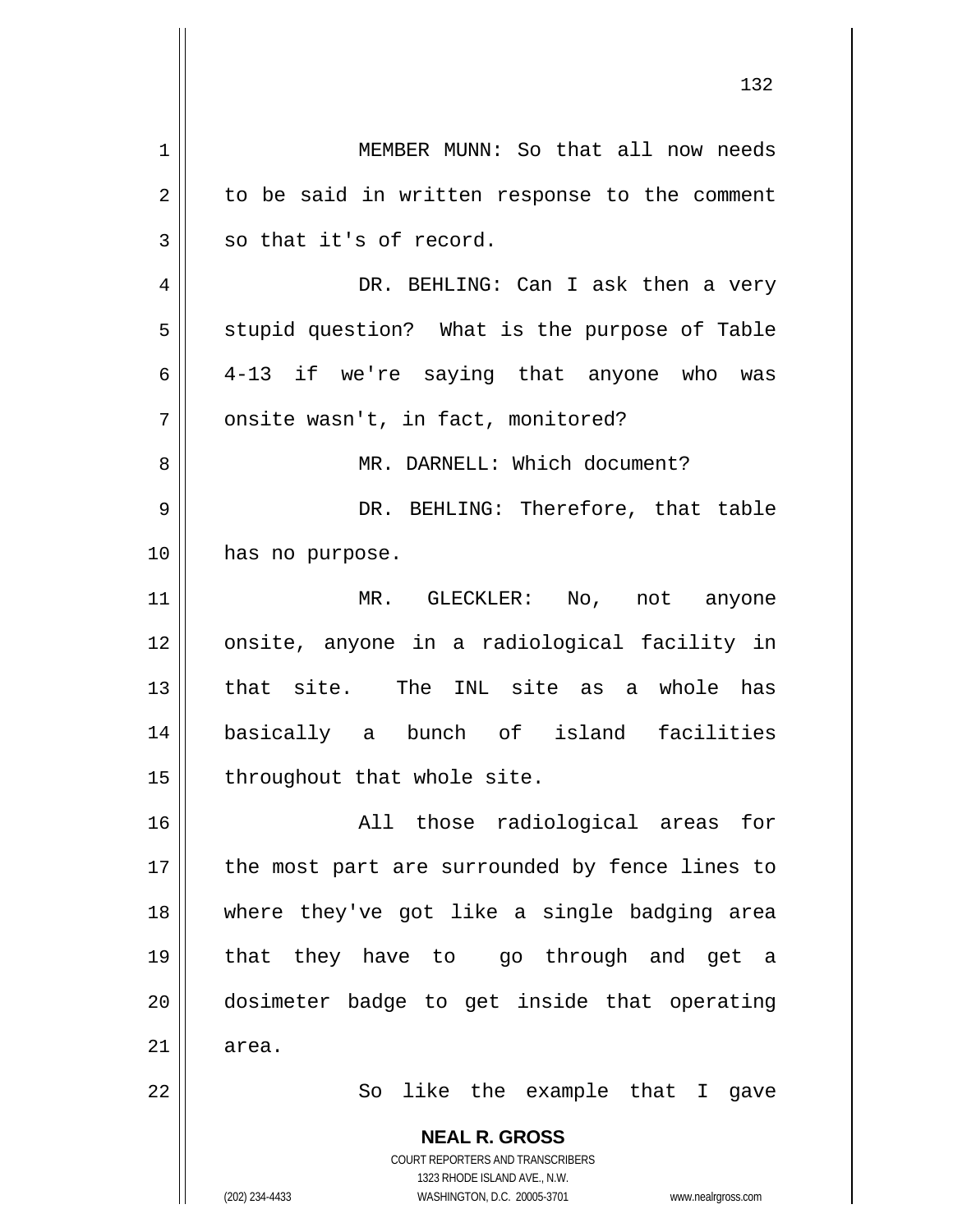**NEAL R. GROSS** COURT REPORTERS AND TRANSCRIBERS 1323 RHODE ISLAND AVE., N.W. 1 2 3 4 5 6 7 8 9 10 11 12 13 14 15 16 17 18 19 20 21 22 earlier where it was like the ICPP, well, you've got a bunch of ancillary buildings with that facility, but you've got a perimeter fence around it and a central badging location, so to get inside that fence line they have to have a dosimeter badge, and if they didn't have a dosimeter badge, that means they were outside that fence line. Thus, the perimeter dosimeters for that facility are either representative or claimant-favorable of any workers' doses that worked outside that fence line, depending on how close they were to the fence. DR. BEHLING: Well, I think we need to discuss, because I do have some questions about that whole Table 4-13, and if we can do -- set aside a few minutes after lunch, I would appreciate it. MR. DARNELL: Are talking about Table 4-13 in INL or ANL? DR. BEHLING: INL. MR. DARNELL: Okay.

(202) 234-4433 WASHINGTON, D.C. 20005-3701 www.nealrgross.com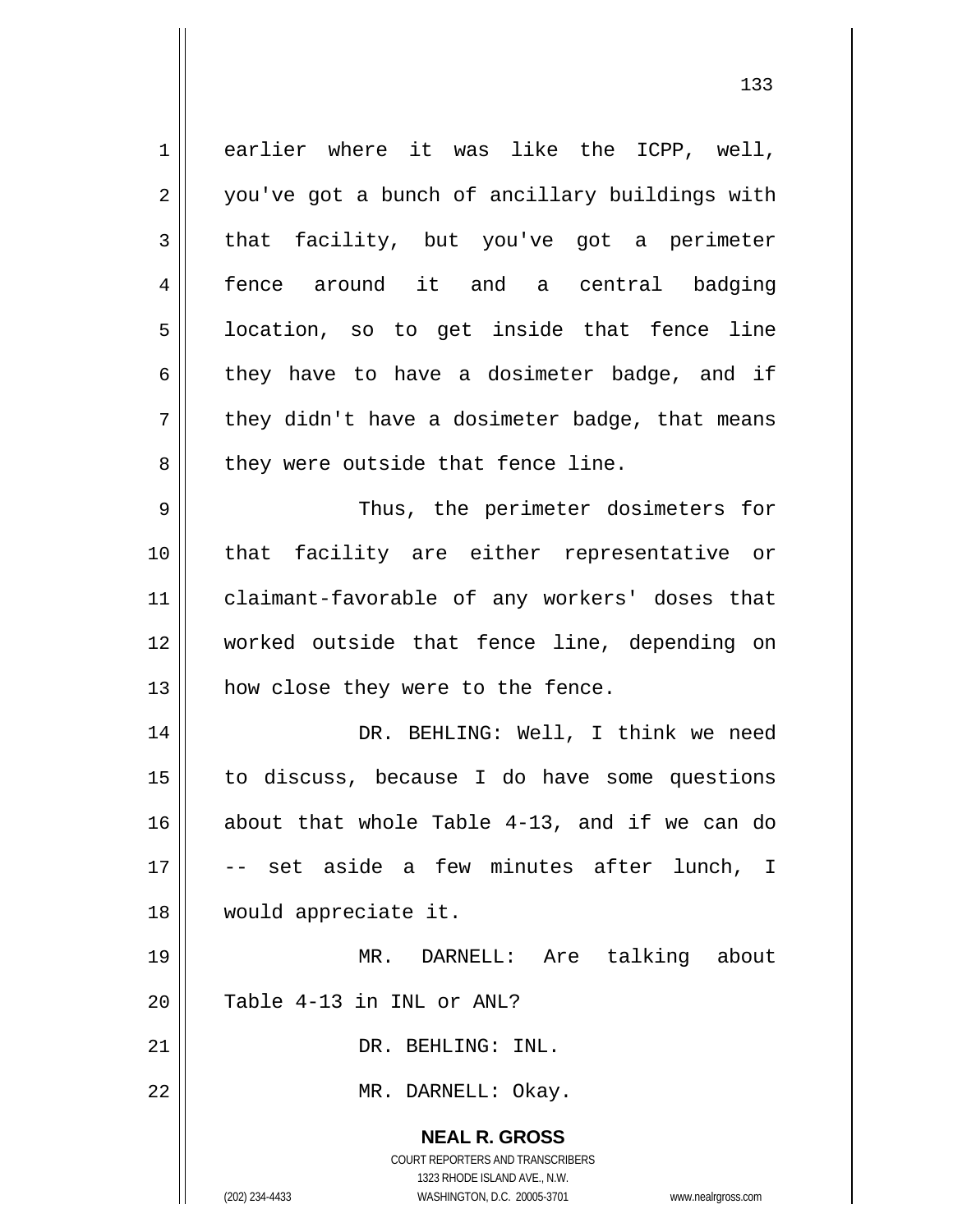| 1              | DR. BEHLING: And they are both --                                                                   |
|----------------|-----------------------------------------------------------------------------------------------------|
| $\overline{2}$ | those tables are common to both site profiles.                                                      |
| 3              | DR. MAURO: Do you want to do that                                                                   |
| 4              | now or after lunch?                                                                                 |
| 5              | CHAIRMAN SCHOFIELD: We'll do it                                                                     |
| 6              | after we address it, since we haven't had a                                                         |
| 7              | break this morning.                                                                                 |
| 8              | MEMBER BEACH: Breaking or lunch?                                                                    |
| 9              | CHAIRMAN SCHOFIELD: I quess it's                                                                    |
| 10             | majority. If people are hungry, we'll just go                                                       |
| 11             | to lunch. Otherwise, we'll take a 15-minute                                                         |
| 12             | break.                                                                                              |
| 13             | MR. CALHOUN: If we're going to take                                                                 |
| 14             | a break, are we going to go eat lunch at noon?                                                      |
| 15             | MR. DARNELL: Yes, why don't we just                                                                 |
| 16             | work until we're going to go to lunch and call                                                      |
| 17             | it done.                                                                                            |
| 18             | CHAIRMAN SCHOFIELD: Okay. That's                                                                    |
| 19             | fine. We're sitting down for 30 minutes.                                                            |
| 20             | MR. DARNELL: Go to lunch at noon?                                                                   |
| 21             | Sounds good. So what don't you understand,                                                          |
| 22             | Hans, about Table 4-13?                                                                             |
|                | <b>NEAL R. GROSS</b>                                                                                |
|                | COURT REPORTERS AND TRANSCRIBERS                                                                    |
|                | 1323 RHODE ISLAND AVE., N.W.<br>(202) 234-4433<br>WASHINGTON, D.C. 20005-3701<br>www.nealrgross.com |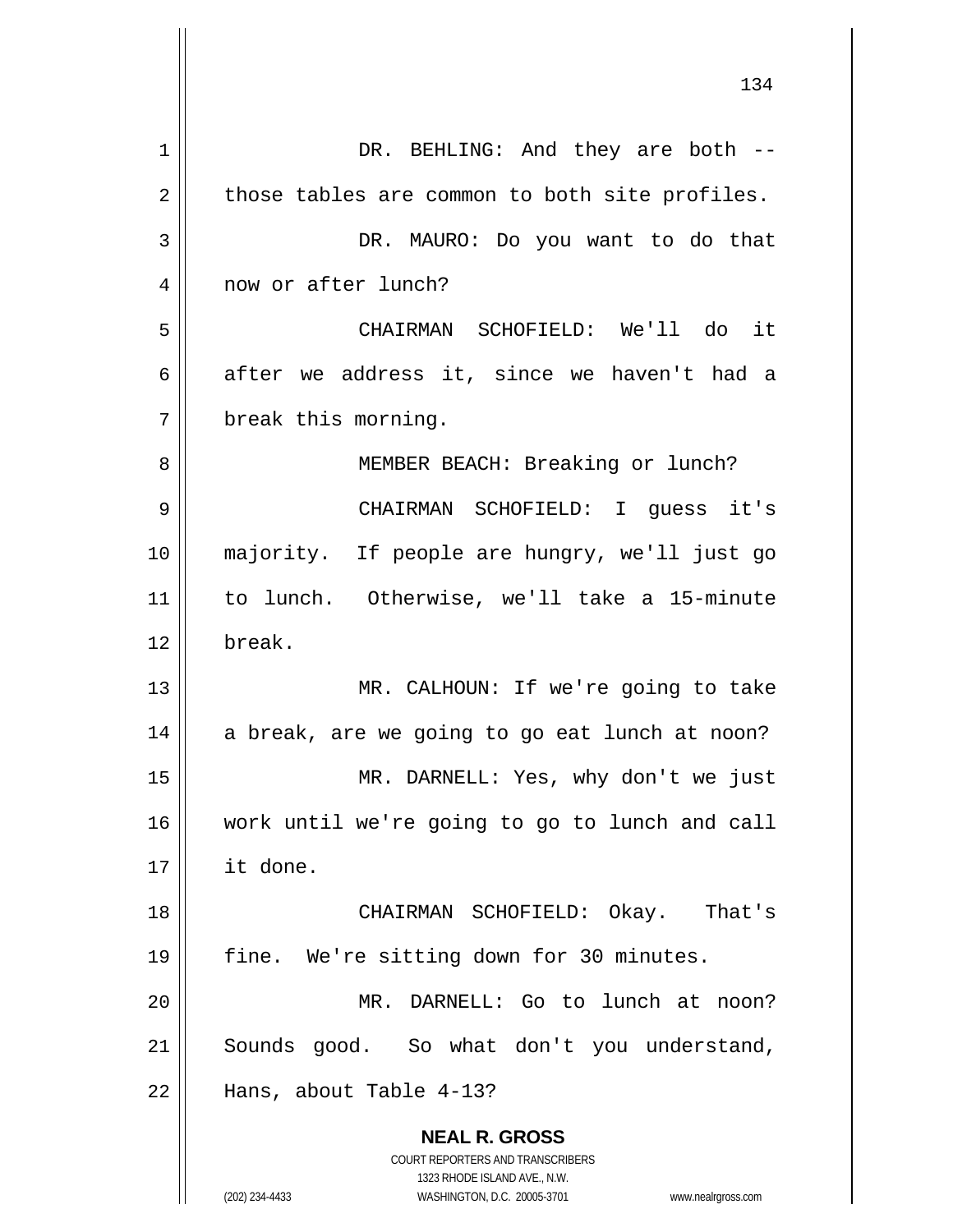| 1  | DR. BEHLING: Well, as I get -- I am            |
|----|------------------------------------------------|
| 2  | not still sure for whom is the table intended. |
| 3  | DR. MAURO: Could you describe the              |
| 4  | table? I don't think we all have it in front   |
| 5  | of us. Could you say the kind of information   |
| 6  | that's in it? I don't have it in front of me.  |
| 7  | MR. DARNELL: It's the INL Facility             |
| 8  | Fence Direct Gamma Values, TLD minus           |
| 9  | background.                                    |
| 10 | DR. BEHLING: Yes, I understand what            |
| 11 | it says, but are there people that --          |
| 12 | MR. DARNELL: It's for people that              |
| 13 | $don't$ have $--$                              |
| 14 | DR. BEHLING: -- would be exposed to            |
| 15 | radiation onsite who were not badged? And if   |
| 16 | the answer is yes, there were people onsite    |
| 17 | within the site itself but not necessarily     |
| 18 | within a restricted area within that site. If  |
| 19 | they were there, they may have been exposed to |
| 20 | external radiation, obviously from internal    |
| 21 | exposure from plume emersion or resuspension   |
| 22 | and/or from external radiation that emanates   |

**NEAL R. GROSS** COURT REPORTERS AND TRANSCRIBERS 1323 RHODE ISLAND AVE., N.W.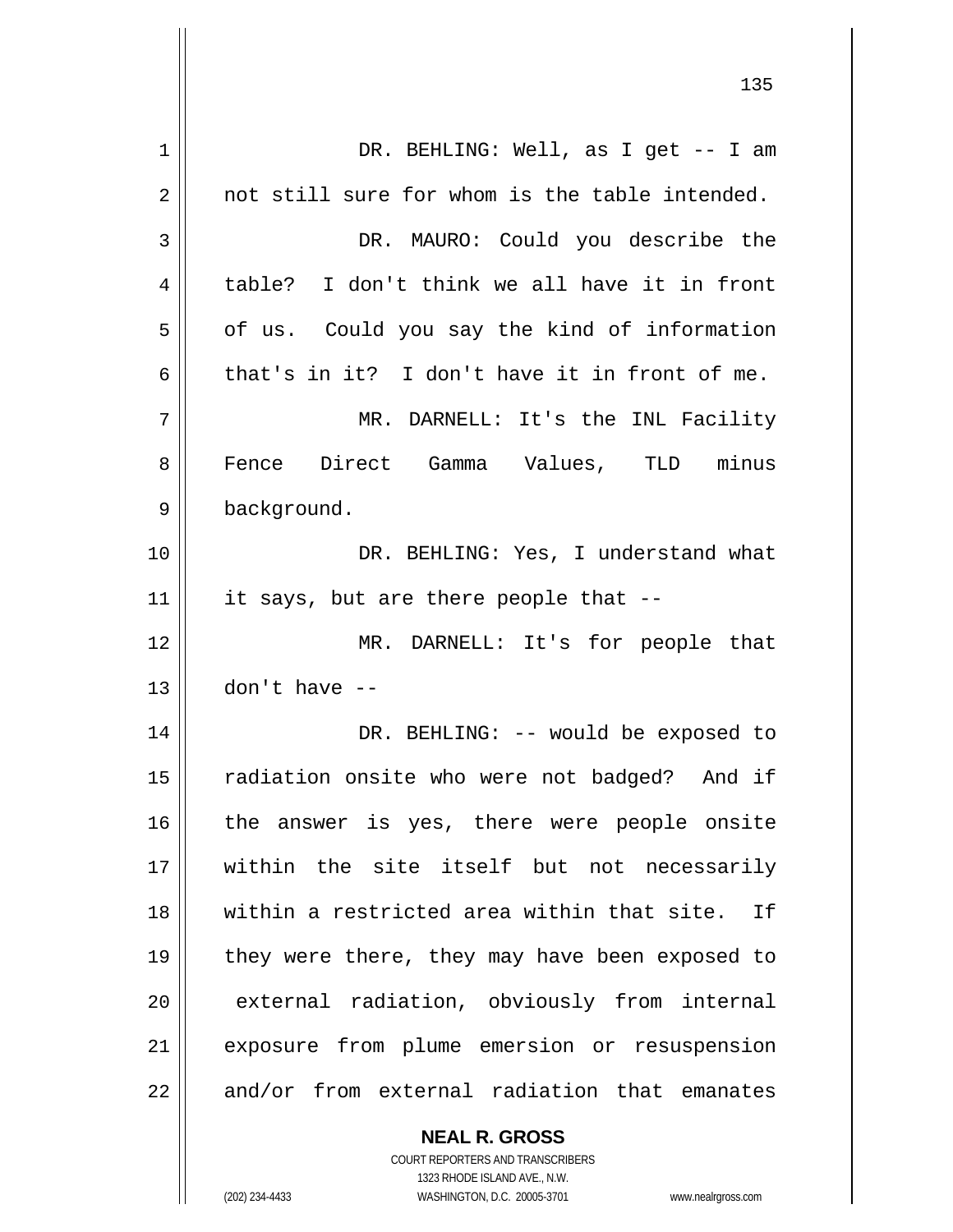1 from outside the body.

| 2  | MR. GLECKLER: Table 4-13, the most             |
|----|------------------------------------------------|
| 3  | common use for, you know, the type of person   |
| 4  | that's on the INL site proper that doesn't go  |
| 5  | into the facilities that I can think of is     |
| 6  | like a bus driver.                             |
| 7  | Also, those individuals do not go              |
| 8  | the facilities and thus<br>into<br>never were  |
| 9  | badged. On occasion, they'll have one or two   |
| 10 | dosimeters, and they'll even indicate in their |
| 11 | caddy on some occasions that they had to go    |
| 12 | into the facility on one or two occasions or   |
| 13 | whatever.                                      |
| 14 | Other than that, the majority of               |
| 15 | the use of that table is because of the        |
| 16 | inappropriate subtraction of elevated          |
| 17 | background or controlled dosimeter results.    |
| 18 | For the INL site, even monitored individuals   |
| 19 | get assigned these onsite ambient doses, which |
| 20 | are also representative of the location where  |
| 21 | the control dosimeters were at, which was at   |
| 22 | the control points where the badge racks were  |

**NEAL R. GROSS** COURT REPORTERS AND TRANSCRIBERS 1323 RHODE ISLAND AVE., N.W.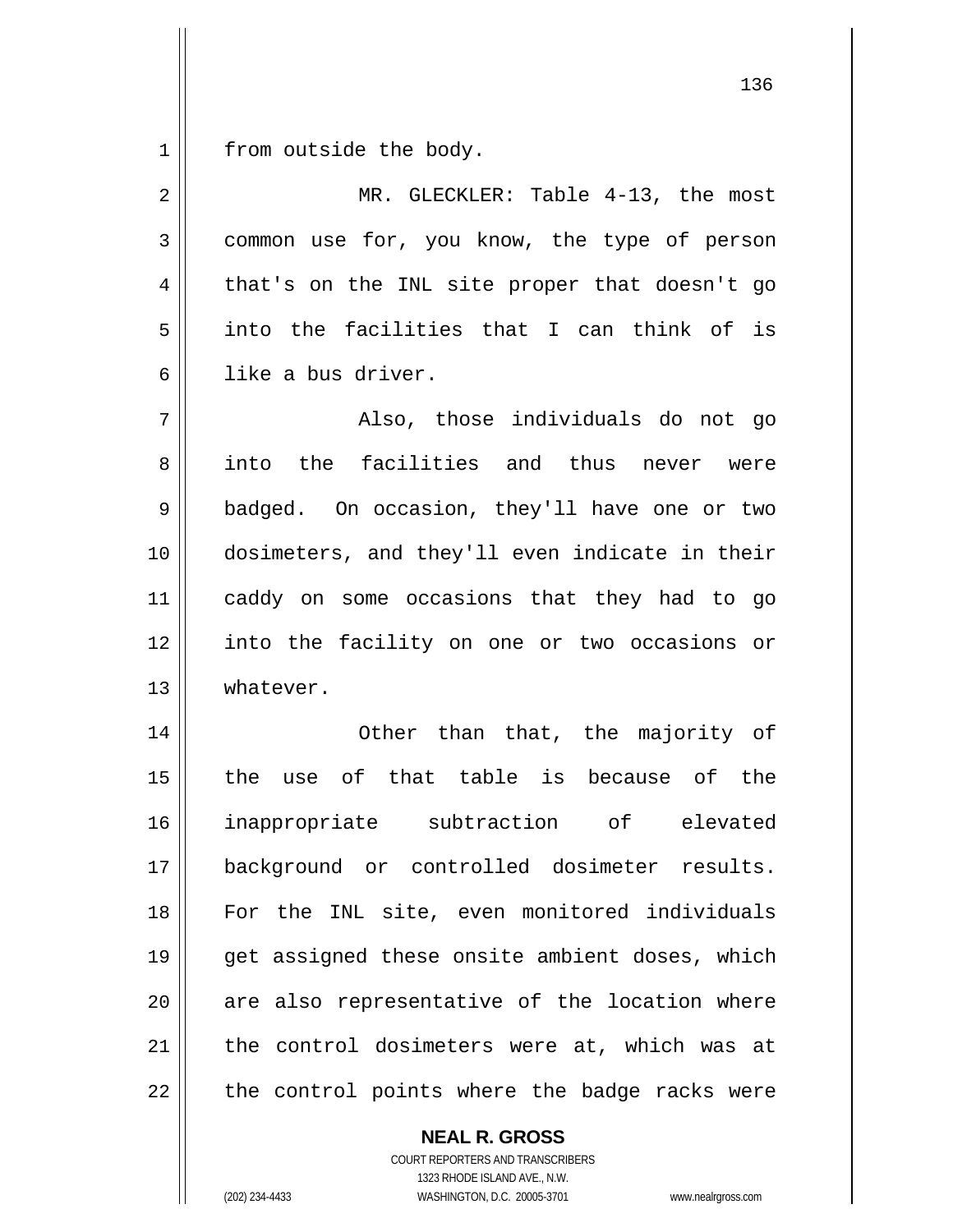1 located.

| 2  | So, in addition to their dosimeter             |
|----|------------------------------------------------|
| 3  | results, all INL personnel get these ambient   |
| 4  | doses assigned on top of that, because those   |
| 5  | control dosimeter results have been subtracted |
| 6  | out of their reported doses already.           |
| 7  | DR. BEHLING: Okay. Well, that's                |
| 8  | one issue, but I have a couple of other        |
| 9  | issues. One is the assigned doses for 52       |
| 10 | through 72 for which you have no data, and the |
| 11 | assumption is that they will take -- among the |
| 12 | six-month values for each of the sites there,  |
| 13 | they will take the higher of the two, multiply |
| 14 | it times two, and then end up with that        |
| 15 | particular value, and I believe that's what    |
| 16 | we're looking at for that column 52 through    |
| 17 | 72.                                            |
| 18 | Now, the scientific basis for that             |
| 19 | assumption, that is, we'll take starting from  |
| 20 | 1973. We have two measurements for each of     |
| 21 | those locations that were six-month            |
| 22 | measurements.                                  |

**NEAL R. GROSS** COURT REPORTERS AND TRANSCRIBERS 1323 RHODE ISLAND AVE., N.W. (202) 234-4433 WASHINGTON, D.C. 20005-3701 www.nealrgross.com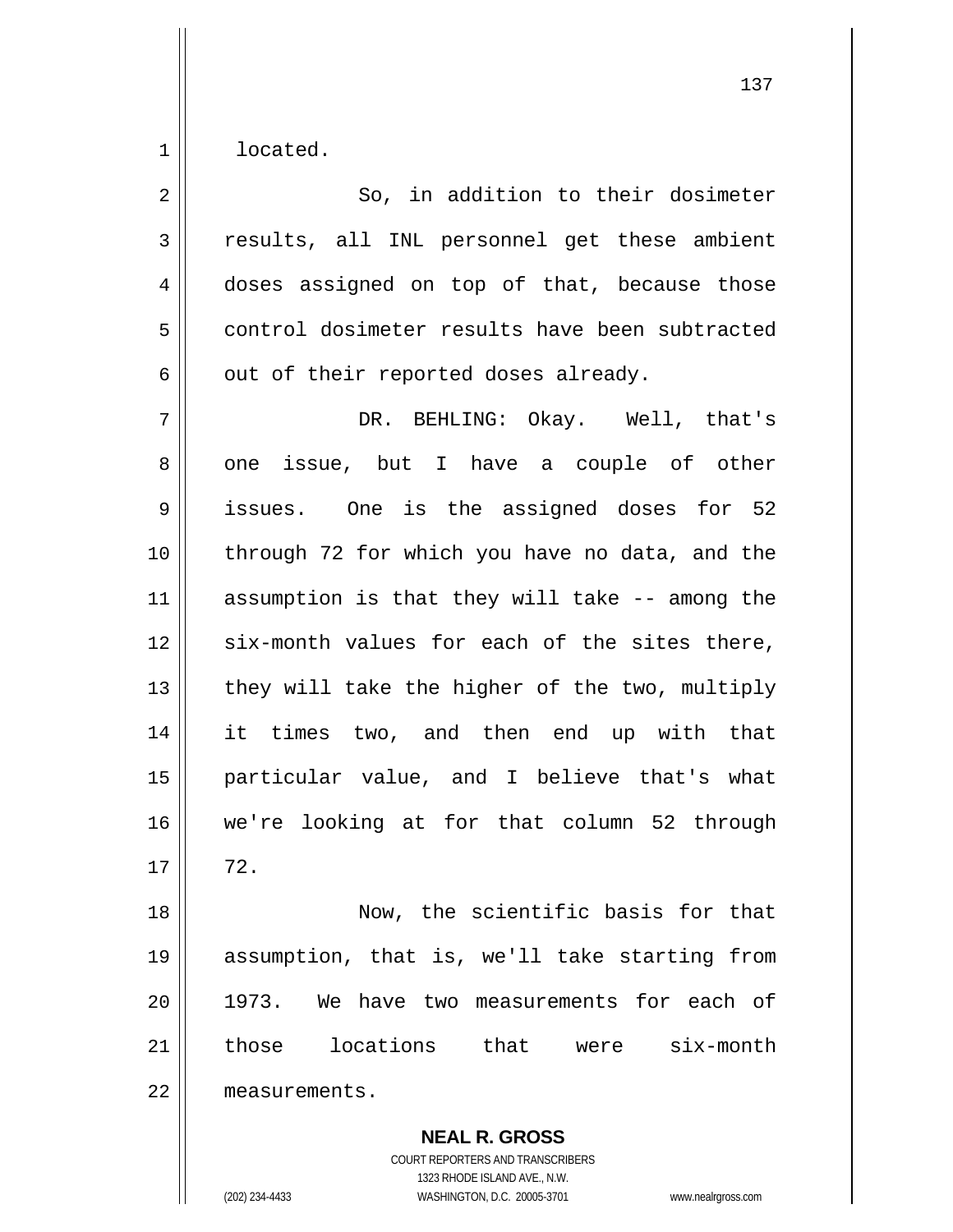| $\mathbf 1$    | We'll take the higher of the two               |
|----------------|------------------------------------------------|
| $\overline{2}$ | measurements, multiply it by two to make it up |
| 3              | for a 12-month exposure period, and then       |
| 4              | assign it. That was the -- that was the        |
| 5              | basis, and I believe that it was justified by  |
| 6              | the following statement, and I will read it    |
| 7              | from Section 4.3.                              |
| 8              | It says, "In general, beta gamma               |
| 9              | radiation from the facility increases with     |
| 10             | time, because the general contamination of the |
| 11             | area increases. In addition, as the facility   |
| 12             | ages, radioactive sources tend to accumulate   |
| 13             | at the facility, which causes the general      |
| 14             | background to increase with time."             |
| 15             | That's possibly true but<br>not                |
| 16             | necessarily true, and I say that because I was |
| 17             | looking at -- in my particular ANL-W write-up, |
| 18             | I have Exhibit 3.4-8A, which is taken from the |
| 19             | historical dosing evaluation report of 1991,   |
| 20             | and it shows the annual releases of            |
| 21             | radioactivity prior to 1972, and they peaked   |
| 22             | during the $60, 61, 62$ areas.                 |

**NEAL R. GROSS** COURT REPORTERS AND TRANSCRIBERS 1323 RHODE ISLAND AVE., N.W. (202) 234-4433 WASHINGTON, D.C. 20005-3701 www.nealrgross.com

 $\mathsf{II}$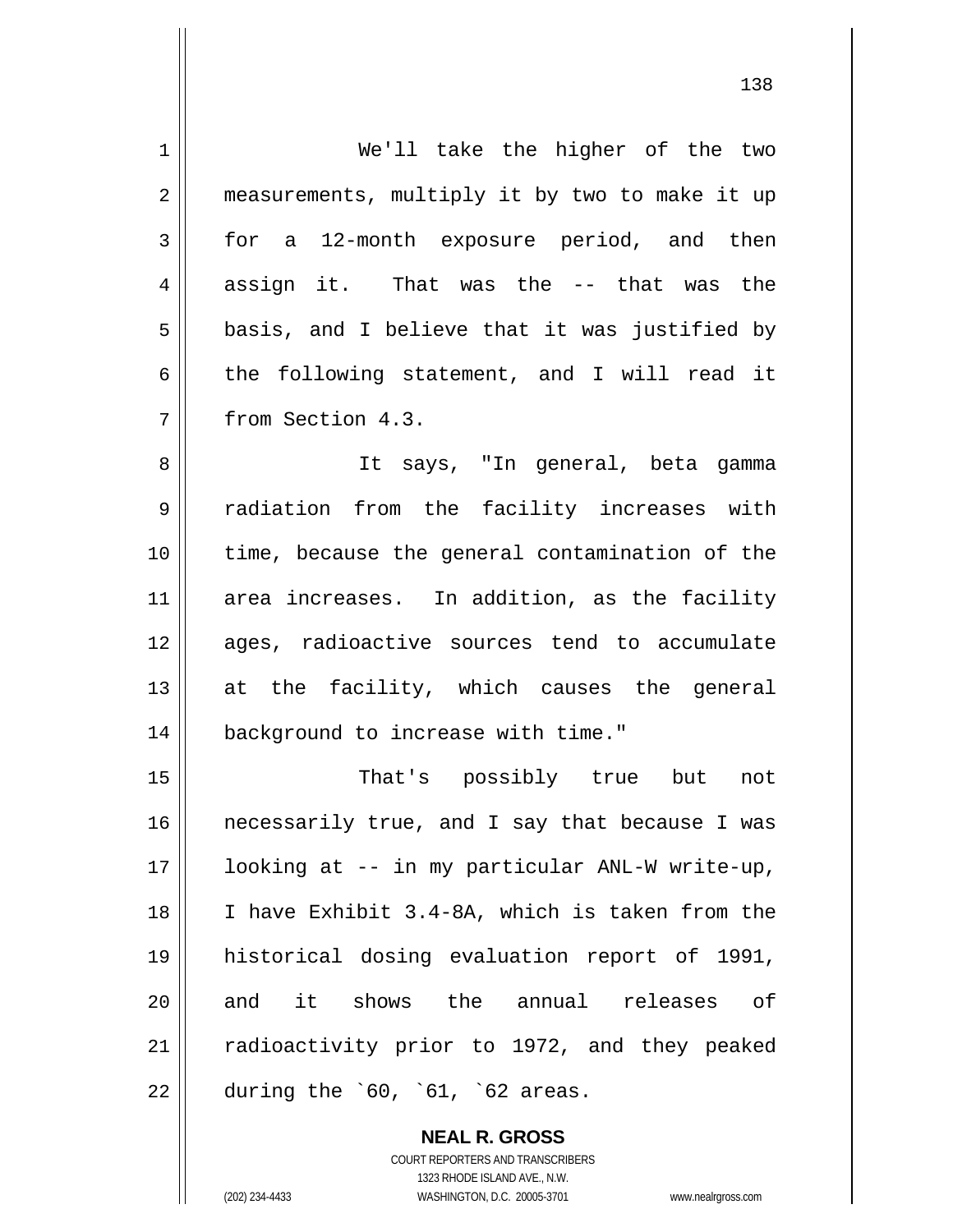| 1  | I mean, they skyrocketed, and most                                  |
|----|---------------------------------------------------------------------|
| 2  | of those releases were obviously short-lived,                       |
| 3  | I don't believe that statement and<br>SO                            |
| 4  | justification of assuming that we can take `73                      |
| 5  | data, take the higher of the two biannual                           |
| 6  | measurements multiply by two, and then assume                       |
| 7  | that that applies to all years prior to `72 as                      |
| 8  | a legitimate way of saying we have basically                        |
| 9  | capped the potential exposure for the 20 years                      |
| 10 | for which we have no data.                                          |
| 11 | And I'm sure you don't have access                                  |
| 12 | to that particular exhibit that I have, but I                       |
| 13 | have two exhibits, a graph exhibit that shows                       |
| 14 | the actual curie levels that were released and                      |
| 15 | also the actual --                                                  |
| 16 | MR. DARNELL: Hans, I don't mean to                                  |
| 17 | interrupt, but further discussion about this                        |
| 18 | is moot until you give us those exhibits. We                        |
| 19 | can't $--$                                                          |
| 20 | DR. MAURO: Well, you have them.                                     |
| 21 | It's in our report. They're all in our ANL-W                        |
| 22 | report.                                                             |
|    | <b>NEAL R. GROSS</b>                                                |
|    | COURT REPORTERS AND TRANSCRIBERS                                    |
|    | 1323 RHODE ISLAND AVE., N.W.                                        |
|    | (202) 234-4433<br>WASHINGTON, D.C. 20005-3701<br>www.nealrgross.com |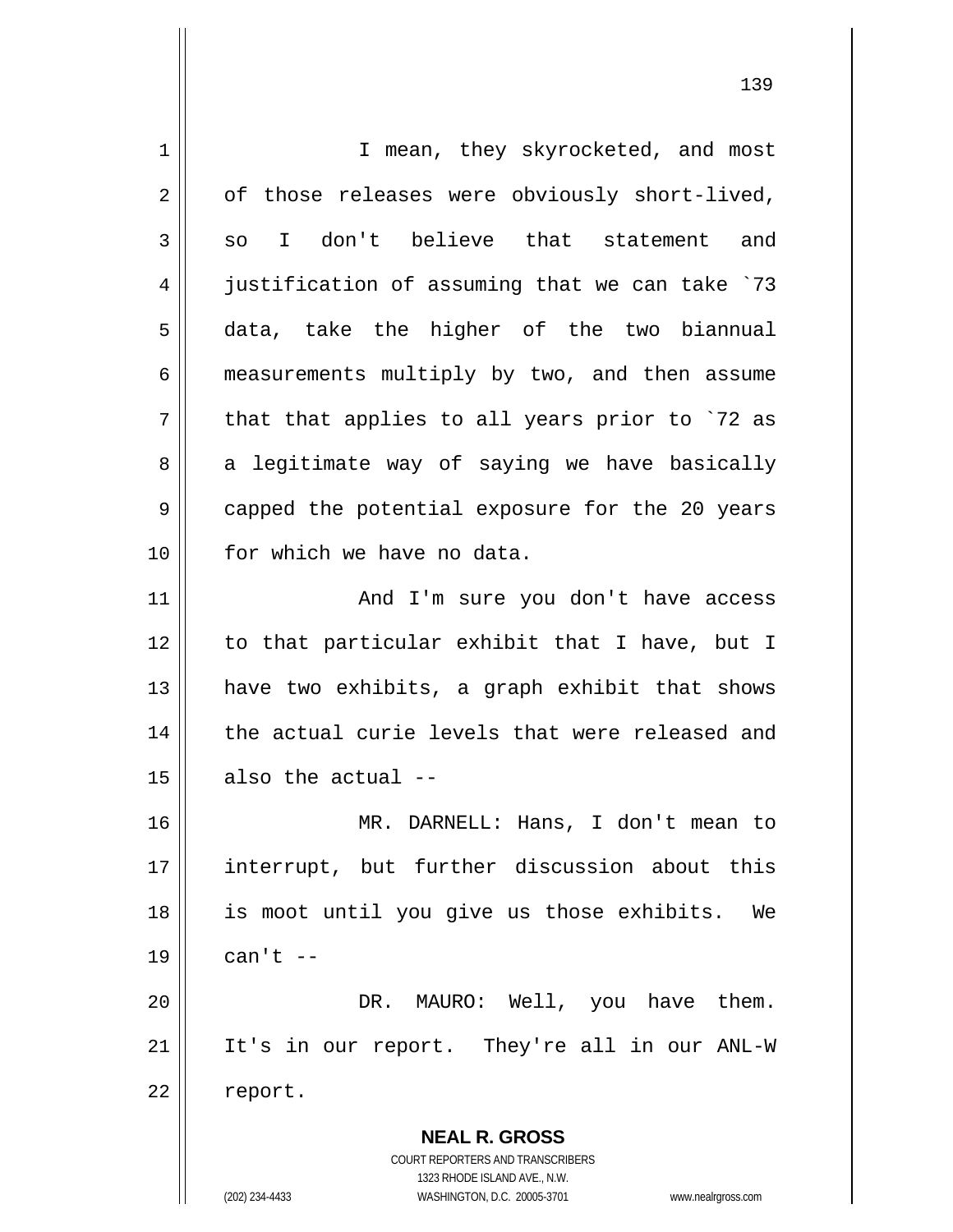| 1  | MR. DARNELL: I'm looking for it. I                                                                  |
|----|-----------------------------------------------------------------------------------------------------|
| 2  | don't see what he's talking about in the ANL-W                                                      |
| 3  | report, the exhibits, and he --                                                                     |
| 4  | DR. MAURO: Do you have a page                                                                       |
| 5  | number?                                                                                             |
| 6  | DR. BEHLING: No, they're in the                                                                     |
| 7  | historical dose evaluation report of 1991.                                                          |
| 8  | DR. MAURO: Oh, they're $--$ oh,                                                                     |
| 9  | they're in the header report. You didn't list                                                       |
| 10 | them? I thought you listed them and put them                                                        |
| 11 | in your report. I remember seeing them.                                                             |
| 12 | MR. DARNELL: It's not here, nothing                                                                 |
| 13 | I'm finding.                                                                                        |
| 14 | DR. MAURO: It doesn't -- okay.                                                                      |
| 15 | MEMBER MUNN: In the ANL report.                                                                     |
| 16 | MR. DARNELL: The ANL report.                                                                        |
| 17 | DR. BEHLING: No, it's not in the                                                                    |
| 18 | ANL report. I wrote it in my review of the                                                          |
| 19 | ANL-W report, and I included information that                                                       |
| 20 | had taken from the historical dose<br>$\mathbf{I}$                                                  |
| 21 | evaluation report that the DOE wrote in 1991,                                                       |
| 22 | but don't look at the ANL-W report itself.                                                          |
|    | <b>NEAL R. GROSS</b>                                                                                |
|    | COURT REPORTERS AND TRANSCRIBERS                                                                    |
|    | 1323 RHODE ISLAND AVE., N.W.<br>(202) 234-4433<br>WASHINGTON, D.C. 20005-3701<br>www.nealrgross.com |
|    |                                                                                                     |

140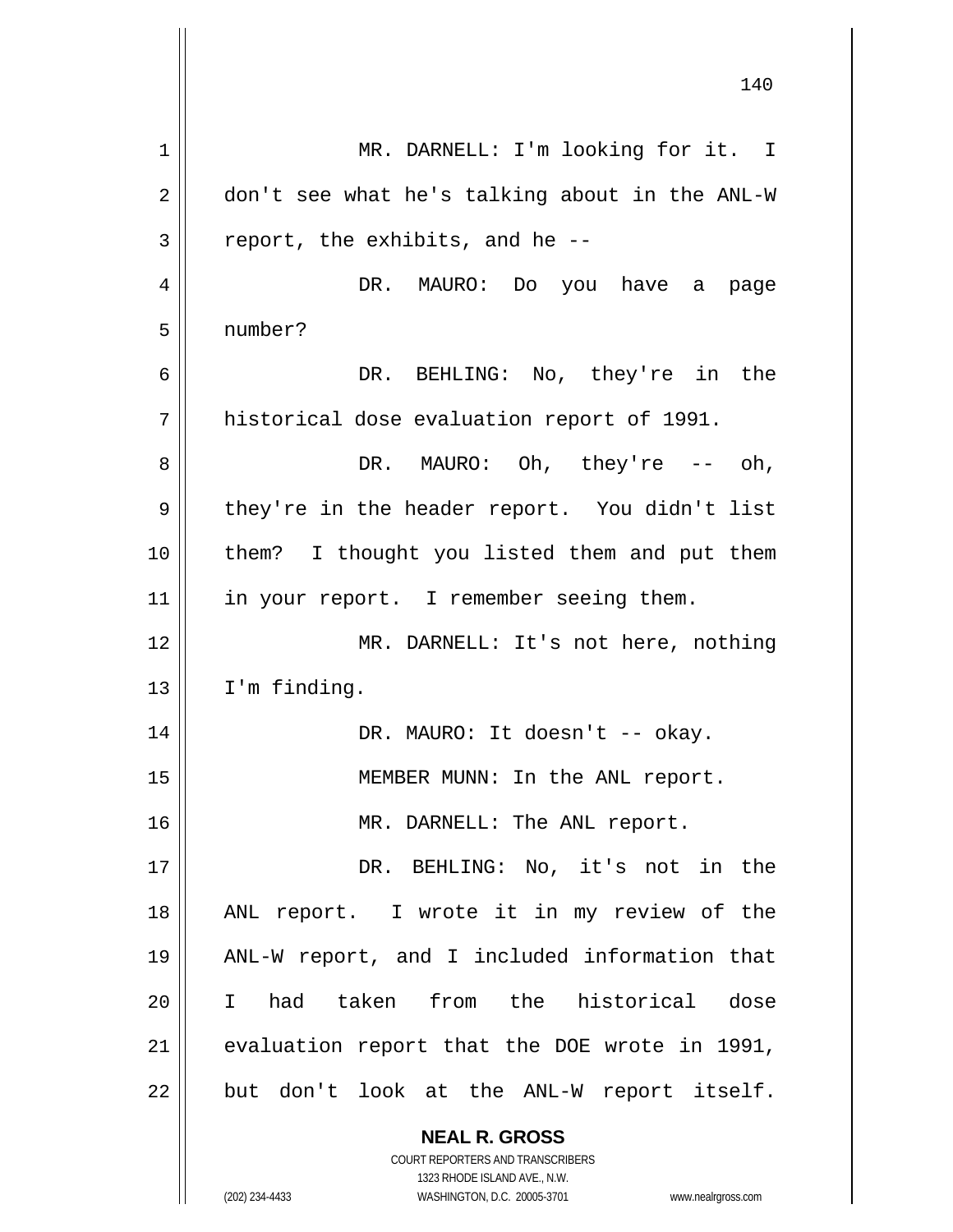|                | 141                                                                 |
|----------------|---------------------------------------------------------------------|
| 1              | You won't find it.                                                  |
| $\overline{2}$ | DR. MAURO: Your report. Okay, I                                     |
| 3              | have a simple question. Does your review of                         |
| 4              | the ANL-W report contain that graphic?                              |
| 5              | DR. BEHLING: Yes.                                                   |
| 6              | DR. MAURO: Okay.                                                    |
| 7              | DR. BEHLING: My review contains                                     |
| 8              | those two exhibits.                                                 |
| 9              | DR. MAURO: Okay. Do you have the                                    |
| 10             | page number?                                                        |
| 11             | DR. BEHLING: Yes, I have it on page                                 |
| 12             | 50.                                                                 |
| 13             | DR. MAURO: Page 50. Okay.<br>Now                                    |
| 14             | we're getting somewhere.                                            |
| 15             | MS. JENKINS: The doses, the                                         |
| 16             | background doses used in the dose                                   |
| 17             | reconstruction are also increased by 20                             |
| 18             | percent, and, like I said before, it's assumed                      |
| 19             | 1,400 hours work per year, as opposed to --                         |
| 20             | it's 50 hours per -- it's assuming 50 hours                         |
| 21             | per week.                                                           |
| 22             | MR. GLECKLER: It gets adjusted from                                 |
|                | <b>NEAL R. GROSS</b>                                                |
|                | COURT REPORTERS AND TRANSCRIBERS<br>1323 RHODE ISLAND AVE., N.W.    |
|                | (202) 234-4433<br>WASHINGTON, D.C. 20005-3701<br>www.nealrgross.com |

 $\overline{\phantom{a}}$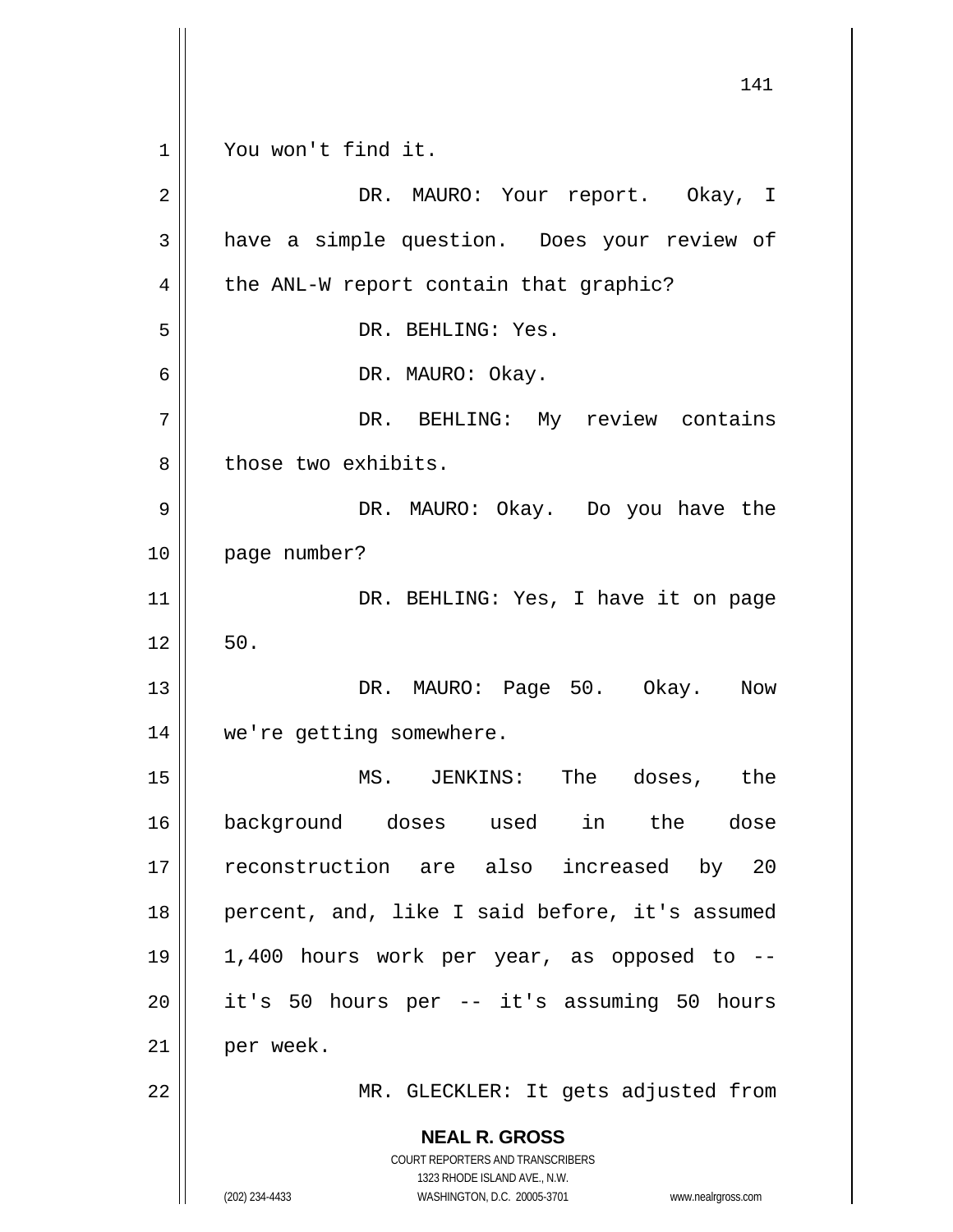**NEAL R. GROSS** COURT REPORTERS AND TRANSCRIBERS 1323 RHODE ISLAND AVE., N.W. (202) 234-4433 WASHINGTON, D.C. 20005-3701 www.nealrgross.com 1 2 3 4 5 6 7 8 9 10 11 12 13 14 15 16 17 18 19 20 21 22 this differently. I think these are 2,000 hour doses. MS. JENKINS: Right, but then we take those doses and adjust them. MR. GLECKLER: We adjust them to 2,600-hour doses for overestimates and 2,500 for best estimates. MS. JENKINS: So those are the wrong numbers that then get adjusted in a claimantfavorable fashion. DR. MAURO: I'm sorry. I mean, I'm just looking at the figure. I understand Hans's point. MR. DARNELL: I understand it now, too. DR. MAURO: In other words, yes, let me show you. Hans, not everyone has the figure, and I'm sort of walking around the table showing it. On page 50, the measurements, I think your measurements started in the seventies. MR. GLECKLER: Yes, `73.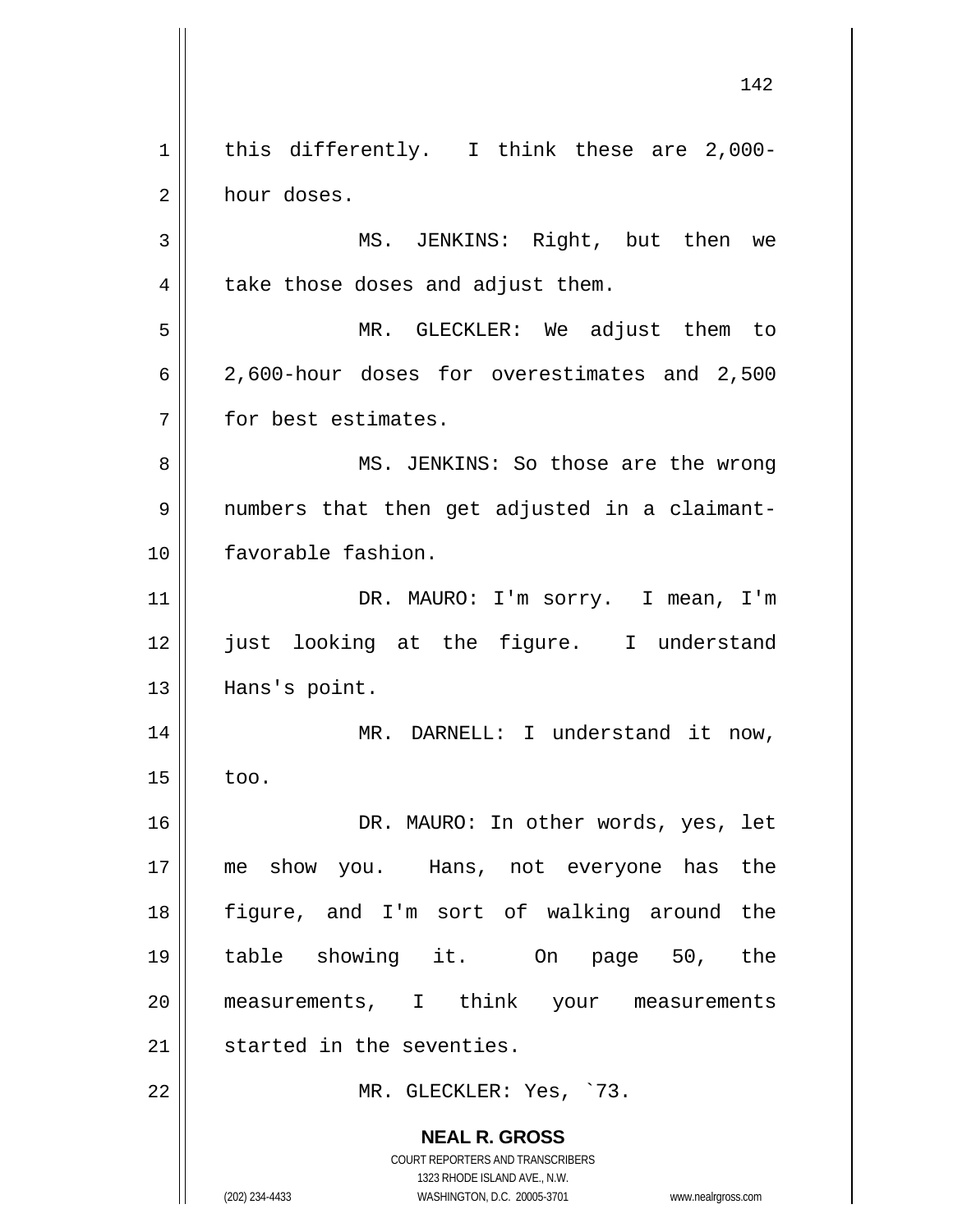**NEAL R. GROSS** COURT REPORTERS AND TRANSCRIBERS 1323 RHODE ISLAND AVE., N.W. (202) 234-4433 WASHINGTON, D.C. 20005-3701 www.nealrgross.com 1 2 3 4 5 6 7 8 9 10 11 12 13 14 15 16 17 18 19 20 21 22 DR. MAURO: `73, so basically what you're saying is you've got a TLD sitting on the perimeter there in `73, and you're saying, "Okay, here's my reading," and that's going to give you a pretty good idea of the annual exposure, but we know that the releases that occurred were much, much higher in `60, so the extrapolation -- by multiplying by 1.3 doesn't really cover the kinds of differences we're talking about. Now, whether or not the TLD measurement is driven by the direct gamma from the facility versus the airborne emissions, that's another question, but this is -- MR. GLECKLER: That's probably an indicator that there might be -- DR. MAURO: There might be a problem, yes. MR. CALHOUN: It's worth looking. DR. MAURO: Yes. Thank you. DR. BEHLING: Are we through with that issue?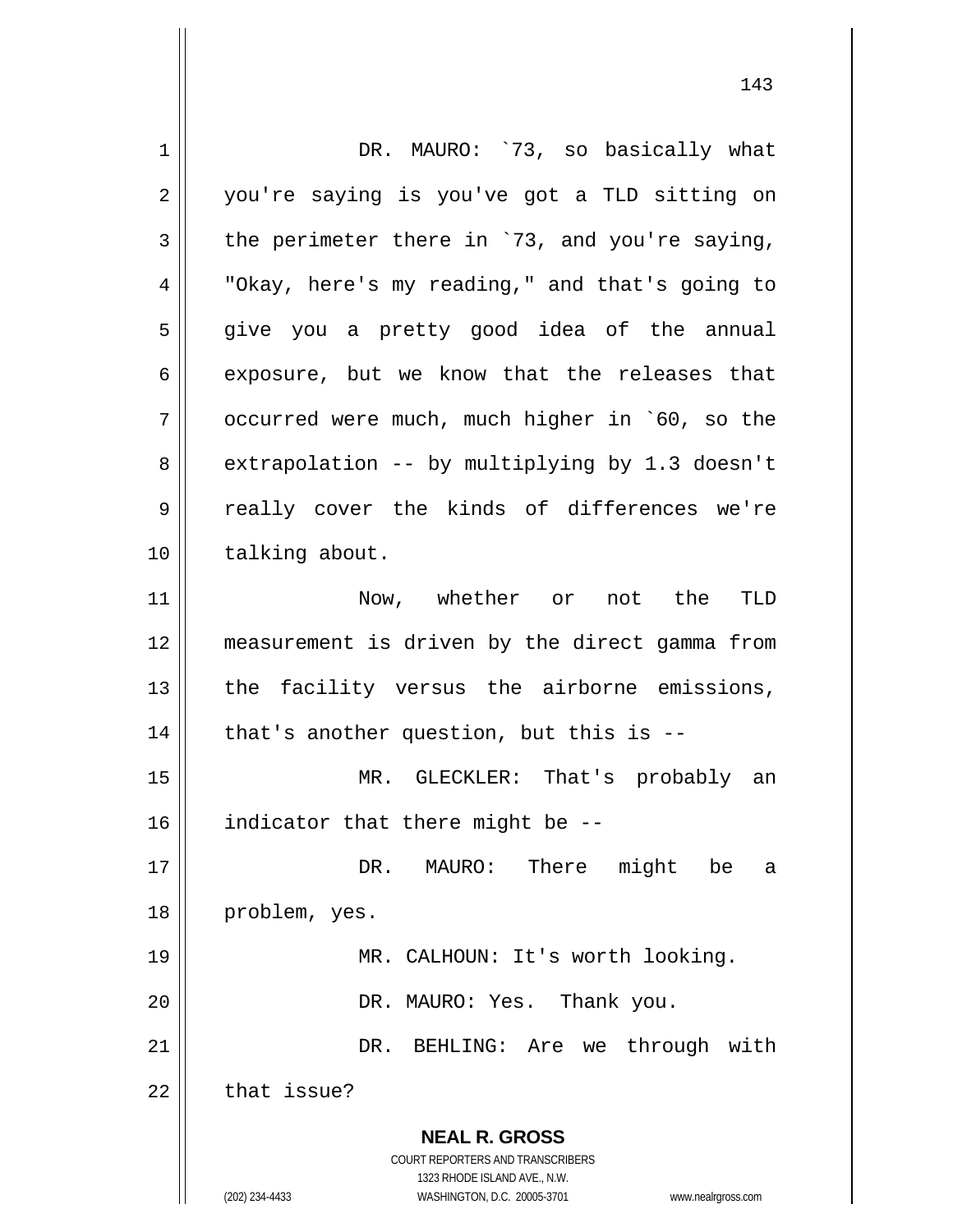|    | 144                                                                                                 |
|----|-----------------------------------------------------------------------------------------------------|
| 1  | MEMBER MUNN: We think so.                                                                           |
| 2  | DR. BEHLING: Okay. Next question,                                                                   |
| 3  | if you look at Table 4-13, and you look at --                                                       |
| 4  | and I'm going to -- and there will be two                                                           |
| 5  | things. I want to look at Figure 4-7 and then                                                       |
| 6  | also Table 4-13.                                                                                    |
| 7  | DR. MAURO: In which report, Hans?                                                                   |
| 8  | DR. BEHLING: In the INL, our                                                                        |
| 9  | report.                                                                                             |
| 10 | DR. MAURO: Our report, ANL-West                                                                     |
| 11 | report, page number --                                                                              |
| 12 | DR. BEHLING: No, no, no. INL.                                                                       |
| 13 | DR. MAURO: Oh, the INL. Okay.                                                                       |
| 14 | MR. GLECKLER: The environment TBD.                                                                  |
| 15 | DR. MAURO: Okay, I'm getting there.                                                                 |
| 16 | Okay. And you have a page number?                                                                   |
| 17 | DR. BEHLING: Let's see here.                                                                        |
| 18 | MR. KATZ: 38 and 39.                                                                                |
| 19 | DR. MAURO: Thank you.                                                                               |
| 20 | DR. BEHLING: Yes, 39, and there is                                                                  |
| 21 | also the figure the page before that, Figure                                                        |
| 22 | 4-7, but let's go to Figure 4-13, and I will                                                        |
|    | <b>NEAL R. GROSS</b>                                                                                |
|    | COURT REPORTERS AND TRANSCRIBERS                                                                    |
|    | 1323 RHODE ISLAND AVE., N.W.<br>(202) 234-4433<br>WASHINGTON, D.C. 20005-3701<br>www.nealrgross.com |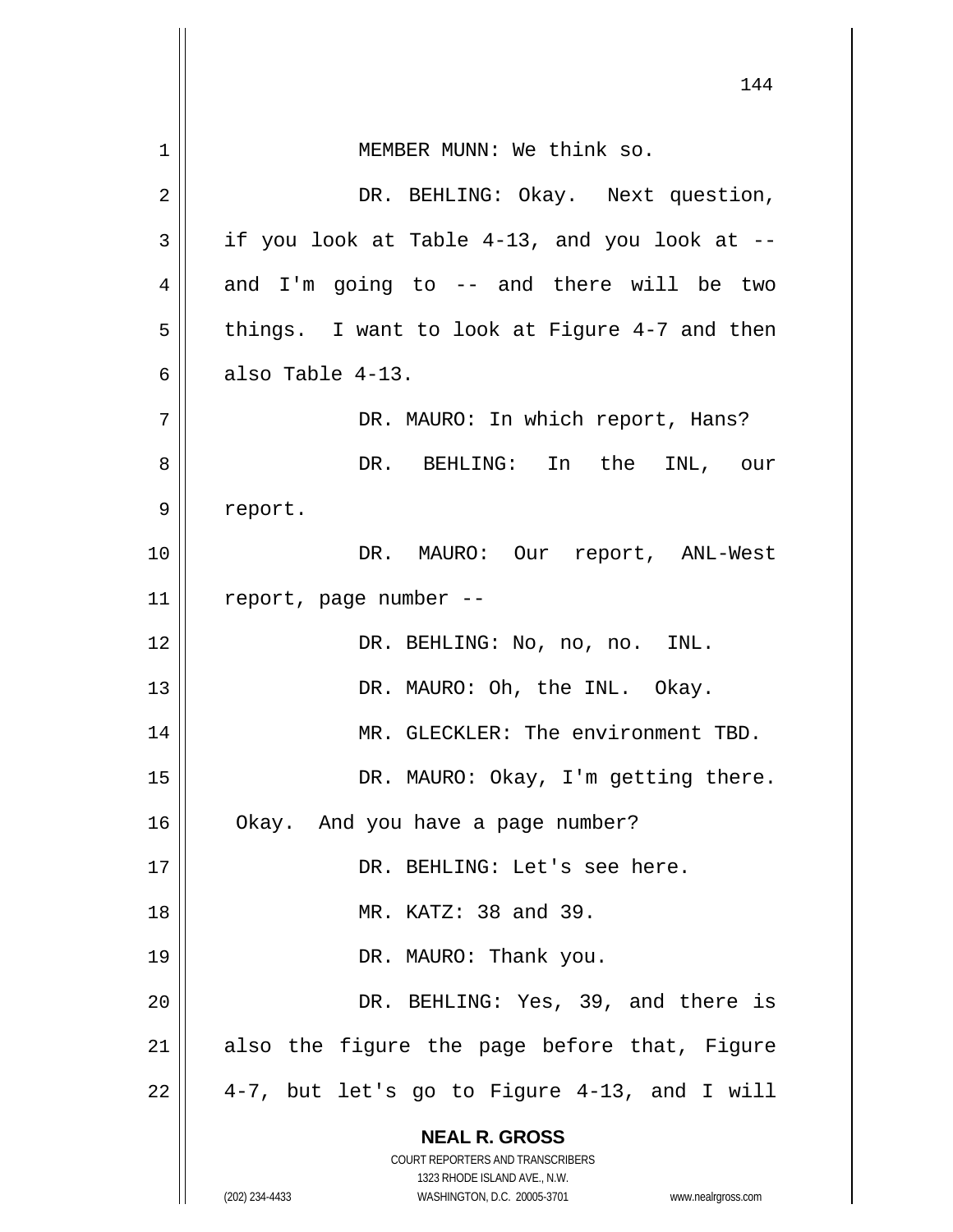**NEAL R. GROSS** COURT REPORTERS AND TRANSCRIBERS 1323 RHODE ISLAND AVE., N.W. 1 2 3 4 5 6 7 8 9 10 11 12 13 14 15 16 17 18 19 20 21 22 give you an example. Look at TRA. That's in the center at the top. You'll see among the sites looked at is TRA, and then below that you have TLDs used, and you will see for assessing the annual exposure based on TLD reads, the TLDs 1, 7, 12, and 13 were used. That's on Table 4-13. Does everybody see that? MR. GLECKLER: Yes. DR. BEHLING: Okay. Then let's go to Figure 4-7 and then look at that, and you will see at the very bottom the facility TRA, and there you see a total of 13 TLDs that were available for readouts, and you realize that TLD 1, 7, 12, and 13 are among the lowest. For instance, TLD Number 7 for the year -- no, TLD Number 5 for the year -- for the first half of `75 read 2,434 millirems, so that multiplied times two, you would be talking about 5,000 millirem. I guess the question is why were these TLDs selected for Table 4-13 when you

145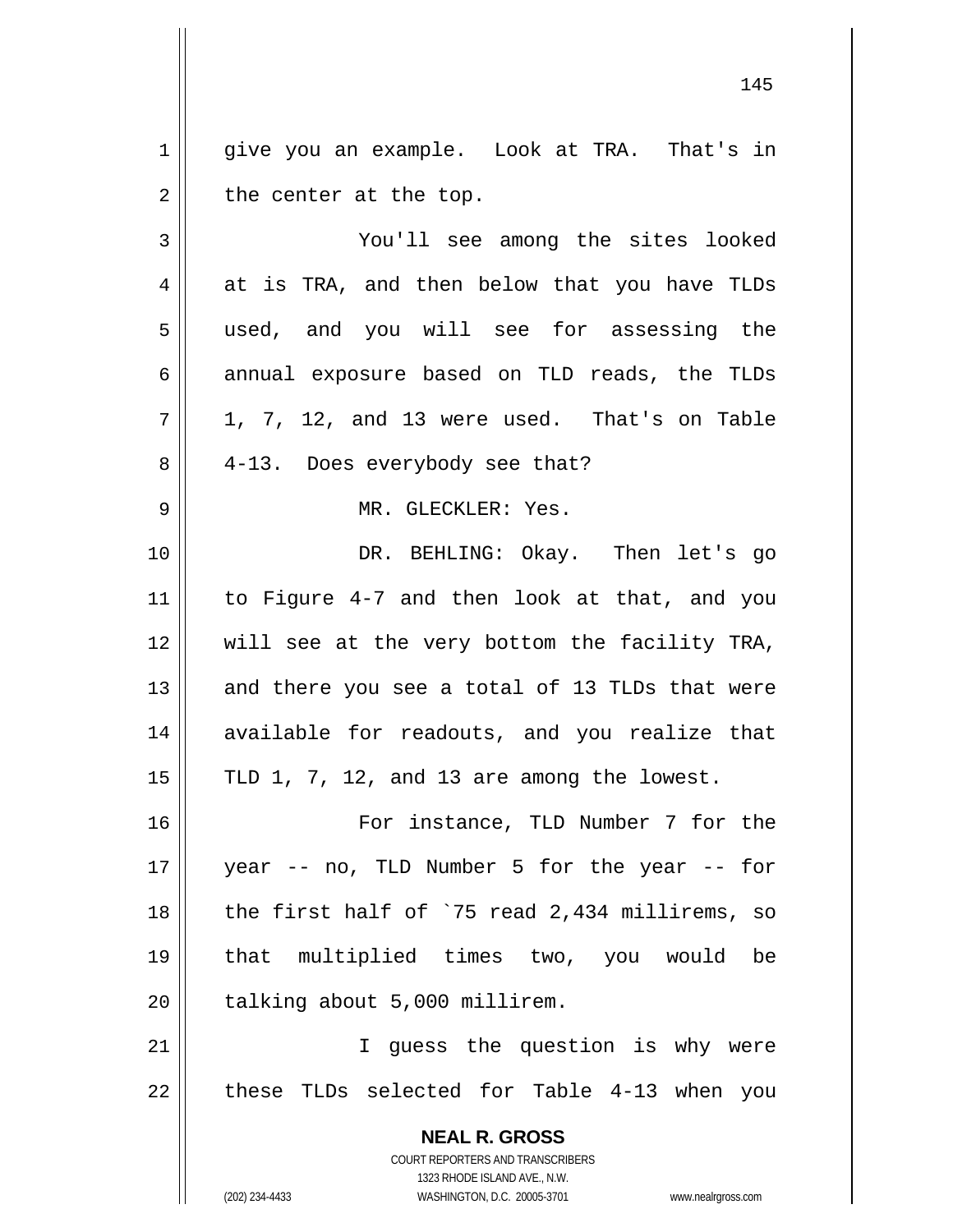| $\mathbf 1$ | had potentially all these other TLDs that      |
|-------------|------------------------------------------------|
| 2           | would have given you a much higher dose?       |
| 3           | What's the basis?                              |
| 4           | MR. GLECKLER: My guess is that they            |
| 5           | were not perimeter TLDs. They were probably    |
| 6           | in closer to the facility somewhere.           |
| 7           | DR. BEHLING: Would somebody have               |
| 8           | exposed to those levels that was not<br>been   |
| 9           | necessarily monitored?                         |
| 10          | MR. GLECKLER: Only monitored                   |
| 11          | workers would have been in that area, so they  |
| 12          | would have had their own dosimeter results.    |
| 13          | DR. BEHLING: Those are hefty dose              |
| 14          | rates there for many of these TLDs that        |
| 15          | involve the TRA facility, and I guess not      |
| 16          | having a very, very definitive understanding   |
| 17          | as to where they were located, the question is |
| 18          | were there people who could have been exposed  |
| 19          |                                                |
|             | to such high dose rates who were possibly not  |
| 20          | monitored but whose exposure will now be       |
| 21          | assigned on the basis of Table 4-13?           |
| 22          | GLECKLER: You know, without<br>MR.             |
|             | <b>NEAL R. GROSS</b>                           |

146

COURT REPORTERS AND TRANSCRIBERS 1323 RHODE ISLAND AVE., N.W.

 $\prod$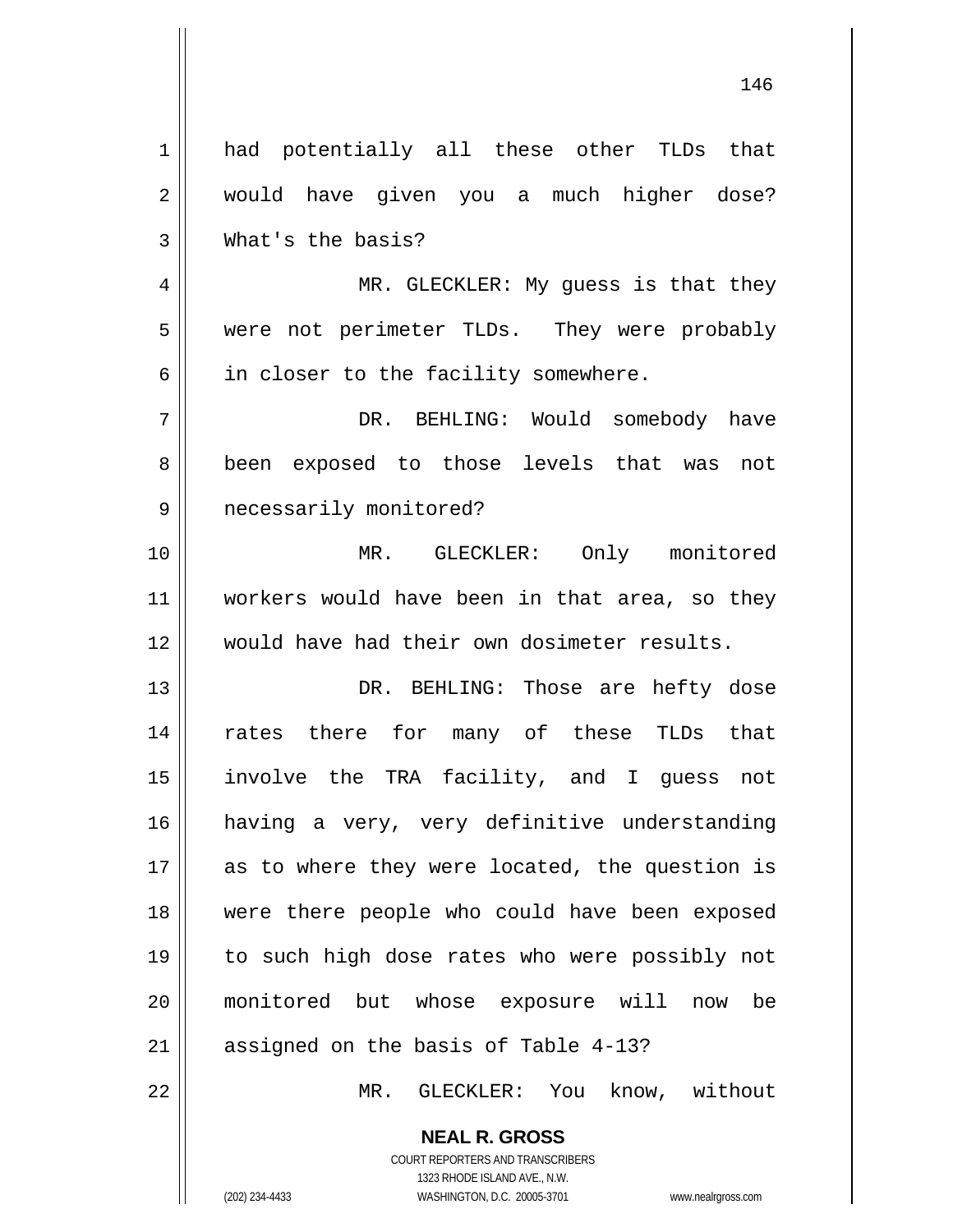**NEAL R. GROSS** COURT REPORTERS AND TRANSCRIBERS 1323 RHODE ISLAND AVE., N.W. 1 2 3 4 5 6 7 8 9 10 11 12 13 14 15 16 17 18 19 20 21 22 looking at the source document to see what locations those dosimeter numbers were associated with, it's really hard to tell for sure, but I'd be willing to bet money that those are inside the perimeter fence line for that facility or that area, and all the individuals in that area would have been monitored. So it's hard to say why they were monitoring that location. I'm not -- I mean, it's probably a combination of what you would call like an area dosimeter versus an environmental dosimeter, but it's kind of strange that it shows up in this sort of a report. We'd have to look at the source document to verify that. MR. DARNELL: Check the source document for what specific -- MR. CALHOUN: You can get back on that one. MR. GLECKLER: For Figure 4-7. MR. CALHOUN: Let's keep rolling

(202) 234-4433 WASHINGTON, D.C. 20005-3701 www.nealrgross.com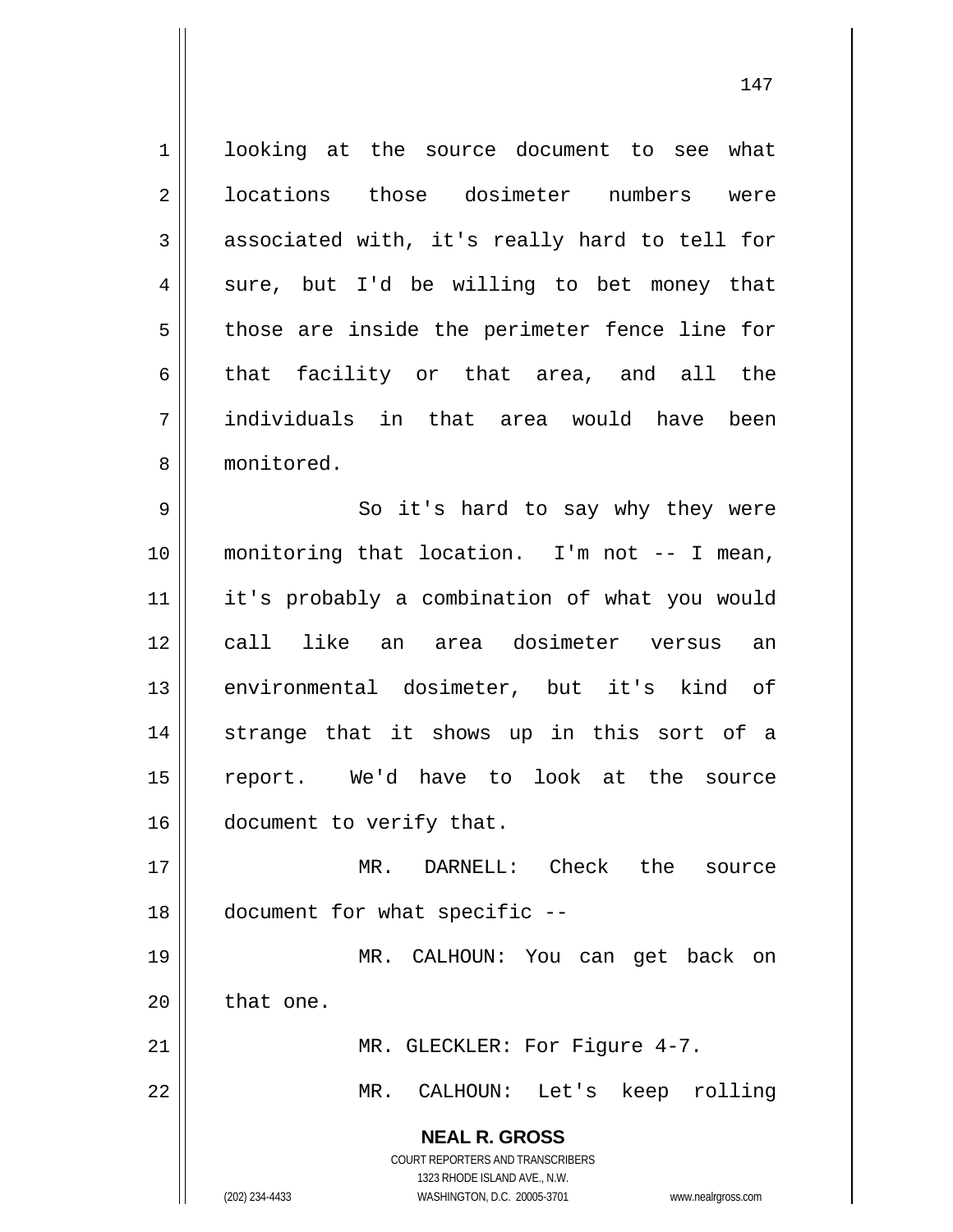1 here.

2 3 4 5 6 7 8 9 10 11 12 13 14 15 16 17 18 19 20 21 MR. GLECKLER: The locations for the TRA, Test Reactor Area. MR. DARNELL: Well, right now I don't know. Are you done, Hans? DR. BEHLING: Yes, I mean, that was -- I had three questions. You answered the first one regarding the high background that was subtracted, and, of course, I had the other two that related to pre-1972 extrapolation from a single year backwards in time, and, as I said, I looked at the actual releases in the fifties, sixties, and I sort of came to the conclusion that maybe that's not the good way to do it. MR. DARNELL: Okay. So, to recap then, just for these first three issues, I have three things written down. We need to look at the -- capture the data for the environmental exposures that we calculated at SC&A, and NIOSH will discuss that before the

148

22 next Board meeting.

> **NEAL R. GROSS** COURT REPORTERS AND TRANSCRIBERS 1323 RHODE ISLAND AVE., N.W.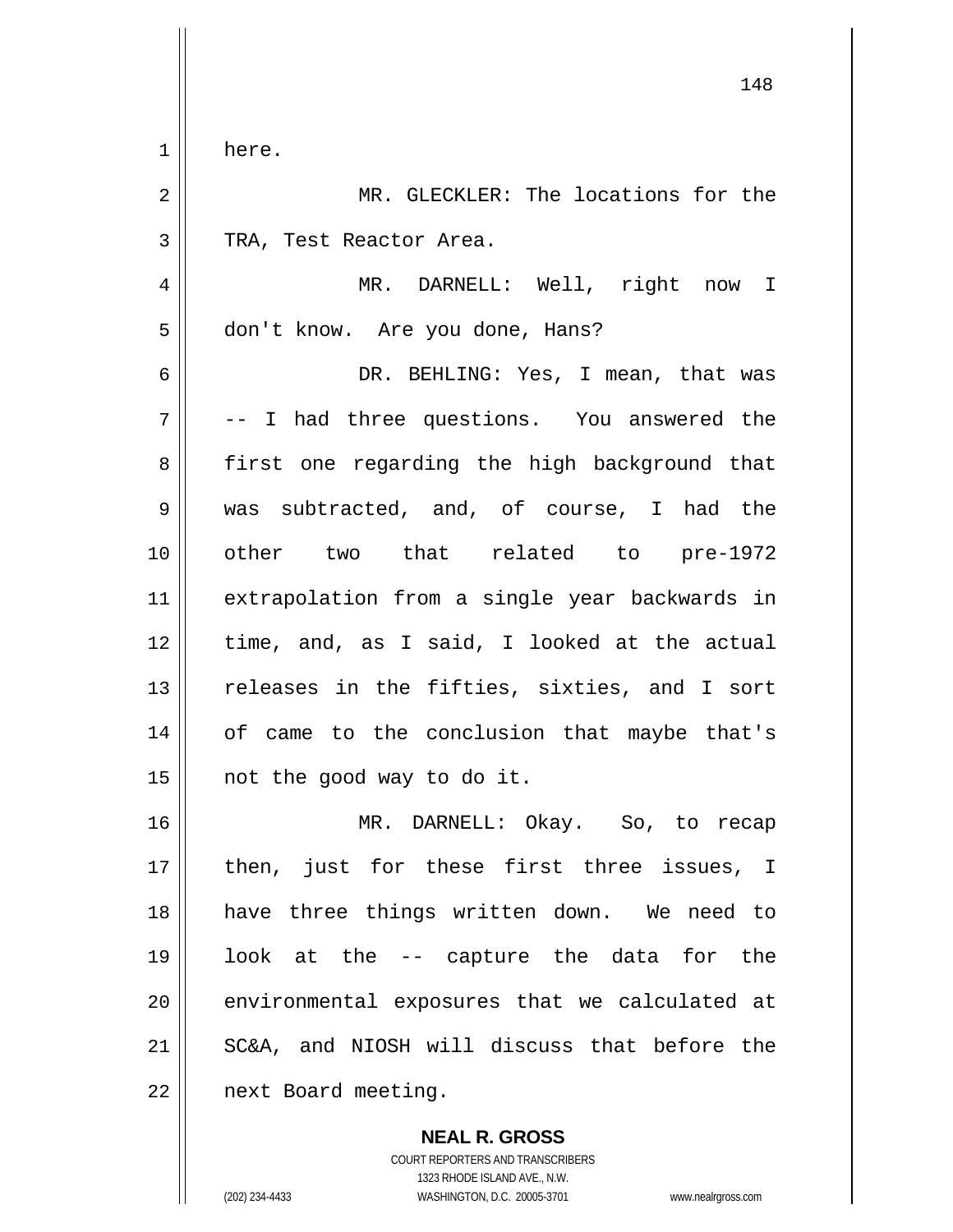**NEAL R. GROSS** COURT REPORTERS AND TRANSCRIBERS 1323 RHODE ISLAND AVE., N.W. 1 2 3 4 5 6 7 8 9 10 11 12 13 14 15 16 17 18 19 20 21 22 Review environmental ambient versus Exhibit 3.4-8A and see how that affects the doses that we're using, and we're looking, checking the source document for Figure 4-7. Those are the three things that we need to get done for these three issues. DR. BEHLING: Also perhaps look at our ANP report that we did on the contract with the CDC for the changes and perhaps source term for the aircraft nuclear propulsion test. MR. CALHOUN: Is that brought up specifically in the matrix as an issue so we know how to target that? DR. BEHLING: Well, it was -- I think it was both in the -- MR. OSTROW: It's Issue Number 2. DR. BEHLING: -- writeup for INL as well as for ANL-W. MR. DARNELL: Could you say that again so I could write it down? Hans, restate that so I could write it down, please.

(202) 234-4433 WASHINGTON, D.C. 20005-3701 www.nealrgross.com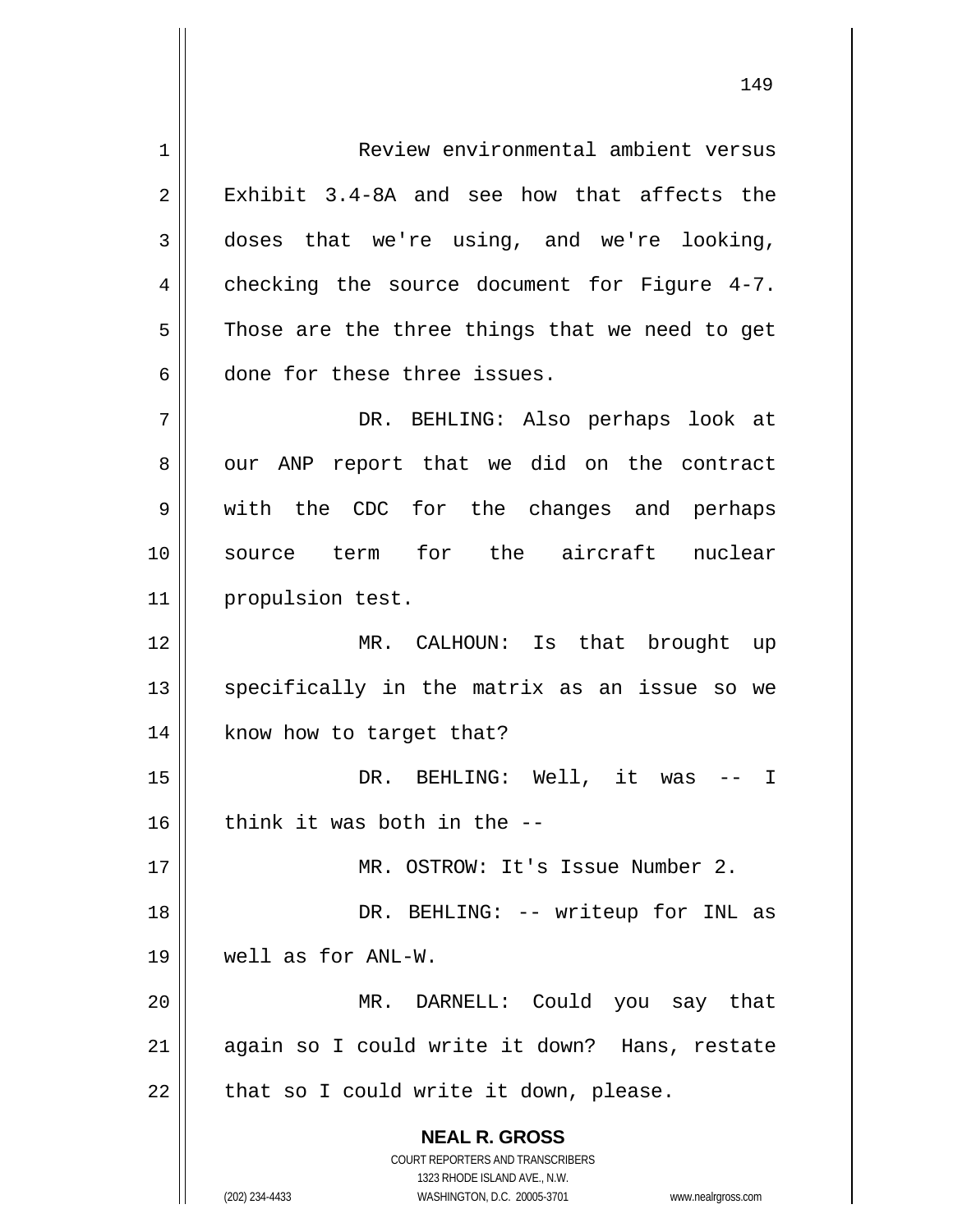**NEAL R. GROSS** COURT REPORTERS AND TRANSCRIBERS 1323 RHODE ISLAND AVE., N.W. (202) 234-4433 WASHINGTON, D.C. 20005-3701 www.nealrgross.com 1 2 3 4 5 6 7 8 9 10 11 12 13 14 15 16 17 18 19 20 21 22 DR. BEHLING: Yes, the report in question, I'll give you the title, and the title of the report is "A Critical Review of Source Terms" -- MR. DARNELL: Okay. DR. BEHLING: -- "For Select Initial Engine Tests Associated with the Aircraft Nuclear Propulsion Program at INL." DR. MAURO: Is that on the CDC website? They published that. DR. BEHLING: It's possible that it's on the website, but I'll give you the date. We submitted it on July -- in July of 2003. DR. MAURO: How about we just send them a copy? DR. BEHLING: I can do that. MR. DARNELL: That would be better. MS. JENKINS: Action item. DR. MAURO: We have an action item. MR. CALHOUN: A CD would be better than a hard copy.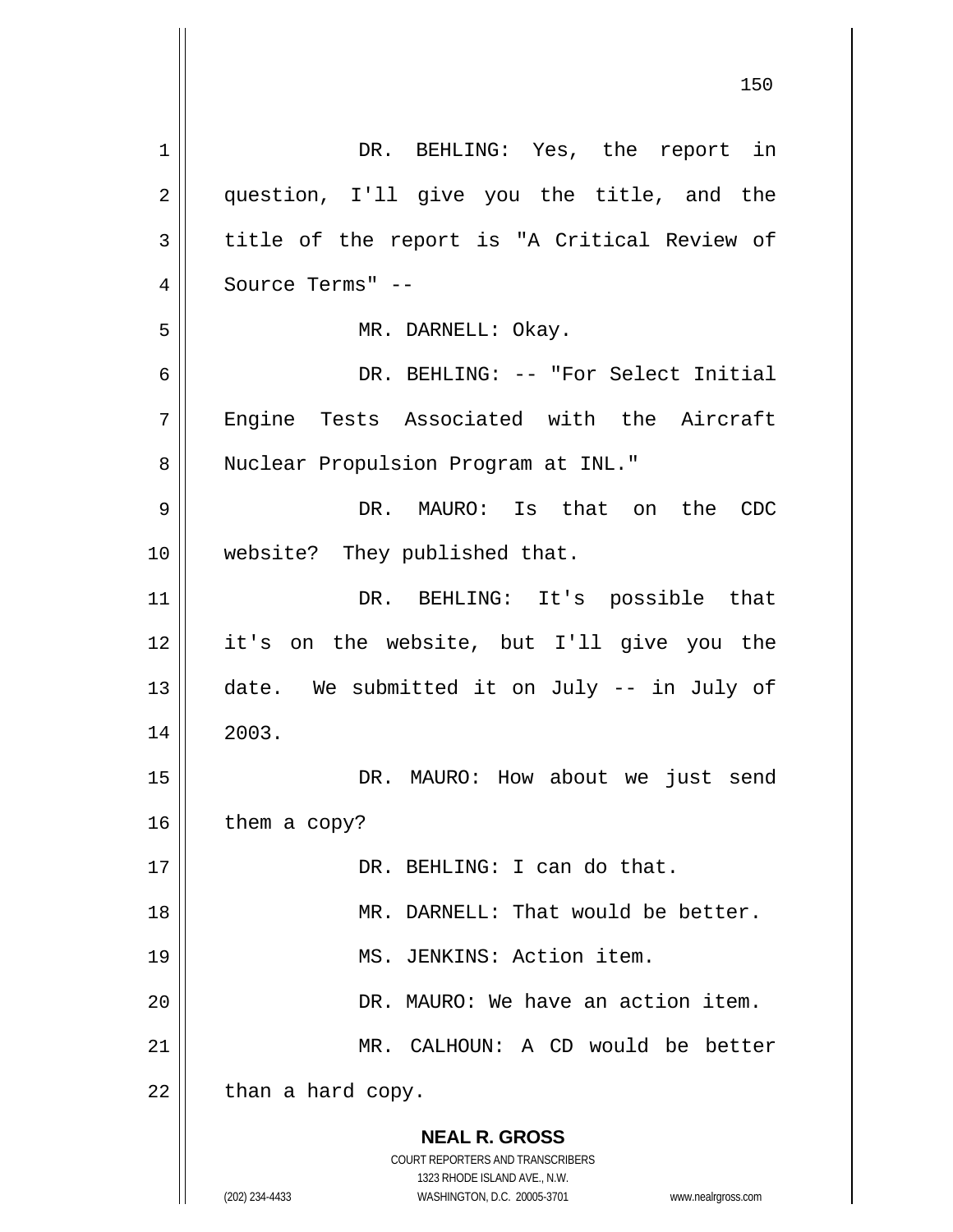|             | 151                                                                 |
|-------------|---------------------------------------------------------------------|
| $\mathbf 1$ | DR. MAURO: CDs, you got it.                                         |
| 2           | MEMBER BEACH: I have a question.                                    |
| 3           | You keep saying you're going to report this                         |
| 4           | before the next Board meeting. Is this                              |
| 5           | actually going to be in a white paper, or is                        |
| 6           | it going to be in a memo? Will it just come to                      |
| 7           | the work group?                                                     |
| 8           | MR. DARNELL: What we'll do is have                                  |
| 9           | a discussion between the technical folks so                         |
| 10          | that we have something to report either for                         |
| 11          | resolution or for a pat forward on this.                            |
| 12          | MEMBER BEACH: So are you suggesting                                 |
| 13          | a technical call?                                                   |
| 14          | DR. MAURO: The next meeting is like                                 |
| 15          | mid-July, right?                                                    |
| 16          | MR. DARNELL: I'm sorry?                                             |
| 17          | MEMBER BEACH: Are you suggesting                                    |
| 18          | like a technical call, or is that --                                |
| 19          | MR. DARNELL: Yes.                                                   |
| 20          | MEMBER BEACH: I'm just trying to                                    |
| 21          | figure out what's going on.                                         |
| 22          | MR. DARNELL: Yes, a technical call.                                 |
|             | <b>NEAL R. GROSS</b>                                                |
|             | COURT REPORTERS AND TRANSCRIBERS<br>1323 RHODE ISLAND AVE., N.W.    |
|             | (202) 234-4433<br>WASHINGTON, D.C. 20005-3701<br>www.nealrgross.com |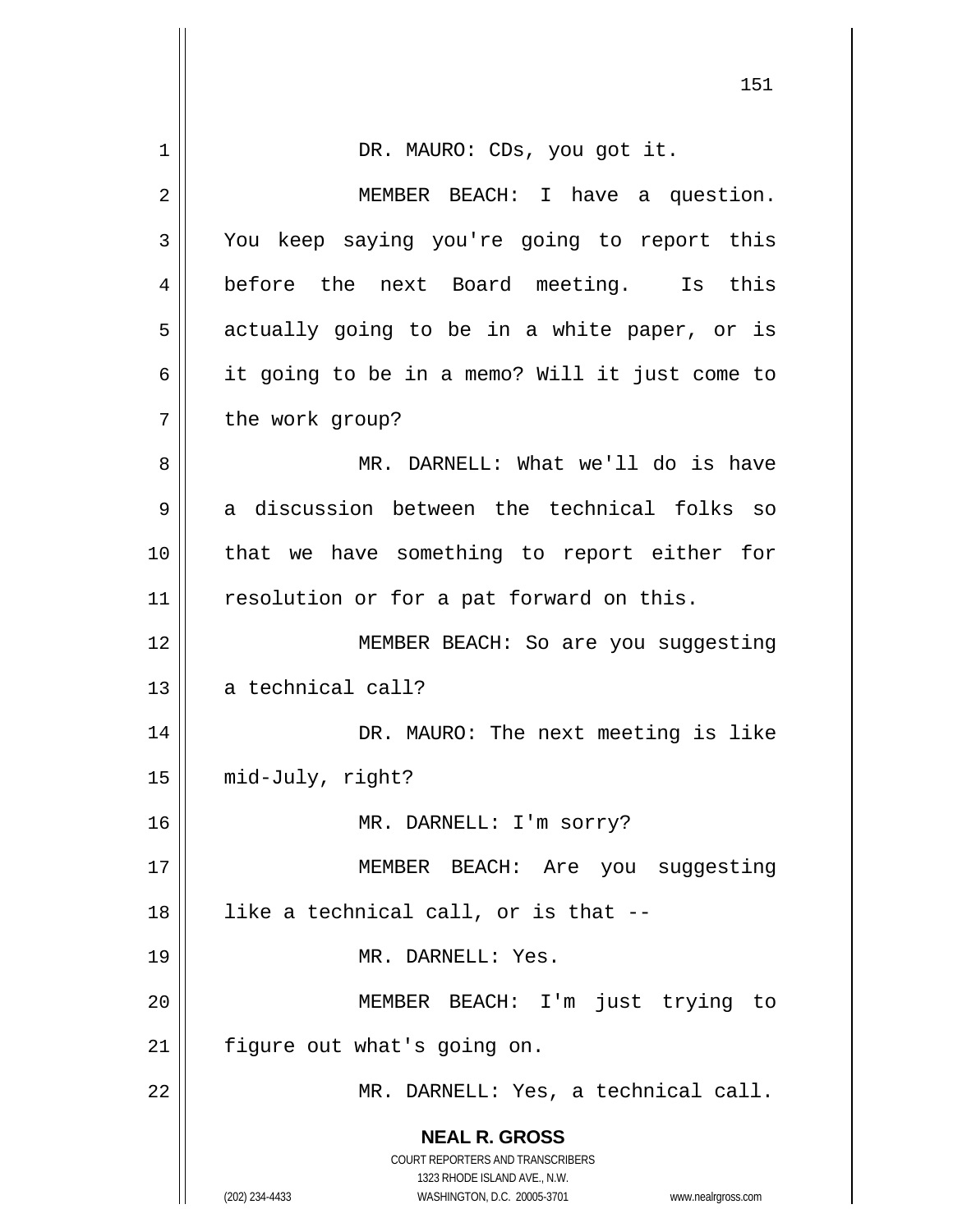|    | 152                                            |
|----|------------------------------------------------|
| 1  | MEMBER BEACH: Okay.                            |
| 2  | MR. DARNELL: Phil will know when               |
| 3  | it's going forward.                            |
| 4  | MR. CALHOUN: What's the normal                 |
| 5  | mechanism?                                     |
| 6  | MR. KATZ: The normal procedure is              |
| 7  | for us to get written responses to the matrix, |
| 8  | all the matrix issues, so that's, I mean, I    |
| 9  | think that's an easy way. Let's capture it on  |
| 10 | paper, and then when that -- then that'll      |
| 11 | trigger us to have another work group meeting. |
| 12 | MEMBER BEACH: Regardless if you                |
| 13 | have a technical call, it still needs to be    |
| 14 | captured on paper.                             |
| 15 | MR. KATZ: The technical calls are -            |
| 16 | - you have them -- generally, you have them    |
| 17 | because you need clarification about an issue, |
| 18 | and it's complex, and it doesn't make sense to |
| 19 | work it out with the whole working group, and  |
| 20 | then the working group members are invited to  |
| 21 | listen in on the technical call, but that's    |
| 22 | usually why we want to use technical calls.    |

**NEAL R. GROSS** COURT REPORTERS AND TRANSCRIBERS

1323 RHODE ISLAND AVE., N.W.

 $\mathbf{I}$ 

 $\overline{\phantom{a}}$  $\mathbb{I}$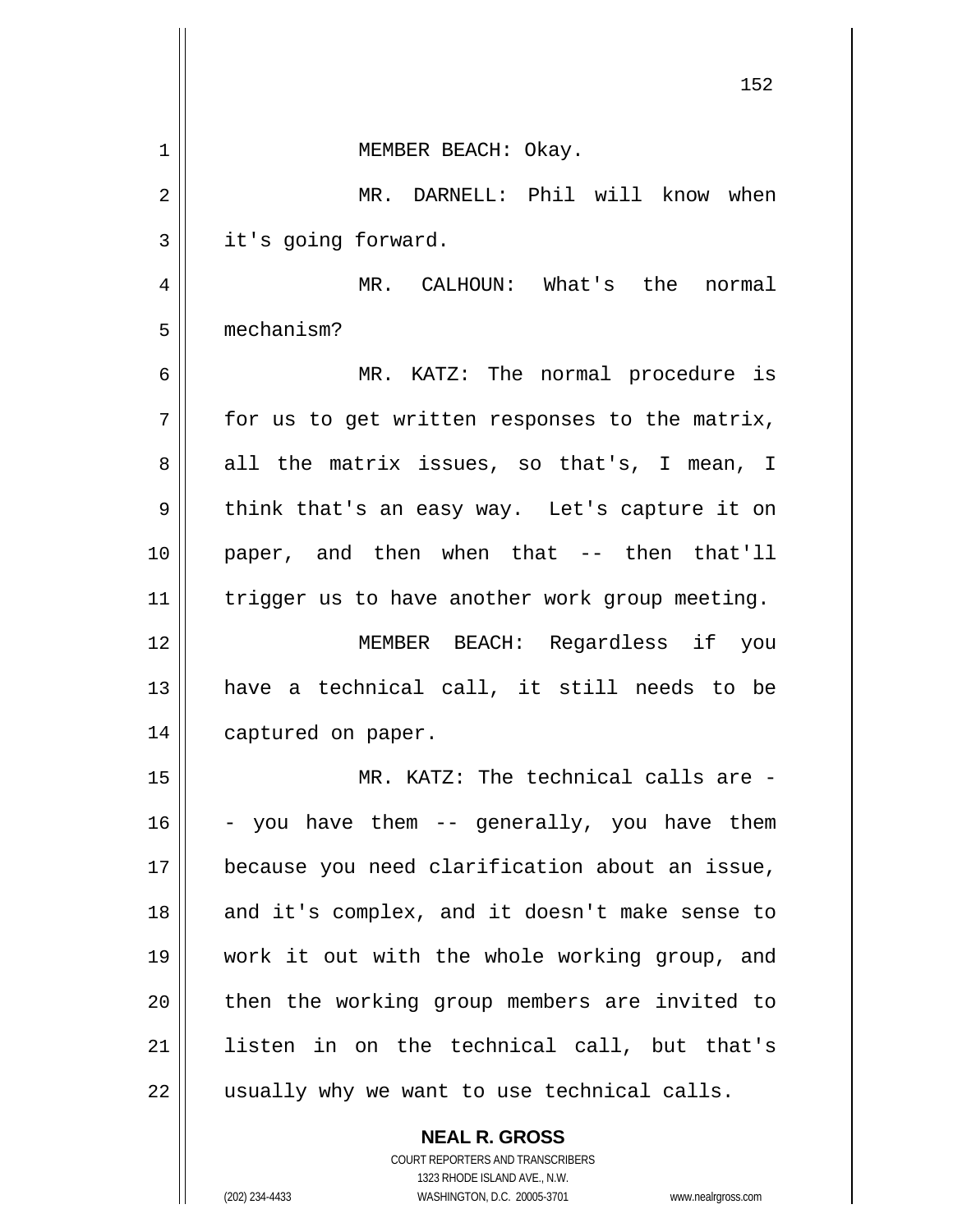**NEAL R. GROSS** COURT REPORTERS AND TRANSCRIBERS 1323 RHODE ISLAND AVE., N.W. 1 2 3 4 5 6 7 8 9 10 11 12 13 14 15 16 17 18 19 20 21 22 MR. DARNELL: Yes, and I think this issue is complicated enough that -- MR. OSTROW: Well, because I remember we did this on Linde work group, where we had like one specific thorny issue, and we had technical calls on just one issue back and forth, you know, not on a bunch of issues, but then we wrote it down, you know, as a conclusion. DR. MAURO: I think that, as Ted pointed out, normally there would be a list or action items that come out of this meeting where SC&A would have certain things to do, and you folks would look into certain things to almost try to keep a running account of it, and hopefully it keys back to the matrix. Then the next step would be, if you have some brief response, if you fill in the matrix under the NIOSH column, if it turns out it's an analysis, it's a white paper, and that's filed. Now, prior to doing that, putting

153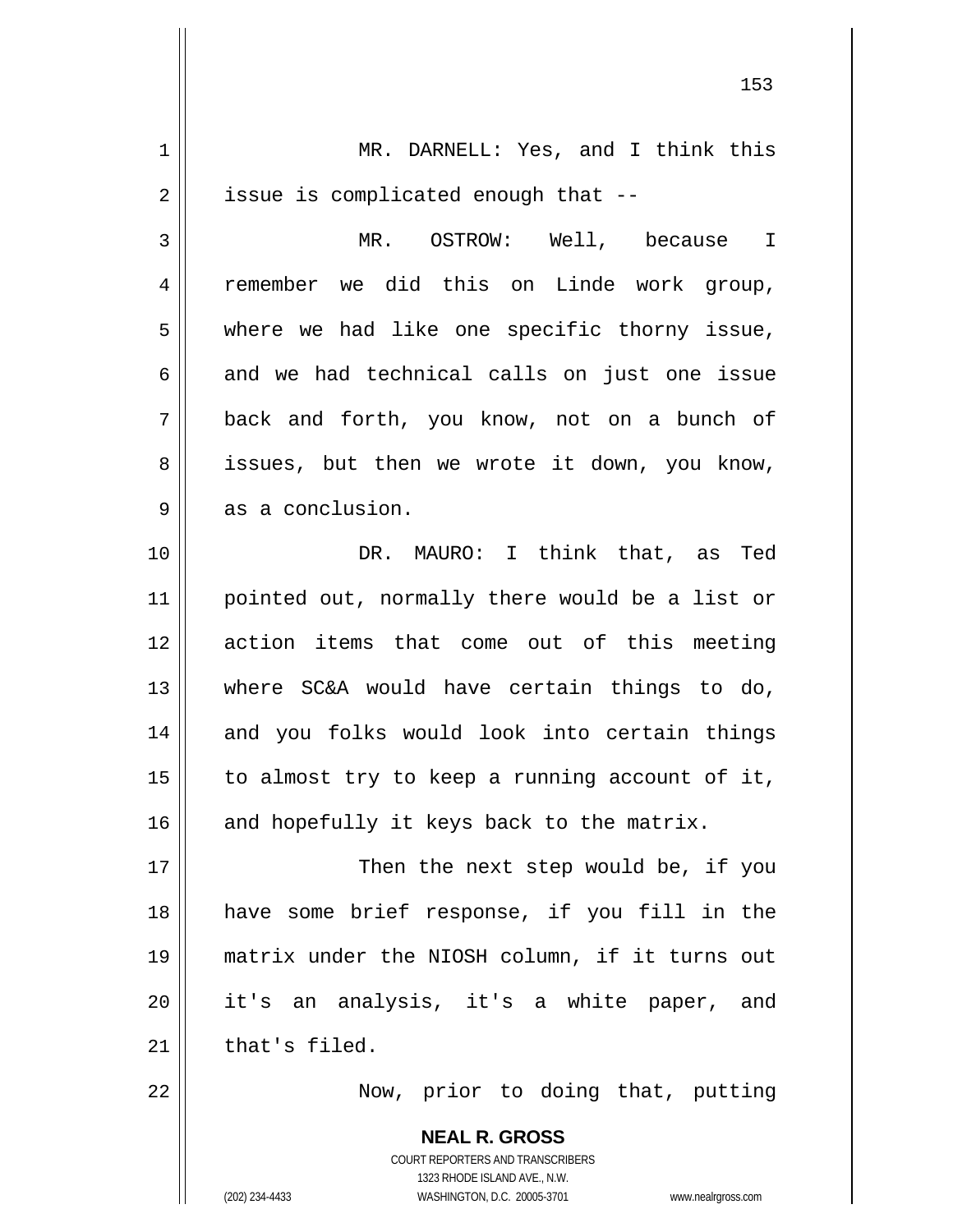that paper into the system, if it turns out a conference call helps because you're not quite sure what our concerns were and what the issues are, whatever it is, then we have a conference call. So as you work your way through --

7 8 9 10 11 12 13 14 15 MR. DARNELL: With some of this, we need to know if there is actually a concern there or not. I mean, we don't -- we don't have off the top of our heads right now enough knowledge about the data that was used to develop the environmental model, so we can't even begin to come to that common ground until we come to the common ground on what the data was. We'll need to talk with you about it.

16 17 18 19 20 DR. MAURO: Yes, we are in an unusual circumstance on this environmental work, because you've sort of rested your work on the RAC work and the HEDA work, which is really not your work.

MR. DARNELL: Right.

DR. MAURO: You've sort of accepted

**NEAL R. GROSS** COURT REPORTERS AND TRANSCRIBERS 1323 RHODE ISLAND AVE., N.W. (202) 234-4433 WASHINGTON, D.C. 20005-3701 www.nealrgross.com

21

22

1

2

3

4

5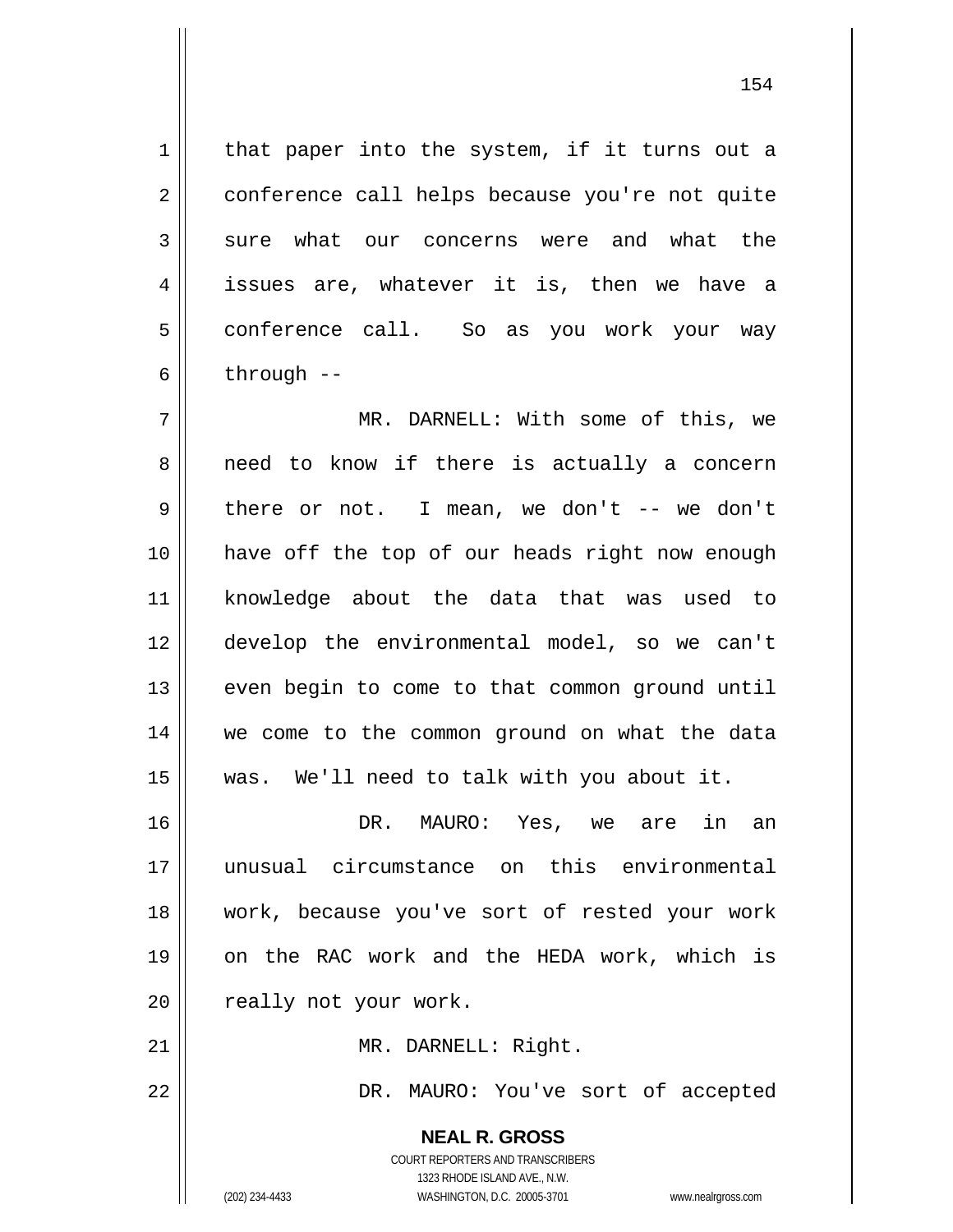**NEAL R. GROSS** 1 2 3 4 5 6 7 8 9 10 11 12 13 14 15 16 17 18 19 20 21 22 it, because it was peer reviewed. It was published, and so, yes, and we were -- we benefitted from the fact that we were asked to -- we spent a lot -- we spent a year studying that data. MR. DARNELL: And we're going to have to go back and check some of it, check what we used it for, how we used it, and then come to the common ground before we can move ahead with answering these things, answering these issues. MEMBER BEACH: Is somebody keeping track of the action items? MR. CALHOUN: I think Pete just took those three. MEMBER BEACH: Pete took them? DR. MAURO: I have to say that I've been in the situation where things are this complex on Fernald, and what I ended up doing was going back to the transcript and spending a lot of time working my way through it and writing it up in a way that -- and

155

COURT REPORTERS AND TRANSCRIBERS 1323 RHODE ISLAND AVE., N.W.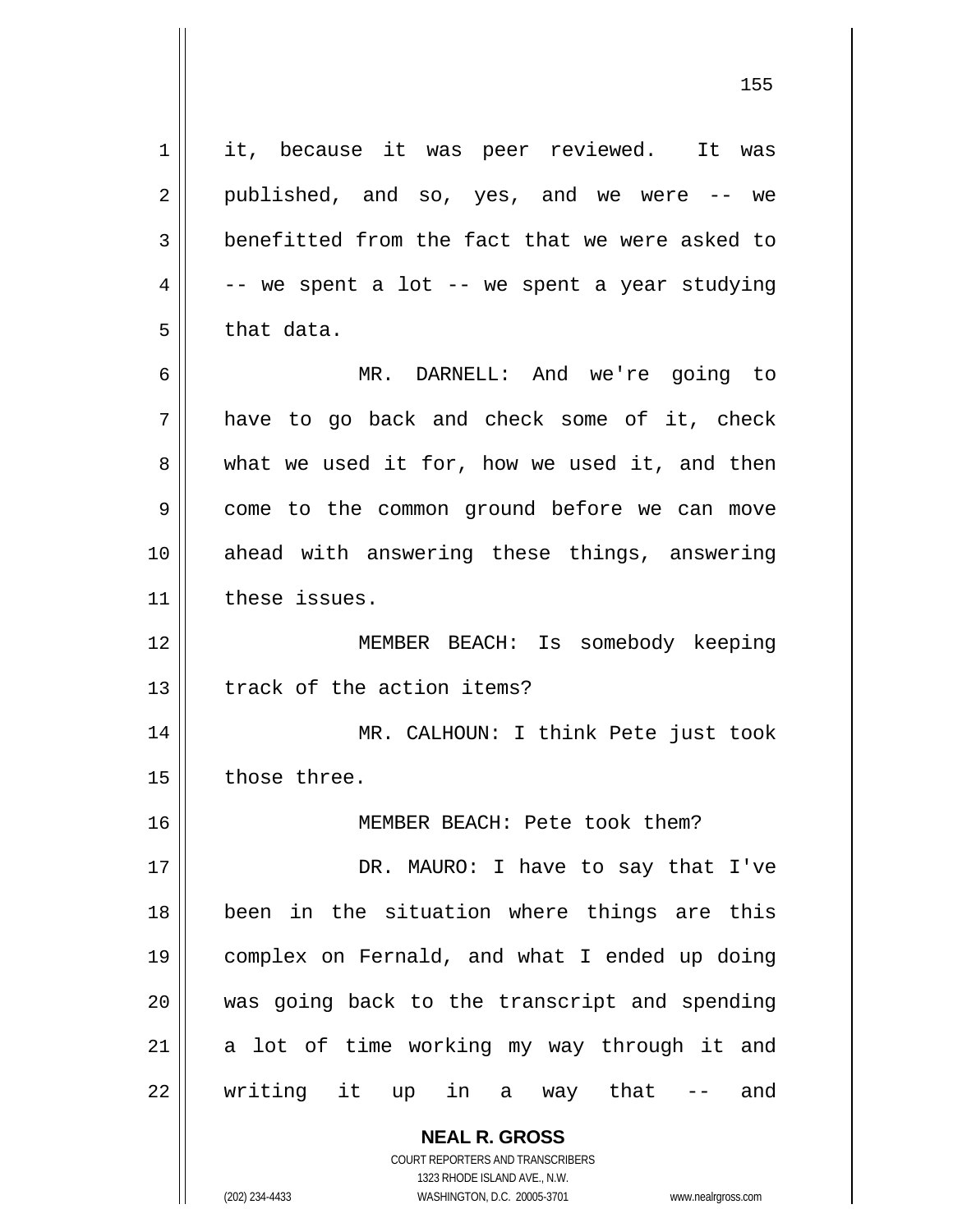**NEAL R. GROSS** COURT REPORTERS AND TRANSCRIBERS 1323 RHODE ISLAND AVE., N.W. 1 2 3 4 5 6 7 8 9 10 11 12 13 14 15 16 17 18 19 20 21 22 communicating it to everyone. "This is my understanding of where things are." That was very helpful to me. I know you folks have been putting out the transcripts pretty quickly, about a month? MR. KATZ: About a month. Well, yes, by the time it hits the website, it's probably 40 days or so. DR. MAURO: Okay. MEMBER MUNN: If there are simple questions like, "Where do I find a document? What document was your basis for this?" then there is no reason why that can't be communicated by email, any method. MR. KATZ: Right. Absolutely. MEMBER MUNN: That's fine, but if there is an extended discussion about technical issues, once you identify what the technical issues really are, once you've identified that -- MR. KATZ: Definitely. MEMBER MUNN: -- then it's helpful

156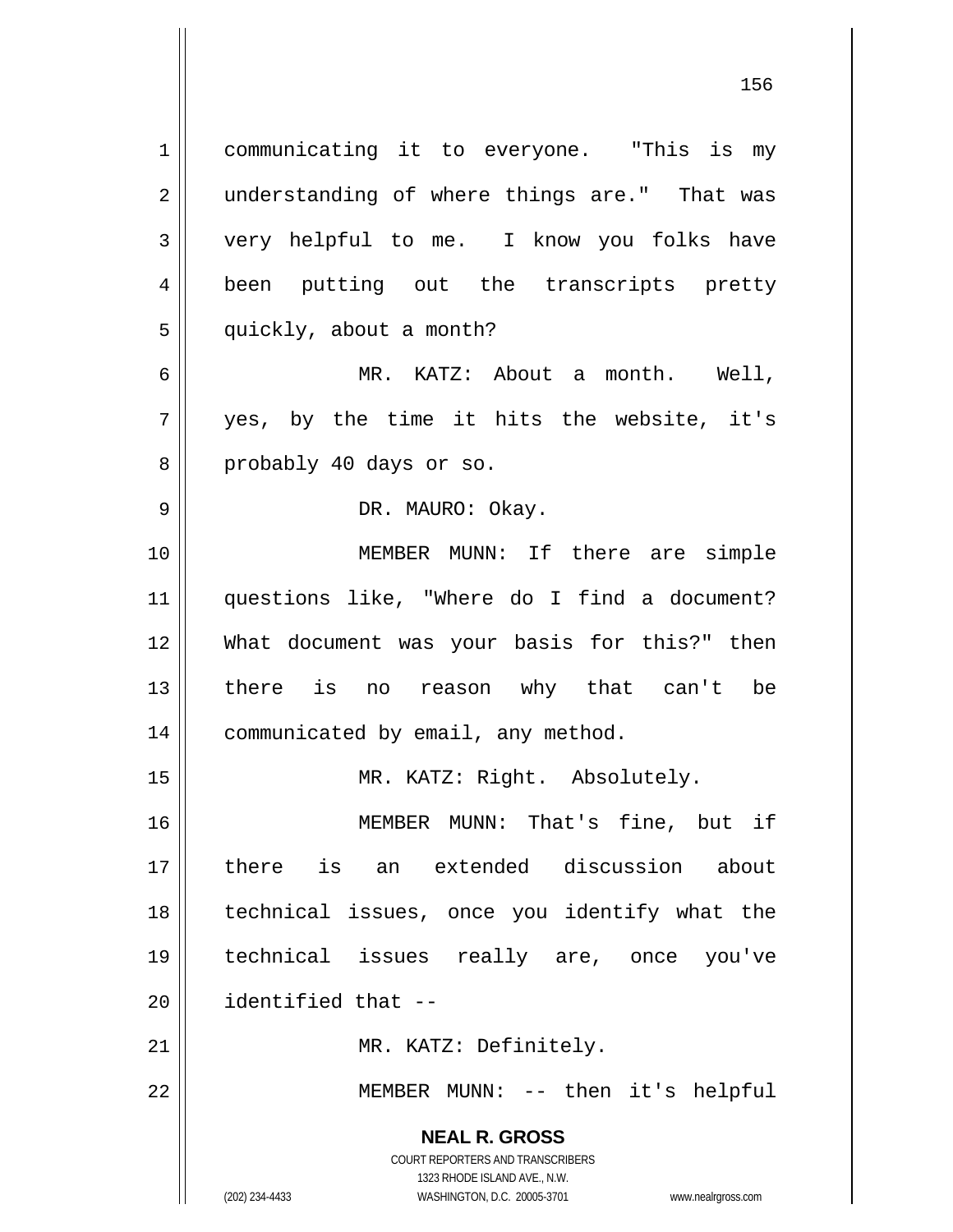1 2 3 4 5 6 7 8 9 10 11 12 13 14 15 16 17 18 19 20 21 22 for us to -- for anyone who is on the Board and wants to be involved in the technical call to sit in, but that invitation is usually -- DR. MAURO: Let me say something in our defense. Everything we're talking about is written up in agonizing detail in our detailed review of INL and ANL-West, so the first place is that when you see the brief summary that's in the matrix, and you may want to go back. Let me take a look at the chapter, because Hans wrote the very detail, the tables, the excerpts, where they came from. I think it's all there, but certainly if there is any ambiguity or uncertainty or you need something, certainly we'll provide you whatever you need. MR. DARNELL: Yes, definitely. I find it much easier to work with rather than against, so that's why I said once we get some more of our own data together, let's talk about it a little further and try to answer

157

COURT REPORTERS AND TRANSCRIBERS 1323 RHODE ISLAND AVE., N.W. (202) 234-4433 WASHINGTON, D.C. 20005-3701 www.nealrgross.com

**NEAL R. GROSS**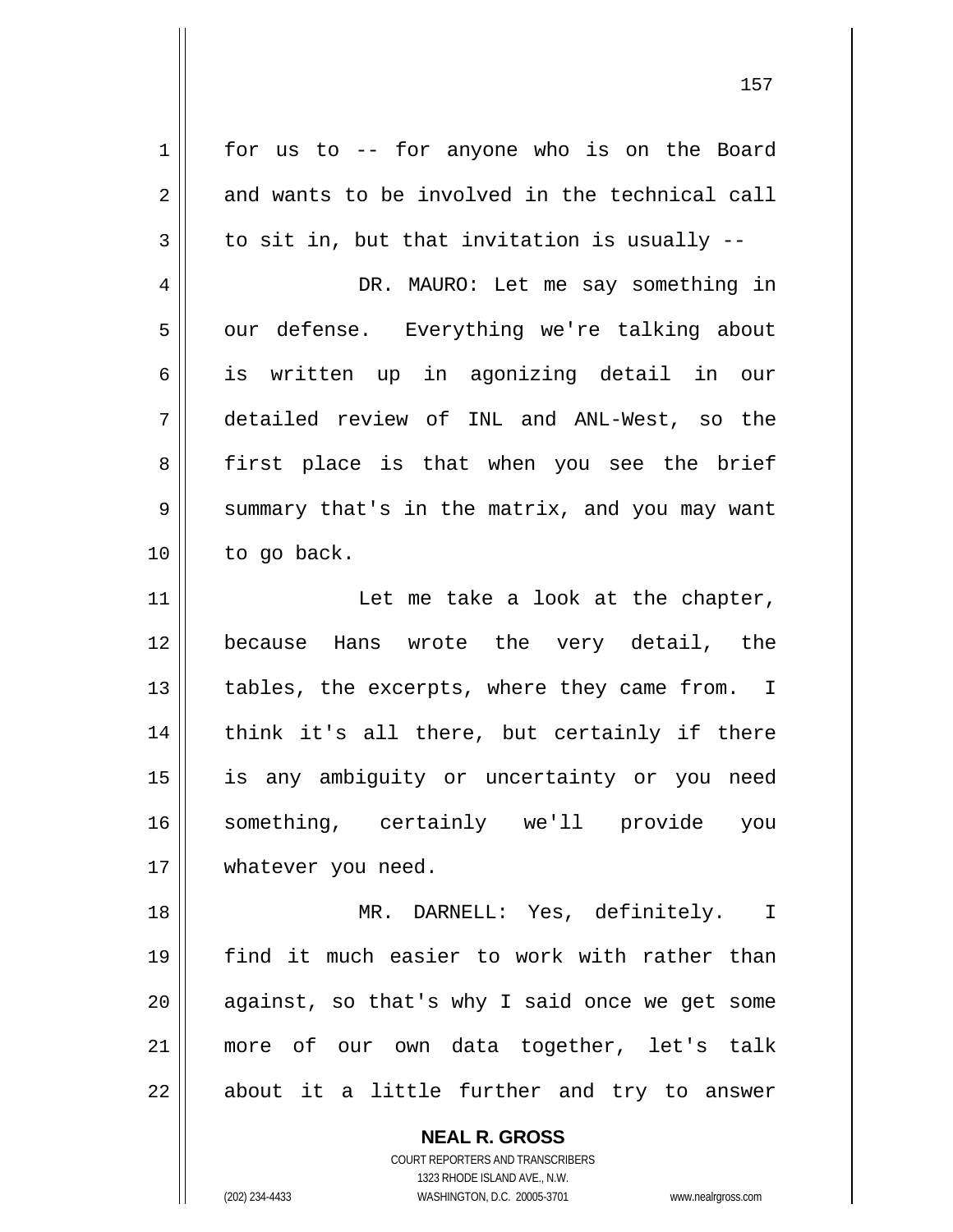| 1  | it.                                            |
|----|------------------------------------------------|
| 2  | MR. OSTROW: Yes, it shouldn't be a             |
| 3  | guessing game like what our comments mean,     |
| 4  | exactly.                                       |
| 5  | MR. DARNELL: And I still think, and            |
| 6  | no offense, John, but I think we're rather far |
| 7  | apart about the applicability of the Tiger     |
| 8  | Team report until we see --                    |
| 9  | DR. MAURO: Well, I don't -- I don't            |
| 10 | -- I agree with what you're saying, but I      |
| 11 | think that, well, it's all -- there are places |
| 12 | where I would say right now when I read this   |
| 13 | over I said, "You know, we probably should not |
| 14 | have included this," and I agree with that,    |
| 15 | but there are other places where I felt the    |
| 16 | Tiger Team comments were, in fact, valid, and  |
| 17 | we can talk about that.                        |
| 18 | That's something that's very much              |
| 19 | worth a conference call, because that's not in |
| 20 | our writeup. Right now we have this whole      |
| 21 | list of all this Tiger Team stuff, some of     |
| 22 | which I would agree with you we probably       |

158

**NEAL R. GROSS** COURT REPORTERS AND TRANSCRIBERS 1323 RHODE ISLAND AVE., N.W.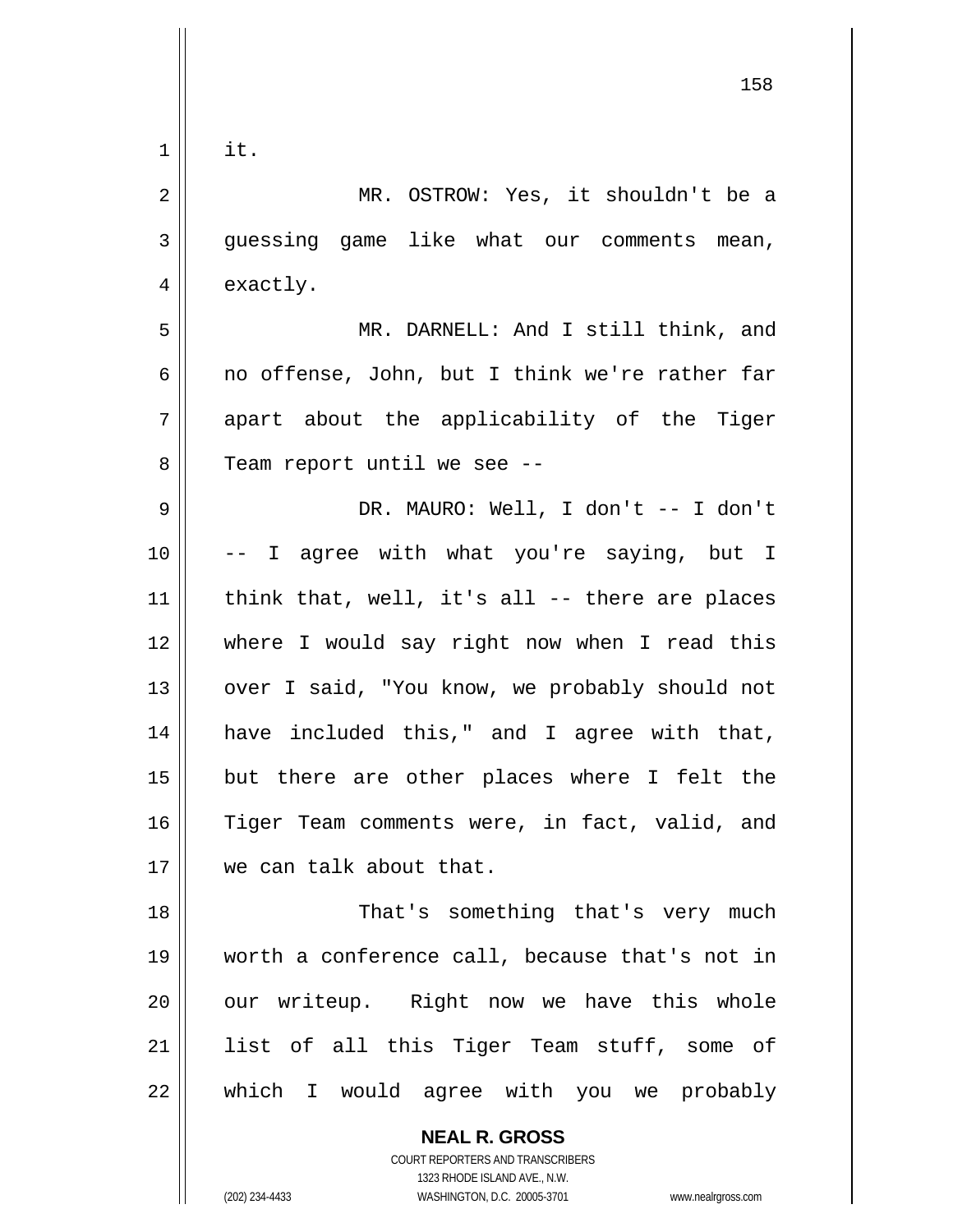$\begin{array}{c|c|c|c} 1 & 1 \end{array}$ should not have put in.

| $\overline{2}$ | MR. OSTROW: But I think to resolve                       |
|----------------|----------------------------------------------------------|
| 3              | that both sides have to go back and actually             |
| 4              | read the Tiger Team reports and see, you know,           |
| 5              | what is actually $-$                                     |
| 6              | MR. DARNELL: I will admit I didn't                       |
| 7              | have a chance to do that, but I'm ex-DOE. I              |
| 8              | worked for them, and I know what the Tiger               |
| 9              | Team reports were all about.                             |
| 10             | MR. CALHOUN: Don't admit that.                           |
| 11             | MR. DARNELL: I have to. I do know                        |
| 12             | what the Tiger Team reports were all about,              |
| 13             | and it wasn't always to be helpful to the                |
| 14             | site. So I've got four items then, looking               |
| 15             | for the source document for Figure 4-7 with              |
| 16             | the third one, and then taking a look at                 |
| 17             | Hans's report, the critical review of source             |
| 18             | terms and so on, so I think we're okay with              |
| 19             | the first three issues then.                             |
| 20             | MR. OSTROW: I think, you know, just                      |
| 21             | echoing what John was saying just a couple of            |
| 22             | minutes ago, keep track of these things.<br>If           |
|                | <b>NEAL R. GROSS</b><br>COURT REPORTERS AND TRANSCRIBERS |

1323 RHODE ISLAND AVE., N.W.

 $\mathop{\parallel}$ 

(202) 234-4433 WASHINGTON, D.C. 20005-3701 www.nealrgross.com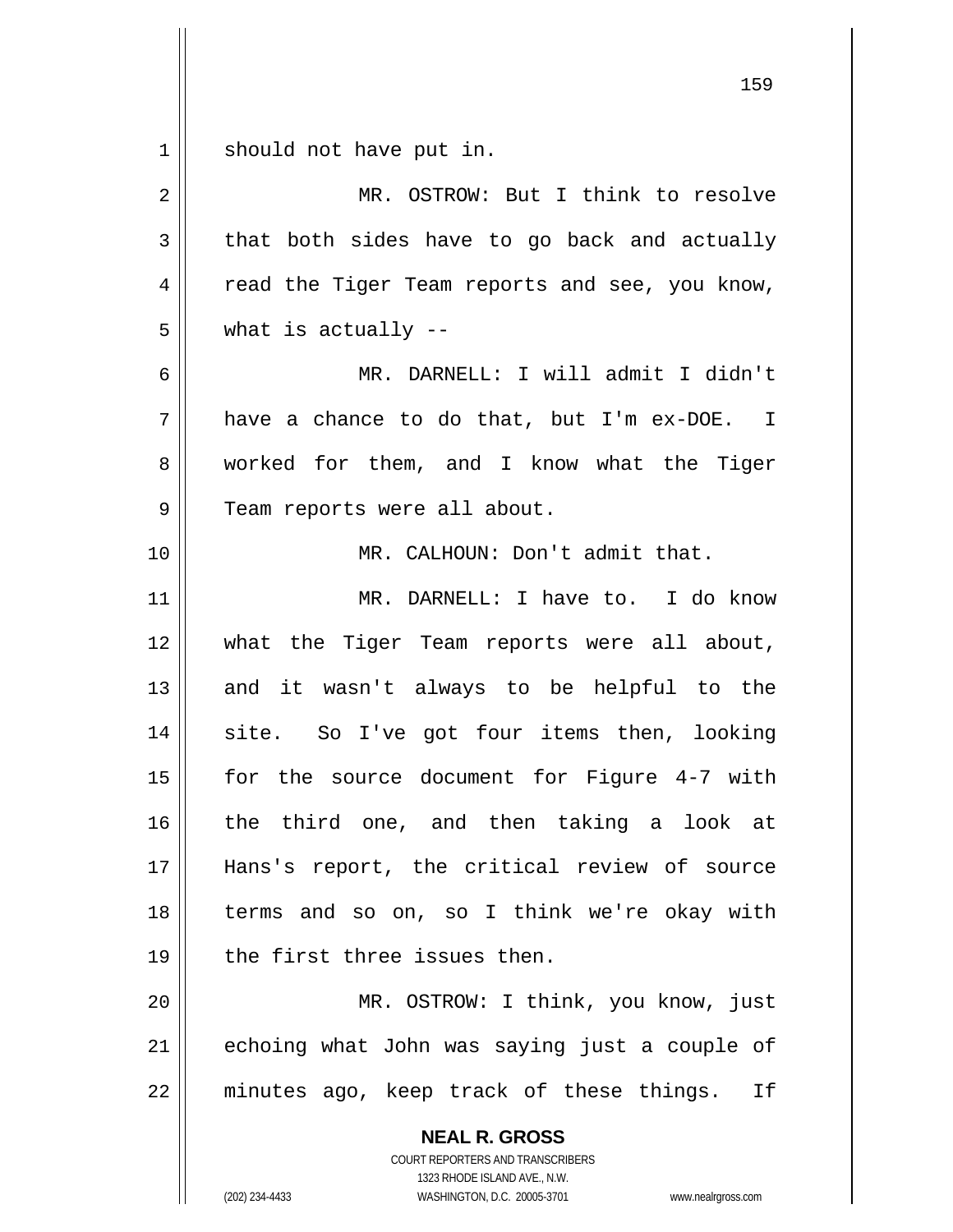1 2 3 4 5 6 7 you're keeping track of what you think you should be doing with these four issues, I would suggest sending an email, you know, when you get back or whatever, when this is over, "This is my understanding. These are the things that we're supposed to do." MR. DARNELL: Actually, I was

8 9 10 recapping for the benefit of our transcriptionist so that it would be in the report.

11 12 13 14 15 MR. OSTROW: Yes, but that takes - that takes, you know, a month before it hits the street, but if you do like an email when this is finished, you know, to the group or whatever, "This is my understanding."

MR. DARNELL: Okay, I'll do that.

17 18 19 MR. OSTROW: This way we can look and add or subtract things so we have a set of items. Otherwise, it's difficult to track.

20 21 22 MR. CALHOUN: Ultimately, our response is going to be a written response to what's in here now. If there's any updates to

> **NEAL R. GROSS** COURT REPORTERS AND TRANSCRIBERS

> > 1323 RHODE ISLAND AVE., N.W.

16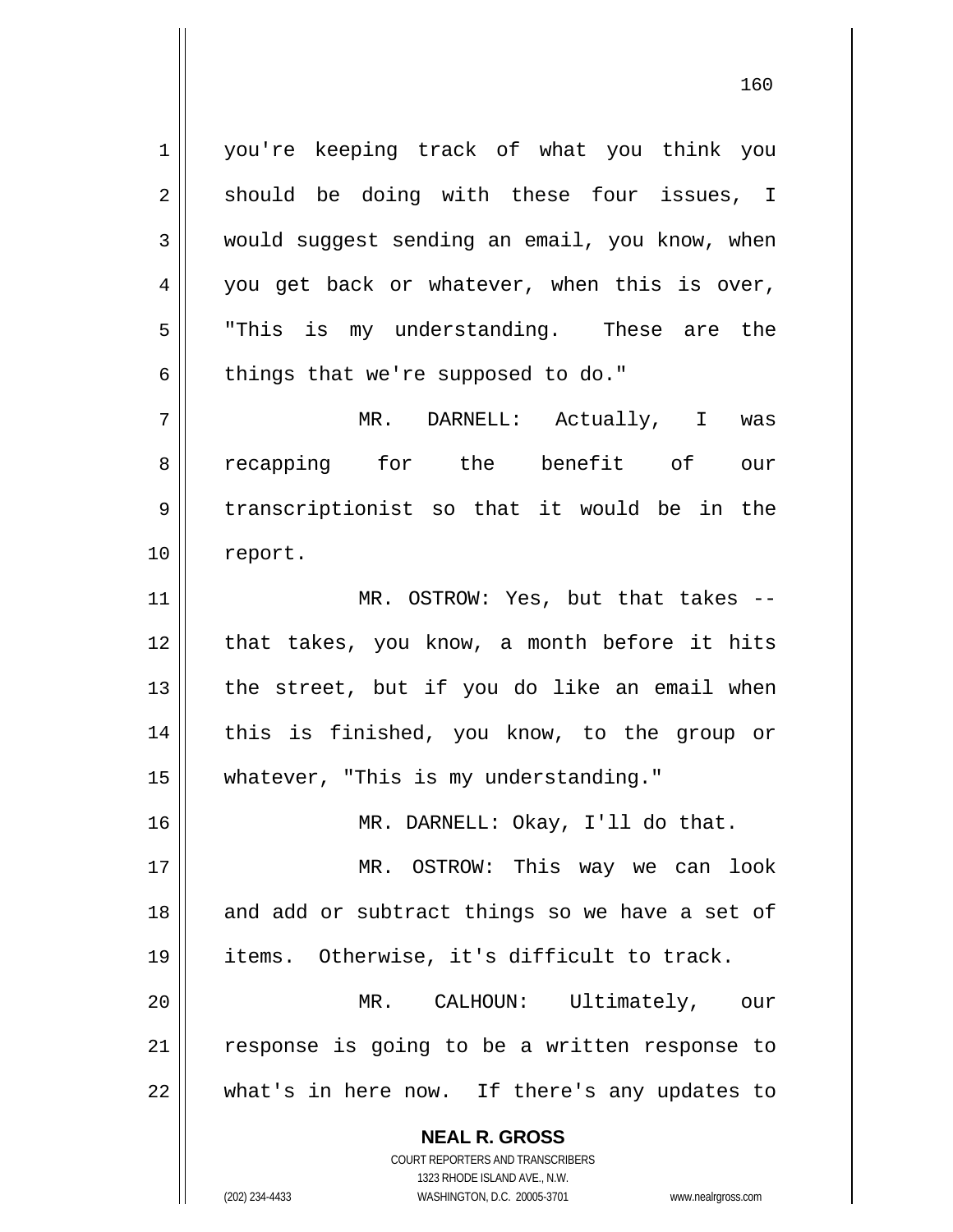|    | 161                                                                 |
|----|---------------------------------------------------------------------|
| 1  | that, those will be provided by you guys.                           |
| 2  | MEMBER MUNN: That'll come back. If                                  |
| 3  | there is an issue after you've responded, then                      |
| 4  | you'll get another comment back from SC&A.                          |
| 5  | MR. CALHOUN: So we're not taking on                                 |
| 6  | additional tasks for the matrix based on                            |
| 7  | these. These are in support of responses.                           |
| 8  | DR. MAURO: Yes.<br>Correct.                                         |
| 9  | Absolutely.                                                         |
| 10 | MR. GLECKLER: Absolutely.                                           |
| 11 | MEMBER MUNN: Right, these are there                                 |
| 12 | for response to the matrix items.                                   |
| 13 | MR. DARNELL: Yes, and it may come                                   |
| 14 | down, if we look at the data and say, "Oh,                          |
| 15 | they're right," you'll get an email that says,                      |
| 16 | "We don't need a conference call." We'll get                        |
| 17 | an answer.                                                          |
| 18 | DR. MAURO: And places where you                                     |
| 19 | think the Tiger Team findings are really not                        |
| 20 | applicable, please say so.                                          |
| 21 | MR. OSTROW: We may just say, "Yes,                                  |
| 22 | you're right," you know, too, so that's why                         |
|    | <b>NEAL R. GROSS</b>                                                |
|    | COURT REPORTERS AND TRANSCRIBERS<br>1323 RHODE ISLAND AVE., N.W.    |
|    | (202) 234-4433<br>WASHINGTON, D.C. 20005-3701<br>www.nealrgross.com |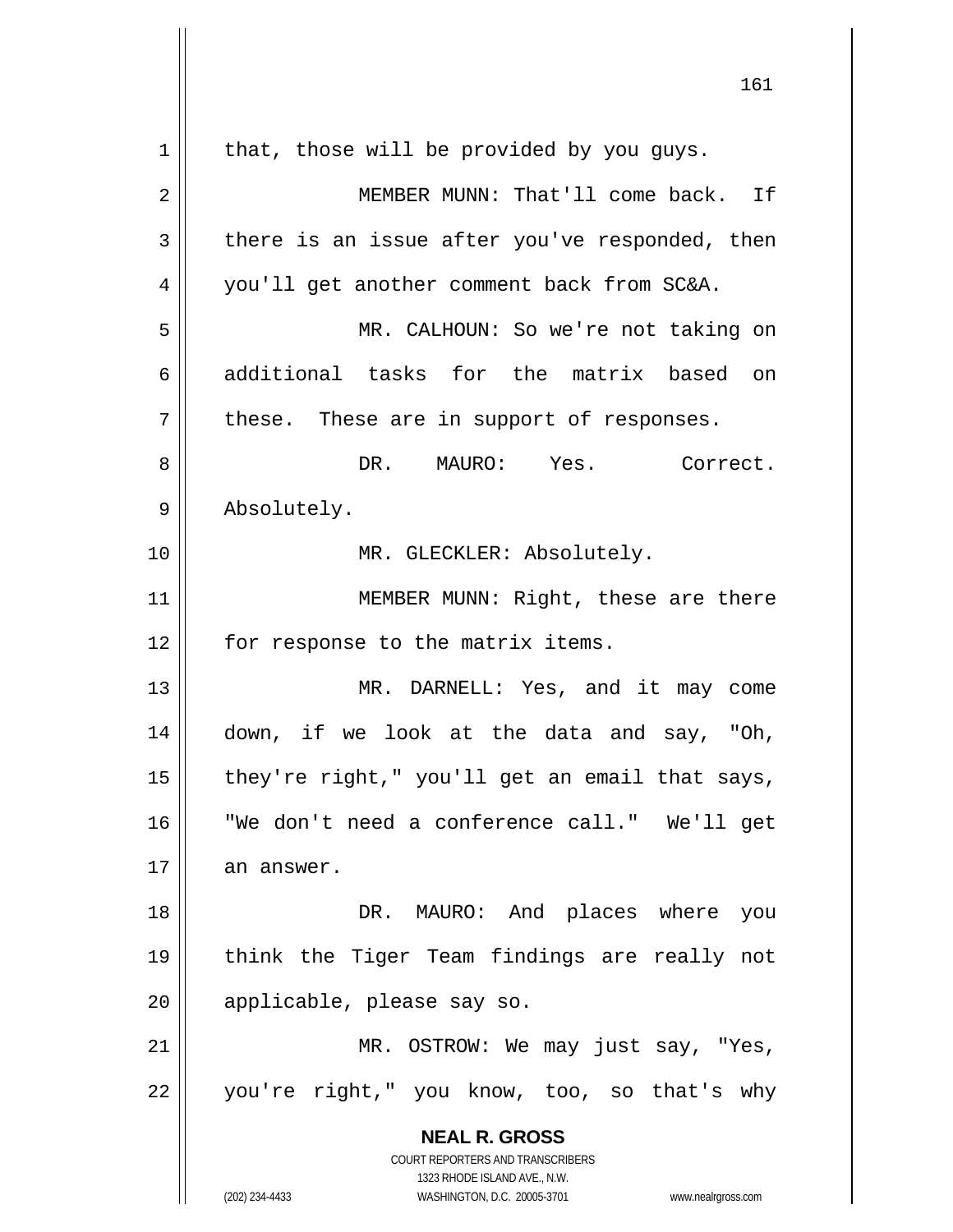$\begin{array}{c|c|c|c} 1 & 1 \\ \hline \end{array}$ you reduce the number of items.

| 2  | MR. DARNELL: Right now, as far as                                                                   |
|----|-----------------------------------------------------------------------------------------------------|
| 3  | NIOSH is concerned with these issues, we don't                                                      |
| 4  | have a prepared response for any of them right                                                      |
| 5  | now. We do have some talking points but not a                                                       |
| 6  | prepared response.                                                                                  |
| 7  | DR. MAURO: By way of process, in                                                                    |
| 8  | the past we didn't hold these meetings until                                                        |
| 9  | NIOSH had a chance to fill in the column                                                            |
| 10 | called "NIOSH Response." I guess that hasn't                                                        |
| 11 | happened, but that's okay. I mean, I think                                                          |
| 12 | this is complicated enough. We needed to talk                                                       |
| 13 | about this stuff.                                                                                   |
| 14 | MR. DARNELL: Well, that was kind of                                                                 |
| 15 | our point of view, too.                                                                             |
| 16 | MEMBER MELIUS: So that's the reason                                                                 |
| 17 | nothing's happened for two and a half years on                                                      |
| 18 | this? This is from 2006, the original review.                                                       |
| 19 | I'm trying to understand.                                                                           |
| 20 | MR. DARNELL: I got an email out of                                                                  |
| 21 | the blue a couple of months ago that this was                                                       |
| 22 | going to happen. Otherwise, all I knew was my                                                       |
|    | <b>NEAL R. GROSS</b>                                                                                |
|    | COURT REPORTERS AND TRANSCRIBERS                                                                    |
|    | 1323 RHODE ISLAND AVE., N.W.<br>(202) 234-4433<br>WASHINGTON, D.C. 20005-3701<br>www.nealrgross.com |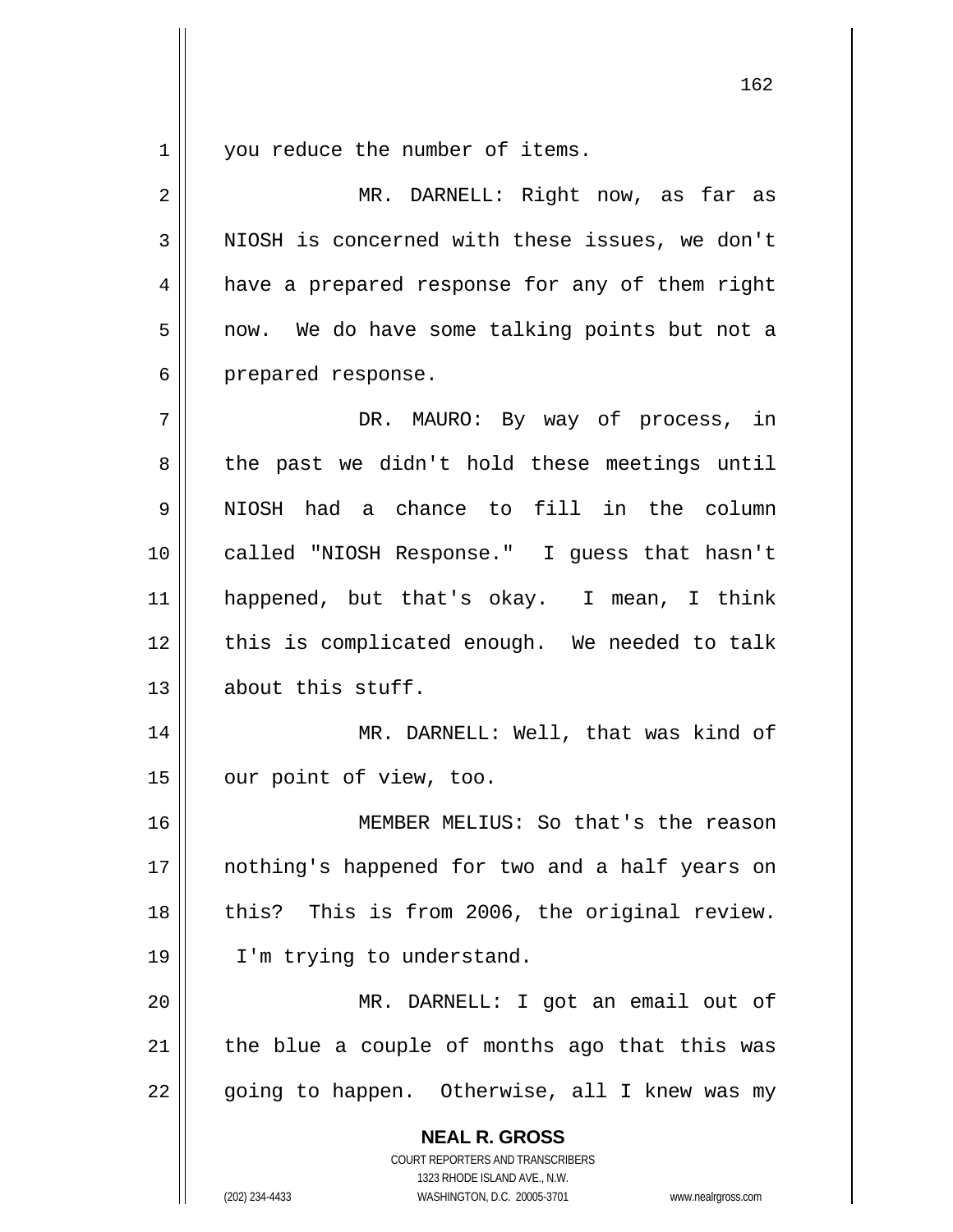**NEAL R. GROSS** COURT REPORTERS AND TRANSCRIBERS 1 2 3 4 5 6 7 8 9 10 11 12 13 14 15 16 17 18 19 20 21 22 name was assigned to the site, had no idea anything had gone on prior to this. MEMBER MELIUS: And how long have you been assigned to the site? MR. DARNELL: I don't know. When did that happen? MR. CALHOUN: I don't know, probably within probably two years, but if we don't know that a working group or something is imminent, we're not going to go respond to everything, because we've got too many other things to do, and, as you know, there are so many things going on with us responding to Board issues that we've got to pick and choose and prioritize when we've got upcoming meetings. Then we'll do the -- then we'll respond as we need to. DR. MAURO: I'm going to step out on a limb a little bit, but we've got about 33 site profile reviews, only half of which have engaged in the site profile process. Nevertheless, they're sitting on the shelf.

163

1323 RHODE ISLAND AVE., N.W.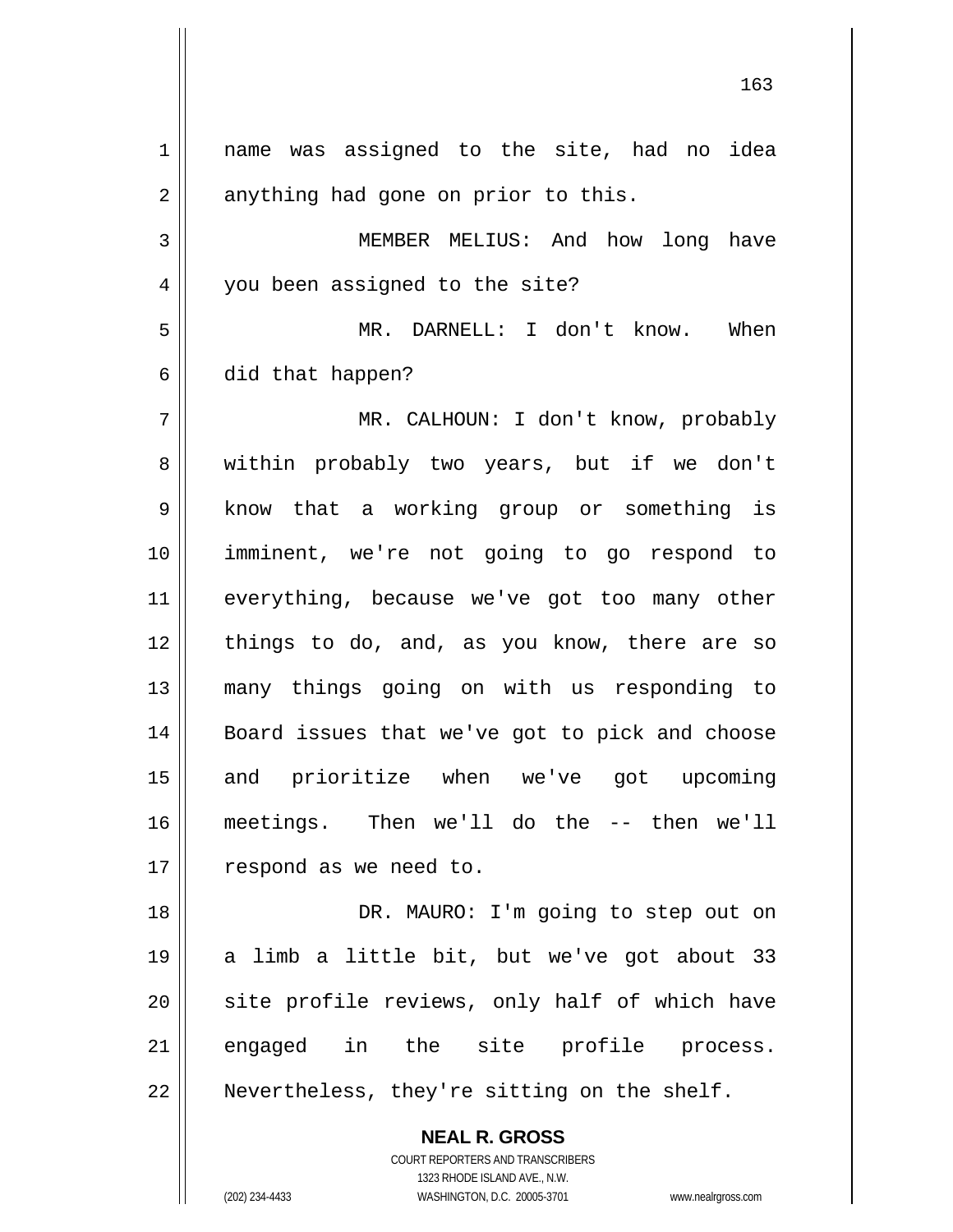**NEAL R. GROSS** COURT REPORTERS AND TRANSCRIBERS 1323 RHODE ISLAND AVE., N.W. 164 1 2 3 4 5 6 7 8 9 10 11 12 13 14 15 16 17 18 19 20 21 22 If you folks are about to engage in an update, a two-year update on one of your site profiles -- X-10 would be an example - take a look at it. Read it. MR. DARNELL: Good suggestion. MEMBER MUNN: But, of course, this work group has not been active, either, so having a work group active often is an initializing event. MR. CALHOUN: Pushes things to the top of the list. MEMBER MUNN: Such things as this. MR. CALHOUN: And, to tell you the truth, Jim, we didn't even actually get the most updated matrix that we're talking about until Friday before this meeting. DR. MAURO: Not true. MR. DARNELL: Pardon? DR. MAURO: The matrix was part of the product. Every -- the two reports we're talking about, the original, the revised, and the ANL, all had an attachment which had a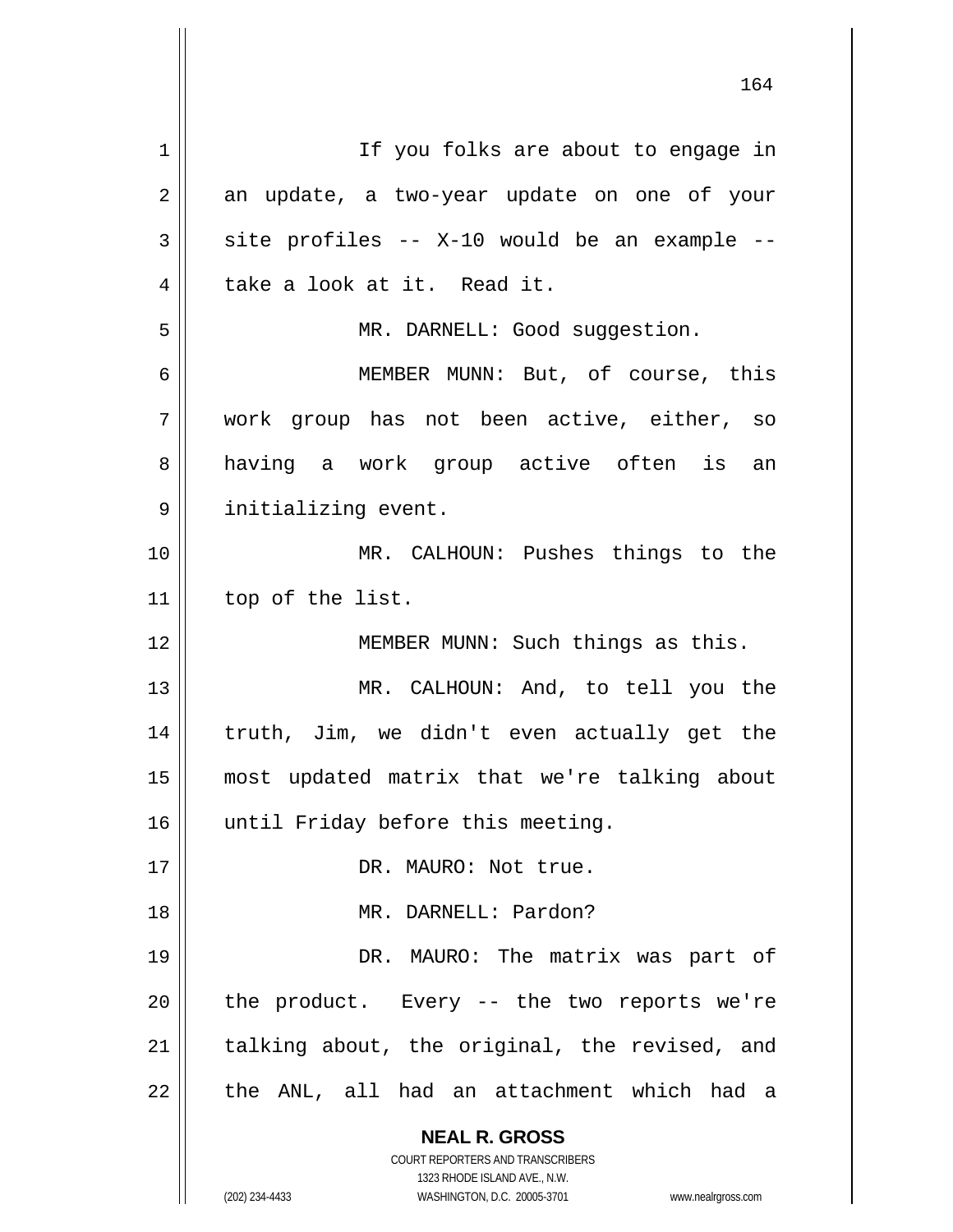$\begin{array}{c|c} 1 & \text{ } \end{array}$ matrix.

| 2  | MR. DARNELL: The most updated one                                                                                                                               |
|----|-----------------------------------------------------------------------------------------------------------------------------------------------------------------|
| 3  | you sent me Friday said this --                                                                                                                                 |
| 4  | DR. MAURO: It was there when we                                                                                                                                 |
| 5  | originally distributed it. It's sitting on                                                                                                                      |
| 6  | your shelf. You have a hard copy. In the                                                                                                                        |
| 7  | back there's the matrix.                                                                                                                                        |
| 8  | MR. DARNELL: I got an email.                                                                                                                                    |
| 9  | MR. OSTROW: The original matrix --                                                                                                                              |
| 10 | we just added -- in our December 2008 we added                                                                                                                  |
| 11 | to the matrix, but the original one was                                                                                                                         |
| 12 | January 2006 on the report.                                                                                                                                     |
| 13 | MR. DARNELL: Yes, that's the one I                                                                                                                              |
| 14 | have is January 2006.                                                                                                                                           |
| 15 | MR. OSTROW: Okay, and the latest                                                                                                                                |
| 16 | one, which was the -- we updated it somewhat,                                                                                                                   |
| 17 | supplemented, we call it. That came out in                                                                                                                      |
| 18 | December of last year, 2008.                                                                                                                                    |
| 19 | MR. DARNELL: Yes, I didn't have                                                                                                                                 |
| 20 | that until John emailed it to me Friday.                                                                                                                        |
| 21 | MR. KATZ: Just to clarify for my                                                                                                                                |
| 22 | understanding, because, you know, I haven't                                                                                                                     |
|    | <b>NEAL R. GROSS</b><br>COURT REPORTERS AND TRANSCRIBERS<br>1323 RHODE ISLAND AVE., N.W.<br>(202) 234-4433<br>WASHINGTON, D.C. 20005-3701<br>www.nealrgross.com |

<u>165</u>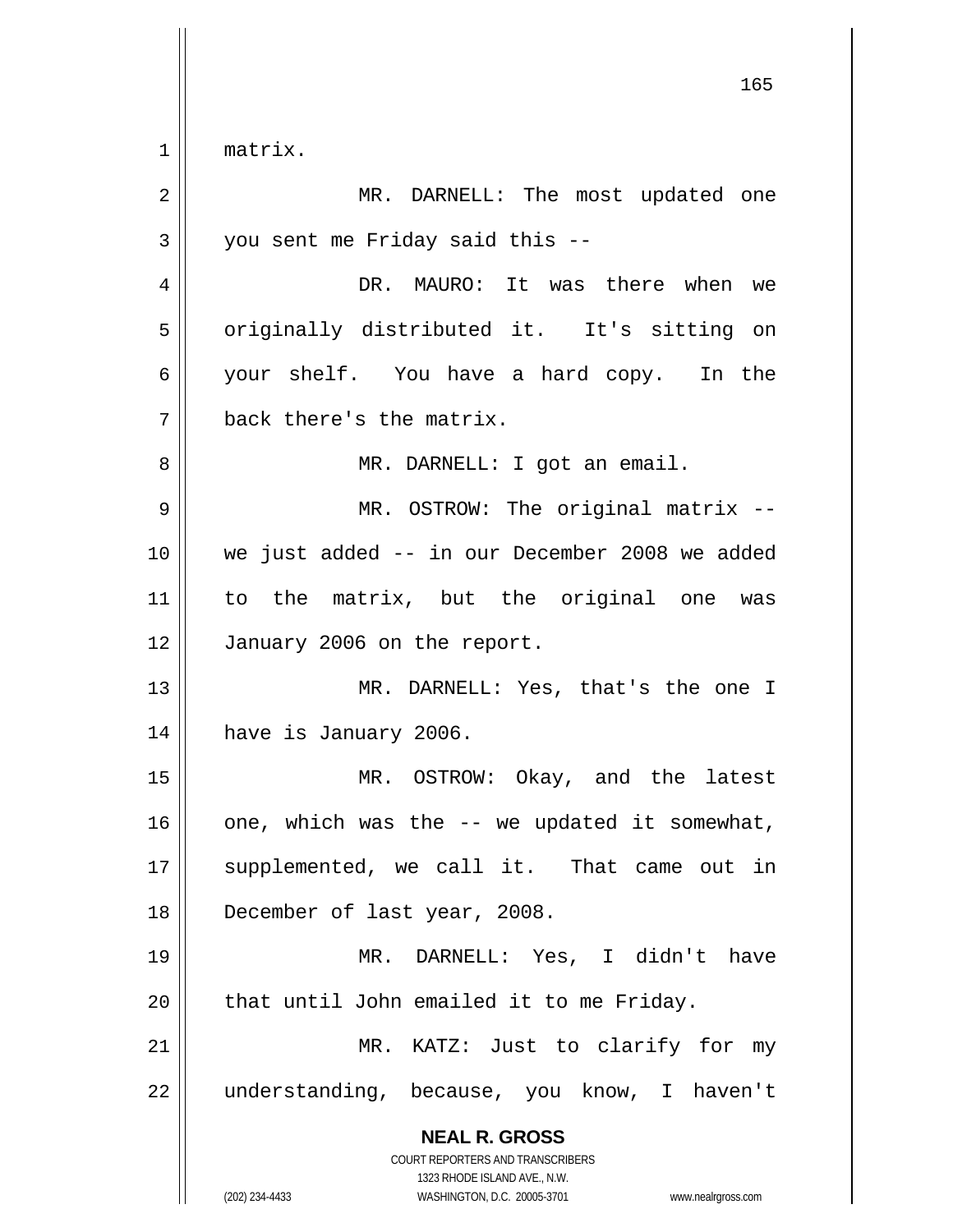**NEAL R. GROSS** COURT REPORTERS AND TRANSCRIBERS 1323 RHODE ISLAND AVE., N.W. (202) 234-4433 WASHINGTON, D.C. 20005-3701 www.nealrgross.com 1 2 3 4 5 6 7 8 9 10 11 12 13 14 15 16 17 18 19 20 21 22 been at this that long, but I thought that the resolution process with the matrix really doesn't begin until you have a working group and a -- because the resolution process is a Board process of managing resolution and identifying issues that can't be resolved, et cetera. So not having had an INL working group until now, in effect, I mean -- MEMBER BEACH: When did we establish it? MR. KATZ: We established it -- we established it last year in September, I believe. MEMBER BEACH: And requested NIOSH to do the review. MEMBER MELIUS: So it's been eight months. MR. KATZ: So it's been eight months, absolutely. MEMBER BEACH: We requested SC&A to issue a new -- MR. OSTROW: If I remember, I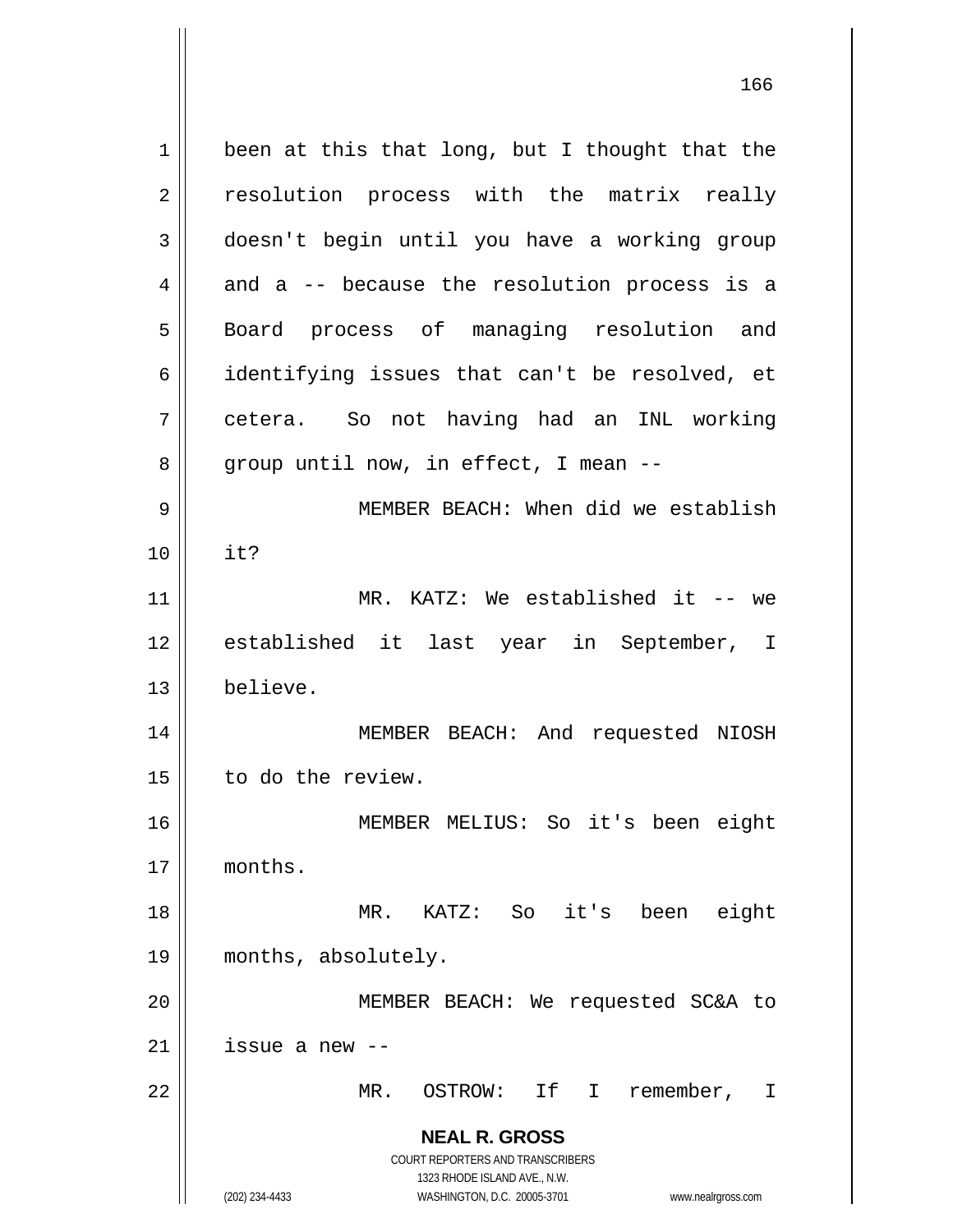1 || thought we sent that.

| 2  | MR. KATZ: And we tasked --                                                                          |
|----|-----------------------------------------------------------------------------------------------------|
| 3  | MR. OSTROW: We sent that around                                                                     |
| 4  | September. You guys reconstituted your --                                                           |
| 5  | what we -- you created the work group. You                                                          |
| 6  | asked us to do a supplemental review, and then                                                      |
| 7  | we produced in December our supplemental                                                            |
| 8  | review. That's what got the process moving.                                                         |
| 9  | MR. KATZ: So really the refresher,                                                                  |
| 10 | your supplemental refresher or whatever you                                                         |
| 11 | want to call it, is what kicked off then, you                                                       |
| 12 | know, the scheduling of the working group                                                           |
| 13 | meeting.                                                                                            |
| 14 | MEMBER MUNN: And now it's lunch                                                                     |
| 15 | time.                                                                                               |
| 16 | MR. DARNELL: Yes, I second that                                                                     |
| 17 | note.                                                                                               |
| 18 | MEMBER MUNN: And I don't know                                                                       |
| 19 | what's going to $-$ -                                                                               |
| 20 | MR. DARNELL: Is this<br>room secure                                                                 |
| 21 | for us?                                                                                             |
| 22 | MR. KATZ: No, we can lock it.<br>Ιf                                                                 |
|    | <b>NEAL R. GROSS</b>                                                                                |
|    | COURT REPORTERS AND TRANSCRIBERS                                                                    |
|    | 1323 RHODE ISLAND AVE., N.W.<br>(202) 234-4433<br>WASHINGTON, D.C. 20005-3701<br>www.nealrgross.com |
|    |                                                                                                     |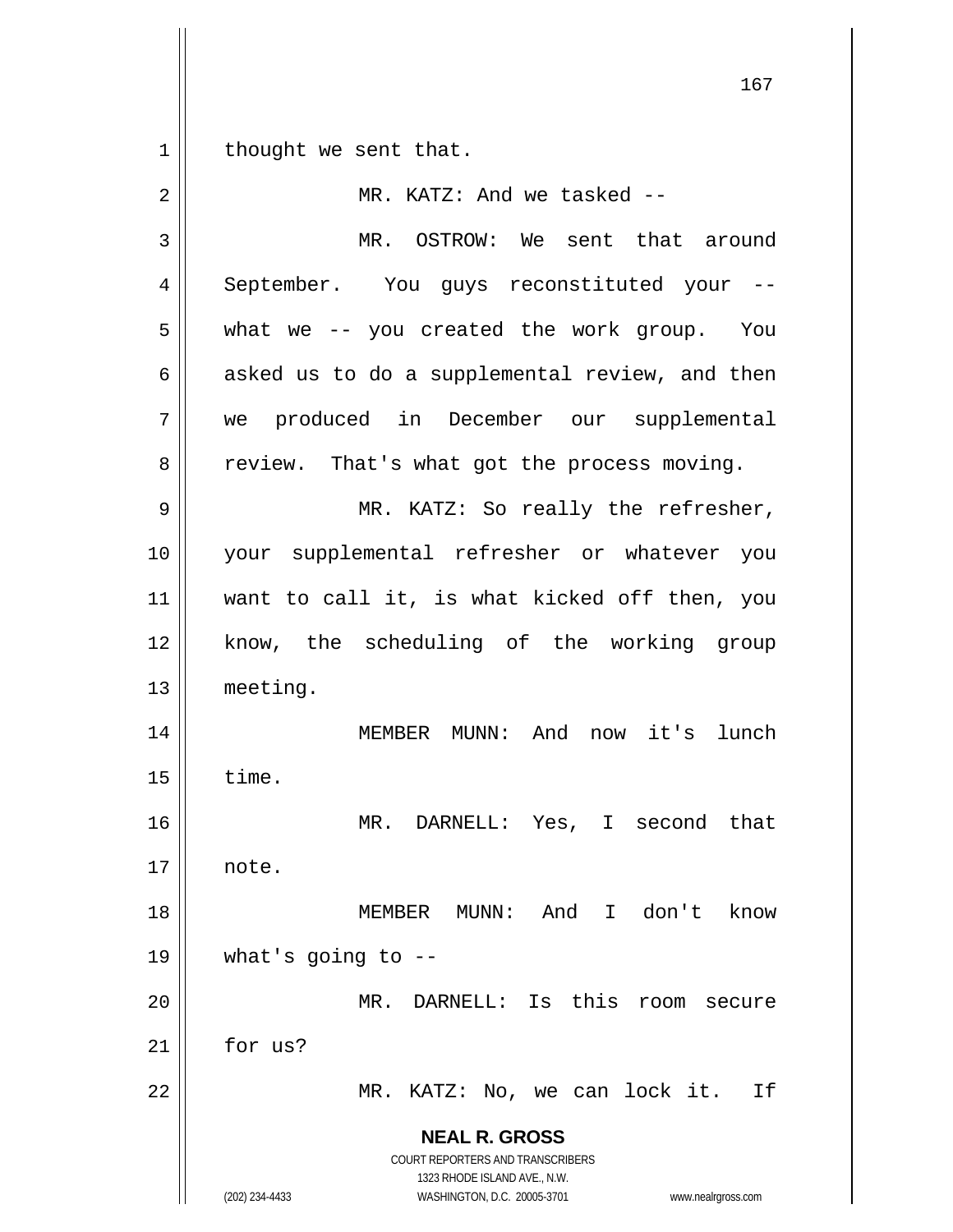168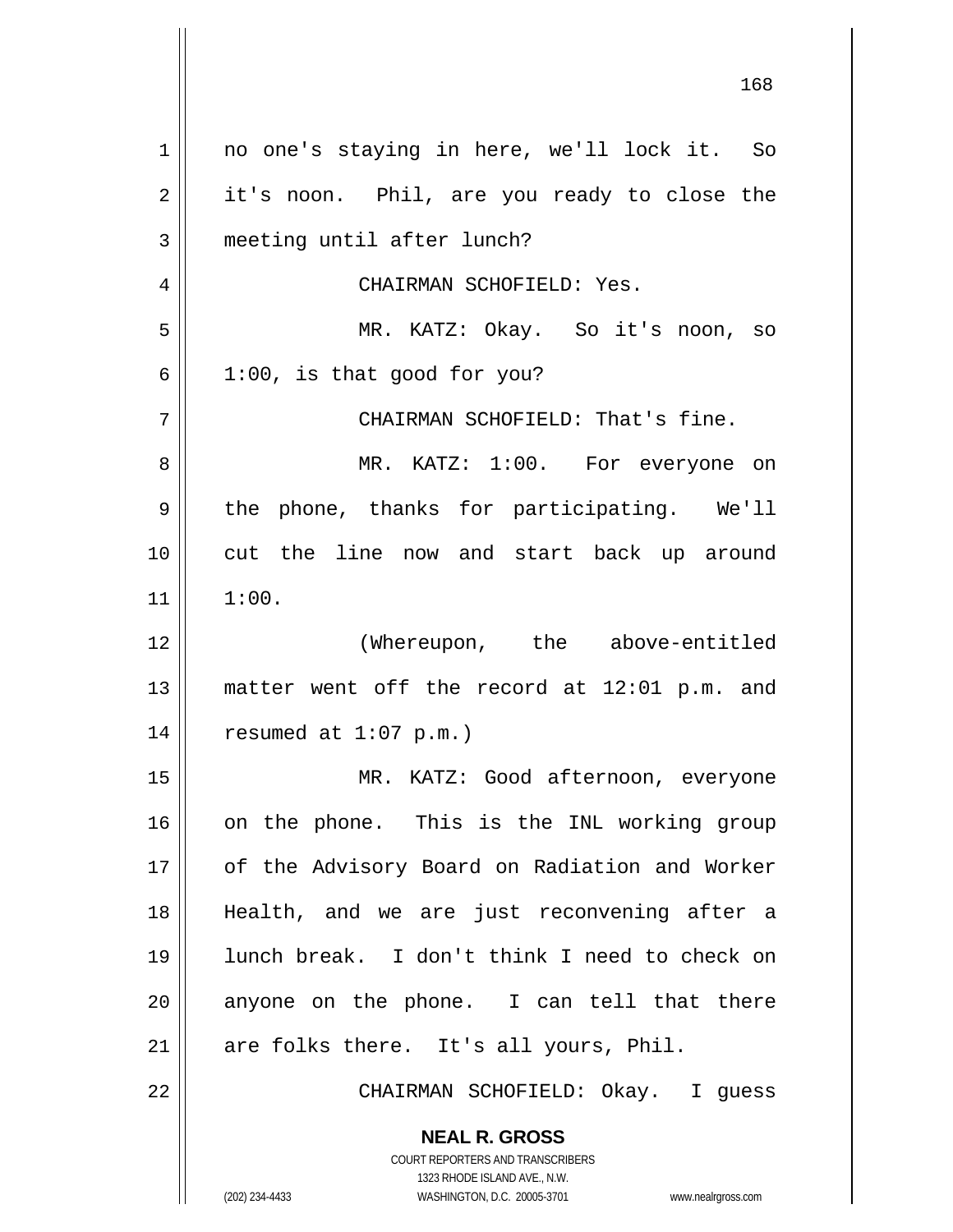1 2 3 4 5 6 7 8 9 10 11 12 13 14 15 16 17 18 19 20 21 22 we're going to move on to Issue 4. We have the four items from this morning that I think we've got those settled as to what needs to be done, so Issue 4 is about the completeness and quality of INL internal dosimetry programs. Do you want to take that one first, Pete? MR. KATZ: Do you want SC&A to present? MR. DARNELL: Yes. MR. KATZ: SC&A, present the issues. MR. OSTROW: Well, this is what we were talking about this morning. This has to deal with -- this deals with missed internal doses for workers and the assumption of confidence, you know, that procedures, but were they actually followed correctly? This is where we reference the DOE Tiger Team reports, and the Defense Nuclear Facility Safety Board, DNFSB, also did a series of audit reports where they had a whole, you know, litany, laundry list of criticisms of the actual practices at the

> **NEAL R. GROSS** COURT REPORTERS AND TRANSCRIBERS

> > 1323 RHODE ISLAND AVE., N.W.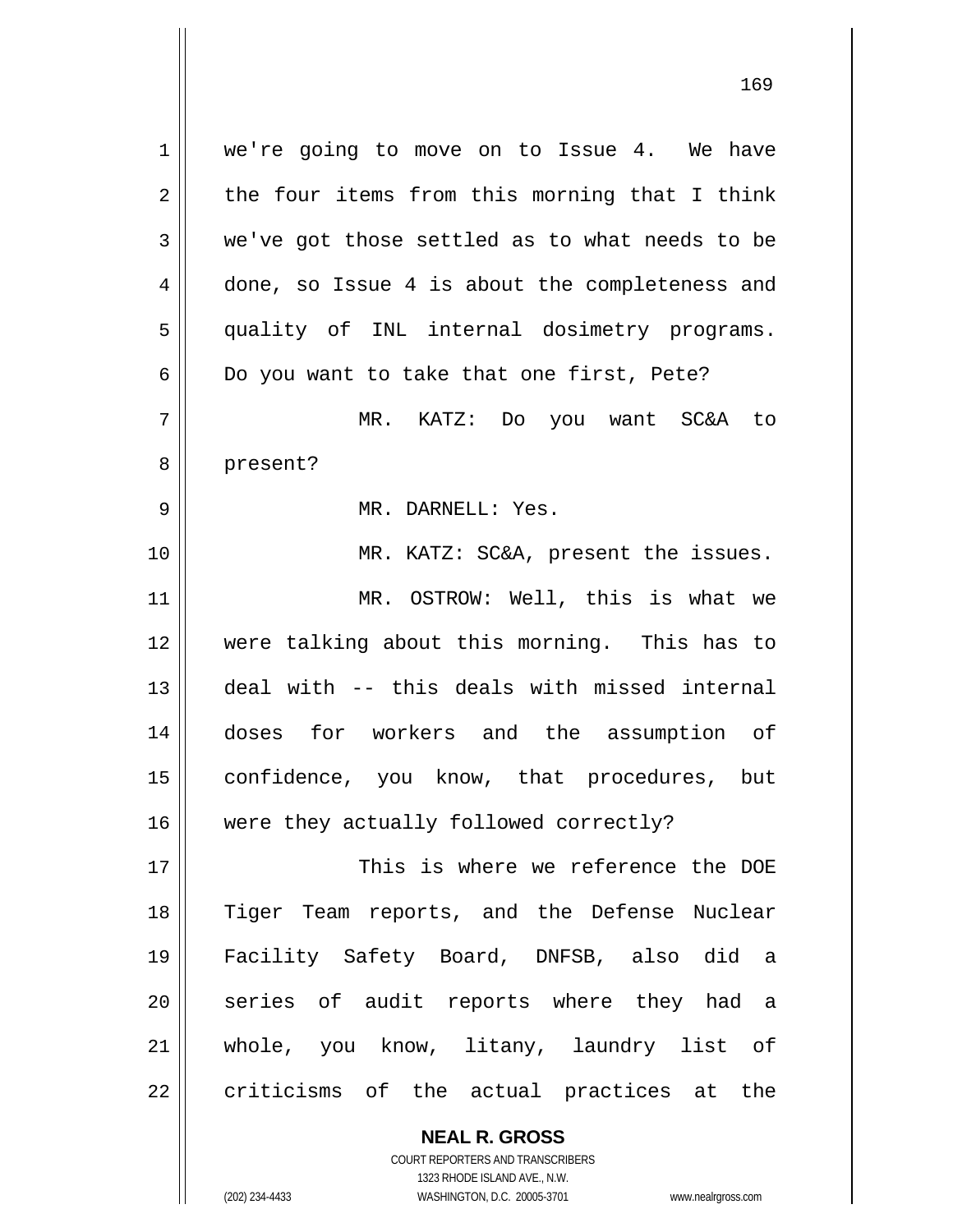site.

1

| 2           | They said they were going to do one                      |
|-------------|----------------------------------------------------------|
| 3           | thing but didn't really do it, and your                  |
| 4           | comment from this morning, I guess, still                |
| 5           | stands that a lot of these comments weren't              |
| 6           | really applicable to what we're doing with               |
| 7           | dose reconstruction. So, I mean, that's not              |
| 8           | the general problem, that's your response, I             |
| $\mathsf 9$ | suppose, also.                                           |
| 10          | MR. DARNELL: Yes, I would like to                        |
| 11          | add to that. Other than feeling that way                 |
| 12          | about the audit reports that you guys are                |
| 13          | referencing, we're more based on taking the              |
| 14          | numbers that the site generated and then                 |
| 15          | correcting them to current standards and                 |
| 16          | basically using as many claimant-favorable               |
| 17          | ratios in other assessments -- excuse me                 |
| 18          | other assumptions to bring those numbers up to           |
| 19          | what they should have been.                              |
| 20          | NIOSH in its approach is<br>So                           |
| 21          | basically taking steps to -- I can't say                 |
| 22          | improve the data, but correct the data I think           |
|             | <b>NEAL R. GROSS</b><br>COURT REPORTERS AND TRANSCRIBERS |

 $\mathsf{I}$  $\prod_{i=1}^{n}$ 

1323 RHODE ISLAND AVE., N.W. (202) 234-4433 WASHINGTON, D.C. 20005-3701 www.nealrgross.com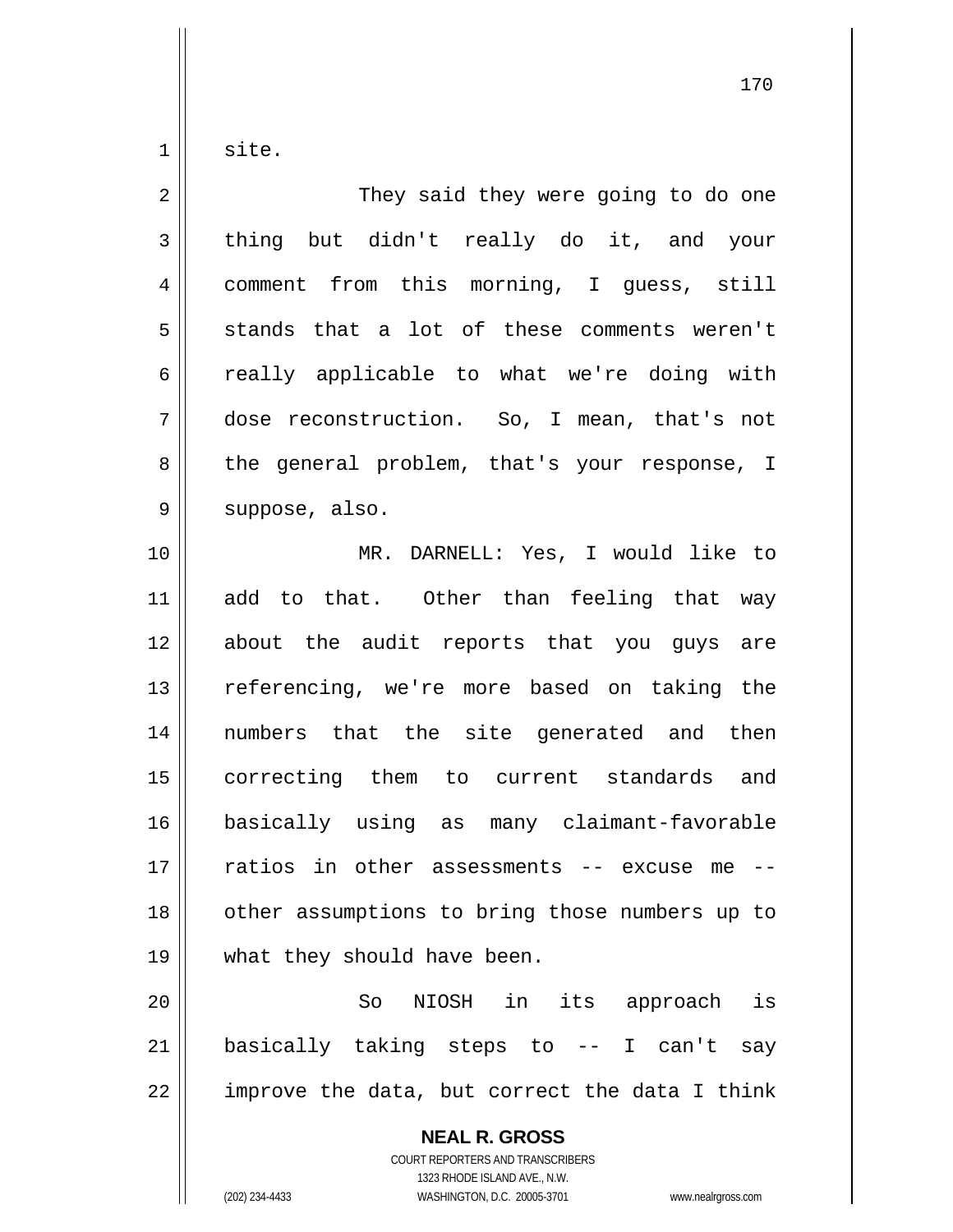would be a better way of stating it. Again, we use -- we take the monitoring results, bring it up to current ICRP standards, recalculate the doses, apply correction factors, use ratios where appropriate, and bring the data up.

7 8 9 10 11 12 13 14 And, again, as we were discussing offline between the meeting, it's a set of procedures that we use that does that more so than what's completed in the technical basis document. The technical basis document, especially for this stuff, is more of the background information. It doesn't tell you exactly how the dose reconstruction was done.

15 16 17 18 19 20 21 22 MR. OSTROW: Well, in addition to the Tiger Team and the -- I was also looking at our actual site profile reviews. As we said, what we have in this matrix is just a little sound bite that sort of points you to the issues, and we have a couple of pages of this where we go into a little bit more detail.

> **NEAL R. GROSS** COURT REPORTERS AND TRANSCRIBERS 1323 RHODE ISLAND AVE., N.W.

1

2

3

4

5

6

(202) 234-4433 WASHINGTON, D.C. 20005-3701 www.nealrgross.com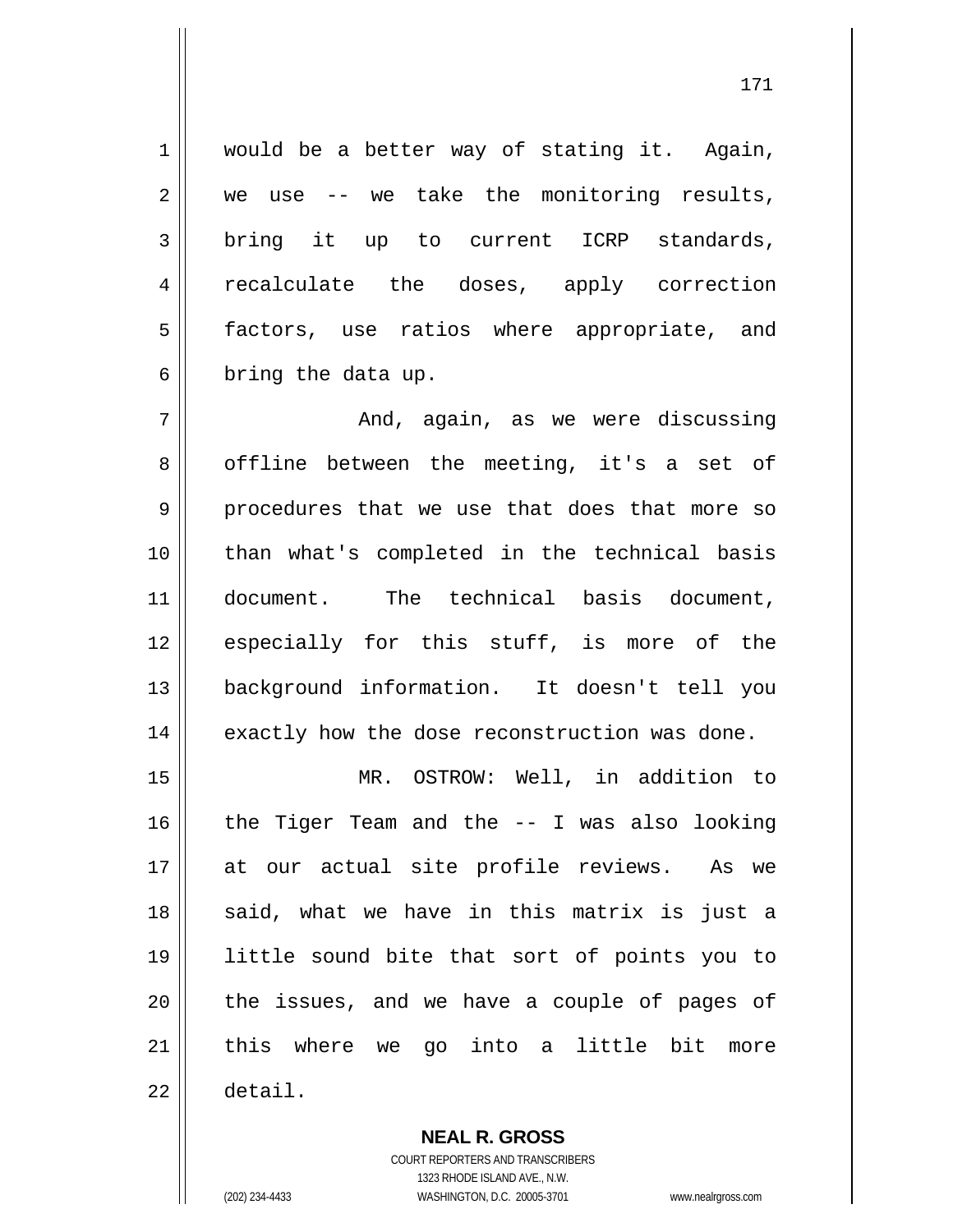**NEAL R. GROSS** COURT REPORTERS AND TRANSCRIBERS 1323 RHODE ISLAND AVE., N.W. 1 2 3 4 5 6 7 8 9 10 11 12 13 14 15 16 17 18 19 20 21 22 In addition to the official reports, we also had site interviews, and we quoted some of them. We have some attached where past and present workers were saying, you know, pointed out some of the deficiencies of the programs, and we have some particular examples that we give in our report. So in addition to just saying that, you know, that the Tiger Team and the DNFSB didn't pertain exactly to the program and you guys improved their measurements or their calculations or whatever, we have some specific examples here, too. MR. DARNELL: I'm looking at one now where it talks about the internal dosimetry program was found to be deficient because compliance with DOE Order 5480.11 couldn't be demonstrated. It's at the bottom of 74, top of page 75 of the report, and they're talking about  $--$  MR. CALHOUN: I only have 29 pages. MR. OSTROW: Well, this is the

172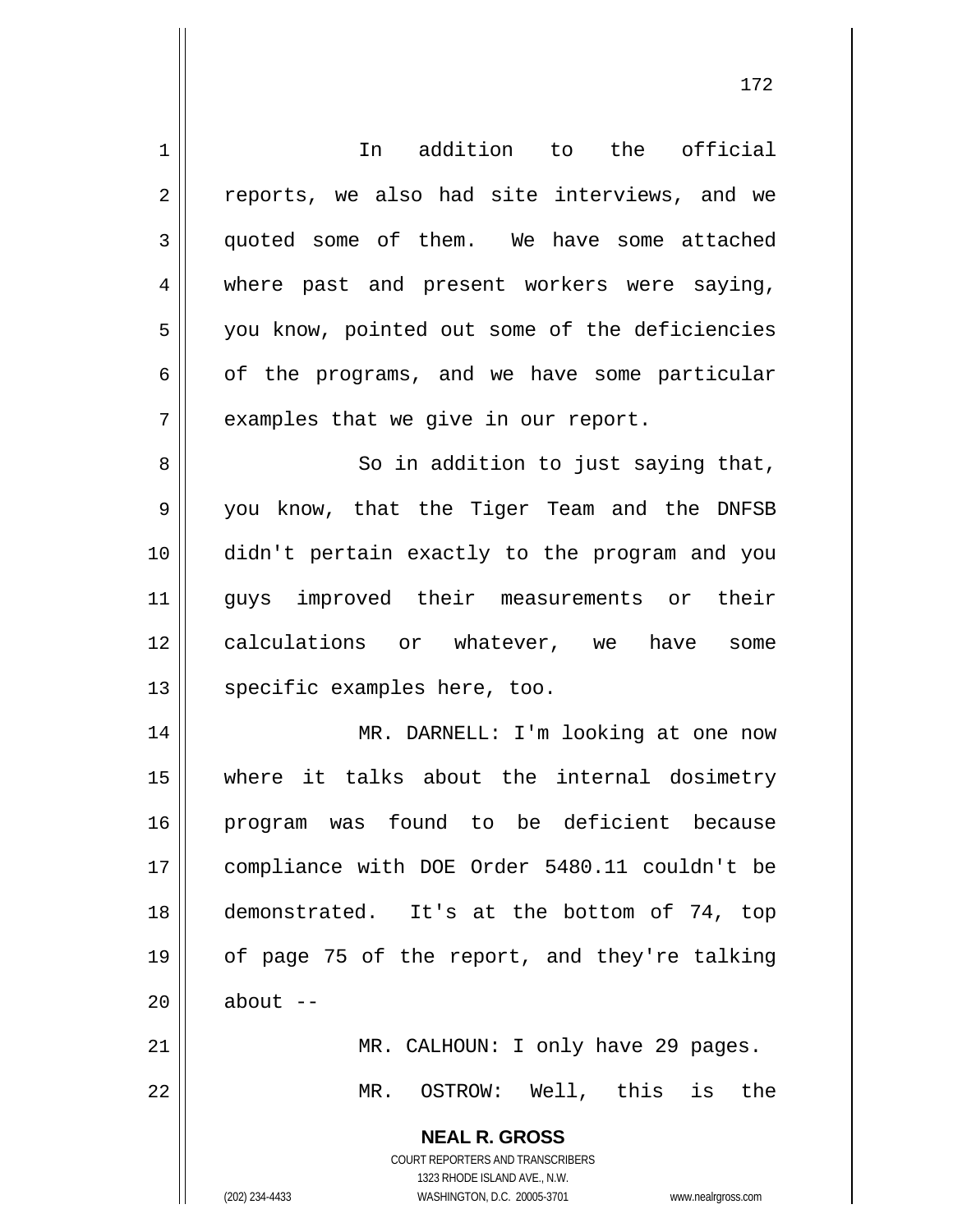**NEAL R. GROSS** COURT REPORTERS AND TRANSCRIBERS 1323 RHODE ISLAND AVE., N.W. 1 2 3 4 5 6 7 8 9 10 11 12 13 14 15 16 17 18 19 20 21 22 original site profile, which is 249 pages. DR. MAURO: You're talking about our review of the site profile. MR. DARNELL: The 250-page report. MR. OSTROW: Right, and you're at page 74? MR. DARNELL: Bottom of 74, and basically what it's saying is that logs weren't kept to maintain the information for the purpose of the bioassay schedule, bioassay -- that one in particular has no effect at all on how we use the data, and there are examples, I would assume, on both sides where it could have an effect or wouldn't have an effect. MR. CALHOUN: But we are going to look at the individual comments. We're not just blowing it off right now and saying that it didn't happen. MR. OSTROW: Okay. You know, I understand what you're saying. I mean, that's basically it, you know. We pointed out where

(202) 234-4433 WASHINGTON, D.C. 20005-3701 www.nealrgross.com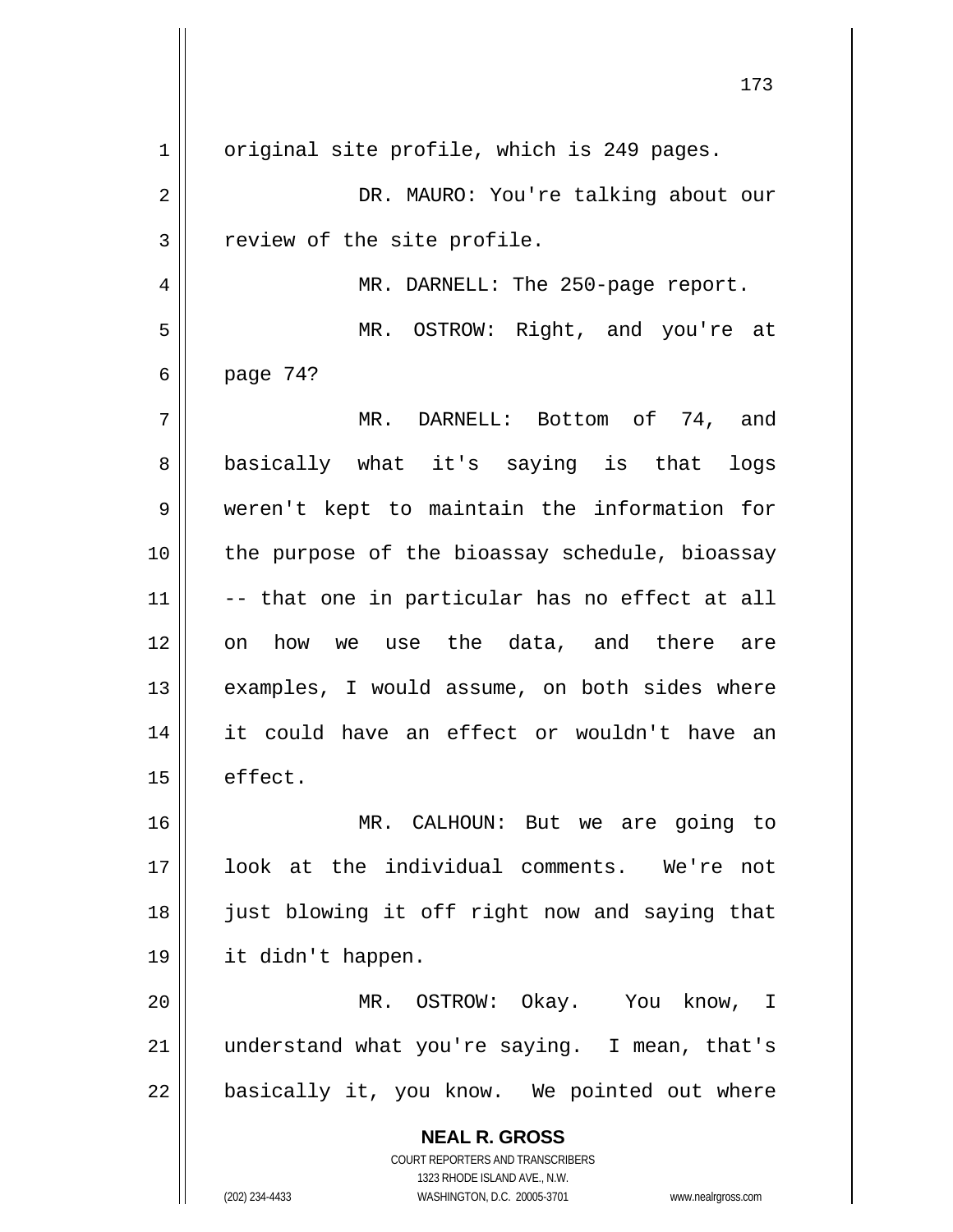**NEAL R. GROSS** COURT REPORTERS AND TRANSCRIBERS 1323 RHODE ISLAND AVE., N.W. (202) 234-4433 WASHINGTON, D.C. 20005-3701 www.nealrgross.com 1 2 3 4 5 6 7 8 9 10 11 12 13 14 15 16 17 18 19 20 21 22 we thought there was some deficiency, and you guys say, "Well, this is not a deficiency, because we didn't use this, anyway," or  $-$ - MR. CALHOUN: We'll give you a response. MR. OSTROW: That's the -- MR. DARNELL: We're not using the data in the same manner that the site used the data. MR. OSTROW: Okay. MS. JENKINS: The thing about deficiencies in site experts, I mean, our site experts wrote the -- the initial documents were written by our site experts, and they obviously have a different opinion. MR. OSTROW: Yes, that happens very often with these sites, but generally you can't dismiss, you know, like half the site experts because you use the other half. You still have to give them some credence. MR. DARNELL: We're not trying to say that there's no credence in what you're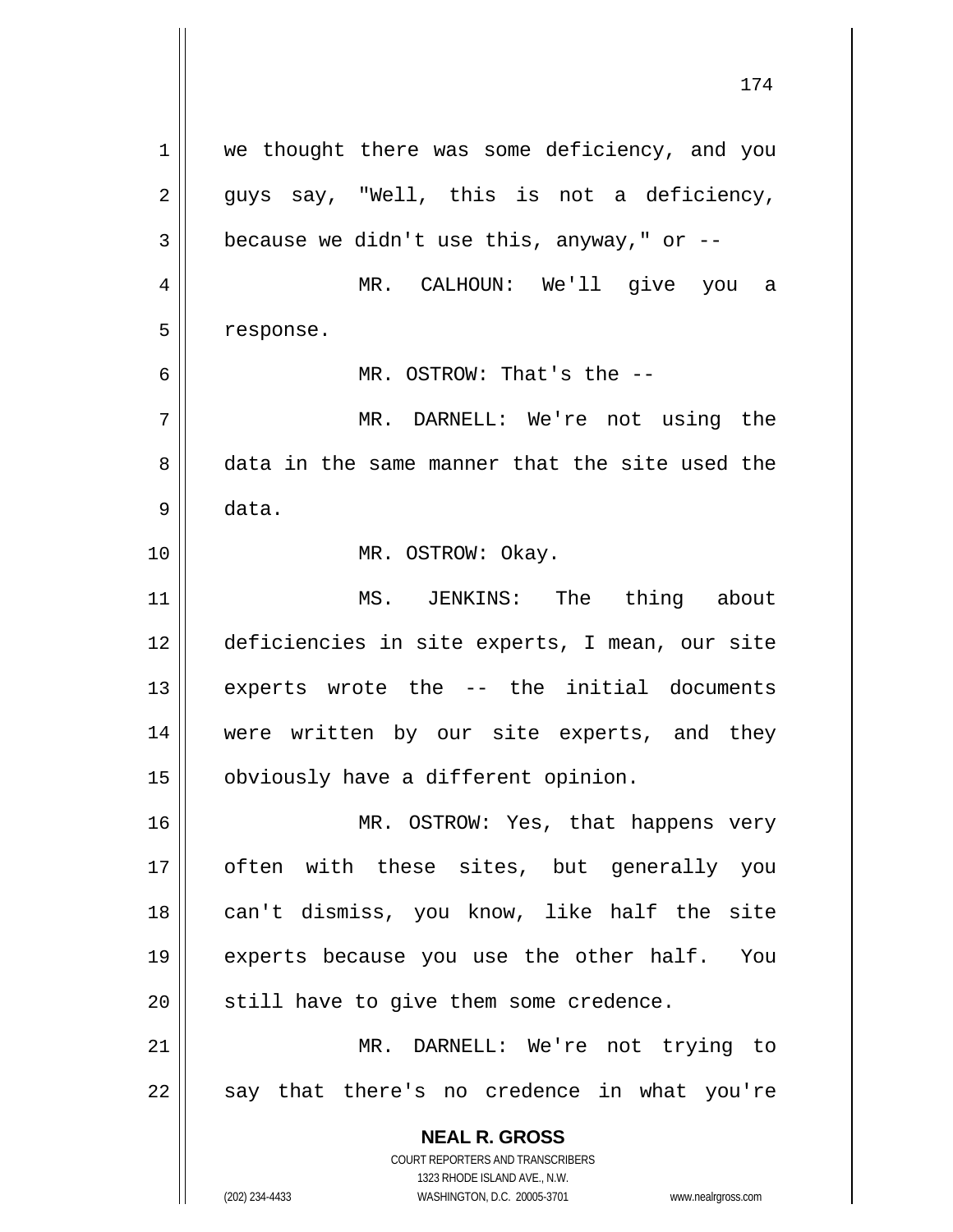1 2 3 4 5 6 7 8 9 10 11 12 13 14 15 16 17 18 19 20 21 22 saying here. It's just what we're going to have to do is balance out what we used versus how those reports could affect us. My own personal thought is that that report will have very little bearing, but I also recognize we need to go ahead and do the research and get through that. DR. MAURO: On a -- and I'm going to ask Hans this -- Hans, are you on the line? Is Hans here? DR. BEHLING: Yes. DR. MAURO: I just wanted to make sure. I want to make an opening statement, and then maybe you could elaborate on it. DR. BEHLING: Okay. DR. MAURO: My sense is that the data for internal dose, the data you're hanging your hat on primarily, are bioassay urine samples that were collected periodically from lots of workers and analyzed primarily for gross beta, gross gamma, and from there, that's hour hook into, okay, from there we

175

1323 RHODE ISLAND AVE., N.W. (202) 234-4433 WASHINGTON, D.C. 20005-3701 www.nealrgross.com

**NEAL R. GROSS** COURT REPORTERS AND TRANSCRIBERS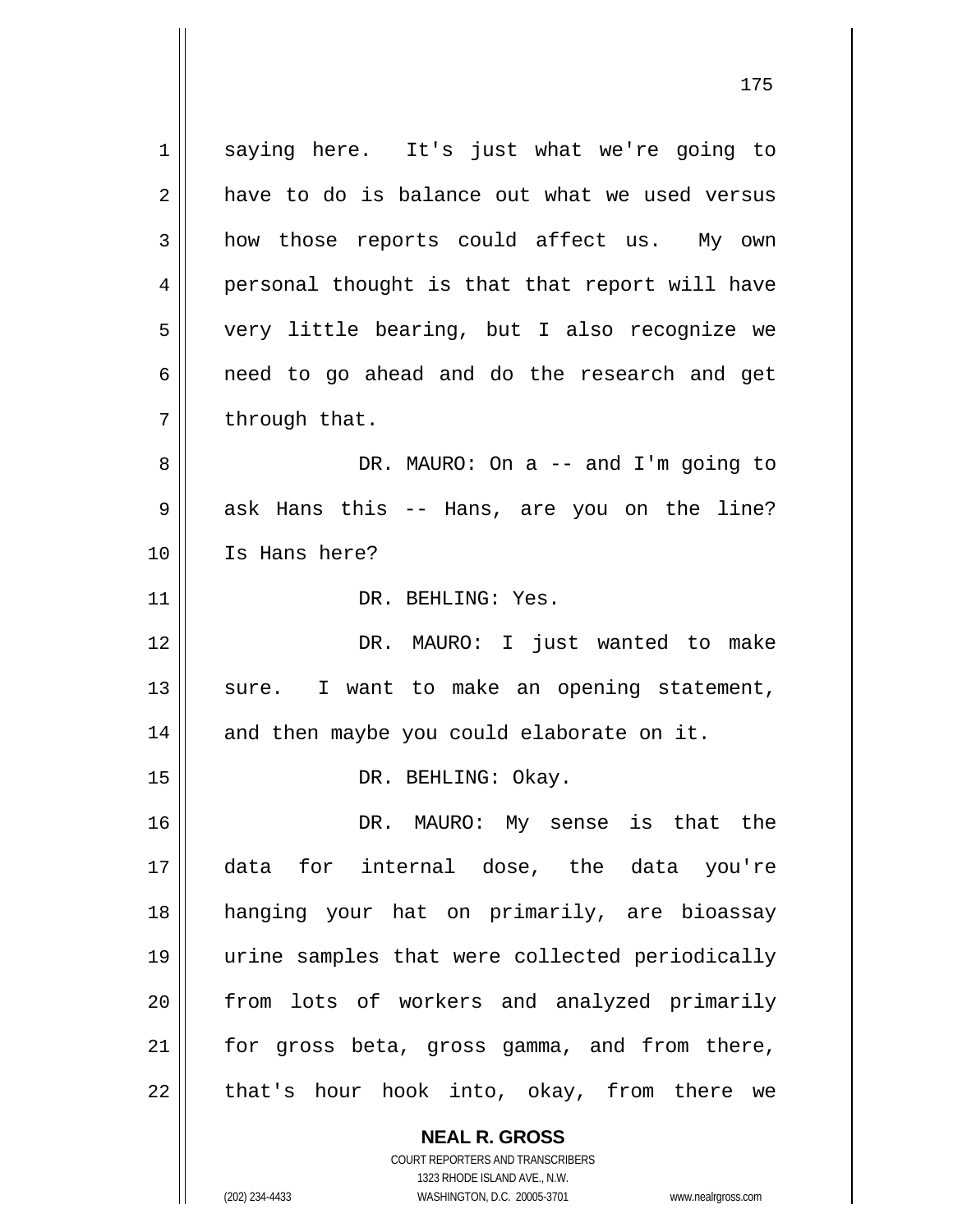1 2 3 4 5 6 7 8 9 10 11 12 13 14 15 16 17 18 19 20 21 could reconstruct doses because we know the mix of radionuclides that the worker might have been exposed to, and on that basis we can figure out what the intake was of some mix of radionuclides. And in principle that's a reasonable thing to do, but I think during our review we had some concerns whereby, you know, if you take it once a year and the person is exposed to a mix of radionuclides, some of which might be short-lived. In other words, that fundamental approach has the potential for some weaknesses, and that's the level of, I guess, granularity that I understood the concerns. Now, Hans, do you want to go into some of these as -- DR. BEHLING: Yes, let me just elaborate, and I think you hit it pretty much where I would have started out in my discussion, and that is you do have in many instances a very limited number of bioassays.

22

**NEAL R. GROSS**

I think in the TBD there is some reference to

COURT REPORTERS AND TRANSCRIBERS 1323 RHODE ISLAND AVE., N.W. (202) 234-4433 WASHINGTON, D.C. 20005-3701 www.nealrgross.com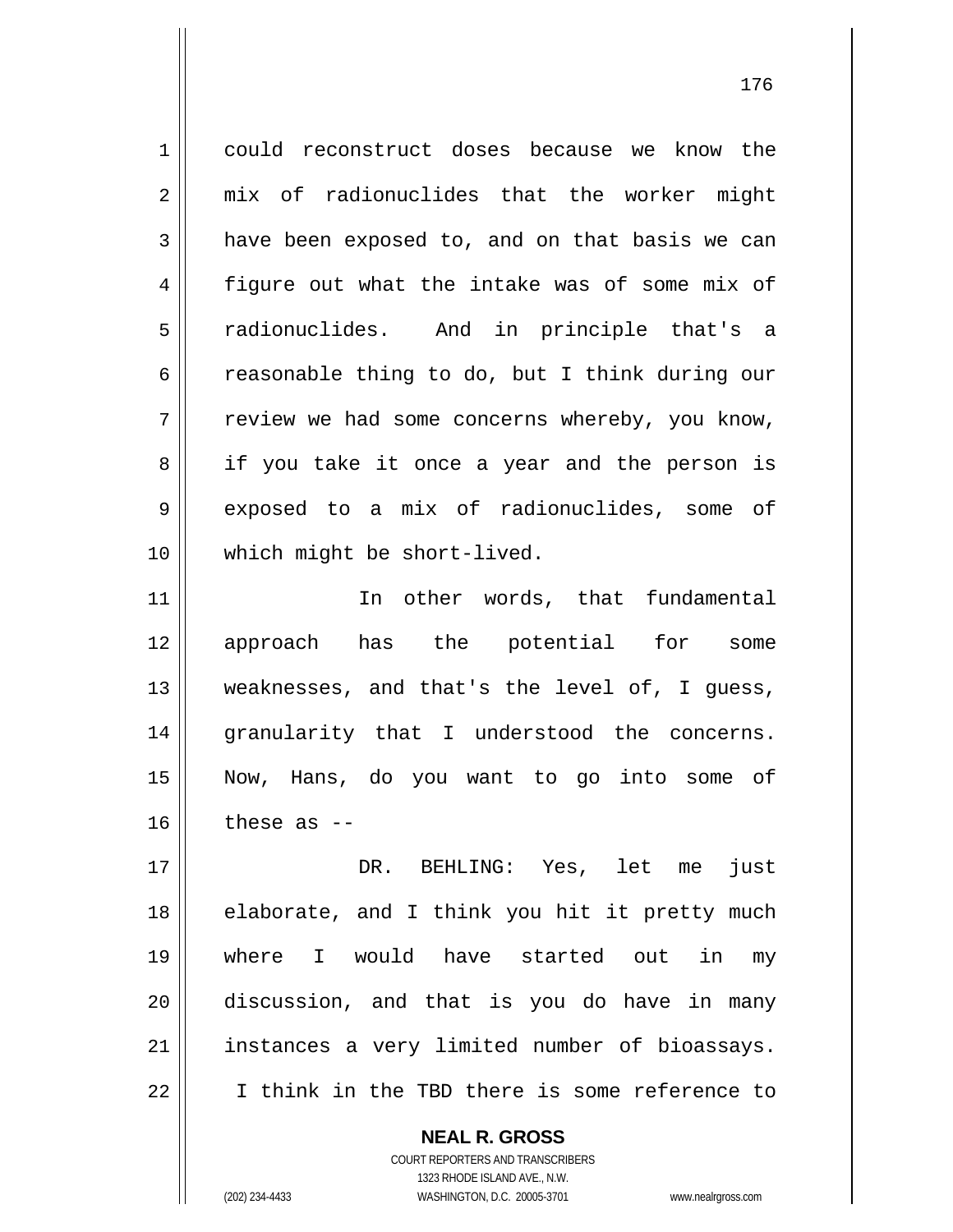| $\mathbf 1$ | the fact that multiple bioassays would have                         |
|-------------|---------------------------------------------------------------------|
| 2           | been given per year for a given individual,                         |
| 3           | and support for that comes from the graphs                          |
| 4           | that, one of the tables that shows that in one                      |
| 5           | year or for a given year there were 11,000                          |
| 6           | total urinalyses, 8,000 and change for gross                        |
| 7           | beta, 2,000 and change for gross gamma, and                         |
| 8           | there were some radionuclide-specific,<br>then                      |
| 9           | and then there was also the comment that that                       |
| 10          | same year there were 3,500 or so people badged                      |
| 11          | with film or TLD dosimeters. I think it was                         |
| 12          | film dosimeters for that year.                                      |
| 13          | And then on that basis one would                                    |
| 14          | conclude that dividing 11,000 by 3,500 that                         |
| 15          | the average individual would have had three                         |
| 16          | bioassays, but I have a suspicion that's a                          |
| 17          | number that's somewhat inflated because<br>I                        |
| 18          | believe --                                                          |
| 19          | MR. DARNELL: I wouldn't agree with                                  |
| 20          | that at all.                                                        |
| 21          | DR. BEHLING: -- that many of the                                    |
| 22          | people may have had both a gross beta and a                         |
|             | <b>NEAL R. GROSS</b>                                                |
|             | COURT REPORTERS AND TRANSCRIBERS                                    |
|             | 1323 RHODE ISLAND AVE., N.W.                                        |
|             | (202) 234-4433<br>WASHINGTON, D.C. 20005-3701<br>www.nealrgross.com |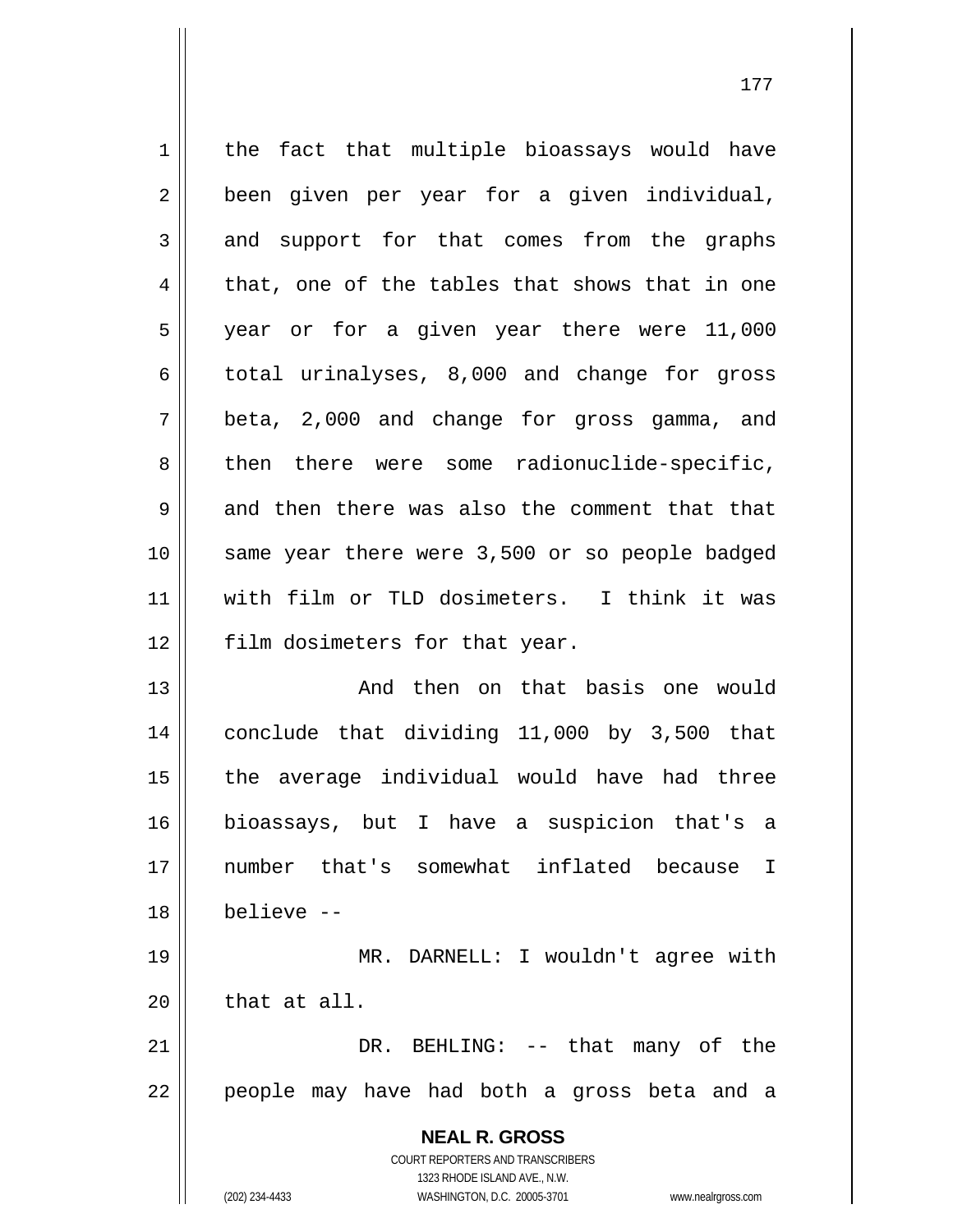1 2 3 4 5 6 7 8 9 10 11 12 13 14 15 16 17 18 19 20 21 22 gross gamma. In addition, you would have probably had a baseline bioassay for people who just entered into employment, which really doesn't count. It's just basically we'd say, "This is what you came to us with, and we don't have any reason to assume that this was an exposure received here," and there were other factors, you know, termination urinalysis maybe. So in total I would say perhaps using those numbers that a person may have had on average somewhere between one and two bioassays in a given year, and that may still have some reasonable value for doing dose reconstruction, except if we have to deal with the fact that they may not indicate exposure to radionuclides that either have short halflives or short effective half-lives if you are having intervals of bioassays at six months or a year. Now the question still in addition to that comes from the fact that I'm not sure

> **NEAL R. GROSS** COURT REPORTERS AND TRANSCRIBERS 1323 RHODE ISLAND AVE., N.W.

(202) 234-4433 WASHINGTON, D.C. 20005-3701 www.nealrgross.com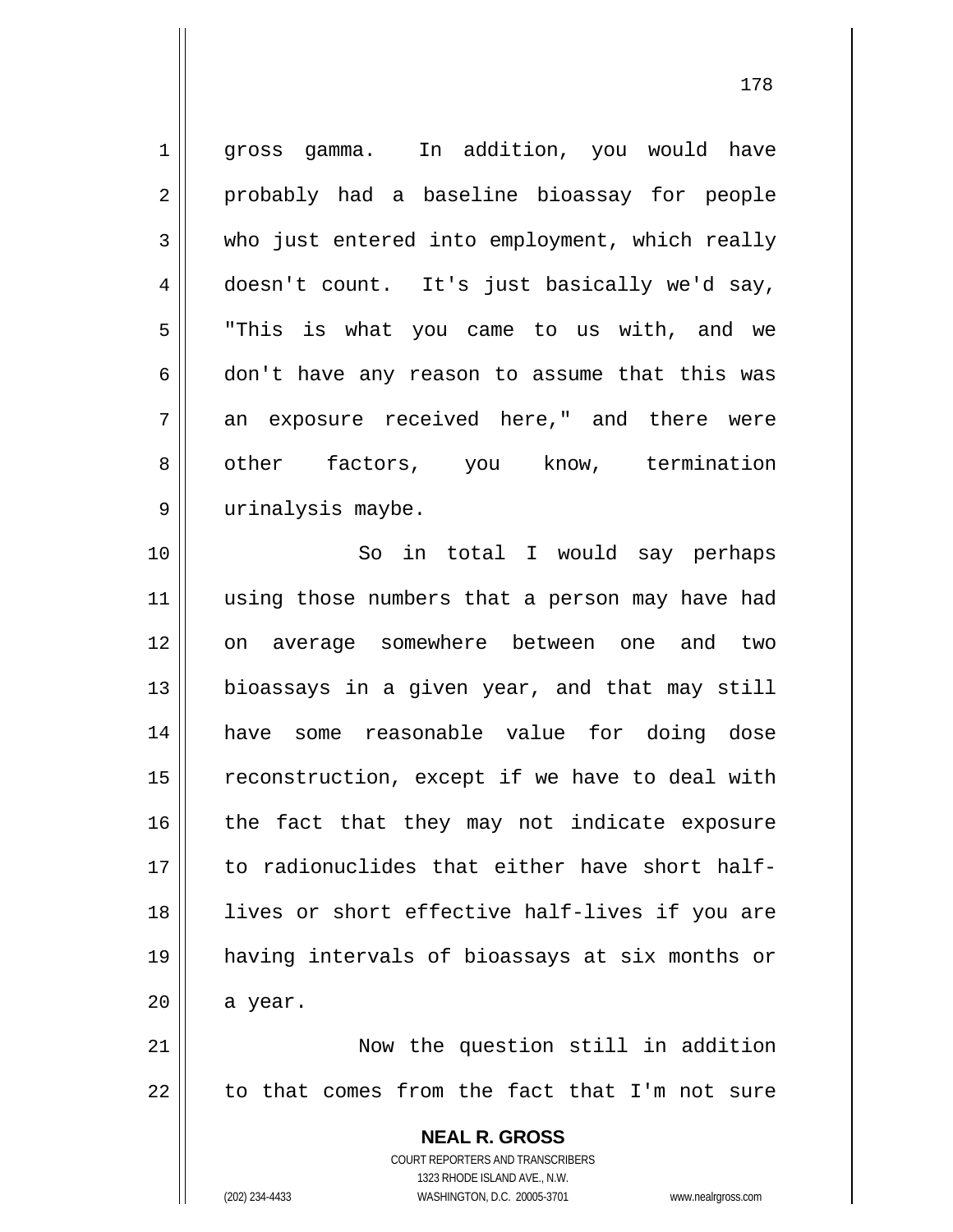1 2 3 4 5 6 7 8 to what extent early bioassay data would identify the location of exposure because I'm looking at table in the INL TBD, Table 5-4 and 5-5. If you guys can look at that, I will point to something that I looked at and sort of came to conclude maybe that's going to be a problem. Those two tables appear on page 17 of TBD 5.

9 10 11 12 13 14 15 For those who may have already accessed those tables, one of the things that concerned me in Table 5-5 is that unlike Table 5-4, which contains employer and exposure location, that is not one of the fields that is likely to be had in bioassay data before 1989.

16 17 18 19 20 21 22 So as John started saying, we may have a whole wide range of exposure conditions depending on where an individual worked, and the radionuclide mix would certainly reflect that location of exposure. If, as suggested by Table 5-5, that potential bit of information may be lacking up to 1989, you

> **NEAL R. GROSS** COURT REPORTERS AND TRANSCRIBERS 1323 RHODE ISLAND AVE., N.W.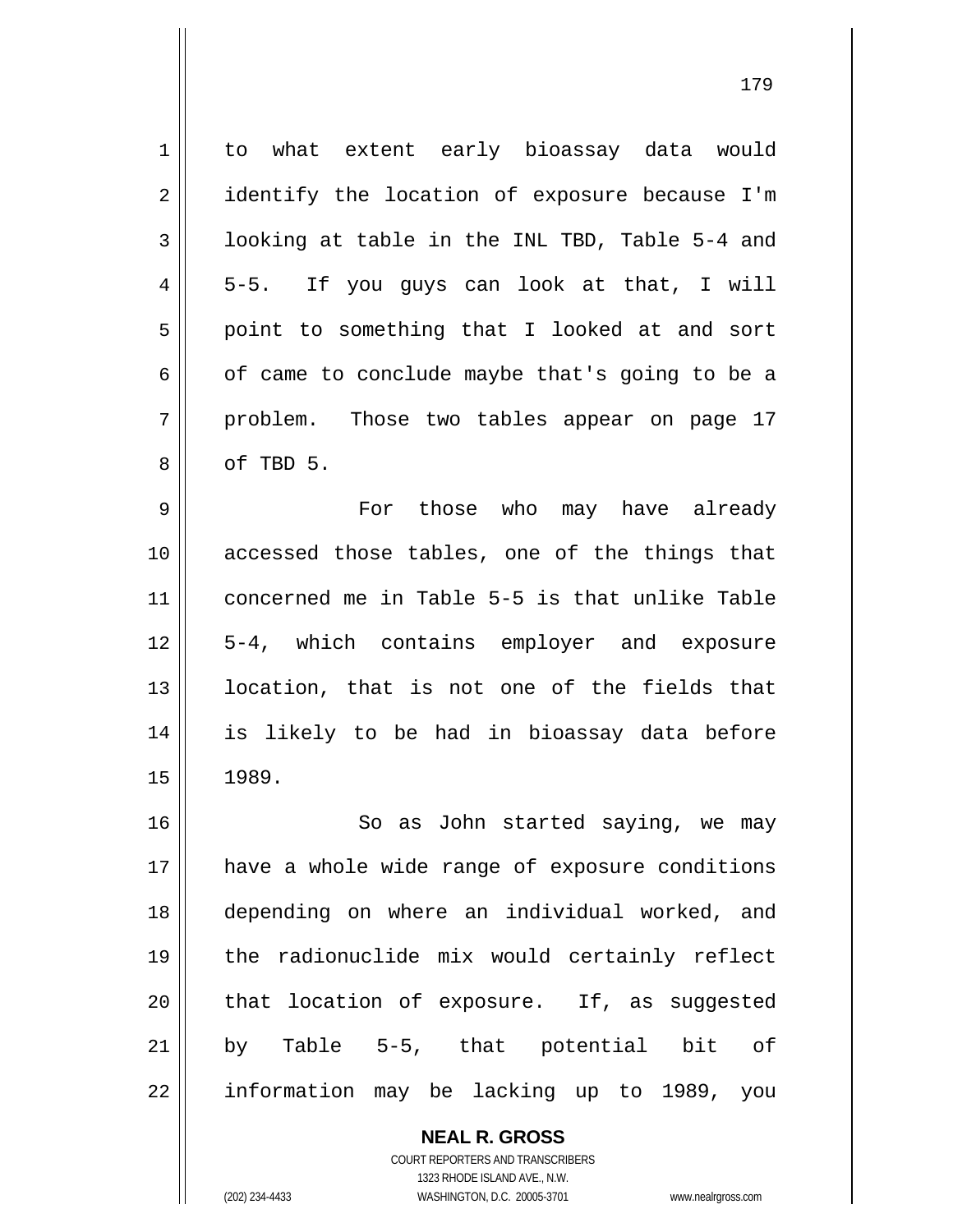1 2 3 4 would be hard pressed to look at that potential bioassay and assess it for the kinds of radionuclides that that individual might have been exposed to.

5 6 7 8 9 10 11 12 13 14 15 MR. GLECKLER: We can pretty much tell where the workers worked at INL throughout their history, not because of their dosimeter codes, the location codes on their dosimeter badges. It's like the only time we have any real difficulty is in the very early years of operation. It's a different format of record, and because we've got black and white photocopies of those records, it was color-coded to where the different areas were represented by different colored cards.

16 17 18 19 20 21 22 And now we can't tell for those early years in the fifties, but after like, I think, starting like in 1957-58 time frame they used location codes, and so we can from that point on tell for sure where they worked. There's other ways that we find out for the early years where they were at, and they

> **NEAL R. GROSS** COURT REPORTERS AND TRANSCRIBERS 1323 RHODE ISLAND AVE., N.W. (202) 234-4433 WASHINGTON, D.C. 20005-3701 www.nealrgross.com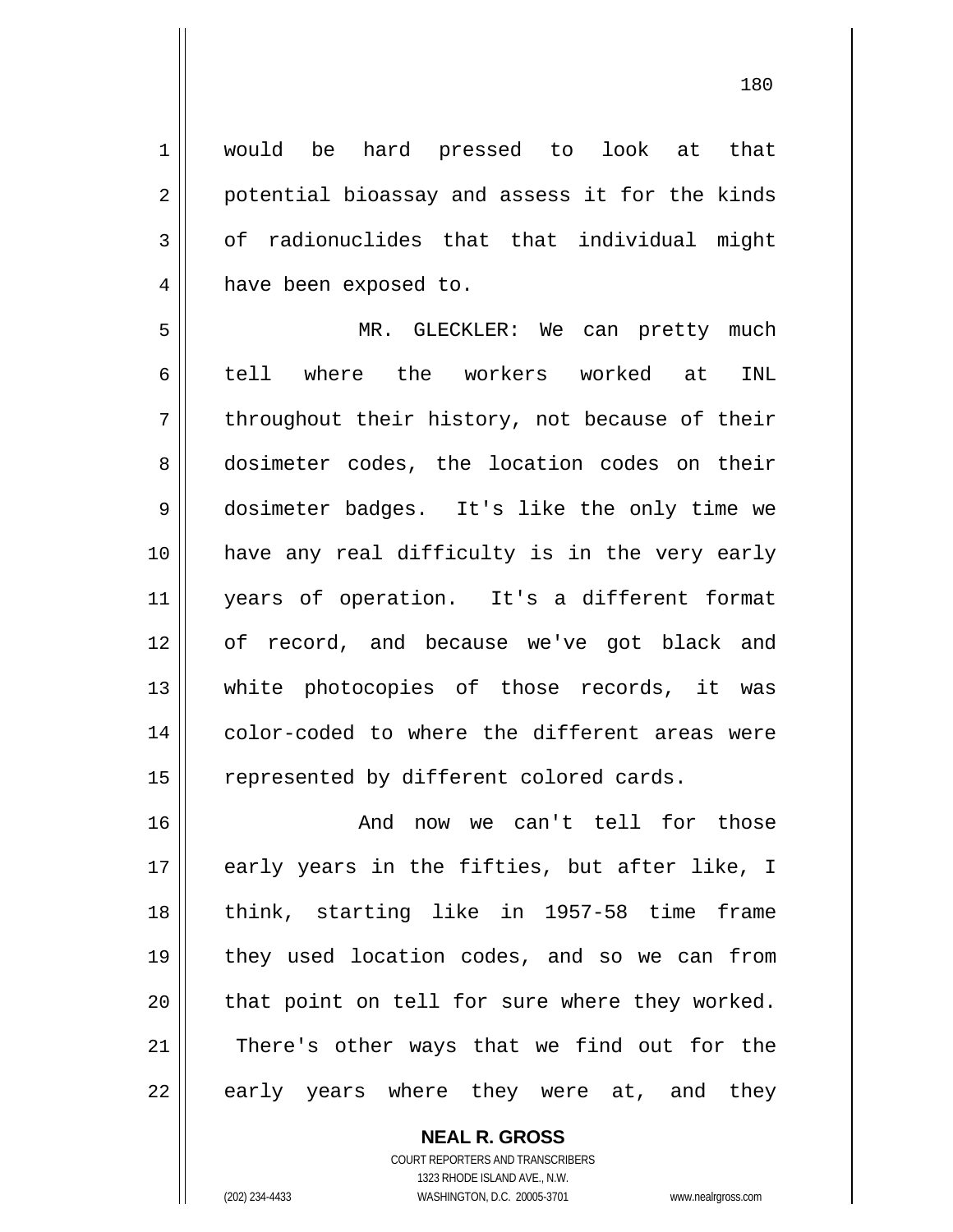1 2 didn't move around as much in those years, either.

3 4 5 6 DR. BEHLING: So what you're saying is that the use of film or TLD data would give you that information that may not be there on bioassay data sheets. Is that correct?

7 8 9 10 11 12 13 14 MR. GLECKLER: Correct, as far as the location stuff. It's like there's another type of record, not just their dosimeter results, that tells us that. They have like a summary of when they're assigned dosimeters, for what periods that they were assigned dosimeters for various areas. I forget what that record is called, actually.

15 16 17 18 19 20 The external TBD might have an example of it in there, but it'll tell you when they were at a certain facility between which and which dates and that they had a dosimeter for that facility if they were routinely monitored for that facility.

21 22 DR. BEHLING: Okay. I think that that really resolves the major concern that I

> **NEAL R. GROSS** COURT REPORTERS AND TRANSCRIBERS 1323 RHODE ISLAND AVE., N.W. (202) 234-4433 WASHINGTON, D.C. 20005-3701 www.nealrgross.com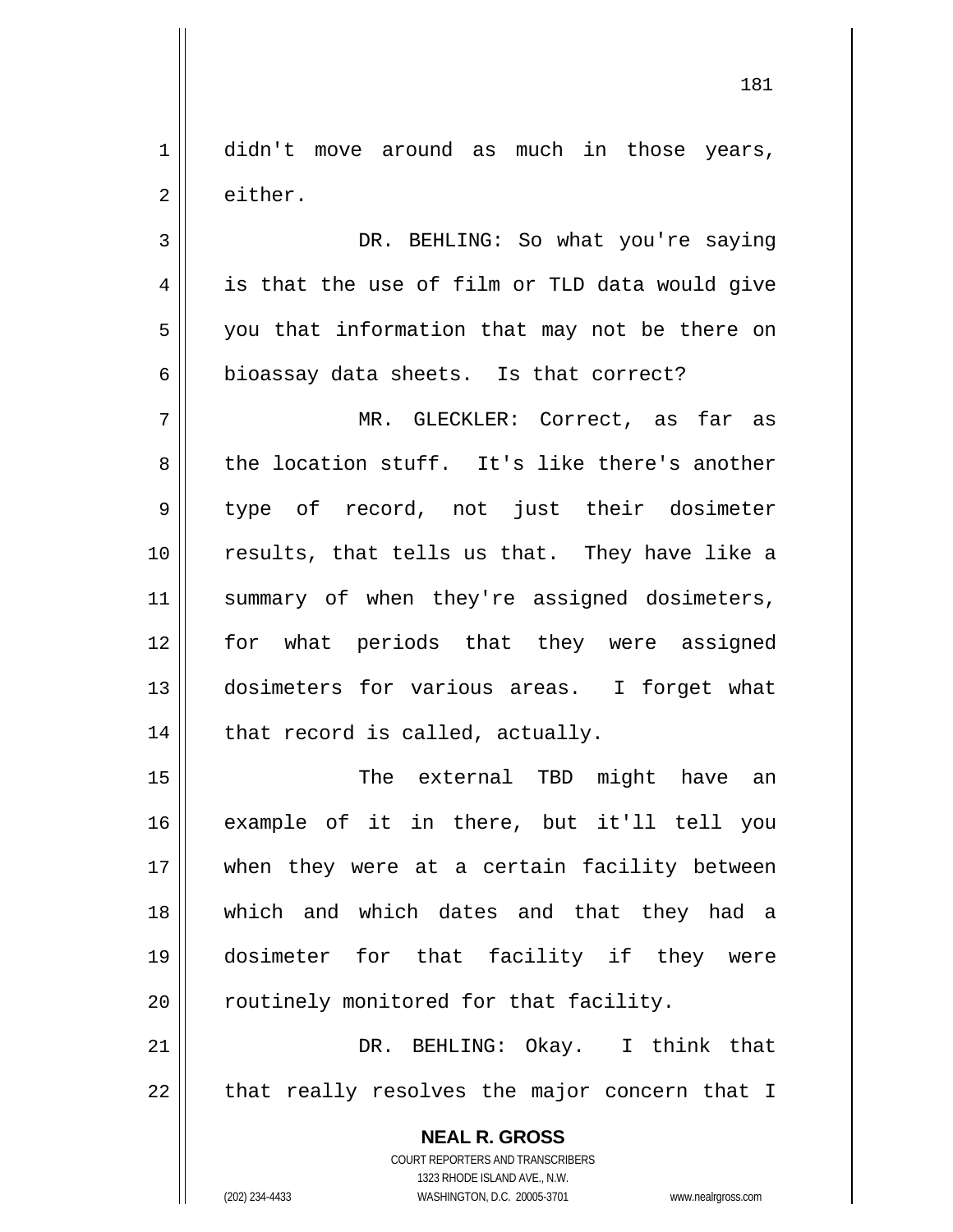1 2 3 4 5 6 7 had is the ability to place a worker prior to `89 in a location where you could make use of the bioassay data in the most efficient way, and that is understand what nuclide mix he might have been exposed to for a given period of time. MR. GLECKLER: Unlike a lot of

sites, we can narrow that down at INL pretty easily and pretty consistently for nearly 100 percent of the claims.

11 12 13 14 15 16 17 18 19 20 21 22 MR. DARNELL: The other thing you need to remember, Hans, is that your assumption that you just take the total number of bioassay and divide it by the workers and come up with a number per worker really does not fit not only INL but none of the DOE sites. The radiation workers, in other words the ones who were to get the bioassays, are always a much smaller subset of the general workforce, so you can't assume that 11,000 people working at INL, that all 11,000 of them would have bioassay.

> **NEAL R. GROSS** COURT REPORTERS AND TRANSCRIBERS 1323 RHODE ISLAND AVE., N.W. (202) 234-4433 WASHINGTON, D.C. 20005-3701 www.nealrgross.com

8

9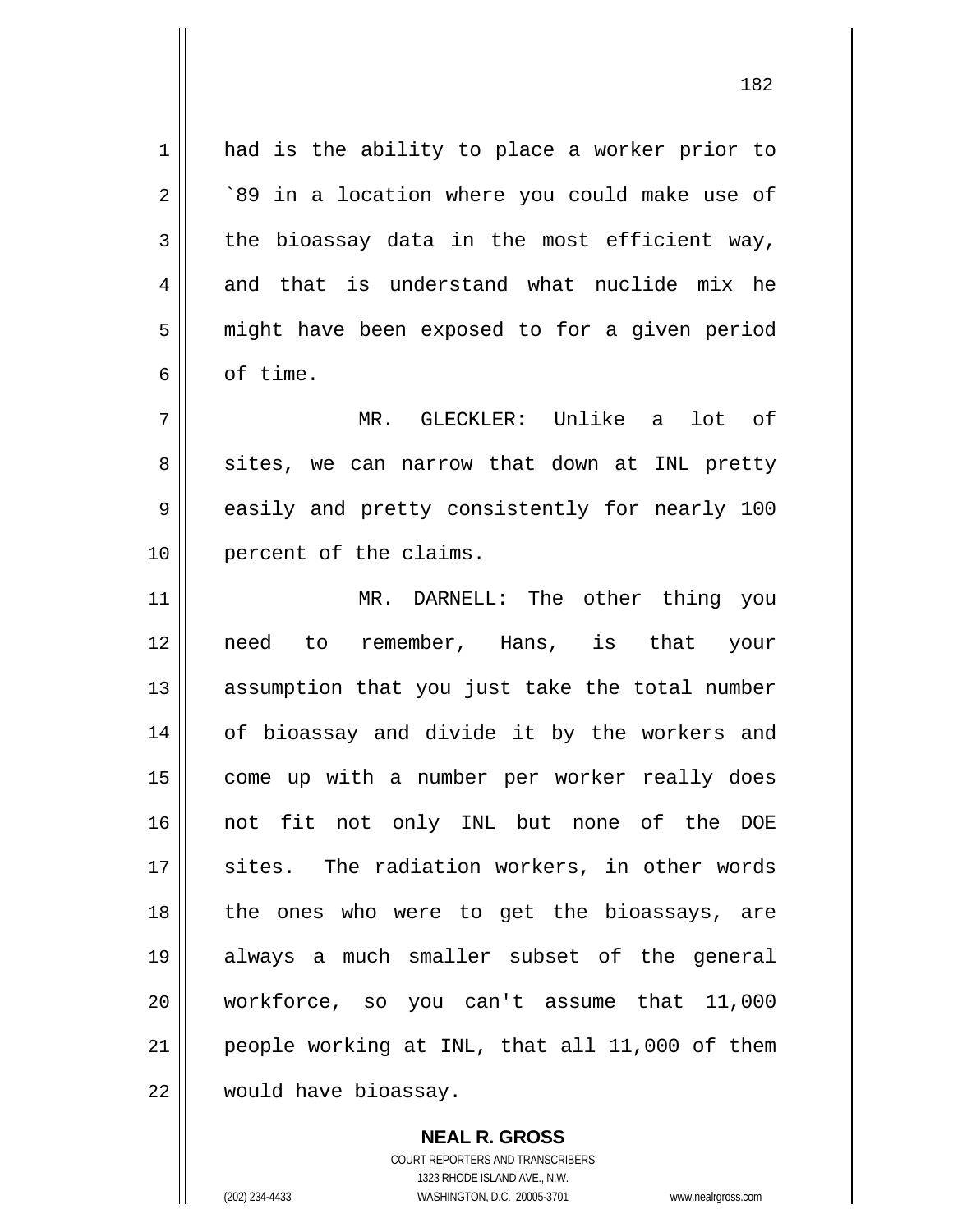1 2 3 4 5 6 7 8 9 10 11 12 13 14 15 16 17 18 19 20 21 22 The number of people needing bioassay and requiring bioassay generally runs a third of that total at the DOE sites. I don't know what that exact ratio is for INL, but, you know, along those lines it's going to be a much smaller subset. DR. BEHLING: Yes, I was basically using that because it is stated in the TBD using those values. I'm trying to find the exact location. The implication was that on the basis of 3,500 people who were given external dosimeters and the total of 11,000 or some-odd bioassays, that would provide a strong indication that people were assayed multiple times in any given year. I'm trying to find where that actual statement is. MR. GLECKLER: Also, something to be aware of is that the INL, even though they didn't bioassay a lot of the individuals on a regular basis, it's like the ones that were routinely dealing with the radioactive materials or routinely had potential for

> COURT REPORTERS AND TRANSCRIBERS 1323 RHODE ISLAND AVE., N.W. (202) 234-4433 WASHINGTON, D.C. 20005-3701 www.nealrgross.com

**NEAL R. GROSS**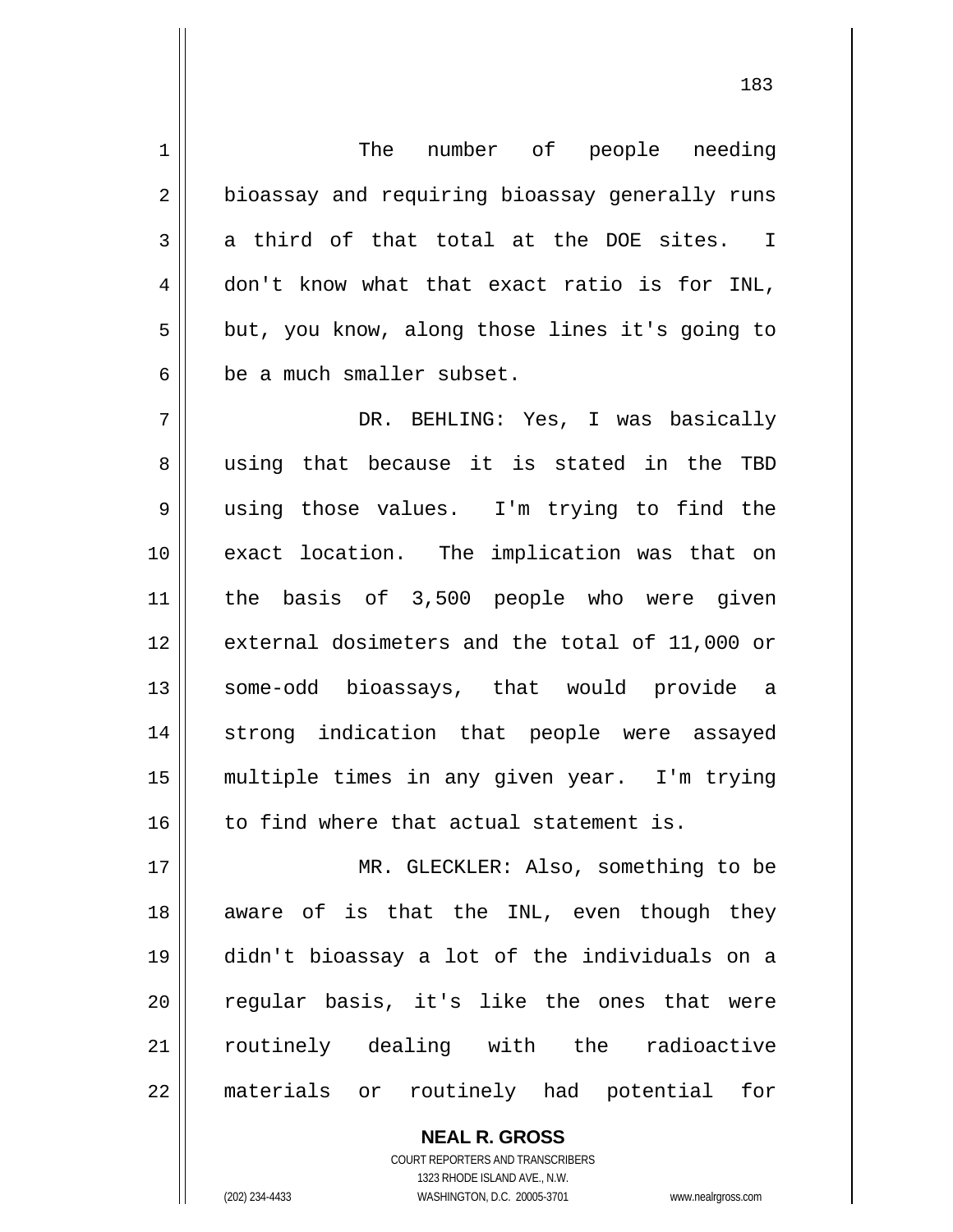1 2 3 4 5 6 7 8 9 10 11 12 13 14 15 16 17 18 19 20 21 22 exposure were being monitored, and the ones that only had the potential for intermittent exposures that may not have received anything but an annual bioassay, odds are if they were doing any radiological work where that potential exposure was is more than likely, the routinely monitored folks in that area are working directly with them to where when they have an event there, they will -- It'll show up on their bioassay results, and then they kind of typically - you'll see groups of individuals being bioassayed all together, especially if it's like a suspected iodine release and that. You'll see a whole series of urine samples collected in a very short period of time. DR. BEHLING: Yes, and, as I said, I accept your explanation, but it is a statement I just found, and it's on page 22 of TBD-5, and it's in the middle of the page, the second paragraph, and I'll read it to you. "The total number of urinalysis in

> **NEAL R. GROSS** COURT REPORTERS AND TRANSCRIBERS 1323 RHODE ISLAND AVE., N.W. (202) 234-4433 WASHINGTON, D.C. 20005-3701 www.nealrgross.com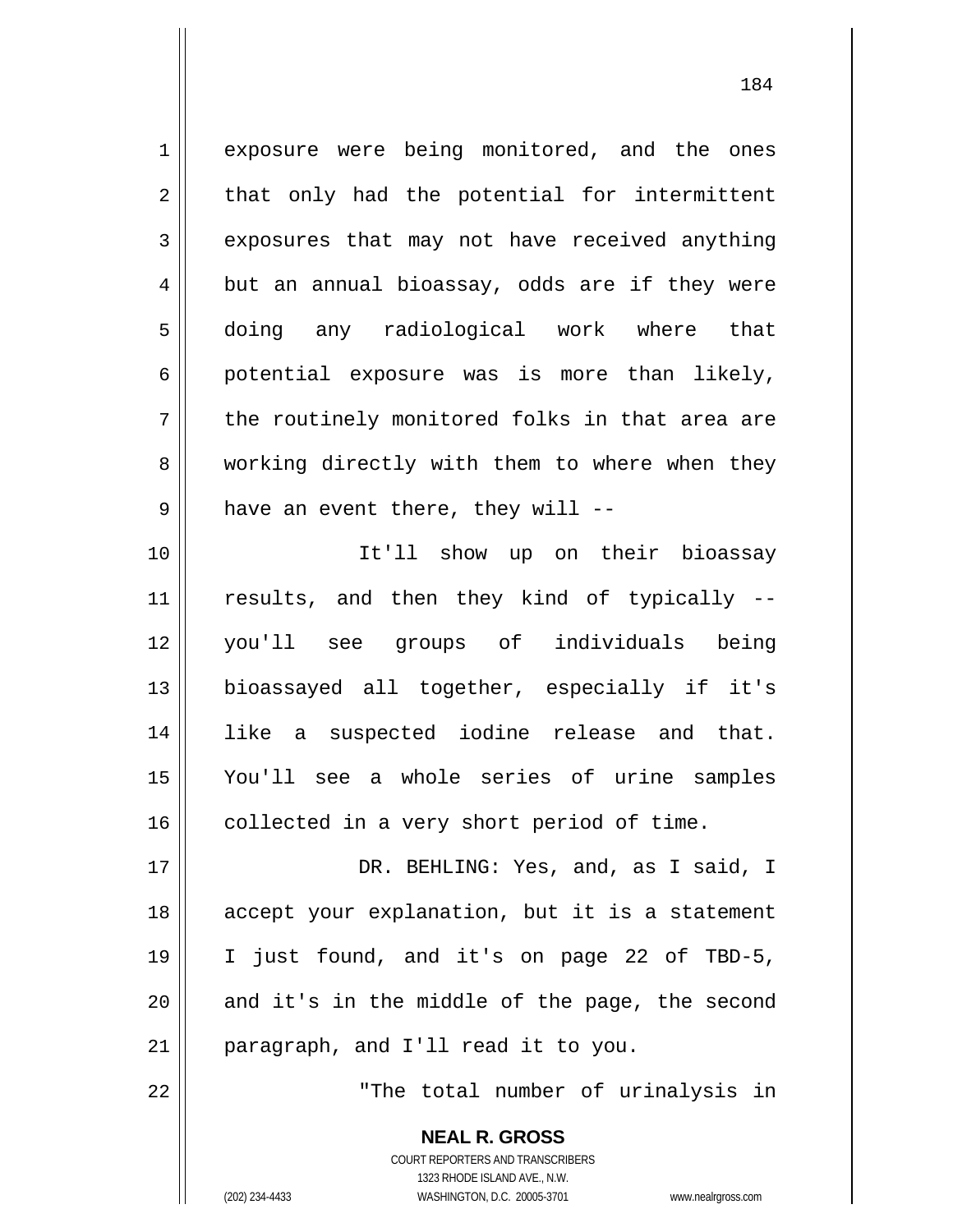| $\mathbf 1$ | 1959 was 11,066; 3,524 people had radiation    |
|-------------|------------------------------------------------|
| 2           | badges, and 715 received external doses above  |
| 3           | 500 millirem," and then it concludes, "These   |
| 4           | numbers demonstrate that workers provided      |
| 5           | urine samples multiple times during the year." |
| 6           | That's where I got my statements from.         |
| 7           | MR. DARNELL: I think that you can              |
| 8           | assume that workers provide multiple samples,  |
| 9           | but you can't assume it's 11,000 divided by    |
| 10          | 3,524.                                         |
| 11          | DR. BEHLING: No, and this is what -            |
| 12          | - this was my comment is that among all those  |
| 13          | are probably baseline assessments,             |
| 14          | termination, and, in some instances, if you    |
| 15          | have a very strong positive response in a      |
| 16          | bioassay, you would probably monitor that      |
| 17          | person multiple times in the days that follow  |
| 18          | for the same exposure so that these<br>all     |
| 19          | numbers in themselves do not provide a         |
| 20          | technical basis for coming to that conclusion. |
| 21          | CHAIRMAN SCHOFIELD: I've got a                 |
| 22          | question. The documentation you researched,    |
|             | <b>NEAL R. GROSS</b>                           |

COURT REPORTERS AND TRANSCRIBERS 1323 RHODE ISLAND AVE., N.W.

 $\mathop{\text{||}}$ 

(202) 234-4433 WASHINGTON, D.C. 20005-3701 www.nealrgross.com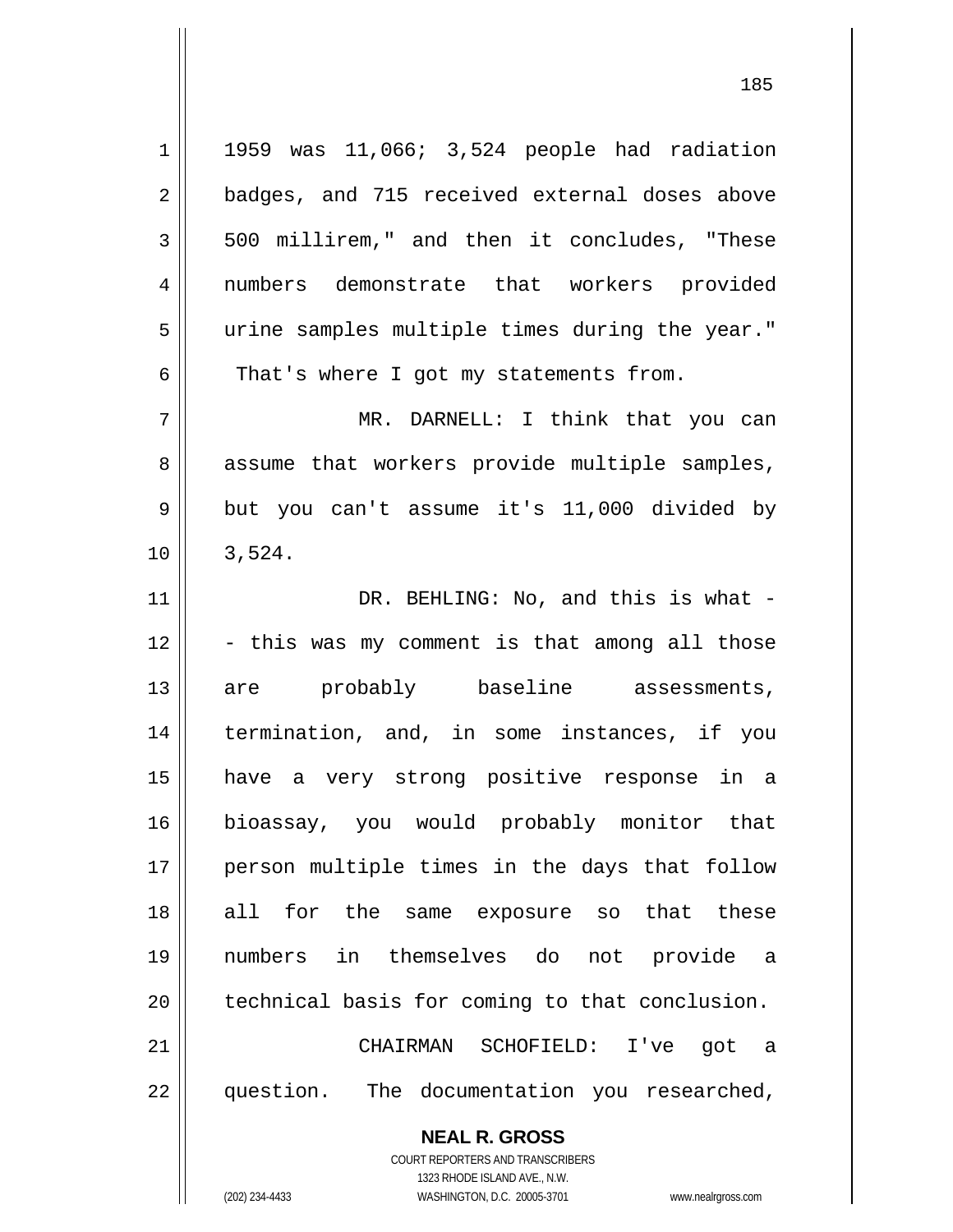1 2 3 4 5 6 7 8 9 does it show who was assigned bioassays, say, quarterly, semi-annually, annually? Is there an actual -- are the records -- MR. DARNELL: There is a program document that covers that generally, but you just -- the records for each individual just has what's there. There's not necessarily a correlation between the two. MR. GLECKLER: I don't think I

10 11 12 13 14 15 16 17 18 remember seeing any records in an individual's dosimetry records saying that they were on a quarterly frequency or a biannual frequency. I don't think we get anything like that other than you get the results, and you can tell that, okay, they're on a quarterly basis based on all the dosimeter or the bioassay results that you have, and that's the only way that we can usually tell.

19 20 21 22 CHAIRMAN SCHOFIELD: Would they have a radiation work permit? Was that a standard practice for them to do bioassay after they finish a job or not? I mean, I don't know if

> **NEAL R. GROSS** COURT REPORTERS AND TRANSCRIBERS 1323 RHODE ISLAND AVE., N.W. (202) 234-4433 WASHINGTON, D.C. 20005-3701 www.nealrgross.com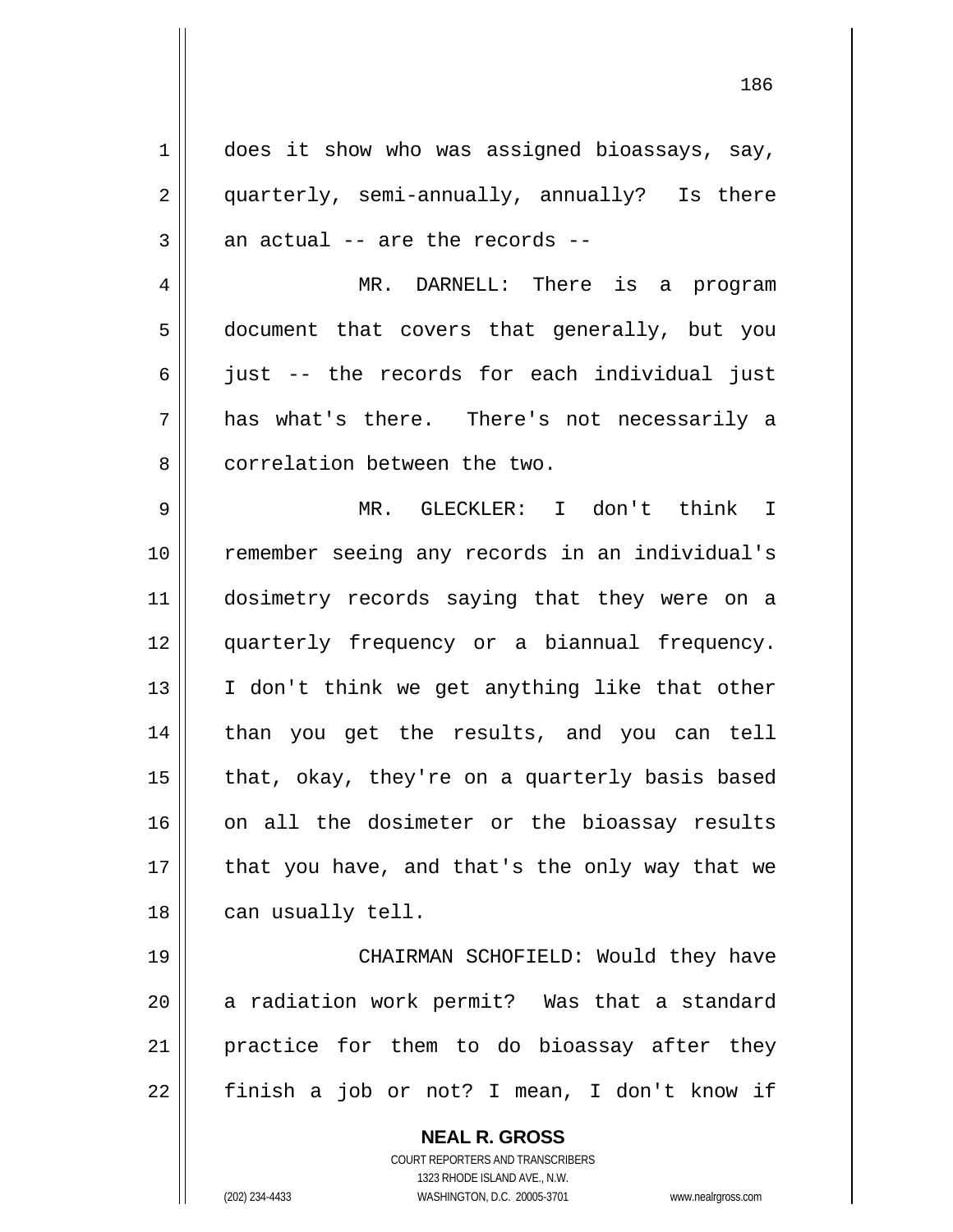1 INL, that's why I'm asking.

| $\overline{2}$ | MR. DARNELL: I haven't heard of                                                                                                                                        |
|----------------|------------------------------------------------------------------------------------------------------------------------------------------------------------------------|
| 3              | that practice for INL. I know that Mound they                                                                                                                          |
| 4              | used that practice, and some other sites have.                                                                                                                         |
| 5              | I haven't heard that for INL. I don't know                                                                                                                             |
| 6              | if the operations -- most of the general                                                                                                                               |
| 7              | operations would require that level of detail                                                                                                                          |
| 8              | in monitoring. Now some of the jobs, you                                                                                                                               |
| 9              | know, maybe the aircraft ANP test, things like                                                                                                                         |
| 10             | that. That probably could have required                                                                                                                                |
| 11             | something like that, but I don't know off the                                                                                                                          |
| 12             | top of my head.                                                                                                                                                        |
| 13             | MR. GLECKLER: One thing that you                                                                                                                                       |
| 14             | might want to be aware of is that the majority                                                                                                                         |
| 15             | of the bioassay results at INL are negative                                                                                                                            |
| 16             | results or below the MDAs, which implies that                                                                                                                          |
| 17             | they are performing bioassay measurements more                                                                                                                         |
| 18             | frequently than they need to, aside<br>from                                                                                                                            |
| 19             | individuals.                                                                                                                                                           |
| 20             | They're being fairly -- it's an                                                                                                                                        |
| 21             | indication of how cautious they are and how                                                                                                                            |
| 22             | well they're using workplace indicators to                                                                                                                             |
|                | <b>NEAL R. GROSS</b><br><b>COURT REPORTERS AND TRANSCRIBERS</b><br>1323 RHODE ISLAND AVE., N.W.<br>(202) 234-4433<br>WASHINGTON, D.C. 20005-3701<br>www.nealrgross.com |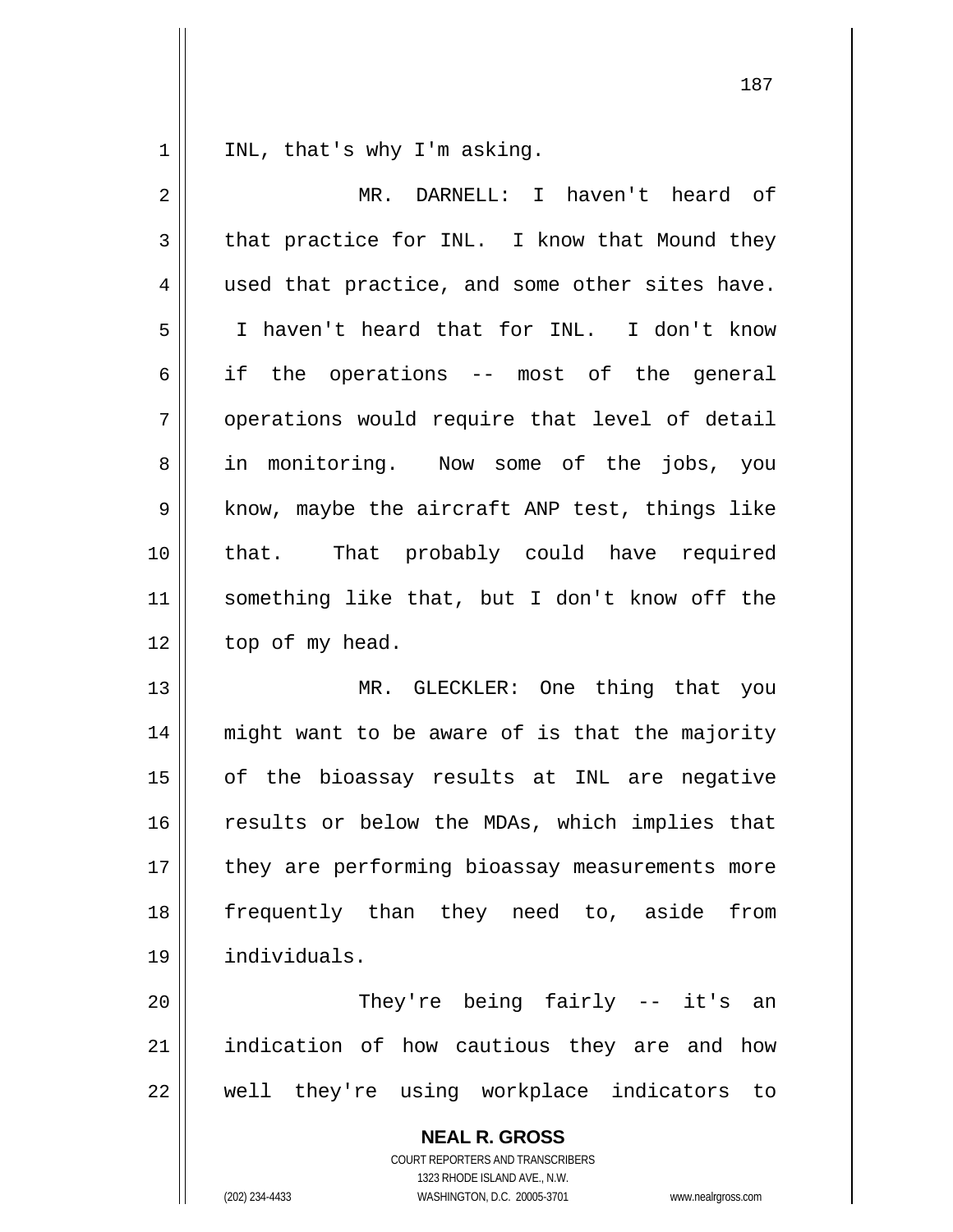1 3 say, "Okay, yes, these individuals need to be bioassayed to make sure that they're not getting intakes."

4 5 6 7 8 9 10 If there was a significant number of them with positive bioassay results, not as a total population, it's like, you know, every time that they bioassay someone it tends to be a positive result, that would imply the opposite, that, A, there's a problem with this program.

11 12 13 14 15 16 17 18 19 20 The same is kind of true with, you know, the external dosimeter results, and it really comes down to where there's -- I don't want to say a handful. It's clear that a decent number of individuals that received - you know, where their external dosimeter results are always positive and their bioassay results are always positive, but they are routinely monitored individuals, as well. DR. MAURO: If you get -- let's say

21 22 you're doing a dose reconstruction for a worker in 1956 who worked there for several

> **NEAL R. GROSS** COURT REPORTERS AND TRANSCRIBERS 1323 RHODE ISLAND AVE., N.W. (202) 234-4433 WASHINGTON, D.C. 20005-3701 www.nealrgross.com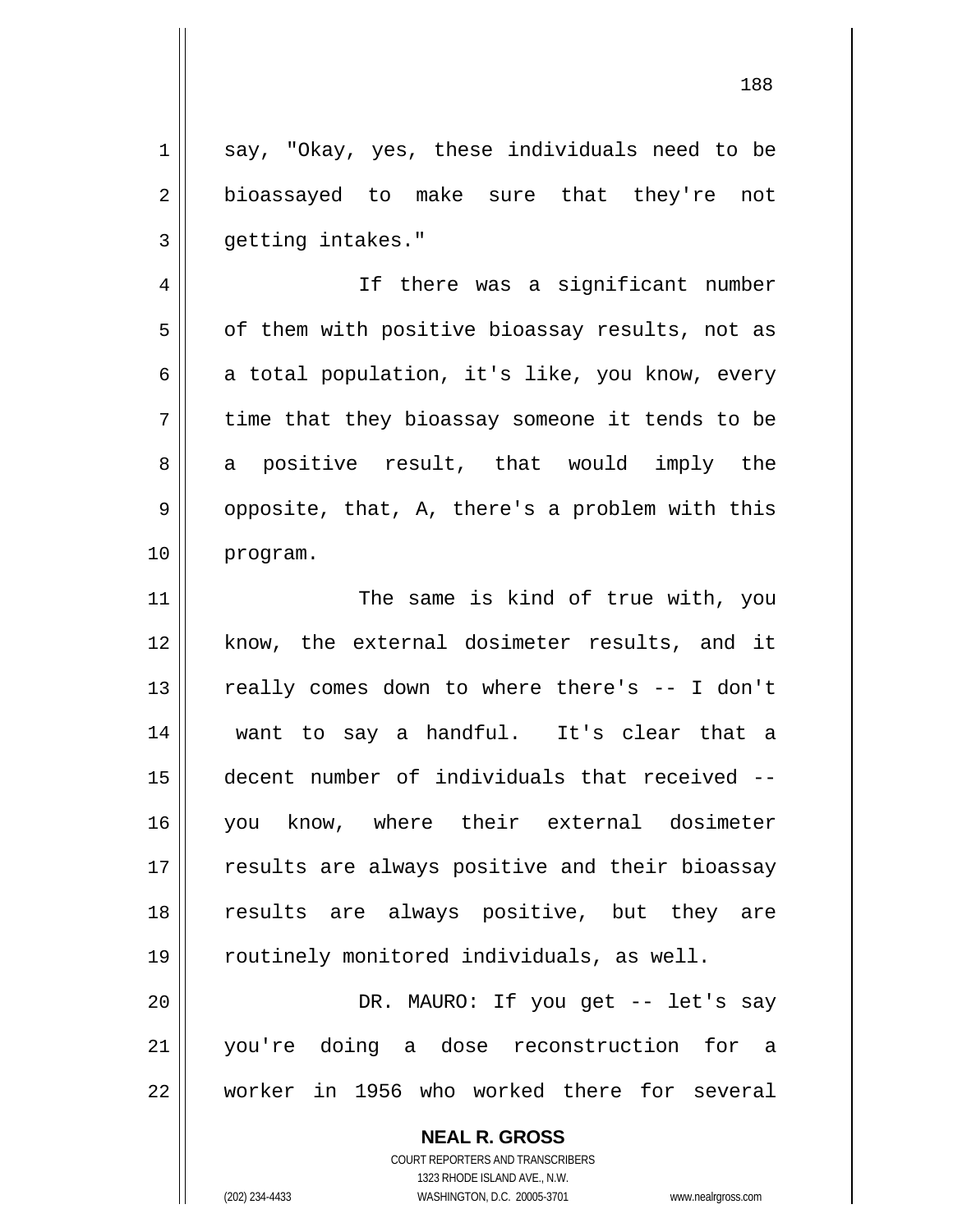**NEAL R. GROSS** 1 2 3 4 5 6 7 8 9 10 11 12 13 14 15 16 17 18 19 20 21 22 years. He's been, let's say, bioassayed once, twice a year, and they all come back less than the MDL. It is my understanding that, okay, we assume the person was, in fact -- we're talking missed dose now, the missed dose procedure, your procedure, of course. You assume one-half of the MDL. That's what he was at. I'm not quite sure which radionuclides you would pick. Would you go back to where he was working and say, "Okay, at this location at this time, this was the mix of radionuclides that were likely in the environment," or would you pick the worst? Because I know in some places you say it's - MR. GLECKLER: The TBD, the internal TBD for INL, is actually pretty prescriptive on that compared to other sites. Let me get the table number. DR. BEHLING: It's 5-24. MR. GLECKLER: There it is. We can

189

COURT REPORTERS AND TRANSCRIBERS 1323 RHODE ISLAND AVE., N.W.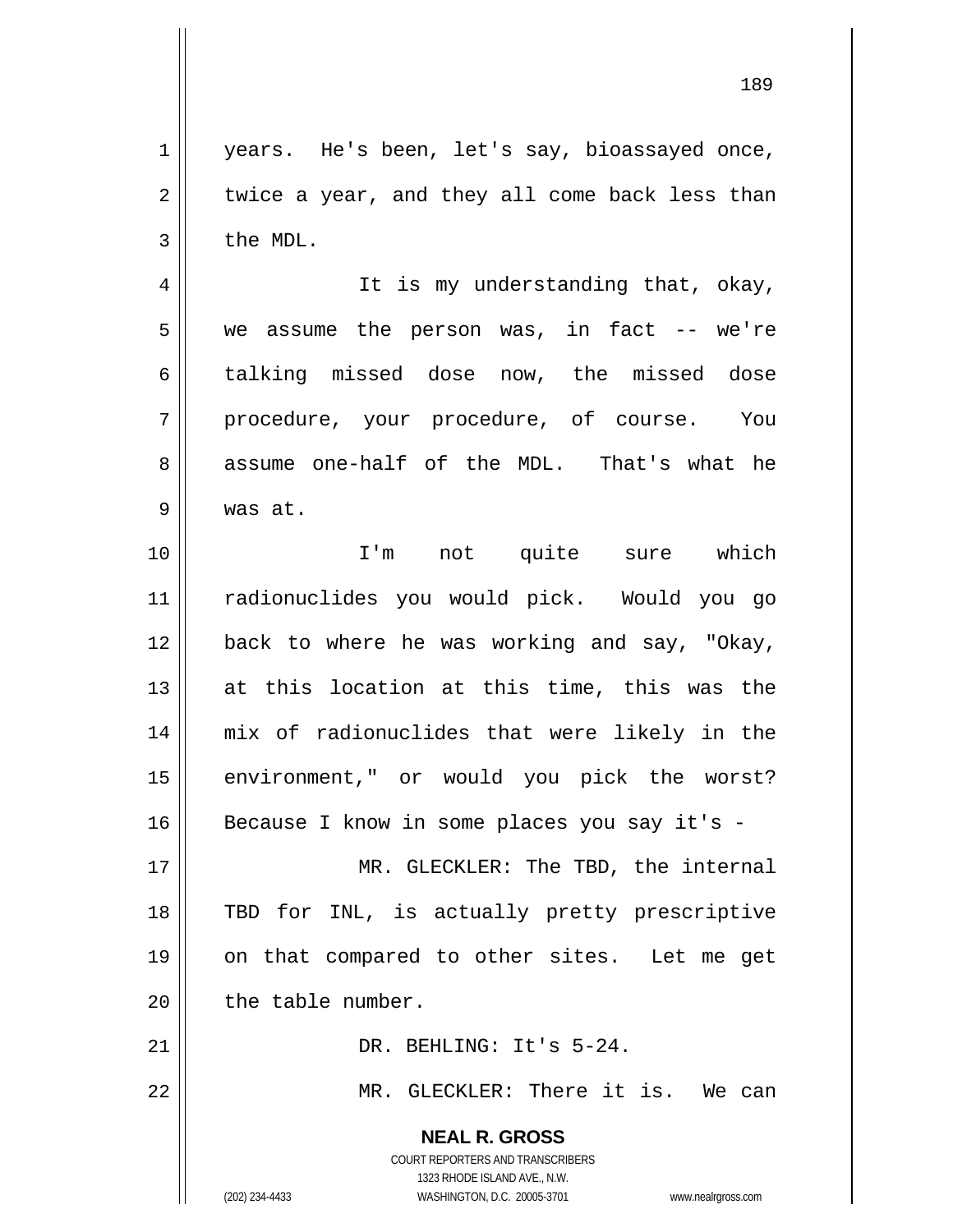$\begin{array}{c|c} 1 & 1 \end{array}$ pass it around.

| $\sqrt{2}$     | DR. MAURO: And, Hans, is there a                |
|----------------|-------------------------------------------------|
| $\mathfrak{Z}$ | simple answer to that question I just posed?    |
| 4              | DR. BEHLING: Yes. No, it's a one-               |
| 5              | size-fits-all. It's a generic protocol,         |
| 6              | especially in the early years prior to 1960.    |
| 7              | You'll see if you look at 5-24, Table 5-24,     |
| 8              | you'll see a generic prescription<br>for        |
| 9              | assigning radionuclides and quantity.           |
| 10             | MS. JENKINS: Would you do that,                 |
| 11             | Brian, or would you --                          |
| 12             | MR. GLECKLER: They eventually break             |
| 13             | it out a little bit more. It's like it starts   |
| 14             | out -- the early years, it's one-size-fits      |
| 15             | Then you had like -- even for the early<br>all. |
| 16             | years they have special stuff for the test      |
| $17$           | reactor areas because of the certain nuclides   |
| 18             | that were present, but then they start to       |
| 19             | break it out as the years progress, because     |
| 20             | they become, I'm assuming, a little bit         |
| 21             | different as time goes on.                      |
| 22             | DR. MAURO: Okay, so you drop a                  |
|                | <b>NEAL R. GROSS</b>                            |

COURT REPORTERS AND TRANSCRIBERS 1323 RHODE ISLAND AVE., N.W.

 $\mathsf{II}$ 

(202) 234-4433 WASHINGTON, D.C. 20005-3701 www.nealrgross.com

<u>190</u>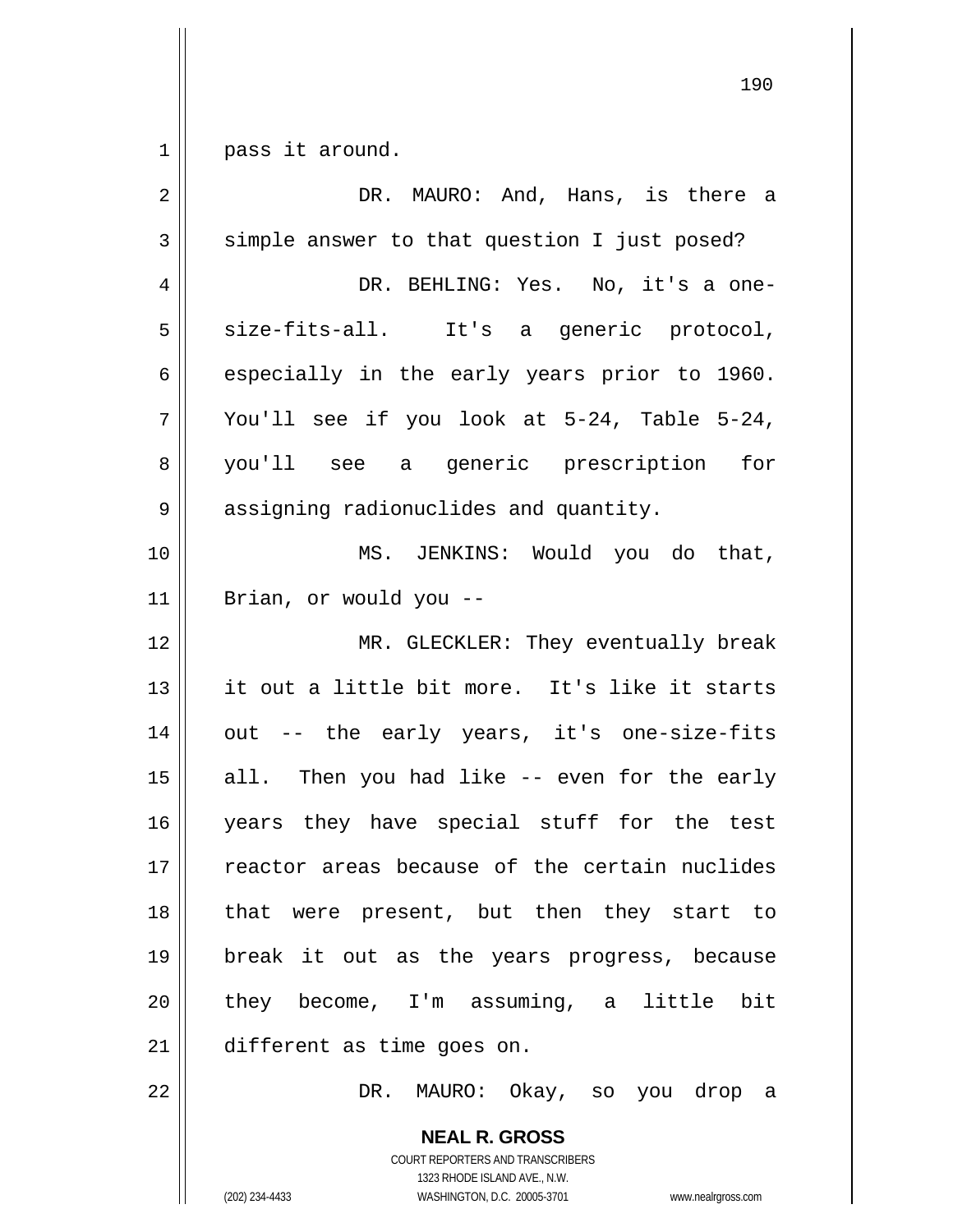**NEAL R. GROSS** COURT REPORTERS AND TRANSCRIBERS 1323 RHODE ISLAND AVE., N.W. 1 2 3 4 5 6 7 8 9 10 11 12 13 14 15 16 17 18 19 20 21 22 worker in that box, and you're feeling pretty confident that those default assumptions will, in fact, place a plausible upper bound depending on the organ, I guess, or do you just assign no matter what organ it is? MR. GLECKLER: Well, ideally the first step we would take if all those bioassay results are negative on that route, we'd skip the missed dose approach and use a more claimant -- an overestimating approach, which is typically -- DR. MAURO: The coworker model? MR. GLECKLER: No, we'd use the OTIB-18 approach. DR. MAURO: OTIB-18? MR. GLECKLER: That is the -- MR. CALHOUN: Limiting air concentration. MR. GLECKLER: Limiting air concentration. MR. CALHOUN: So whatever limiting air concentration was --

(202) 234-4433 WASHINGTON, D.C. 20005-3701 www.nealrgross.com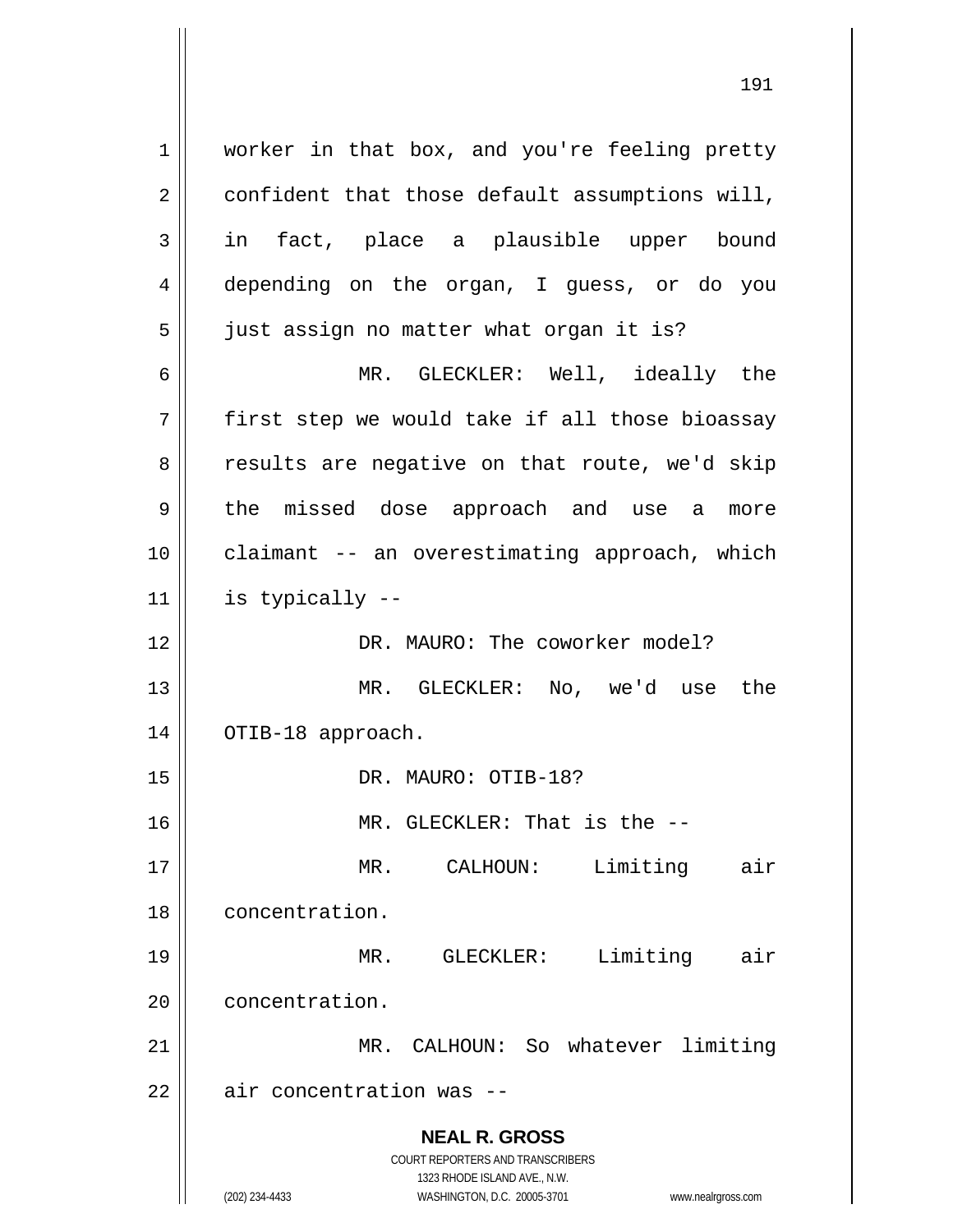|    | 192                                                                 |
|----|---------------------------------------------------------------------|
| 1  | DR. MAURO: But that's more -- only                                  |
| 2  | for denial.                                                         |
| 3  | MR. CALHOUN: Not like ten percent                                   |
| 4  | back.                                                               |
| 5  | DR. MAURO: That's only for denial.                                  |
| 6  | MR. GLECKLER: Right.                                                |
| 7  | MR. CALHOUN: That's correct.                                        |
| 8  | DR. MAURO: Okay, no, that's fine.                                   |
| 9  | We're fine with that, for denial purposes                           |
| 10 | operating near the NPCs, but for granting we                        |
| 11 | know that you're not supposed to do that.                           |
| 12 | MR. CALHOUN: Right.                                                 |
| 13 | DR. MAURO: And you fall back to                                     |
| 14 | 033, then, which is infraction?                                     |
| 15 | MR. GLECKLER: Well, that's how we                                   |
| 16 | use it in conjunction with OTIB-33.                                 |
| 17 | DR. MAURO: I remember -                                             |
| 18 | MR. GLECKLER: Because then if                                       |
| 19 | there's positive bioassay results, what we'll                       |
| 20 | typically do is a set -- because typically                          |
| 21 | with INL you don't see any indication of                            |
| 22 | chronic intakes, and the vast majority are                          |
|    | <b>NEAL R. GROSS</b>                                                |
|    | COURT REPORTERS AND TRANSCRIBERS<br>1323 RHODE ISLAND AVE., N.W.    |
|    | (202) 234-4433<br>WASHINGTON, D.C. 20005-3701<br>www.nealrgross.com |

 $\mathsf{I}$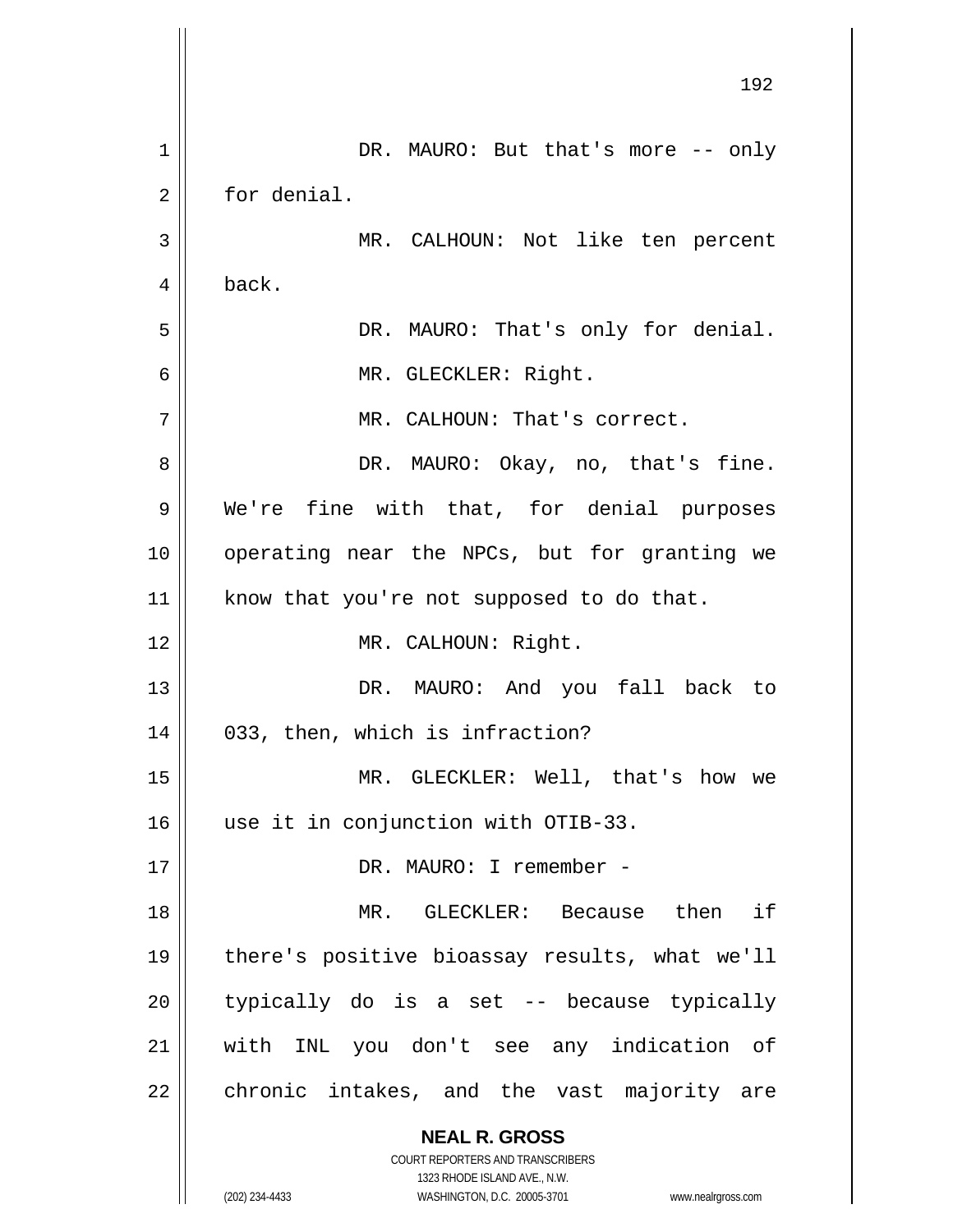**NEAL R. GROSS** COURT REPORTERS AND TRANSCRIBERS 1 2 3 4 5 6 7 8 9 10 11 12 13 14 15 16 17 18 19 20 21 22 like iodine intakes, where you see a big spike, and they'll take a whole bunch of bioassay samples, and it drops down in a real distinctive peak when you graph it. So we'll assess typically each of those intakes, assign -- figure out the dose for that and add it on top of the OTIB-18 dose, which is part of what you can do under 33. DR. MAURO: See, that would have been episodic. In other words, you have records of when the episodics occurred, and the person was in the area when the episodic occurred. MR. GLECKLER: Even if it's not one of the episodic releases, there's a number of intakes that occurred that aren't part of the document. The episodic releases in the TBD are the major incidents, where there's a bunch of release incidents that you'll see, and some are documented in the dosimetry records. We've got -- you know, like some will have like 100 pages that affect a number

1323 RHODE ISLAND AVE., N.W.

(202) 234-4433 WASHINGTON, D.C. 20005-3701 www.nealrgross.com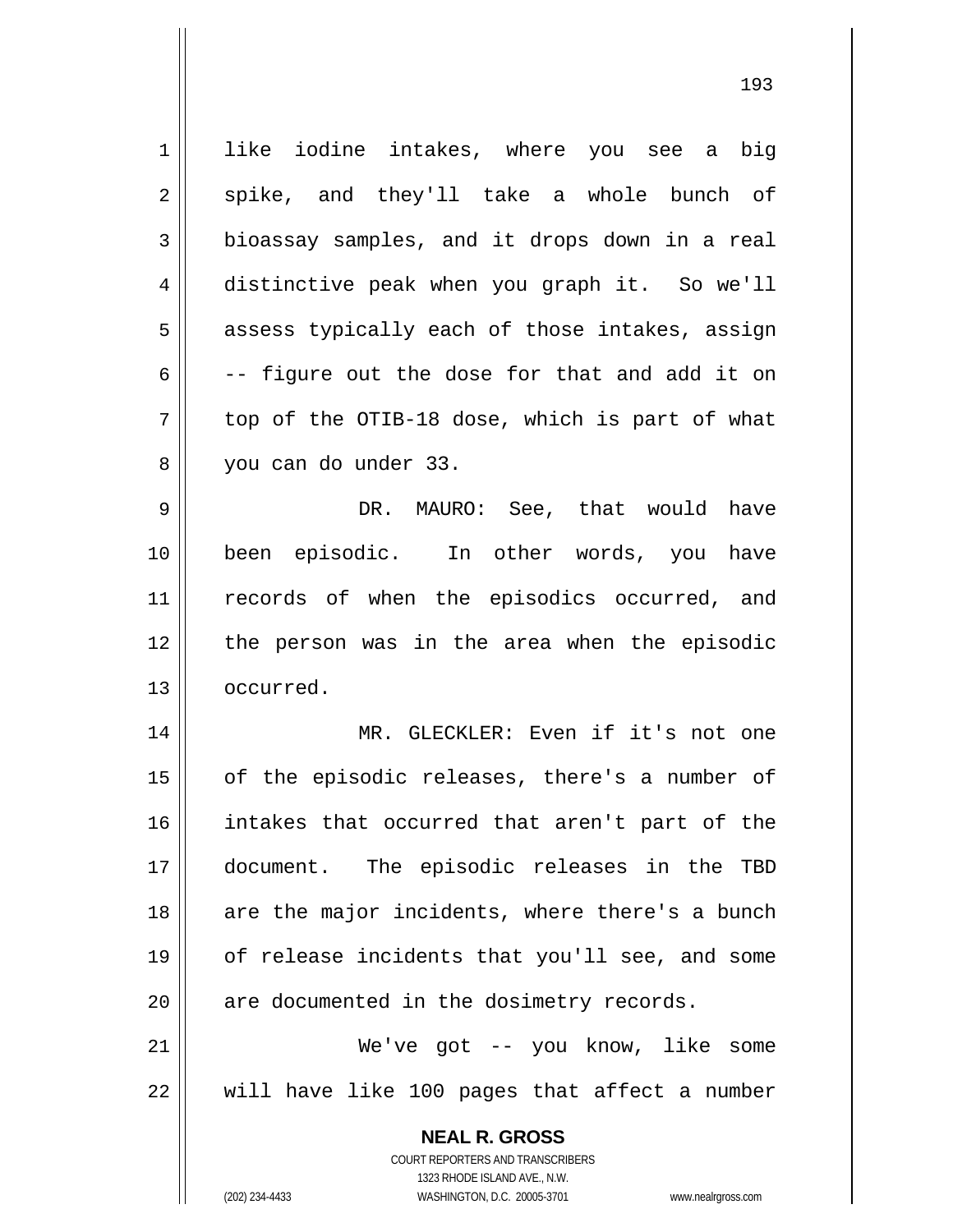| $\mathbf 1$ | of individuals onsite to where it's like we -- |
|-------------|------------------------------------------------|
| $\sqrt{2}$  | like some of us have printed off those copies  |
| 3           | just so we don't have to keep looking through  |
| 4           | them, and we've highlighted the key parts of   |
| 5           | those reports. There's like a strontium        |
| 6           | incident that they investigated that involved  |
| 7           | a number of workers and that we actually       |
| 8           | processed claims for a good chunk of the       |
| 9           | workers that were involved with that incident. |
| 10          | It's like it keeps popping up,                 |
| 11          | like, "Oh, yes, there's another one involved   |
| 12          | in that incident," stuff like that, and I      |
| 13          | don't think that incident is actually in one   |
| 14          | of the episodic releases because it's like I   |
| 15          | think they determined that they couldn't       |
| 16          | figure out the cause of it.                    |
| 17          | It was one worker that caused all              |
| 18          | that. Basically, one worker had a, if I        |
| 19          | remember right, had a positive bioassay, and   |
| 20          | it was a fairly significant bioassay<br>for    |
| 21          | strontium, and they investigated everyone that |

194

22

## **NEAL R. GROSS**

was working with him to figure out where this

COURT REPORTERS AND TRANSCRIBERS 1323 RHODE ISLAND AVE., N.W. (202) 234-4433 WASHINGTON, D.C. 20005-3701 www.nealrgross.com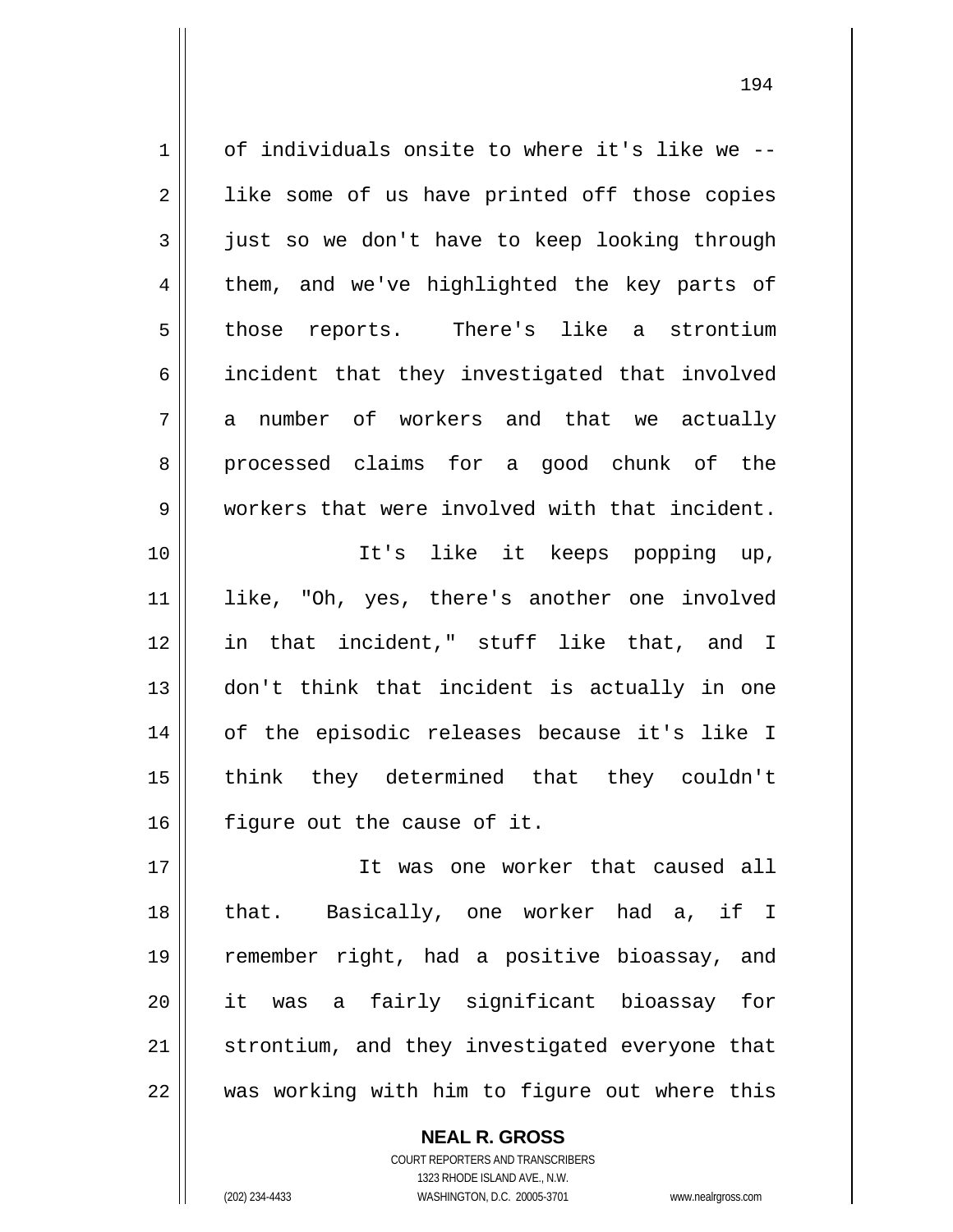1 came from.

| $\overline{2}$ | DR. MAURO: So the gross beta/gamma,                                                                                                                                    |
|----------------|------------------------------------------------------------------------------------------------------------------------------------------------------------------------|
| $\mathfrak{Z}$ | one of the things I was going to ask is if                                                                                                                             |
| 4              | gross beta/gamma was the currency at the time                                                                                                                          |
| 5              | for determining the dose reconstruction, then                                                                                                                          |
| 6              | it looks like you have a bunch of alpha                                                                                                                                |
| 7              | emitters that you also assume, depending on                                                                                                                            |
| 8              | the facility at the time, as being an assumed,                                                                                                                         |
| 9              | so you wouldn't necessarily depend solely on                                                                                                                           |
| 10             | your bioassay data. You also have a default                                                                                                                            |
| 11             | set.                                                                                                                                                                   |
| 12             | For example, if the person wasn't                                                                                                                                      |
| 13             | monitored or if you didn't see anything, you                                                                                                                           |
| 14             | still have a default. If he was monitored,                                                                                                                             |
| 15             | then you deal with the mix that applies to                                                                                                                             |
| 16             | him, but let's say he was only monitored gross                                                                                                                         |
| 17             | beta/gamma. You still might very well assign                                                                                                                           |
| 18             | some alpha, even though he wasn't monitored.                                                                                                                           |
| 19             | MR. GLECKLER: We always assign some                                                                                                                                    |
| 20             | alpha.                                                                                                                                                                 |
| 21             | DR. MAURO: You always assign it.                                                                                                                                       |
| 22             | MR. GLECKLER: Yes.                                                                                                                                                     |
|                | <b>NEAL R. GROSS</b><br><b>COURT REPORTERS AND TRANSCRIBERS</b><br>1323 RHODE ISLAND AVE., N.W.<br>(202) 234-4433<br>WASHINGTON, D.C. 20005-3701<br>www.nealrgross.com |

<u>195</u>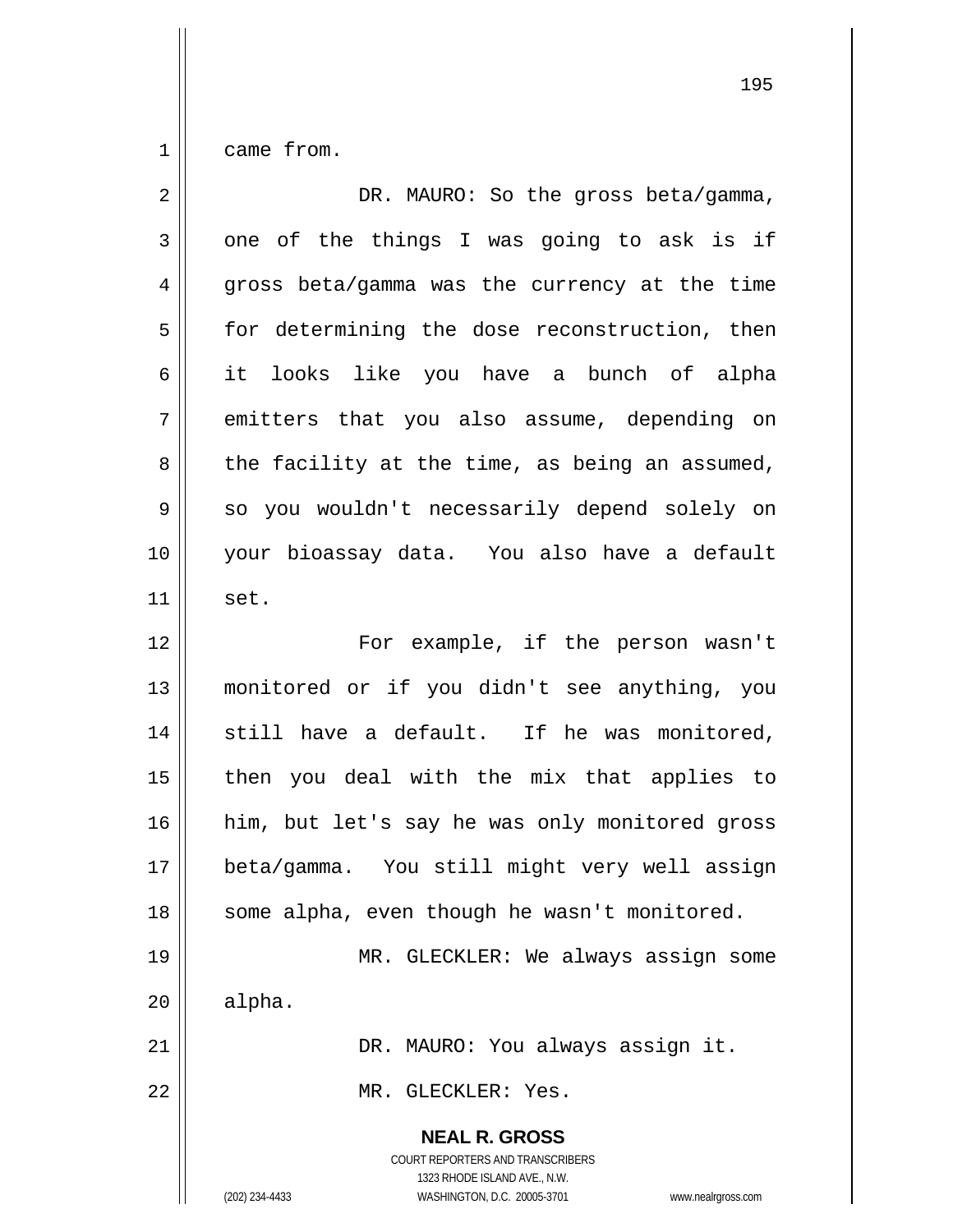**NEAL R. GROSS** COURT REPORTERS AND TRANSCRIBERS 1323 RHODE ISLAND AVE., N.W. 1 2 3 4 5 6 7 8 9 10 11 12 13 14 15 16 17 18 19 20 21 22 DR. MAURO: The alpha comes off the table. MR. GLECKLER: Yes, because they didn't routinely, especially in the early years. It wasn't until the later years where they did any monitoring for alpha-emitting nuclides, and in the early years, I guess the reason that they didn't do it is because they never separated out like the plutonium. They separated out the uranium, and I can't -- I don't think we have any bioassay specifically for uranium. I'm not sure on that on the early years, but the later years they do, but because like plutonium being one of the key nuclides of concern for internal dose, it's like it was never separated from the irradiated reactor fuel or the spent reactor fuel. So that source term works for the reactors, and then it also works for the ICPP and that, and the only other thing to look at for the ICPP is when they separated out the

196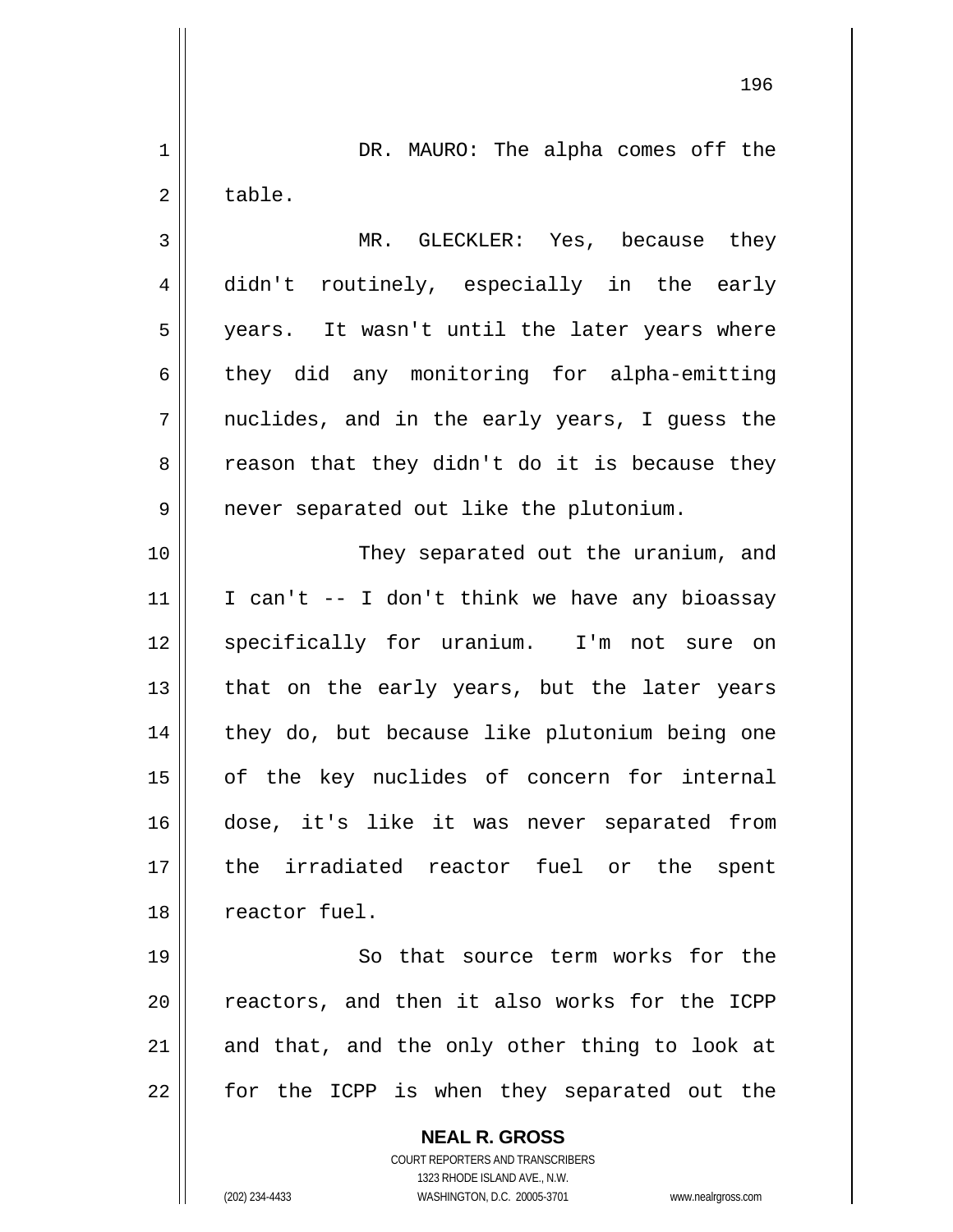1 2 3 4 5 6 7 8 uranium from the spent reactor fuel and that the plutonium all went with the fission products on that, so it's always associated with the fission products, which were much easier to detect. So from what it appears is they didn't bother with the Pu bioassays because they could detect more readily using like a gross beta.

9 10 11 12 13 14 15 Well, initially, in the early years they just did gross beta, and then they went to gross gamma, and then in that era they started doing strontium-90 analyses, and so if they didn't see anything on those indicator nuclides, then they didn't have any intake of the others.

16 17 18 19 CHAIRMAN SCHOFIELD: Is there any correlation in any of the data you found between positive urinalysis and whole body counting in the later years?

20 21 22 MR. GLECKLER: You usually don't get too much of the same type of data in the same era. It's like they basically have a very

> **NEAL R. GROSS** COURT REPORTERS AND TRANSCRIBERS 1323 RHODE ISLAND AVE., N.W. (202) 234-4433 WASHINGTON, D.C. 20005-3701 www.nealrgross.com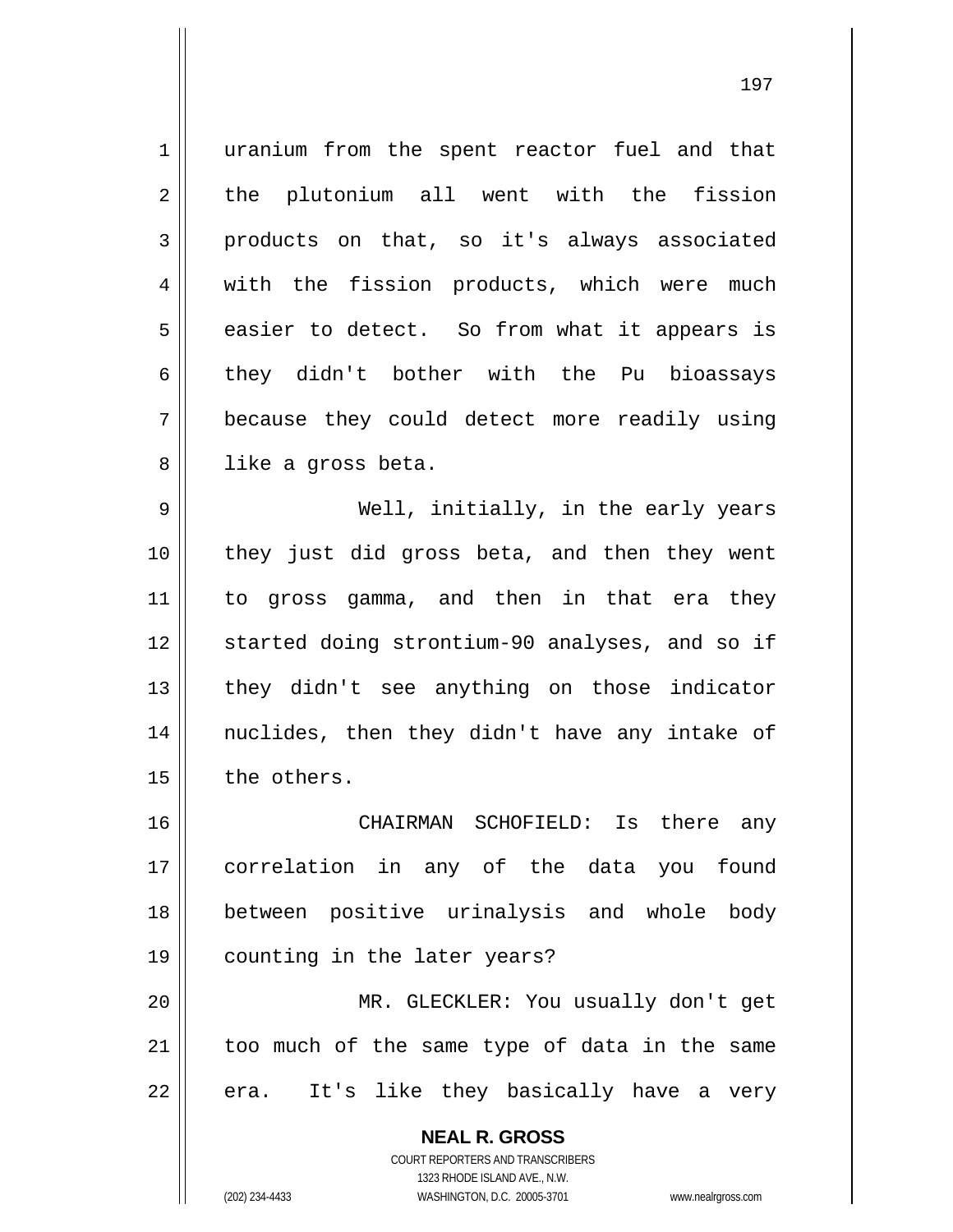1 2 3 4 5 6 7 8 9 10 11 12 13 14 15 16 distinct era where they transitioned from just doing gross beta and urine to gross gamma and urine, and the only overlap is there is some strontium-90 in urine that's usually in the gross gamma in the urine, and then once the gross -- it basically transitions. You know, once they start the whole body counting for an individual, you usually don't see any urine sample results. You only have the full body count results. In the later years, some individuals will get like plutonium analyses and uranium analyses and a wider variety of stuff depending on what specifically -- what they're -- they're usually working on something special, though, like the SMC

21 22 They mostly rely on whole body counts after, what is it, around 1961 and

but those are still relatively rare.

COURT REPORTERS AND TRANSCRIBERS 1323 RHODE ISLAND AVE., N.W. (202) 234-4433 WASHINGTON, D.C. 20005-3701 www.nealrgross.com

**NEAL R. GROSS**

project where they have depleted uranium, for

instance, and then you'll see some lung counts

and stuff like that for specific individuals,

17

18

19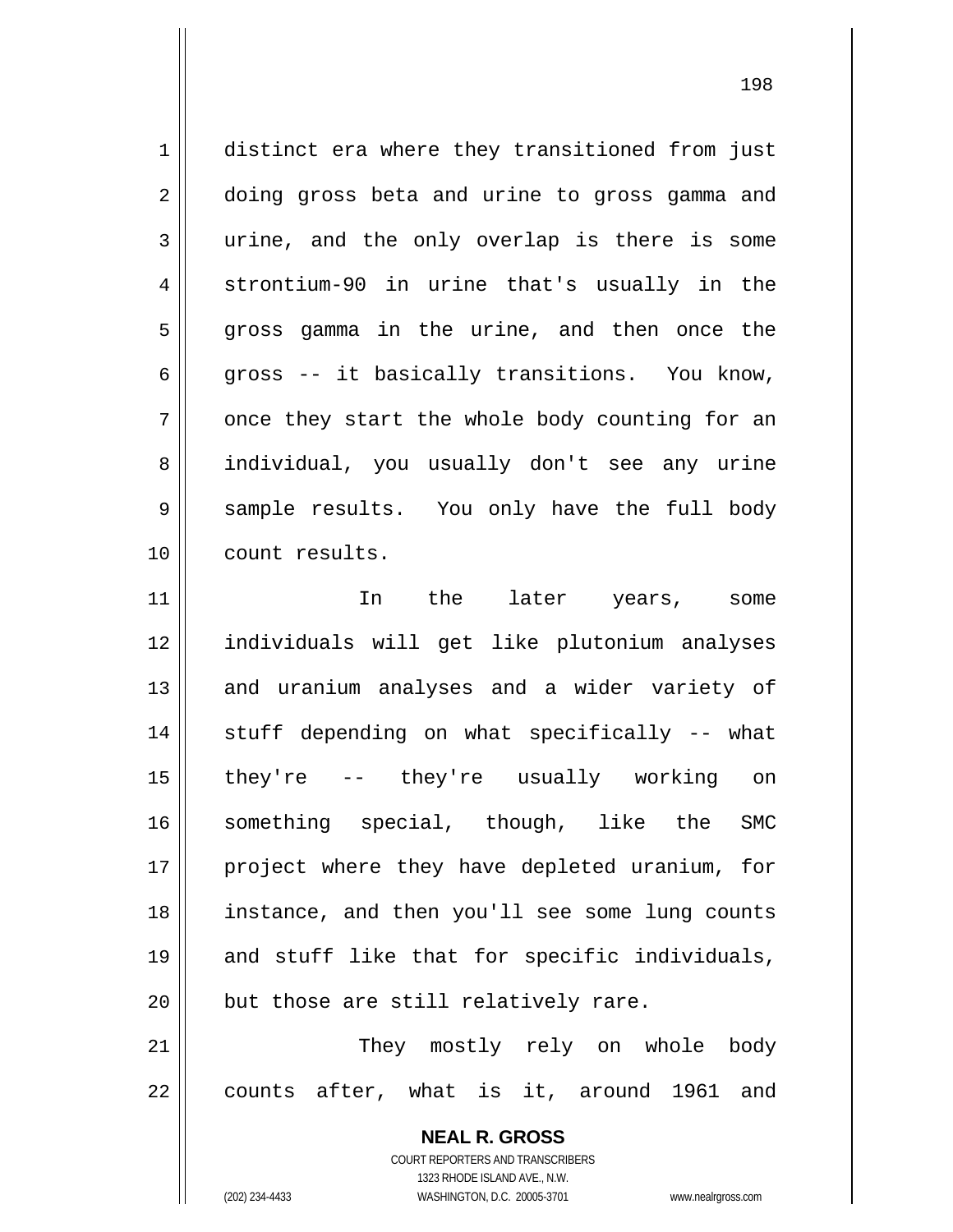later? There's like a couple of years that some of the individuals transitioned close to

2 3 4 5 `61 and some after `61 time frame, but usually by 1963 or later it's almost all whole body count data, period, very little urine data.

6 7 8 9 10 11 12 DR. MAURO: So, Hans, what I'm hearing is that as long as you could place the person at a particular location at a particular time, and you had some gross beta/gamma urine samples, you're in pretty good shape in order to be able to reconstruct --

13 14 15 16 17 18 19 20 21 22 DR. BEHLING: I would say generally speaking, but I'm going to come back to the issue that we discussed earlier this morning, and that is the use of or the choice of selective radionuclides for doing that analysis, and I'll ask you to turn to, I guess, page 32 of TBD-5, which has the first set of radionuclides that are likely to be of concern for the ICPP in the area of highly enriched spent fuel storage. There we have or

> **NEAL R. GROSS** COURT REPORTERS AND TRANSCRIBERS 1323 RHODE ISLAND AVE., N.W.

1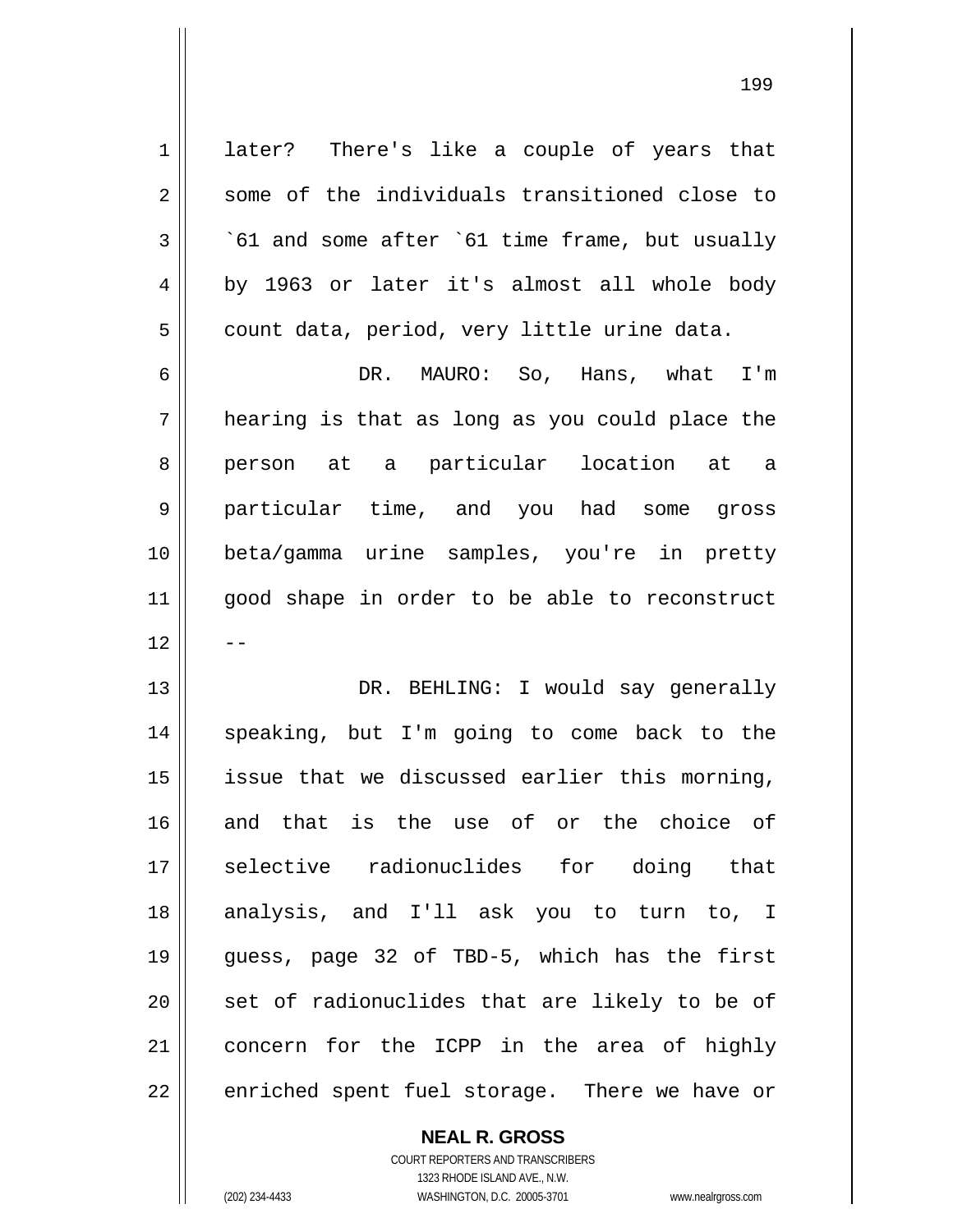the TBD in Table 5-18 identifies ten radionuclides, and, again, just above the table it says that these ten radionuclides can be assumed to account for over 95 percent of the dose and therefore will obviously be assigned to a person's exposure.

7 8 9 10 11 12 13 14 15 But, again, to what extent do they necessarily always end up being claimantfavorable to certain types of cancers with the radionuclide mix in question? Even though it will be one that will give you the highest CEDE value, at least for 95 percent of the dose, but for certain select cancers those radionuclides may or may not necessarily be claimant-favorable.

16 17 18 19 20 21 22 And the same thing applies when you go further to the next page where we talk about, again, spent fuel processing and the identification of -- intakes of most limiting radionuclides. Again, the numbers of radionuclides are even more restricted because on page 34, middle of the page or two-thirds

> **NEAL R. GROSS** COURT REPORTERS AND TRANSCRIBERS 1323 RHODE ISLAND AVE., N.W. (202) 234-4433 WASHINGTON, D.C. 20005-3701 www.nealrgross.com

1

2

3

4

5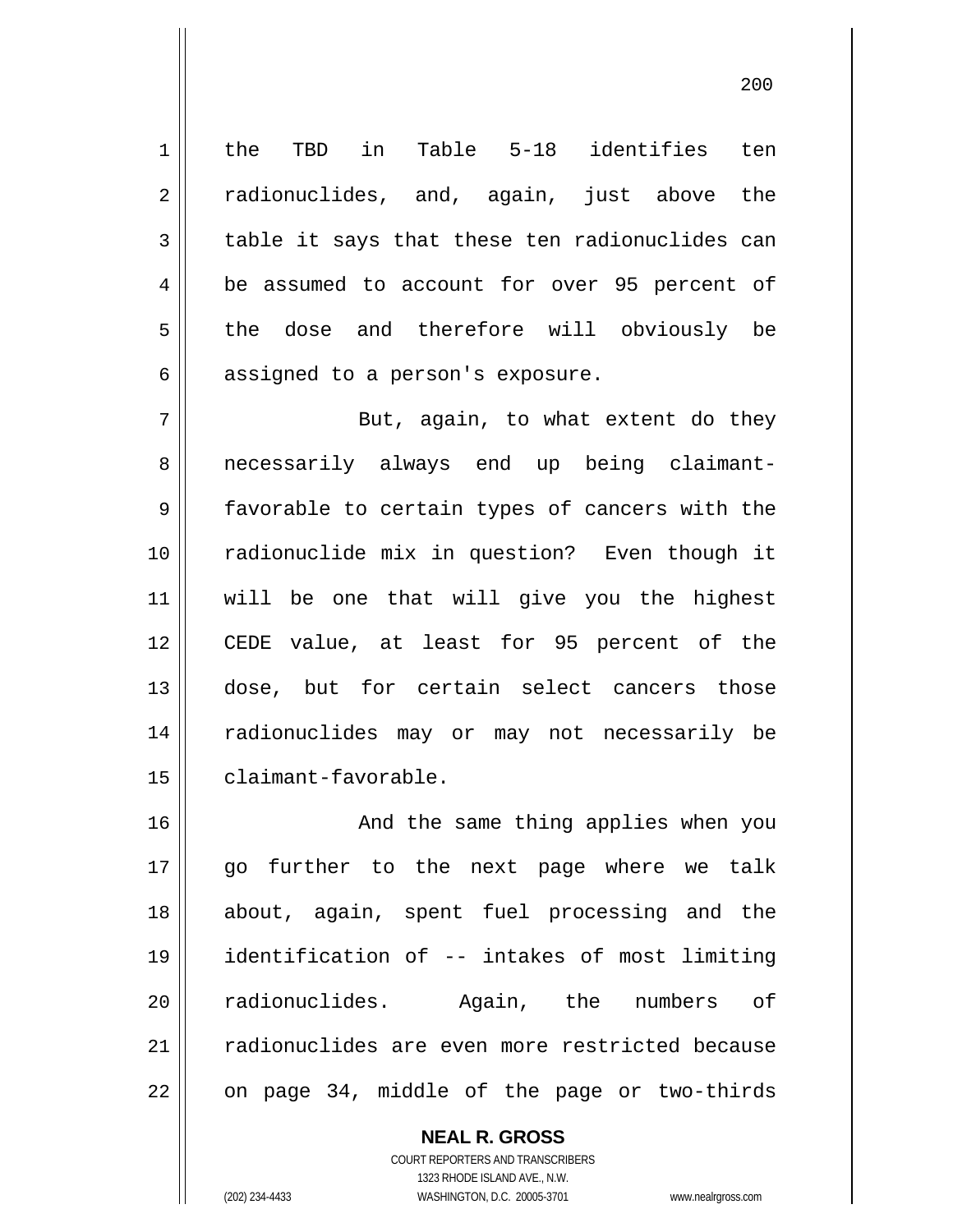| $\mathbf 1$ | down the page, it says -- the paragraph starts |
|-------------|------------------------------------------------|
| 2           | with, "Table 5-18 contains too<br>many         |
| 3           | radionuclides for efficient dose               |
| 4           | reconstruction. Rather than include all of     |
| 5           | the radionuclides in the default summary table |
| 6           | from this dose, i.e., Table 5-24 later in this |
| 7           | document, only strontium, cesium, cerium, and  |
| 8           | plutonium are included for aluminum zirconium  |
| 9           | fuels."                                        |
| 10          | The question that I have is when               |
| 11          | those select radionuclides are used for dose   |
| 12          | reconstruction of specific organs, are we      |
| 13          | short-changing some people for certain types   |
| 14          | of cancer?                                     |
| 15          | MR. CALHOUN: My question would be              |
| 16          | do you know that we are?                       |
| 17          | DR. BEHLING: Well, again, when we              |
| 18          | go to the next step on that same page where we |
| 19          | have the green fuel in the RaLa runs, we know  |
| 20          | that, for instance, barium-140 and radioactive |
| 21          | lanthanum-140 and 142, they're very short-     |
| 22          | lived, and they may not even show up in        |
|             | <b>NEAL R. GROSS</b>                           |

COURT REPORTERS AND TRANSCRIBERS 1323 RHODE ISLAND AVE., N.W.

 $\mathsf{II}$ 

(202) 234-4433 WASHINGTON, D.C. 20005-3701 www.nealrgross.com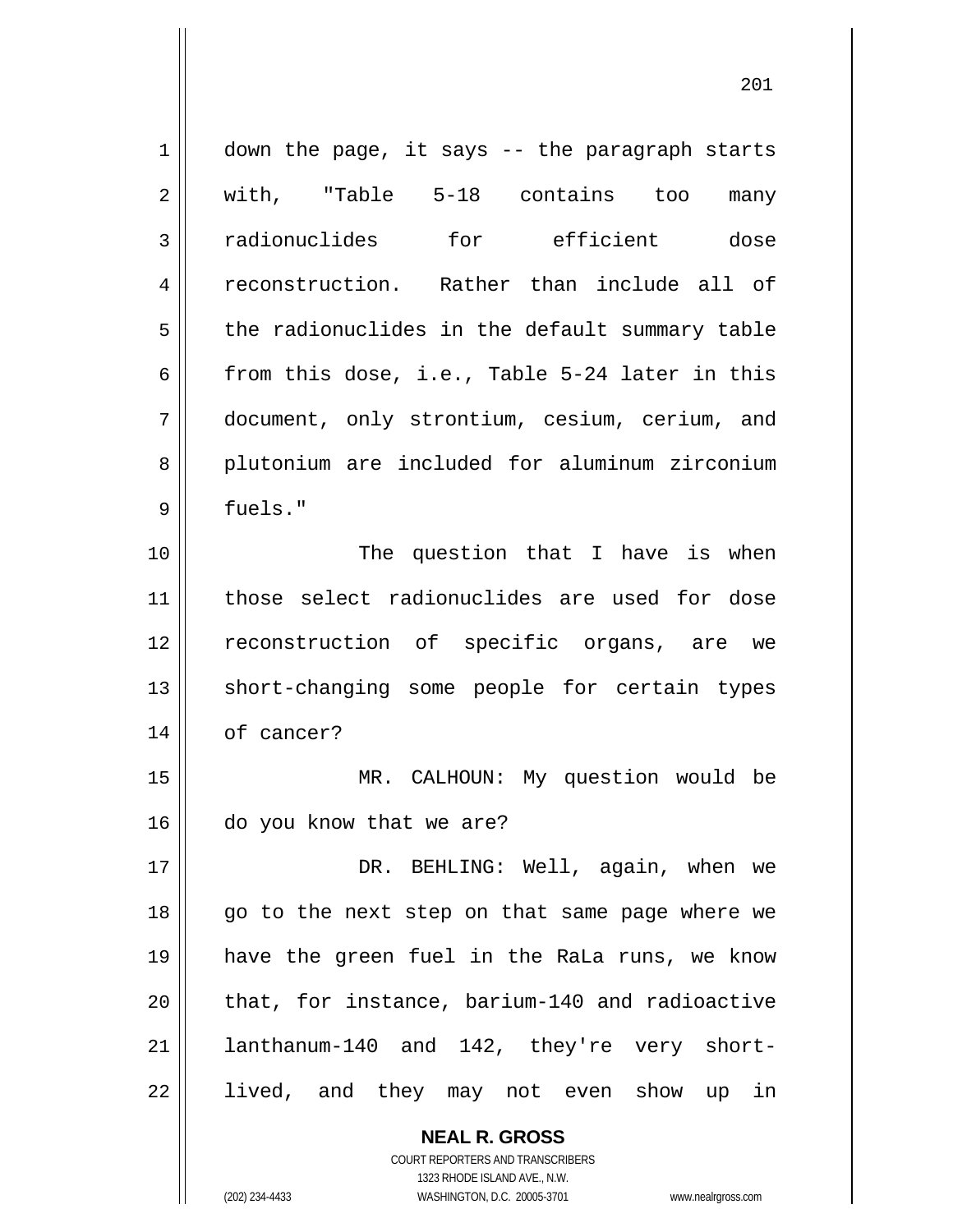bioassays depending on when they're taken, and to what extent they will contribute to certain doses such as, obviously, liver cancer would not be included in that select series of radionuclides.

1

2

3

4

5

15

6 7 8 9 10 11 12 13 14 MR. DARNELL: Actually, I think part of the answer is the process that we use to overestimate the dose for claims that are not compensable. They are well overestimated, as we've discovered with using OTIB-18 process in doing the dose calculations. I think the only time that your comment or question about the specific nuclides would be when we would have to do a very accurate assessment.

DR. MAURO: I agree.

16 17 18 19 20 21 22 MR. DARNELL: And I think that, you know, for that time -- for those times only would we ever need to even look at this, and I think that by the way that we do dose reconstructions they would be looked at. I don't know if that's in the procedure or not. Do you know, Brian, off the top of your head?

> **NEAL R. GROSS** COURT REPORTERS AND TRANSCRIBERS 1323 RHODE ISLAND AVE., N.W. (202) 234-4433 WASHINGTON, D.C. 20005-3701 www.nealrgross.com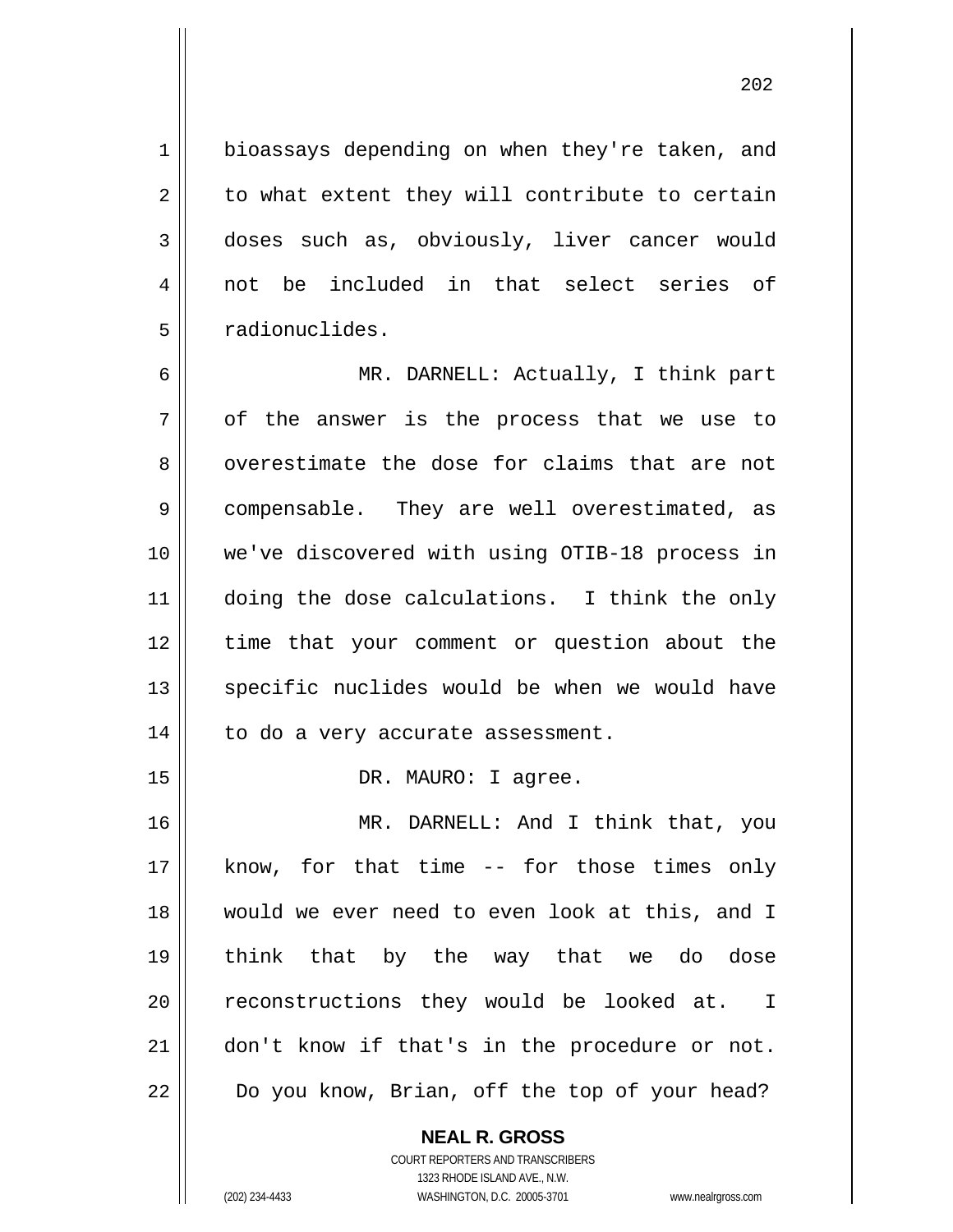| $\mathbf 1$    | MR. GLECKLER: As far as for those,             |
|----------------|------------------------------------------------|
| $\overline{2}$ | there's nothing really that would call out to  |
| 3              | identify those specific nuclides, but          |
| 4              | something to be aware of is in that time       |
| 5              | frame, if they were -- well, if they were      |
| 6              | involved with the RaLa process, RaLa process,  |
| 7              | whatever you want to call it, it's like they   |
| 8              | should have been -- they were probably         |
| $\mathsf 9$    | routinely monitored during that time frame.    |
| 10             | And just, if it's a more radio                 |
| 11             | sensitive cancer, you know, it'll generate a   |
| 12             | higher POC such as, I believe, a liver cancer  |
| 13             | will generate a pretty high POC. Odds are      |
| 14             | it's going to go comp on missed dose alone     |
| 15             | just for the cerium and plutonium missed doses |
| 16             | that would get assigned.                       |
| 17             | MR. DARNELL: That is the other                 |
| 18             | thing that we do have to remember. When you    |
| 19             | start looking at workers where you have to get |
| 20             | the very accurate dose reconstructions,        |
| 21             | they're not going to be the ones that aren't   |
| 22             | monitored.                                     |

**NEAL R. GROSS** COURT REPORTERS AND TRANSCRIBERS 1323 RHODE ISLAND AVE., N.W. (202) 234-4433 WASHINGTON, D.C. 20005-3701 www.nealrgross.com

<u>203</u>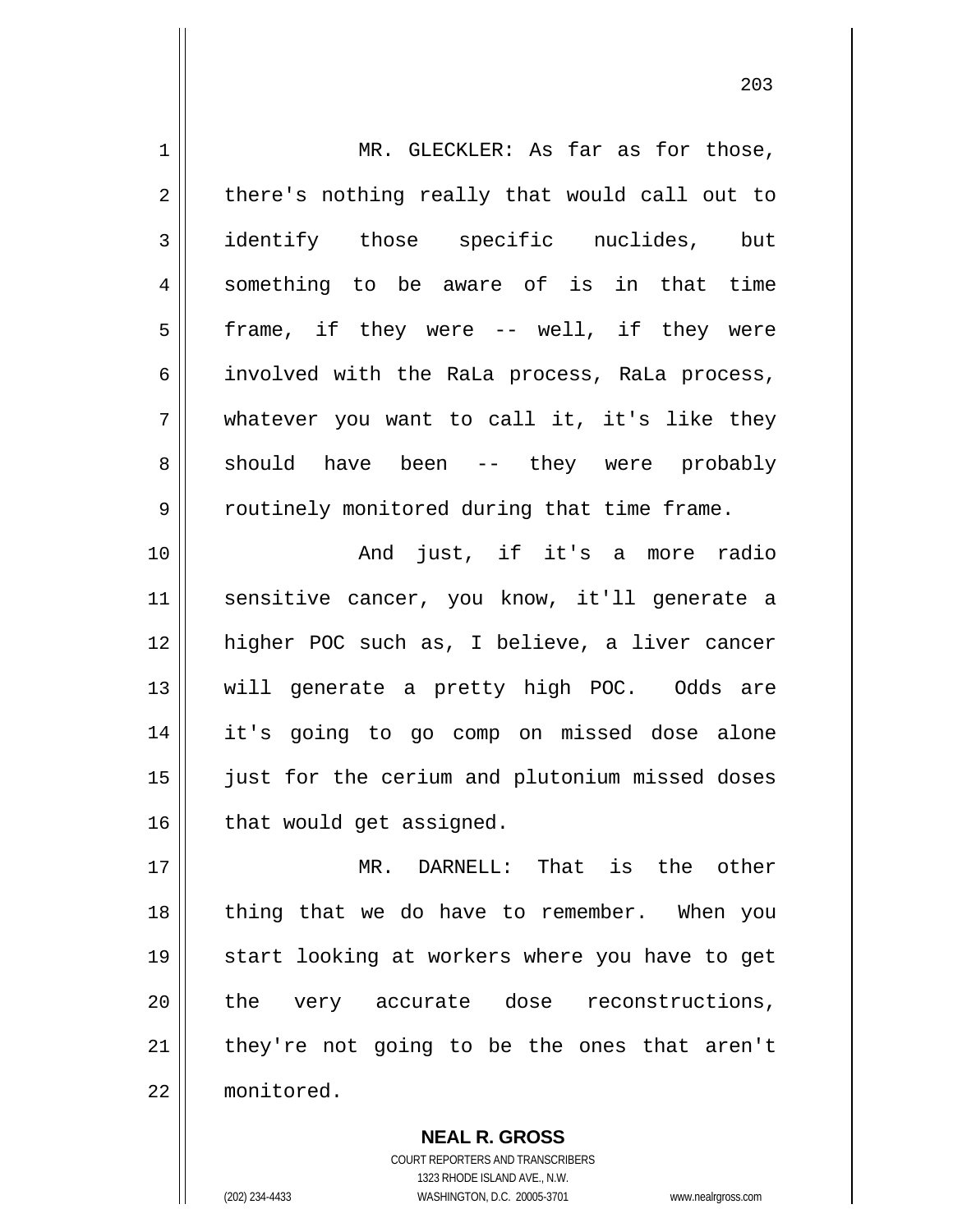These guys will -- these people have real dose. They'll have monitoring records because that's the nature of the work and that's the nature that's putting them close to the probability causation of 50 percent or greater.

204

7 8 9 10 11 12 13 14 DR. MAURO: Well, I think that we're talking about one -- we have a worker. We have some gross beta/gamma, and here is the mix of radionuclides, and Hans brings up a point. Well, there are certain exposure scenarios where that mix may not be limiting for that worker for a realistic dose best estimate.

15 16 17 18 19 20 21 Then we move out of that and go to the coworker model. Now the presumption that the person that was not bioassayed therefore did not have potential exposure, that is a longstanding debate that we've been having through folks, and that sometimes goes toward some of the findings from the Tiger Team.

22

1

2

3

4

5

6

To automatically make that

**NEAL R. GROSS** COURT REPORTERS AND TRANSCRIBERS

1323 RHODE ISLAND AVE., N.W. (202) 234-4433 WASHINGTON, D.C. 20005-3701 www.nealrgross.com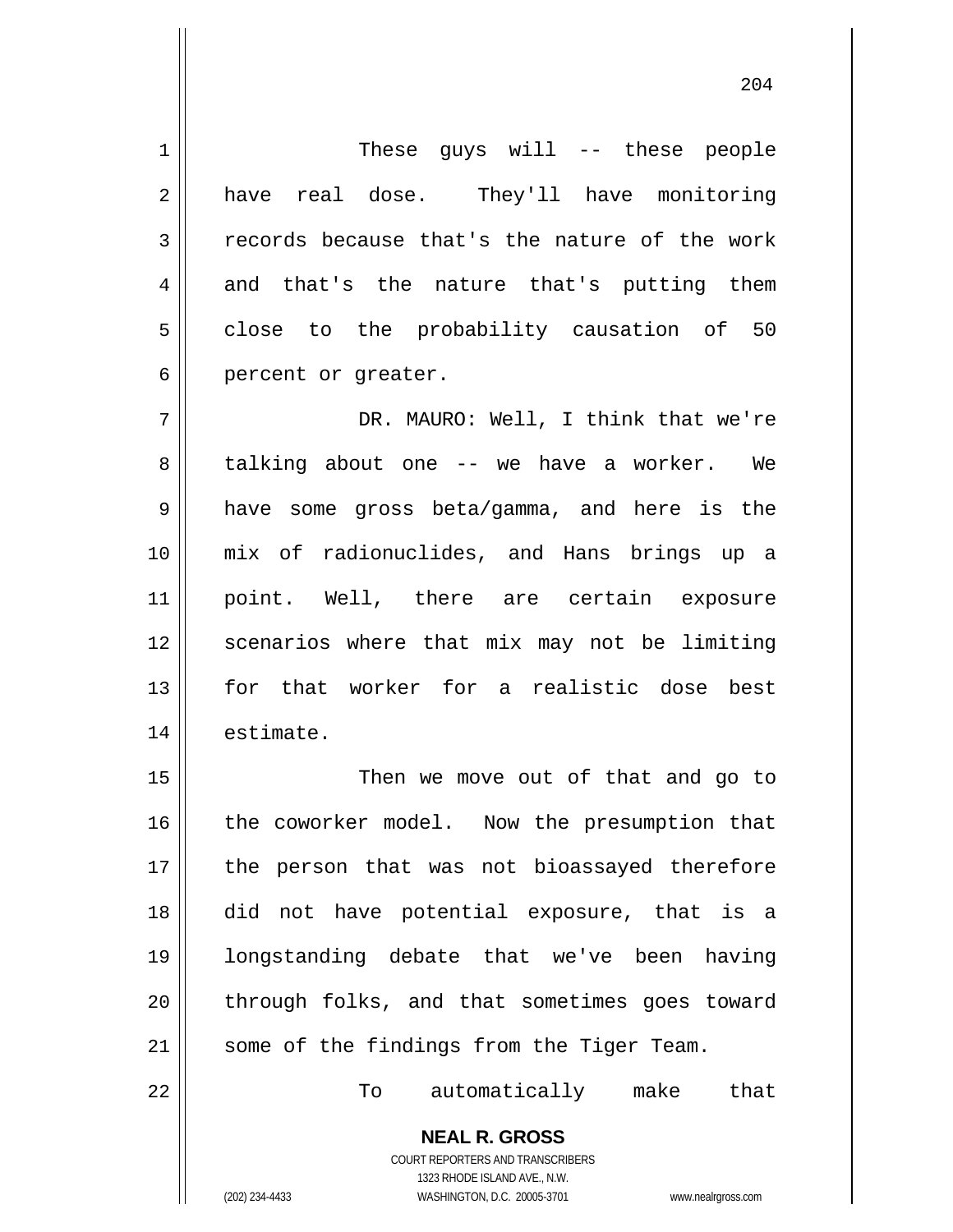**NEAL R. GROSS** COURT REPORTERS AND TRANSCRIBERS 1323 RHODE ISLAND AVE., N.W. 1 2 3 4 5 6 7 8 9 10 11 12 13 14 15 16 17 18 19 20 21 22 presumption I think is not claimant favorable. If you could -- if you take a position that the person wasn't bioassayed and therefore probably was not -- did not need to be bioassayed, I think the onus is on you folks to take it a step further and what his job category was, what he was doing, and why that judgment was valid, as opposed to just -- it's almost like a tautology. MR. DARNELL: Well, my personal thought is that when we make the statement that there is no bioassay, so he didn't need it, I don't believe that's actually true in the older days of DOE. It's not a decision basis that we're using. We'll say that statement in a dose reconstruction and then say, "However, we applied OTIB-18," or we applied all this. DR. MAURO: No, that's okay for denial. We're on -- we're fine with you folks on denial. MR. DARNELL: Okay.

<u>205</u>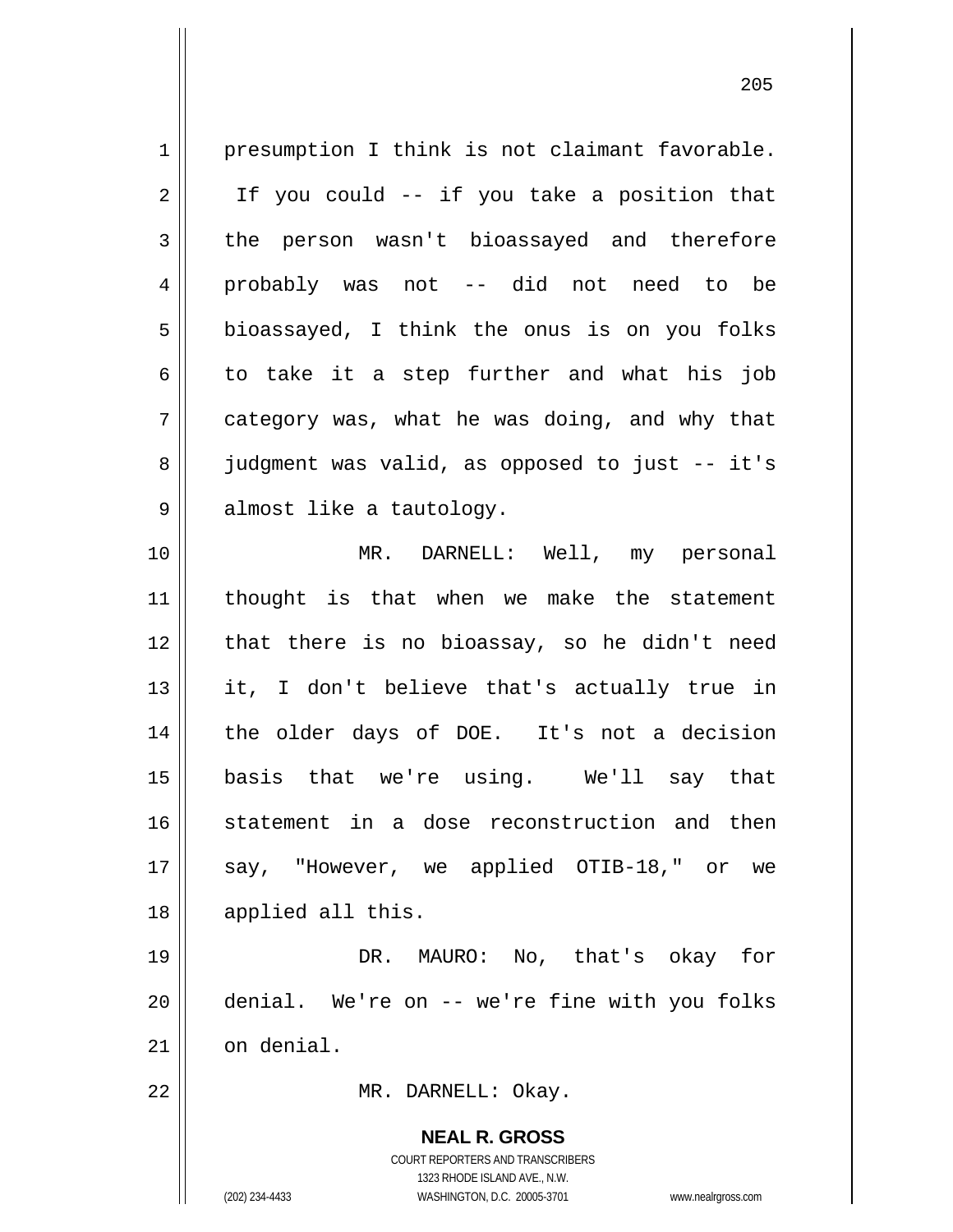|    | 206                                                                 |
|----|---------------------------------------------------------------------|
| 1  | DR. MAURO: I'm more concerned that                                  |
| 2  | when you try to do a realistic best estimate                        |
| 3  | dose reconstruction.                                                |
| 4  | MR. DARNELL: You won't find that                                    |
| 5  | statement in a best estimate.                                       |
| 6  | MS. JENKINS: In a best estimate                                     |
| 7  | case, we would have to justify why we were not                      |
| 8  | assigning internal dose. We would have to                           |
| 9  | have good justification for why we didn't                           |
| 10 | assign any internal dose. We would have to                          |
| 11 | have good justification why we decided to                           |
| 12 | assign environmental internal dose, or we                           |
| 13 | would have to have very good justification as                       |
| 14 | to why we would assign coworker dose.                               |
| 15 | We can't just arbitrarily say in a                                  |
| 16 | best estimate case that, "Okay, he wasn't                           |
| 17 | monitored. Therefore, he had no internal                            |
| 18 | dose." We have to justify, and we do justify                        |
| 19 | our conclusions.                                                    |
| 20 | MR. CALHOUN: And we've placed                                       |
| 21 | plenty of people that weren't monitored                             |
| 22 | internally based on coworker dose.                                  |
|    | <b>NEAL R. GROSS</b>                                                |
|    | COURT REPORTERS AND TRANSCRIBERS<br>1323 RHODE ISLAND AVE., N.W.    |
|    | (202) 234-4433<br>WASHINGTON, D.C. 20005-3701<br>www.nealrgross.com |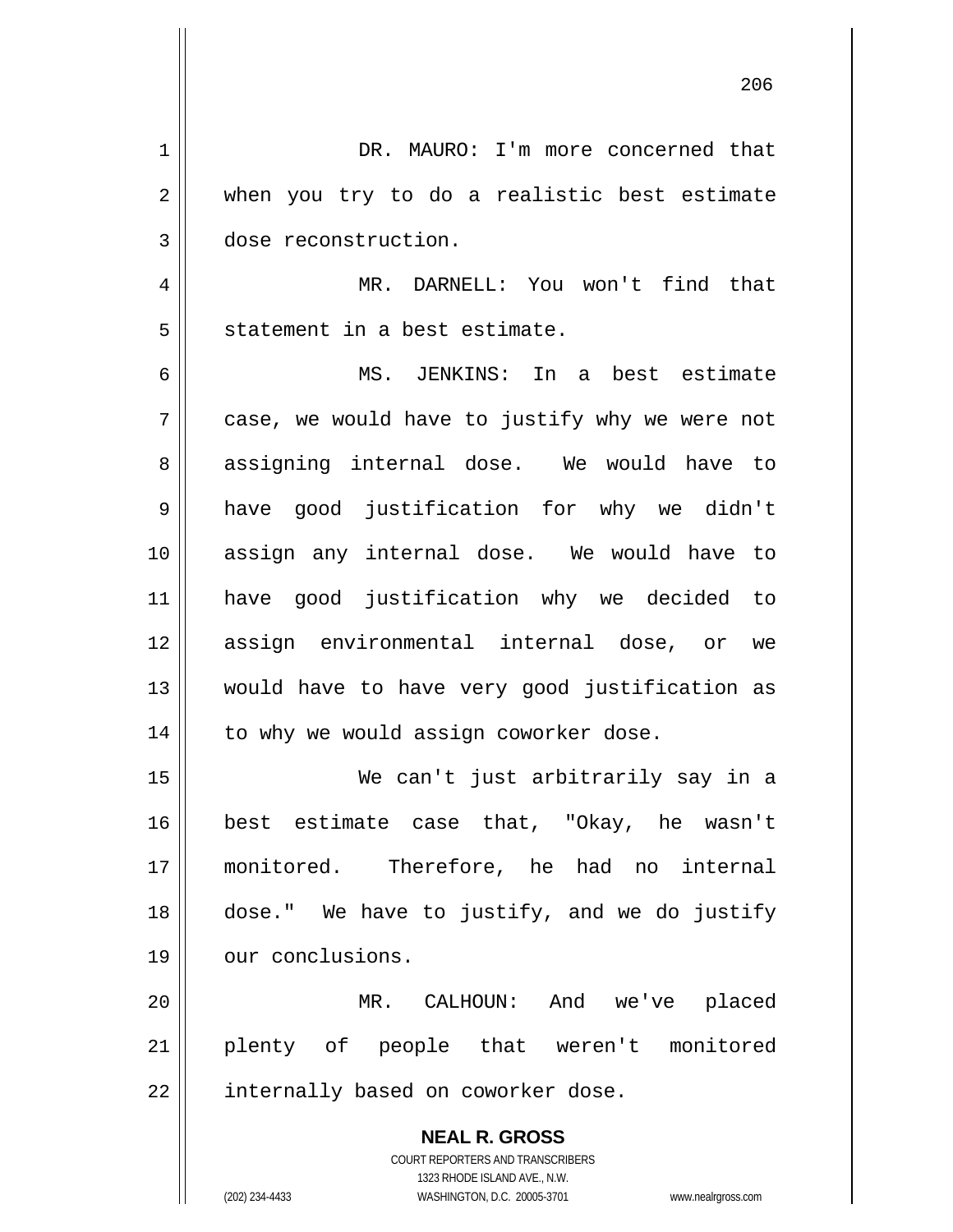**NEAL R. GROSS** COURT REPORTERS AND TRANSCRIBERS 207 1 2 3 4 5 6 7 8 9 10 11 12 13 14 15 16 17 18 19 20 21 22 DR. MAURO: Oh, no, that's why I asked the question. MS. JENKINS: Yes, we just -- we don't just say no -- in a best estimate situation, we don't just say, "No bioassay, no internal dose." Now -- MR. GLECKLER: We need to be careful when we say coworker dose for INL because -- MR. CALHOUN: We don't have a coworker model. MR. GLECKLER: Yes, we never compiled the coworker data. DR. MAURO: But you do have a generic coworker - MR. GLECKLER: We might have compiled it, but we never processed it. DR. MAURO: Right now, you do have a generic model for coworkers, internal and external, and Jim and I have been discussing it because this emerged on many occasions, and this goes to -- it's complex-wide on philosophy, and I think that the philosophy

1323 RHODE ISLAND AVE., N.W.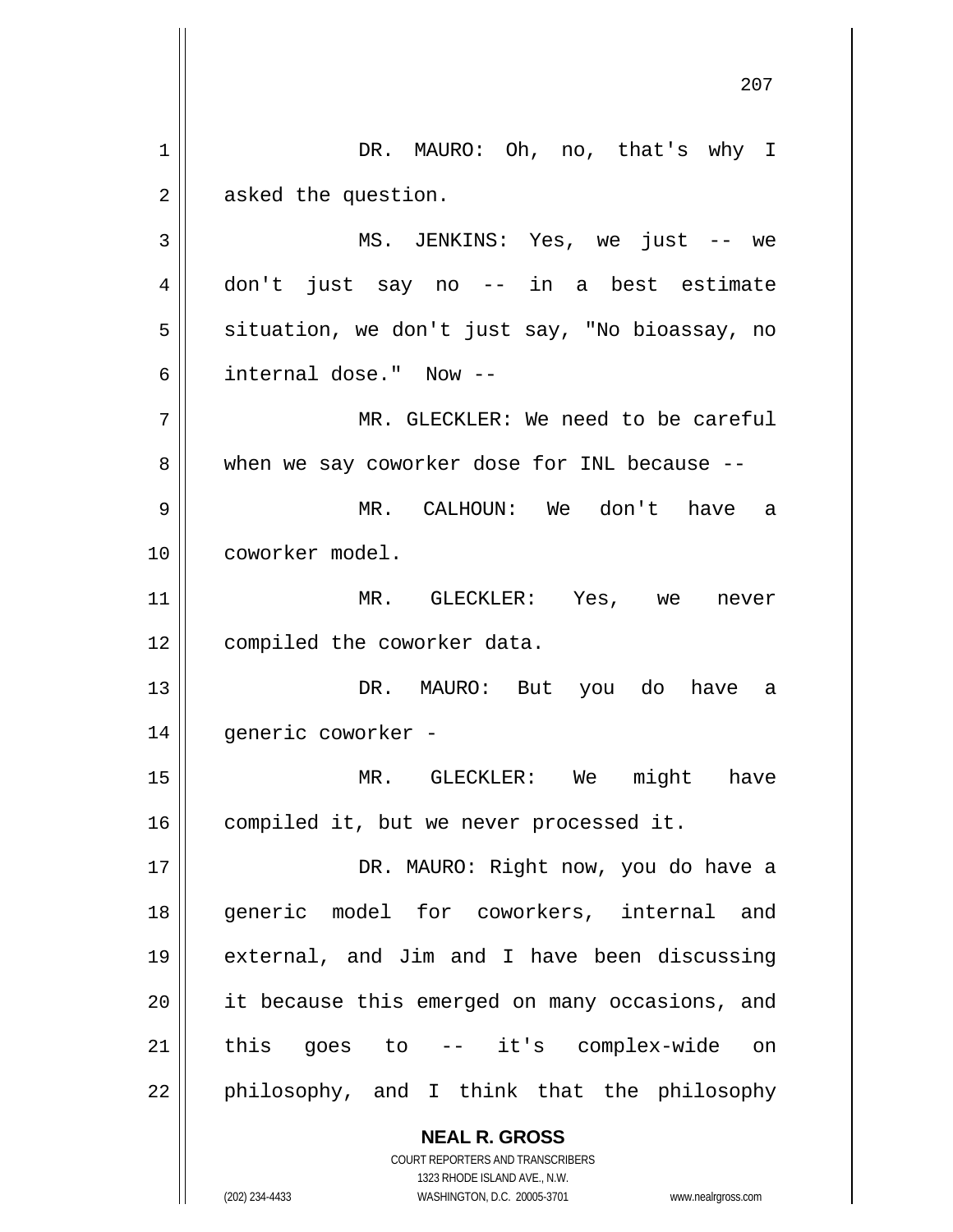| $\mathbf 1$ | that $I$ -- and Jim, of course, can confirm this |
|-------------|--------------------------------------------------|
| 2           | or not, but the philosophy being here you have   |
| 3           | a worker that doesn't have any bioassay data.    |
| 4           | You look into his work history, and you feel     |
| 5           | that maybe he could have received some           |
| 6           | exposures, internal exposures, and we'd like     |
| 7           | to do a best estimate dose reconstruction for    |
| 8           | his cancer.                                      |
| 9           | At that point in time, a judgment                |
| 10          | has to be made whether or not we're going to     |
| 11          | assume he probably didn't get any exposure,      |
| 12          | and we're going to assign environmental, or      |
| 13          | you can --                                       |
| 14          | MS. JENKINS: We also -- well, we'd               |
| 15          | look at his external dosimetry results in        |
| 16          | conjunction with his internal. No external,      |
| 17          | no bioassay, that lends itself to being able     |
| 18          | to support the fact that maybe you give him      |
| 19          | environmental internal. If he's got positive     |
| 20          | external dose and no bioassay, then, well, he    |
| 21          | obviously was somewhere, so then you start       |
| 22          | looking at assigning him some type of dose.      |

COURT REPORTERS AND TRANSCRIBERS 1323 RHODE ISLAND AVE., N.W. (202) 234-4433 WASHINGTON, D.C. 20005-3701 www.nealrgross.com

**NEAL R. GROSS**

 $\mathsf{II}$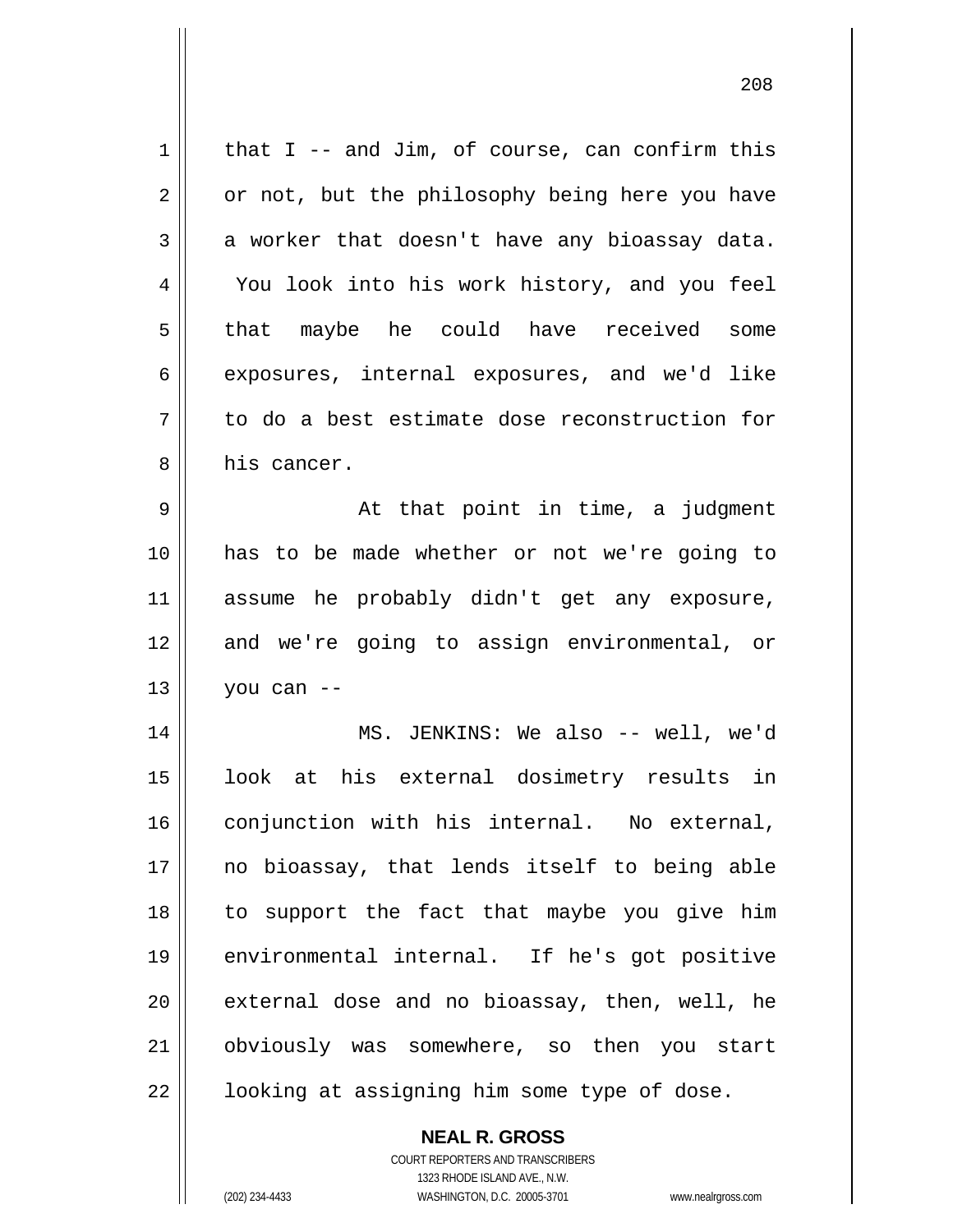|                | 209                                                                 |
|----------------|---------------------------------------------------------------------|
| $\mathbf 1$    | DR.<br>MAURO: And<br>in comes<br>the                                |
| $\overline{2}$ | coworker model at that point.                                       |
| 3              | MR. DARNELL: It could, yes.                                         |
| 4              | MR. GLECKLER: The internal<br>TBD                                   |
| 5              | specifically tells us to assign something                           |
| 6              | above and beyond environmental internal if                          |
| 7              | they've got positive external dose for a given                      |
| 8              | year.                                                               |
| 9              | DR. MAURO: And, see, you're using                                   |
| 10             | external dose as an indicator of whether or                         |
| 11             | not you want to assign a coworker dose.                             |
| 12             | MR. GLECKLER: That's essentially a                                  |
| 13             | claimant-favorable assumption.                                      |
| 14             | DR. MAURO: Okay.                                                    |
| 15             | MR. DARNELL: But you're not going                                   |
| 16             | to get an exposure if you're not around the                         |
| 17             | radioactive materials, which gives you the                          |
| 18             | idea, lends credence to the idea that if                            |
| 19             | you're getting an external exposure, you're                         |
| 20             | around the materials, so therefore you maybe                        |
| 21             | should have been -                                                  |
| 22             | MS. JENKINS: There could be an                                      |
|                | <b>NEAL R. GROSS</b>                                                |
|                | COURT REPORTERS AND TRANSCRIBERS<br>1323 RHODE ISLAND AVE., N.W.    |
|                | (202) 234-4433<br>WASHINGTON, D.C. 20005-3701<br>www.nealrgross.com |

 $\mathbf{I}$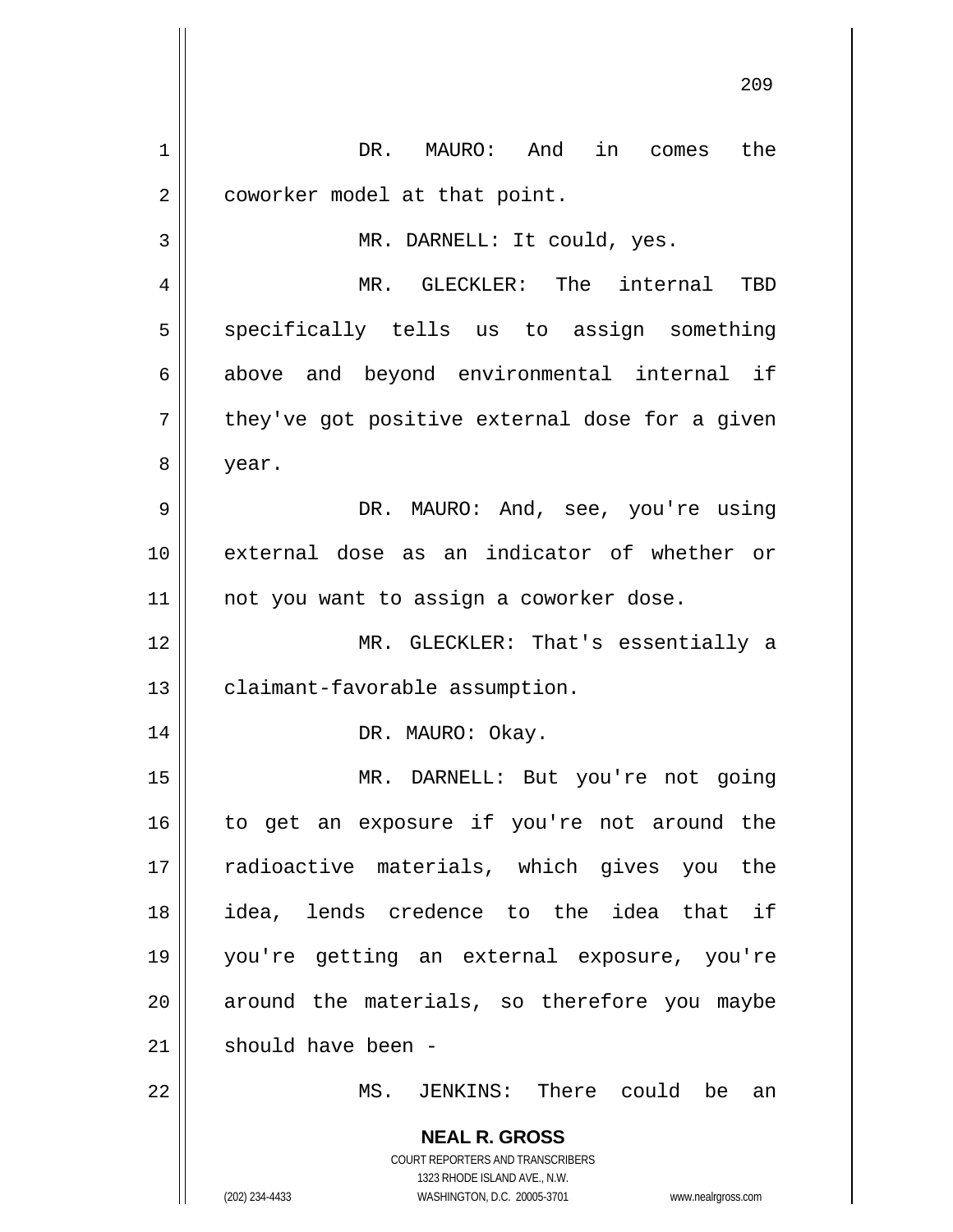1 internal.

| $\overline{2}$ | DR. MAURO: All right, so at that                                                                                                                                       |
|----------------|------------------------------------------------------------------------------------------------------------------------------------------------------------------------|
| 3              | point you're saying you have to make a                                                                                                                                 |
| 4              | judgment. Are we going to assign to this                                                                                                                               |
| 5              | person the full distribution for the coworker                                                                                                                          |
| 6              | model, whatever that distribution is, or some                                                                                                                          |
| 7              | upper end value, 84 <sup>th</sup> percentile?                                                                                                                          |
| 8              | Do you have that in your writeup                                                                                                                                       |
| 9              | right now, that is, this is the radionuclide                                                                                                                           |
| 10             | distribution mix and intakes that are going to                                                                                                                         |
| 11             | be used, either a distribution or a geometric                                                                                                                          |
| 12             | mean, when we believe the guy might have been                                                                                                                          |
| 13             | exposed because he has some positive external                                                                                                                          |
| 14             | or we don't believe he's at the upper end on                                                                                                                           |
| 15             | the distribution?                                                                                                                                                      |
| 16             | In other words, I'm really bringing                                                                                                                                    |
| 17             | you back to --                                                                                                                                                         |
| 18             | MR. DARNELL: There is a procedure                                                                                                                                      |
| 19             | that covers that in these notes?                                                                                                                                       |
| 20             | DR. MAURO: Yes, there is, and how -                                                                                                                                    |
| 21             | but that procedure does not give<br>you                                                                                                                                |
| 22             | explicit coworker model. It's a philosophy of                                                                                                                          |
|                | <b>NEAL R. GROSS</b><br><b>COURT REPORTERS AND TRANSCRIBERS</b><br>1323 RHODE ISLAND AVE., N.W.<br>(202) 234-4433<br>WASHINGTON, D.C. 20005-3701<br>www.nealrgross.com |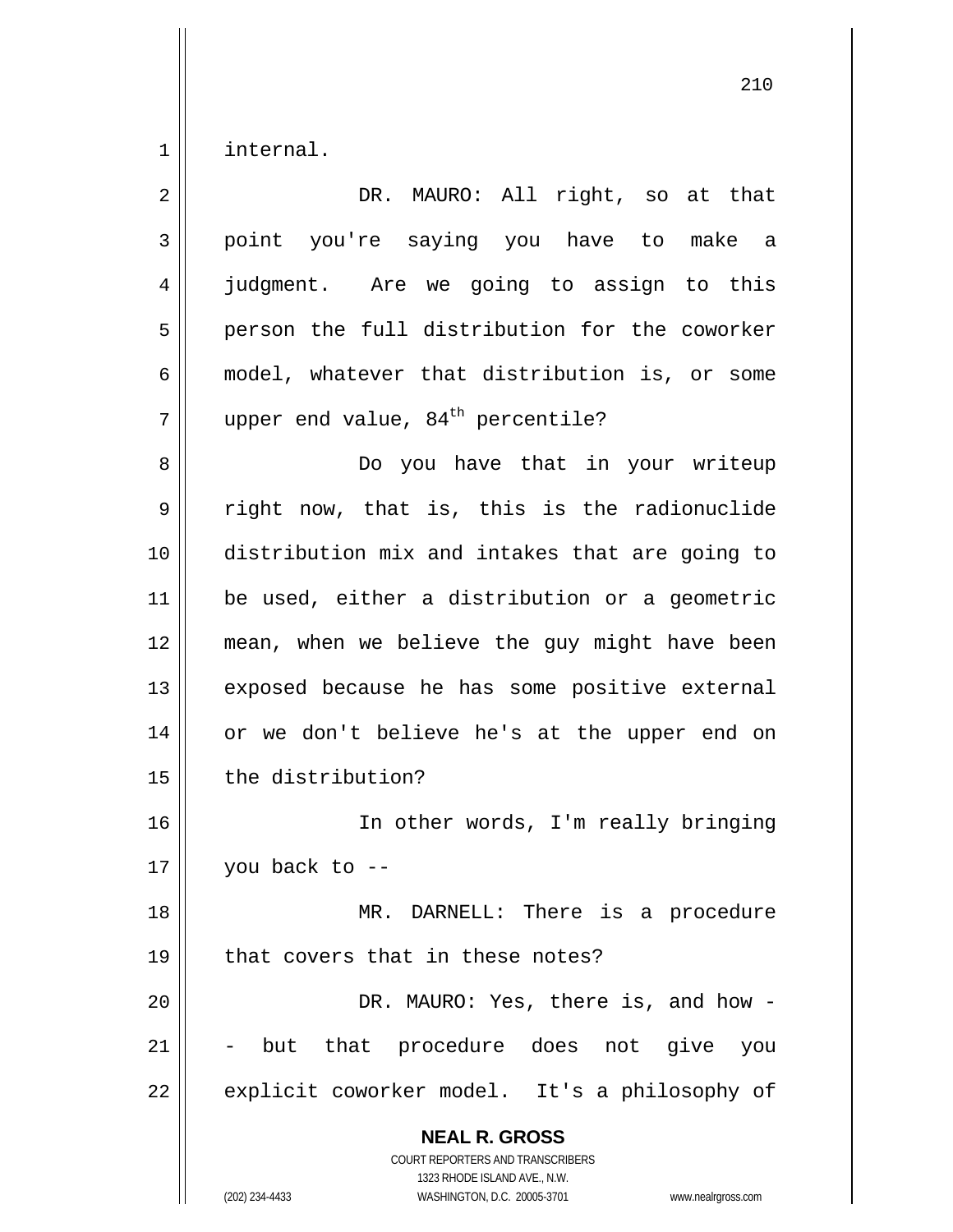1 how you --

| $\overline{2}$ | MR. DARNELL: It doesn't give us                |
|----------------|------------------------------------------------|
| 3              | explicit coworker data, but what it does have  |
| 4              | in here or prescribes in here for us to do for |
| 5              | -- let's say we have the situation where we've |
| 6              | got a worker that doesn't have any bioassay    |
| 7              | data, but he's got -- a couple of weeks he's   |
| 8              | got positive external dose.                    |
| 9              | Per the internal TBD, we can't just            |
| 10             | assign him environmental internal for those    |
| 11             | years. However, for this site -- and I think   |
| 12             | it's probably the only site where we have it,  |
| 13             | where we can do what they call a default       |
| 14             | missed dose calculation -- basically we use    |
| 15             | hypothetical bioassays as if they were         |
| 16             | monitored and assign a missed dose based on    |
| 17             | that. And we'll use that Table 5-24 and get    |
| 18             | the nuclides list, or, depending on the later  |
| 19             | years, it's like they have -- they refer you   |
| 20             | back to Table 5-18, which is a more detailed   |
| 21             | list of nuclides.                              |

DR. MAURO: And did that table give

**NEAL R. GROSS** COURT REPORTERS AND TRANSCRIBERS 1323 RHODE ISLAND AVE., N.W. (202) 234-4433 WASHINGTON, D.C. 20005-3701 www.nealrgross.com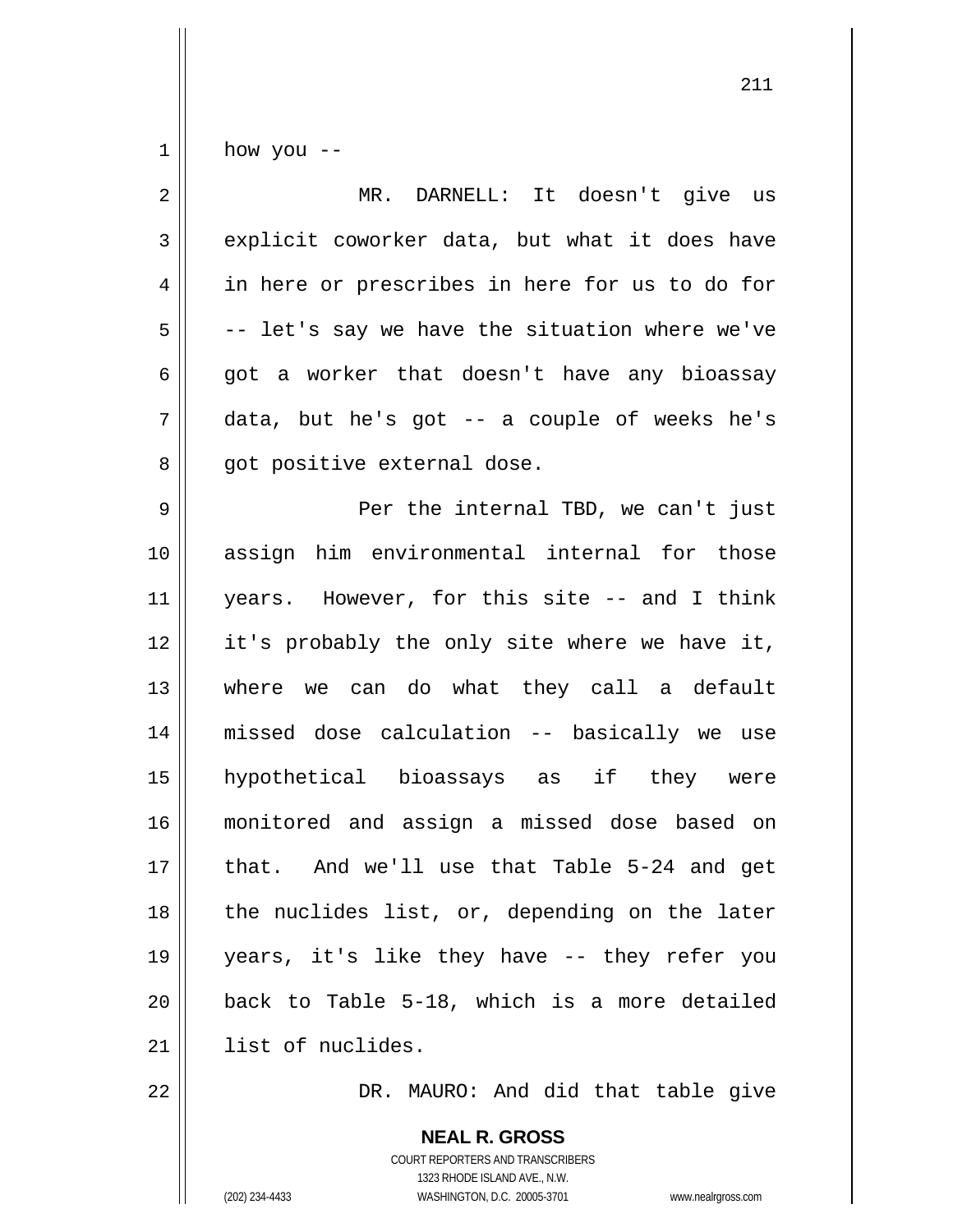$\begin{array}{c|c|c|c} 1 & 1 \end{array}$ you the mix or gives you the --

| $\overline{2}$ | MR. GLECKLER: Well, basically, for                                                                                                                              |
|----------------|-----------------------------------------------------------------------------------------------------------------------------------------------------------------|
| 3              | instance, for like prior to 1960, you would                                                                                                                     |
| 4              | assume that he only had a gross gamma or a                                                                                                                      |
| 5              | urine sample analyzed for gross beta, and so                                                                                                                    |
| 6              | then you would calculated it assuming that it                                                                                                                   |
| 7              | was a strontium intake, and then you'd take                                                                                                                     |
| 8              | like .4 times that.                                                                                                                                             |
| 9              | MR. CALHOUN: And the intake would                                                                                                                               |
| 10             | be based on LOD.                                                                                                                                                |
| 11             | MR. GLECKLER: But then you get                                                                                                                                  |
| 12             | ratios to get the other nuclides like cesium,                                                                                                                   |
| 13             | plutonium, 238, and cerium.                                                                                                                                     |
| 14             | DR. MAURO: Okay, I'm with you.                                                                                                                                  |
| 15             | That's assuming he's got a measurement.                                                                                                                         |
| 16             | MR. CALHOUN: No.                                                                                                                                                |
| 17             | MR. GLECKLER: No, we'd assume that                                                                                                                              |
| 18             | there was a measurement, because he at least -                                                                                                                  |
| 19             | - if he was monitored, no. Under<br>the                                                                                                                         |
| 20             | assumption that if he was monitored and all                                                                                                                     |
| 21             | his bioassay results were zero --                                                                                                                               |
| 22             | DR. MAURO: I've got it.                                                                                                                                         |
|                | <b>NEAL R. GROSS</b><br>COURT REPORTERS AND TRANSCRIBERS<br>1323 RHODE ISLAND AVE., N.W.<br>(202) 234-4433<br>WASHINGTON, D.C. 20005-3701<br>www.nealrgross.com |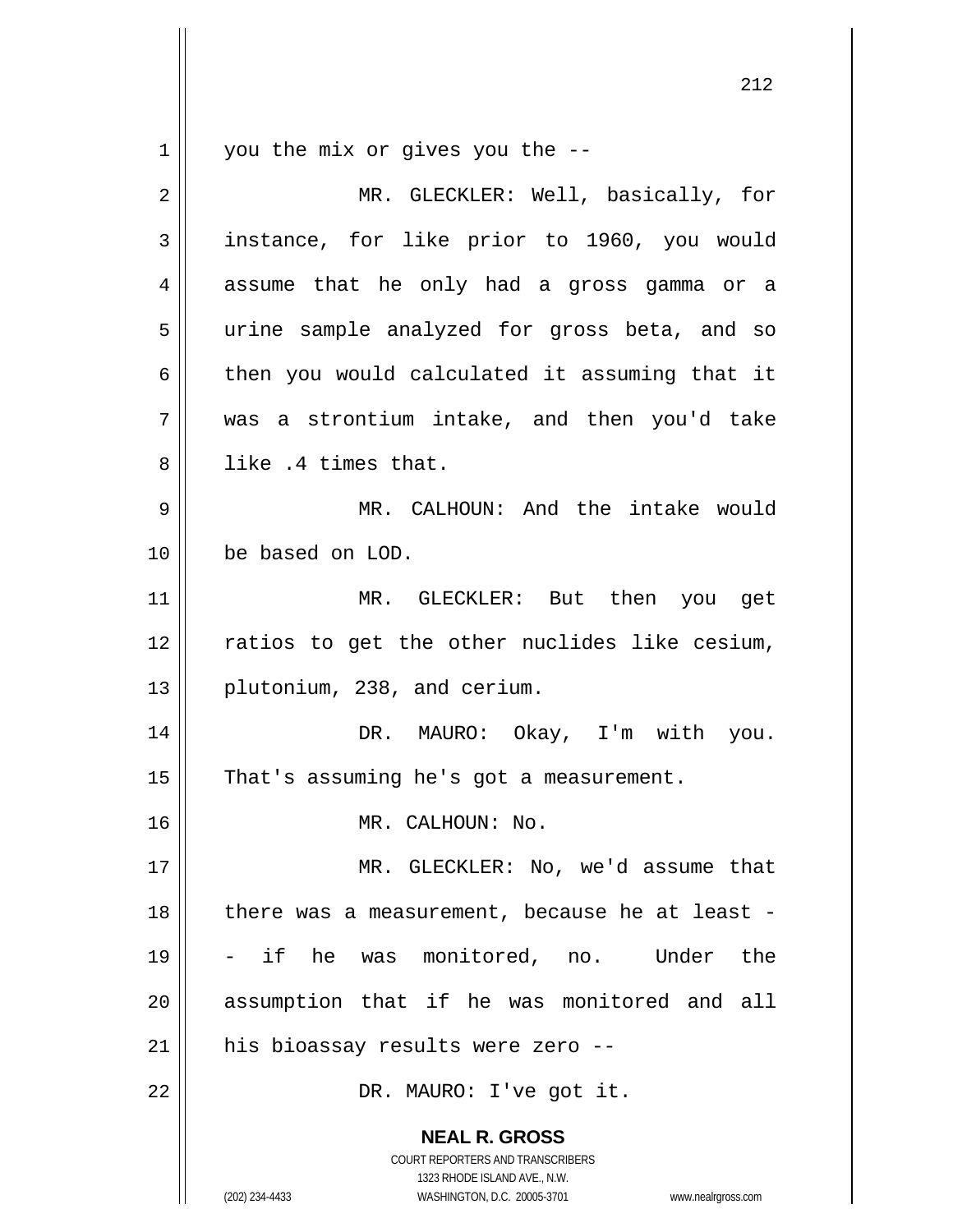**NEAL R. GROSS** COURT REPORTERS AND TRANSCRIBERS 1323 RHODE ISLAND AVE., N.W. (202) 234-4433 WASHINGTON, D.C. 20005-3701 www.nealrgross.com 213 1 2 3 4 5 6 7 8 9 10 11 12 13 14 15 16 17 18 19 20 21 22 MR. GLECKLER: -- he would get that much, at least -- DR. MAURO: Okay. MR. GLECKLER: -- for a monitored worker and thus get -- so it's something that it's actually these early bioassay results, because the MDA values that we have are very claimant-favorable in this TBD right now, and it's like we might look at reducing those. These doses, these missed doses come close to TIB-18 doses. DR. MAURO: I'm with you, so you have a urine sample below the limit of detection, and you have a default set of assumptions and still get less than the MDA. MR. GLECKLER: Yes. Well, we assume he had a urine sample. We would assume that there was a -- DR. MAURO: Assume. MR. GLECKLER: Yes, because this is an individual -- MR. CALHOUN: This is your guy that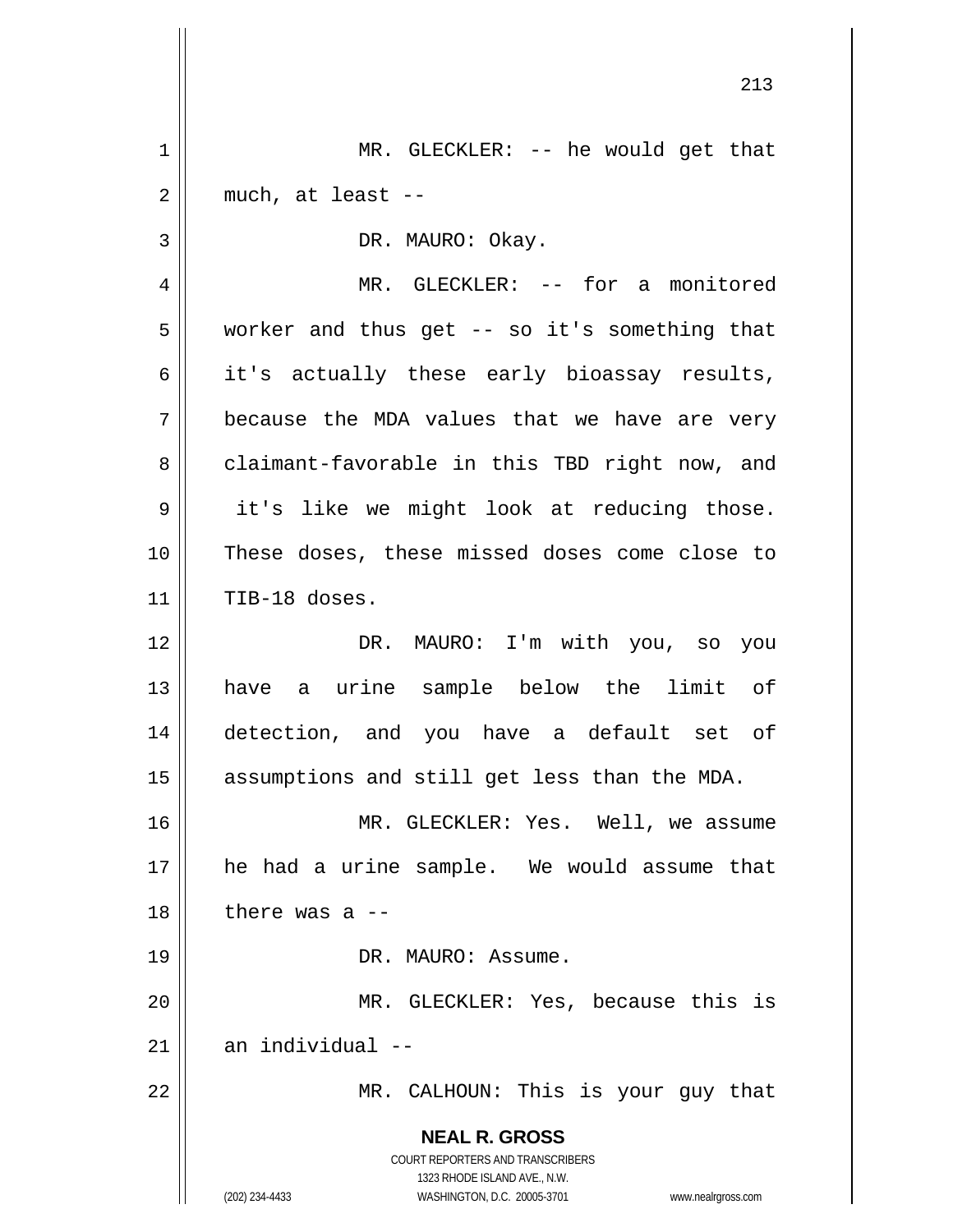1 2 you said got external dose, no internal dosimetry.

DR. MAURO: And that's why --

4 5 6 MR. CALHOUN: We assume they had -he was monitored and got zeroes, and we assign him this dosimetry with that.

7 8 9 10 11 12 MR. GLECKLER: Yes, because ideally what we would do is just use the overestimating approach with OTIB-18 and overestimate it, but if it's closer than that, we could make the case compensable on missed dose based on a hypothetical bioassay result.

13 14 15 16 17 18 19 DR. MAURO: Hans, I just heard something that is a first for me. You do a lot of these. What I just heard is that I have a worker. I have no bioassay data, but I do have some positive external data, so therefore there is reason to believe he might have gotten some internal, some intake.

20 21 22 However, there is no -- we don't have any samples, and they're not going to - they just -- they're going to assign the

> **NEAL R. GROSS** COURT REPORTERS AND TRANSCRIBERS

> > 1323 RHODE ISLAND AVE., N.W.

3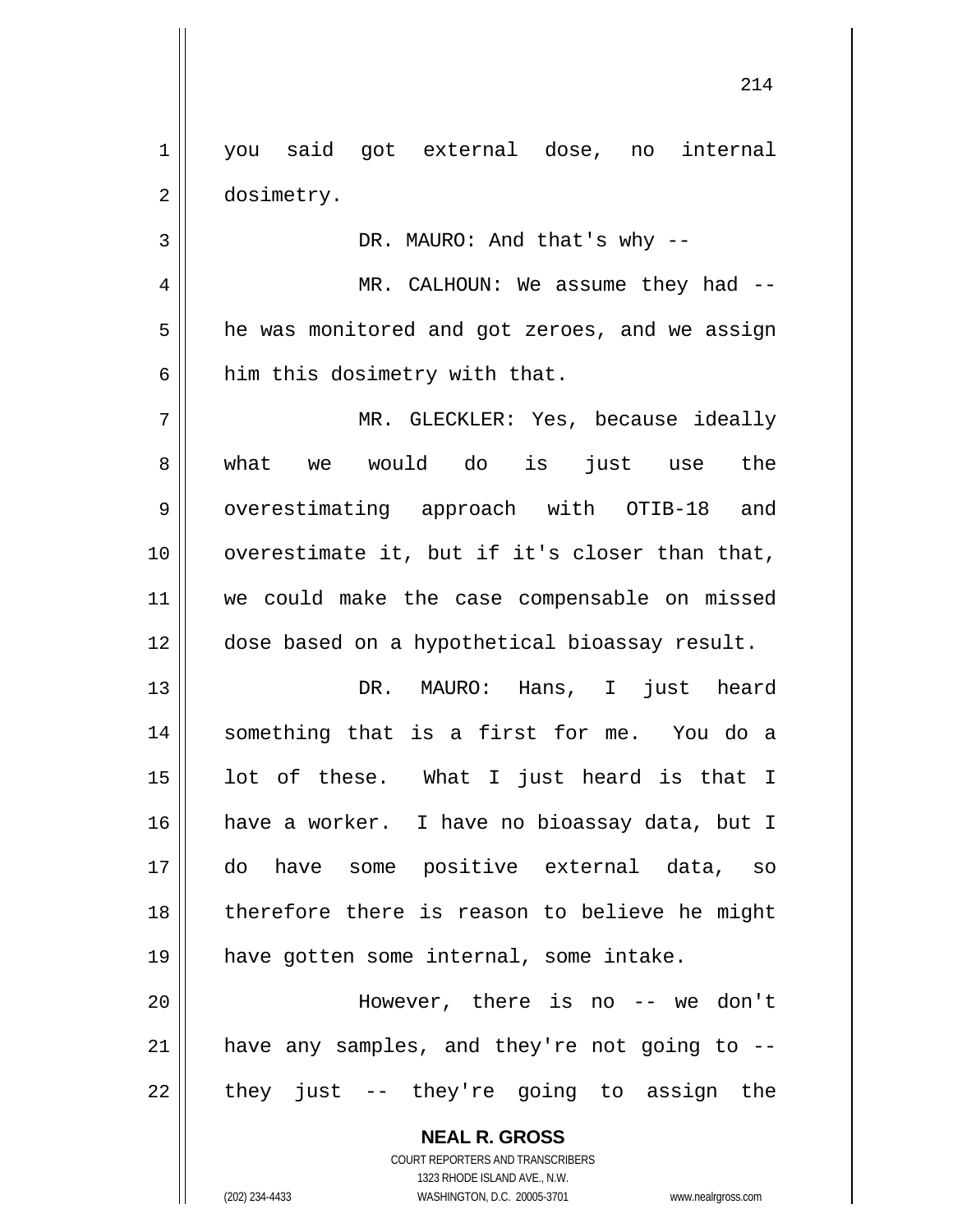1 2 missed dose as if there was a sample that came up with less than the MDL.

3 4 5 6 7 8 That is new to me, because it's my understanding it's at that point when you have no bioassay data where you have to have a coworker model, not operate on the assumption that he had a bioassay sample, and it was below the MDL. This is disturbing to me.

9 10 Hans, what's your -- you know more about this than I do.

11 12 13 14 15 16 DR. BEHLING: Well, I'm going back again to Table 5-22, and the first series of calculatable approaches that define the startup to 1960 do, in fact -- at least, this is my interpretation -- require that you do have a positive urine gross beta bioassay.

17 18 19 20 21 22 Am I correct? Because the first thing it says, "Based on urine gross beta," and then you calculate chronic sontium 90 intake that results in the urine activity that is equal to 0.4 times gross beta. If gross beta is below MDA, you don't have a value, but

> COURT REPORTERS AND TRANSCRIBERS 1323 RHODE ISLAND AVE., N.W. (202) 234-4433 WASHINGTON, D.C. 20005-3701 www.nealrgross.com

**NEAL R. GROSS**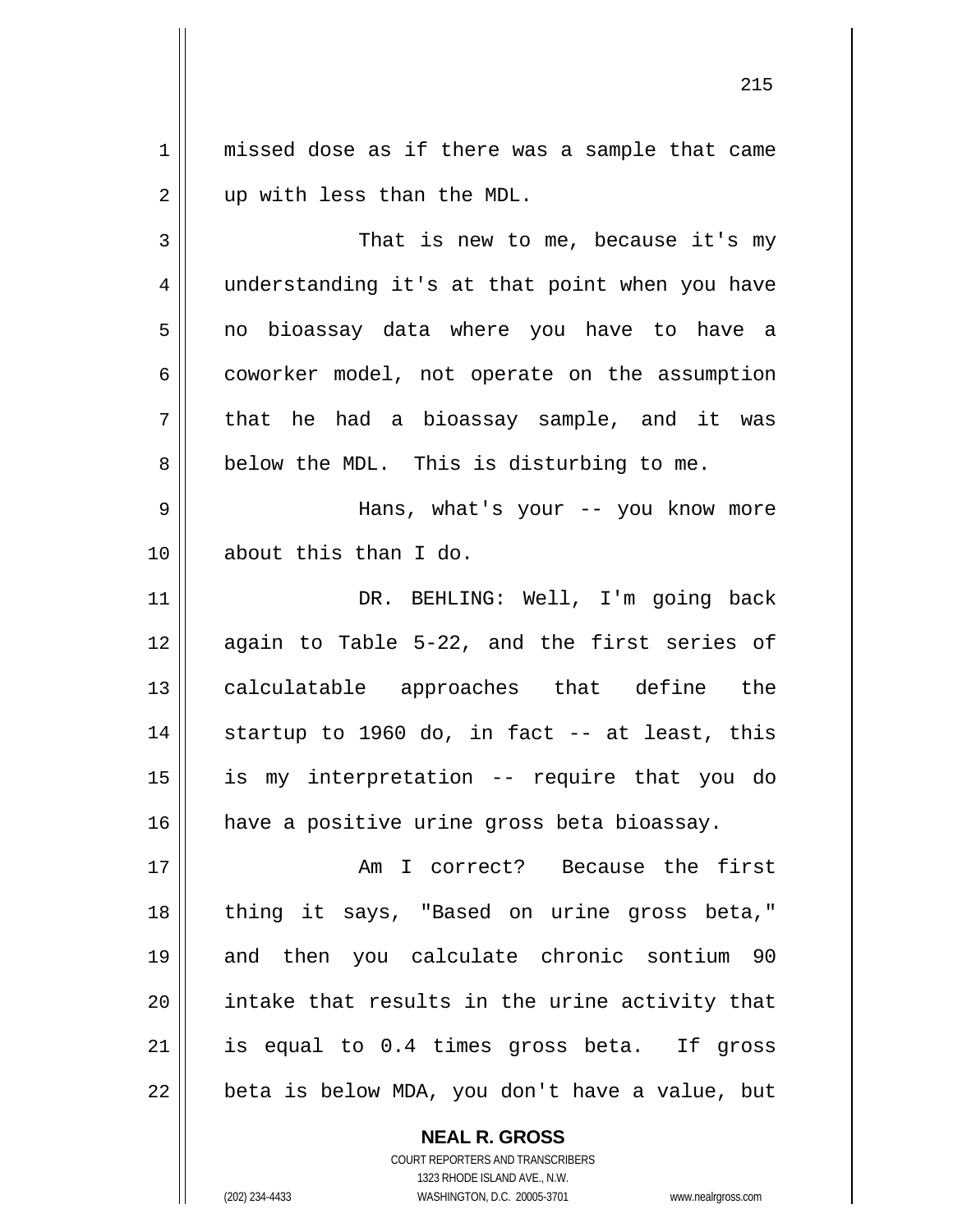**NEAL R. GROSS** COURT REPORTERS AND TRANSCRIBERS 1323 RHODE ISLAND AVE., N.W. (202) 234-4433 WASHINGTON, D.C. 20005-3701 www.nealrgross.com 1 2 3 4 5 6 7 8 9 10 11 12 13 14 15 16 17 18 19 20 21 22 I suppose you can take half of MDA and substitute that for an empirical value. MR. DARNELL: And that's what's being done. MR. CALHOUN: Let's just say, though -- let's change the terminology here a little bit. Let's not just -- let's not say -- we assume he was monitored. We don't have the results. What we're doing is we're assigning a dose that is equivalent to a monitored worker who received less than MDL. Now, this is supported, because there are so many negative internal dosimetry results at the INL that, number one, we can assume that it's likely that he would have been monitored should he have had the potential to have been exposed, but since he wasn't, and he has had some external, we're going to give him internal dose, anyway. It's kind of like a coworker model at the lower end. We're not assuming he was

<u>216</u>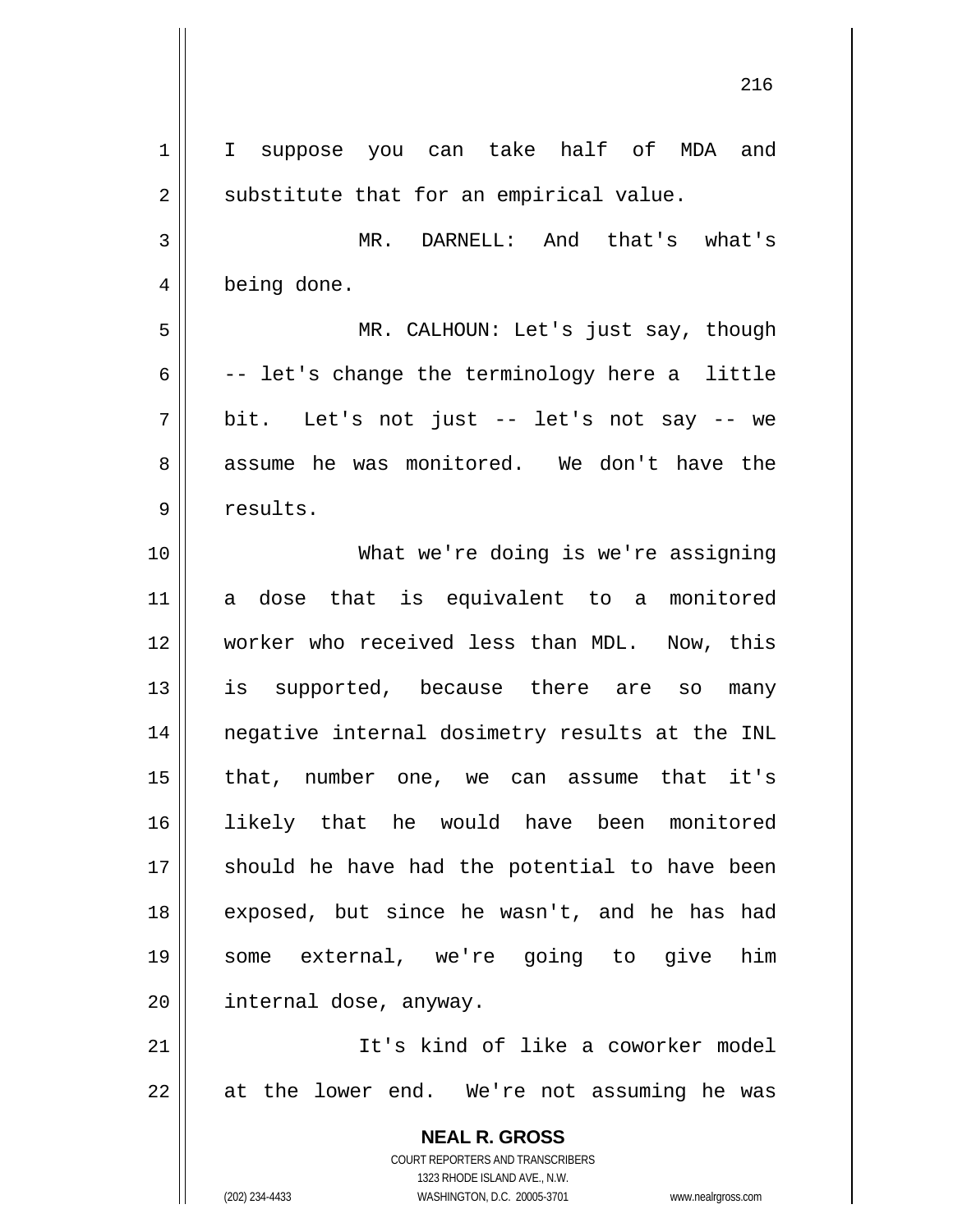1 2 3 4 5 6 7 8 9 10 11 12 13 14 15 16 17 18 19 20 21 22 monitored. We don't have results. We're assigning a dose that would be equal to someone who was monitored and received no positives. MR. GLECKLER: But it really hinges on the fact that the majority of those bioassay results were typically negative, and if it was a site to where the majority of the results were positive just like for the monitored workers, then, yes, you really couldn't get away with that. DR. MAURO: Well, what you're really saying is your coworker model is that if, in fact, you do take -- because so many people have less than the MDL that were monitored, a reasonable coworker model is that if this person were monitored, he would have -- Now, my experience is -- my experience is that you build a graph. You take all your bioassay data, and you construct a distribution from the bioassay data, which is usually logged normal, and you assign the -

**NEAL R. GROSS**

COURT REPORTERS AND TRANSCRIBERS 1323 RHODE ISLAND AVE., N.W. (202) 234-4433 WASHINGTON, D.C. 20005-3701 www.nealrgross.com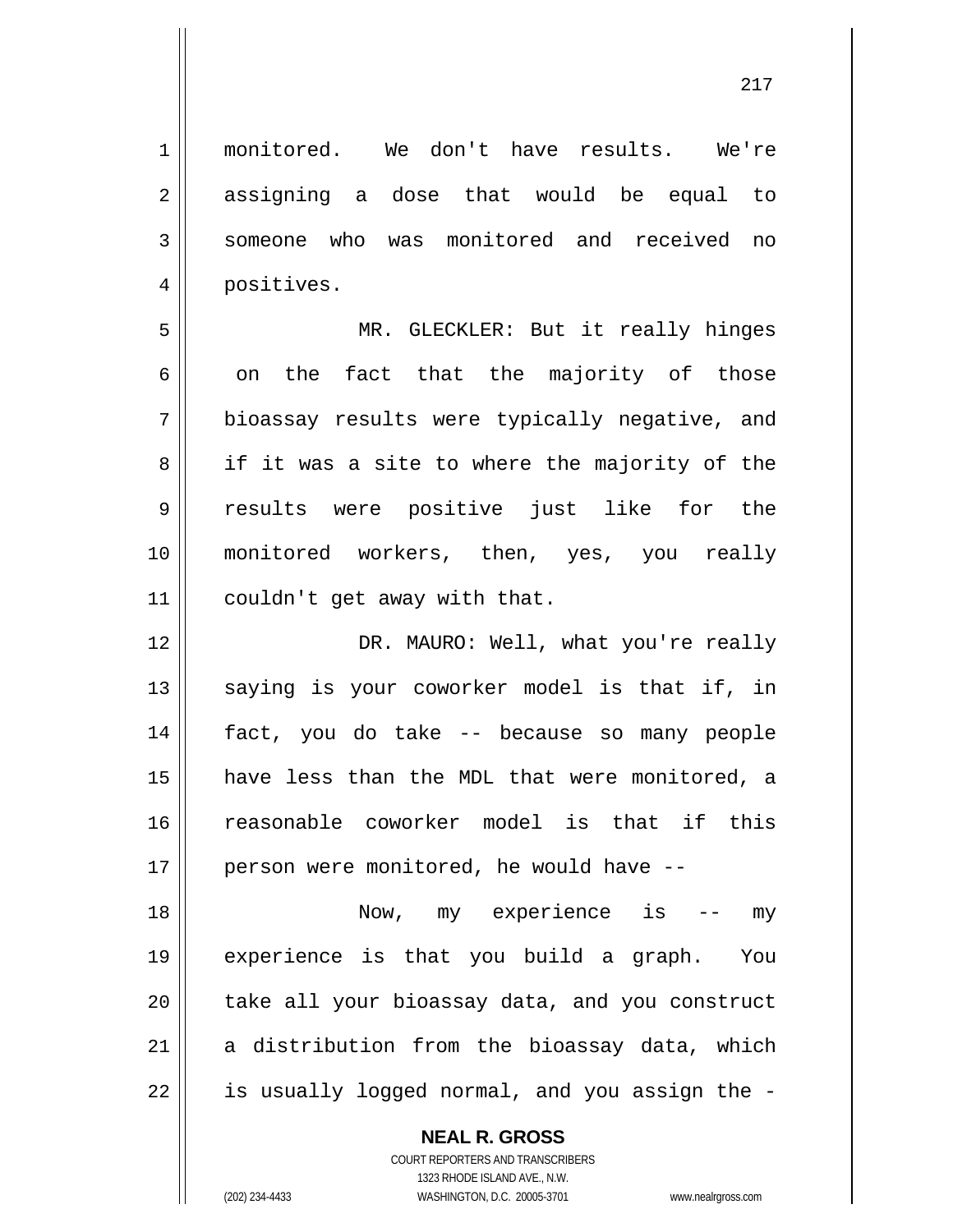1 2 - now, what you're saying is there are so many zeroes or less than the MDLs.

**NEAL R. GROSS** COURT REPORTERS AND TRANSCRIBERS 3 4 5 6 7 8 9 10 11 12 13 14 15 16 17 18 19 20 21 22 I've got to say I'm not sure what you do when your -- when you make your big table, here we have 10,000 bioassay samples, and 9,000 are zero, and 1,000 are above the MDL, not assay zero, below the MDL. I'm making that up. What do you do to build a coworker model when you have a circumstance like that? We -- MS. JENKINS: That's a totally different study. A team is commissioned to do a coworker study, and a coworker study has not been commissioned for INL. DR. MAURO: Okay, so it sounds like that's something -- MR. GLECKLER: It would have been independent of the TBD. MS. JENKINS: That's not a TBD thing. That's a coworker study. MR. GLECKLER: Sometimes you'll see population data in the TBD's quota, but that's

1323 RHODE ISLAND AVE., N.W.

(202) 234-4433 WASHINGTON, D.C. 20005-3701 www.nealrgross.com

<u>218</u>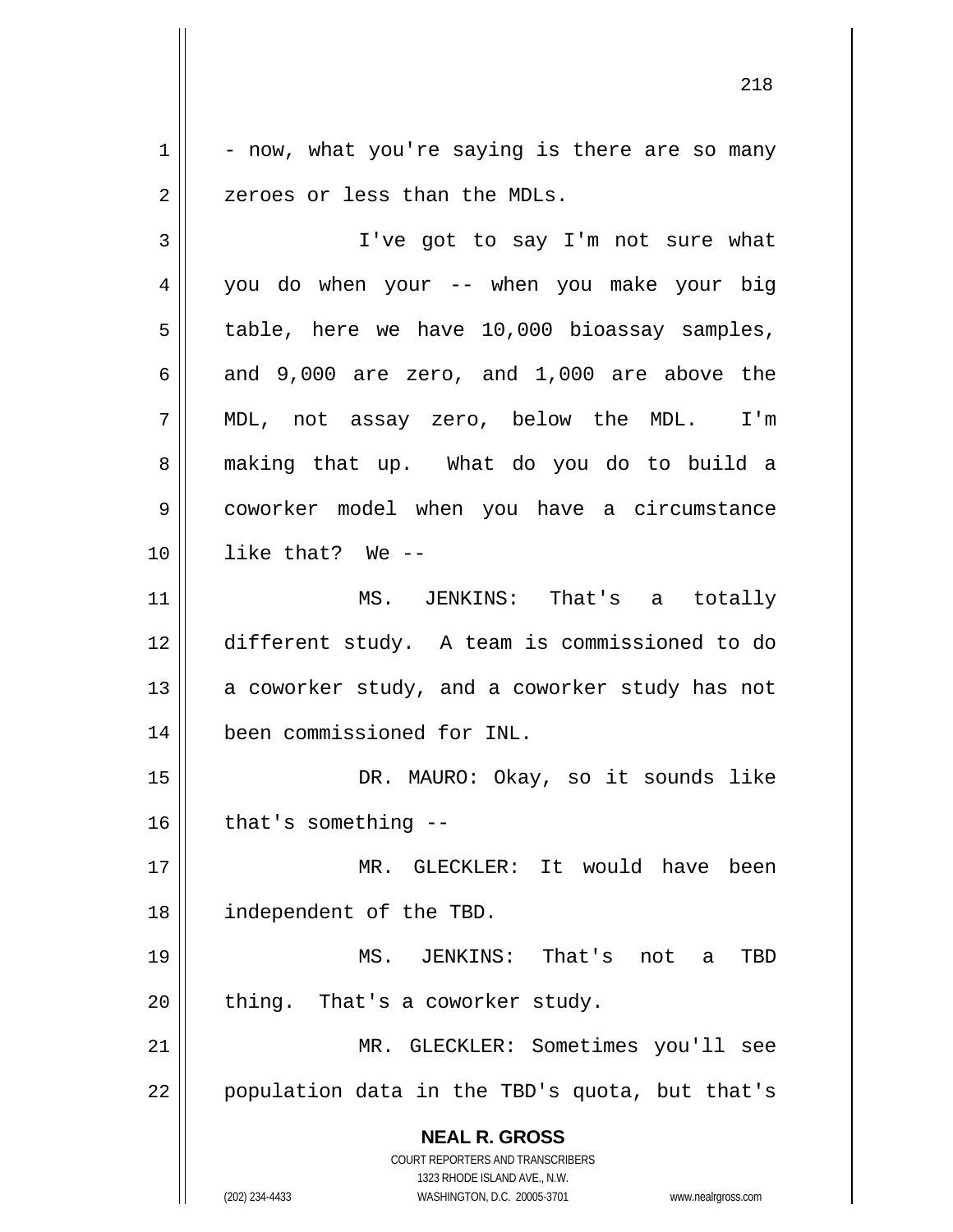1 2 3 4 5 6 7 8 9 10 11 12 13 14 15 16 17 18 19 kind of something we've gone away from, because it can't be used for dose reconstruction. They need to have coworker data, which accounts for missed doses. DR. MAURO: I mean, you actually have a coworker model in all where over 90 percent of the workers have a bioassay sample, so it was deemed, even though only ten percent of the workers have no bioassay, we still felt we had to use a coworker model, and we have one, and it's a good one, and right now we're looking at it, and there are certain questions that are being posed to it, but I think it's looking pretty good. What we have here is the same circumstance. You're saying lots and lots of people have had their bioassay samples, but there are a certain percentage that possibly had gotten some external exposure but were not

21 model.

22

20

MR. CALHOUN: That's possible.

**NEAL R. GROSS** COURT REPORTERS AND TRANSCRIBERS 1323 RHODE ISLAND AVE., N.W.

sampled. It sounds to me you need a coworker

(202) 234-4433 WASHINGTON, D.C. 20005-3701 www.nealrgross.com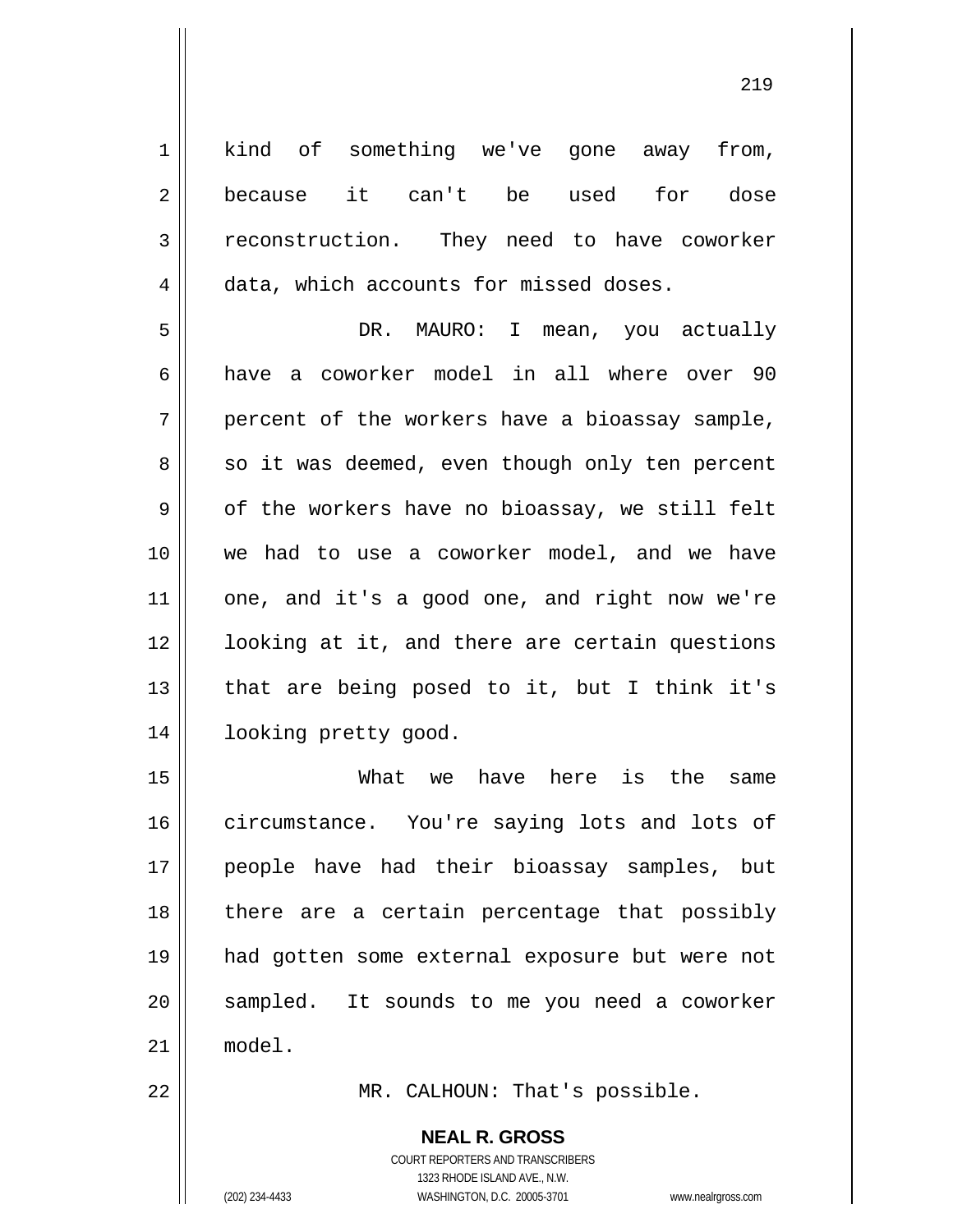|             | 220                                                      |
|-------------|----------------------------------------------------------|
| $\mathbf 1$ | MS. JENKINS: That's a decision that                      |
| 2           | we don't get to make.                                    |
| 3           | MR. CALHOUN: It couldn't hurt.                           |
| 4           | DR. MAURO: Okay, but, I mean,                            |
| 5           | that's $-$                                               |
| 6           | MR. CALHOUN: Yes, there's other                          |
| 7           | sites out there that, you know, I mean --                |
| 8           | MS. JENKINS: Some sites have them.                       |
| 9           | Some don't.                                              |
| 10          | MR. CALHOUN: It's always best to                         |
| 11          | have a coworker model, too, but it's probably            |
| 12          | on the list somewhere.                                   |
| 13          | MR. GLECKLER: The<br>INL ones have                       |
| 14          | been taken off the list, because based on our            |
| 15          | input, you know, it's like basically we don't            |
| 16          | see a need for it, because the TBD covers it.            |
| 17          | MR. CALHOUN: Yes, if there's                             |
| 18          | really, really extensive bioassay and                    |
| 19          | dosimetry, they won't do a coworker model.               |
| 20          | MR. OSTROW: I just have a basic                          |
| 21          | problem, sort of philosophical, maybe, with              |
| 22          | what I'm hearing is the approach, that if you            |
|             | <b>NEAL R. GROSS</b><br>COURT REPORTERS AND TRANSCRIBERS |

1323 RHODE ISLAND AVE., N.W.

 $\prod$ 

(202) 234-4433 WASHINGTON, D.C. 20005-3701 www.nealrgross.com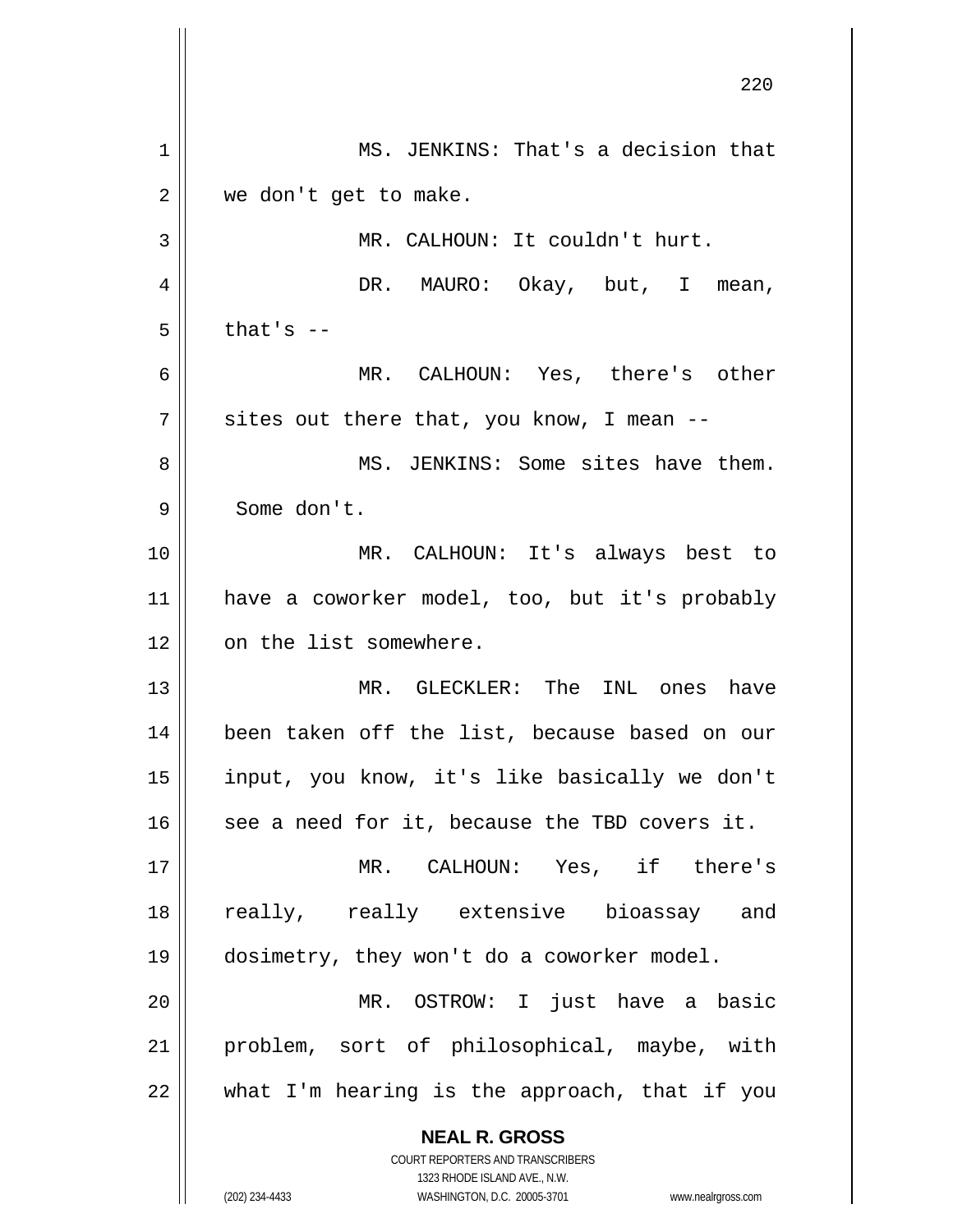1 4 have a worker without  $a$  -- without the data, you assume that he didn't need to have the monitoring, because he had such a low exposure to it, and therefore you're assuming that you're assigning him half the MDL without really knowing what he really got.

7 8 9 10 11 12 13 14 15 MR. DARNELL: We are assuming that he could have had an exposure, because he had a positive external exposure, so because of the large number of zeroes and probably because it's done individually but most likely based on where that worker worked and the type of work he was doing, as well as the bioassay for that facility, they assign one-half of the MDL.

16 17 18 19 20 It's not just where you've got a guy with a positive TLD, and we're going to give him internal dose. It's not just that. There are other factors that go into that decision.

21 22 MR. GLECKLER: That's potentially claimant-favorable compared to other sites,

> **NEAL R. GROSS** COURT REPORTERS AND TRANSCRIBERS 1323 RHODE ISLAND AVE., N.W. (202) 234-4433 WASHINGTON, D.C. 20005-3701 www.nealrgross.com

2

3

5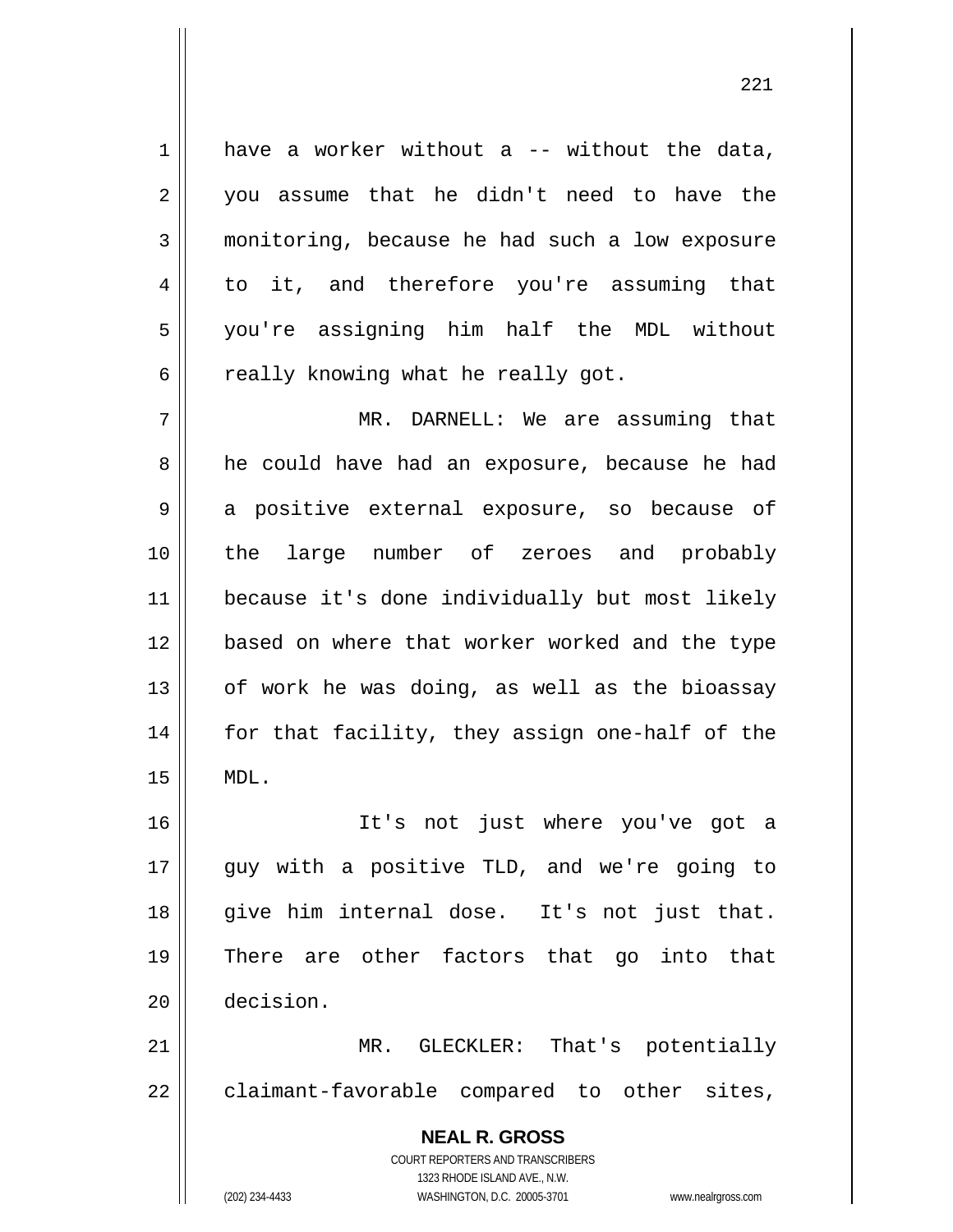**NEAL R. GROSS** COURT REPORTERS AND TRANSCRIBERS 1323 RHODE ISLAND AVE., N.W. 1 2 3 4 5 6 7 8 9 10 11 12 13 14 15 16 17 18 19 20 21 22 because a lot of the other sites don't have that if there's a -- you know, you have to have a fairly significant positive external dose before they really, you know, have you look at something other than environmental internal. Odds are the individual only got environmental internal, but giving them anything above that is likely going to be claimant favorable -- DR. MAURO: What you're saying is -- MR. GLECKLER: -- and this is a big -- this is a big plus. DR. MAURO: What you're saying is true. However, I still have a problem with it, because that's like dealing with on the average, probably, and all that. It may not necessarily be claimant-favorable for a particular person. MR. GLECKLER: But you have to have something that indicates that that person received an exposure out of the ordinary. MR. CALHOUN: Right, and that's

(202) 234-4433 WASHINGTON, D.C. 20005-3701 www.nealrgross.com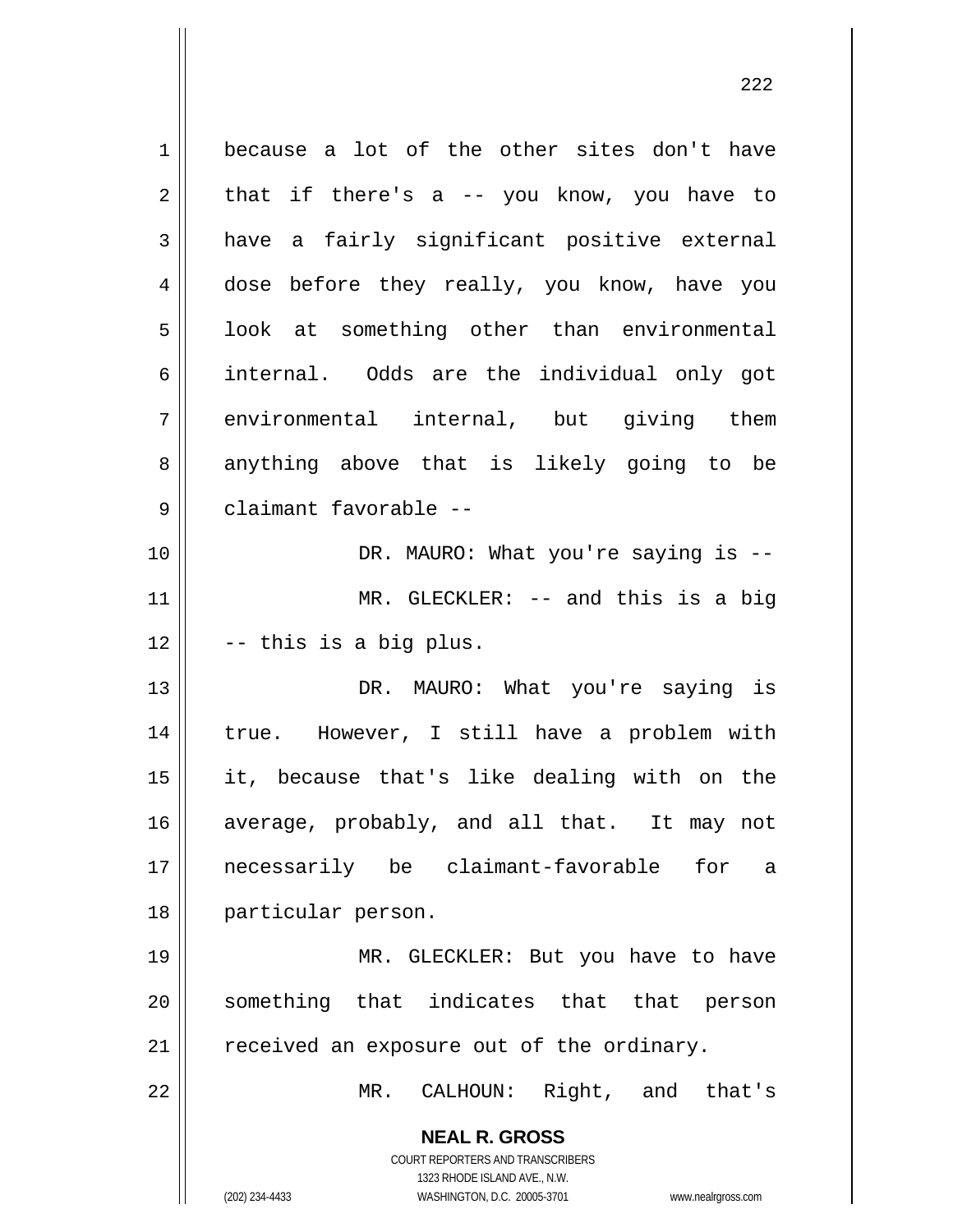**NEAL R. GROSS** COURT REPORTERS AND TRANSCRIBERS 1323 RHODE ISLAND AVE., N.W. 1 2 3 4 5 6 7 8 9 10 11 12 13 14 15 16 17 18 19 20 21 22 going to be based on -- that's going to be based on the CATI. We're going to take that into account. We're going to take his employment records into account. We're going to take monitoring history into account. DR. MAURO: You do all that, and you walk away, say, "Listen, I think we've got to assign this guy some internal." MR. CALHOUN: Yes. DR. MAURO: Okay. You walk away. Either you do, or you don't. Once you decide, "Yes, we do. We're going to give him something," there is some question about, "Well, what do we give him?" Do we give him an intake that corresponds to environmental? Do we give an intake that is the full distribution for the data that you do have? MR. CALHOUN: Right. DR. MAURO: Do you give him an intake which is assumed to be one-half of the MDL, or do you give him an intake that's at the upper  $84<sup>th</sup>$  percentile of the distribution?

(202) 234-4433 WASHINGTON, D.C. 20005-3701 www.nealrgross.com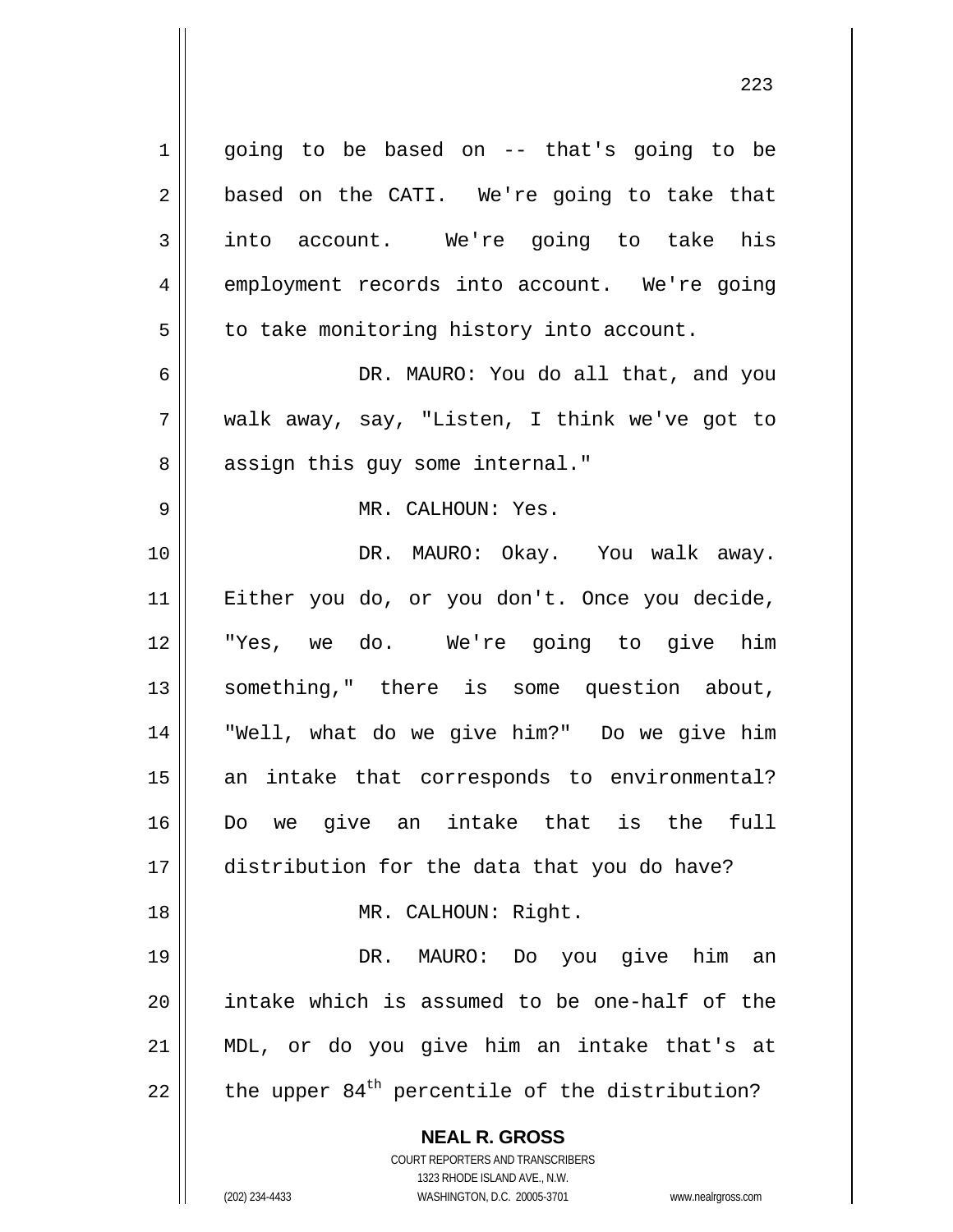**NEAL R. GROSS** COURT REPORTERS AND TRANSCRIBERS 1323 RHODE ISLAND AVE., N.W. 1 2 3 4 5 6 7 8 9 10 11 12 13 14 15 16 17 18 19 20 21 22 MR. CALHOUN: Well, there's only two options, as far as I know, and correct me if I'm wrong here. You've got environmental, or you've got this dose that's equivalent to being monitored and not -- DR. MAURO: You're not seeing it. MR. CALHOUN: Yes, and that includes the distribution of those radionuclides in that table. DR. MAURO: I understand, but you're -- MR. GLECKLER: It's outside OTIB-18. MS. JENKINS: It's best estimates based on -- MR. KATZ: One at a time, because the poor transcriber cannot transcribe both of the voices at the same time. MR. DARNELL: What you're basically looking at, if you don't do -- if you try to do a coworker model, you've got thousands of samples down here at zero, and then you get a big shoot up, okay, so what is the correct

224

(202) 234-4433 WASHINGTON, D.C. 20005-3701 www.nealrgross.com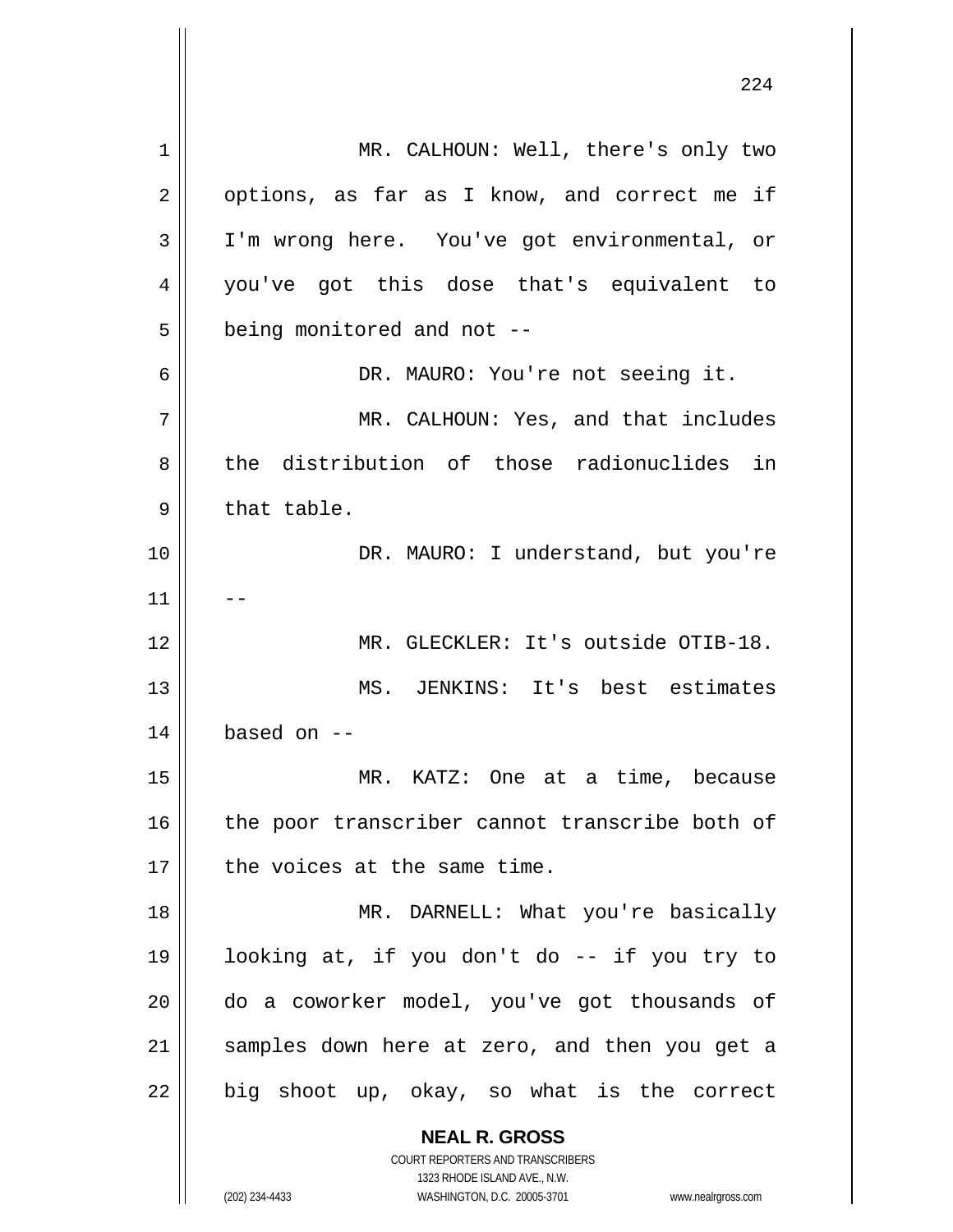1 2 3 4 5 6 7 8 9 thing to give somebody? It's going to be zero. MR. OSTROW: Is it? No. MR. DARNELL: If you get -- the same thing happened at Pinellas. At the upper  $95<sup>th</sup>$ percentile, it was less than 100 millirem for no matter who the worker was, so we gave them up to 100 millirem. You get enough bioassay at zero or below, you're going to get to the

10 11 12 point where 95 percent of the people are at zero or a very, very low number, and that's what you would give them.

> MR. CALHOUN: And by zero we mean --DR. MAURO: Less than the MDL.

15 16 17 18 19 20 21 MR. DARNELL: Less than the MDL, okay, so you stack up the number of bioassay. You have less than the MDL, and then shoot up. What we're doing is basically giving them credit at that point for being less than the MDL when most of the workers are already less than the MDL.

DR. MAURO: I think the onus is on -

**NEAL R. GROSS** COURT REPORTERS AND TRANSCRIBERS 1323 RHODE ISLAND AVE., N.W. (202) 234-4433 WASHINGTON, D.C. 20005-3701 www.nealrgross.com

13

14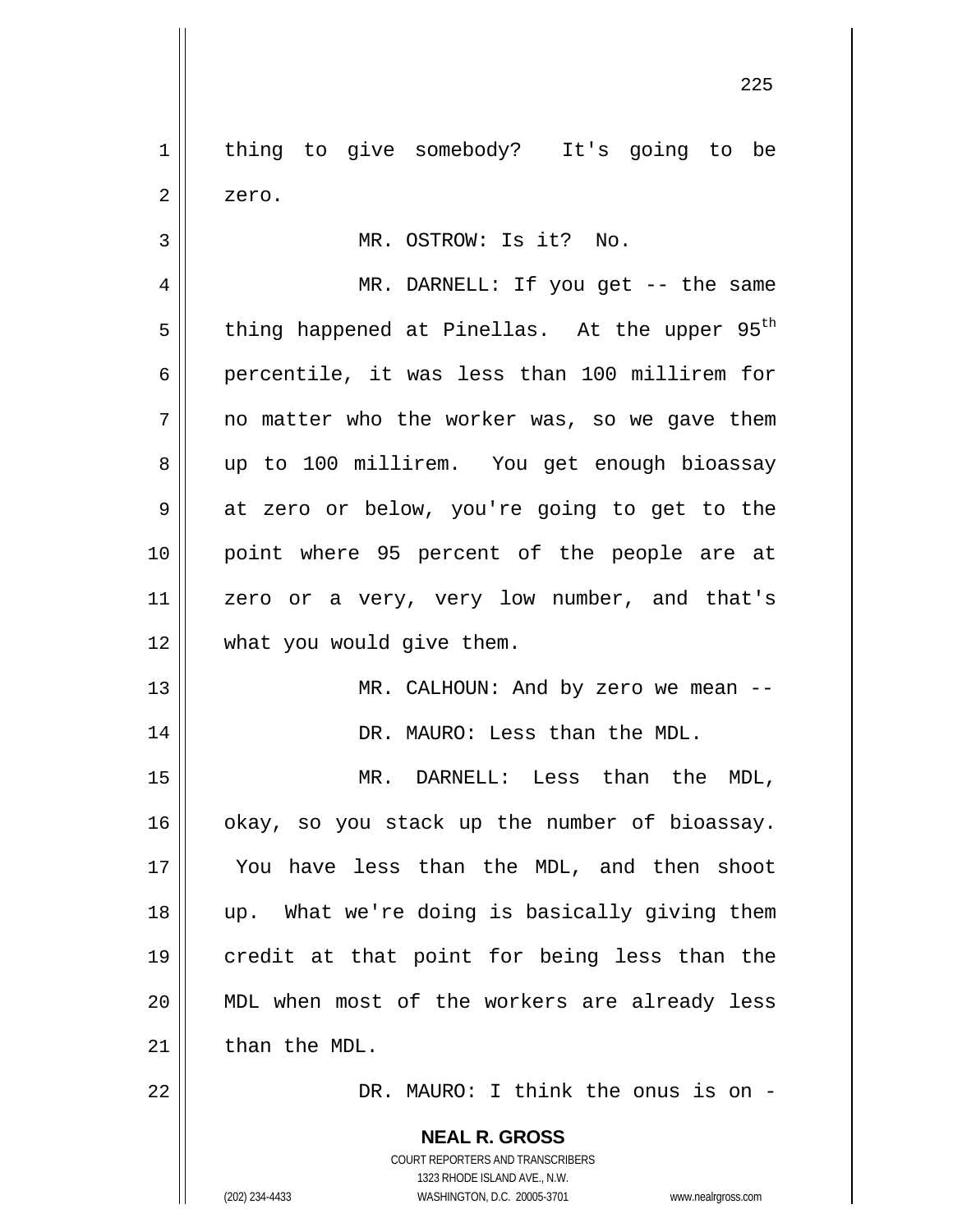- we've seen this before. In other words, this is ringing a bell. We had our statistician, and we looked at -- what we're really saying is, you know, there is a distribution out there, and it's almost like a policy decision.

7 8 9 10 11 12 13 When we're in this circumstance, do we make the assumption you made or whatever we've done in the past? I think there is a consistency issue. We've seen this before on other sites where you've got just this circumstance, and I'm not quite sure how it was dealt with.

14 15 16 17 18 MR. KATZ: I may have recollected incorrectly, but I thought a couple weeks ago at our work group meeting -- and I was thinking it was Mound, Josie, but I could be confused about that.

19 20 21 22 I thought it was there where we had a coworker model. It was built on the data, but it comes up to lower than the MDL, and so they did -- but they built -- they actually

> **NEAL R. GROSS** COURT REPORTERS AND TRANSCRIBERS

1

2

3

4

5

6

1323 RHODE ISLAND AVE., N.W. (202) 234-4433 WASHINGTON, D.C. 20005-3701 www.nealrgross.com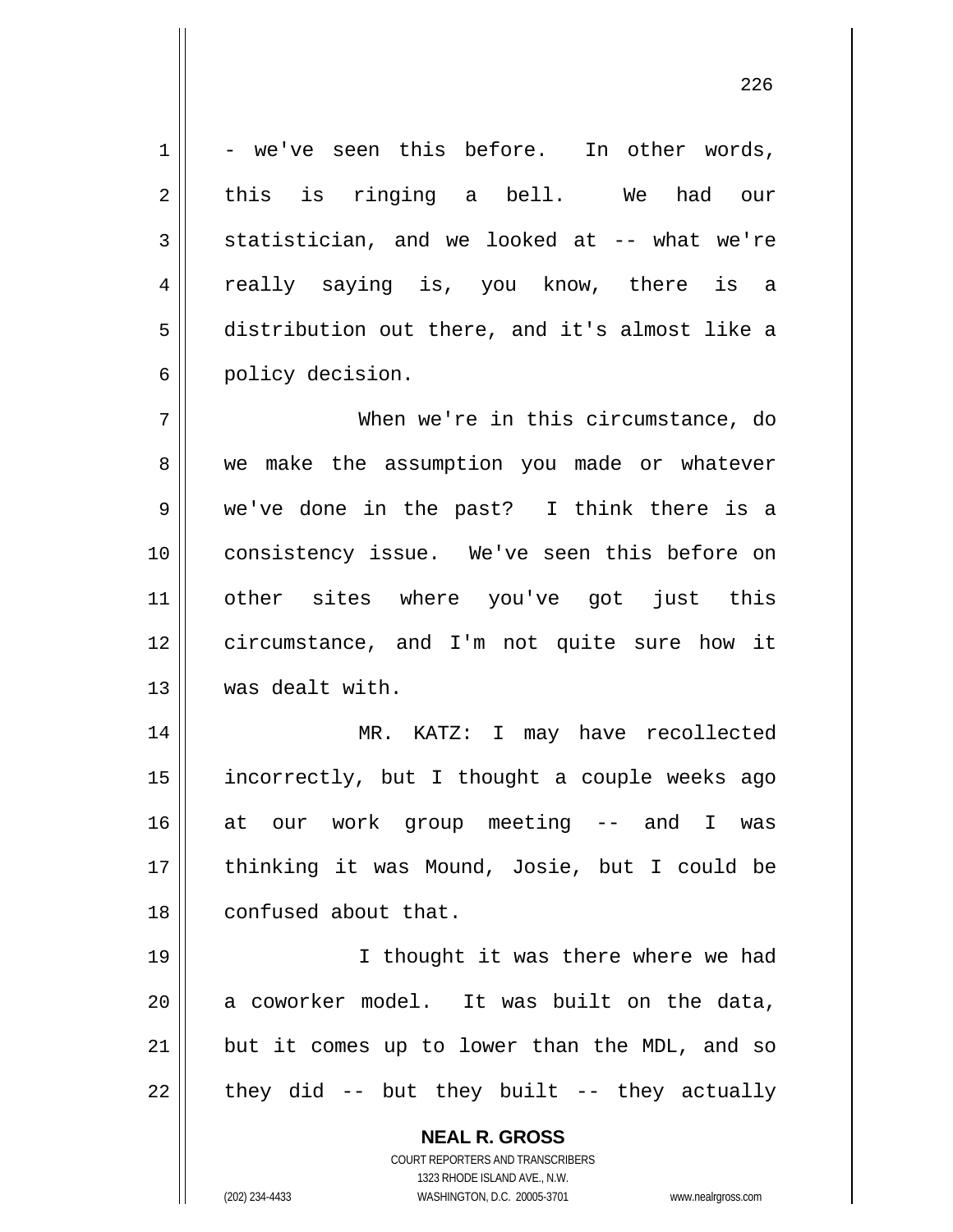| 1           | did the work, constructed the coworker model.  |
|-------------|------------------------------------------------|
| 2           | The results ended up at the MDL or             |
| 3           | whatever, so they were applying that, and you  |
| 4           | were asking questions about, "Well, is that    |
| 5           | right to be applying the MDL?" and Jim Neton's |
| 6           | response in effect was, "Well, if that's what  |
| 7           | the data tell you is correct, it just happens  |
| 8           | to be that that's what it is. That's where     |
| $\mathsf 9$ | you get to."                                   |
| 10          | DR. MAURO: Okay.                               |
| 11          | MR. KATZ: But in that case, they               |
| 12          | did the work.                                  |
| 13          | DR. MAURO: Yes, I would say that,              |
| 14          | you know, I mean, if it turns out that 95      |
| 15          | percent of the numbers of the bioassay samples |
| 16          | in the worker population were below the MDL    |
| 17          | when you did take the sample, I can understand |
| 18          | the rationale, and this is the class we're     |
| 19          | going to assign to this guy.                   |
| 20          | MR. DARNELL: I just threw out the              |
| 21          | number 95 percent. I don't know what the       |
| 22          | actual percentage is.                          |
|             | <b>NEAL R. GROSS</b>                           |

COURT REPORTERS AND TRANSCRIBERS 1323 RHODE ISLAND AVE., N.W.

 $\prod$ 

(202) 234-4433 WASHINGTON, D.C. 20005-3701 www.nealrgross.com

<u>227 and 231 and 232</u>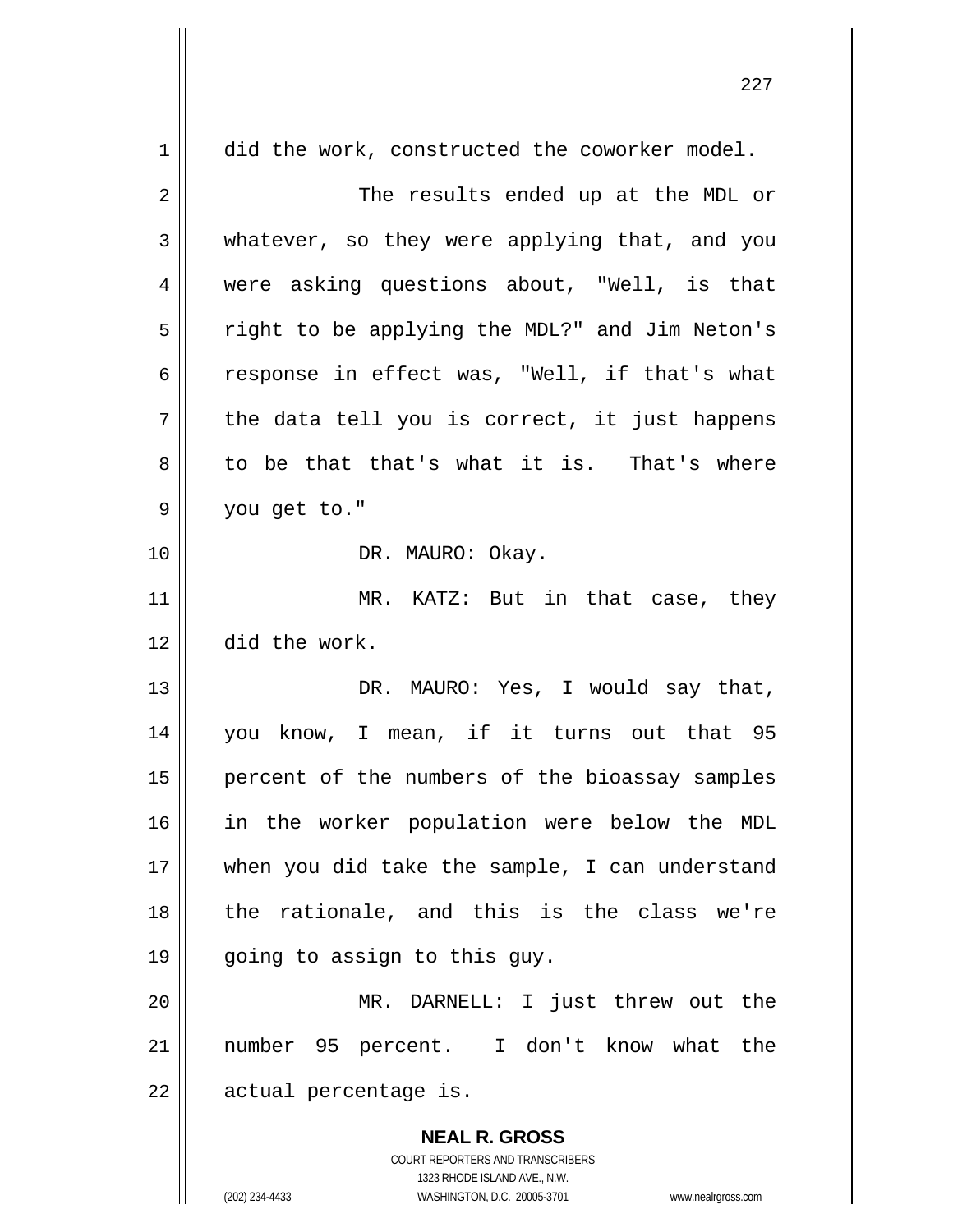| 1  | DR. MAURO: Whatever number<br>they                                  |
|----|---------------------------------------------------------------------|
| 2  | get. I know we've been there before. It's                           |
| 3  | probably important that whatever we do here,                        |
| 4  | we do what we did before.                                           |
| 5  | MR. GLECKLER: It shouldn't be over                                  |
| 6  | 50 percent based on what I've observed. So                          |
| 7  | many of them are just zeroes on that.                               |
| 8  | MS. JENKINS: And based on faith in                                  |
| 9  | the dosimetry program, you know, the                                |
| 10 | assumption is also made that the people who                         |
|    |                                                                     |
| 11 | needed to be monitored were monitored                               |
| 12 | appropriately.                                                      |
| 13 | MR. OSTROW: See, that's a little                                    |
| 14 | bit going back to taking, putting faith in the                      |
| 15 | monitoring program, that it actually worked,                        |
| 16 | not that it didn't, but there's been a lot of                       |
| 17 | evidence in looking at all the different                            |
| 18 | sites, especially in the early days. What was                       |
| 19 | written down on paper, how they actually                            |
| 20 | monitored --                                                        |
| 21 | MR. DARNELL: She's not saying that                                  |
| 22 | the program was right. She's saying that the                        |
|    | <b>NEAL R. GROSS</b>                                                |
|    | COURT REPORTERS AND TRANSCRIBERS                                    |
|    | 1323 RHODE ISLAND AVE., N.W.                                        |
|    | (202) 234-4433<br>WASHINGTON, D.C. 20005-3701<br>www.nealrgross.com |

<u>228</u>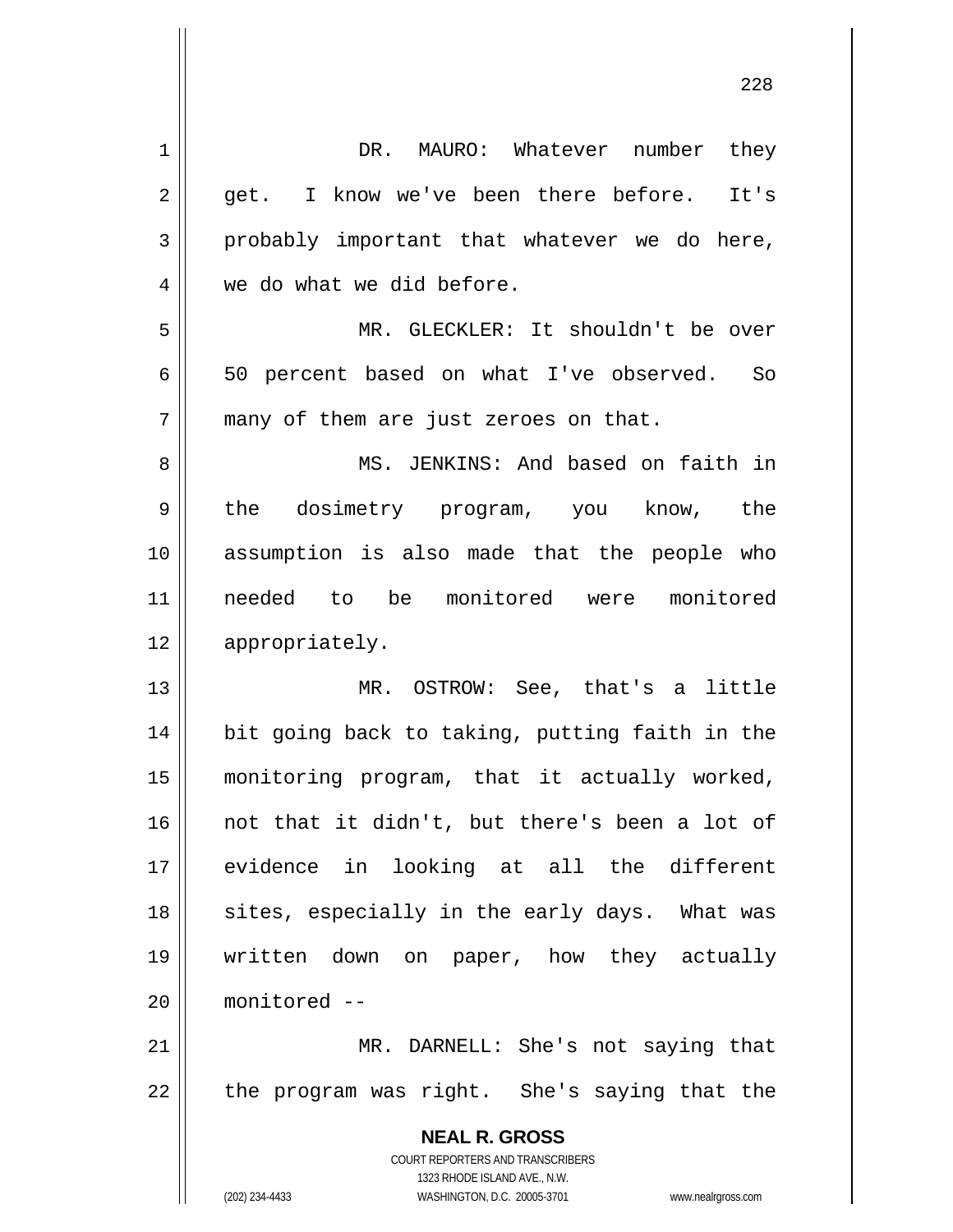1 2 3 4 5 6 7 8 9 10 11 12 13 monitoring was done appropriately. In other words, if they needed samples, samples were taken. We're not talking about calculations, not talking about uncertainties, not talking about any of the other stuff. It's just that the right people should have been monitored. MR. GLECKLER: Also what we need is evidence specific to the INL site. So what if it happened at other sites? We know that happened. Did it happen -- do we have evidence that indicates that this occurred at the INL site? If it occurred as our -- if it only

14 15 16 17 18 occurred for a specific period of time, you know, unless we know details of a specific, you know, scenario, it's like we really can't even investigate it or do anything. What do you do about it?

19 20 21 22 It's like, you know, it's something out there that's -- you know, unless we have some evidence that indicates that that actually happened, it doesn't do us any good

> **NEAL R. GROSS** COURT REPORTERS AND TRANSCRIBERS 1323 RHODE ISLAND AVE., N.W. (202) 234-4433 WASHINGTON, D.C. 20005-3701 www.nealrgross.com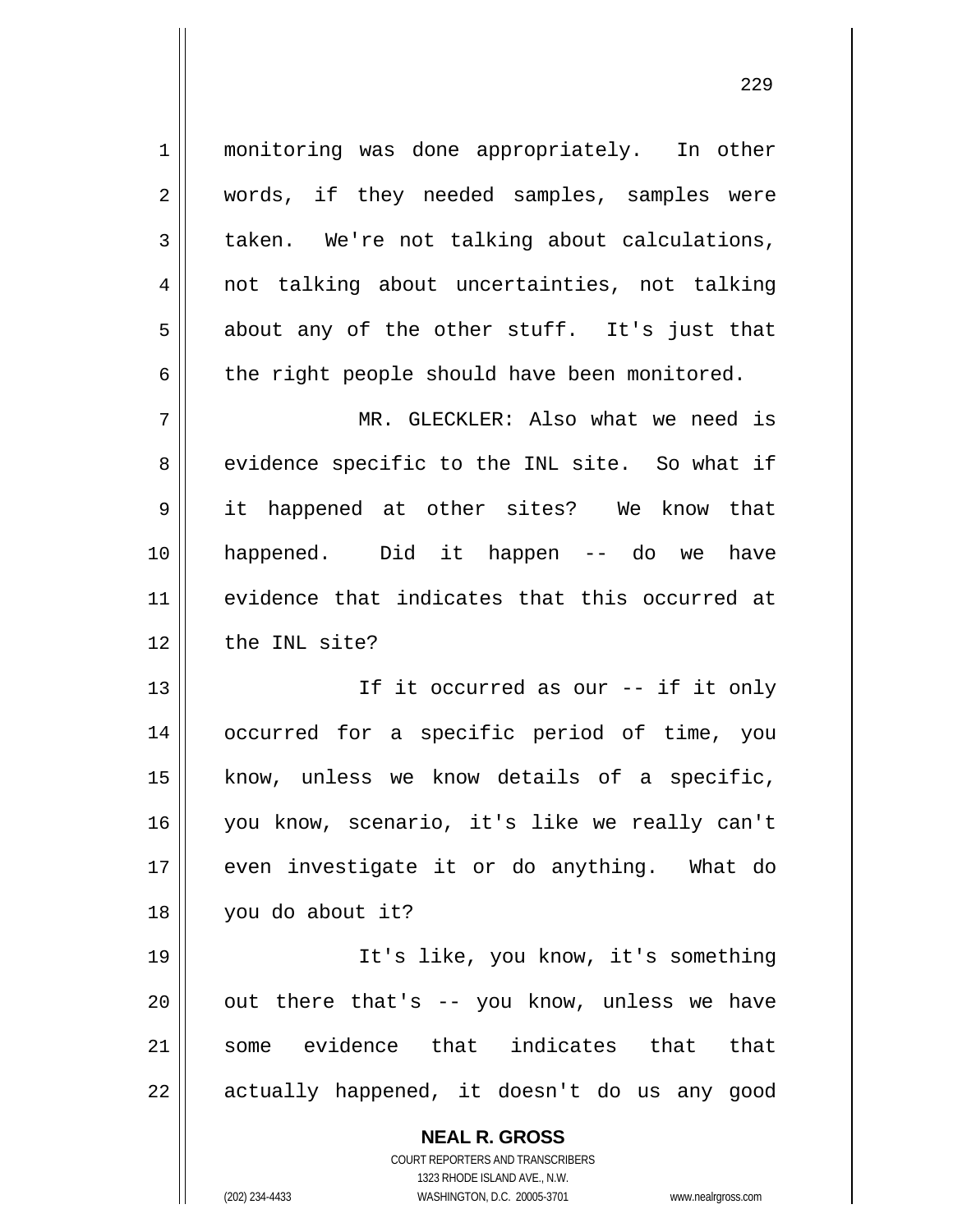1 to debate it.

| $\overline{2}$ | MEMBER MUNN: Well, INL was always              |
|----------------|------------------------------------------------|
| 3              | unique in many respects, not the least of      |
| 4              | which is that it came online later than the    |
| 5              | other large complexes did, and its mission was |
| 6              | different than the other large complexes.      |
| 7              | It was more of a research and                  |
| 8              | testing status than it was a production        |
| 9              | facility, which makes it very different in a   |
| 10             | number of ways and may give some legs to the   |
| 11             | concept of a monitoring program that had the   |
| 12             | advantage of some previous history in the      |
| 13             | complex to help it get started. I don't know   |
| 14             | that anyone needs to make that assertion, but  |
| 15             | it's a historical fact, I think.               |
| 16             | MR. DARNELL: And the other part of             |
| 17             | this with the dose, especially with the        |
| 18             | internal dosimetry program, is you need to     |
| 19             | remember that this was the home of the entire  |
| 20             | DOE complex's internal dosimetry program.      |
| 21             | They had more focus. They had more             |
| 22             | interest. They had more money to do that       |
|                | <b>NEAL R. GROSS</b>                           |

COURT REPORTERS AND TRANSCRIBERS 1323 RHODE ISLAND AVE., N.W.

 $\prod$ 

(202) 234-4433 WASHINGTON, D.C. 20005-3701 www.nealrgross.com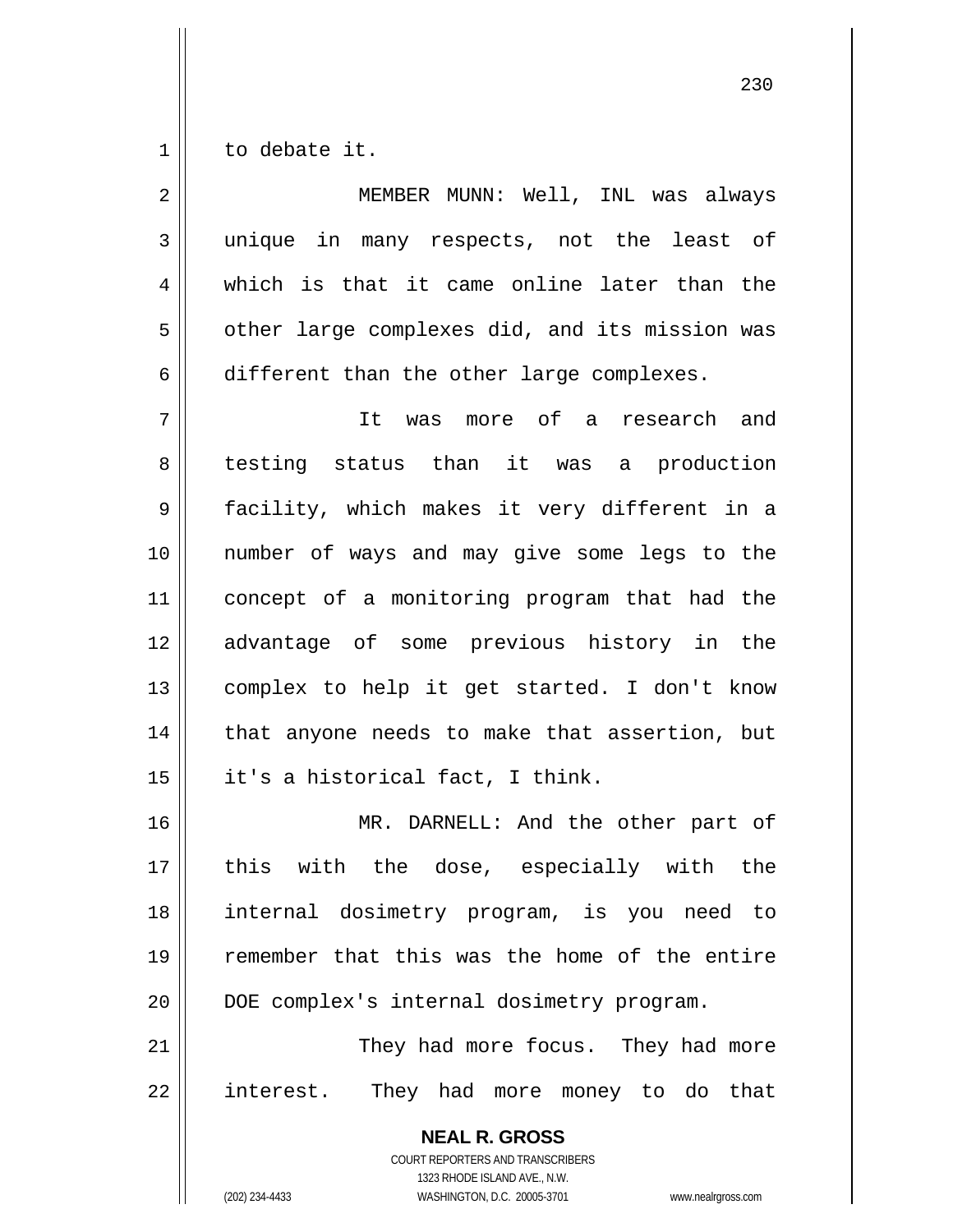1 2 3 4 5 6 7 8 9 10 11 12 13 14 15 16 17 18 19 20 21 22 stuff at INL than they did anyplace else. While you do have to take into account the negative factors like you guys are discussing with the Tiger Team report, you also have to take into account the positive factors. CHAIRMAN SCHOFIELD: What year did the accreditation program start? MR. CALHOUN: Eighties, wasn't it? MR. DARNELL: Yes, early eighties. MR. CALHOUN: Internal? MR. DARNELL: Eighties or nineties. 58-480.11 came into effect in 1989. It was for the entire program, but the voluntary - the DOE lab accreditation program predated that. I'm just not sure how long. DR. MAURO: I would agree with that approach if population workers that you were going to pull -- see that graph? In my mind, that graph is different as a function of location and time. That is, if you were working at TAN, or you were working at ABR, wherever it is you were working, there is a

> **NEAL R. GROSS** COURT REPORTERS AND TRANSCRIBERS

> > 1323 RHODE ISLAND AVE., N.W.

(202) 234-4433 WASHINGTON, D.C. 20005-3701 www.nealrgross.com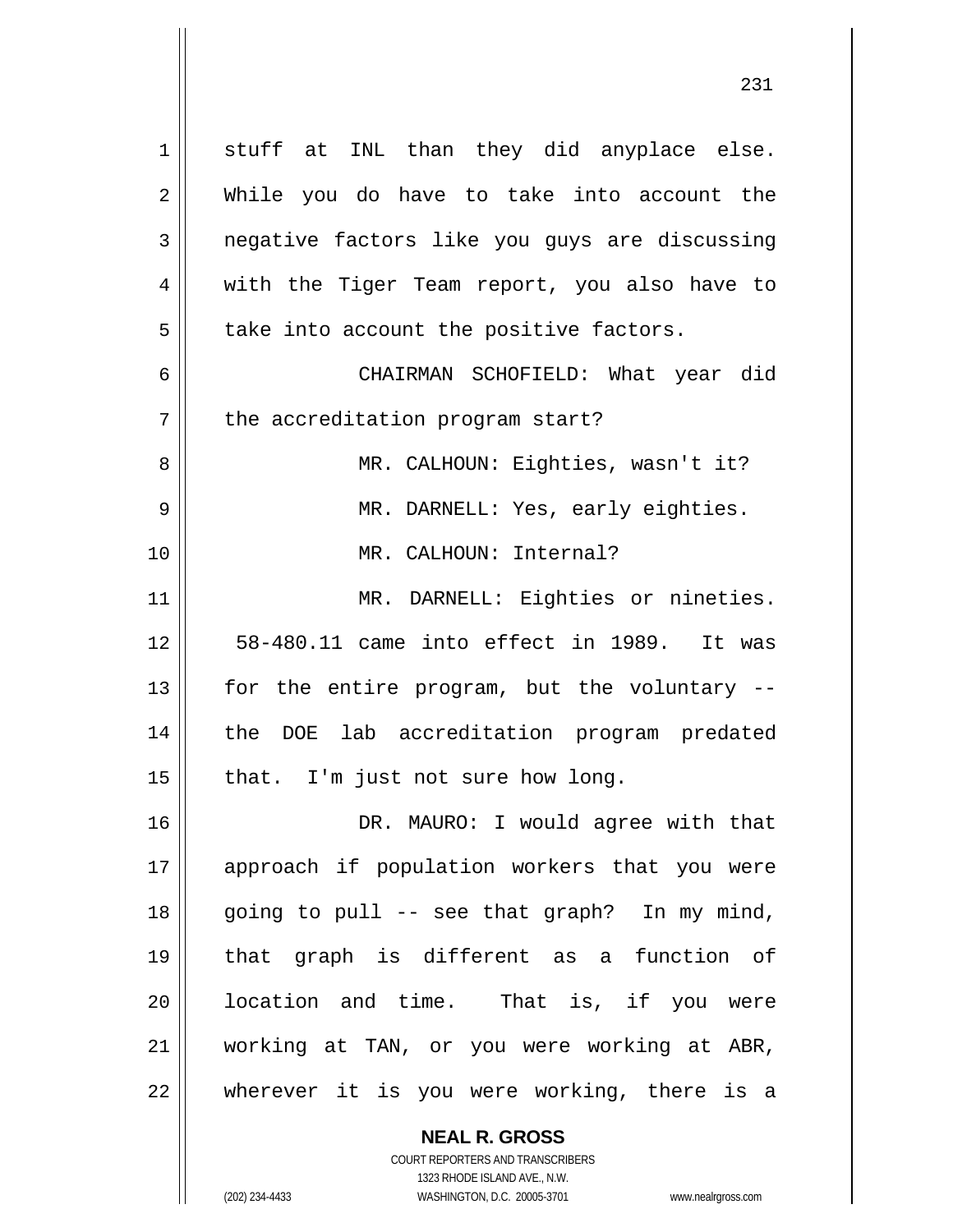1 2 3 4 5 6 7 population of workers, and that graph might very well be different in different places, and so I think if you were going to do that, it would be a little bit more justifiable if you're building your coworker model, that, from the population in which that worker belongs.

8 9 10 MR. DARNELL: I think Table 5-24 pretty much does that, because it's four different nuclides, four different places.

11 12 13 14 15 16 MR. CALHOUN: And I'll bet we haven't crunched the numbers, but I would - it's likely that the people on the high end of that, you're not going to find it's the case very often where they don't have internal monitoring. I don't know that.

17 18 19 20 21 DR. MAURO: No, I'm saying there might be a -- there might be a facility where the graph isn't like this. If the graph is like this, fine, but let's say the graph is like this. Like this.

> **NEAL R. GROSS** COURT REPORTERS AND TRANSCRIBERS

22

Let's say this is one facility,

1323 RHODE ISLAND AVE., N.W. (202) 234-4433 WASHINGTON, D.C. 20005-3701 www.nealrgross.com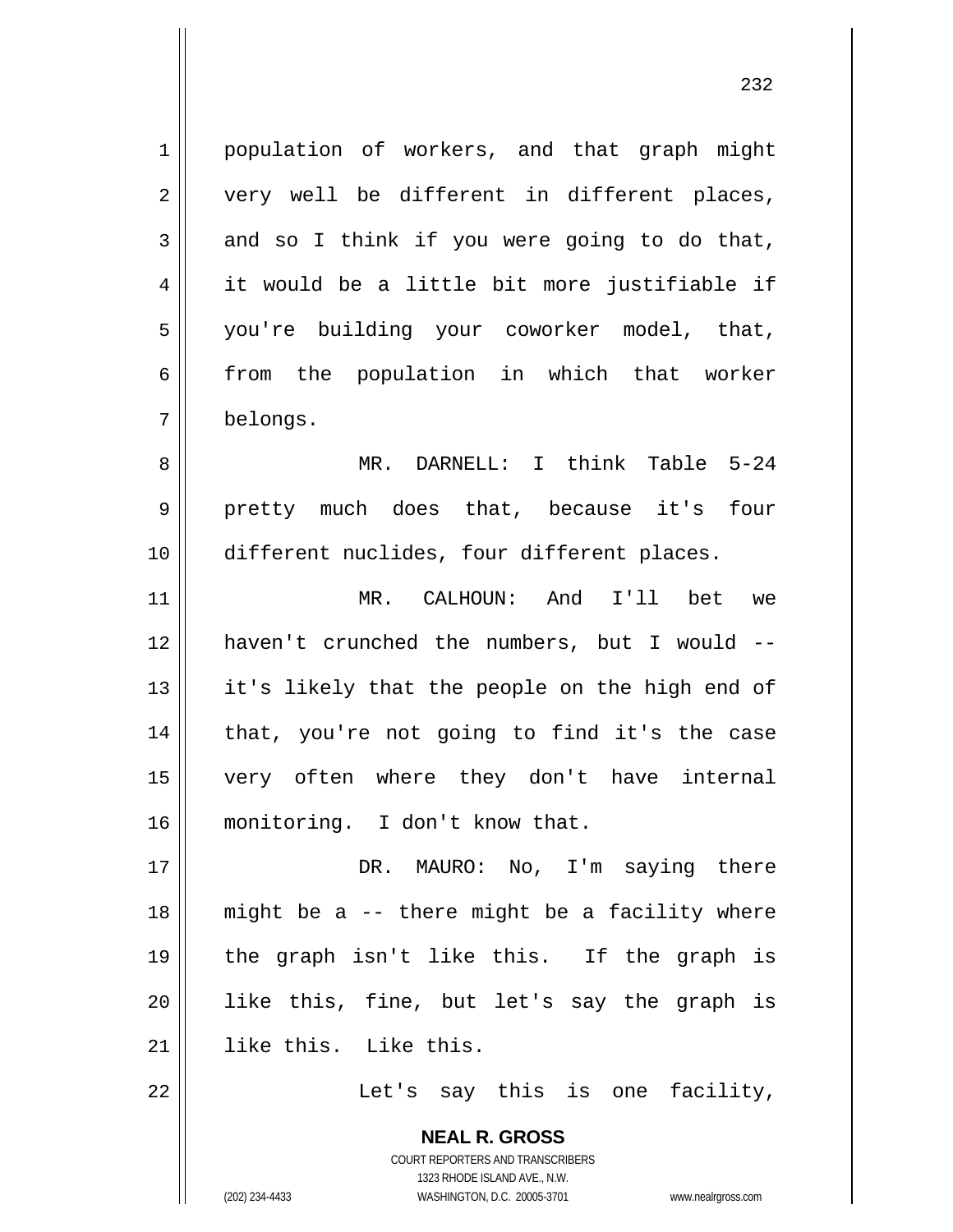1 2 3 4 5 6 7 BORAX, but ABR is like this, okay, I don't know, where you don't get so many zeroes. You're getting a lot of positive hits. In other words, you don't have a large number. I guess this is number of workers. This is the peak occurrence per liter or something. I don't know.

8 9 MR. DARNELL: Sure, the dose consequence, or it can be whatever you --

10 11 12 13 14 15 16 17 18 19 DR. MAURO: I'm trying to justify to myself what makes sense to me, and I think that there's probably a lot of great variability depending on time and operation of the facility where the kind of graph that you would plot like this when you do have bioassay data and you apply a frequency distribution, how many zeroes do you have? How many zero to ones do you have? I mean, you know, less than the LDLs?

20 21 22 MR. GLECKLER: For example, in 1961, not just because of SL-1 but because of a number of other occurrences that happened to

> **NEAL R. GROSS** COURT REPORTERS AND TRANSCRIBERS 1323 RHODE ISLAND AVE., N.W. (202) 234-4433 WASHINGTON, D.C. 20005-3701 www.nealrgross.com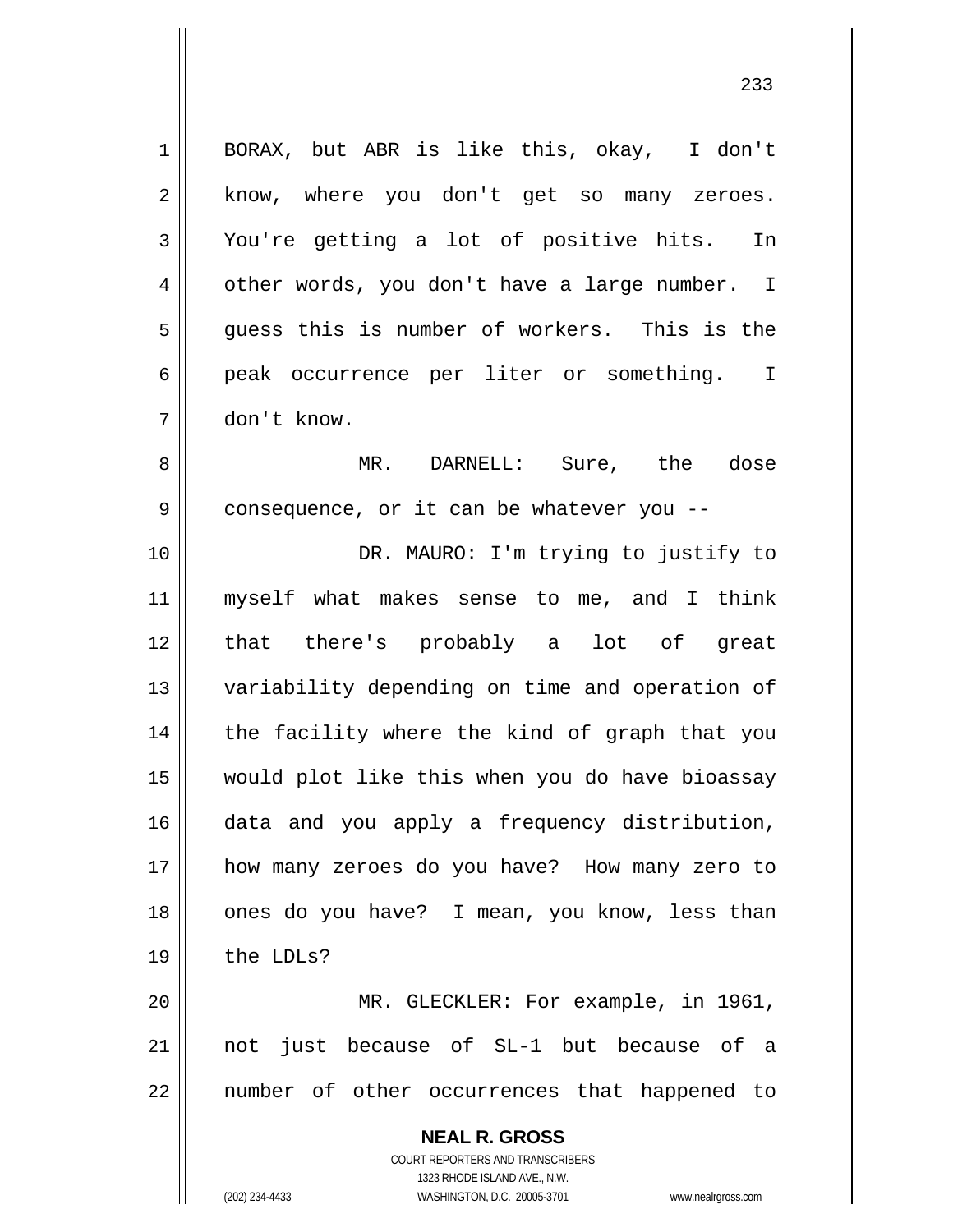1 2 3 4 5 6 7 8 9 10 11 12 13 14 15 16 17 18 19 20 21 22 happen that year, there are a much larger number of positive results for that year. DR. MAURO: You have to deal with that, right, and to me it's almost like, if it was me, and I was having my dose reconstructed, what would make me feel confident and comfortable that you did the right thing by me? And let's say you use the universal data all the bioassays -- let's say there's 100,000 bioassay samples taken across the complex over 50 years, and they're all plotted. I wouldn't like that, because I am certain to be rolled into -- MR. DARNELL: Could you speak up? DR. MAURO: What's that? MR. DARNELL: We can't hear you. DR. MAURO: Oh, I would be uncomfortable if you sort of rolled me into global bioassays, and I happened to work there during a three-year period in 1957 to 1960 at the BORAX facility. I would be a lot more comfortable if you assigned to me some, you

> **NEAL R. GROSS** COURT REPORTERS AND TRANSCRIBERS

> > 1323 RHODE ISLAND AVE., N.W.

(202) 234-4433 WASHINGTON, D.C. 20005-3701 www.nealrgross.com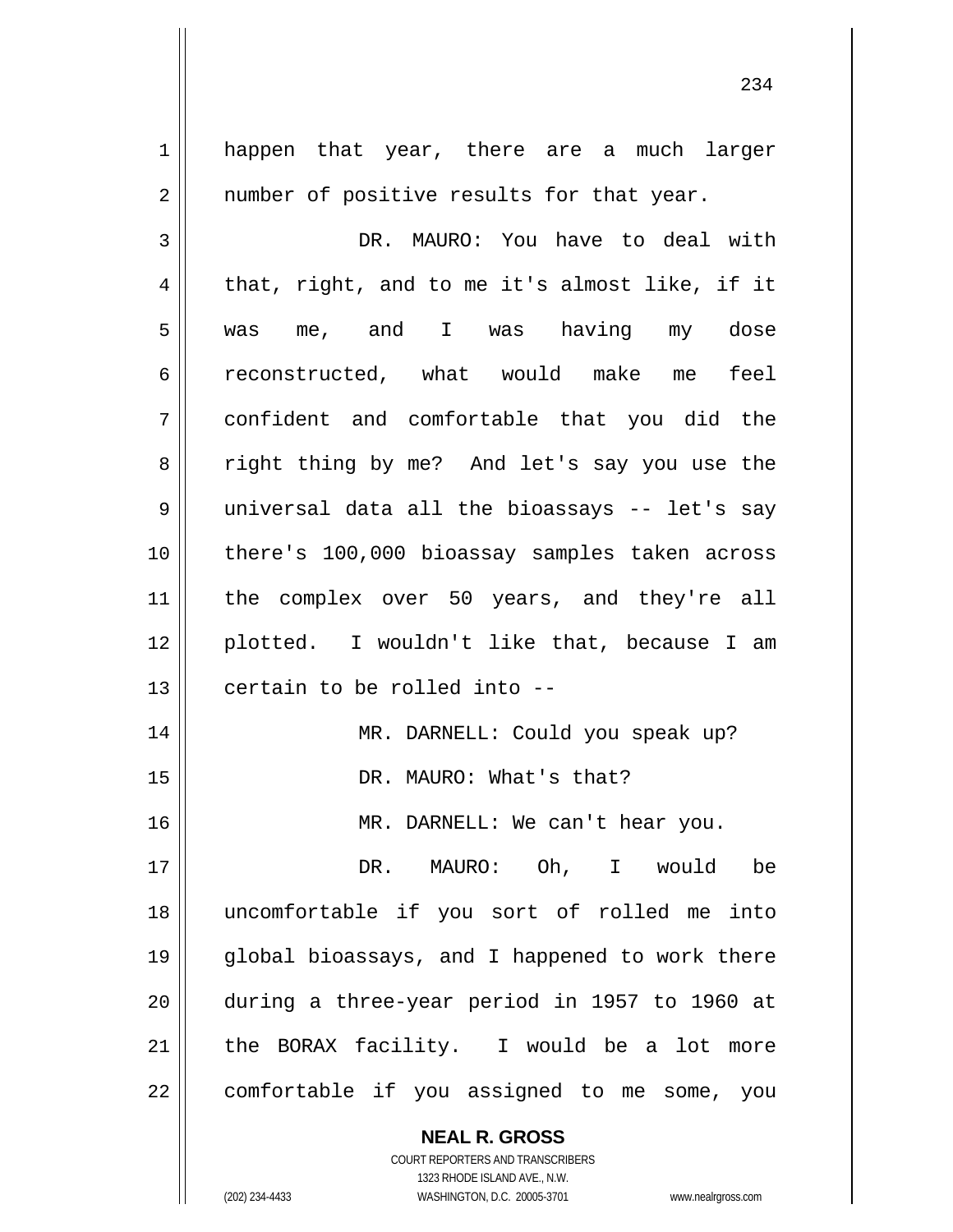1 2 know, some value from this distribution  $-$ - 95<sup>th</sup> percentile.

3 4 5 6 7 8 9 10 11 12 I would be very -- I would be comfortable if you said, "We're going to assign to you the upper  $95<sup>th</sup>$  percentile amongst all the workers that worked at BORAX in this decade or in this time period," and then I would say, yes, I think you did right by me and not just roll everything up. Do you see what I'm getting at? Otherwise, you sort of homogenized

13 14 15 16 17 18 the whole place, and I think that would be unfair to that particular worker. "Wait a minute. No, I worked over here in this time. That data doesn't represent the world I lived in. That represents the world the whole complex lived in for 50 years." Do you see what I'm saying?

## CHAIRMAN SCHOFIELD: Yes.

20 21 22 MS. JENKINS: Yes, but in lots of situations it comes down to that based on information given to CATI. We do make

> **NEAL R. GROSS** COURT REPORTERS AND TRANSCRIBERS 1323 RHODE ISLAND AVE., N.W.

(202) 234-4433 WASHINGTON, D.C. 20005-3701 www.nealrgross.com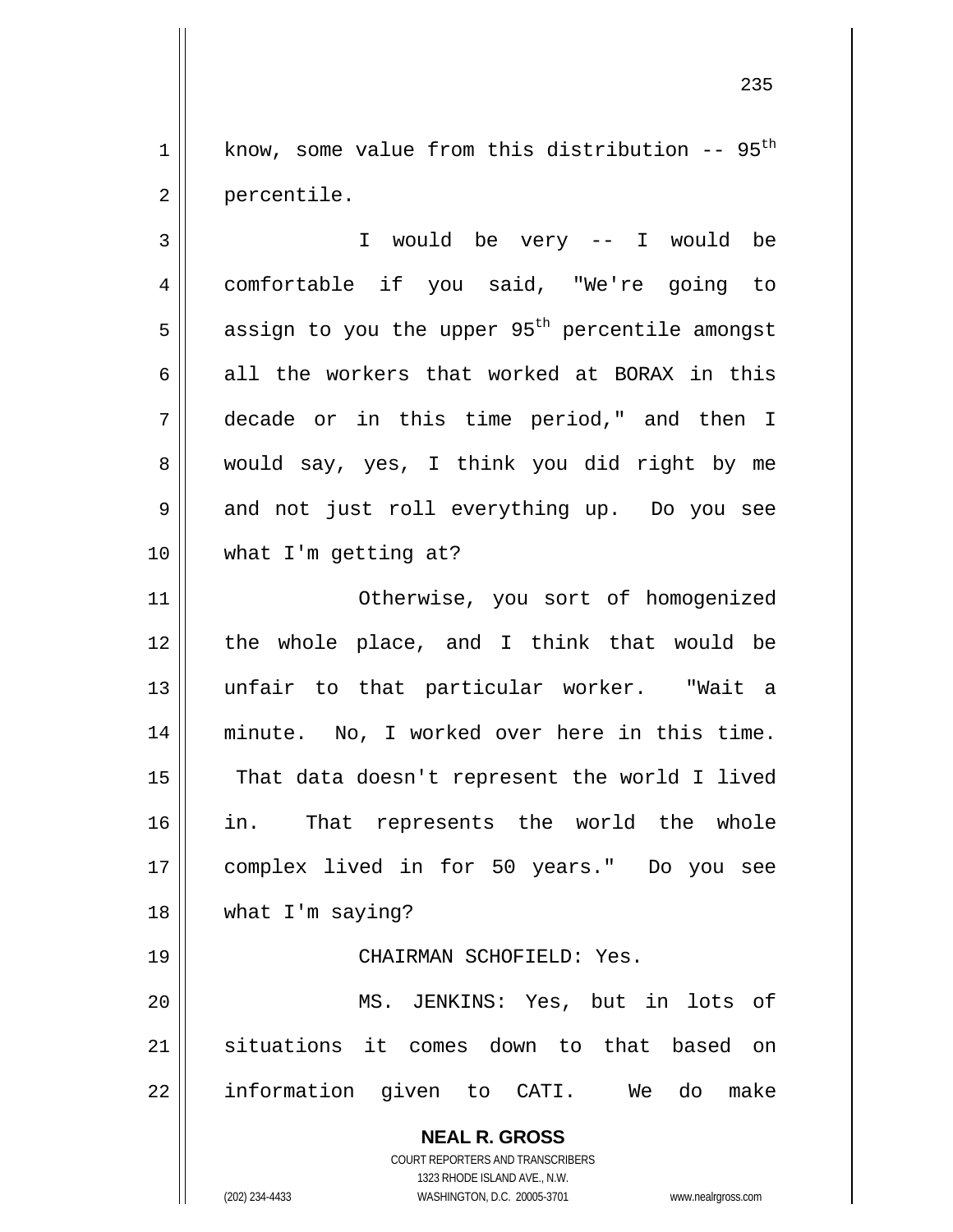1 professional decisions like that.

| $\overline{2}$ | CHAIRMAN SCHOFIELD: So you're going                                                                                                                                    |
|----------------|------------------------------------------------------------------------------------------------------------------------------------------------------------------------|
| 3              | to have to look at a coworker model almost in                                                                                                                          |
| 4              | respects, depending on location, if<br>some                                                                                                                            |
| 5              | during the CATI interview they said, you know,                                                                                                                         |
| 6              | "I worked at the chem processing plant area"?                                                                                                                          |
| 7              | MR. CALHOUN: I think maybe the                                                                                                                                         |
| 8              | first step is to better define the proportion                                                                                                                          |
| 9              | of non-positives to the overall population or                                                                                                                          |
| 10             | something. I dump it into a coworker study                                                                                                                             |
| 11             | right now. There's a reason we haven't done                                                                                                                            |
| 12             | one, and I don't want to commit to doing that,                                                                                                                         |
| 13             | but, you know, I don't know what else we can                                                                                                                           |
| 14             | to do to make people feel more comfortable                                                                                                                             |
| 15             | with this.                                                                                                                                                             |
| 16             | MR. GLECKLER: I think the urine                                                                                                                                        |
| 17             | data might be entered into a database. That's                                                                                                                          |
| 18             | all the farther we've got.                                                                                                                                             |
| 19             | CALHOUN: I haven't dug down<br>MR.                                                                                                                                     |
| 20             | into the weeds that far.                                                                                                                                               |
| 21             | DARNELL: I don't<br>if<br>MR.<br>know                                                                                                                                  |
| 22             | they've got the data. The raw data's got                                                                                                                               |
|                | <b>NEAL R. GROSS</b><br><b>COURT REPORTERS AND TRANSCRIBERS</b><br>1323 RHODE ISLAND AVE., N.W.<br>(202) 234-4433<br>WASHINGTON, D.C. 20005-3701<br>www.nealrgross.com |

<u>236</u>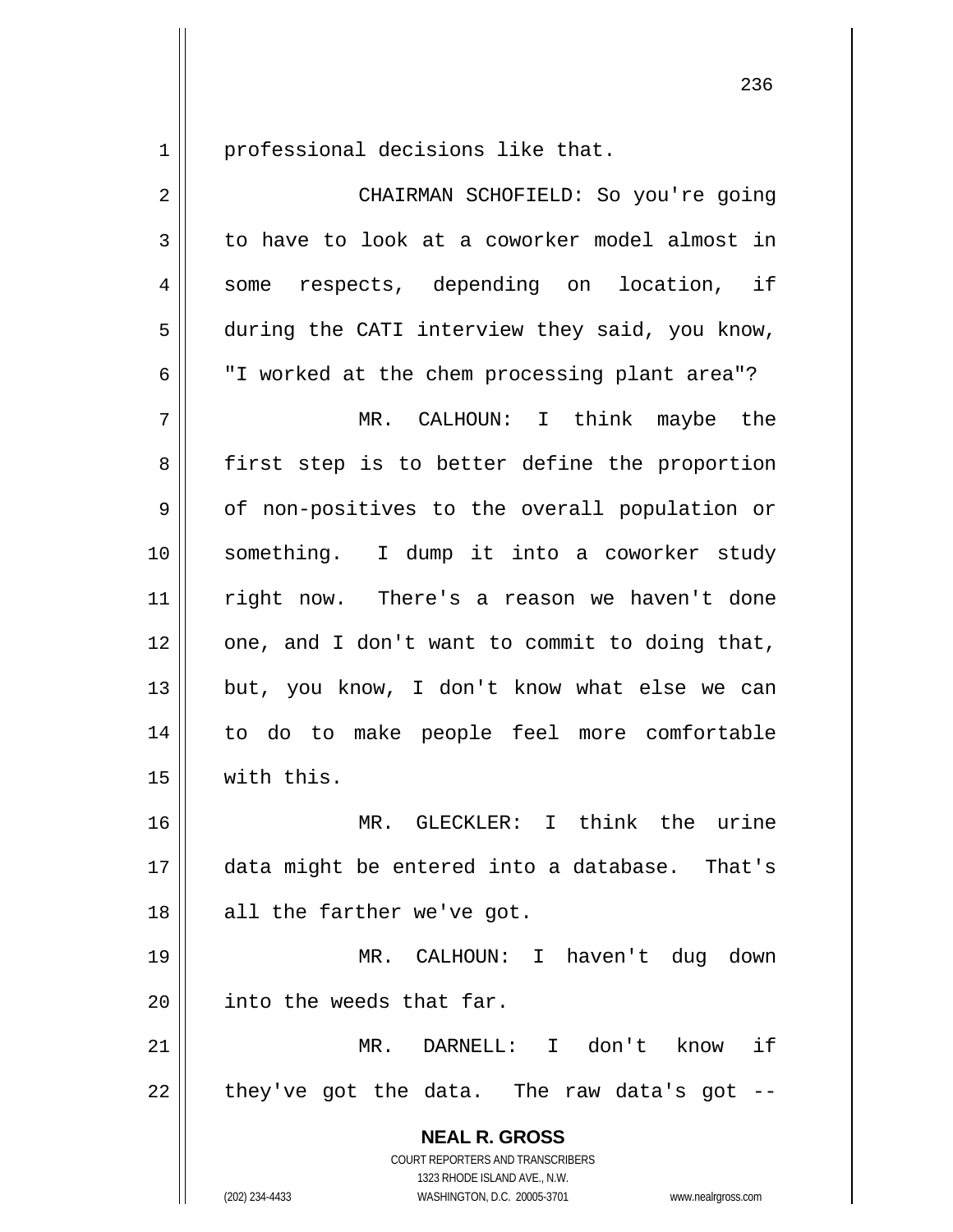| $\mathbf 1$ | the sheets have facility location tags, but I  |
|-------------|------------------------------------------------|
| 2           | don't know if they capture that as part of it. |
| 3           | MR. CALHOUN: And how big of an                 |
| 4           | issue is this? I don't know. I don't know      |
| 5           | how many people are involved.                  |
| 6           | MR. DARNELL: Again, we're talking              |
| 7           | about a subset of a subset of the radiological |
| 8           | workers. You know, we're really down to the    |
| 9           | weeds point of how do you do a best estimate   |
| 10          | in discussing this. Otherwise -- otherwise,    |
| 11          | this is moot, and I'm not absolutely sure that |
| 12          | for a TBD review this conversation is really   |
| 13          | germane.                                       |
| 14          | You know, there are procedures that            |
| 15          | we have in place -- we discussed those earlier |
| 16          | -- that tell the dose reconstructor how to do  |
| 17          | this stuff and how to come up with the best    |
| 18          | estimate doses. That's not part of the TBDs.   |
| 19          | I'm not saying we should kick this out,        |
| 20          | because I think it's a worthwhile discussion,  |
| 21          | but I just don't know how germane it is to     |
| 22          | what we're trying to do with the TBD.          |

**NEAL R. GROSS** COURT REPORTERS AND TRANSCRIBERS

1323 RHODE ISLAND AVE., N.W.

 $\mathbf{I}$ 

(202) 234-4433 WASHINGTON, D.C. 20005-3701 www.nealrgross.com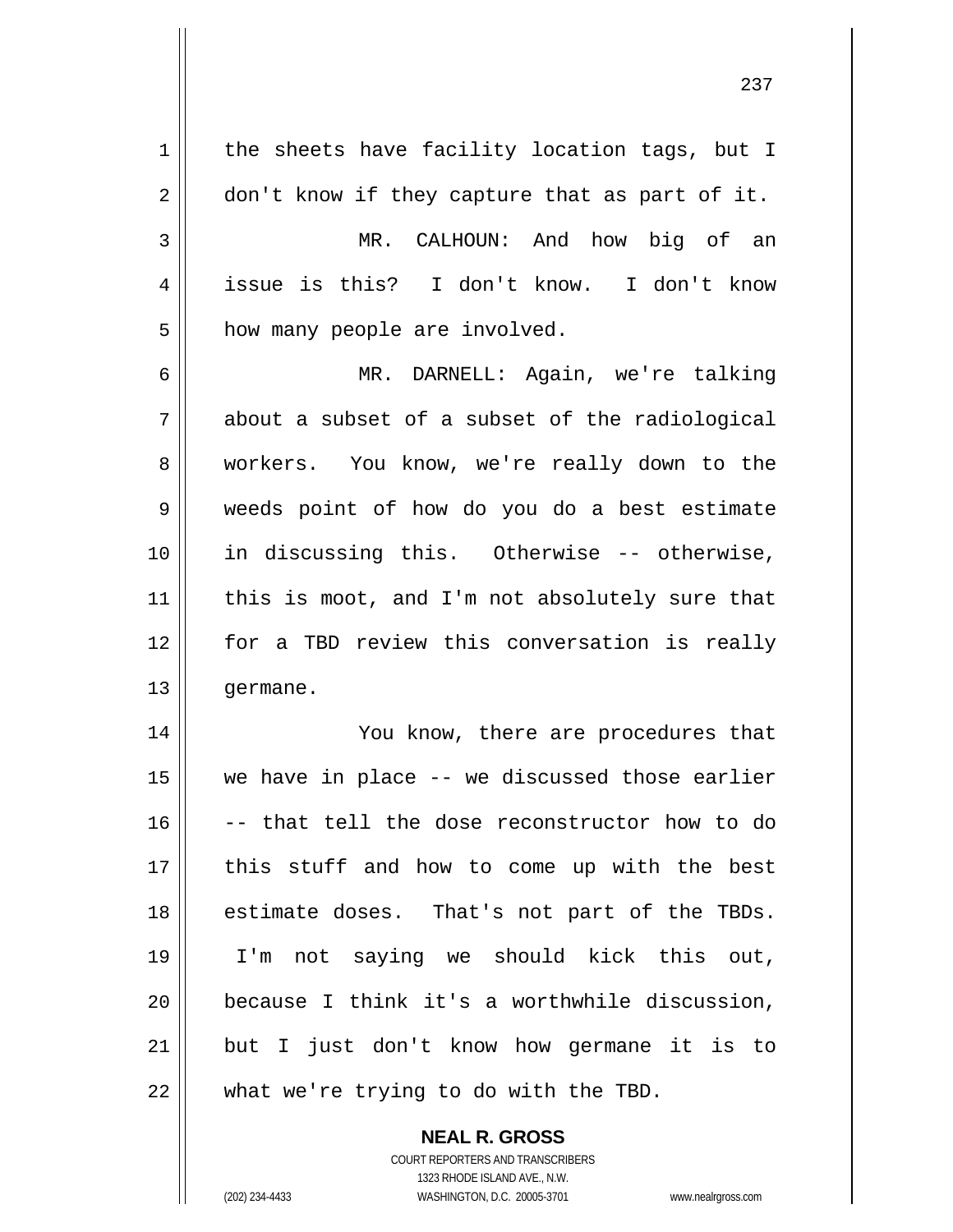| 1  | MR. KATZ: Just a little context,               |
|----|------------------------------------------------|
| 2  | Pete. I mean, I understand that this has come  |
| 3  | up, actually, recently in another meeting,     |
| 4  | too, this issue of, you know, all across the   |
| 5  | complex most of the dose reconstructions, you  |
| 6  | know, are worse, you know, are in effect       |
| 7  | overestimates or underestimates, but with the  |
| 8  | site profile reviews, as with all of the work  |
| 9  | that SC&A is doing, I mean, the point of it is |
| 10 | not those cases, because generally there is    |
| 11 | agreement that, yes, these things are being    |
| 12 | done well.                                     |
| 13 | The overestimates and the                      |
| 14 | underestimates are doing the job they need to  |
| 15 | do, at least, but, I mean, all of, really, the |
| 16 | real important grist is about the best         |
| 17 | estimate case, because you want to be certain  |
| 18 | that there is justice done to those cases, so  |
| 19 | it doesn't really matter.                      |
| 20 | That's what I think, why Jim got a             |
| 21 | little frustrated earlier with your response   |
| 22 | about, "Well, most of the cases this doesn't   |
|    | <b>NEAL R. GROSS</b>                           |

COURT REPORTERS AND TRANSCRIBERS 1323 RHODE ISLAND AVE., N.W.

 $\mathbf{\mathsf{I}}$ 

(202) 234-4433 WASHINGTON, D.C. 20005-3701 www.nealrgross.com

<u>238</u>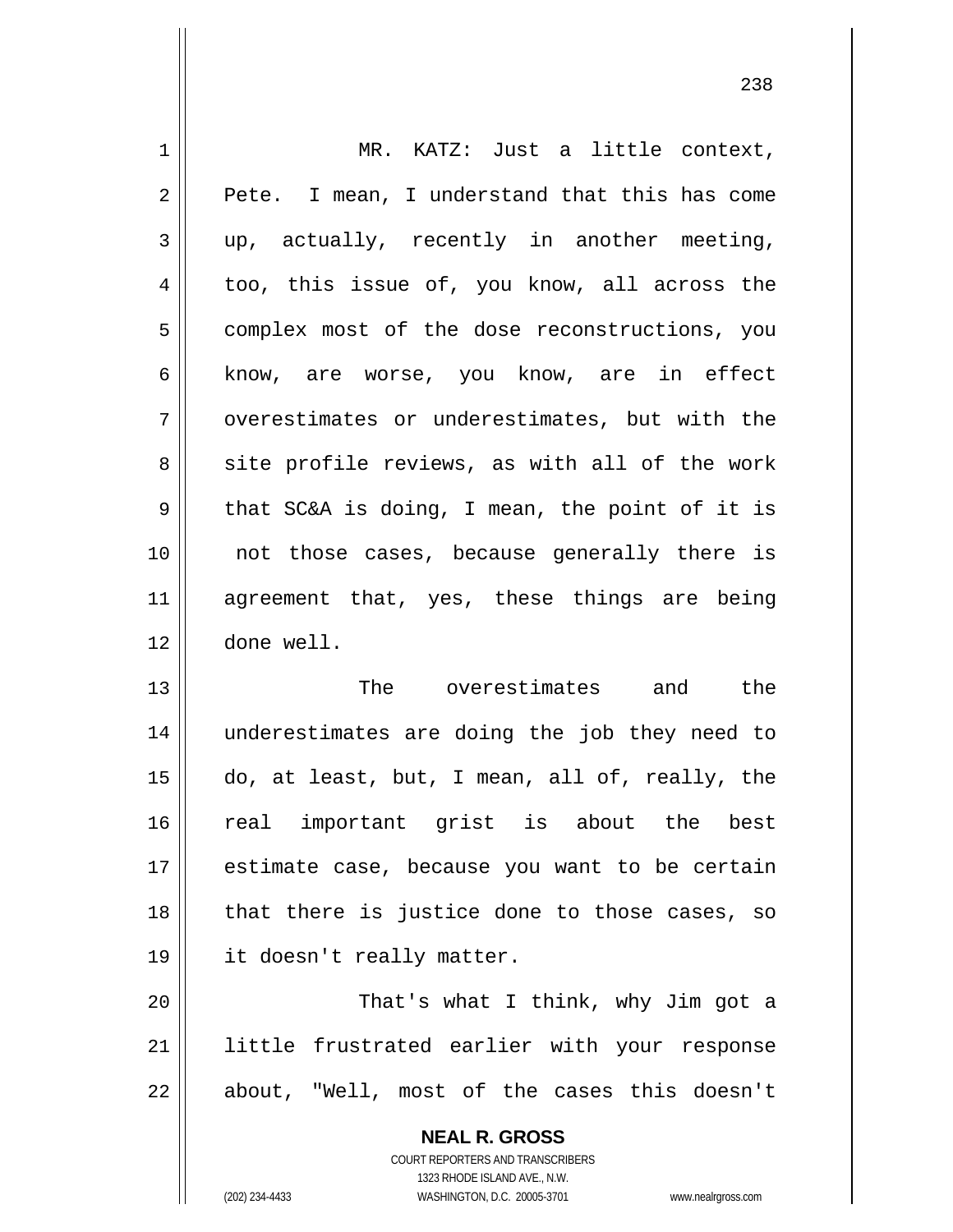| $\mathbf 1$ | apply to," but that's not -- that's not -      |
|-------------|------------------------------------------------|
| 2           | that's not the matter for which the Board's,   |
| 3           | you know, reviewing these, you know, putting   |
| 4           | most of its meat into these reviews.           |
| 5           | It's really for these, and with all            |
| 6           | the site profiles it's germane, as well as     |
| 7           | petitions, to be certain that those best       |
| 8           | estimate cases are doing fairness to the       |
| 9           | claimants.                                     |
| 10          | MR. DARNELL: Yes, I'm not trying to            |
| 11          | kick something out because it doesn't apply to |
| 12          | most cases. I'm just trying to understand      |
| 13          | where we're all coming from.                   |
| 14          | DR. MAURO: As a matter of process,             |
| 15          | when we engage in this process and we bring up |
| 16          | an issue and don't necessarily agree, okay,    |
| 17          | maybe there's something that needs to be       |
| 18          | thought about, and if it's, you know, your     |
| 19          | judgment, of course, at some point we are      |
| 20          | going to agree in principle, this seems to be  |
| 21          | a reasonable strategy for dealing with this    |
| 22          | concern. I know we didn't get to that point    |

**NEAL R. GROSS**

COURT REPORTERS AND TRANSCRIBERS 1323 RHODE ISLAND AVE., N.W. (202) 234-4433 WASHINGTON, D.C. 20005-3701 www.nealrgross.com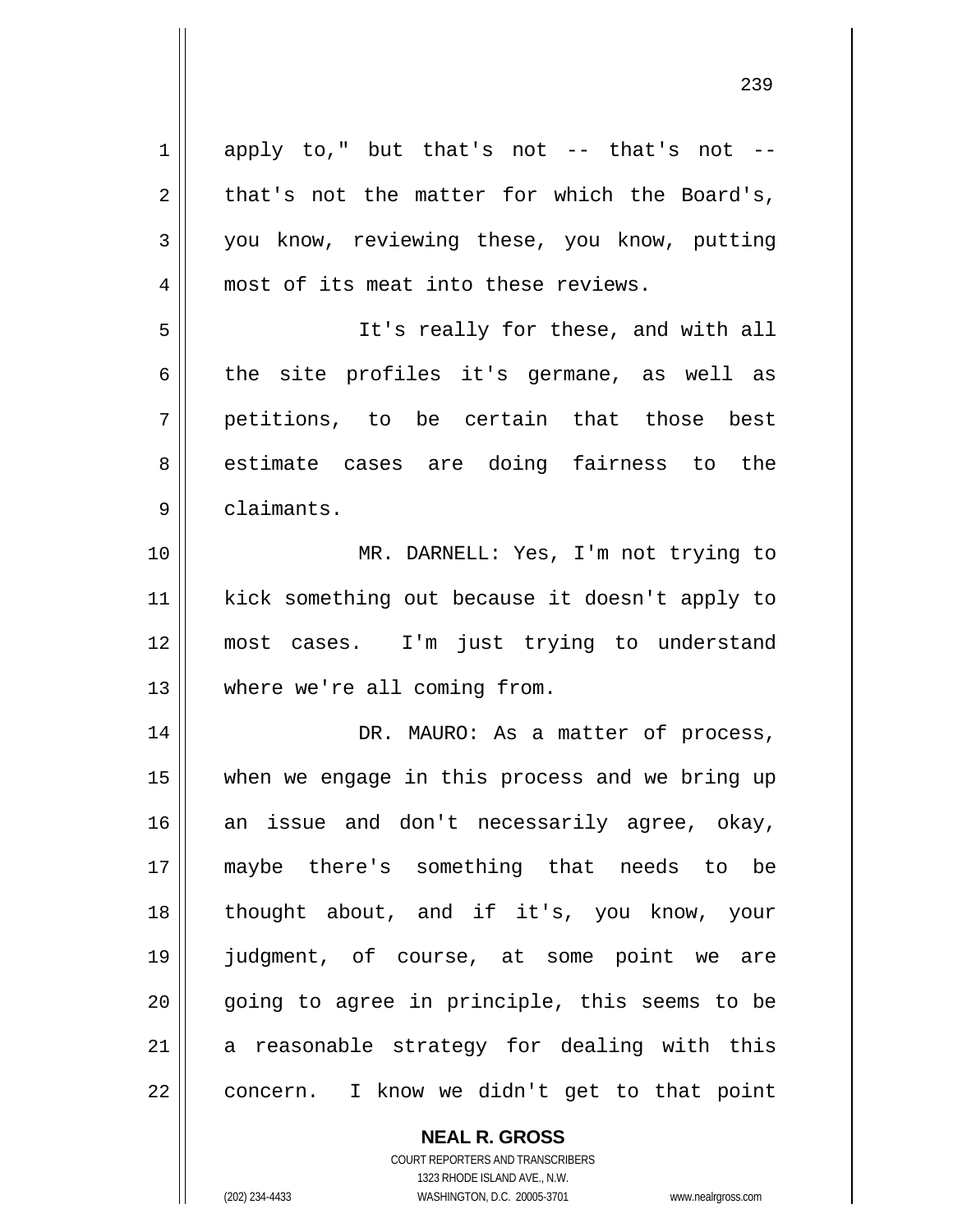1 2 3 4 5 6 7 8 9 10 11 12 13 14 15 16 17 18 19 20 21 22 yet, but at some point we'll get to that point whether, you know, it's a kind of agreement. Then it becomes a matter of your call. You stated in your response in the matrix, and usually it's a commitment to do one of two things, write an OTIB that will provide additional guidance to the dose reconstructor on how to deal with this particular issue when it arises, or a commitment that the site profile will be amended at some point in the future, maybe at the next two-year round. I mean, this is your call, but  $--$  MR. CALHOUN: Or that we stand by what's in there completely, and we're not going to do anything. DR. MAURO: Yes, and that's fine, and that's your call, but that goes in the matrix, and then, when that hits the matrix, we meet, and we talk about it, and, you know, we knock heads and we see where we come out. MR. DARNELL: I don't think we're

> **NEAL R. GROSS** COURT REPORTERS AND TRANSCRIBERS 1323 RHODE ISLAND AVE., N.W.

(202) 234-4433 WASHINGTON, D.C. 20005-3701 www.nealrgross.com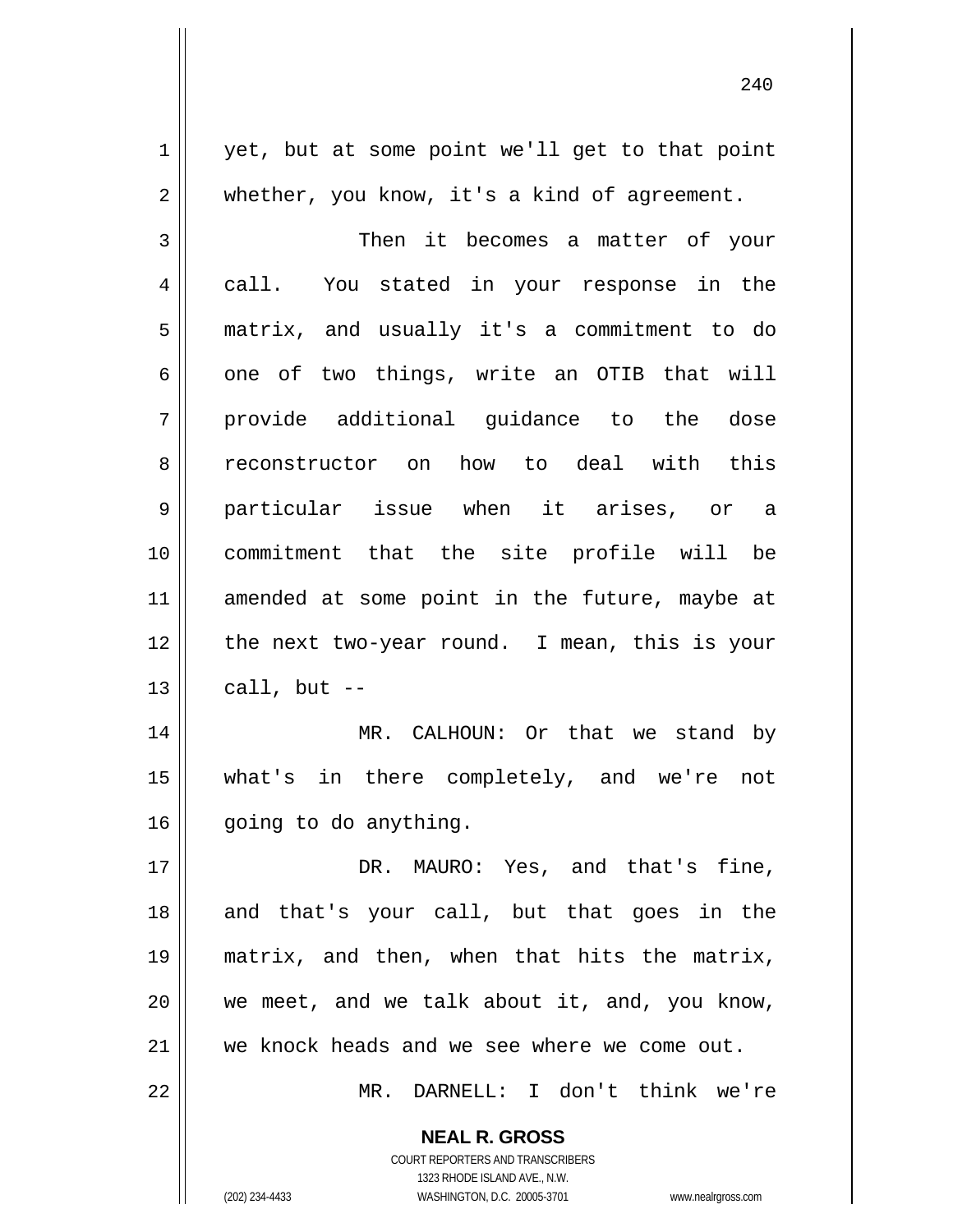**NEAL R. GROSS** COURT REPORTERS AND TRANSCRIBERS 1323 RHODE ISLAND AVE., N.W. (202) 234-4433 WASHINGTON, D.C. 20005-3701 www.nealrgross.com 241 1 2 3 4 5 6 7 8 9 10 11 12 13 14 15 16 17 18 19 20 21 22 actually far off on agreeing on this issue. We just -- I think we need to provide a little more detail on the best case estimates, really. DR. MAURO: That's what we're talking about. That's all there is to it. MEMBER MUNN: That appears to be the case. MR. CALHOUN: Next? CHAIRMAN SCHOFIELD: Okay. We're still basically on the same subject, the highrisk jobs' internal exposure issue. DR. BEHLING: Hello? DR. MAURO: Yes, Hans? MR. CALHOUN: Is he muted? Are we muted? MR. KATZ: We are muted, and I don't know why, because it's not  $-$ - the mute button is not affecting it. Did someone kick the phone, perhaps? MR. CALHOUN: Well, there's not one down here. There could be a plug over here,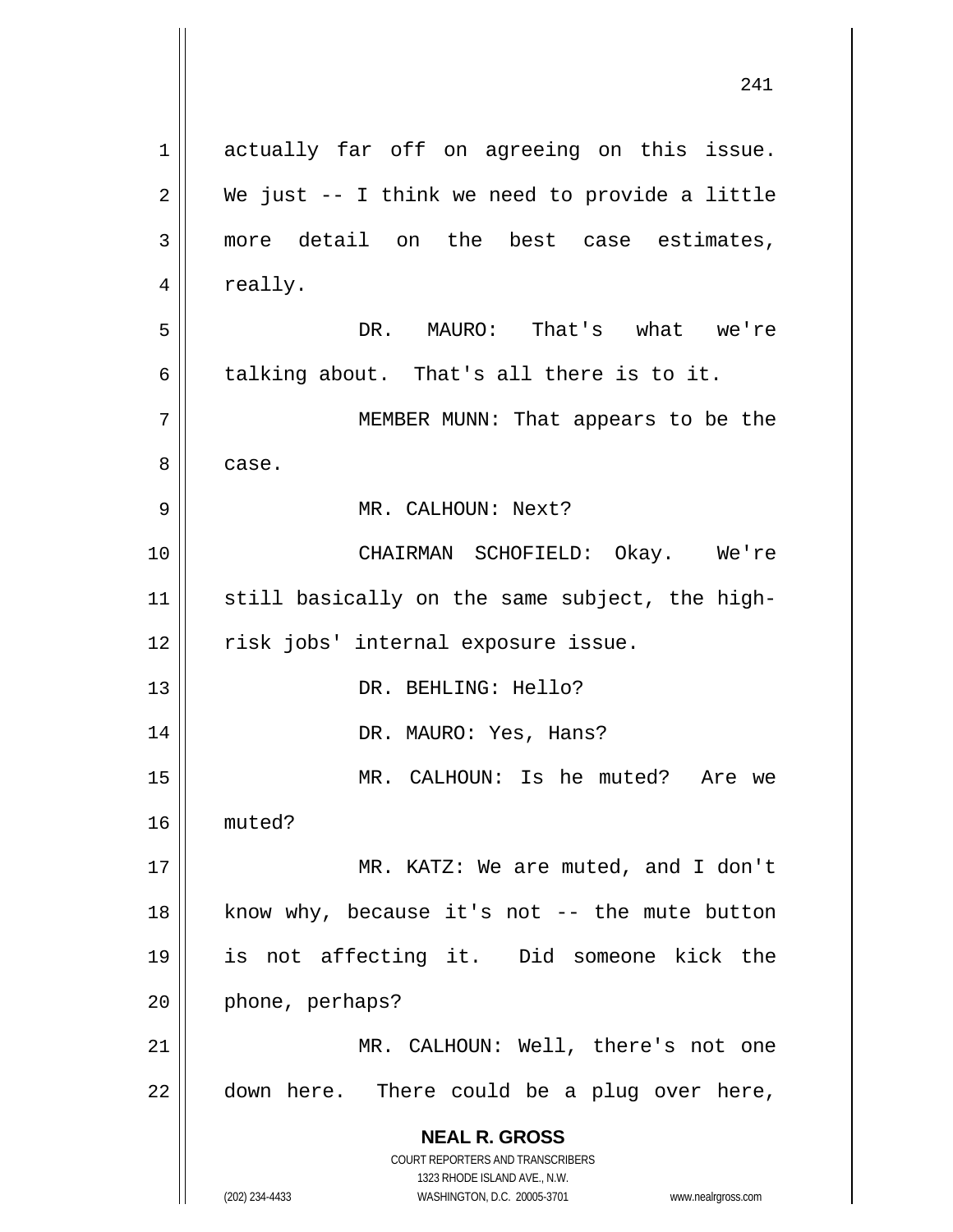**NEAL R. GROSS** COURT REPORTERS AND TRANSCRIBERS 1323 RHODE ISLAND AVE., N.W. (202) 234-4433 WASHINGTON, D.C. 20005-3701 www.nealrgross.com 242 1 2 3 4 5 6 7 8 9 10 11 12 13 14 15 16 17 18 19 20 21 22 but I'm going to blame it on John. MR. KATZ: It just went mute. Let  $me$   $-$  MR. CALHOUN: Did you hit the -- oh, yes. Sorry. MR. KATZ: I just moved my thing, and -- Hans? MR. GLECKLER: I just moved it just now, yes. MR. KATZ: Can you hear us now? MR. GLECKLER: It was sitting right here. MR. KATZ: Is Hans the only one on the line? Is anyone on the line right now? MR. CALHOUN: Way to go, Brian. MR. KATZ: Okay, well, we're still on the line. MR. CALHOUN: I told you not to do that until 3:30. MR. GLECKLER: This was sitting like off, and once we switched to the next thing, it's like I put it there, and it was right on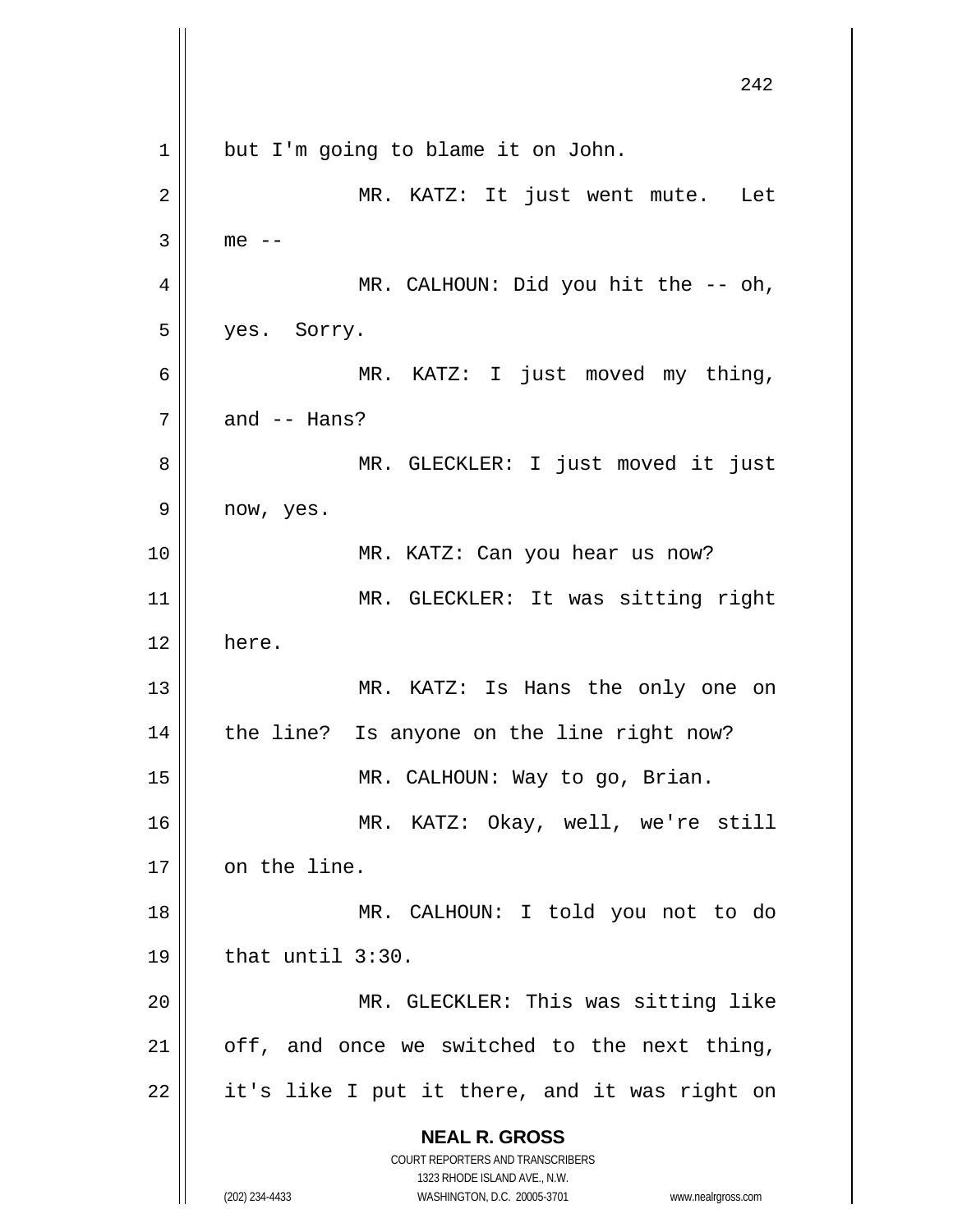**NEAL R. GROSS** COURT REPORTERS AND TRANSCRIBERS 1323 RHODE ISLAND AVE., N.W. (202) 234-4433 WASHINGTON, D.C. 20005-3701 www.nealrgross.com 243 1 2 3 4 5 6 7 8 9 10 11 12 13 14 15 16 17 18 19 20 21 22 top. DR. MAURO: I would say -- I think - - I hate to say this, but we talked about some very, very important concepts. We're coming to closure, and Hans was not part of this, and Hans is my go-to guy. MR. KATZ: Yes, I think you just - did you just mute it within the last -- MR. GLECKLER: Yes, because I just -- MR. KATZ: We're reconnected on the -- DR. BEHLING: I'm back. I got disconnected. MR. KATZ: Hans, how long were you disconnected for? DR. BEHLING: Oh, just a few minutes. Yes, as quick as I could redial, I was reconnected. MR. KATZ: Okay. Thank goodness. MR. DARNELL: So just in a quick recap, NIOSH needs to provide more detail on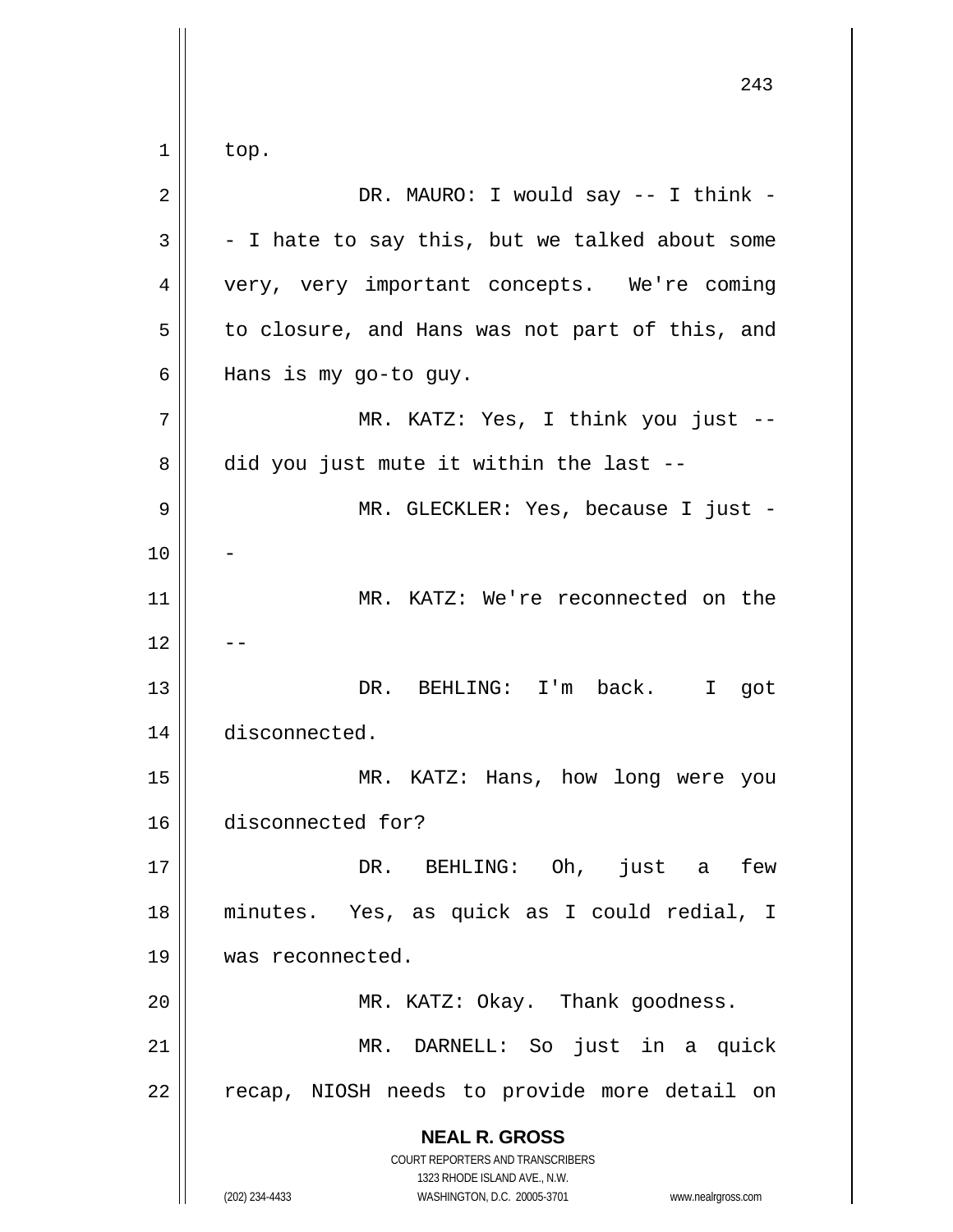|             | 244                                           |
|-------------|-----------------------------------------------|
| $\mathbf 1$ | how we do the best estimate for internals.    |
| 2           | MR. CALHOUN: Where there is<br>no             |
| 3           | monitoring data.                              |
| 4           | MAURO: Where there<br>is<br>DR.<br>no         |
| 5           | monitoring data.                              |
| 6           | DR. BEHLING: And I would add to               |
| 7           | that when there is monitoring data, because   |
| 8           | one of the major concerns I keep expressing,  |
| 9           | both for environmental as well as internal,   |
| 10          | when there is data and especially if the data |
| 11          | is confined to gross beta or gross gamma or   |
| 12          | some other generic bioassay that does not     |
| 13          | necessarily identify the radionuclides that   |
| 14          | may be very critical in that organ dose       |
| 15          | assessment.                                   |
| 16          | And, as I said, I looked at all of            |
| 17          | the different facilities, and before we       |
| 18          | perhaps close the door to this whole issue, I |
| 19          | looked at a couple other facilities including |
| 20          | the Rad Waste Management Complex, including   |
| 21          | the transuranic storage area, and, again, in  |
| 22          | Table 5-20 the dose reconstructors provided a |

1323 RHODE ISLAND AVE., N.W. (202) 234-4433 WASHINGTON, D.C. 20005-3701 www.nealrgross.com

 $\mathbf{I}$ 

**NEAL R. GROSS** COURT REPORTERS AND TRANSCRIBERS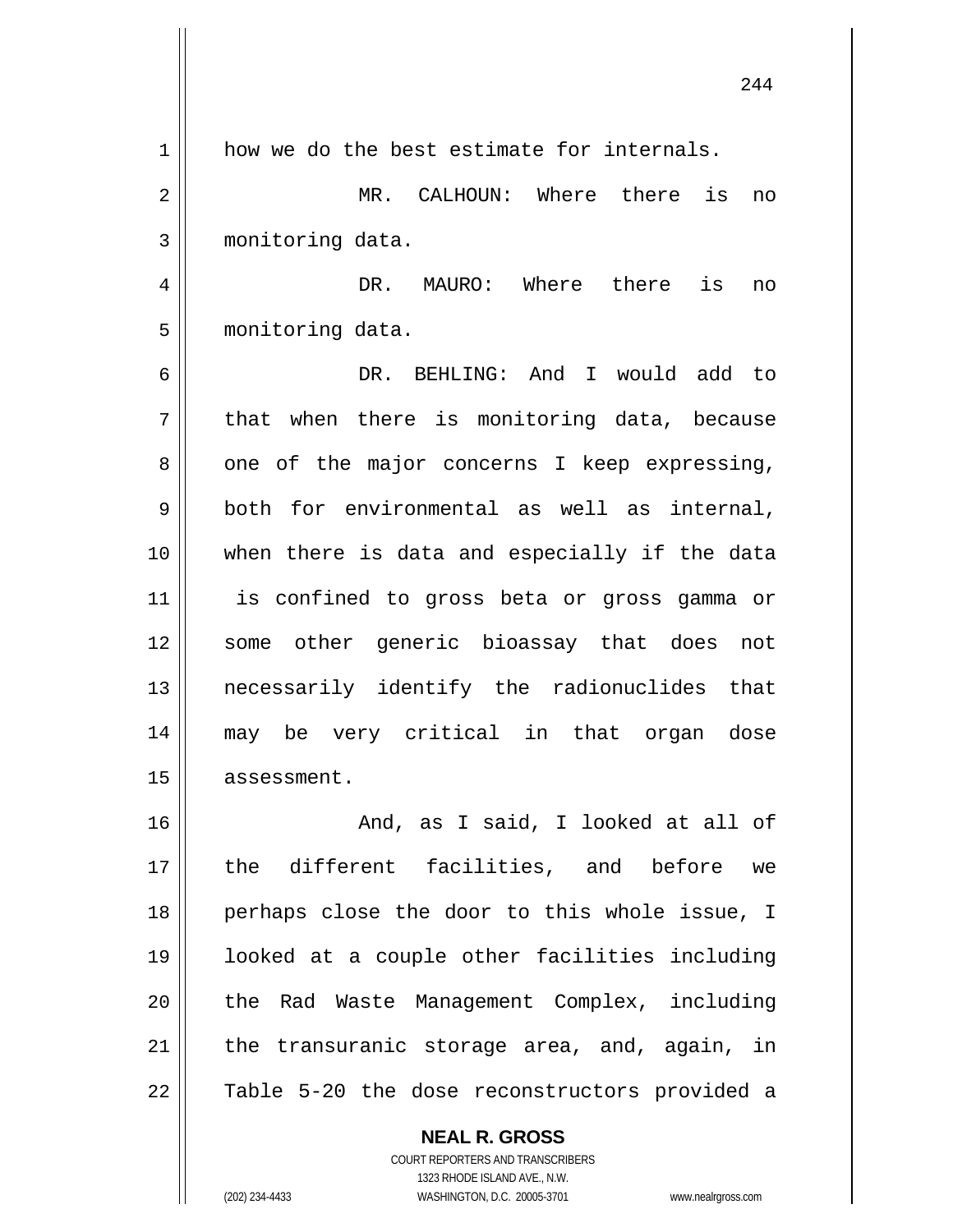table that gives the ratio of various radionuclides, transuranics, plutonium and uresium, and uranium and curium. There's very little information provided that would allow that person to say, "Okay, this is what I need to do here."

7 8 9 10 11 12 13 14 15 16 17 I would assume that that table is to be used in conjunction with a urine analysis that specifically identified one of the several radionuclides in question, either plutonium, uranium, or curium, and on that basis, once you have one of those radionuclides for which there is either below MDA or MDL or a positive measurement, you would then use this table to assign all of the other transuranics to that particular urinalysis. Is that correct?

18 19 MR. CALHOUN: Yes, that's my understanding.

20 21 22 DR. BEHLING: Yes, and the problem is that that kind of information isn't given when I look at it and I read it, and if I were

> **NEAL R. GROSS** COURT REPORTERS AND TRANSCRIBERS 1323 RHODE ISLAND AVE., N.W. (202) 234-4433 WASHINGTON, D.C. 20005-3701 www.nealrgross.com

1

2

3

4

5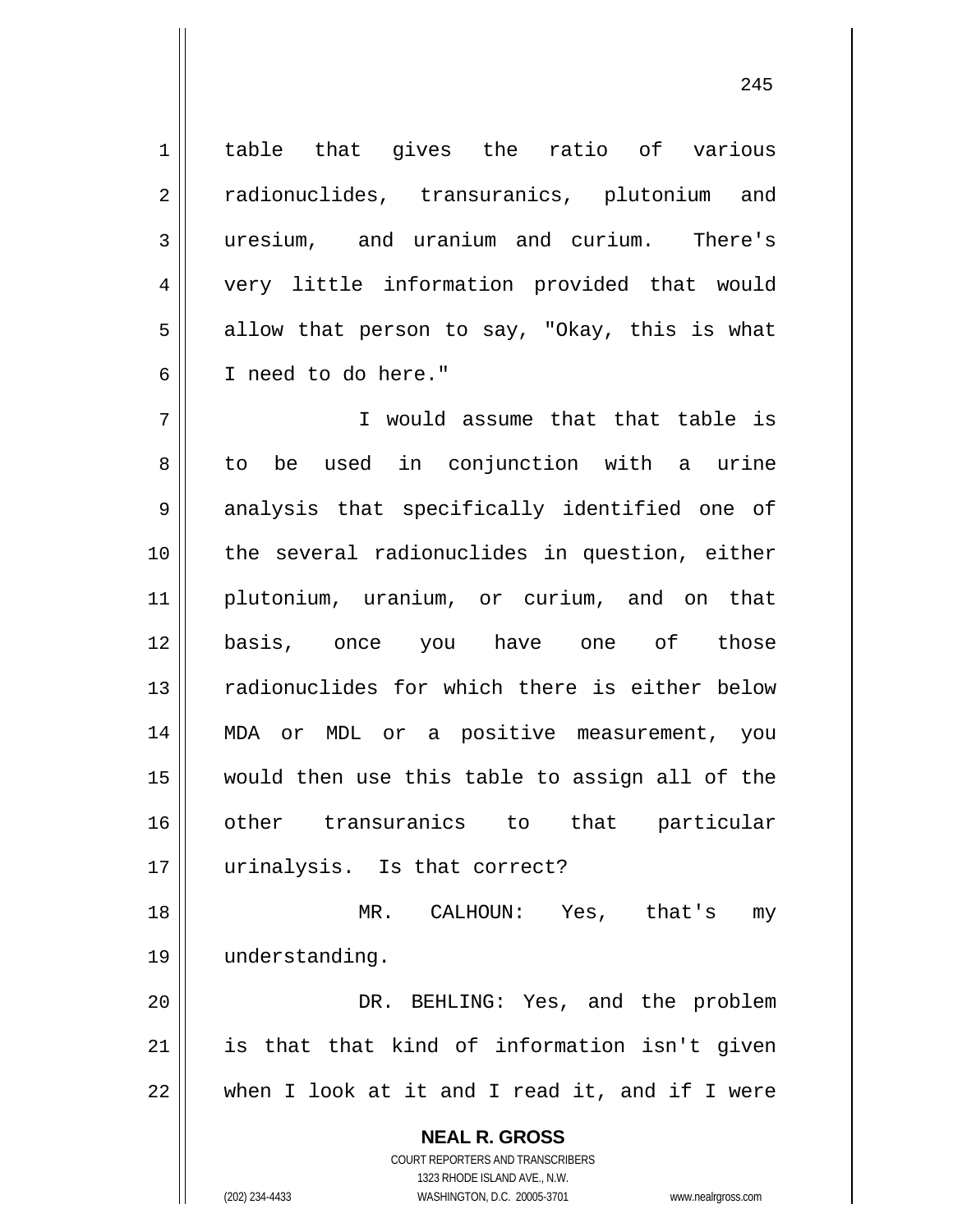1 2 3 4 5 6 7 8 9 10 11 12 a dose reconstructor, I would say, "Oh, that's very cute. You have a waste facility here, and it tells me that there are 65,000 cubic meters of solid TRU waste," and then you give a breakdown and say, "Okay, 44 percent of that is plutonium-241." There should be some additional information that says, "Okay, if a person was assigned to that facility, TSA facility, and there was, in fact, a bioassay for that individual which shows one of these radionuclides as a positive value, this is how

14 15 16 17 18 19 20 21 22 Right now, obviously, I would assume all of your dose reconstructors are smart enough to put those or connect those dots, but I'd like to see a few additional comments to that effect. In fact, most of the TBDs that we've had in the past, there's usually an appendix that says, "Okay, here you are, and here's what you need to do in order to make use of the data in Table 5-10."

> COURT REPORTERS AND TRANSCRIBERS 1323 RHODE ISLAND AVE., N.W. (202) 234-4433 WASHINGTON, D.C. 20005-3701 www.nealrgross.com

**NEAL R. GROSS**

you do it."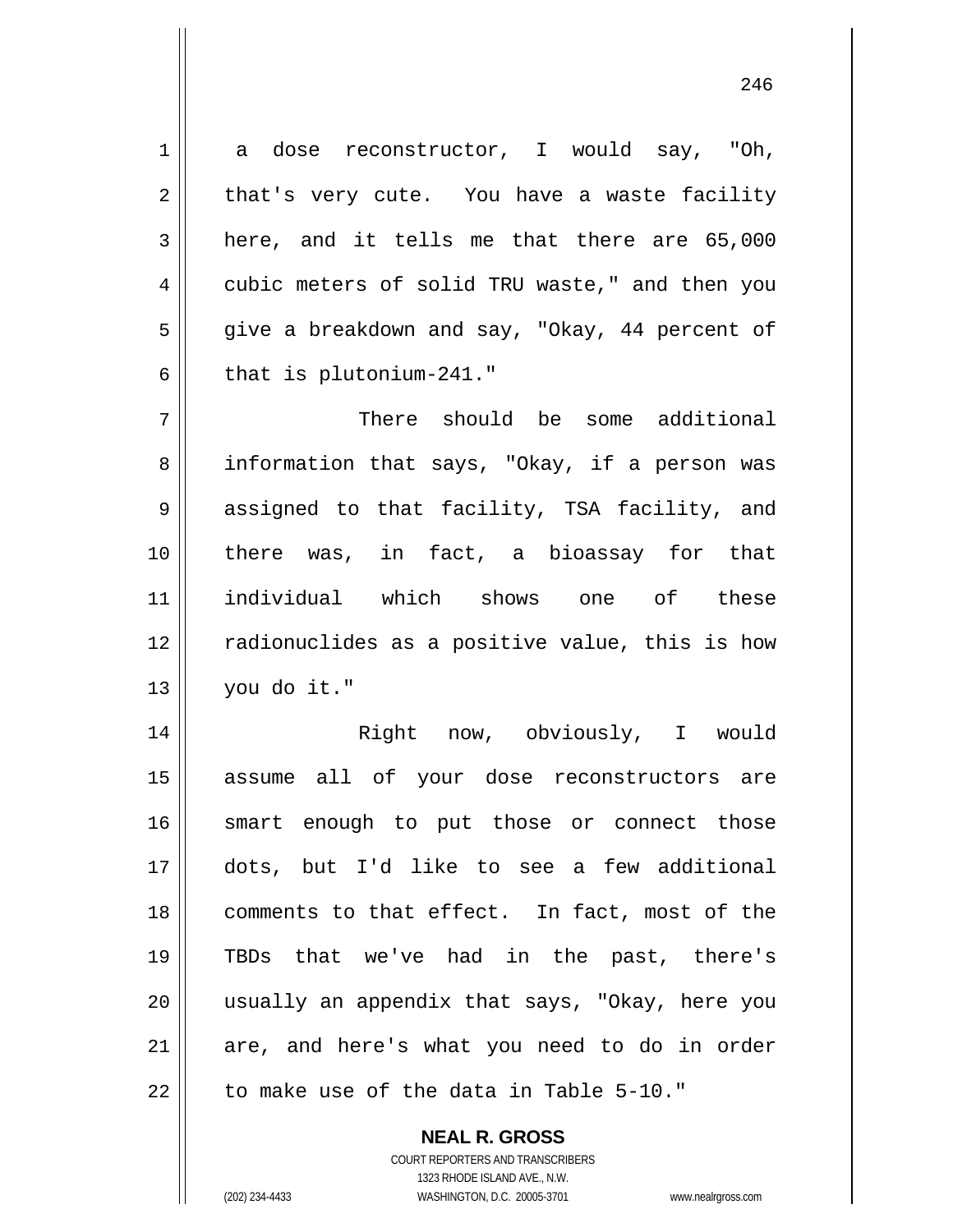| $\mathbf 1$    | This is lacking right now, and I               |
|----------------|------------------------------------------------|
| $\overline{2}$ | would put -- I would say that the dose         |
| 3              | reconstructor at times will kind of be         |
| 4              | scratching his head and saying, "What do I do  |
| 5              | now, and how do I use the data as I see it?"   |
| 6              | MR. GLECKLER: If I understand                  |
| 7              | correctly, you're saying that we've got        |
| 8              | isotopic data versus just a generic gross      |
| 9              | beta/gross gamma type stuff?                   |
| 10             | DR. BEHLING: Well, there is, in                |
| 11             | fact, I believe, if you go back to at least    |
| 12             | one of the tables, Table 5-10 in the TBD, they |
| 13             | do, in fact, show that there was a limited --  |
| 14             | at least for the years '59, '60, and '61,      |
| 15             | there was a limited amount of alpha analysis   |
| 16             | for thorium, uranium, plutonium, and uresium,  |
| 17             | as you can see on --                           |
| 18             | What's the page here? It's on page             |
| 19             | -- it's on Table 5-10, and I would assume, if  |
| 20             | that's an example, you would expect to have -- |
| 21             | this would be page 23 in the TBD. You would    |
| 22             | expect to have, perhaps, data all the way back |
|                | <b>NEAL R. GROSS</b>                           |

COURT REPORTERS AND TRANSCRIBERS 1323 RHODE ISLAND AVE., N.W.

 $\mathsf{II}$ 

(202) 234-4433 WASHINGTON, D.C. 20005-3701 www.nealrgross.com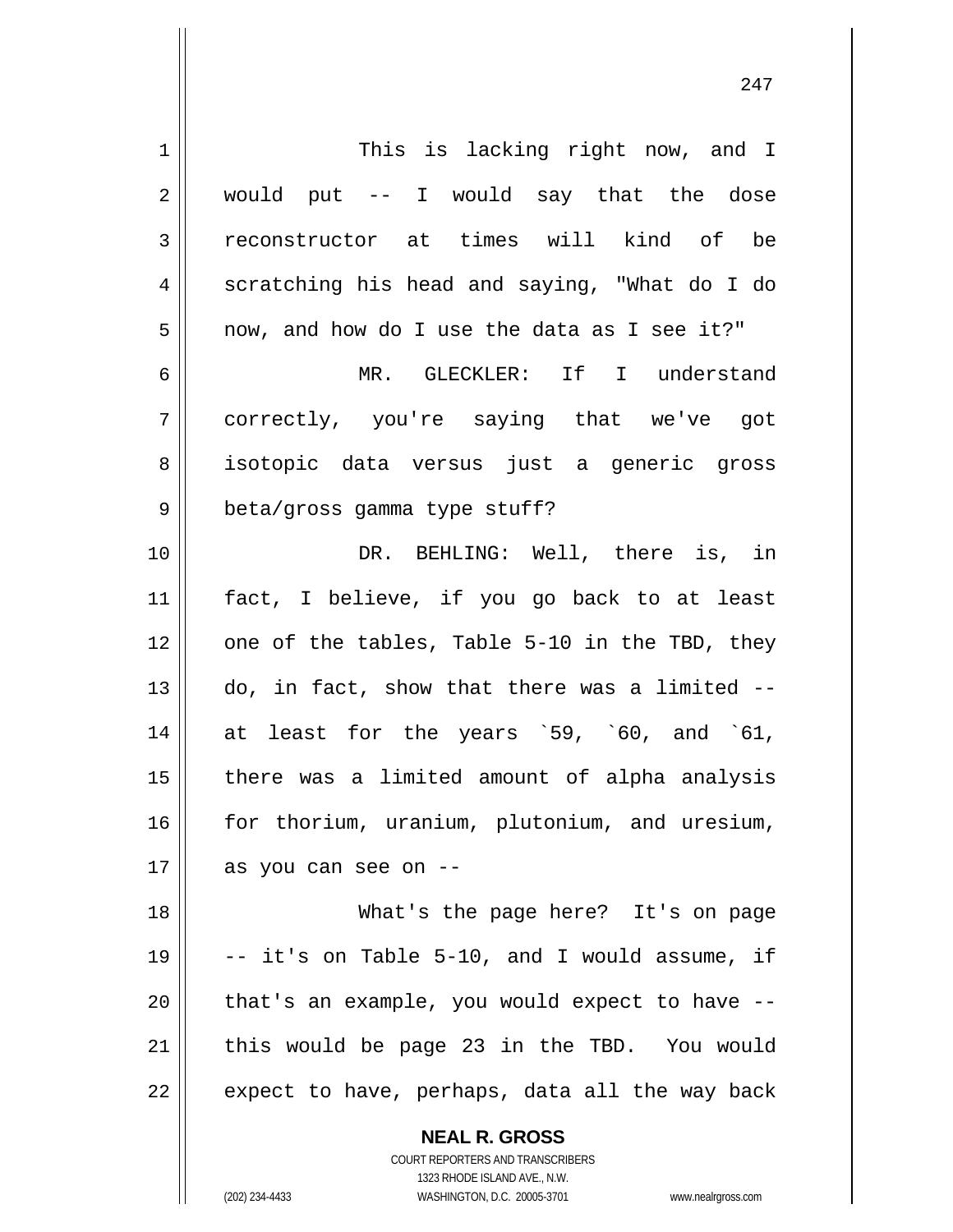| 1              | to the time of 1952, because that's when the                        |
|----------------|---------------------------------------------------------------------|
| $\overline{2}$ | Rad Waste facility started operation.                               |
| 3              | MR. DARNELL: I think one of the                                     |
| 4              | things that you're looking for, Hans, that                          |
| 5              | you're not seeing is the actual procedures on                       |
| 6              | how this information is used and how the dose                       |
| 7              | reconstructor takes this data that's presented                      |
| 8              | in the TBD and turns it into a dose                                 |
| 9              | reconstructor, and that is not in this TBD.                         |
| 10             | DR. BEHLING: Well, most times, in                                   |
| 11             | most TBDs, usually they are given specific                          |
| 12             | instructions that make reference to various                         |
| 13             | tables.                                                             |
| 14             | MR. DARNELL: You're absolutely                                      |
| 15             | correct. You're absolutely correct, but this                        |
| 16             | particular TBD was one that was developed                           |
| 17             | later in NIOSH's TBD cycle, for lack of a                           |
| 18             | better word.                                                        |
| 19             | They were already going back to the                                 |
| 20             | first TBDs and developing the, I guess, the HP                      |
| 21             | instructions or whatever you want to call it.                       |
| 22             | In other words, how the HP was putting the                          |
|                |                                                                     |
|                | <b>NEAL R. GROSS</b><br>COURT REPORTERS AND TRANSCRIBERS            |
|                | 1323 RHODE ISLAND AVE., N.W.                                        |
|                | (202) 234-4433<br>WASHINGTON, D.C. 20005-3701<br>www.nealrgross.com |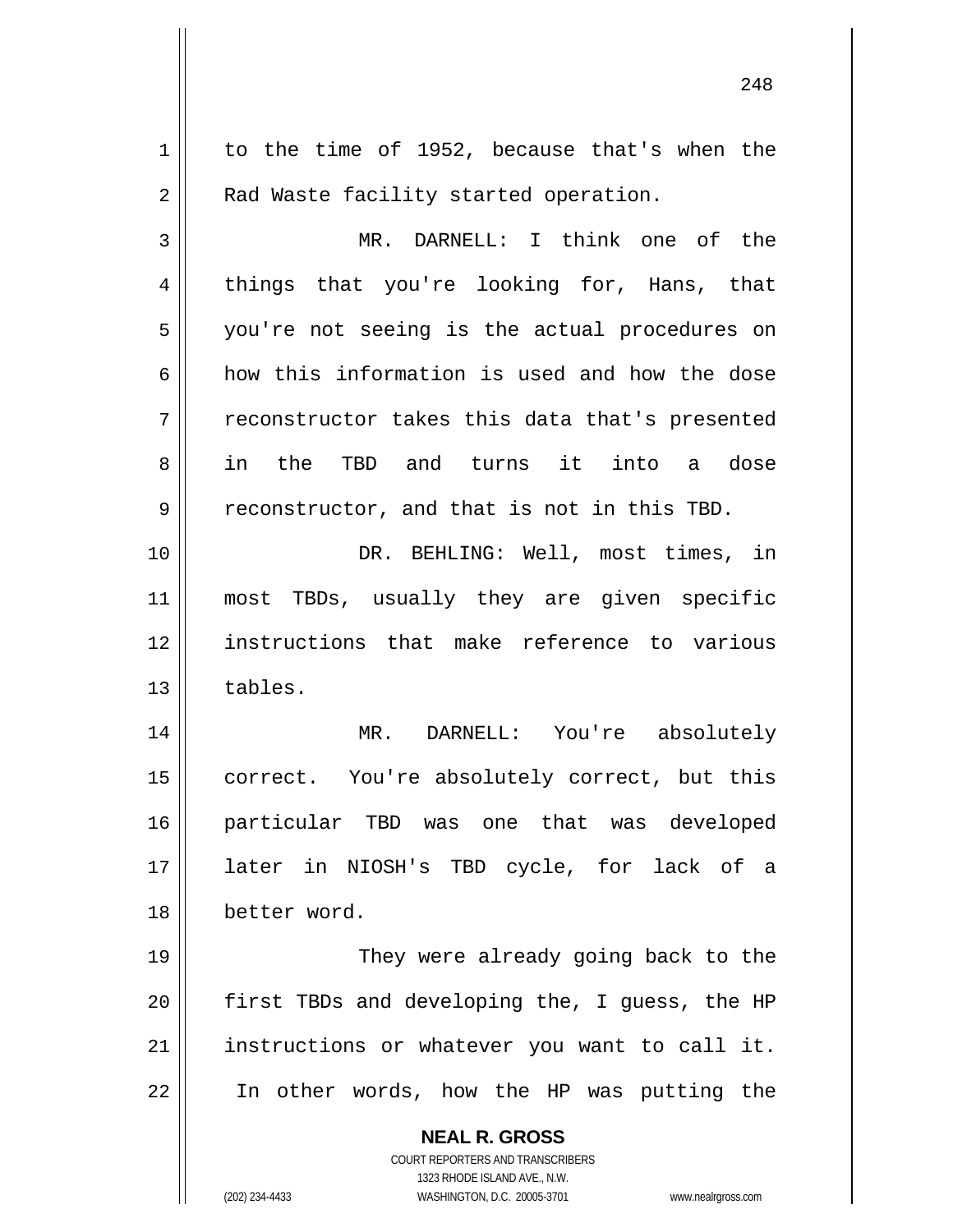1 2 3 dose reconstruction together was being put together at the particular time that this TBD came out.

4 5 6 7 8 9 10 11 So I think what we're seeing here is that there is -- some of the information that you would normally have seen in a TBD is now actually included in the HP procedures and instructions, rather than all in the TBD. What you have, the TBD here is providing more of a generic -- more generic information than what you're used to being seen.

12 13 14 15 16 17 18 19 20 21 MR. GLECKLER: A lot of the specifics aren't covered by -- I think it's OTIB-60 is our internal, if I remember right on that. We've got a number of procedures for, you know, dealing with the medical and the onsite ambient doses, and that's all dealt at a higher level that's complex-wide, whereas, you know, part of the instructions that I've heard recently on the TBDs is like, yes, it's like if it's --

They don't want -- we don't want

**NEAL R. GROSS** COURT REPORTERS AND TRANSCRIBERS 1323 RHODE ISLAND AVE., N.W. (202) 234-4433 WASHINGTON, D.C. 20005-3701 www.nealrgross.com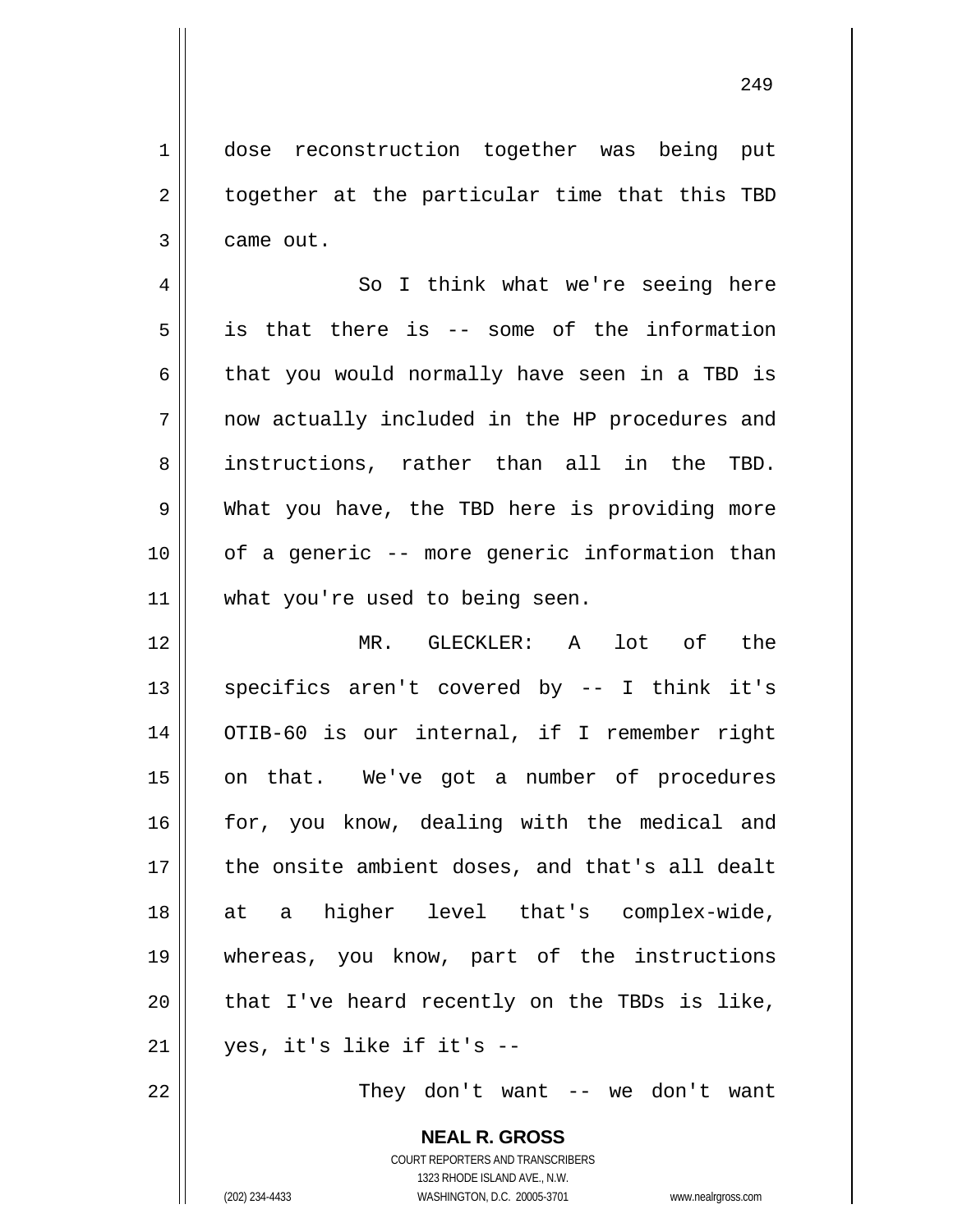**NEAL R. GROSS** COURT REPORTERS AND TRANSCRIBERS 1323 RHODE ISLAND AVE., N.W. 1 2 3 4 5 6 7 8 9 10 11 12 13 14 15 16 17 18 19 20 21 22 the TBDs to be too prescriptive of how to do the dose reconstruction, because we have upper-level procedures and documents that dictate that, and what you run into by putting in too much prescriptive information on how to do that, you run into conflicts with those as all these documents get revised. So, ideally, it's like if there's anything real prescriptive in our generic procedure, we should yank it out of the profile. MR. CALHOUN: On Table 5-24, doesn't it do that? I'm at a loss. MR. GLECKLER: What's that? MR. CALHOUN: It seems like Table 5- 24 does what he's asking. MR. GLECKLER: I keep thinking that, but  $--$  MR. CALHOUN: Yes, I mean -- MR. GLECKLER: It gives the other -- MR. CALHOUN: I understand the argument that not all the radionuclides are included, but 5-24 is very prescriptive as far

<u>250</u>

(202) 234-4433 WASHINGTON, D.C. 20005-3701 www.nealrgross.com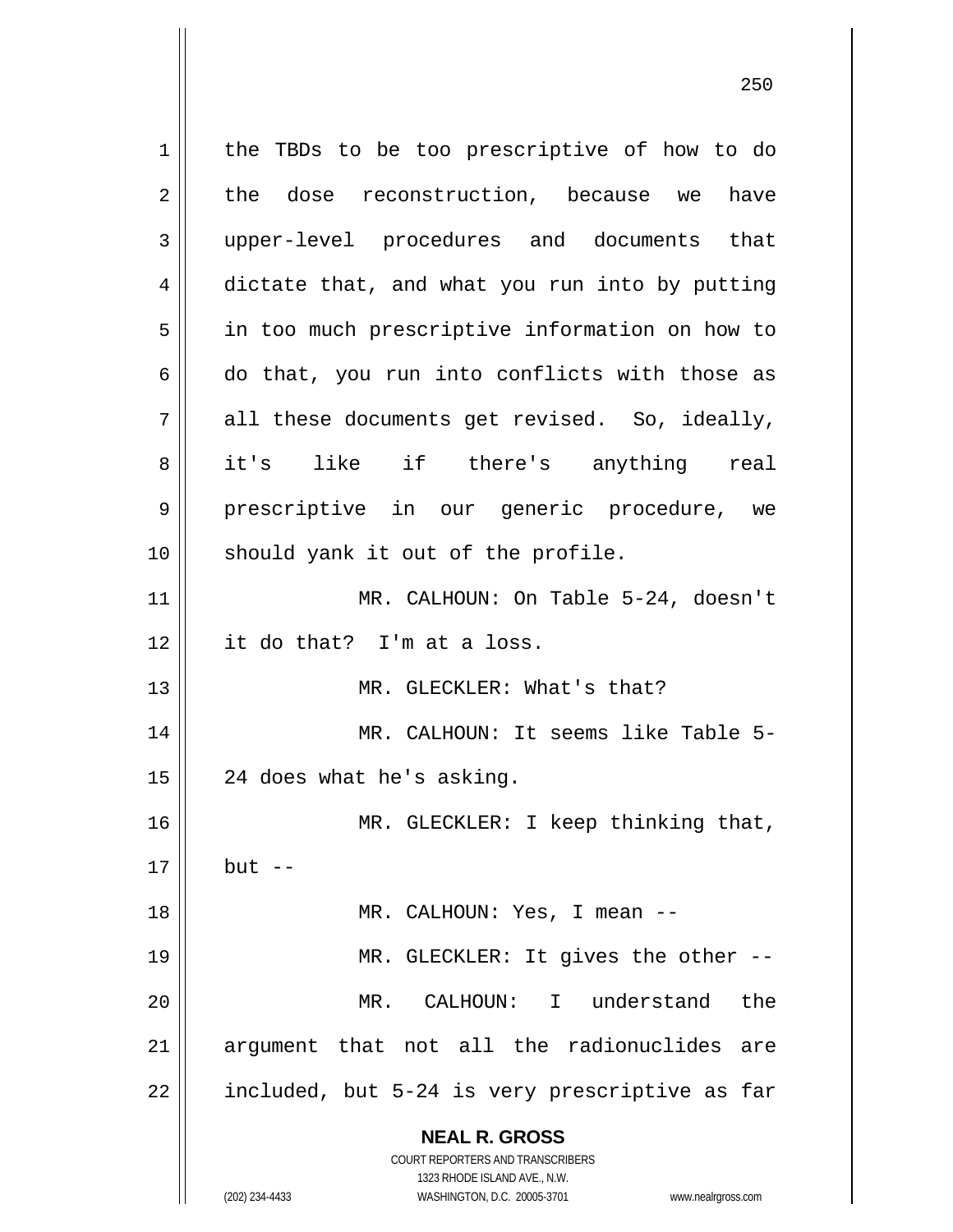1 2 3 as how do you assign the mix of dose. It's not even a whole lot of thought that goes into that.

4 5 6 7 8 9 10 11 12 13 14 15 It's, "Here's what you do," and one of your points that you've come to twice here, at least, is the point regarding another radionuclide and how it may affect a certain organ differently, but what I'd like to see, and maybe it's in your total writeup, is that if there is another radionuclide based on what its relative abundance would be, compared to the strontium or whatever the key radionuclide in this table is, you know, show me where that would have a significant impact on a certain organ, and maybe it will.

16 17 18 19 20 21 22 DR. BEHLING: Well, let me go back here, and with regard to 5-24 for the period of `52 through 1960, you know, obviously have prescription here that says, "Okay, you can take these protocols," and they list, obviously, the various radionuclides that basically start out with strontium-90 and

> **NEAL R. GROSS** COURT REPORTERS AND TRANSCRIBERS 1323 RHODE ISLAND AVE., N.W. (202) 234-4433 WASHINGTON, D.C. 20005-3701 www.nealrgross.com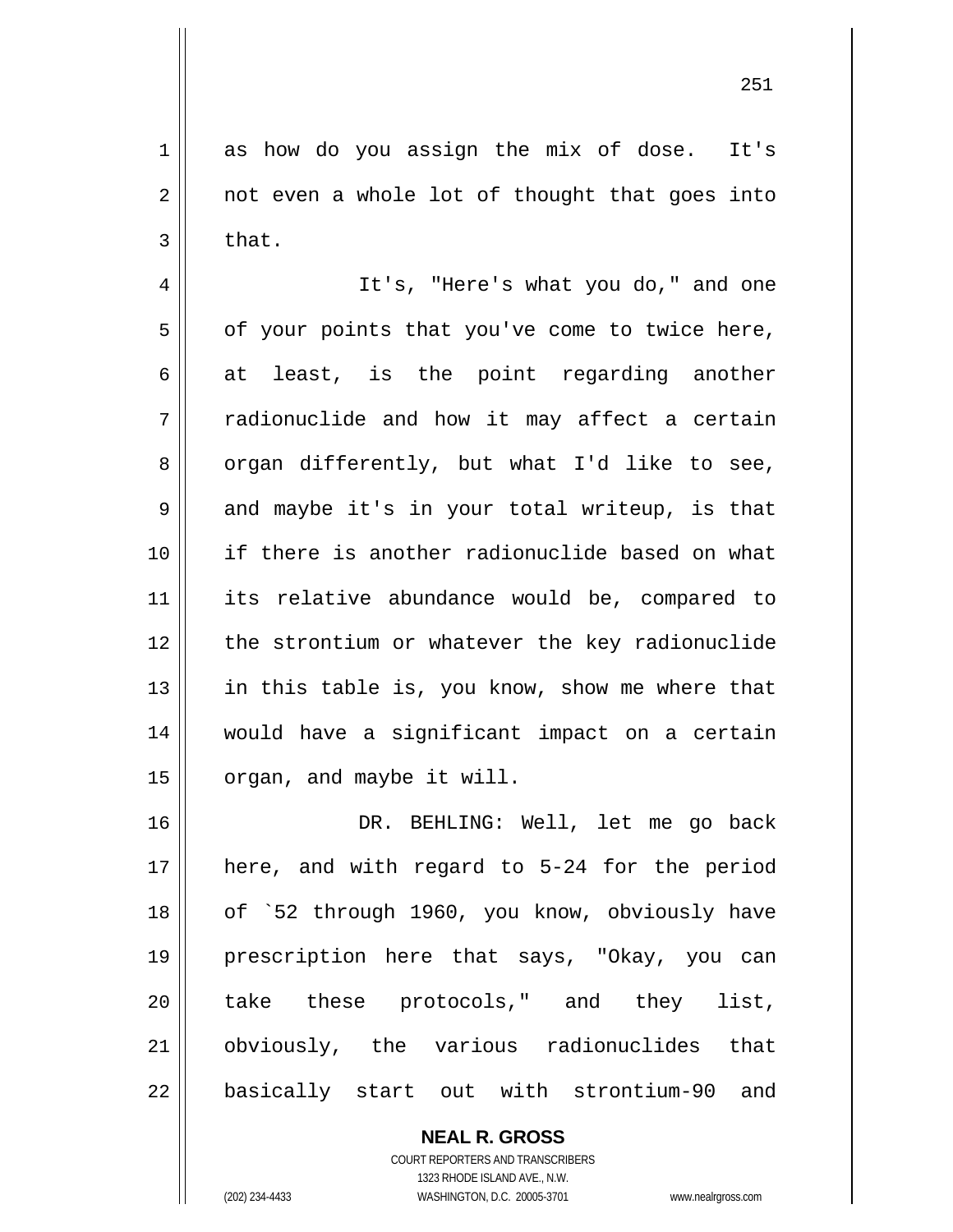1 2 cesium-137, plutonium-238, cerium, and so forth.

3 4 5 6 7 8 9 But let's assume the guy worked at the transuranic storage area where the radionuclides in question are defined by Table 5-20. So now you have a complete reversal of assigned radionuclides that are not necessarily -- do not necessarily reflect what's on Table 5-24.

10 11 12 13 MR. DARNELL: So what's your point? DR. BEHLING: The point is you're going to be calculating an organ dose based on a radionuclide mix that doesn't apply.

14 15 16 17 18 19 20 21 22 MEMBER MUNN: It would sound wise for NIOSH to respond to the specific issue that's been put before us in writing so that if it does not respond adequately to the concern that's being raised, then SC&A can in turn respond back, "No, we don't see it that way. This is the way we see it," so that this entire discussion will not just be on the transcript.

> **NEAL R. GROSS** COURT REPORTERS AND TRANSCRIBERS 1323 RHODE ISLAND AVE., N.W.

(202) 234-4433 WASHINGTON, D.C. 20005-3701 www.nealrgross.com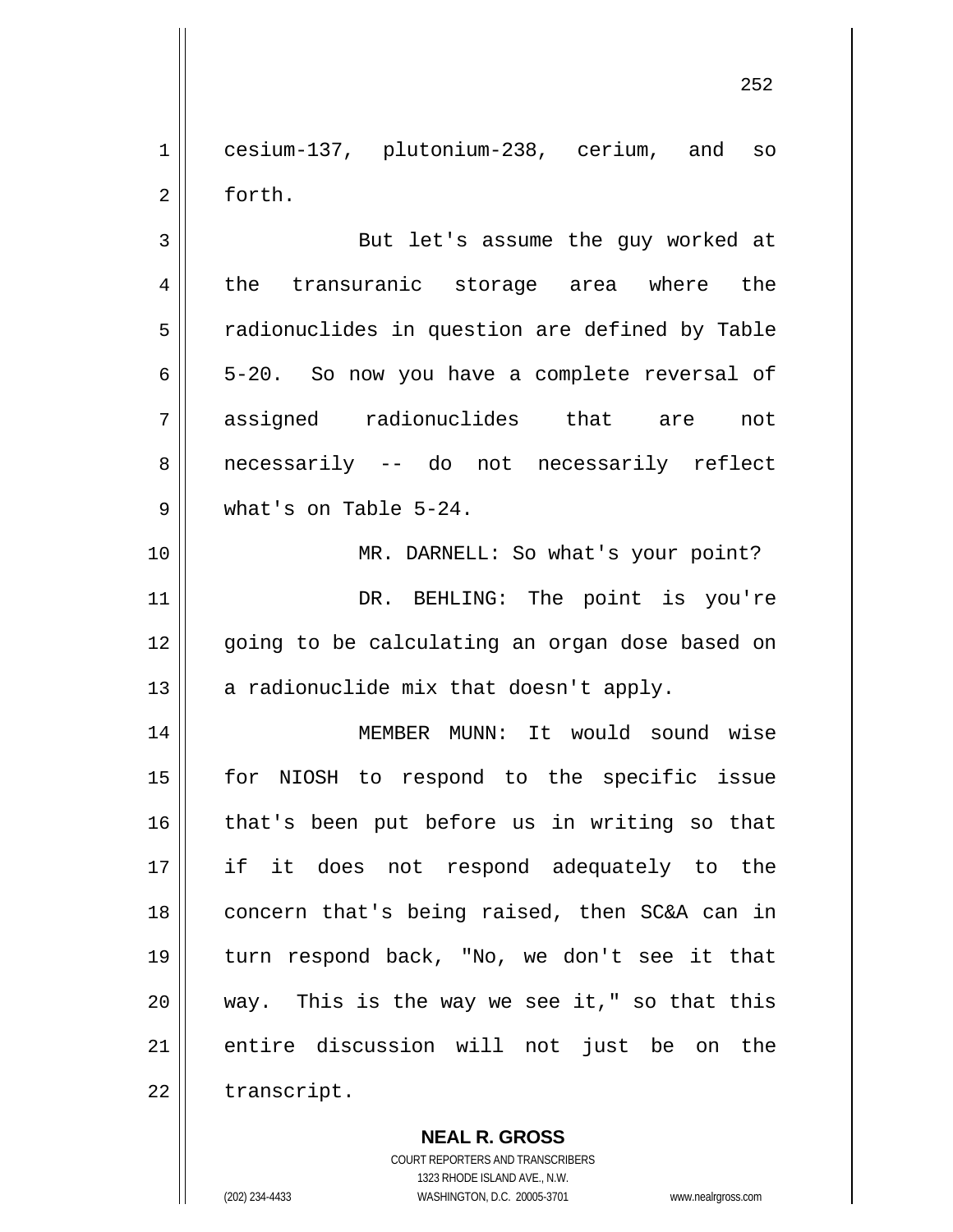**NEAL R. GROSS** COURT REPORTERS AND TRANSCRIBERS 1323 RHODE ISLAND AVE., N.W. 1 2 3 4 5 6 7 8 9 10 11 12 13 14 15 16 17 18 19 20 21 22 It will be in the written record of this group as to how the issue was resolved. Trying to solve it in this kind of setting may be productive here, but it has not been productive in other places, so perhaps the wisest course would be for us to consider looking at the written response from NIOSH. MEMBER BEACH: Well, and that goes to all of them, not just this one. MR. DARNELL: Oh, yes, we're going to respond. DR. BEHLING: I think Phil in his opening statement this morning basically set the stage for everything that I meant to say or maybe already have said, too, and that is that this facility is a very, very complex facility, unlike so many others that are in a production mode of enriching uranium and other things. This facility is a very complex one. It has 52 reactors. It has different processes, and each facility had its every

<u>253</u>

(202) 234-4433 WASHINGTON, D.C. 20005-3701 www.nealrgross.com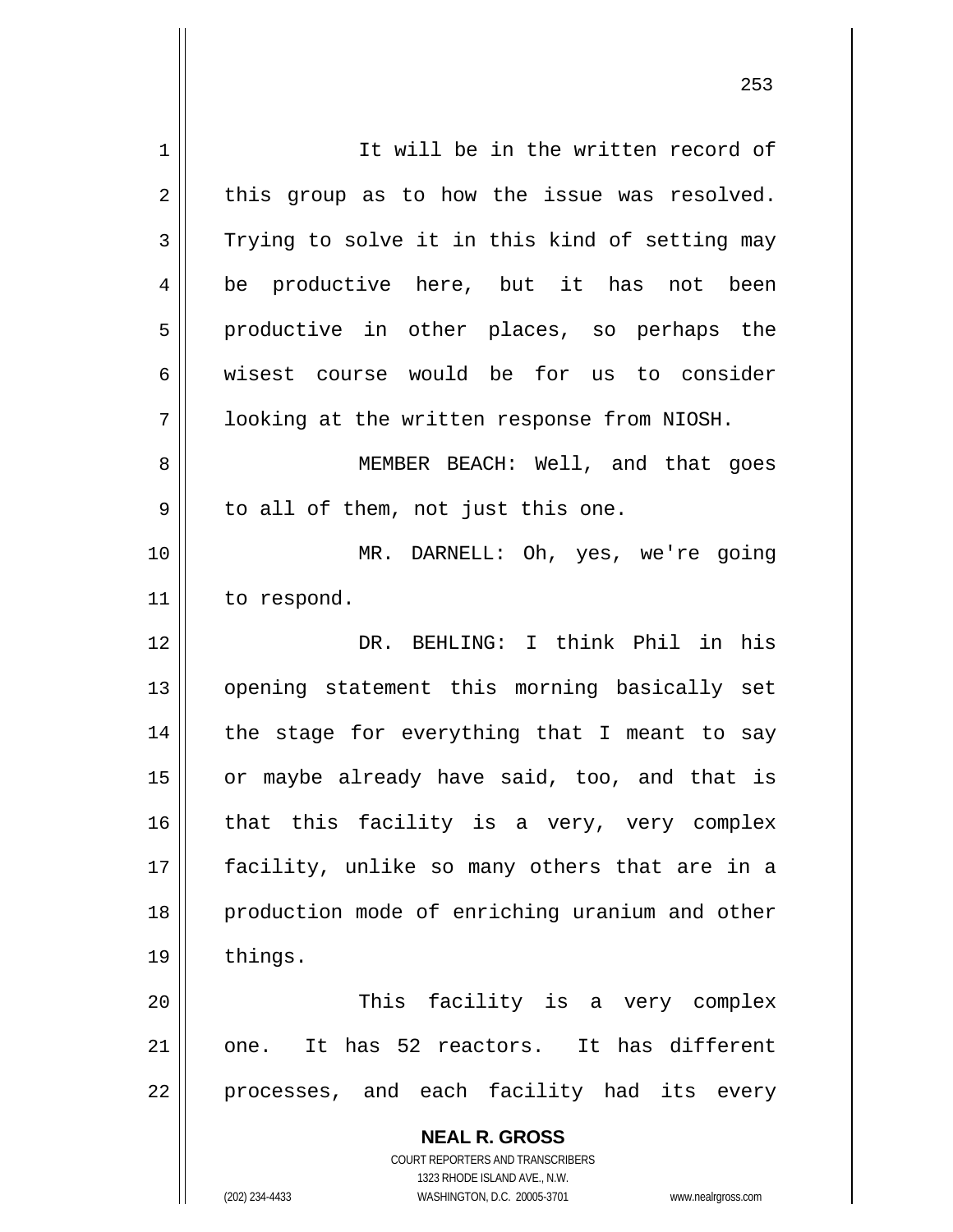**NEAL R. GROSS** 1 2 3 4 5 6 7 8 9 10 11 12 13 14 15 16 17 18 19 20 21 22 unique radionuclide mixture, and when you go to a certain default value, you obviously have to make a compromise, and as I see it here, that compromise could certainly affect select cancers for which we are doing dose reconstruction by virtue of the radionuclide mixture that may not necessarily be claimant favorable. MR. DARNELL: Well, what I hear you saying is it may do this. It may do that. Do you have a calculation, say, for the liver? DR. BEHLING: Of course, I haven't done that yet. I mean -- MR. DARNELL: Well -- DR. BEHLING: All I can say is that in all likelihood the assigned dose will change based on which radionuclide mixture you will assume or apply. That's a given. MR. DARNELL: I think NIOSH's position is that the isotopes that we selected and the way that the dose reconstruction is done covers it. I mean, show us where we're

> COURT REPORTERS AND TRANSCRIBERS 1323 RHODE ISLAND AVE., N.W.

(202) 234-4433 WASHINGTON, D.C. 20005-3701 www.nealrgross.com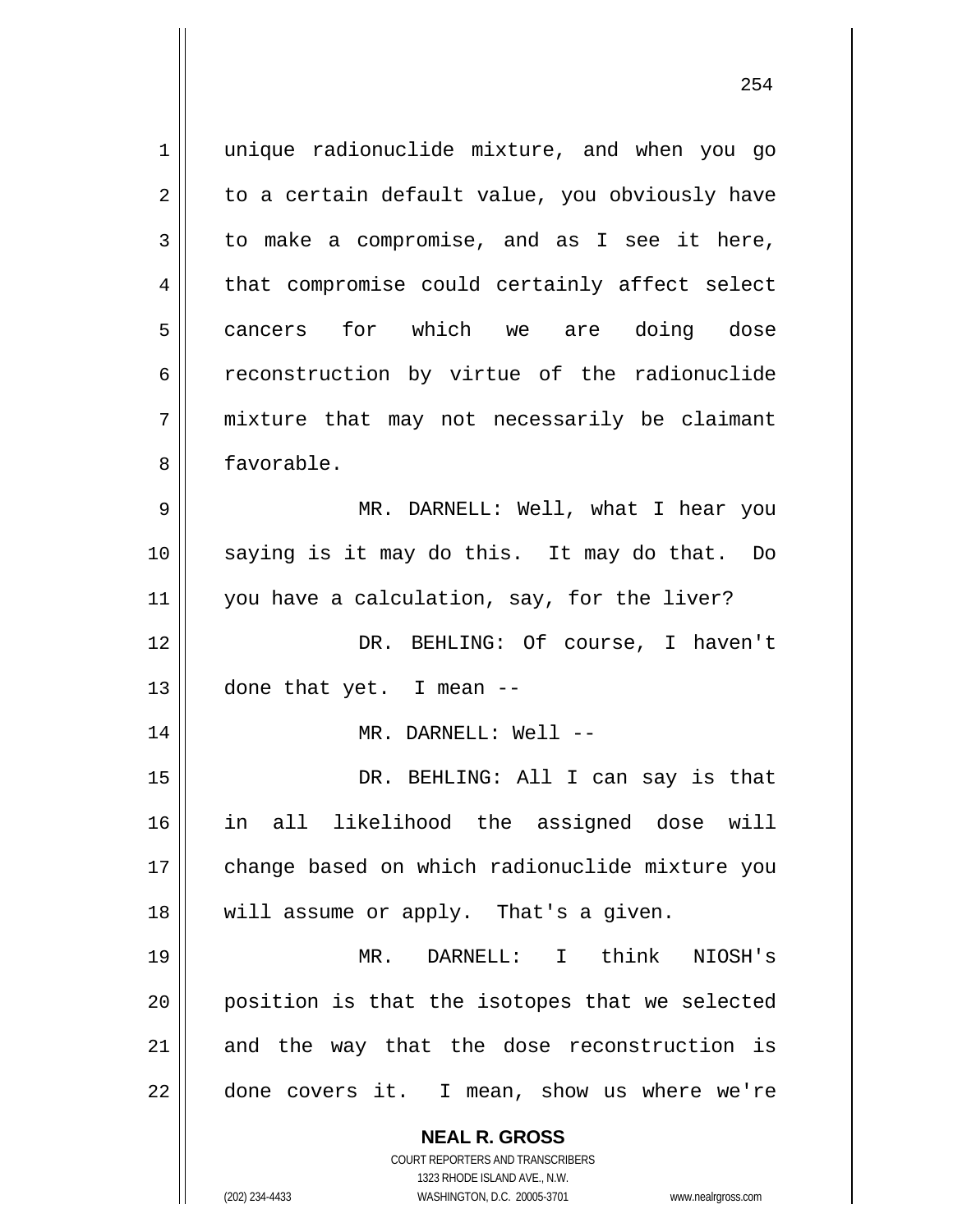1

wrong. We'll be glad to look at it.

2 3 4 5 6 7 8 9 10 MR. CALHOUN: There's too many possible radionuclides -- I mean, you know that -- in fission products that were dissolved in fuel or whatever they were doing there. There would be way too many to try to prove every single radionuclide is going to be specific to every single organ. DR. BEHLING: Well, as I said, if you use the criteria that you take the

11 12 13 14 15 16 17 18 19 radionuclide mixture that represents 95 percent of the CEDE, that in itself will obviously tell you that it's not likely to be one that will always be favorable to the actual dose that a particular tissue may have received based on the type of radionuclide mixture to which that individual was exposed. That's something you can almost conclude without doing any calculation at all.

20 21 22 MR. OSTROW: You know, I'm being maybe simple-minded in this, because I don't actually do the dose reconstruction

> **NEAL R. GROSS** COURT REPORTERS AND TRANSCRIBERS 1323 RHODE ISLAND AVE., N.W. (202) 234-4433 WASHINGTON, D.C. 20005-3701 www.nealrgross.com

<u>255 میں اس کا 175 میں اس کا 175 میں اس کا 175 میں اس کا 175 میں اس کا 175 میں اس کا 175 میں اس کا 175 میں اس</u>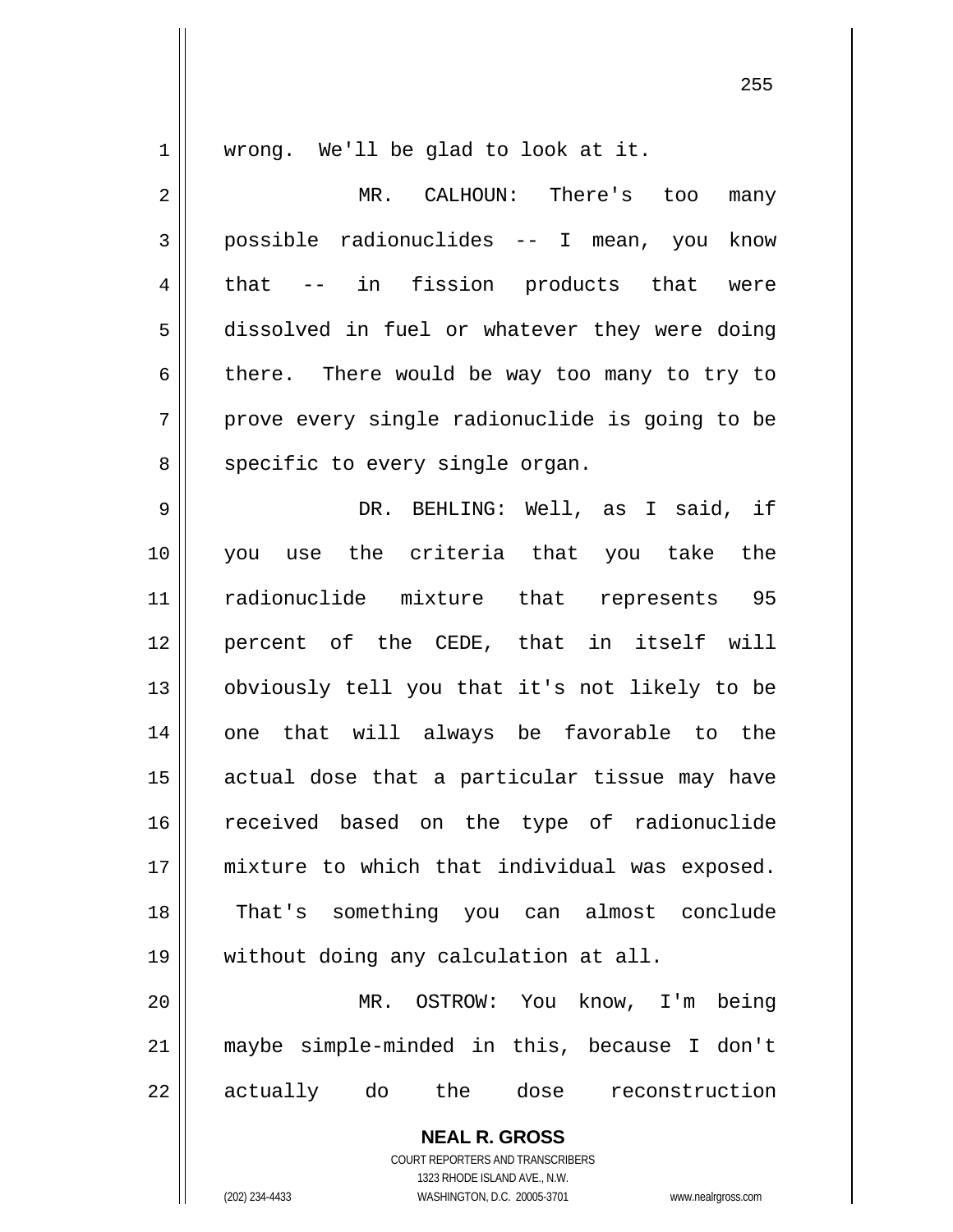**NEAL R. GROSS** COURT REPORTERS AND TRANSCRIBERS 1323 RHODE ISLAND AVE., N.W. 1 2 3 4 5 6 7 8 9 10 11 12 13 14 15 16 17 18 19 20 21 22 calculations, but since you're doing this on computer, anyway, what's the practical problem just using all the radionuclides? You're not doing it by hand. What do you care about cutting it down to 12 nuclides and 9 -- MR. CALHOUN: It's huge. MS. JENKINS: I mean, that involves multiple, multiple runs. MR. OSTROW: You can't just input all the radionuclides? MR. CALHOUN: No. MS. JENKINS: No. MR. OSTROW: I'm being simple-minded here. MS. JENKINS: No, it's huge. DR. MAURO: My experience is you put more than one radionuclide in -- like I try to put a mix of uranium sometime, different -- MR. CALHOUN: That's the only one that you can even mix. You can't put uranium and thorium together. You can't do it. MR. DARNELL: You'll have a dose

<u>256 میں اس کا 17 مئی میں اس کا 17 مئی میں اس کا 17 مئی میں اس کا 17 مئی میں اس کا 17 مئی میں اس کا 256 مئی می</u>

(202) 234-4433 WASHINGTON, D.C. 20005-3701 www.nealrgross.com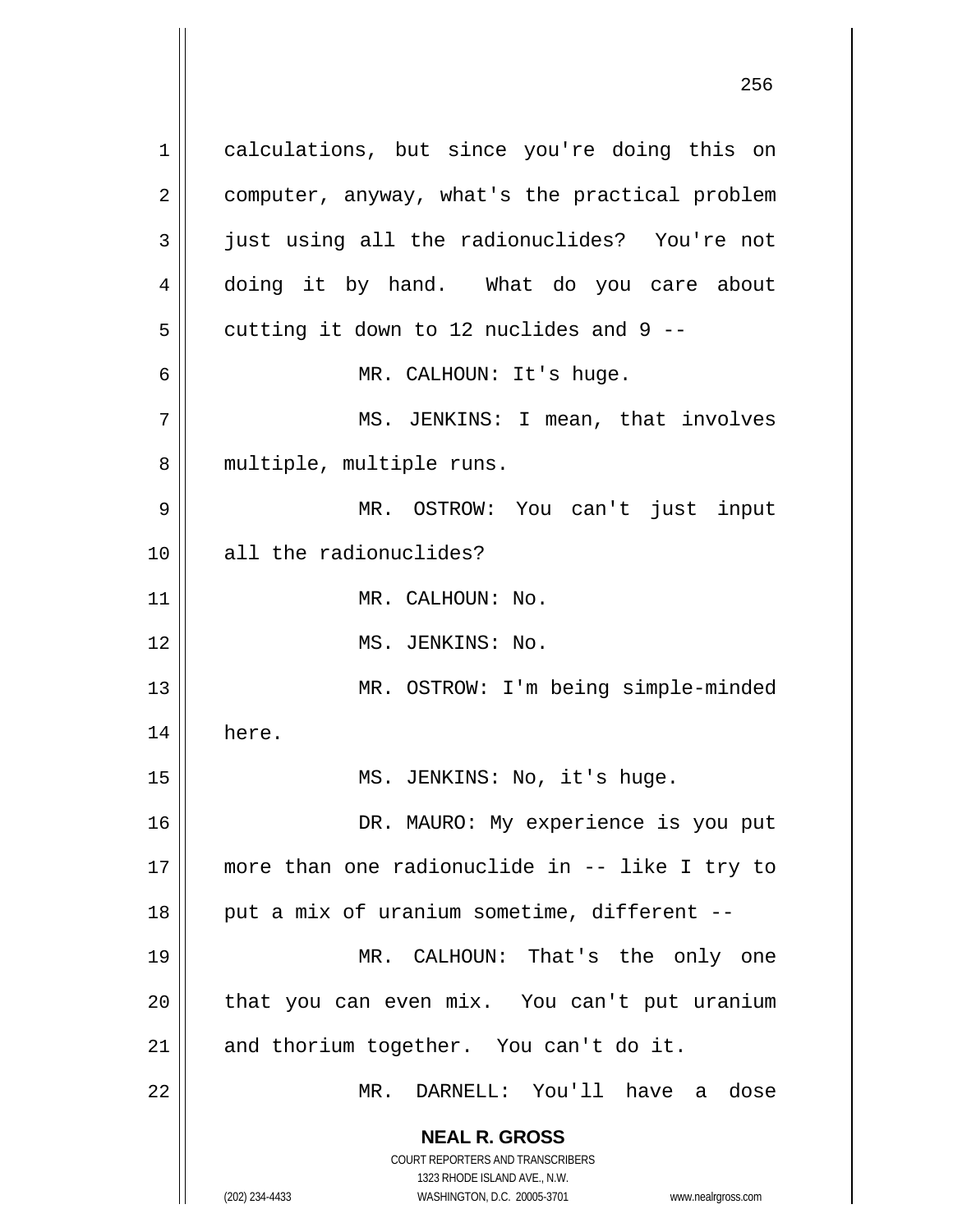**NEAL R. GROSS** COURT REPORTERS AND TRANSCRIBERS 1323 RHODE ISLAND AVE., N.W. (202) 234-4433 WASHINGTON, D.C. 20005-3701 www.nealrgross.com 1 2 3 4 5 6 7 8 9 10 11 12 13 14 15 16 17 18 19 20 21 22 reconstruction with a section for plutonium, a section for uranium, a section for thorium, and on and on and on. MR. OSTROW: Okay. MR. CALHOUN: Individual runs for each one. MR. OSTROW: I didn't know that. Okay. MS. JENKINS: I mean, it will significantly increase the time it takes to do a dose reconstruction. MR. CALHOUN: Is there any uncertainty associated with the input of the data from Table 5-24? MR. GLECKLER: What do you mean? MR. CALHOUN: Is it put in as a constant? Is it put in as a normal distribution? MR. GLECKLER: This dose is triangular, right? MR. CALHOUN: Sometimes it is. MR. DARNELL: Sometimes it is. I

<u>257 до најзина од селото на селото на 257 до најзина од селото на селото на селото на 257 до на</u>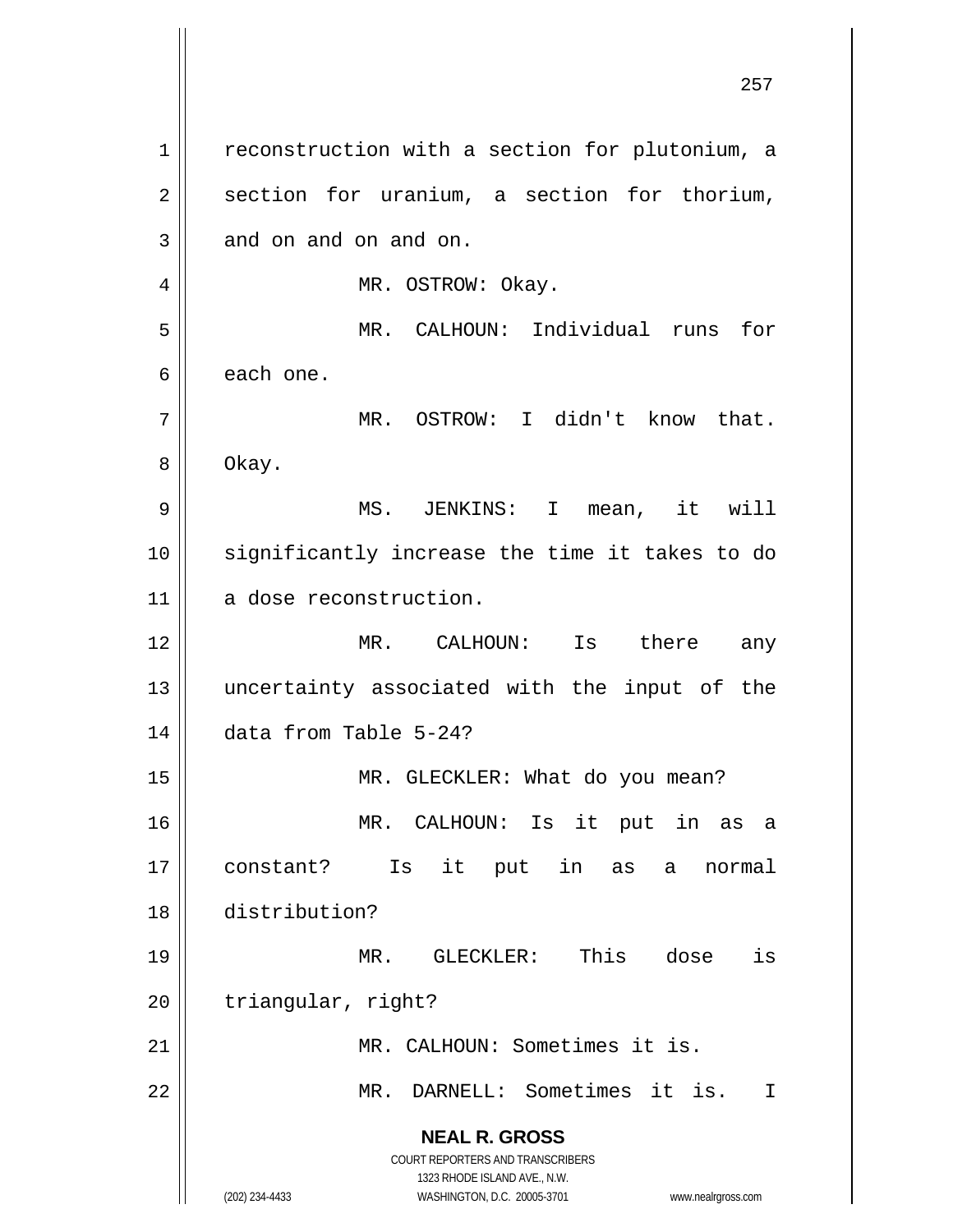**NEAL R. GROSS** COURT REPORTERS AND TRANSCRIBERS 1 2 3 4 5 6 7 8 9 10 11 12 13 14 15 16 17 18 19 20 21 22 don't remember what it is for INL. I've seen it both ways, I think. MR. CALHOUN: I mean, that's something to look at, too, if we're saying it's 95 percent. MR. GLECKLER: Yes, for INL it's kind of like being treated as a -- actually, if they don't have any bioassay data, it could be entered technically as a normal, because it's an unmonitored dose at that point. DR. MAURO: I've got to say it's not -- you're putting something on SC&A and the Board and the work group, that really isn't yours to court. You've made a judgment that you can go with those nine radionuclides or those radionuclides because you feel that that's bounding based on the CDE argument, and we're saying, well, there are some flaws to that argument that really have to be explored, and we gave our rationale. Now, if the work group wants us to research that, we certainly will do that, but

1323 RHODE ISLAND AVE., N.W.

(202) 234-4433 WASHINGTON, D.C. 20005-3701 www.nealrgross.com

<u>258 and 258 and 258 and 258 and 258 and 258 and 258 and 258 and 258 and 258 and 258 and 258 and 258 and 258 and 258 and 258 and 258 and 258 and 258 and 258 and 258 and 258 and 258 and 258 and 258 and 258 and 258 and 258 a</u>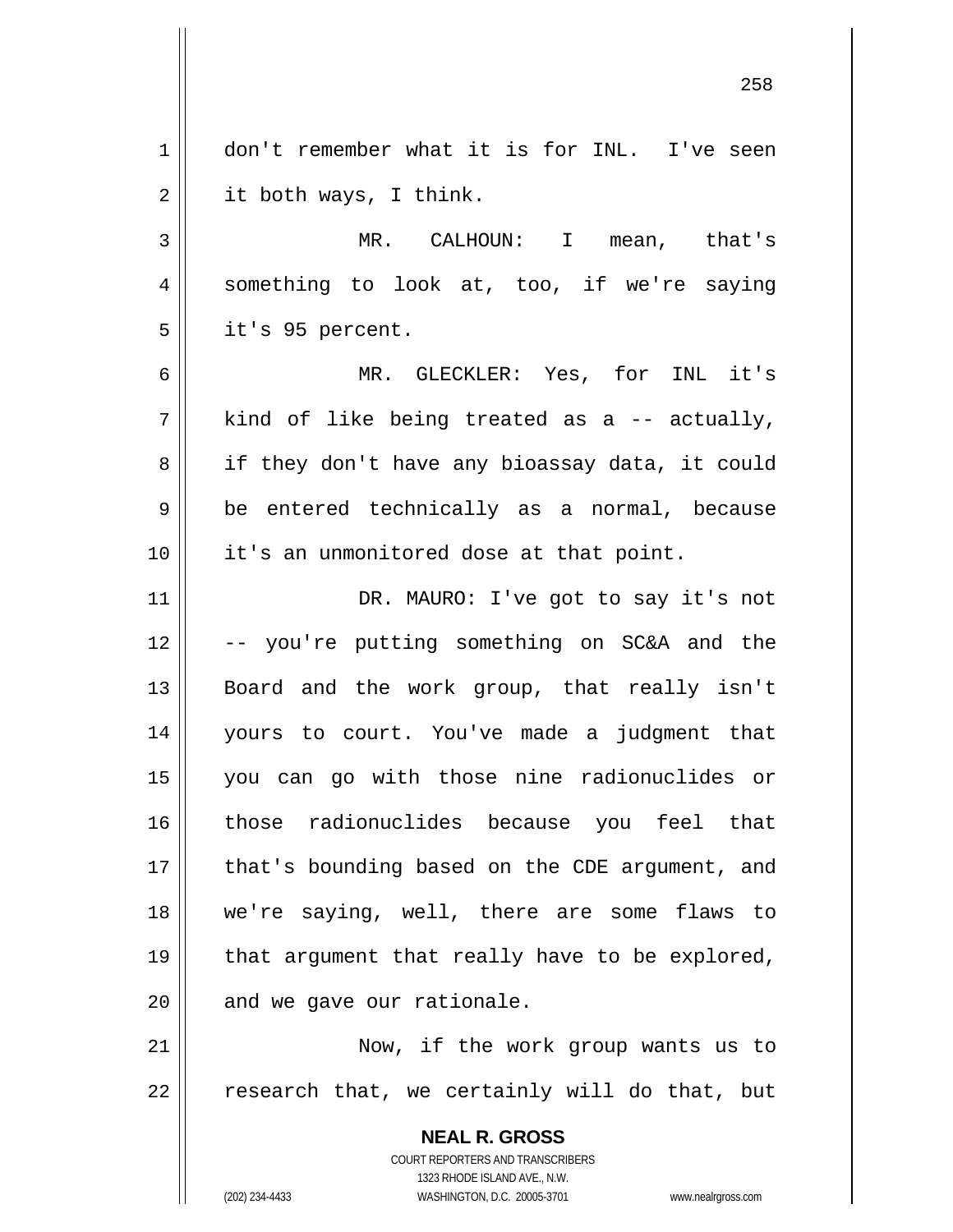| 1  | this $-$ - I mean, time and again we're always $-$ - |
|----|------------------------------------------------------|
| 2  | it is explained to us this is not our job, and       |
| 3  | we'd be certainly more than happy to do it.          |
| 4  | You know, we'll do it, but, quite frankly,           |
| 5  | this is, in my opinion, this is something that       |
| 6  | if it's a reasonable inquiry that needs to be        |
| 7  | put to bed, this is something NIOSH usually          |
| 8  | does.                                                |
| 9  | MR. CALHOUN: We just want to try to                  |
| 10 | get away from, "There's something wrong with         |
| 11 | this. Prove us wrong," and we'd like to get          |
| 12 | into, "Then tell us exactly what's wrong, and        |
| 13 | we'll evaluate it," but with this one, we're         |
| 14 | really not getting there. Now, we may come           |
| 15 | back with, "We're not going to do that."             |
| 16 | DR. MAURO: You know how I would do                   |
| 17 | it? I wouldn't work them in, though. I would         |
| 18 | put a spreadsheet out, okay, and I would say -       |
| 19 | - I would put down the organ dose conversion         |
| 20 | factor for all the 52 radionuclides and then         |
| 21 | weight them and then say, you know -- and at         |
| 22 | the end you say it's obvious that these<br>nine      |

<u>259 میں اس کا اعتبار اور اس کا اعتبار اور اس کا اعتبار اور اس کا اعتبار اور اس کا اعتبار اور اس کا اعتبار اور ا</u>

COURT REPORTERS AND TRANSCRIBERS 1323 RHODE ISLAND AVE., N.W. (202) 234-4433 WASHINGTON, D.C. 20005-3701 www.nealrgross.com

**NEAL R. GROSS**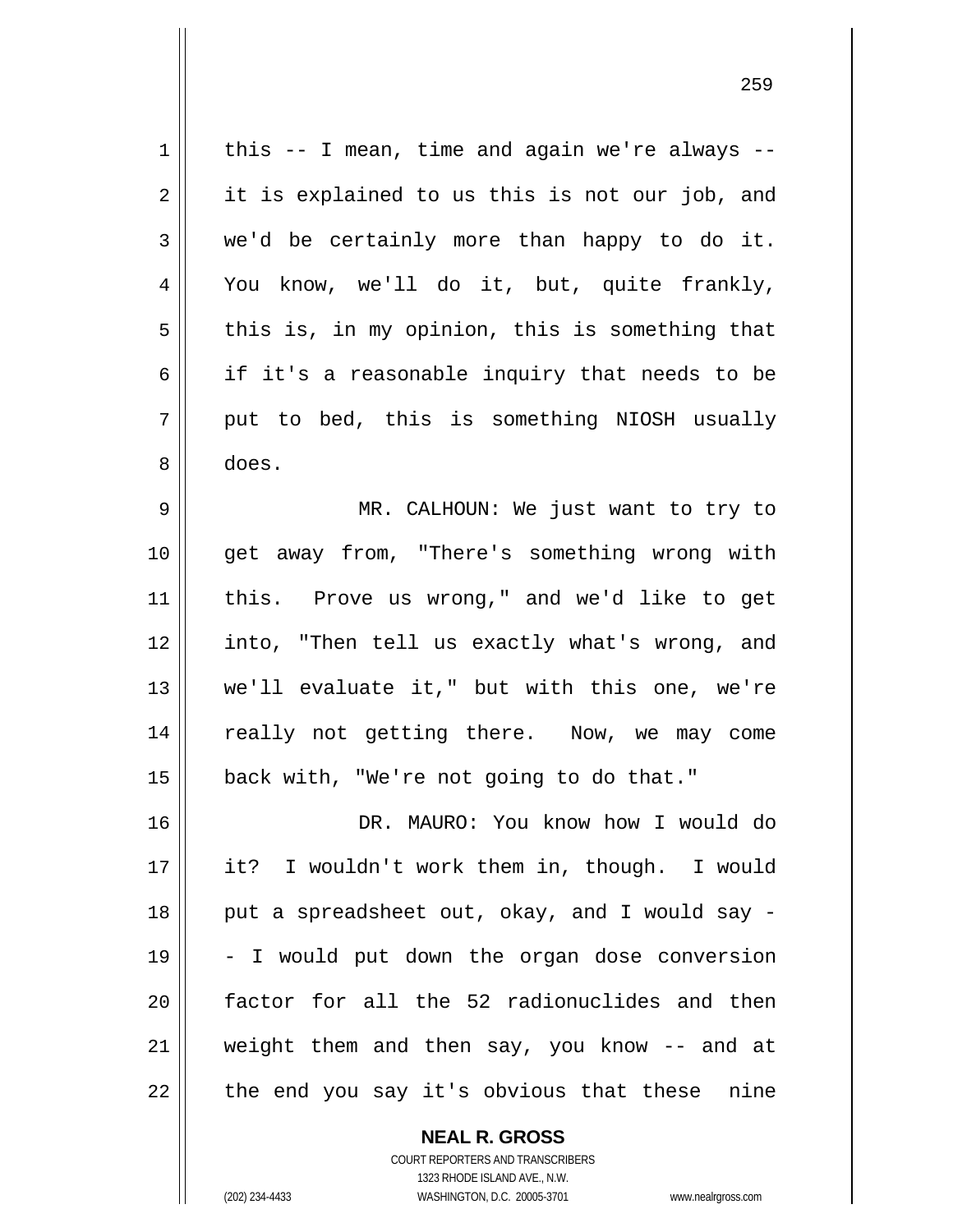| $\mathbf 1$  | will always be limiting.                      |
|--------------|-----------------------------------------------|
| 2            | MR. CALHOUN: My first step is going           |
| $\mathbf{3}$ | to be to go back and see why we picked those  |
| 4            | nine, and, you know, that very well may be    |
| 5            | there, you know.                              |
| 6            | DR. MAURO: Did this nine come out             |
| 7            | of the RAC work?                              |
| 8            | MR. CALHOUN: I couldn't tell you.             |
| 9            | DR. BEHLING: Well, I think most of            |
| 10           | them will come out of an evaluation of what   |
| 11           | this contribute to the committed<br>does      |
| 12           | effective dose equivalent, 50-year effective  |
| 13           | dose equivalent, which may not always reflect |
| 14           | the benefit to a specific organ for the total |
| 15           | radionuclide mixture.                         |
| 16           | You know, for instance, I'm looking           |
| 17           | at Table 5-22, where we have the gaseous      |
| 18           | radionuclide mixture for the advanced test    |
| 19           | reactor, and you will see the overwhelming    |
| 20           | contribution to that dose is iodine-131, and  |
| 21           | that's probably true for when you talk about  |
| 22           | contributing to a CEDE value, and if you      |

**NEAL R. GROSS** COURT REPORTERS AND TRANSCRIBERS 1323 RHODE ISLAND AVE., N.W. (202) 234-4433 WASHINGTON, D.C. 20005-3701 www.nealrgross.com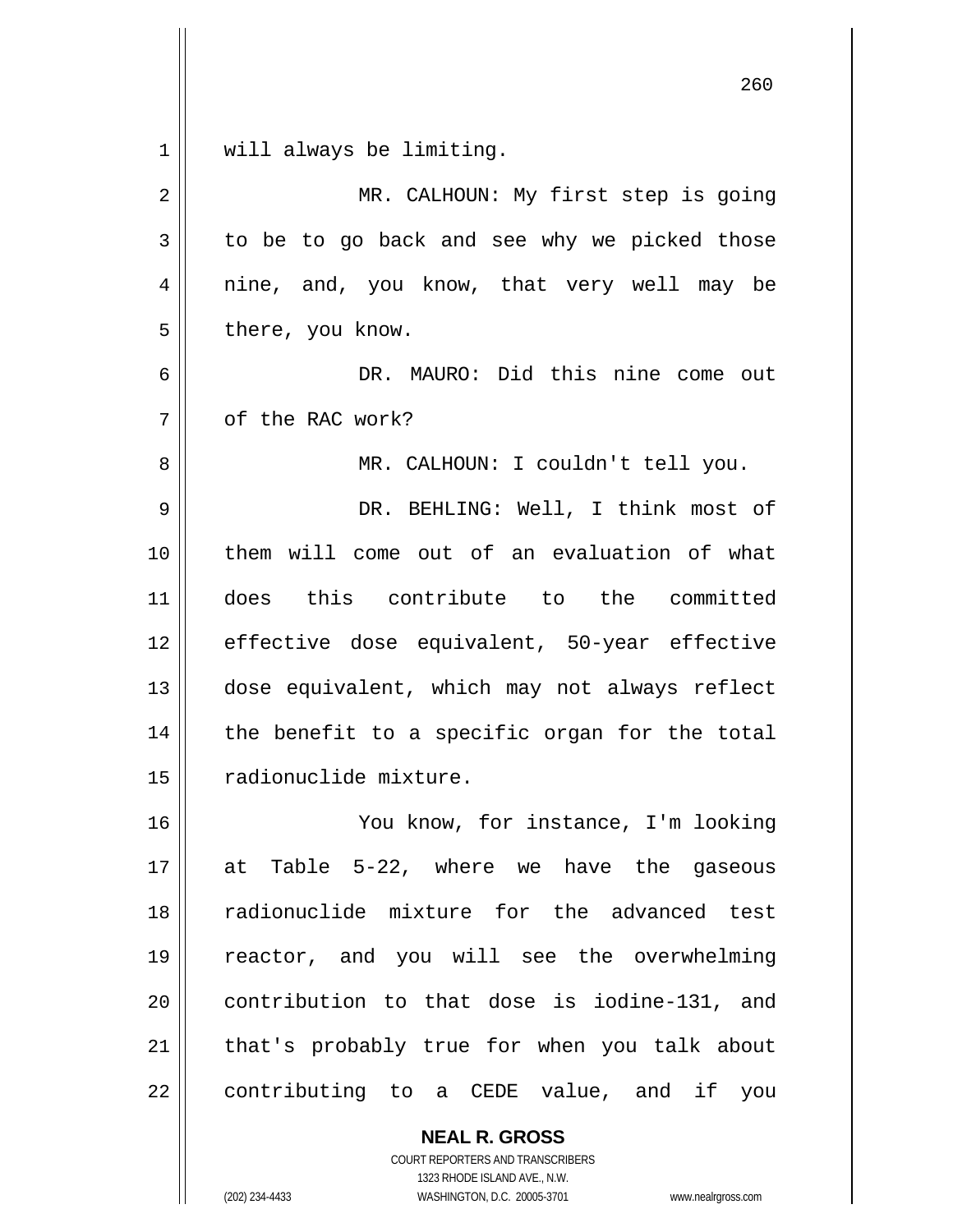obviously have a case where a person has a thyroid cancer, that would be a very, very relevant mixture of radionuclides.

1

2

3

4 5 6 7 8 9 10 But what if the individual has another cancer, lung cancer or colon cancer or something? To what extent is this an improper radionuclide mixture, especially when -- and I did look at the basis for it. Obviously, we used codes, and we used certain release fractions based on serious damage to the fuel.

11 12 13 14 15 16 17 However, in one of the statements above on page 37, one of the things that caught my eye was the statement that goes as follows. "Several factors contribute to unusual amounts of fission products in the coolant system of the MTR and ETR during early operations."

18 19 20 21 22 And then it says, "With cladding technology in its infancy, the quality of the cladding was not the best, and fission products leaked through it. Another factor was trans fuel, which was contaminant on the

> **NEAL R. GROSS** COURT REPORTERS AND TRANSCRIBERS 1323 RHODE ISLAND AVE., N.W. (202) 234-4433 WASHINGTON, D.C. 20005-3701 www.nealrgross.com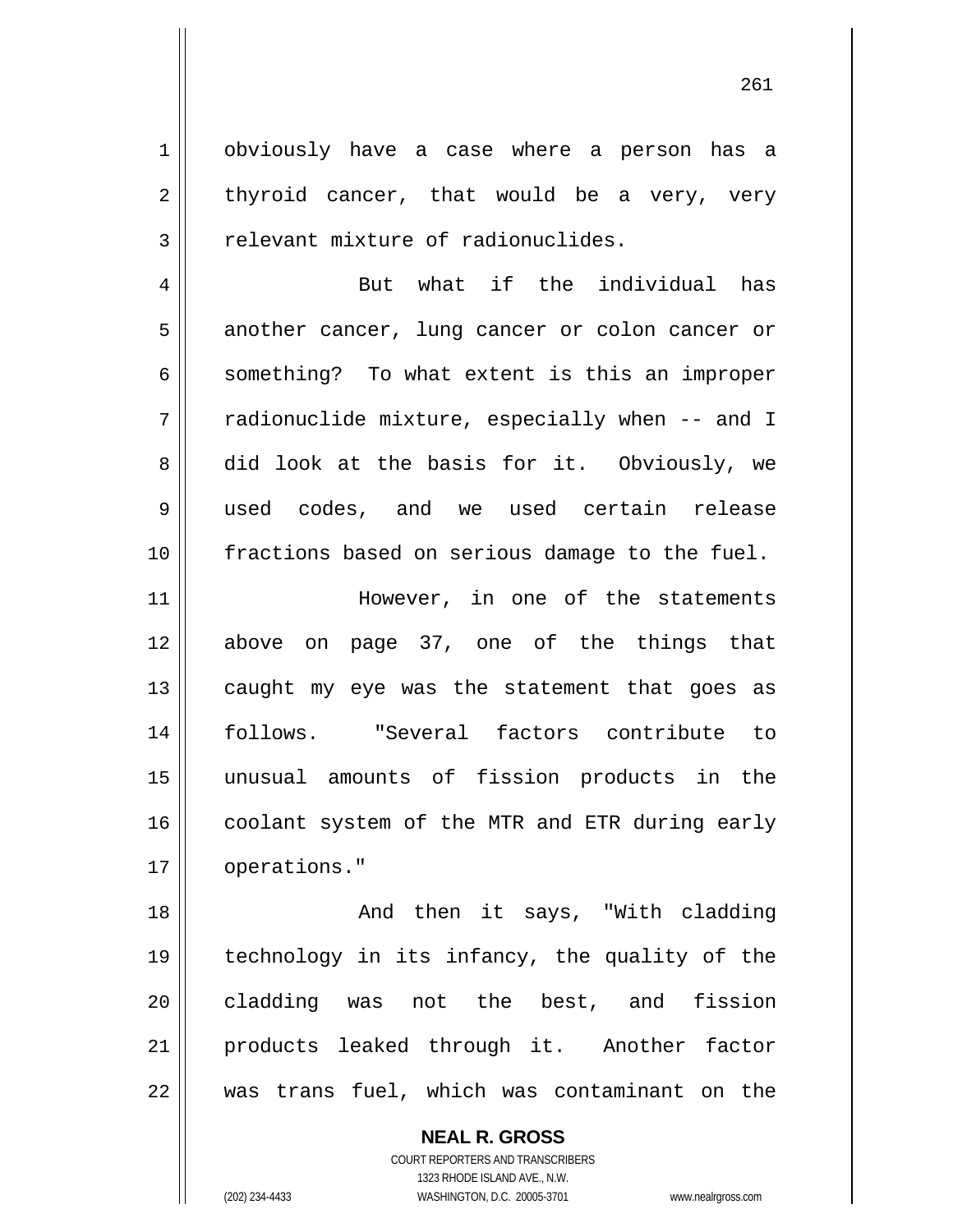1 outside of the cladding."

| $\overline{2}$ | here we are with a situation<br>So             |
|----------------|------------------------------------------------|
| 3              | where we have a potential fuel failure, given  |
| 4              | the fact that this was a technology that was   |
| 5              | not very well managed at that stage in our     |
| 6              | history of fuel development, but we also have  |
| 7              | probably fuel that was perhaps heavily         |
| 8              | contaminated with trans fuel, which does not   |
| $\mathsf 9$    | require you to leak out, and the assumption    |
| 10             | was 100 percent of the noble gases were leaked |
| 11             | out of the fuel, 50 percent of the halogens,   |
| 12             | and one percent of the particulates.           |
| 13             | Well, that ratio, first of all,                |
| 14             | would not necessarily apply to trans fuel that |
| 15             | is already basically on the exterior of the    |
| 16             | fuel matrix and therefore available<br>for     |
| 17             | release right there into the coolant water.    |
| 18             | I'm just looking at the                        |
| 19             | radionuclide mixture for that particular       |
| 20             | situation and saying, "Would this mixture      |
| 21             | necessarily be favorable to a person who has   |
| 22             | certain types of cancers that are not going to |

**NEAL R. GROSS** COURT REPORTERS AND TRANSCRIBERS

1323 RHODE ISLAND AVE., N.W.

(202) 234-4433 WASHINGTON, D.C. 20005-3701 www.nealrgross.com

проставление в село в село в 1962 године в 262 године в 262 године в 262 године в 262 године в 262 године в 26<br>Представляет село в 262 године в 262 године в 262 године в 262 године в 262 године в 262 године в 262 године в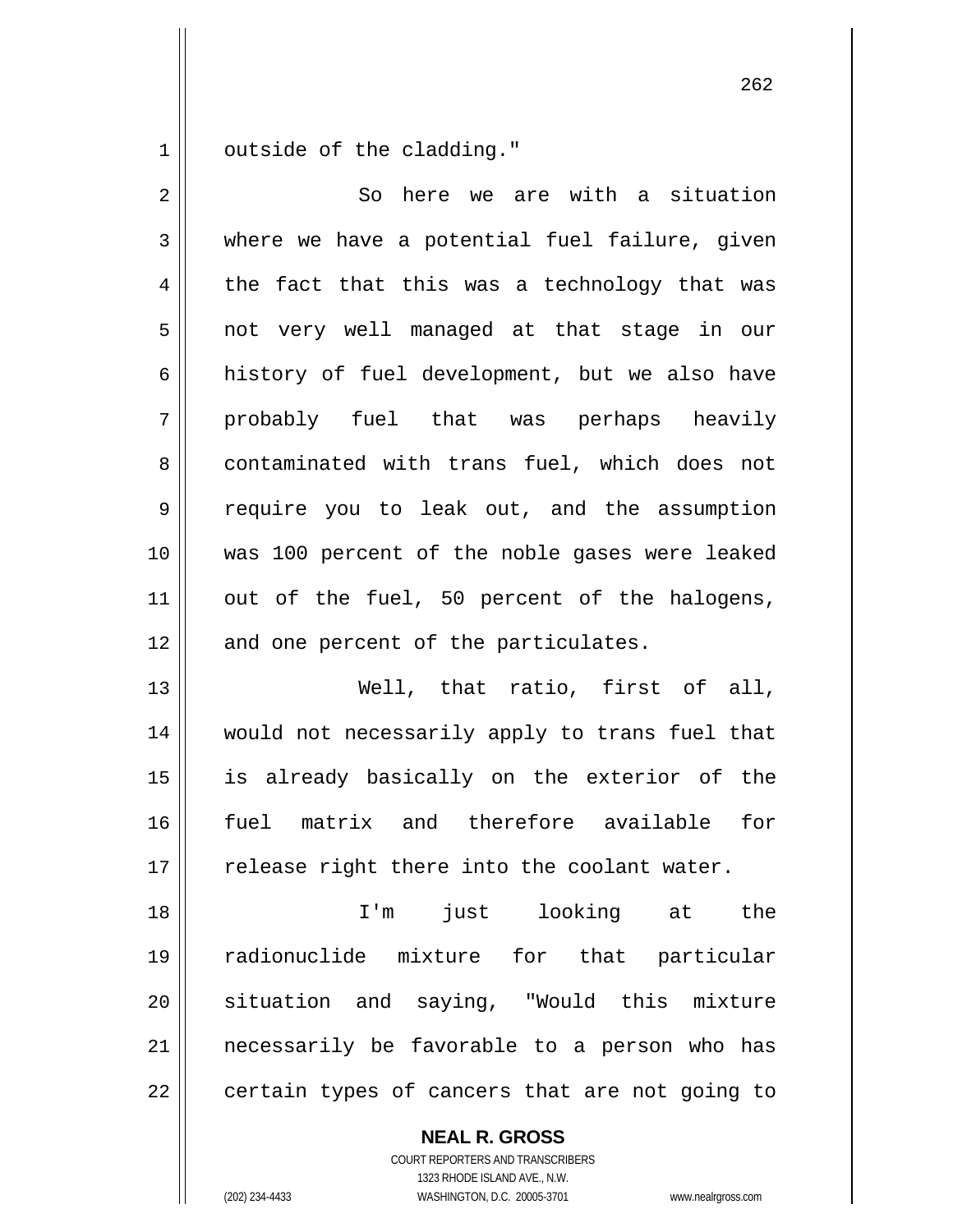| $\mathbf 1$ | benefit from this selection of nuclides?"      |
|-------------|------------------------------------------------|
| 2           | MR. GLECKLER: The ratios in Table              |
| 3           | 5-24 are based on irradiated reactor fuel for  |
| 4           | the various types of cladding on that, so it's |
| 5           | like it would account for any trans fuel, so   |
| 6           | I'm not sure what the issue is.                |
| 7           | DR. BEHLING: Well, you would                   |
| 8           | obviously see a lot more fission products that |
| 9           | are available, including cesium.               |
| 10          | MR. GLECKLER: Yes, it would be the             |
| 11          | more volatile type fission products, which are |
| 12          | usually the lesser dose contributors like      |
| 13          | iodines and cesiums and that, and by assuming  |
| 14          | -- by using the ratios in Table 5-24, we would |
| 15          | also assign PU-238 dose and cerium-144 dose,   |
| 16          | depending on -- some years, yttrium-91 and     |
| 17          | zirc-95, which would more than likely not be   |
| 18          | present there, so that's a claimant-favorable  |
| 19          | in that aspect, because in those situations    |
| 20          | they were probably only exposed to iodine and  |
| 21          | cesium and noble gases, which only contribute  |
| 22          | to the external dose.                          |

**NEAL R. GROSS** COURT REPORTERS AND TRANSCRIBERS 1323 RHODE ISLAND AVE., N.W. (202) 234-4433 WASHINGTON, D.C. 20005-3701 www.nealrgross.com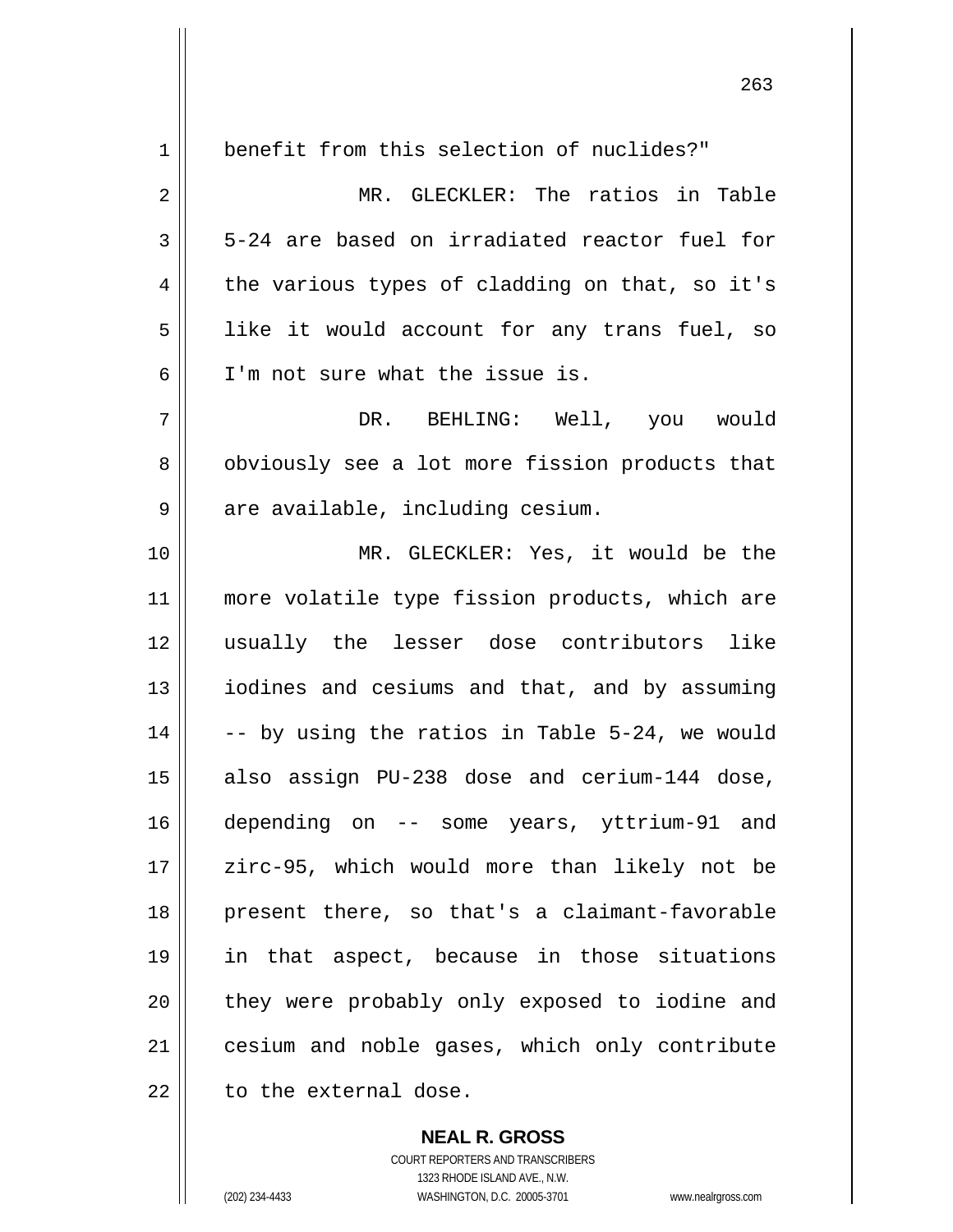| $\mathbf 1$    | DR. BEHLING: Well, I'm still                   |
|----------------|------------------------------------------------|
| $\overline{2}$ | somewhat confused about the use of Table 5-24. |
| 3              | It's my -- am I wrong in assuming that that's  |
| 4              | only to be used for missed dose, people who    |
| 5              | don't have bioassay data, as opposed to those  |
| 6              | who have a positive bioassay data and --       |
| 7              | MR. GLECKLER: No.<br>It's used for             |
| 8              | people -- well, we use it for both the         |
| 9              | unmonitored workers where we need to assign a  |
| 10             | default missed dose based on hypothetical      |
| 11             | bioassay data, but it's also used for the      |
| 12             | monitored workers, as well.                    |
| 13             | DR. BEHLING: Well, let me go back              |
| 14             | and restate my question. What if a person you  |
| 15             | know for a fact based on external dosimeter    |
| 16             | data that he was in 1953 or `54 assigned to    |
| 17             | the advanced test reactor, and you have in     |
| 18             | Table 5-22 the various radionuclides mixes.    |
| 19             | Wouldn't you use that? Or, conversely, if the  |
| 20             | person was assigned to the transuranic storage |
| 21             | area, wouldn't you assign those radionuclides? |
| 22             | GLECKLER: Well, let's stick<br>$MR$ .          |

264

**NEAL R. GROSS** COURT REPORTERS AND TRANSCRIBERS

1323 RHODE ISLAND AVE., N.W.

 $\mathsf{I}$ 

(202) 234-4433 WASHINGTON, D.C. 20005-3701 www.nealrgross.com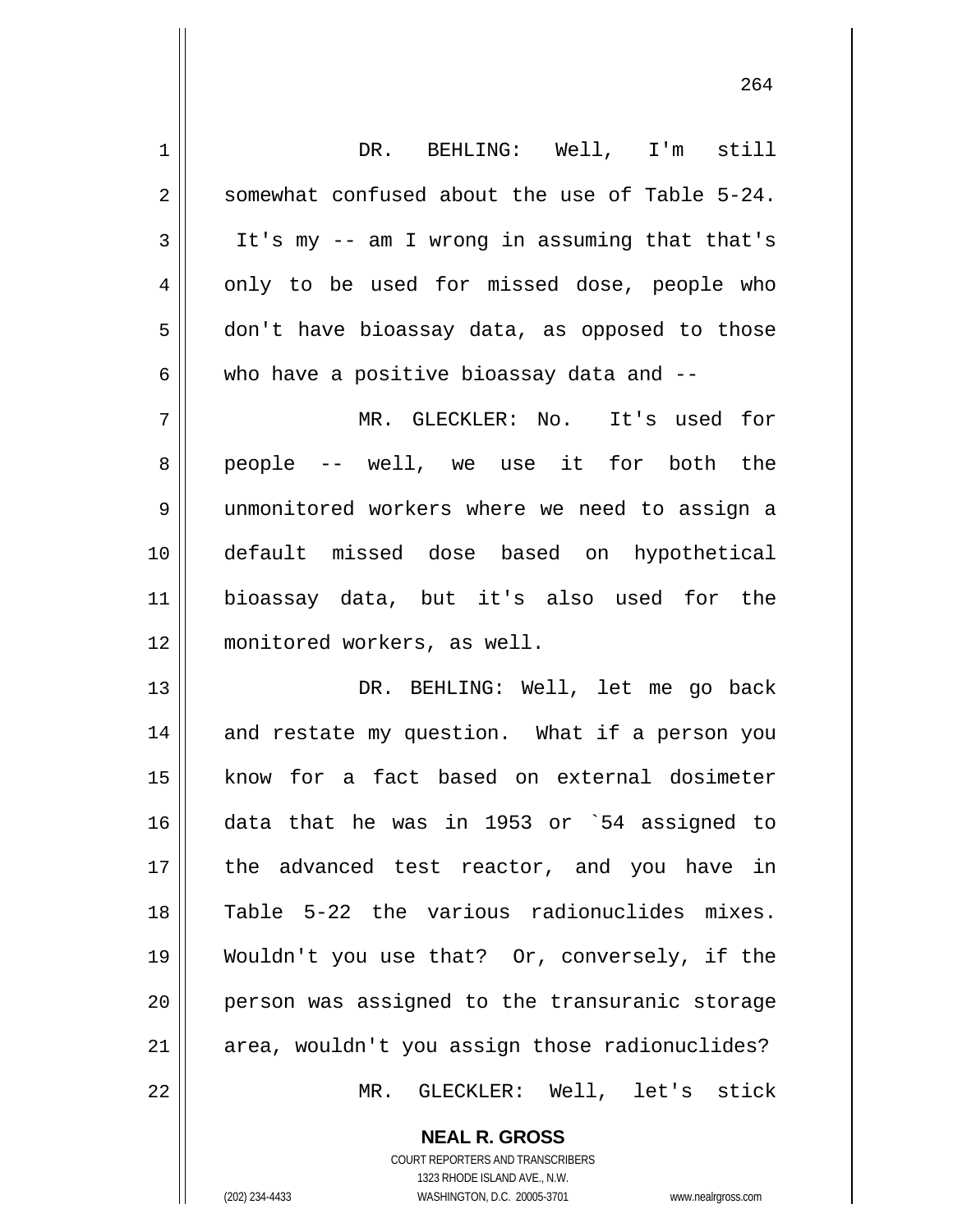| $\mathbf 1$ | with one facility. For the ATR, it's like as                        |
|-------------|---------------------------------------------------------------------|
| 2           | long as they don't have a thyroid cancer, it's                      |
| 3           | like we'd use Table 5-24, because it's much                         |
| 4           | more claimant-favorable for him.                                    |
| 5           | Table 5-22 is dominated by your                                     |
| 6           | iodines, and it's like they just don't -- you                       |
| 7           | can -- I've had monstrous iodine intakes for                        |
| 8           | workers, and it's like unless they've got a                         |
| 9           | thyroid cancer, they're not going to get any                        |
| 10          | significant dose out of it.                                         |
| 11          | DR. BEHLING: No, of course not, and                                 |
| 12          | that's exactly my point.                                            |
| 13          | MR. GLECKLER: And<br>then<br>SO<br>we                               |
| 14          | typically will default to 5-24. We just need                        |
| 15          | to watch out for the thyroid cases, and                             |
| 16          | they've got stuff for default iodine intakes                        |
| 17          | Table 5-24, but they're very claimant-<br>in                        |
| 18          | favorable and will push a case comp, so we                          |
| 19          | can't use them, because they are too claimant-                      |
| 20          | favorable to use for a comp case.                                   |
| 21          | MR. DARNELL: The questions that we                                  |
| 22          | keep going back to and circling around to over                      |
|             | <b>NEAL R. GROSS</b>                                                |
|             | COURT REPORTERS AND TRANSCRIBERS                                    |
|             | 1323 RHODE ISLAND AVE., N.W.                                        |
|             | (202) 234-4433<br>WASHINGTON, D.C. 20005-3701<br>www.nealrgross.com |

<u>265</u>

 $\mathsf{I}$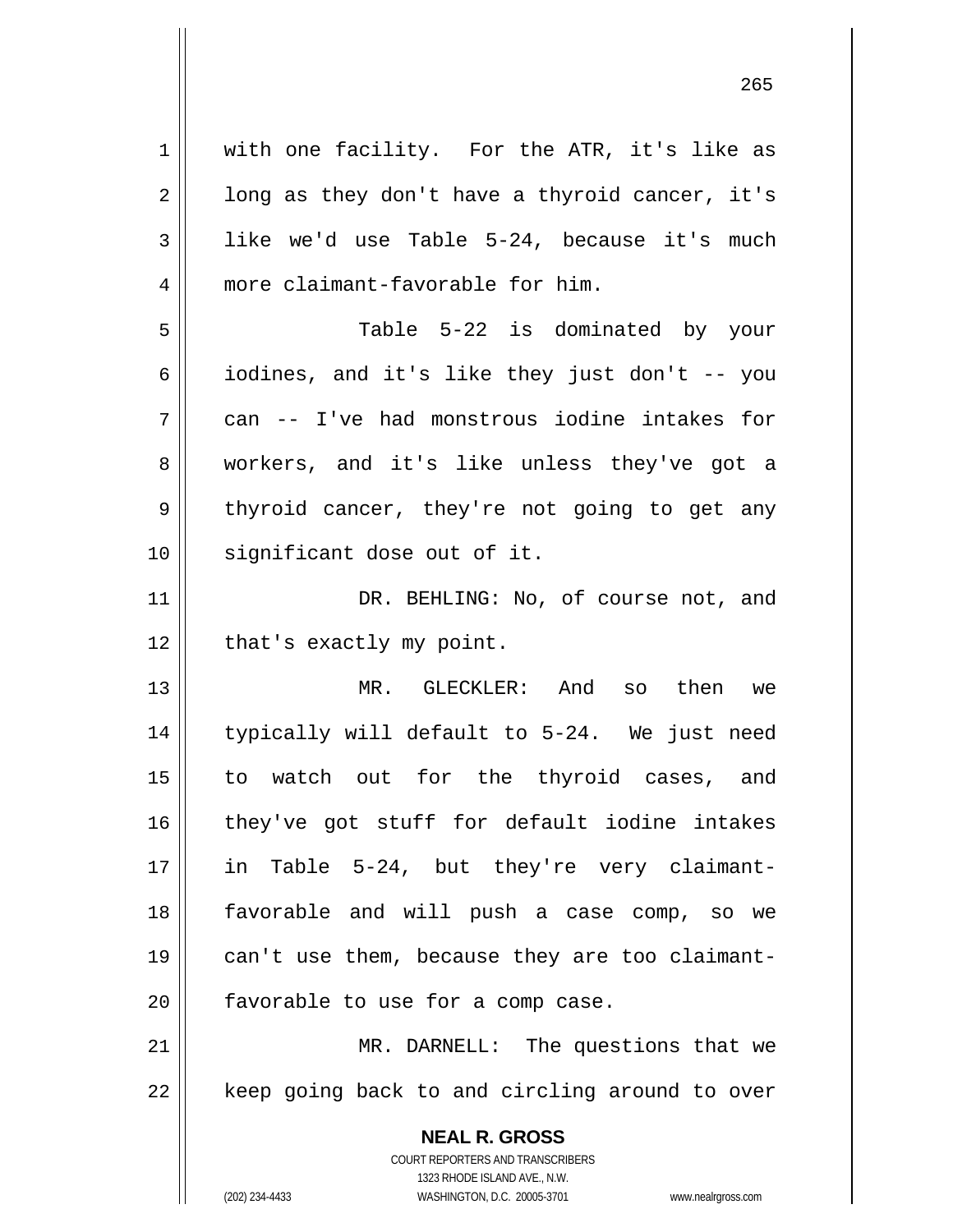and over again seem to apply specifically to procedures and how this documentation, how the data is being used.

4 5 6 7 8 9 Let's get to the procedures. Nobody here is prepared for that. We're going to need to do another discussion on procedures. Otherwise, we're just going to keep talking about this dead horse and beating it.

10 11 12 13 14 15 16 DR. MAURO: So we'll wait for your response. It's simple as that. I mean, you're going to answer these questions, and in so doing you'll probably make reference to the procedures that apply to these various circumstances, and then we'll take a look at it.

17 18 MEMBER MUNN: Hopefully, most of the questions that are being asked.

> DR. MAURO: Yes, I agree with you. MR. DARNELL: Jump ahead to Number

21

5?

22

19

20

1

2

3

MEMBER MUNN: Yes, let's do.

**NEAL R. GROSS** COURT REPORTERS AND TRANSCRIBERS

1323 RHODE ISLAND AVE., N.W. (202) 234-4433 WASHINGTON, D.C. 20005-3701 www.nealrgross.com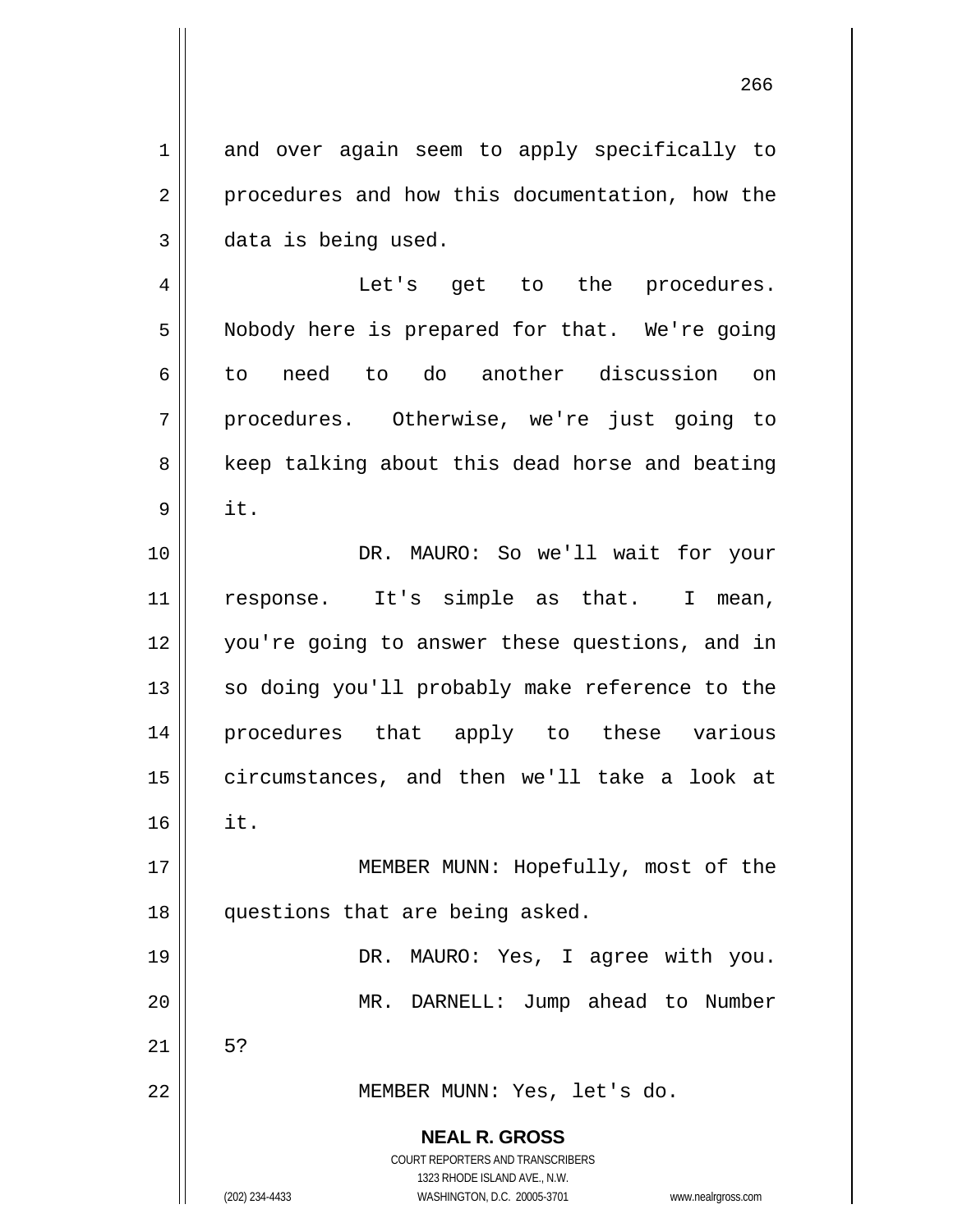**NEAL R. GROSS** 1 2 3 4 5 6 7 8 9 10 11 12 13 14 15 16 17 18 19 20 21 22 MR. DARNELL: Basically, if that's the tack we're going to take to talk about procedures and bring procedures up, the same issues in Number 5 and Number 6, Number 7, and Number 8. DR. MAURO: No, no, no. We're going pretty quickly. I would agree with Issue 5, Issue 5, but Issue 6, now we're getting into, I guess, ultimately your lower limits of protection and calibration. MR. DARNELL: It goes back to the Tiger Team report and the applicability, and we're going to have look at the procedures on it. I don't -- form NIOSH's point of view, I don't agree with your comments, and until we give you the procedures on how we're doing this, we're going to talk about Tiger Team comments saying we don't have proper equipment, proper uncertainties, and all that. DR. MAURO: I mean, just to make it, you know, why this is an issue is if you determine that a particular -- you took a

проставление в последником производство в село в 1967 године в 1967 године в село в 1967 године в 1967 године<br>В 1967 године в 1968 године в 1968 године в 1968 године в 1968 године в 1968 године в 1968 године в 1968 годин

1323 RHODE ISLAND AVE., N.W. (202) 234-4433 WASHINGTON, D.C. 20005-3701 www.nealrgross.com

COURT REPORTERS AND TRANSCRIBERS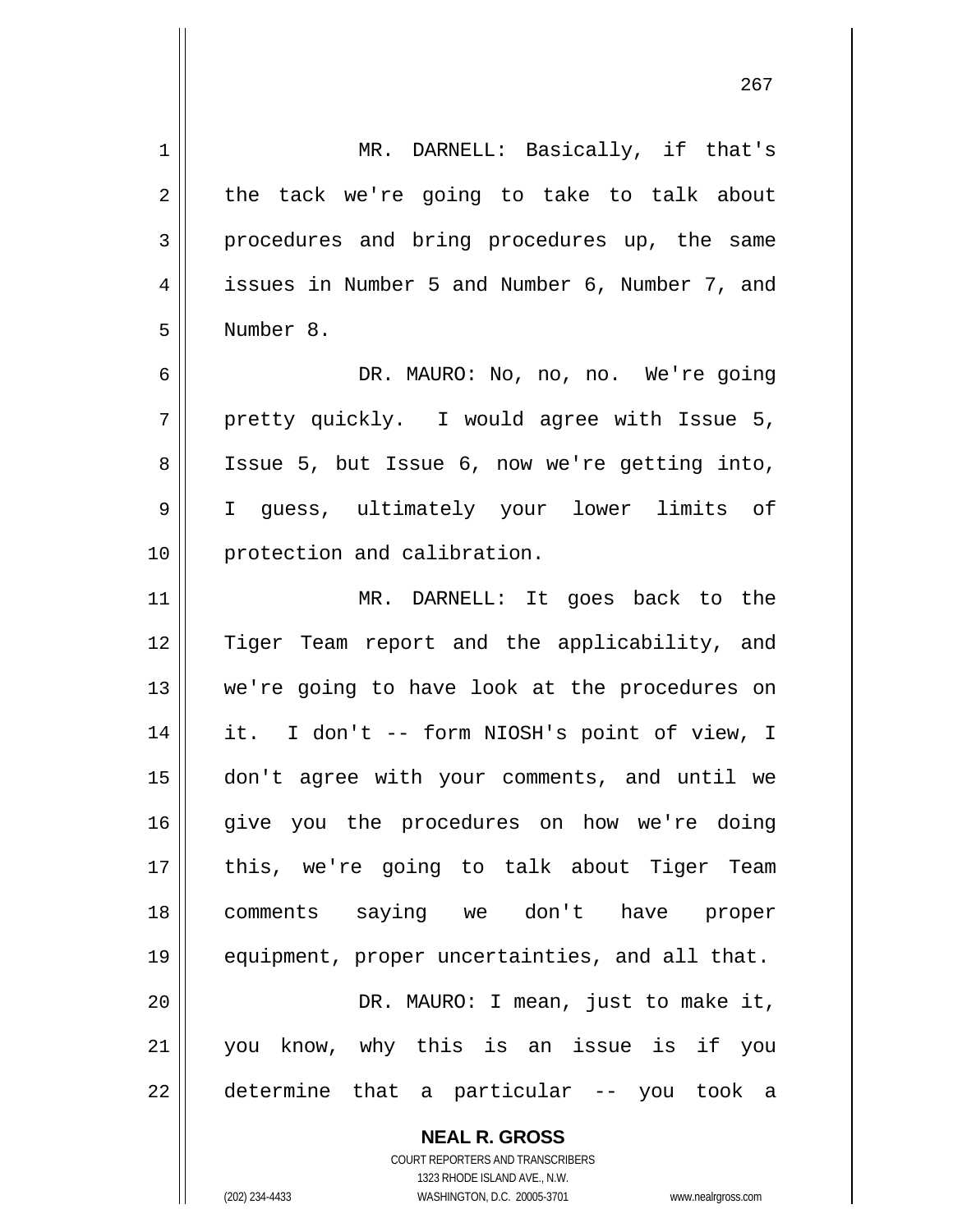**NEAL R. GROSS** COURT REPORTERS AND TRANSCRIBERS 1323 RHODE ISLAND AVE., N.W. 1 2 3 4 5 6 7 8 9 10 11 12 13 14 15 16 17 18 19 20 21 22 bioassay sample. It was below the limits of detection, and, as a result, you're going to assign whatever you decide to assign, that mix, but whatever that lower limit of detection is that's specified is in question because of the Tiger Team comments saying, "Listen, we have a problem with what you did here," what was done then, what was your -- So whatever is reported in the literature as their lower limit of detection back then, 1956, `57, whatever the time period is, the Tiger Team is saying, "Well, listen, we've got a problem. We don't know if you really got a good handle on what your lower limit of detection is." So that puts you in a difficult position. How are we going to -- what are we going to assign when we decide we want to assign one-half the LOD if you don't know what a good number is for the LOD? MS. JENKINS: Well, that's basing it on the Tiger Team report.

<u>268</u>

(202) 234-4433 WASHINGTON, D.C. 20005-3701 www.nealrgross.com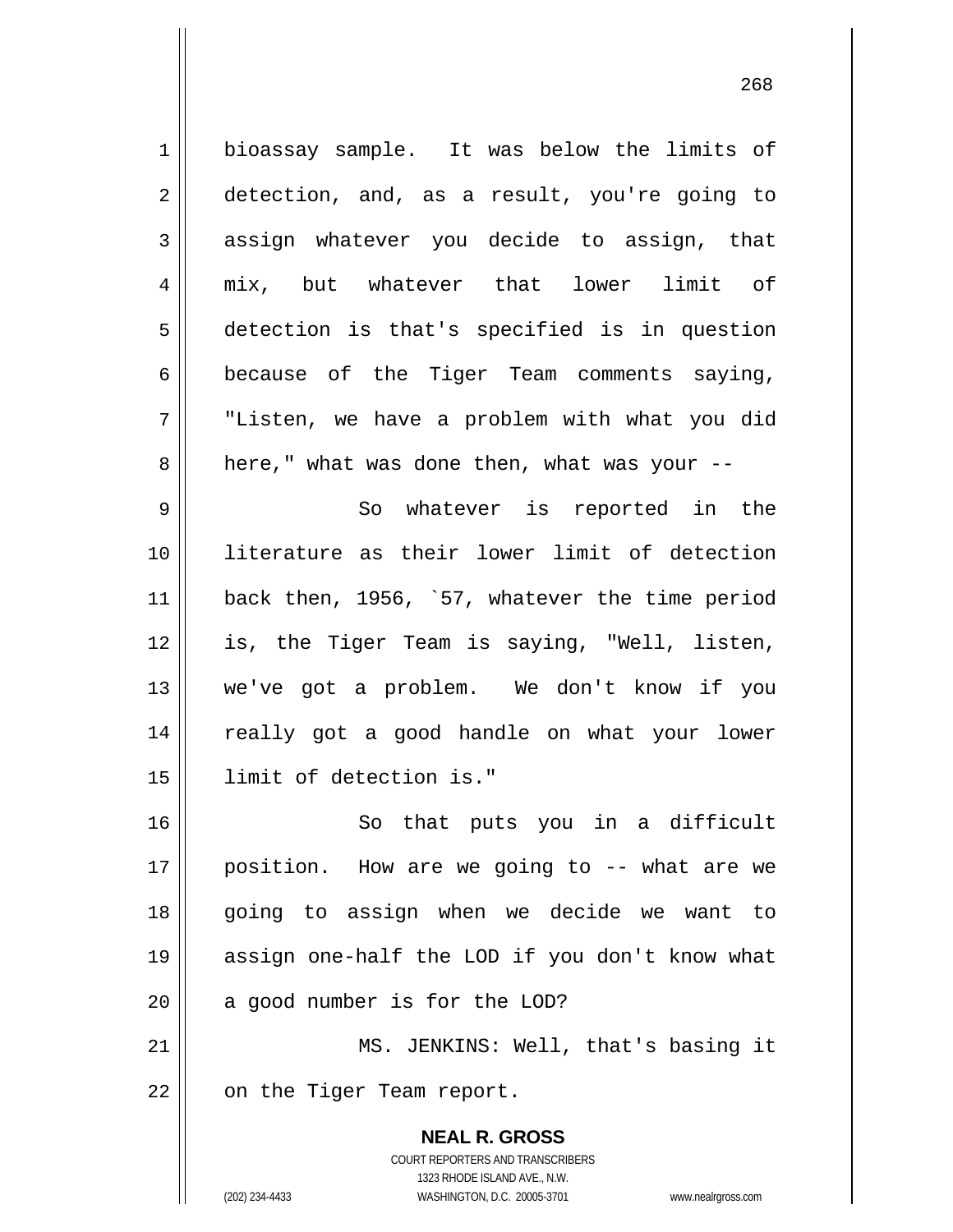|                | 269                                                                 |
|----------------|---------------------------------------------------------------------|
| $\mathbf 1$    | DR. MAURO: Right.                                                   |
| $\overline{2}$ | MS. JENKINS: I looked around and                                    |
| $\mathbf{3}$   | found other audits that say the program was                         |
| 4              | adequate.                                                           |
| 5              | DR. MAURO: Okay.                                                    |
| 6              | MS. JENKINS: There were<br>not                                      |
| 7              | problems. There is information referenced in                        |
| 8              | some of the reference documents in the TBD                          |
| 9              | talk about calibration procedures and<br>that                       |
| 10             | what they were doing. They had a whole                              |
| 11             | instrumentation group that worked on this.                          |
| 12             | DR. MAURO: So, basically, you have                                  |
| 13             | an answer. The answer is you don't agree with                       |
| 14             | the Tiger Team findings. We do believe we                           |
| 15             | have a good handle on the LOD.                                      |
| 16             | MR. CALHOUN: Do we have the site's                                  |
| 17             | response to the Tiger Team findings?                                |
| 18             | MEMBER MUNN: I doubt it. There                                      |
| 19             | ought to be one other point that needs to be                        |
| 20             | made as long as we're talking about<br>Item                         |
| 21             | Number 6.                                                           |
| 22             | We need to notice that Item Number                                  |
|                | <b>NEAL R. GROSS</b>                                                |
|                | COURT REPORTERS AND TRANSCRIBERS<br>1323 RHODE ISLAND AVE., N.W.    |
|                | (202) 234-4433<br>WASHINGTON, D.C. 20005-3701<br>www.nealrgross.com |

 $\mathsf{l}$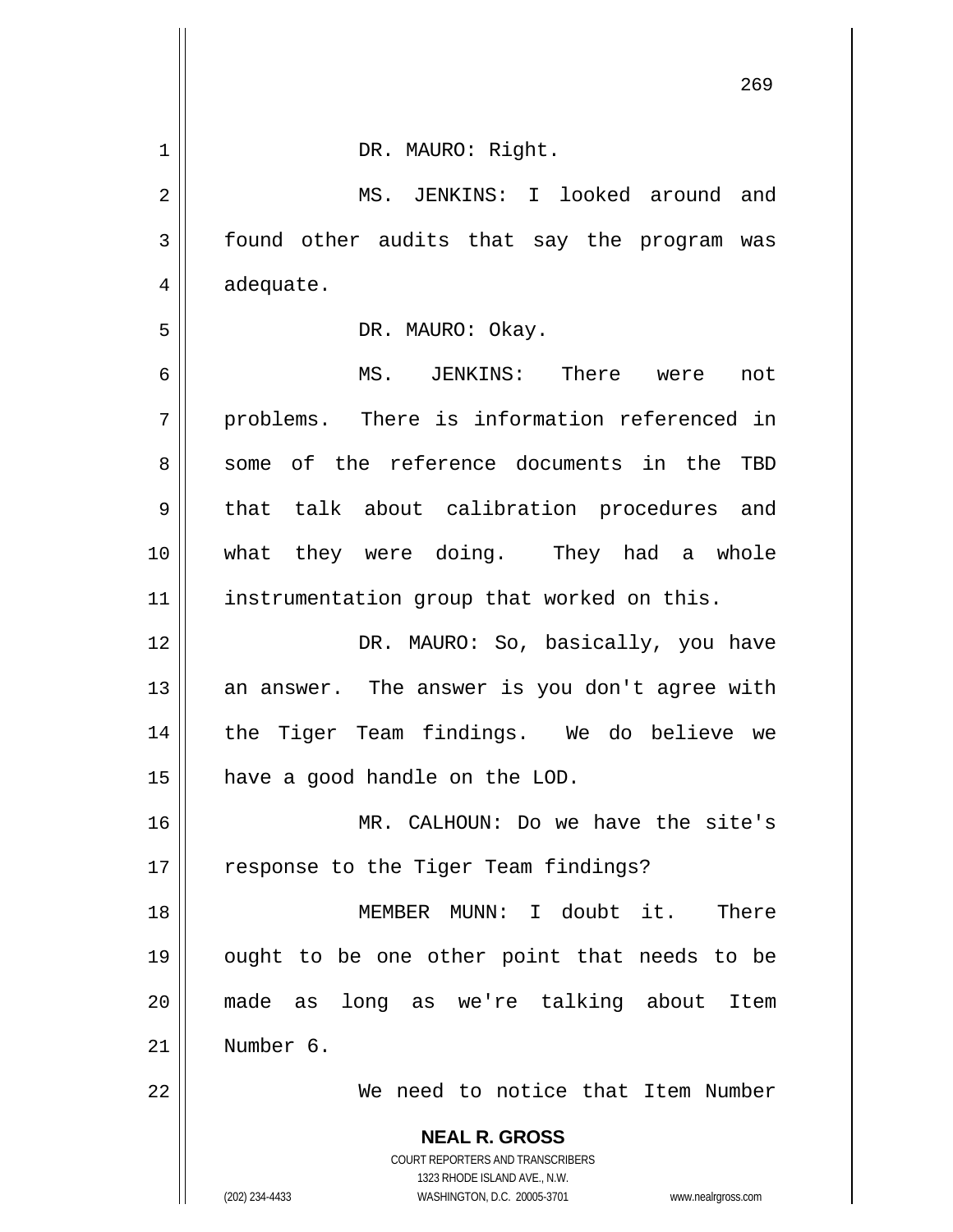**NEAL R. GROSS** 1 2 3 4 5 6 7 8 9 10 11 12 13 14 15 16 17 18 19 20 21 22 6 is an observation, rather than a finding, which means in terms of significance for this group, it's a secondary level. It's just an observation. MR. OSTROW: It fits in with the other ones, but it's -- MEMBER MUNN: Yes. Yes. MR. OSTROW: We don't feel it's as important. MEMBER MUNN: The need to respond to it with the same kind of rigor as you do a finding is not there. MR. OSTROW: Backing up one, though -- backing up, though, I think we went too fast over Issue 5, which is on a high-risk job. This also came out of the Tiger Team and DNF as the findings, but, anyway, the finding was basically -- I'll just read one sentence that we had in our site profile review. "Instead of merely using inhalation dose defaults the worker missed doses from generic facility operational source terms,

270

COURT REPORTERS AND TRANSCRIBERS 1323 RHODE ISLAND AVE., N.W.

(202) 234-4433 WASHINGTON, D.C. 20005-3701 www.nealrgross.com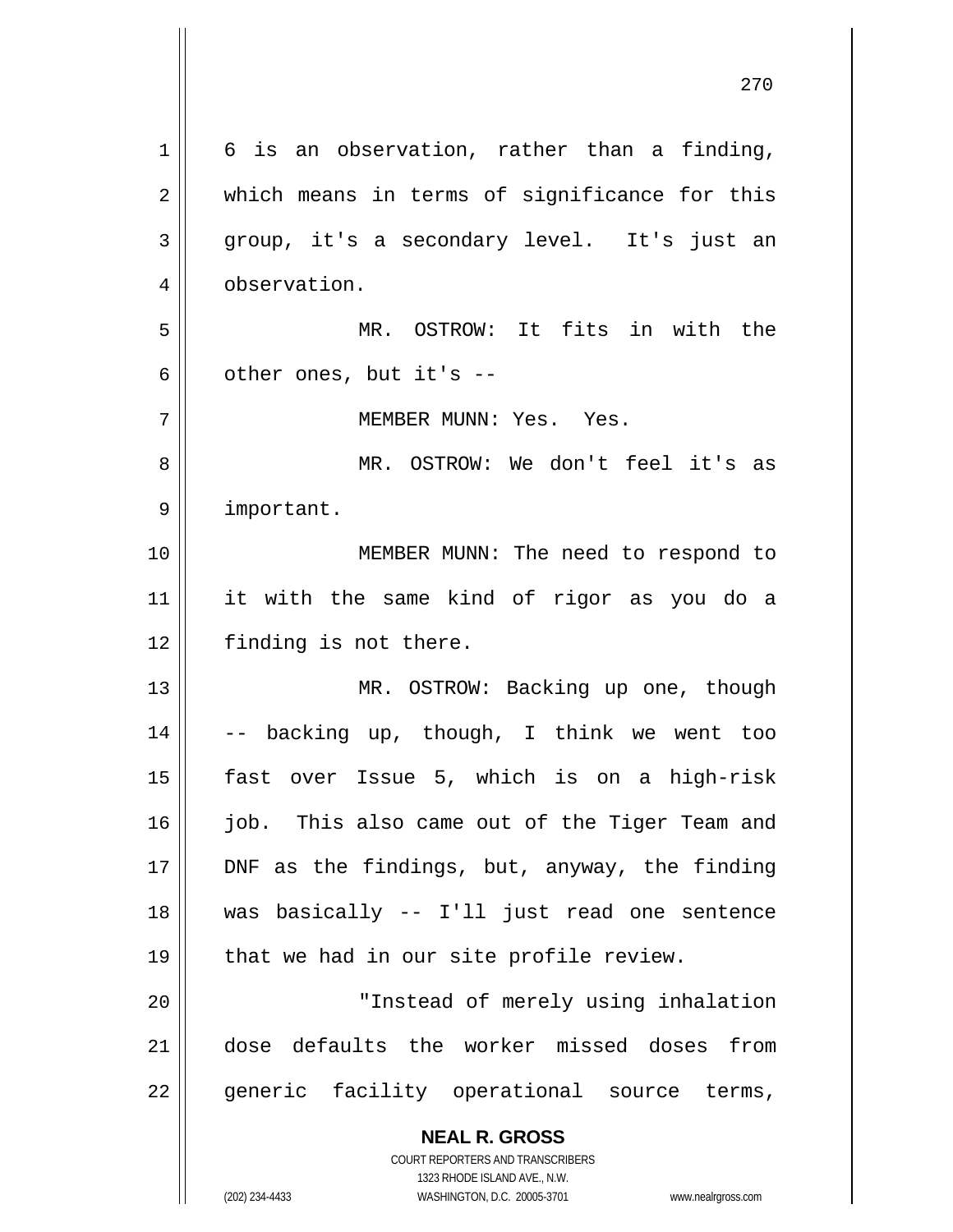**NEAL R. GROSS** COURT REPORTERS AND TRANSCRIBERS 1323 RHODE ISLAND AVE., N.W. 1 2 3 4 5 6 7 8 9 10 11 12 13 14 15 16 17 18 19 20 21 22 NIOSH should develop a list of high-risk jobs for different categories of workers at each facility based on bioassay data and sampling data, air survey data, and RWD data." It's basically that should have broken it -- we think you should have broken down the defaults to identify high-risk jobs, different facilities with certain high-risk jobs. MR. DARNELL: Why? MR. OSTROW: Because not everybody was living on the average. There were certainly particular facilities and certain occupations that were higher risk. MR. DARNELL: Define a high-risk job. MR. OSTROW: Well, you define the high-risk job. I mean, who had the potential of getting the highest exposure? MR. DARNELL: We don't have to define a high-risk job to calculate a dose for a worker.

(202) 234-4433 WASHINGTON, D.C. 20005-3701 www.nealrgross.com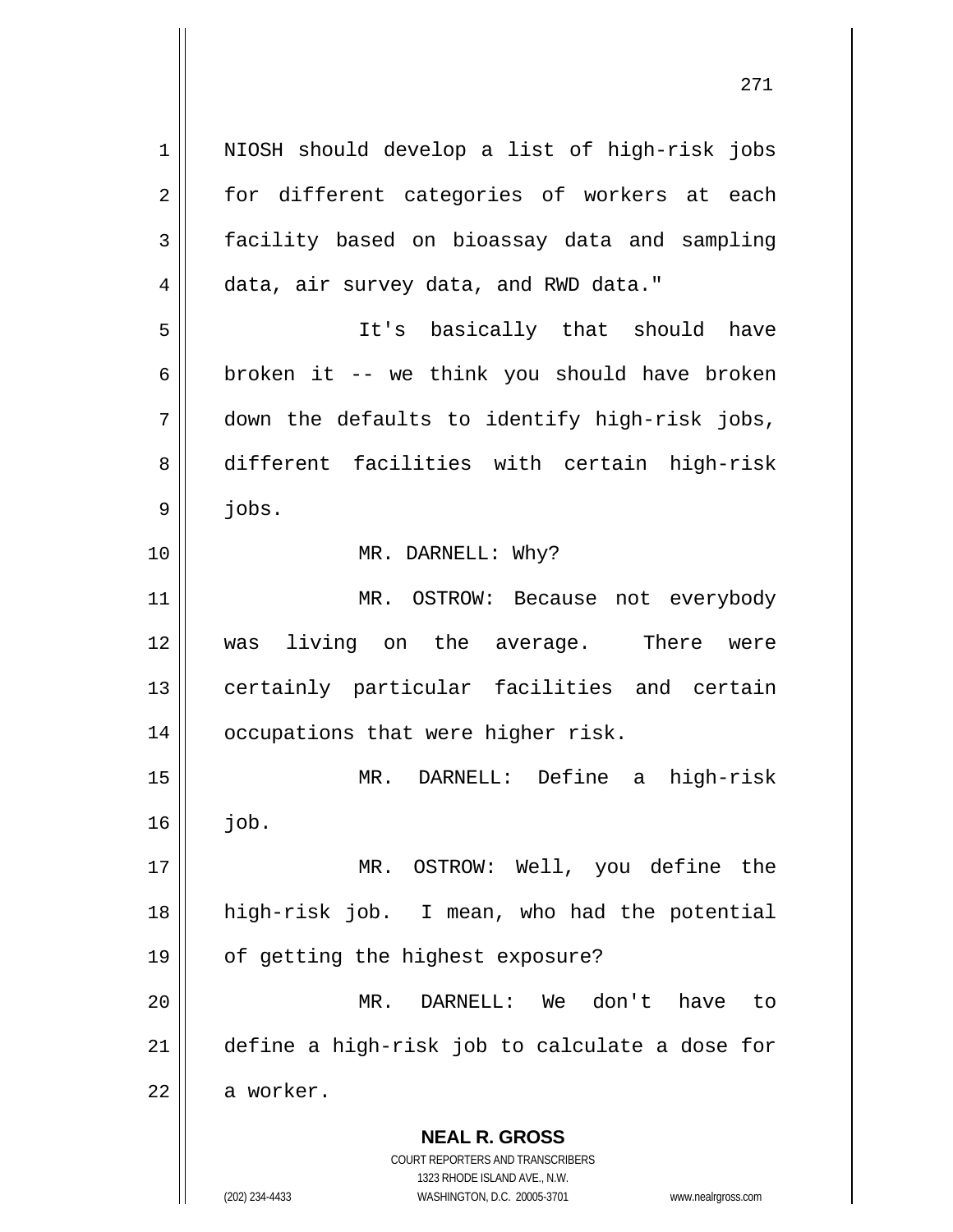|    | 272                                            |
|----|------------------------------------------------|
| 1  | MS. JENKINS: It goes back to the               |
| 2  | CATI, too.                                     |
| 3  | MR.<br>DARNELL: It goes<br>back to             |
| 4  | documentation the worker gives us. It goes     |
| 5  | back to documentation that exists from the     |
| 6  | Department of Energy and whether or not there  |
| 7  | was an incident reported.                      |
| 8  | The<br>Department of Energy treated            |
| 9  | basically every job life or death. You know,   |
| 10 | if you had the possibility of getting 1,000    |
| 11 | bpm of contamination on your skin, they        |
| 12 | wrapped you up in a bubble suit and piped your |
| 13 | air from Australia.                            |
| 14 | in the<br>$MR$ .<br>CALHOUN: At<br>least       |
| 15 | nineties.                                      |
| 16 | MR. DARNELL: I mean, that was the              |
| 17 | mind set in the later time frames, and it      |
| 18 | started by the late sixties, where they were   |
| 19 | wrapping these workers up like they needed to  |
| 20 | be in Saran Wrap. Why do you think that NIOSH  |
| 21 | needs to go and define what a high-risk job is |
| 22 | and pretend that we know that this particular  |
|    | <b>NEAL R. GROSS</b>                           |

COURT REPORTERS AND TRANSCRIBERS 1323 RHODE ISLAND AVE., N.W.

 $\mathsf{II}$ 

 $\overline{\phantom{a}}$ 

 $\mathsf{I}$ 

(202) 234-4433 WASHINGTON, D.C. 20005-3701 www.nealrgross.com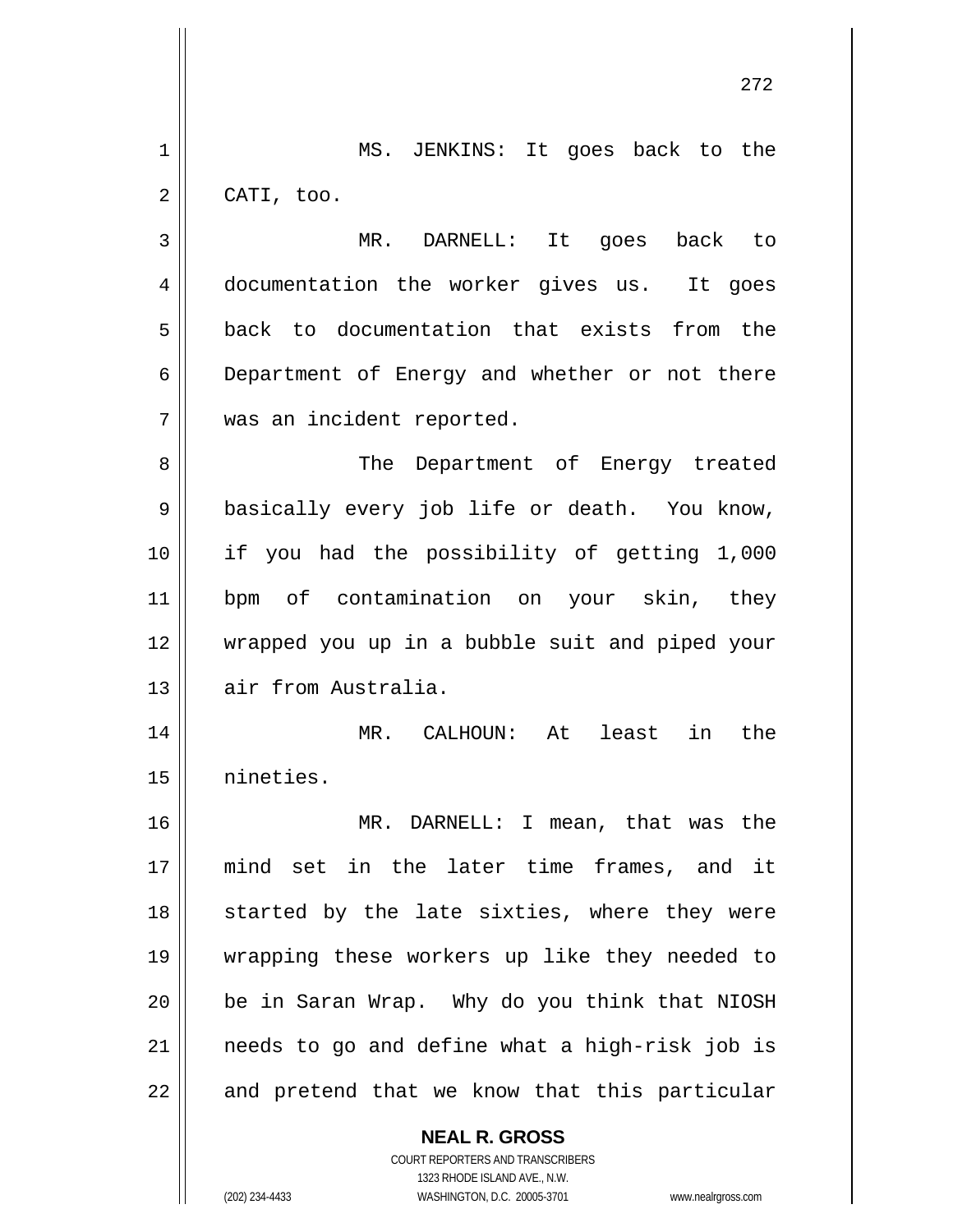**NEAL R. GROSS** COURT REPORTERS AND TRANSCRIBERS 1323 RHODE ISLAND AVE., N.W. (202) 234-4433 WASHINGTON, D.C. 20005-3701 www.nealrgross.com 273 1 2 3 4 5 6 7 8 9 10 11 12 13 14 15 16 17 18 19 20 21 22 worker was assigned to this particular pretend high-risk job? MR. CALHOUN: Then you're not on a -- MR. DARNELL: This is what you're asking us to do. MR. CALHOUN: You've got to assume that the high-risk people weren't monitored, because if they were monitored, it doesn't matter. MR. DARNELL: Done. MS. JENKINS: And if it was a highrisk -- MR. OSTROW: Well, if they were, yes, if they were monitored. If you have the data. MR. CALHOUN: Well, so what you're assuming then, to make this a valid comment, is that people on high-risk jobs weren't monitored, and that's not very likely. MR. GLECKLER: That's the only way it becomes relevant.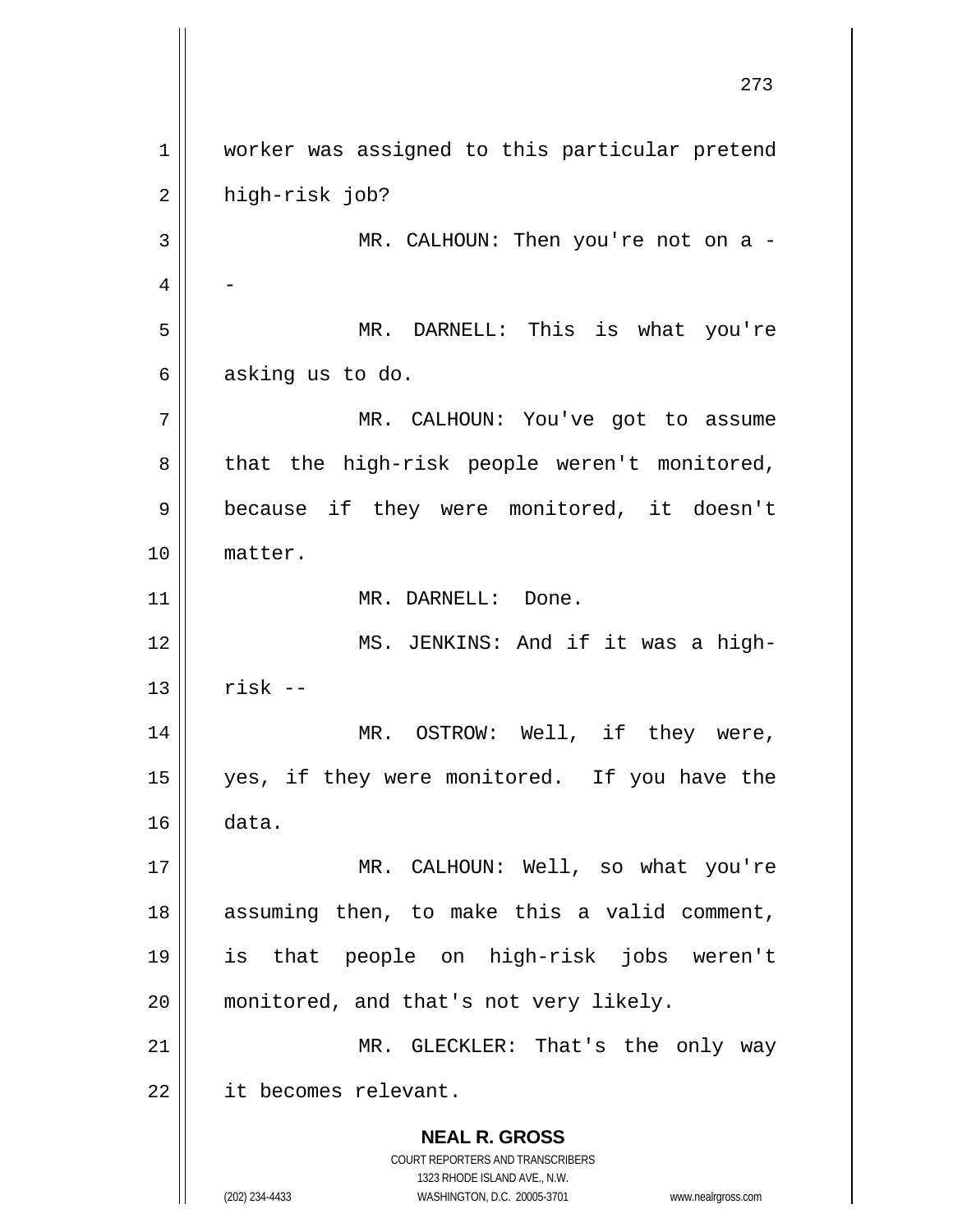1 2 3 4 5 6 7 8 9 10 11 12 13 14 15 16 17 18 19 20 21 22 MR. CALHOUN: That's not very likely. DR. MAURO: Right. That's the only way it becomes relevant. I agree with that. So here we have a worker that has no bioassay data. We know he worked over at this facility at this time period, and you're going to make a judgment what we're going to assign to this guy. We believe he probably got some internal exposure. You're going to have to make some judgment of what you want to assign to this person, and I guess the idea being the nature of his job and where he was and when he was there indicates that he may have been in the circumstance where he could have got -- They didn't have bioassay samples, but you're saying that if there was a problem and he was, you know, working in the thing, he would have had bioassay data, and therefore by definition it makes sense to assign to him less than the MDL, and that's your answer, and

274

**NEAL R. GROSS** COURT REPORTERS AND TRANSCRIBERS 1323 RHODE ISLAND AVE., N.W.

(202) 234-4433 WASHINGTON, D.C. 20005-3701 www.nealrgross.com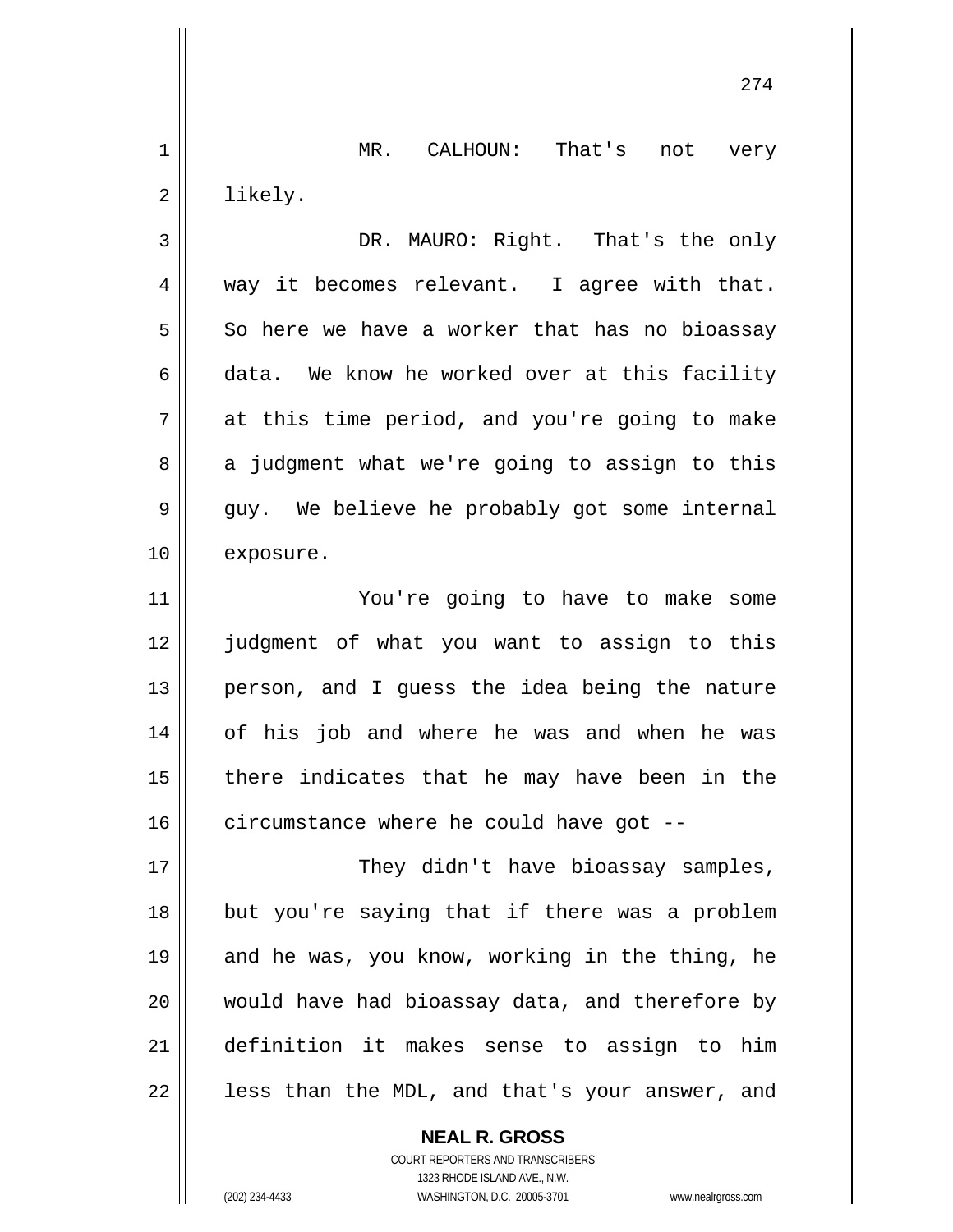1 2 3 if that's your answer, that's your answer. I guess we'll worry about it when you write it up and send it back.

4 5 6 7 8 9 10 11 12 13 14 MR. GLECKLER: If he was -- if the worker was routinely exposed at INL, it's highly unlikely that they would not ever have been monitored. We're really only talking about potentially individuals that may have only had an intermittent exposure, you know, due to some circumstances, which would have been like an occurrence. So we rely heavily on their CATI information, their California interview information, as to whether they were involved.

15 16 17 18 19 20 21 22 MS. JENKINS: And if they tell us they were involved in an incident, then we evaluate that incident, and we evaluate what they say and figure out whether or not, you know, in our professional opinion, being claimant-favorable or as we depict claimantfavorable, it's going to be non-comp or as realistic as possible if we're going to be on

> COURT REPORTERS AND TRANSCRIBERS 1323 RHODE ISLAND AVE., N.W. (202) 234-4433 WASHINGTON, D.C. 20005-3701 www.nealrgross.com

**NEAL R. GROSS**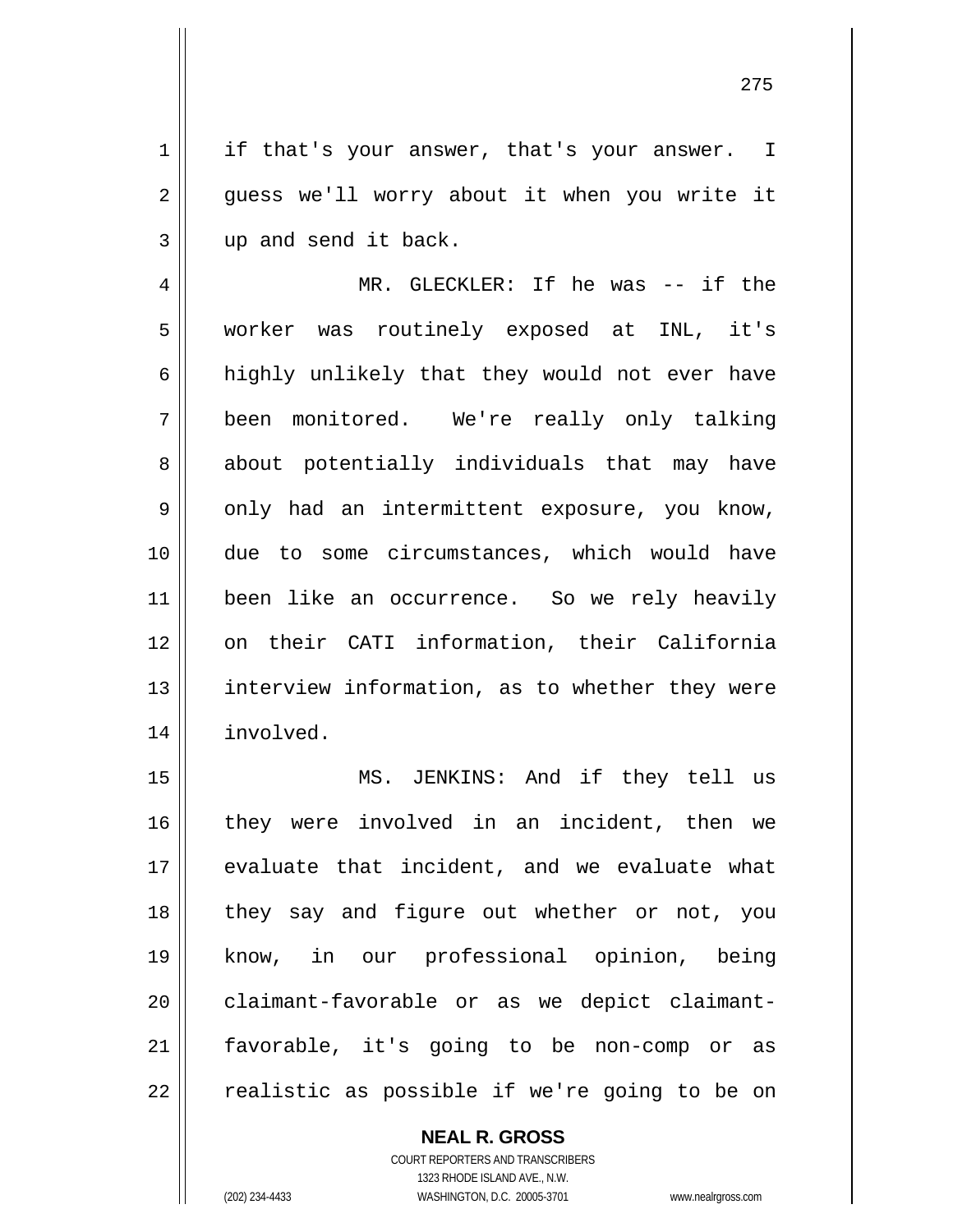**NEAL R. GROSS** COURT REPORTERS AND TRANSCRIBERS 1323 RHODE ISLAND AVE., N.W. (202) 234-4433 WASHINGTON, D.C. 20005-3701 www.nealrgross.com 1 2 3 4 5 6 7 8 9 10 11 12 13 14 15 16 17 18 19 20 21 22 the edge. We evaluate what they say and figure out how to assign them some dose or whether we don't need to, and we justify that in the report. DR. MAURO: Is OTIB-60 the one that deals with the Complex Y coworker internal dosimetry model? I'm going to -- I think that -- MR. CALHOUN: I think that TIB that you're talking about is how to make coworker models. I don't think it's -- it's not a complex -- MR. GLECKLER: OTIB-60, I believe, is our procedure on how to assess internal dose based on bioassay data. MR. CALHOUN: I have not seen, lately, at least, an overall OTIB that covers assigning internal dose at all sites. Is there one? MS. JENKINS: I don't see how we could do it. MR. GLECKLER: It's just -- yes, not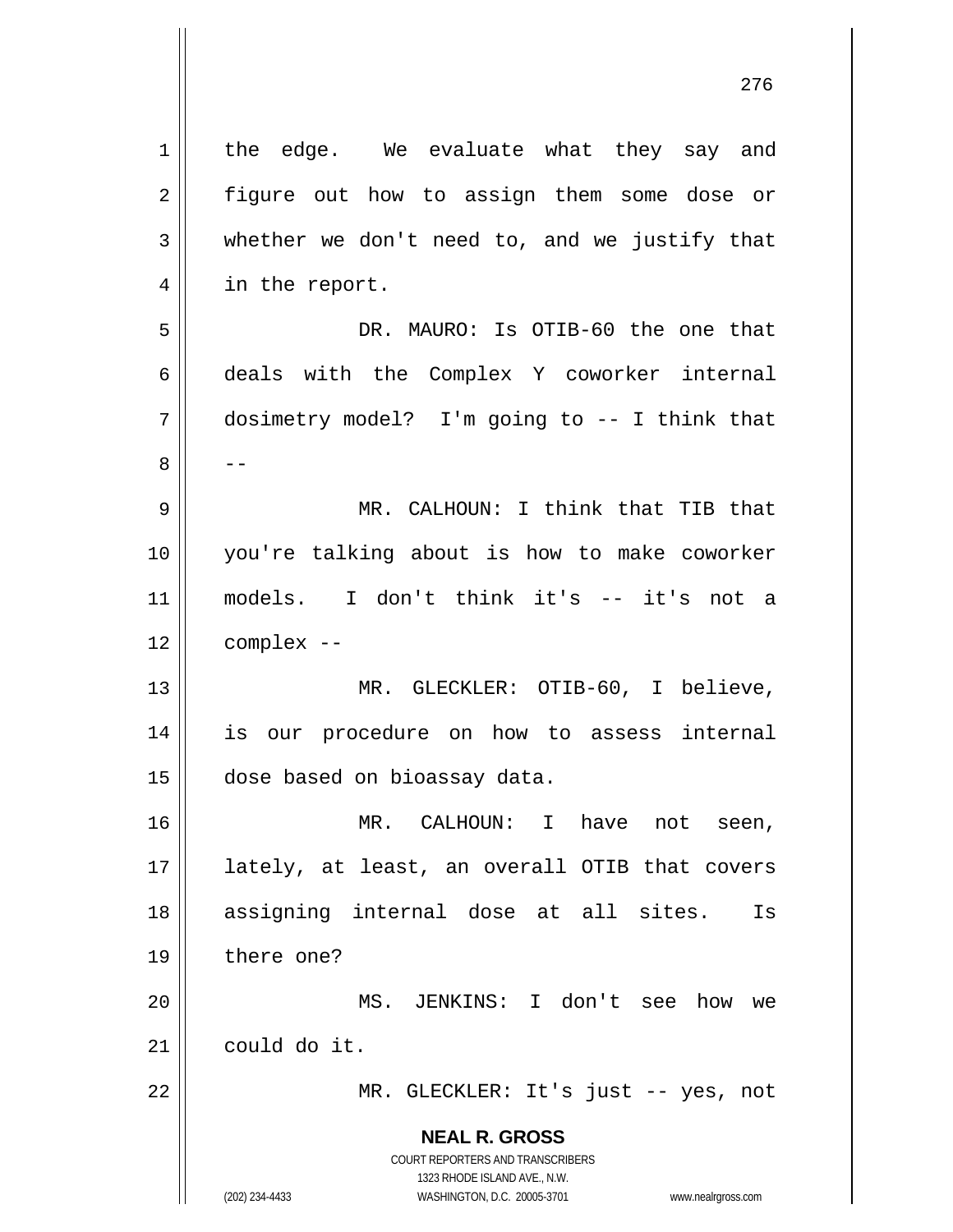for --

1

| $\overline{2}$ | MR. CALHOUN: There is a guidance               |
|----------------|------------------------------------------------|
| 3              | document that Jim put out about, I think, how  |
| 4              | to develop coworker models, but I don't think  |
| 5              | that there is a Complex Y coworker model. You  |
| 6              | know, there is for some of the AWEs in that,   |
| 7              | whatever it is, the 6000 document for uranium  |
| 8              | facilities, but I don't know. I may be wrong   |
| 9              | on that, John, but I'm not sure.               |
| 10             | MR. DARNELL: I see this issue as               |
| 11             | very similar to hot particle issues that SC&A  |
| 12             | has brought up in the past. Unless there is    |
| 13             | something to document in that claim that       |
| 14             | something like a high-risk job that would      |
| 15             | require special consideration went on, there   |
| 16             | is no way we can do it, because you're asking  |
| 17             | us to quess about the job, quess if the worker |
| 18             | did it, and then assign something, and that's  |
| 19             | less reasonable than the approaches that we've |
| 20             | already laid out<br>how to<br>do<br>dose<br>on |
| 21             | reconstruction.                                |
| 22             | MR.<br>GLECKLER: If there's something          |

COURT REPORTERS AND TRANSCRIBERS 1323 RHODE ISLAND AVE., N.W. (202) 234-4433 WASHINGTON, D.C. 20005-3701 www.nealrgross.com

**NEAL R. GROSS**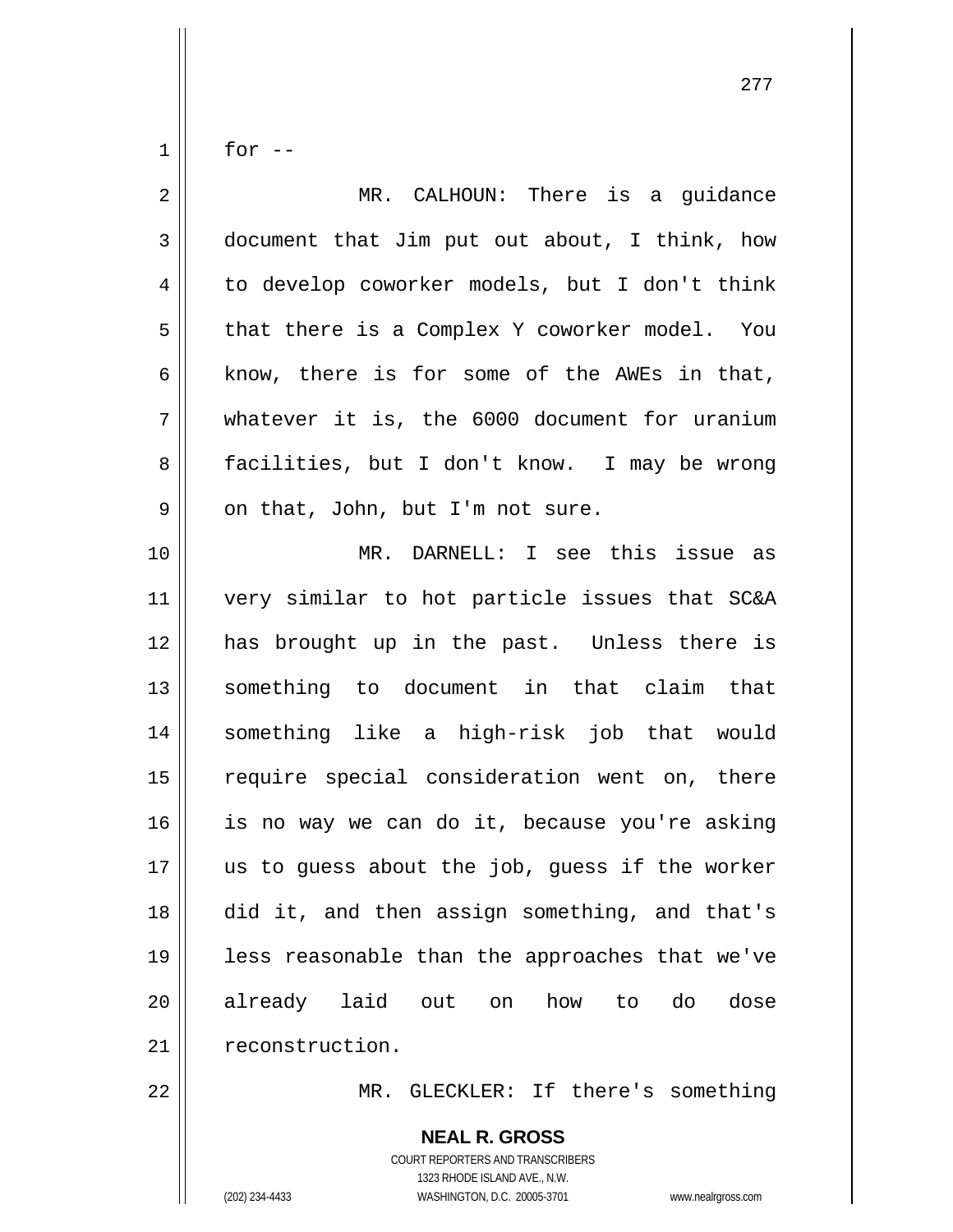**NEAL R. GROSS** COURT REPORTERS AND TRANSCRIBERS 1323 RHODE ISLAND AVE., N.W. (202) 234-4433 WASHINGTON, D.C. 20005-3701 www.nealrgross.com 1 2 3 4 5 6 7 8 9 10 11 12 13 14 15 16 17 18 19 20 21 22 in the dosimetry records that indicates that that might have occurred, then we'll assess it carefully. If there's something, you know, or if there's something in the CATI or in the information provided by the claimant, then we'll look into it, but if there is absolutely no information and nothing indicating that anything out of the ordinary happened, we're not going to look into it or assume that we don't have a basis for assigning that dose. MR. DARNELL: Let me put it to you this way. I'm a laboratory worker. Am I in a high-risk job? Am I not in -- MS. JENKINS: It depends on how good a lab worker you are. MR. DARNELL: Exactly. MS. JENKINS: How many -- how many incidents -- MR. DARNELL: I mean, I could walk through one of the test areas where rabbits bringing in samples that have just been irradiated from the reactor, and I could be in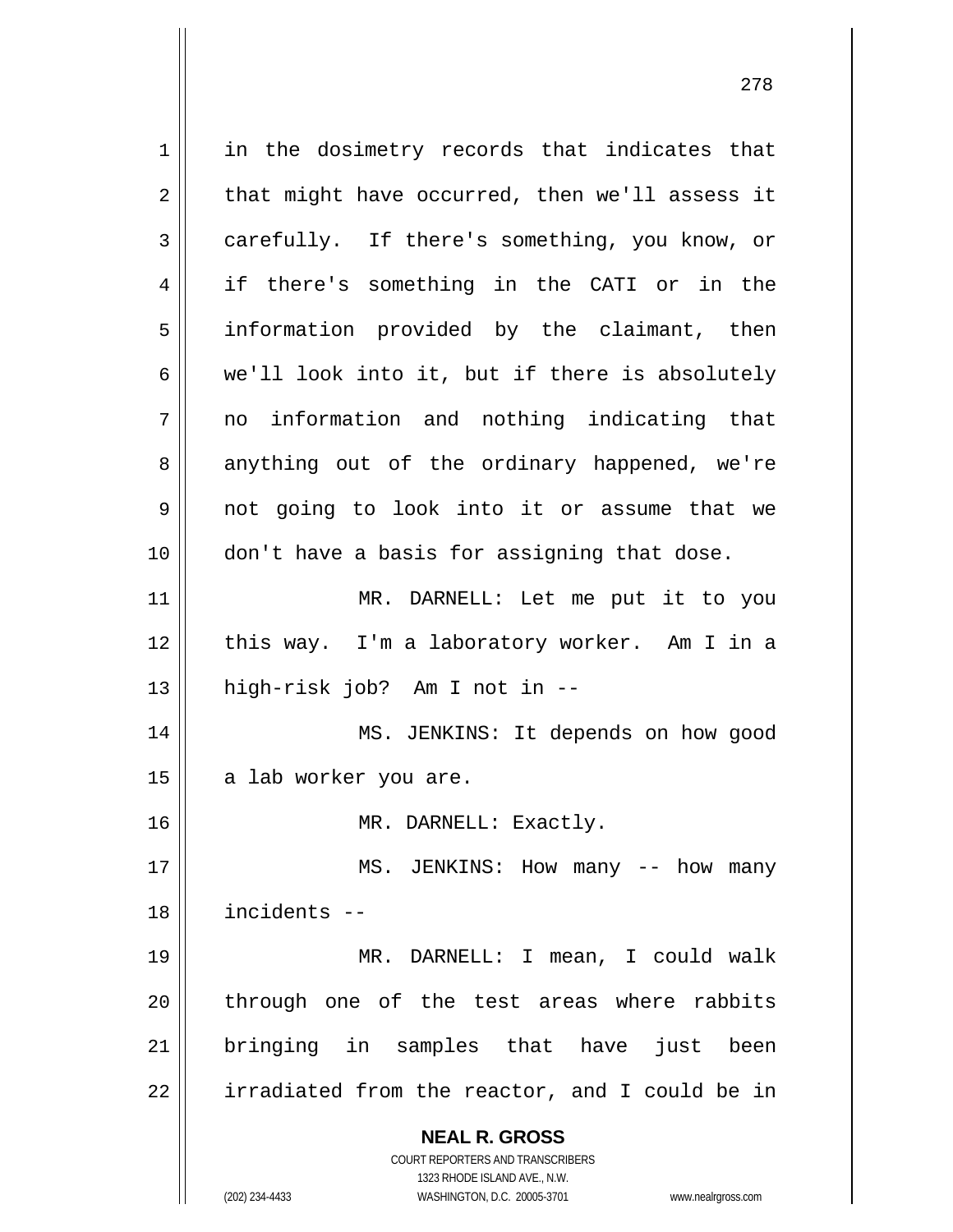**NEAL R. GROSS** COURT REPORTERS AND TRANSCRIBERS 1323 RHODE ISLAND AVE., N.W. (202) 234-4433 WASHINGTON, D.C. 20005-3701 www.nealrgross.com 1 2 3 4 5 6 7 8 9 10 11 12 13 14 15 16 17 18 19 20 21 22 an extremely high-risk job, or I could be just walking by, and I'm not in any high-risk job. DR. MAURO: I like the question. Let's say we were reconstructing your dose, and you worked for five years at a particular site and no bioassay samples taken. This is a story that we hear time and again from the evening sessions at these -- and I'm sympathetic to these concerns. "Listen, no one ever took my bioassay sample." That's very common at NTS. "I was working out in the Flats with my nose in the dirt, and no one ever gave me a bioassay sample." Now, you're about to reconstruct my dose, and what are you going to assume was my intake? I don't have any bioassay samples. MR. DARNELL: You talk to the claimants from NTS. DR. MAURO: What would you want them to do for you? MR. DARNELL: I talk to claimants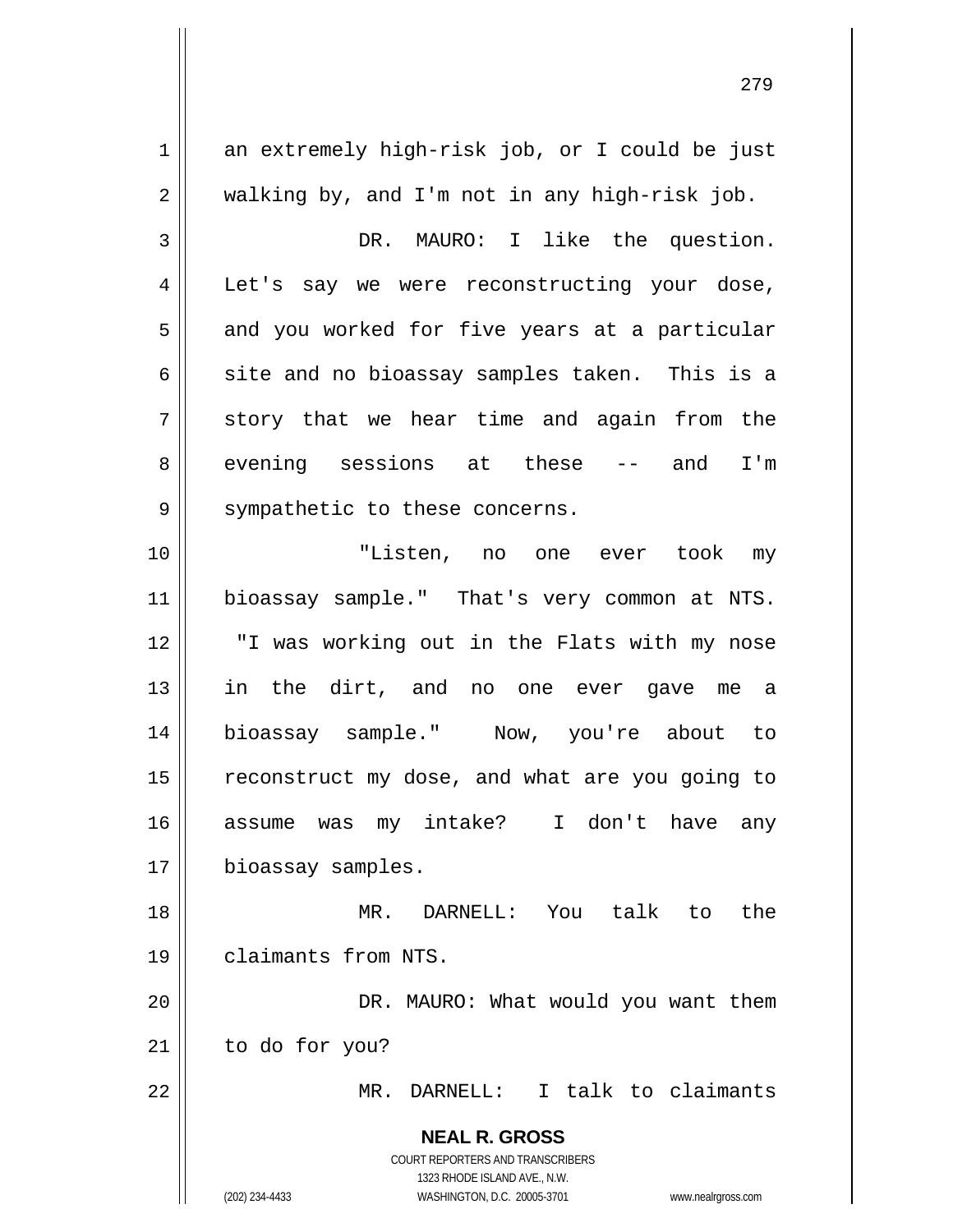1 2 3 from NTS and from INL. "They never took my bioassay." I'll open their file, and there's bioassay.

4 5 6 7 8 9 10 DR. MAURO: Okay, no. That's a different story. I'm saying you know for a fact that you never had a bioassay sample in five years while you were working at this location at this time period, never had a bioassay sample. All of a sudden, we're going to do a dose reconstruction for you.

11 12 13 14 15 16 What do you think would be the reasonable thing to do if you were working, and you never had a bioassay sample? We can create any scenario. You know, what would make you feel confident that you were treated right? That's really what we're asking.

17 18 MS. JENKINS: We can't answer that question. We're health physicists.

19 20 DR. MAURO: You can't answer it. You could answer that better than anybody.

MS. JENKINS: No.

MR. DARNELL: What I would say --

**NEAL R. GROSS** COURT REPORTERS AND TRANSCRIBERS

21

22

1323 RHODE ISLAND AVE., N.W. (202) 234-4433 WASHINGTON, D.C. 20005-3701 www.nealrgross.com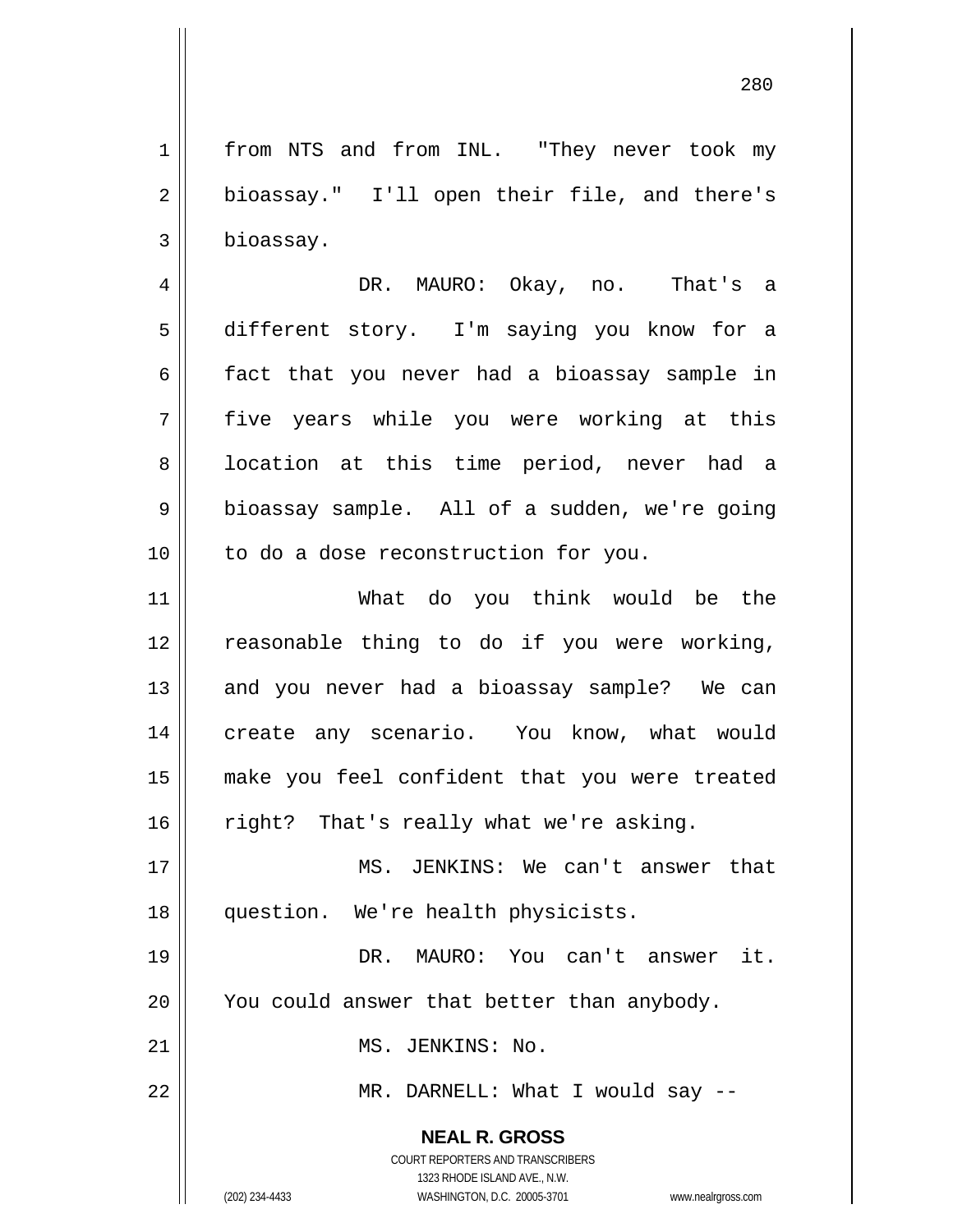| 1  | MS. JENKINS: Yes, I can answer it.                                                                  |
|----|-----------------------------------------------------------------------------------------------------|
| 2  | MR. CALHOUN: Then we'd say that 99                                                                  |
| 3  | percent of all of our doses are overestimated.                                                      |
| 4  | DR. MAURO: Right, now, maybe your                                                                   |
| 5  | answer -- maybe your answer is that if you                                                          |
| 6  | assigned the upper 95 <sup>th</sup> percentile for all the                                          |
| 7  | workers that worked at my time period in that                                                       |
| 8  | facility with that intake, I would be more                                                          |
| 9  | than happy with that, and I would agree with                                                        |
| 10 | that.                                                                                               |
| 11 | MR. DARNELL: That's good for you.                                                                   |
| 12 | Upper 95 <sup>th</sup> percentile is not reasonable for all                                         |
| 13 | workers.                                                                                            |
| 14 | MR. GLECKLER: We'll have to                                                                         |
| 15 | remember that at tomorrow's meeting on                                                              |
| 16 | Pinellas.                                                                                           |
| 17 | MR. DARNELL: But we have to                                                                         |
| 18 | remember these percentiles aren't reasonable                                                        |
| 19 | for all workers, and we --                                                                          |
| 20 | DR. MAURO: But we're not doing it.                                                                  |
| 21 | We're doing just you. We don't know where                                                           |
| 22 | you fit in on that distribution. For all you                                                        |
|    | <b>NEAL R. GROSS</b>                                                                                |
|    | <b>COURT REPORTERS AND TRANSCRIBERS</b>                                                             |
|    | 1323 RHODE ISLAND AVE., N.W.<br>(202) 234-4433<br>WASHINGTON, D.C. 20005-3701<br>www.nealrgross.com |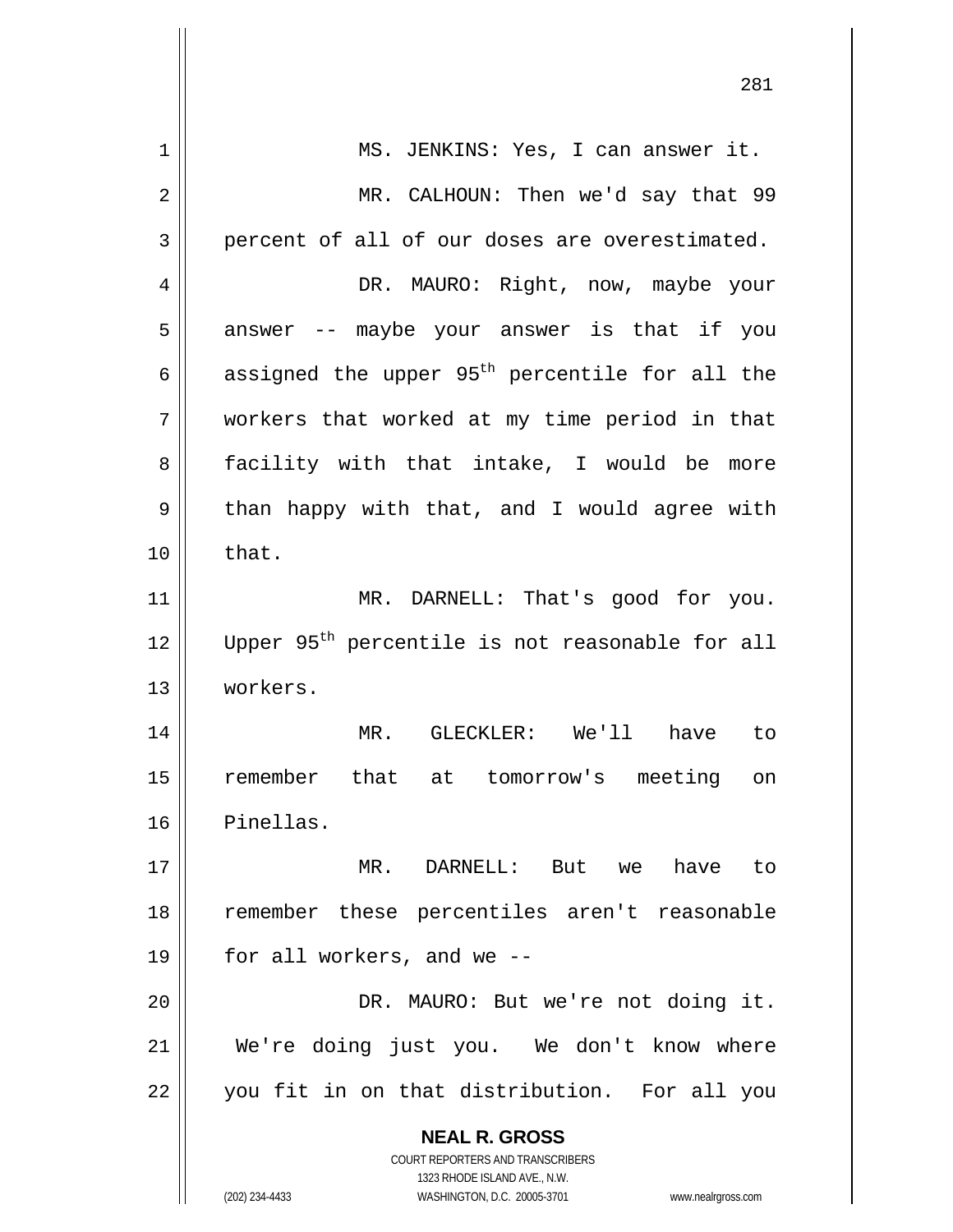1 2 3 4 5 6 7 8 9 10 11 12 13 14 15 16 17 18 19 20 21 22 know, you've been working in a place at the upper end of that distribution, unless you feel confident. MR. DARNELL: Your methods are really going to bomb, because I am a claimant who has been, all right. Okay, in bringing it right to the table, I would want my dose to be as close as possible, and I get this from claimants all the time. I want it close as possible to what my dose is, and if you sit there and you tell me, "I overestimated it by ten or 20 times because it's never going to get close to POC," I don't care. It's never going to get close to the POC, and I'm done. I may complain. I may say, "I got more dose. I did this, and there should be more dose," but I'm not going to complain, because you overestimated it, and from time and time again from workers, that's what I hear. "Oh, you overestimated? How much more dose do I need to get there?" And you start

> **NEAL R. GROSS** COURT REPORTERS AND TRANSCRIBERS

> > 1323 RHODE ISLAND AVE., N.W.

(202) 234-4433 WASHINGTON, D.C. 20005-3701 www.nealrgross.com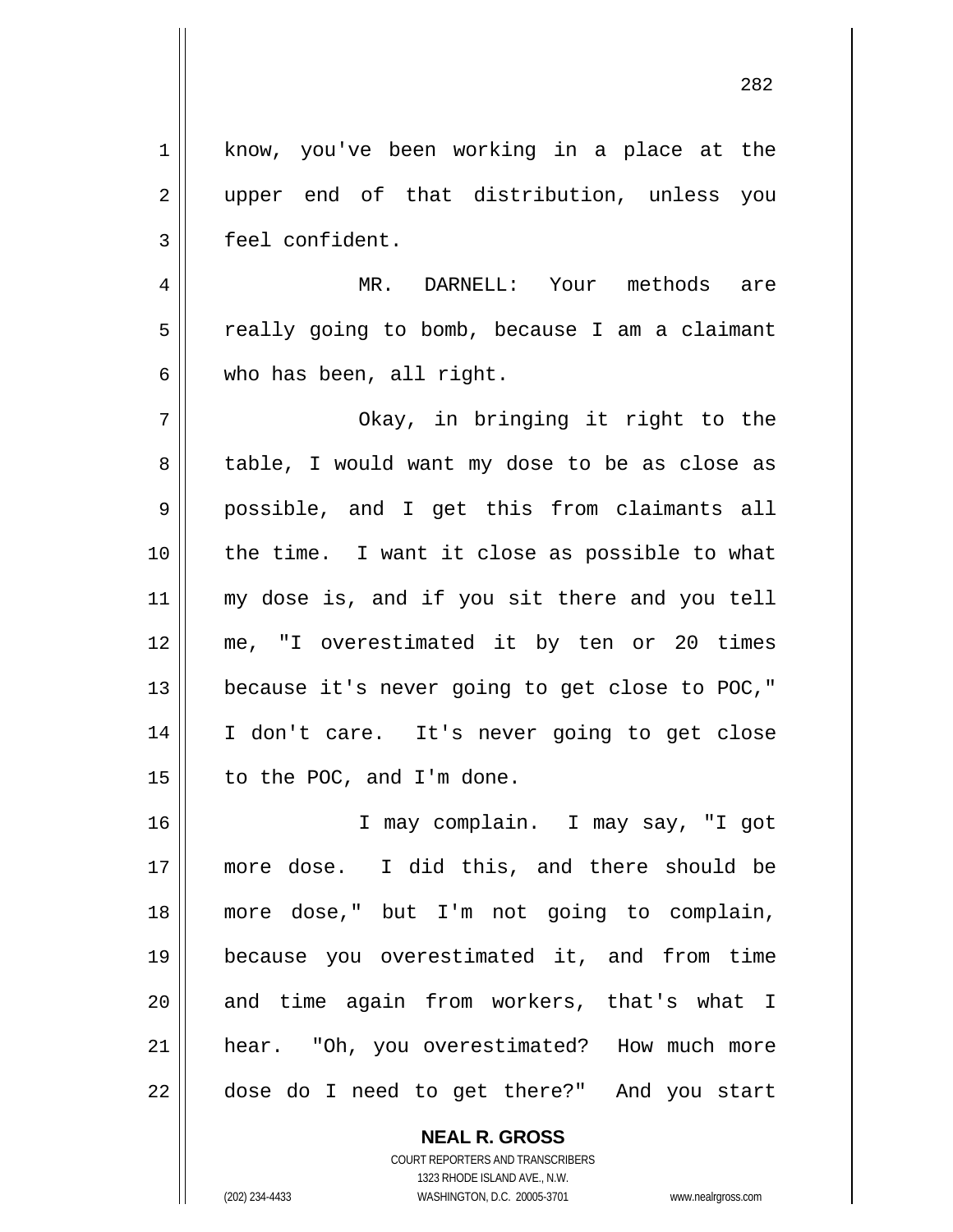|                | 283                                                                                                 |
|----------------|-----------------------------------------------------------------------------------------------------|
| $\mathbf 1$    | explaining about orders of magnitude.                                                               |
| $\overline{2}$ | DR. MAURO: I didn't realize this.                                                                   |
| 3              | I asked a question that was very personal. I                                                        |
| 4              | didn't realize.                                                                                     |
| 5              | MR. DARNELL: No, no. Please don't                                                                   |
| 6              | think I took offense. I didn't.                                                                     |
| 7              | DR. MAURO: Every time I come into a                                                                 |
| 8              | situation like this, I always ask myself the                                                        |
| 9              | question, "What would give me peace of mind                                                         |
| 10             | that I feel that the government did the right                                                       |
| 11             | thing by me?" and I keep coming back to the                                                         |
| 12             | same place.                                                                                         |
| 13             | MR. DARNELL: But you need to answer                                                                 |
| 14             | it from the ignorance of the worker. You know                                                       |
| 15             | a lot more than the worker does, and I'm not                                                        |
| 16             | casting dispersions on the worker by saying                                                         |
| 17             | ignorance of the worker. He does not know                                                           |
| 18             | about the statistics. He does not know about                                                        |
| 19             | the competence. He doesn't know --                                                                  |
| 20             | DR. MAURO: That's why I posed the                                                                   |
| 21             | question, sir, because I do know.                                                                   |
| 22             | MR. DARNELL: Right.                                                                                 |
|                | <b>NEAL R. GROSS</b>                                                                                |
|                | COURT REPORTERS AND TRANSCRIBERS                                                                    |
|                | 1323 RHODE ISLAND AVE., N.W.<br>(202) 234-4433<br>WASHINGTON, D.C. 20005-3701<br>www.nealrgross.com |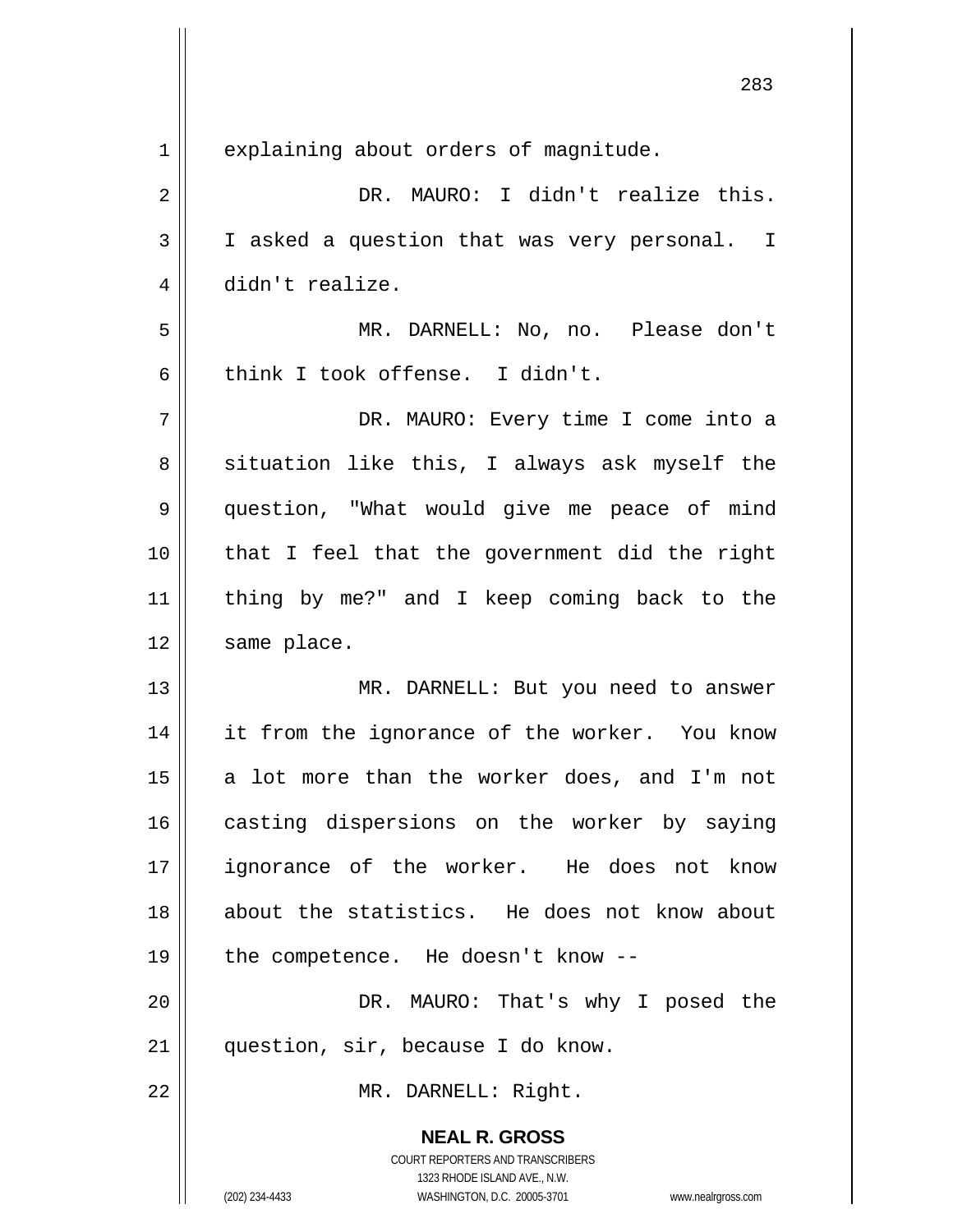**NEAL R. GROSS** COURT REPORTERS AND TRANSCRIBERS 1323 RHODE ISLAND AVE., N.W. (202) 234-4433 WASHINGTON, D.C. 20005-3701 www.nealrgross.com 1 2 3 4 5 6 7 8 9 10 11 12 13 14 15 16 17 18 19 20 21 22 DR. MAURO: And I know -- and if it makes -- if I walk away saying, "I feel like I was treated right," then I believe the workers have been treated right. Do you understand what I'm saying? Right now I'm not hearing it. MR. DARNELL: I see that you're projecting your thoughts onto the workers, okay, and I can't do that, because it's not fair to the worker. I look at it this way. You've got those guys at Y-12 that went through the criticality that got prostate cancer and have not been compensated, but they were in a criticality accident. They were right on top of the criticality accident, got prostate cancer, and they're not getting compensated, but that 30,000 guys out at NTS who played golf in the desert, and they're getting compensated on skin cancer. You know, where do you draw the line about fairness? Where do you draw the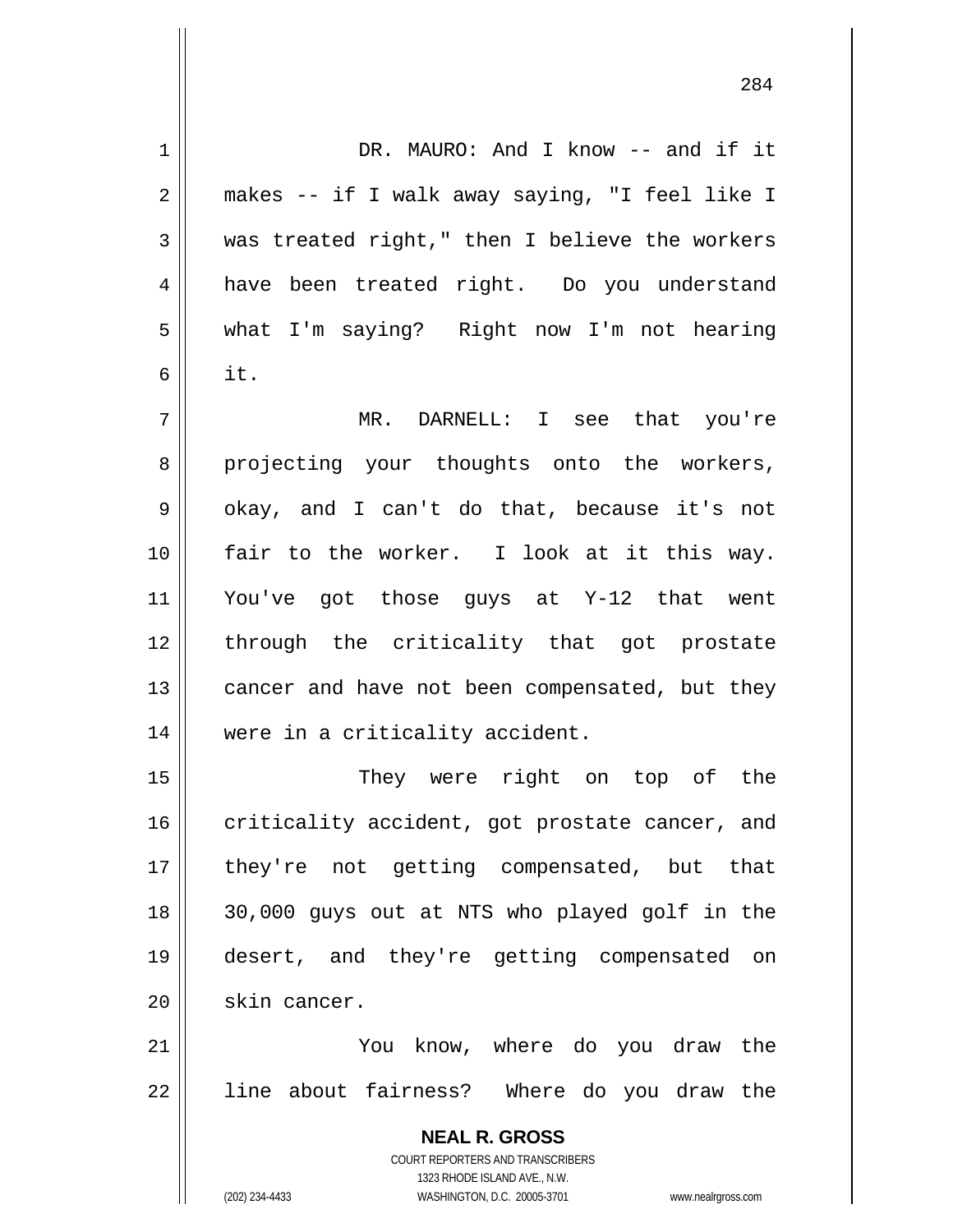**NEAL R. GROSS** COURT REPORTERS AND TRANSCRIBERS 1323 RHODE ISLAND AVE., N.W. (202) 234-4433 WASHINGTON, D.C. 20005-3701 www.nealrgross.com 1 2 3 4 5 6 7 8 9 10 11 12 13 14 15 16 17 18 19 20 21 22 line about reasonableness? And I think that the approaches that we have are reasonable. MR. CALHOUN: I think we just need to respond to this question and move on. MEMBER MUNN: Absolutely. MR. DARNELL: I think that we could both be very good debaters. DR. MAURO: That's what we're doing. MS. JENKINS: I can honestly say that based on my monitoring history and what I used to do, if these methods were used to assign my dose, I would be very confident that it was overestimated. DR. MAURO: You're getting a fair deal. MS. JENKINS: Yes. DR. MAURO: That's all it comes down to, isn't it? MS. JENKINS: But I have a lot of knowledge that the average worker does not, and I understand lots of things because of my schooling and everything that someone who is

<u>285 and 285 and 286 and 286 and 286 and 286 and 286 and 286 and 286 and 286 and 286 and 286 and 286 and 286 and 287 and 287 and 287 and 287 and 287 and 287 and 287 and 287 and 288 and 287 and 288 and 288 and 288 and 288 a</u>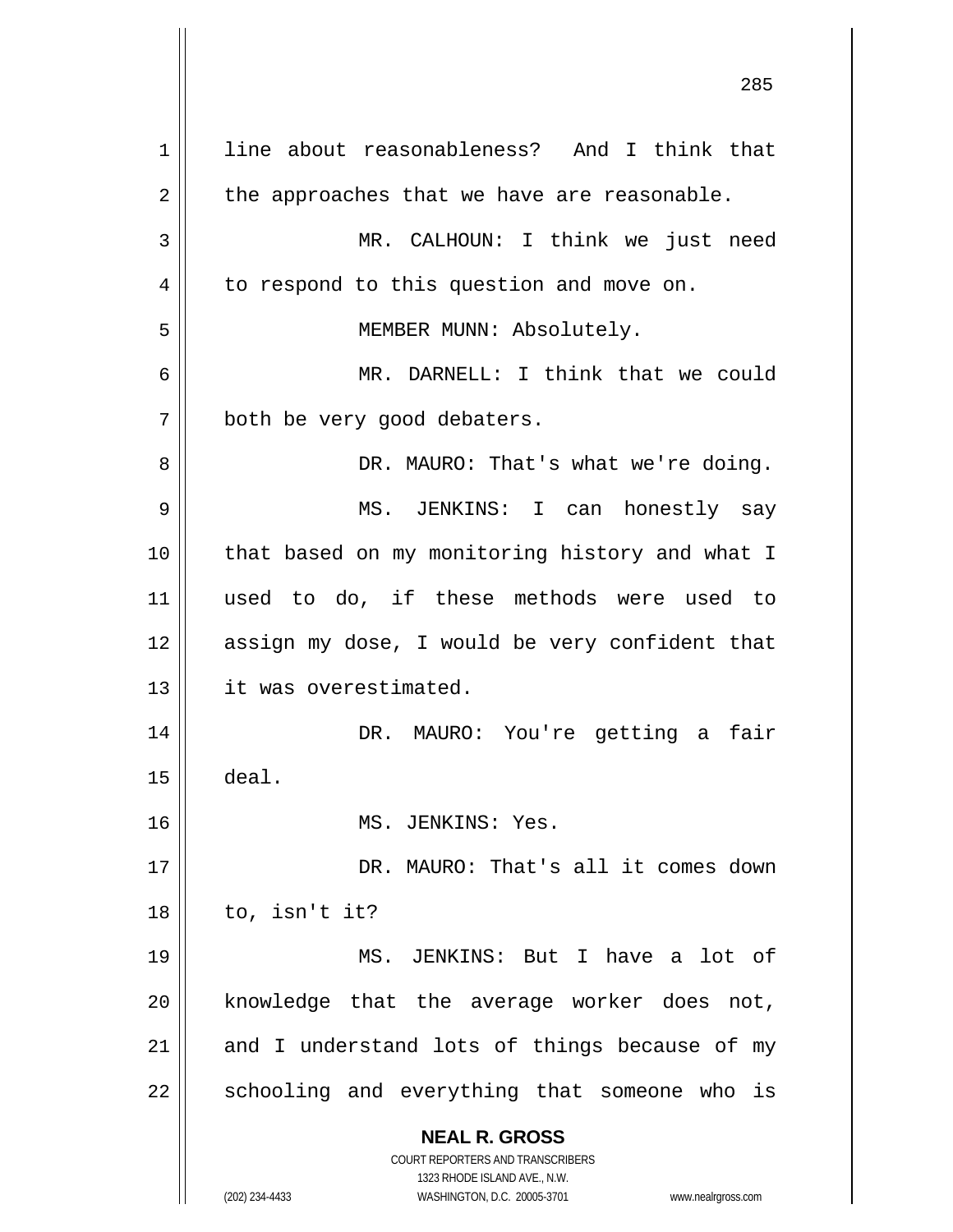| trained in something else just doesn't know.   |
|------------------------------------------------|
| MR. CALHOUN: And like we've talked             |
| about, if you're not getting paid, you're not  |
| going to be in. That's what it all comes down  |
|                                                |
| DR. MAURO: That's absolutely true.             |
| MR. DARNELL: But I think that for              |
| Number 5, and there are other issues listed    |
| that are very similar to this one about high-  |
| risk jobs, high-fired jobs, or what. We're     |
| going to -- it's going to have to be done on a |
| case-by-case basis, and records are going to   |
| have to be there for us to be able to look at  |
| this type of approach at all, and it's just -- |
| there is no reasonable way for us to do dose   |
| reconstruction for the entire population and   |
| include this stuff unless it's in that claim,  |
|                                                |
| MR. CALHOUN: Is there an incident              |
|                                                |
| next                                           |
|                                                |
|                                                |
|                                                |
| www.nealrgross.com                             |
|                                                |

<u>286 میں اس کا 1988 میں اس کا 1988 میں اس کا 1988 میں اس کا 1988 میں اس کا 1988 میں اس کا 1988 میں اس</u>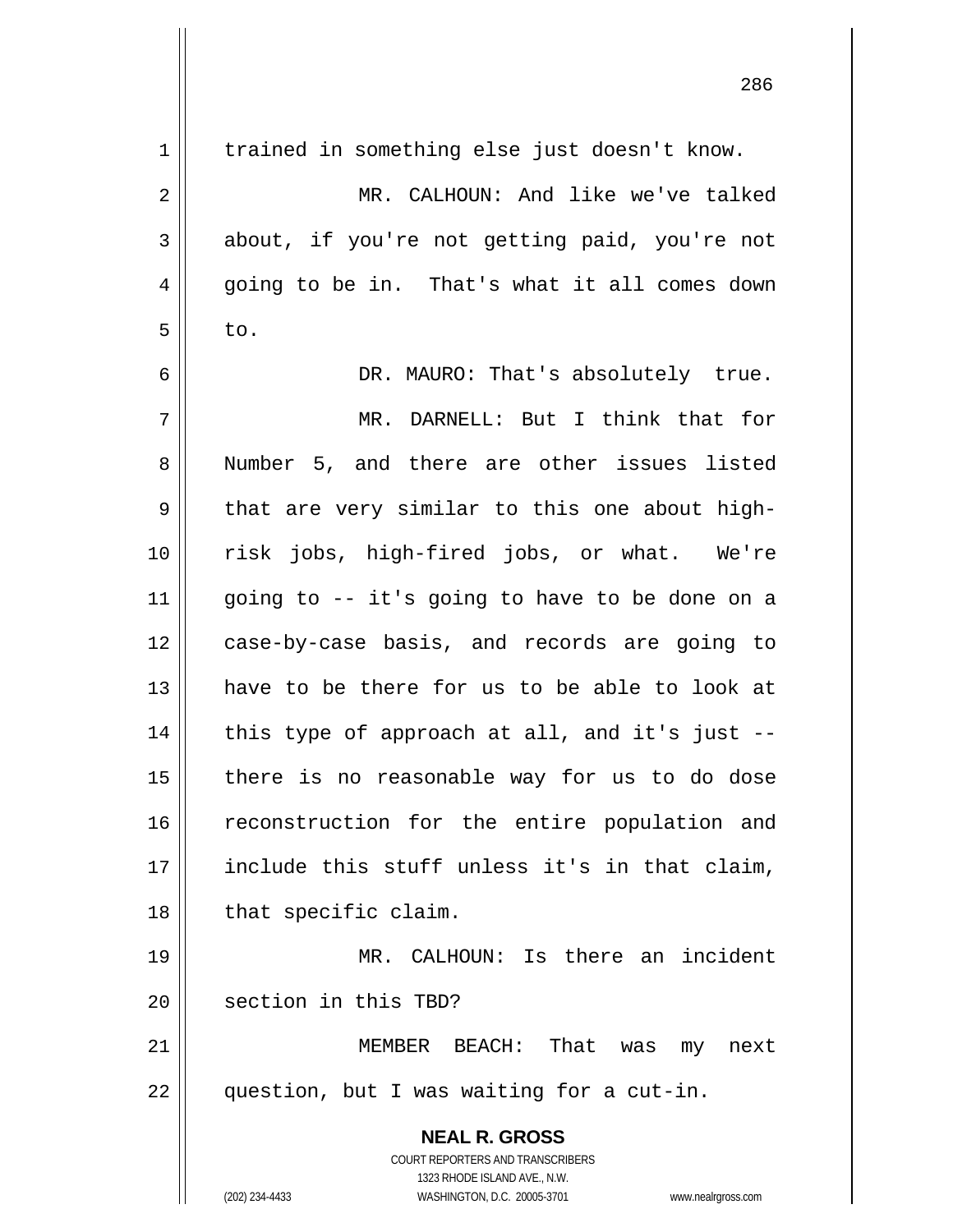|             | 287                                                                 |
|-------------|---------------------------------------------------------------------|
| $\mathbf 1$ | MR. DARNELL: Sorry.                                                 |
| 2           | MEMBER BEACH: Because I don't think                                 |
| 3           | all the incidents that I know about are                             |
| 4           | listed, but I don't know for sure. I know                           |
| 5           | there's eight of them.                                              |
| 6           | MR. GLECKLER: All the major ones, I                                 |
| 7           | think they're probably listed, but it's like                        |
| 8           | there's a lot of minor ones that are --                             |
| 9           | MS. JENKINS: How many major ones do                                 |
| 10          | you know that are listed offhand?                                   |
| 11          | MR. GLECKLER: Oh, they're covered                                   |
| 12          | in two separate TBDs for the INL profile. The                       |
| 13          | environmental one goes into it, and I'm trying                      |
| 14          | to remember if it's the internal or the                             |
| 15          | external. It's probably the internal that                           |
| 16          | covers --                                                           |
| 17          | MS. JENKINS: I was<br>just curious                                  |
| 18          | offhand.                                                            |
| 19          | MR. GLECKLER: -- some of that, but                                  |
| 20          | they're in a couple, but even the site                              |
| 21          | description I think touches on some of them.                        |
| 22          | I'd say it's definitely less than 20, if I                          |
|             | <b>NEAL R. GROSS</b>                                                |
|             | COURT REPORTERS AND TRANSCRIBERS<br>1323 RHODE ISLAND AVE., N.W.    |
|             | (202) 234-4433<br>WASHINGTON, D.C. 20005-3701<br>www.nealrgross.com |

 $\parallel$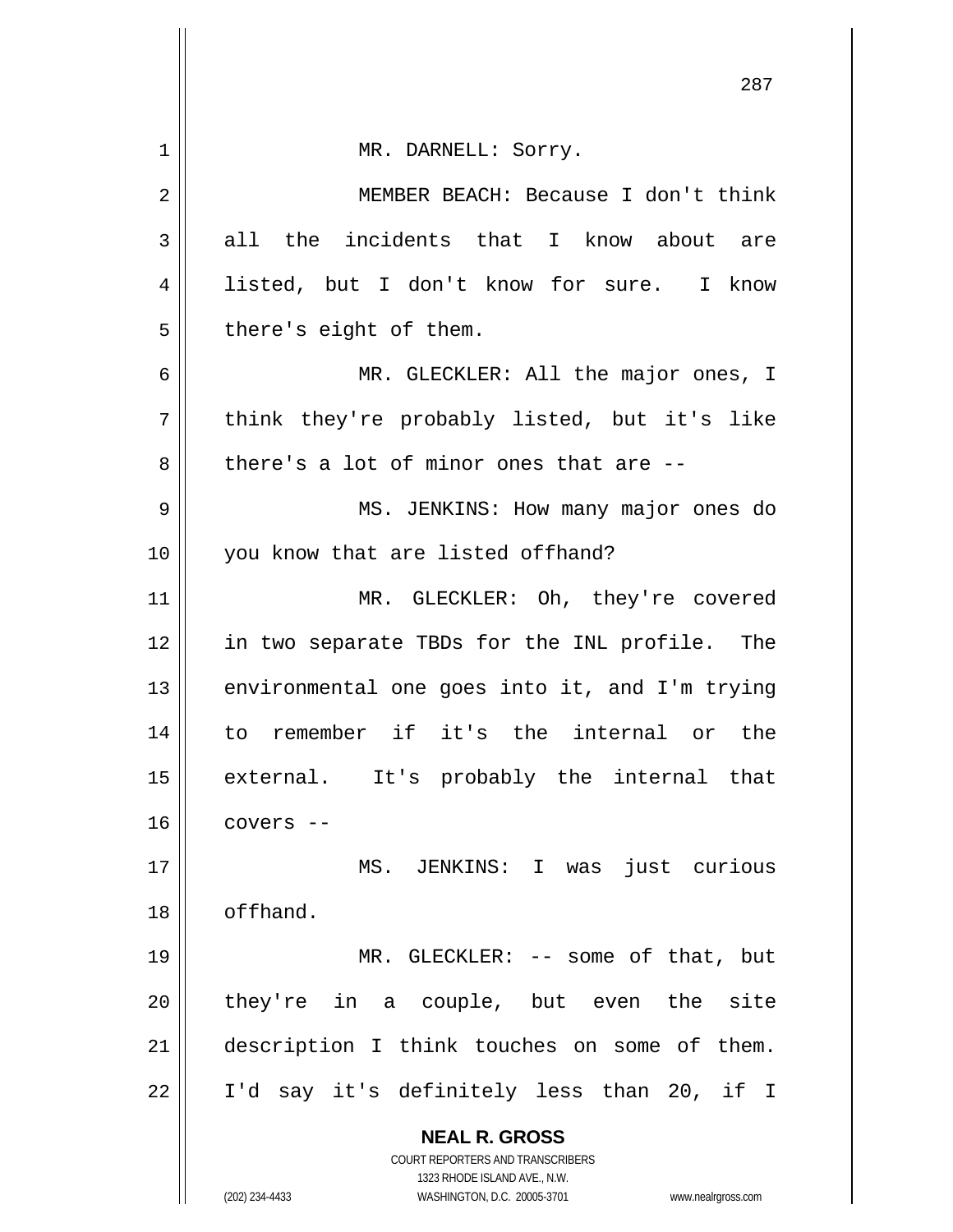**NEAL R. GROSS** COURT REPORTERS AND TRANSCRIBERS 1323 RHODE ISLAND AVE., N.W. (202) 234-4433 WASHINGTON, D.C. 20005-3701 www.nealrgross.com 1 2 3 4 5 6 7 8 9 10 11 12 13 14 15 16 17 18 19 20 21 22 remember right. That's just a guess. I haven't really counted them. MR. DARNELL: You get into a problem with a site like INL, long history, huge site, a lot of people. You start listing incidents. If you don't hit the ones you consider major and say, "This is just a partial list," you'd never get them all. MR. CALHOUN: And we address them all as long as somebody brings them up in the TBD. You've got to say something about it. MS. JENKINS: Or we find documentation. DR. MAURO: You know what they're doing at Fernal? MR. CALHOUN: Nothing at all. The place has been closed, John. DR. MAURO: Okay. We have Building 1 and 2 up to 9. Here's the building numbers. This is 1952. MR. CALHOUN: Don't forget the waste pits and the --

<u>288 and 288 and 288 and 288 and 288 and 288 and 288 and 288 and 288 and 288 and 288 and 288 and 288 and 288 and 288 and 288 and 288 and 288 and 288 and 288 and 288 and 288 and 288 and 288 and 288 and 288 and 288 and 288 a</u>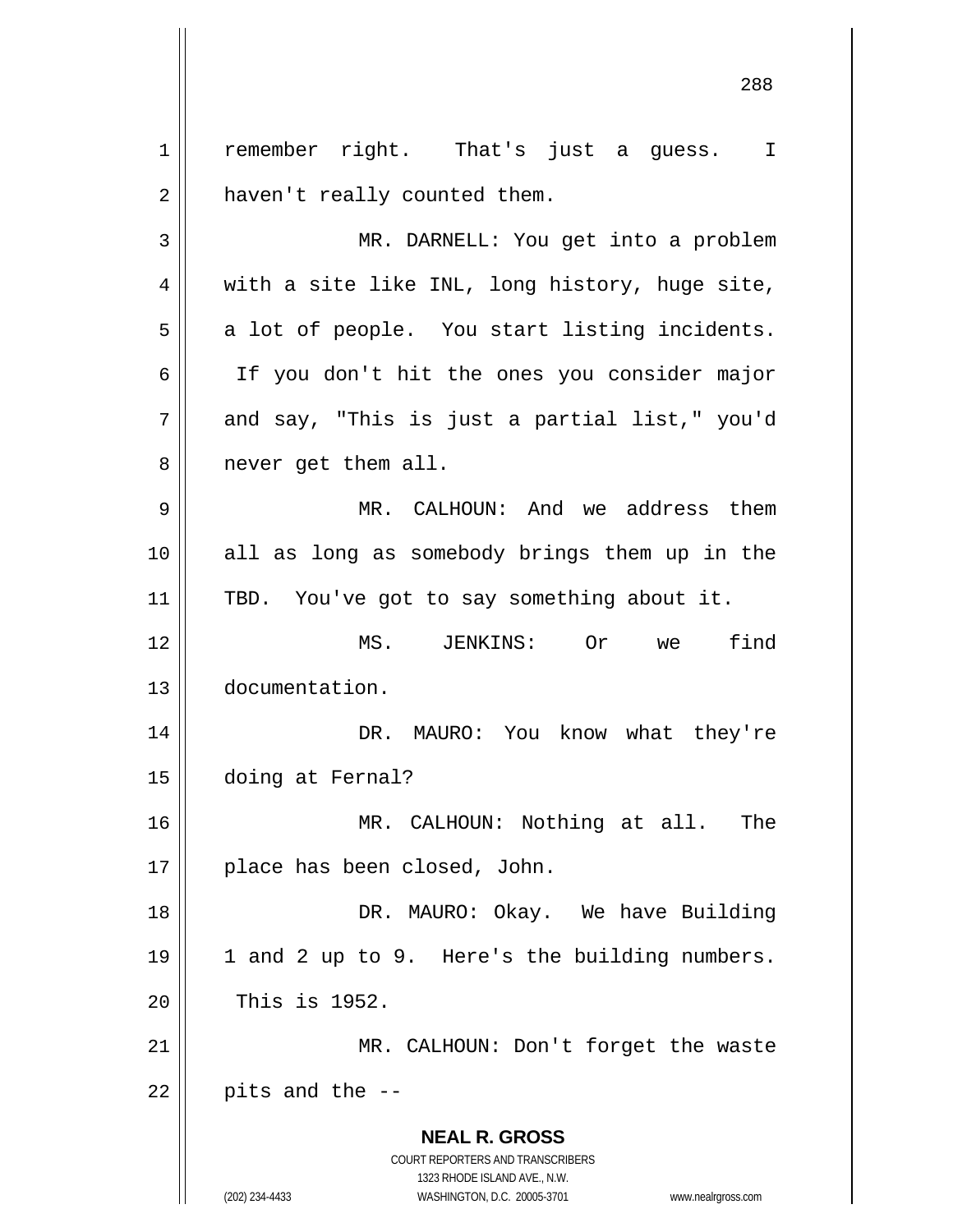| $\mathbf 1$ | DR. MAURO: Yes, they're all there,                                                                  |
|-------------|-----------------------------------------------------------------------------------------------------|
| 2           | okay, and what they're saying is, "We know how                                                      |
| 3           | many bioassay samples. We've got 5,000                                                              |
| 4           | bioassay samples in that box, Building Number                                                       |
| 5           | 1 in 1952."                                                                                         |
| 6           | MR. CALHOUN: Five thousand?                                                                         |
| 7           | DR. MAURO: I'm making this number                                                                   |
| 8           | up.                                                                                                 |
| 9           | MR. CALHOUN: Okay.                                                                                  |
| 10          | DR. MAURO: We looked at numbers.                                                                    |
| 11          | Okay, what they're saying is every single one                                                       |
| 12          | of these boxes we could make a distribution,                                                        |
| 13          | okay.                                                                                               |
| 14          | From that distribution, we know                                                                     |
| 15          | that in certain years a lot of people had                                                           |
| 16          | their bioassays. The ones that don't have any                                                       |
| 17          | bioassay data, they're saying, "Okay, we                                                            |
| 18          | dropped the guy into the box."                                                                      |
| 19          | Okay. Let's say we've got a guy                                                                     |
| 20          | who doesn't have a bioassay available. We                                                           |
| 21          | know he worked in Building 2 in 1952. What                                                          |
| 22          | are we going to assign as his concentration in                                                      |
|             | <b>NEAL R. GROSS</b>                                                                                |
|             | <b>COURT REPORTERS AND TRANSCRIBERS</b>                                                             |
|             | 1323 RHODE ISLAND AVE., N.W.<br>(202) 234-4433<br>WASHINGTON, D.C. 20005-3701<br>www.nealrgross.com |

<u>289 and 289 and 289 and 289 and 289 and 289 and 289 and 289 and 289 and 289 and 289 and 289 and 289 and 289 and 289 and 289 and 289 and 289 and 289 and 289 and 289 and 289 and 289 and 289 and 289 and 289 and 289 and 289 a</u>

 $\mathsf{I}$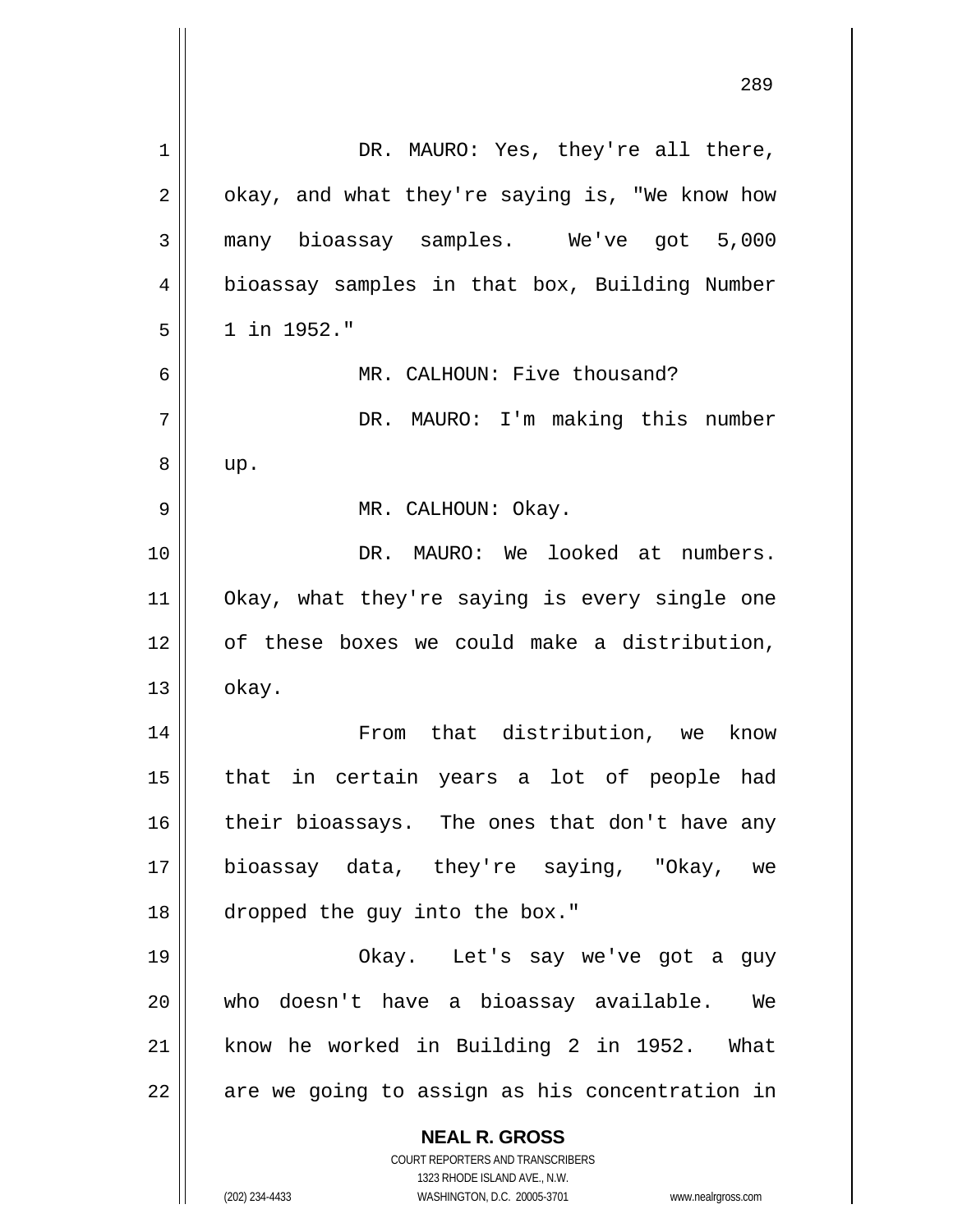1 his urine?

2 3 MEMBER MUNN: Be loud and obnoxious, John.

4 5 6 7 8 DR. MAURO: Okay, yes. What are we going to assign? We've got to assign something. We've got to assign kind of a DPM, probably, okay, a concentration, average concentration in the course of that year.

9 10 11 12 13 14 All right, so you've got a distribution. They take a look at the guy and look at what his job history was, and they find out that -- and we know the job types in the buildings where there was a higher potential for exposure.

15 16 17 18 19 20 21 22 What they do is they're going to assign the high end of the distribution for that year for that guy, and other guys where they know, "We know what the job was. No, we're not going to assign that. We're going to assign the full distribution," and that's what's being done. You can't do better than that.

> **NEAL R. GROSS** COURT REPORTERS AND TRANSCRIBERS 1323 RHODE ISLAND AVE., N.W.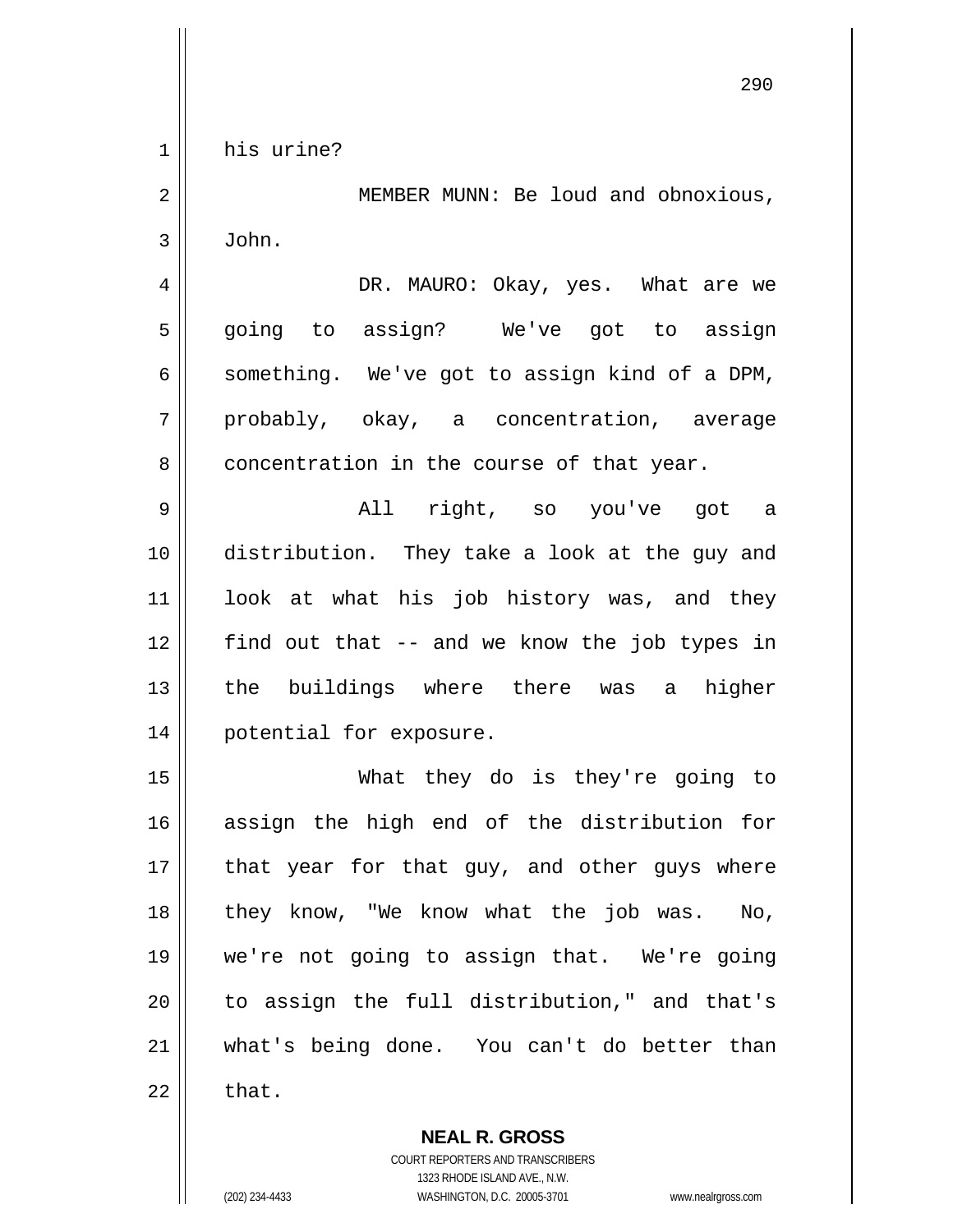1 2 3 4 5 6 7 8 9 10 11 12 13 14 15 16 17 18 19 20 21 22 I think this site is a perfect example of where the same exact thing is being done, because now we're talking the same thing with the time, and we're talking the same thing across the top to EBR-1, EBR-2, TAN, whatever, BORAX, all these. Same thing. Same thing, and if you could tell me right now I could make a table that says I know how many bioassays samples. I could make a plot like that for every single one of them, and my process is going to be using prudent judgments based on the CATI and everything else you know, I'm going to pick off someplace in that distribution for that year for that guy and what his mix of radionuclides are. I don't see that in the writeup. I think that's -- and if I was -- and that's the way you come at every problem. Every one of these sites, you come at it this way, and I don't see it here. MR. CALHOUN: INL is a lot different

<u>291</u>

**NEAL R. GROSS** COURT REPORTERS AND TRANSCRIBERS 1323 RHODE ISLAND AVE., N.W. (202) 234-4433 WASHINGTON, D.C. 20005-3701 www.nealrgross.com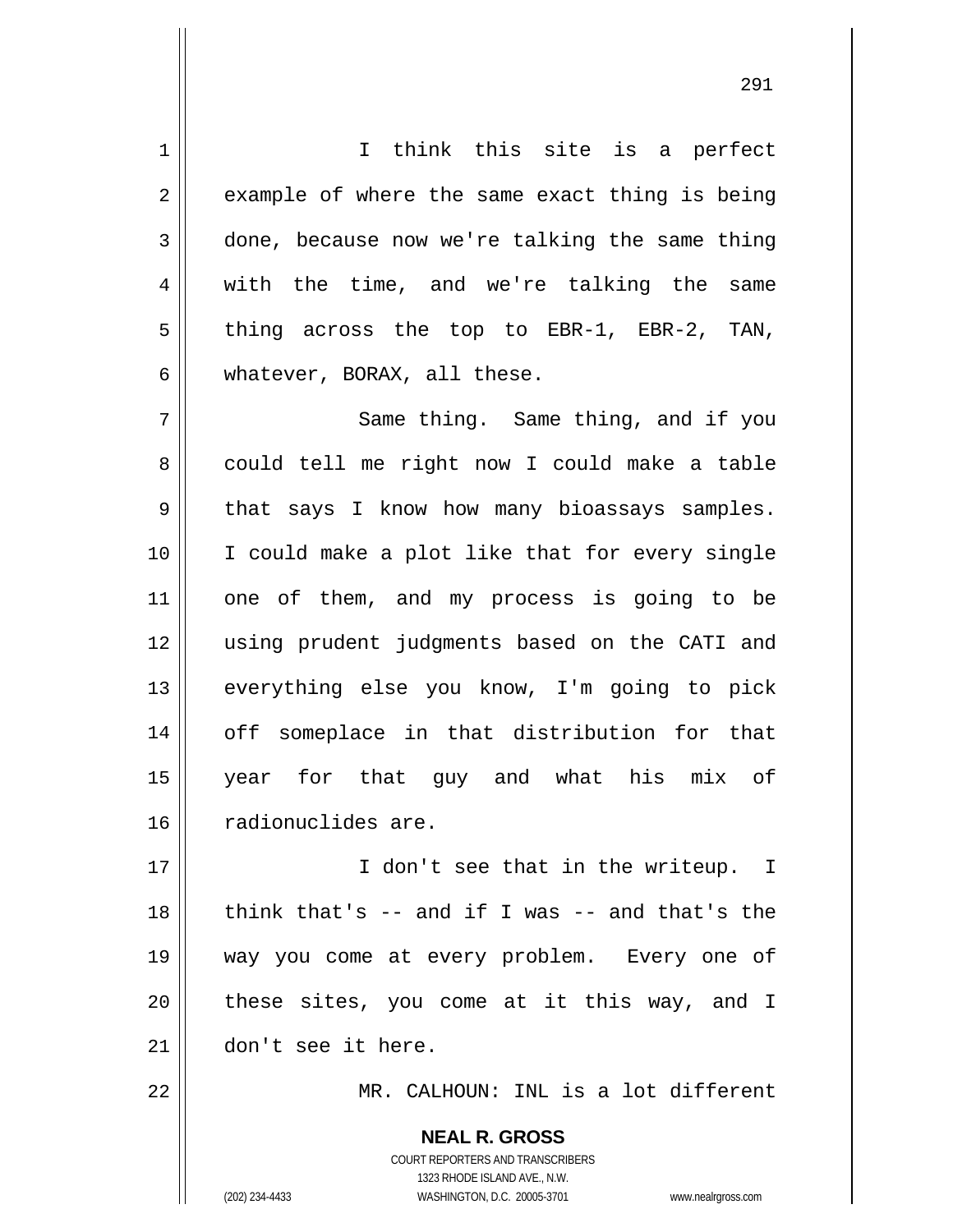1 than Fernald.

| $\overline{2}$ | MR. GLECKLER: But is it -- so                                                                                                                                          |
|----------------|------------------------------------------------------------------------------------------------------------------------------------------------------------------------|
| $\mathfrak{Z}$ | you're saying it's not appropriate to like                                                                                                                             |
| $\overline{4}$ | group all the reactor sites versus<br>like                                                                                                                             |
| 5              | processing sites?                                                                                                                                                      |
| 6              | DR. MAURO: I'm not -- I'm<br>not                                                                                                                                       |
| 7              | disagreeing. If it turns out there are                                                                                                                                 |
| 8              | certain -- I used this as an example, because                                                                                                                          |
| $\mathsf 9$    | there were enough differences in time and                                                                                                                              |
| 10             | space at Fernald.                                                                                                                                                      |
| 11             | Now, you're telling me that                                                                                                                                            |
| 12             | whatever $X$ , $Y$ , and $Z$ is, those $X$ , $Y$ , and $Z$                                                                                                             |
| 13             | weren't really an X, Y, and Z. They were all                                                                                                                           |
| 14             | the same, so who $-$ - I made your case. That's                                                                                                                        |
| 15             | all I'm saying.                                                                                                                                                        |
| 16             | You're creating boxes, and from                                                                                                                                        |
| 17             | there you move forward. I think, time and                                                                                                                              |
| 18             | again, if that approach could be adopted,                                                                                                                              |
| 19             | you're standing on a rock. You can't be                                                                                                                                |
| 20             | touched.                                                                                                                                                               |
| 21             | MR. GLECKLER: We can only hope.                                                                                                                                        |
| 22             | MR. DARNELL: I think the only thing                                                                                                                                    |
|                | <b>NEAL R. GROSS</b><br><b>COURT REPORTERS AND TRANSCRIBERS</b><br>1323 RHODE ISLAND AVE., N.W.<br>WASHINGTON, D.C. 20005-3701<br>(202) 234-4433<br>www.nealrgross.com |

<u>292 and 2002 and 2003 and 2003 and 2003 and 2003 and 2003 and 2003 and 2003 and 2003 and 2003 and 2003 and 20</u>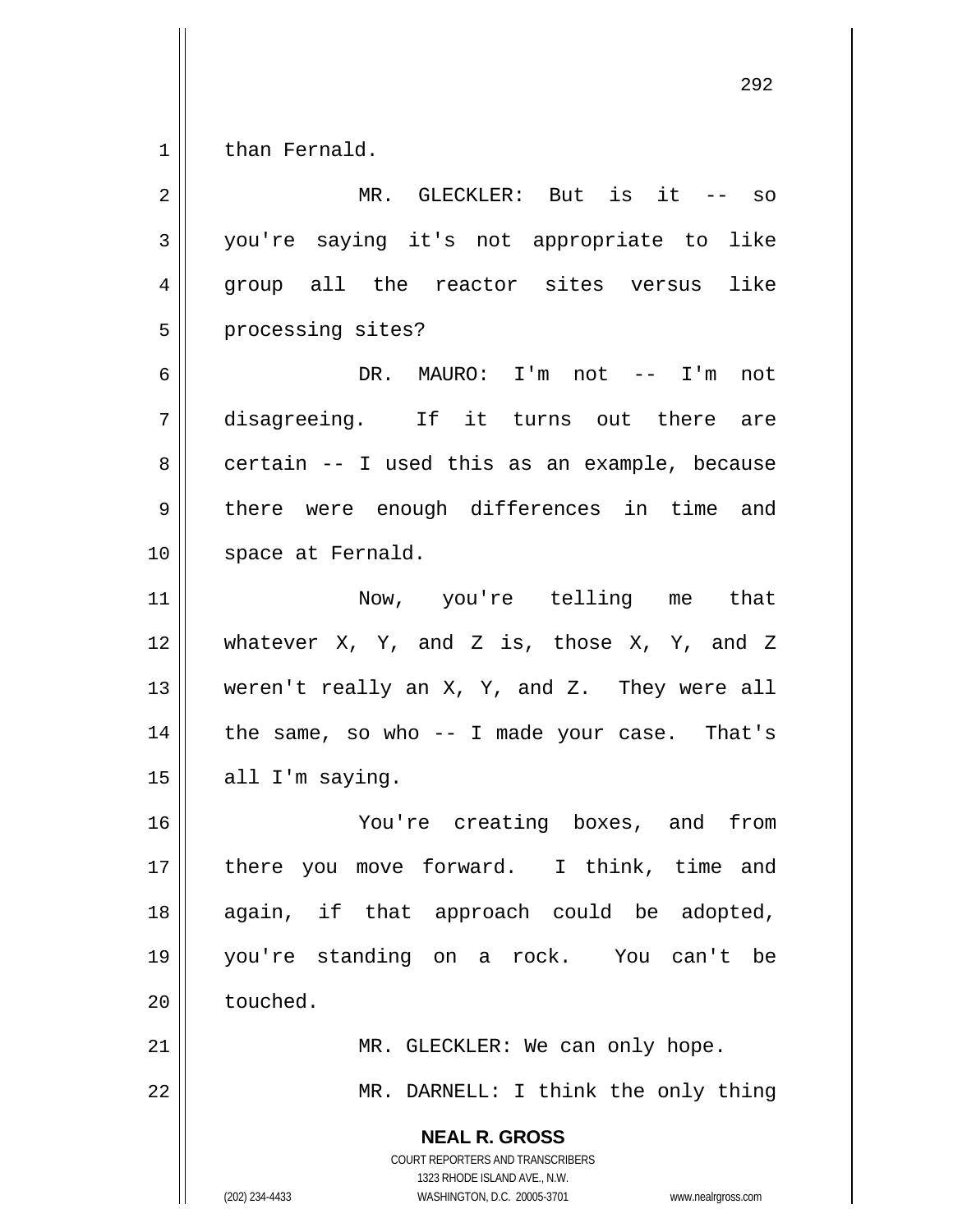**NEAL R. GROSS** COURT REPORTERS AND TRANSCRIBERS <u>293</u> 1 2 3 4 5 6 7 8 9 10 11 12 13 14 15 16 17 18 19 20 21 22 -- we need to agree to disagree and give you an answer in writing and move on. MR. CALHOUN: We don't know completely if we're disagreeing until we write it out. MR. DARNELL: That's true. MEMBER MUNN: And that's probably true of all 35, in 35 and this one, and I haven't even looked at MR. DARNELL: Thirty-eight. MEMBER MUNN: Oh, 38-B and -- MR. DARNELL: Eleven. MEMBER MUNN: And 11 more. MEMBER BEACH: Which we haven't taken on officially yet. MEMBER MUNN: Yes, but, you know, if that's possible to pass forward, it would seem to be giving NIOSH an opportunity to respond to as many of these issues that are before us on the table today as they can, and you might be surprised. A significant number of them may simply go away by reason of your written

1323 RHODE ISLAND AVE., N.W.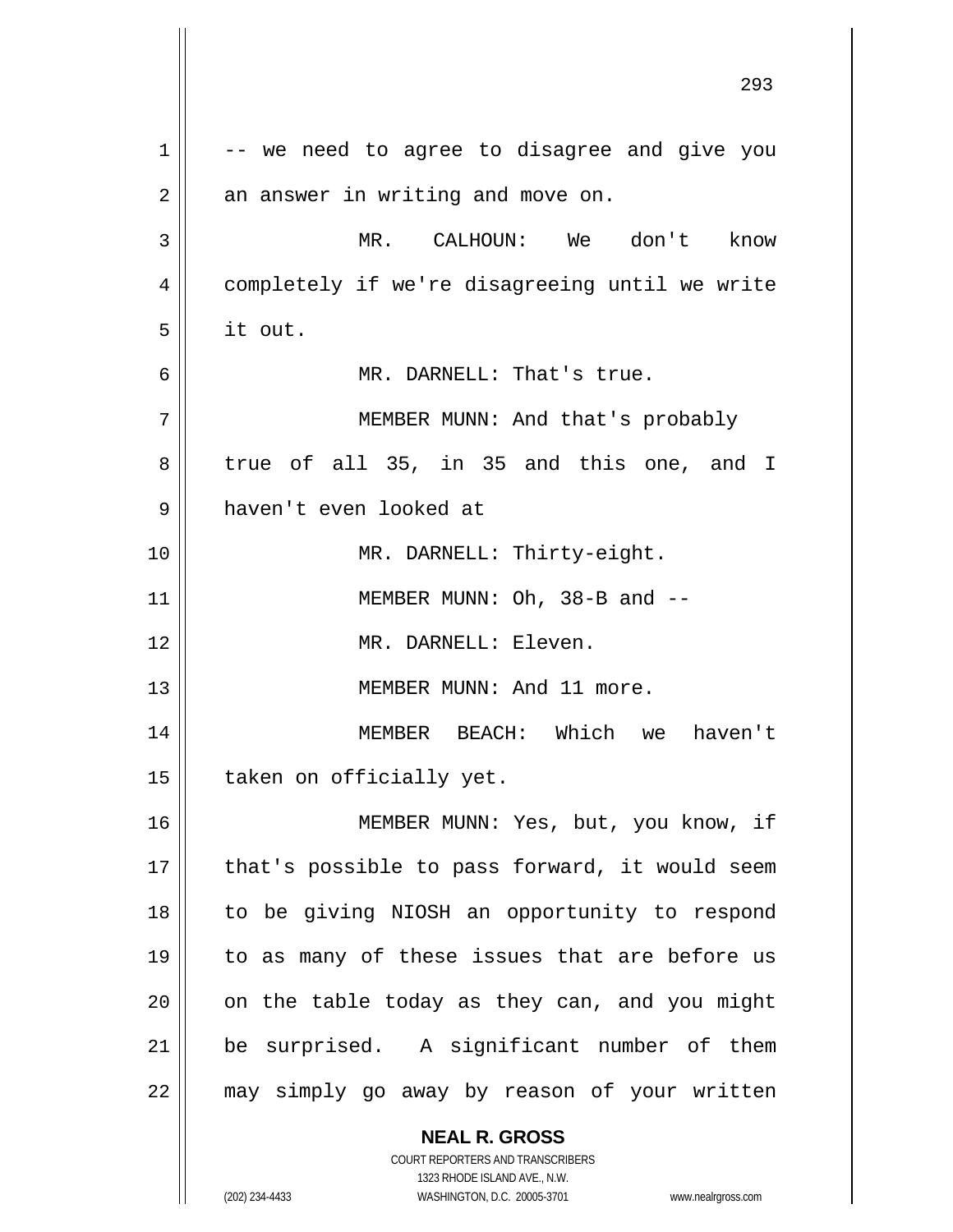1 response.

| $\sqrt{2}$     | MR. OSTROW: Well, I remember when              |
|----------------|------------------------------------------------|
| $\mathfrak{Z}$ | we did Linde. Wanda, you were on Linde group,  |
| $\overline{4}$ | weren't you?                                   |
| 5              | MEMBER MUNN: No.                               |
| 6              | MR. OSTROW: No?                                |
| 7              | MEMBER MUNN: I dodged that bullet.             |
| 8              | MR. OSTROW: Too bad. What happened             |
| 9              | was that when we had $--$ we had findings like |
| 10             | this, also, not as many but a bunch, and the   |
| 11             | way that $-$ we had some discussions, and the  |
| 12             | way that NIOSH responded, NIOSH wrote like a   |
| 13             | paper, white paper or whatever, and they       |
| 14             | grouped them.                                  |
| 15             | You know, we had a lot of common               |
| 16             | type issues like the, for example, the Tiger   |
| 17             | Team business, you know. So say you'd have an  |
| 18             | actual section, which may be a page, half a    |
| 19             | page, maybe five pages on the Tiger Team,      |
| 20             | DNFSB findings, and you say in the title of    |
| 21             | it, you know, "Tiger Team Issues 5, 7, 13, and |
| 22             | $37.$ "                                        |
|                |                                                |

**NEAL R. GROSS** COURT REPORTERS AND TRANSCRIBERS 1323 RHODE ISLAND AVE., N.W.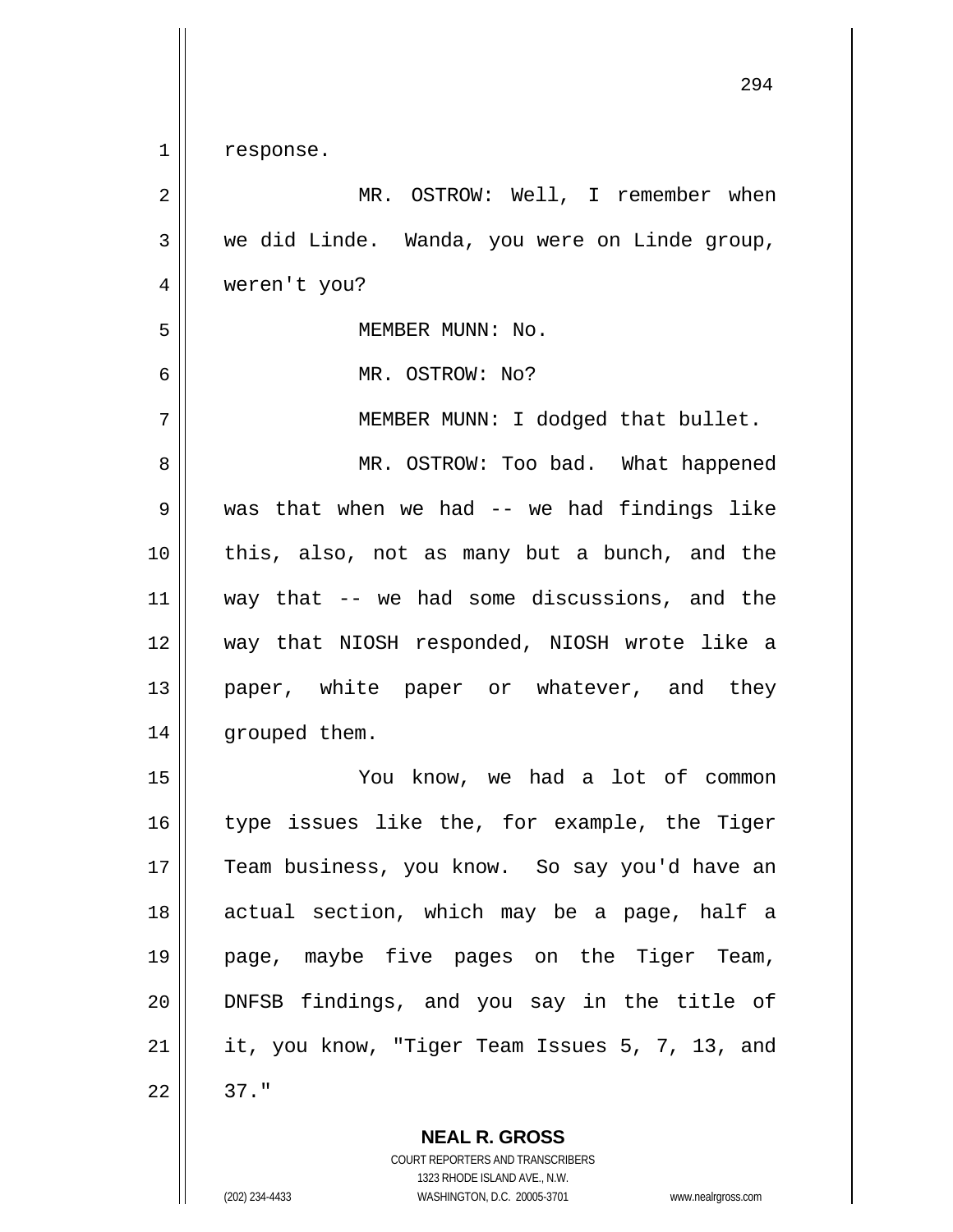**NEAL R. GROSS** COURT REPORTERS AND TRANSCRIBERS 1323 RHODE ISLAND AVE., N.W. 1 2 3 4 5 6 7 8 9 10 11 12 13 14 15 16 17 18 19 20 21 22 So you're cross-referencing it, so you're covering five or six or seven of our issues by one writeup that may be a couple of pages, and you put in what your basis is, what your understanding of our comment is, basically, and then how you're responding to that and why you think that what you're saying is correct. You can put tables in or writing, whatever it is, and that covers like a bunch of our different issues, because from what I'm hearing so far is that at least you think that you can -- where you may have one that you say, "Okay, well, this may not be in the site profile, but it's answered by our procedures. This is how we actually do the dose reconstruction according to these procedures that we have." So you may have a section on, let's say, procedures, and you say, "This answers our comments Number 1, 13, 42," whatever it is, and instead of having 38 separate

(202) 234-4433 WASHINGTON, D.C. 20005-3701 www.nealrgross.com

<u>295</u>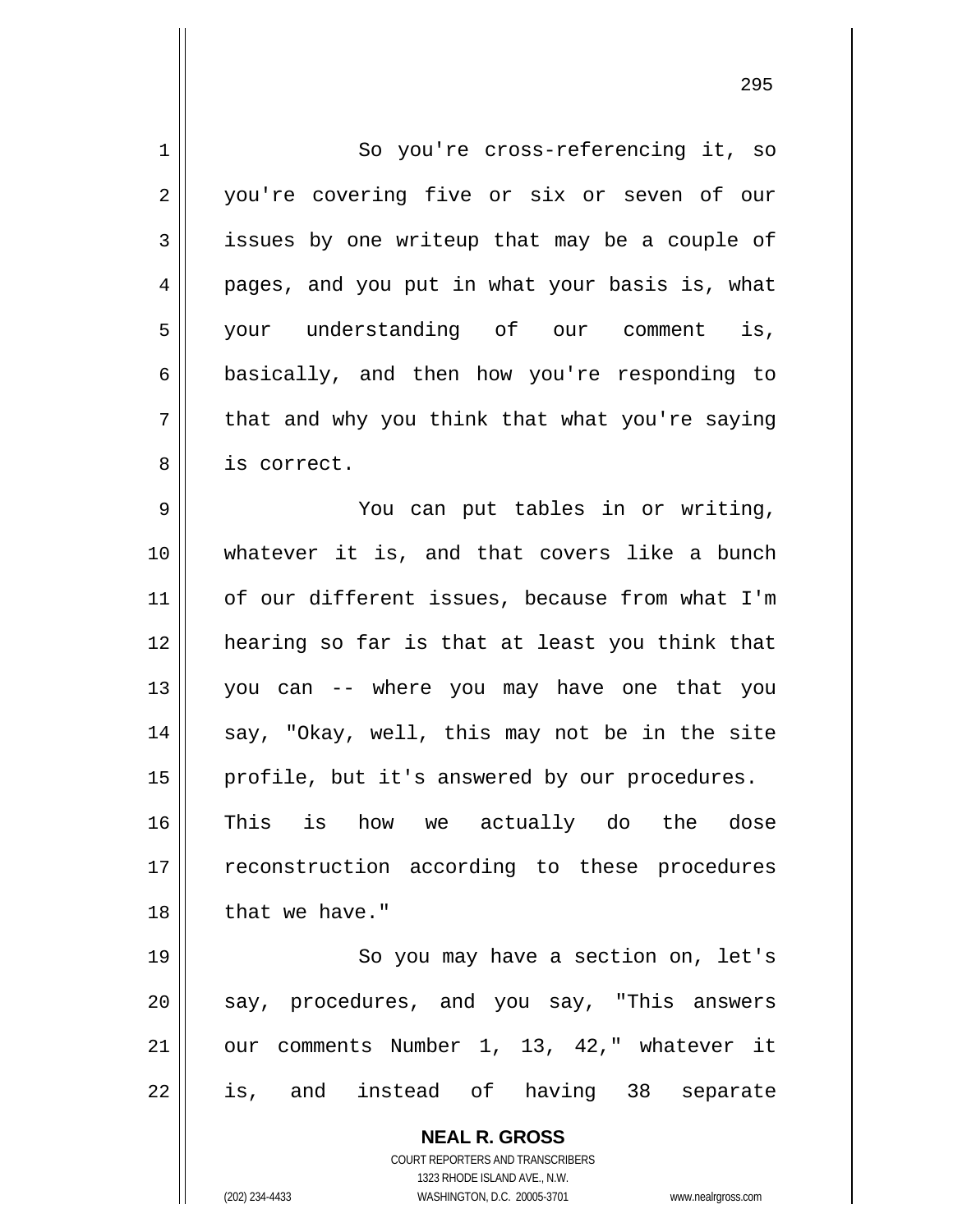<u>296 - 296 - 297 - 298 - 298 - 298 - 298 - 298 - 298 - 298 - 298 - 298 - 298 - 298 - 298 - 298 - 298 - 298 - 2</u>

| $\mathbf 1$    | responses for the -- I think the number of                                                          |
|----------------|-----------------------------------------------------------------------------------------------------|
| $\overline{2}$ | issues we have here, you may only have five                                                         |
| 3              | writeups. It may come out, and that covers                                                          |
| 4              | everything.                                                                                         |
| 5              | That's what we did in Linde, and it                                                                 |
| 6              | came out a bunch of pages, and we were able to                                                      |
| 7              | go through it, and we threw out probably --                                                         |
| 8              | well, we resolved probably three-quarters of                                                        |
| $\mathsf 9$    | the issues basically on that one write up                                                           |
| 10             | where -- yes, one white page.                                                                       |
| 11             | We responded to that. We said,                                                                      |
| 12             | "Yes, you're right on this," or whatever, and                                                       |
| 13             | we got down to -- instead of having a whole                                                         |
| 14             | bunch, we got down to just a handful of sort                                                        |
| 15             | of key issues that we identified that were                                                          |
| 16             | real, significant, and they were sort of                                                            |
| 17             | scientific type issues rather than sort of                                                          |
| 18             | philosophical issues, and we narrowed it down                                                       |
| 19             | quickly that way to a few real issues.                                                              |
| 20             | We spent a good amount of time                                                                      |
| 21             | resolving a few issues, but they were like                                                          |
| 22             | real issues. So that's -- I'm just suggesting                                                       |
|                | <b>NEAL R. GROSS</b><br>COURT REPORTERS AND TRANSCRIBERS                                            |
|                | 1323 RHODE ISLAND AVE., N.W.<br>WASHINGTON, D.C. 20005-3701<br>(202) 234-4433<br>www.nealrgross.com |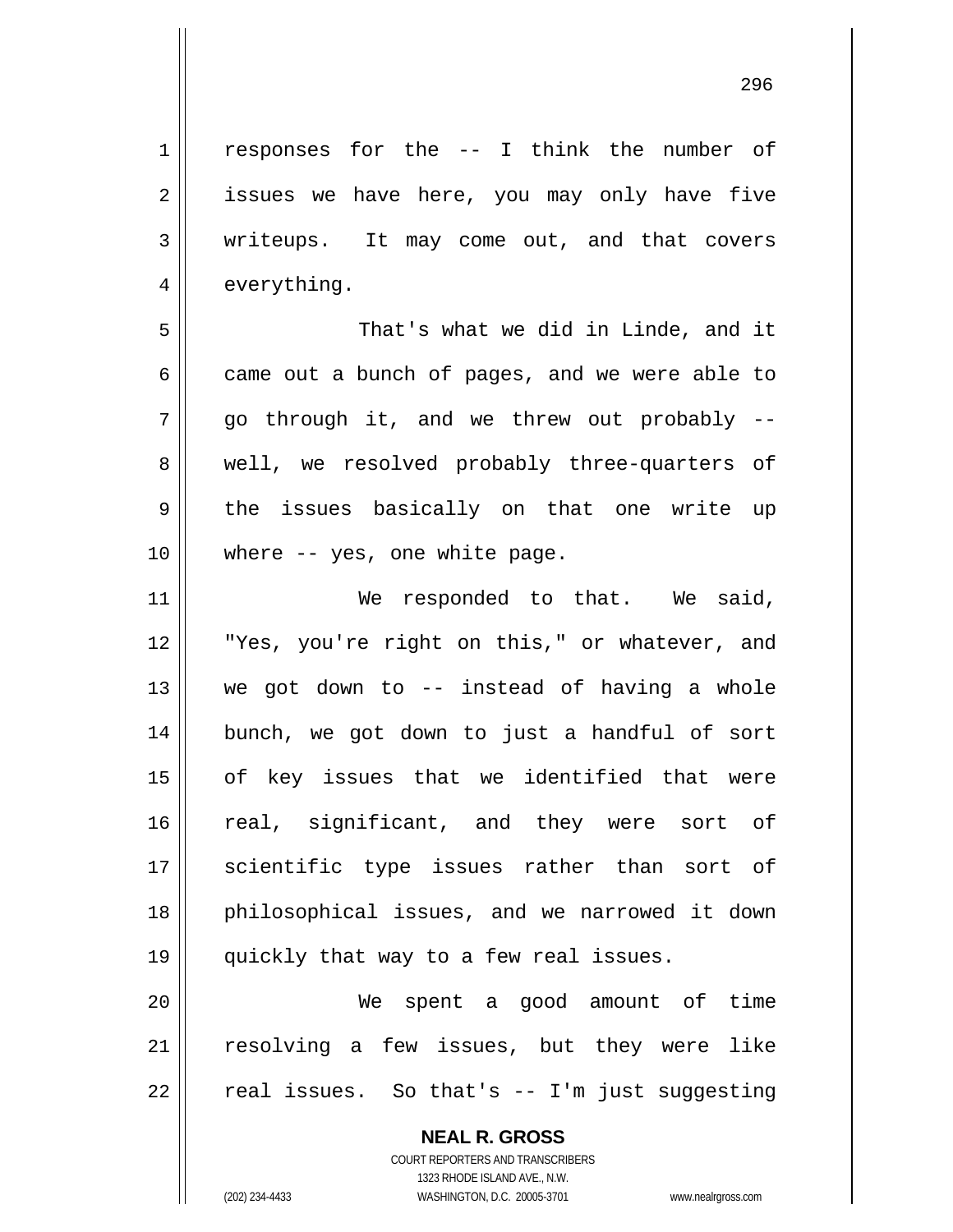**NEAL R. GROSS** COURT REPORTERS AND TRANSCRIBERS 1323 RHODE ISLAND AVE., N.W. 1 2 3 4 5 6 7 8 9 10 11 12 13 14 15 16 17 18 19 20 21 22 that might be a way to approach it. MR. CALHOUN: Thirty-eight's nothing. MR. OSTROW: Thirty-eight's nothing. MR. DARNELL: Any way we want to do it, that's fine with me. MR. OSTROW: I mean, that's up to you how you want to do it, but I'm suggesting this worked on one of the other sites, and it may work on this one. DR. MAURO: To expedite matters, 4 through 14 are all the internal, so we would take them there, and I would say basically we covered all of them except for maybe one or two that maybe were just bringing it to the attention, and one is -- there is this highfired plutonium issue that we raised. Is there a high-fired plutonium and uranium issue at the site, and, if so, I think we brought it up in the writeup in the audit. MS. JENKINS: Super S is going to be addressed in the next TBD.

<u>297 до најзначиот селото на селото на 297 до најзначиот с</u>е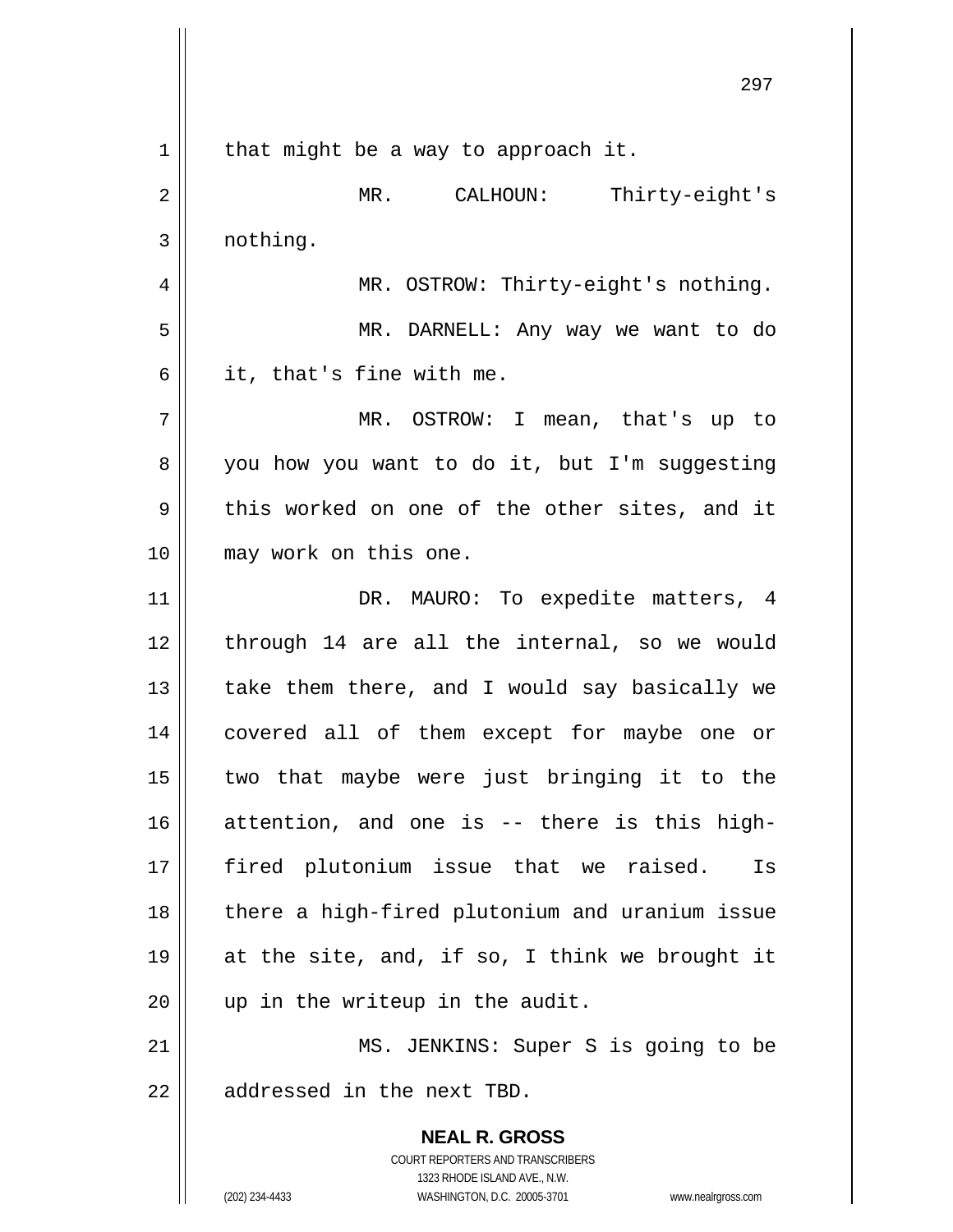| $\mathbf 1$    | DR. MAURO: Okay, so this is an                                      |
|----------------|---------------------------------------------------------------------|
| 2              | issue you're aware of and you plan to deal                          |
| 3              | with. I know you have an OTIB-49 that deals                         |
| $\overline{4}$ | with high-fired plutonium, anyway, and it                           |
| 5              | sounds to me that you have that in hand.                            |
| 6              | MR. CALHOUN: And I think that we                                    |
| 7              | actually do raise this.                                             |
| 8              | MR. DARNELL: I have one for uranium                                 |
| 9              | for this site.                                                      |
| 10             | MR. CALHOUN: High-fired uranium is                                  |
| 11             | a new animal.                                                       |
| 12             | DR. MAURO: It is a new animal.                                      |
| 13             | MR. CALHOUN: So I'd need to see                                     |
| 14             | definitely -- because that changes everything,                      |
| 15             | so I definitely need to see something that                          |
| 16             | says that this is -- that we do have high-                          |
| 17             | fired uranium, where it is, and how it                              |
| 18             | behaves. It doesn't have to just be high-                           |
| 19             | I need to know that it's variant<br>fired.                          |
| 20             | soluble, because Super-S plutonium changed                          |
| 21             | everything.                                                         |
| 22             | MS. JENKINS: Yes, and that is going                                 |
|                |                                                                     |
|                | <b>NEAL R. GROSS</b><br><b>COURT REPORTERS AND TRANSCRIBERS</b>     |
|                | 1323 RHODE ISLAND AVE., N.W.                                        |
|                | (202) 234-4433<br>WASHINGTON, D.C. 20005-3701<br>www.nealrgross.com |

<u>298</u>

 $\mathsf{I}$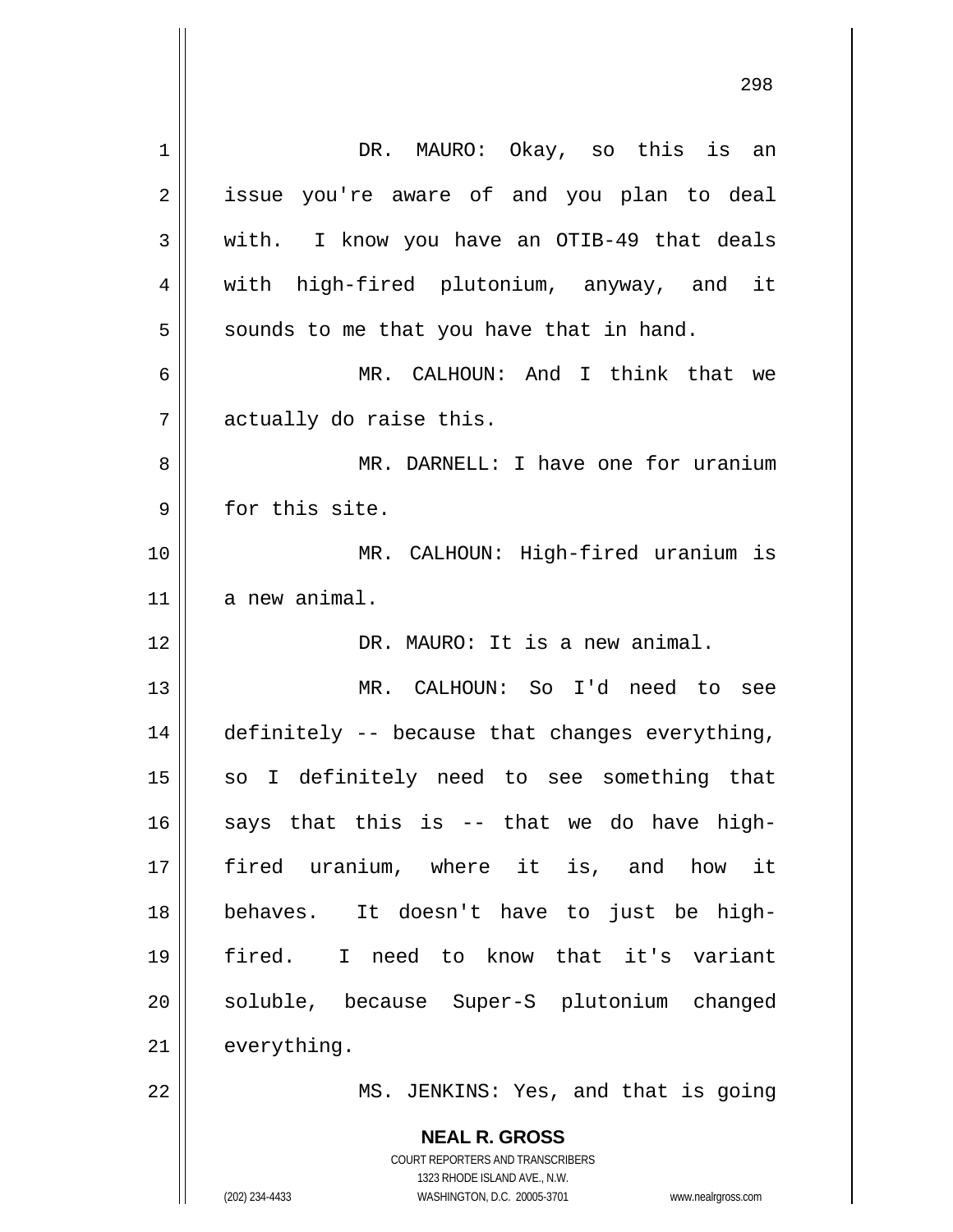**NEAL R. GROSS** COURT REPORTERS AND TRANSCRIBERS 1323 RHODE ISLAND AVE., N.W. <u>299 - Andre Sterne Sterne Sterne Sterne Sterne Sterne Sterne Sterne Sterne Sterne Sterne Sterne Sterne Sterne</u> 1 2 3 4 5 6 7 8 9 10 11 12 13 14 15 16 17 18 19 20 21 22 to be addressed in the next -- MR. CALHOUN: And it probably only exists in one or two places in the world, really. MR. OSTROW: Okay, so it really exists. That's an answer, also. Either you say it doesn't exist here, or you say, "Yes, it does exist. We're aware of it. We're going to deal with it." MR. CALHOUN: No, I want you to tell me where you saw that it does exist -- MR. OSTROW: Oh, okay. MR. CALHOUN: -- because that's your comment, not mine. MR. OSTROW: Yes, I think it's in the writeup, but, I mean, if it's in there we probably point it out. We recognize certain operations where high-fired plutonium and high-fired uranium -- MR. CALHOUN: And that it is very, very more insoluble than type-S. DR. MAURO: Well, that's why we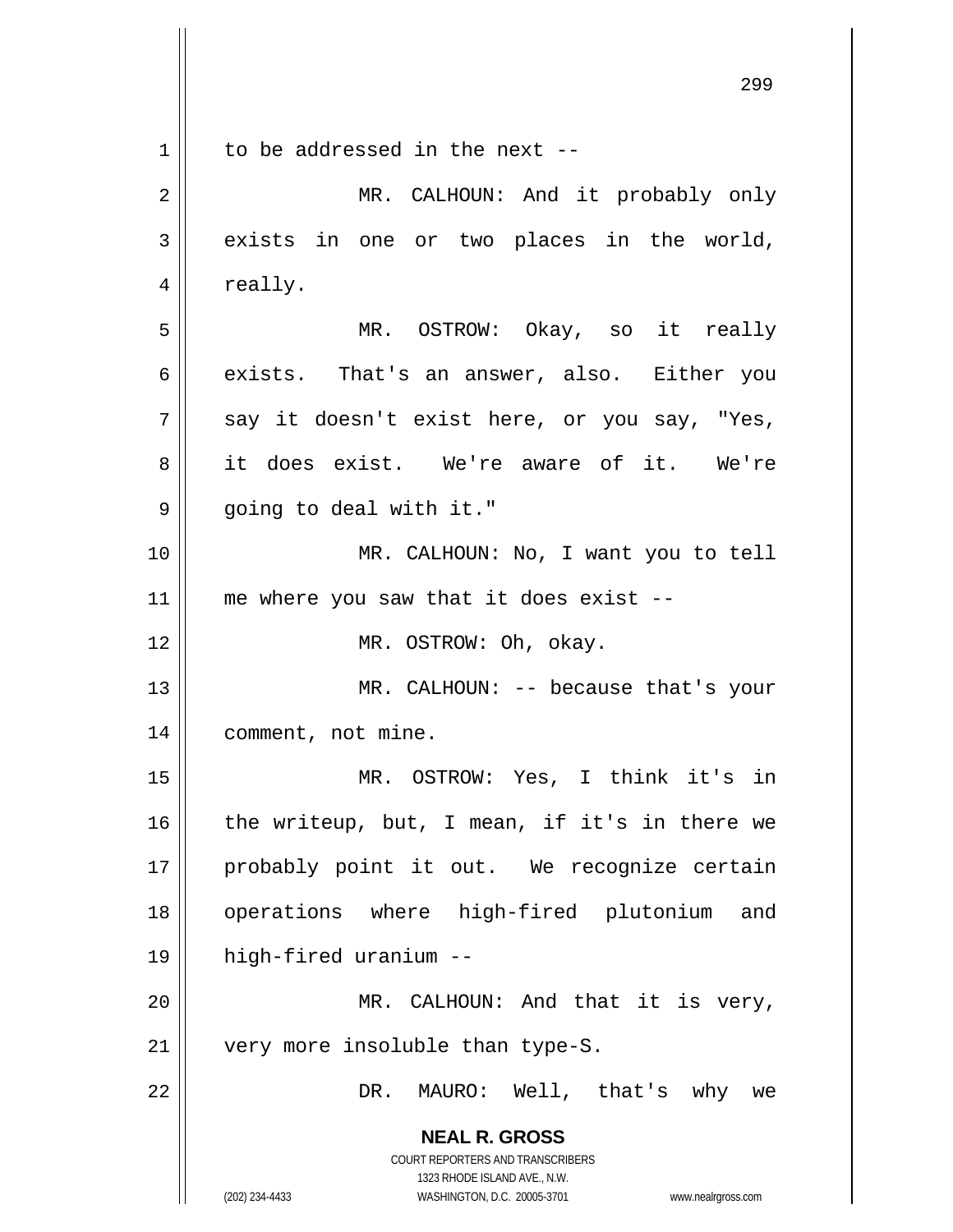|             | 300                                                                                      |
|-------------|------------------------------------------------------------------------------------------|
| $\mathbf 1$ | brought it up.                                                                           |
| 2           | MR. CALHOUN: Because it doesn't                                                          |
| 3           | matter if it's not.                                                                      |
| 4           | DR. MAURO: Well, we know plutonium.                                                      |
| 5           | Everybody's okay.                                                                        |
| 6           | MR. CALHOUN: Right.                                                                      |
| 7           | DR. MAURO: We realize that's real.                                                       |
| 8           | MR. CALHOUN: Plutonium's done, and                                                       |
| 9           | I think we're actually -- I think we're doing                                            |
| 10          | some DRs, getting returns from Idaho and                                                 |
| 11          | redoing it for super class S.                                                            |
| 12          | MR. DARNELL: The writeup that you                                                        |
| 13          | guys provided for this one is two paragraphs                                             |
| 14          | One paragraph is completely about U-<br>long.                                            |
| 15          | The<br>other paragraph says<br>238.<br>INL<br>some                                       |
| 16          | facilities, high-fired uranium or plutonium                                              |
| 17          | oxide to above 1,000 degrees, and there was no                                           |
| 18          | data.                                                                                    |
| 19          | MR. OSTROW: That's all we said?                                                          |
| 20          | Okay. We probably based it on something. I                                               |
| 21          | hope we did.                                                                             |
| 22          | MR. CALHOUN: Sure.                                                                       |
|             | <b>NEAL R. GROSS</b><br>COURT REPORTERS AND TRANSCRIBERS<br>1323 RHODE ISLAND AVE., N.W. |
|             | (202) 234-4433<br>WASHINGTON, D.C. 20005-3701<br>www.nealrgross.com                      |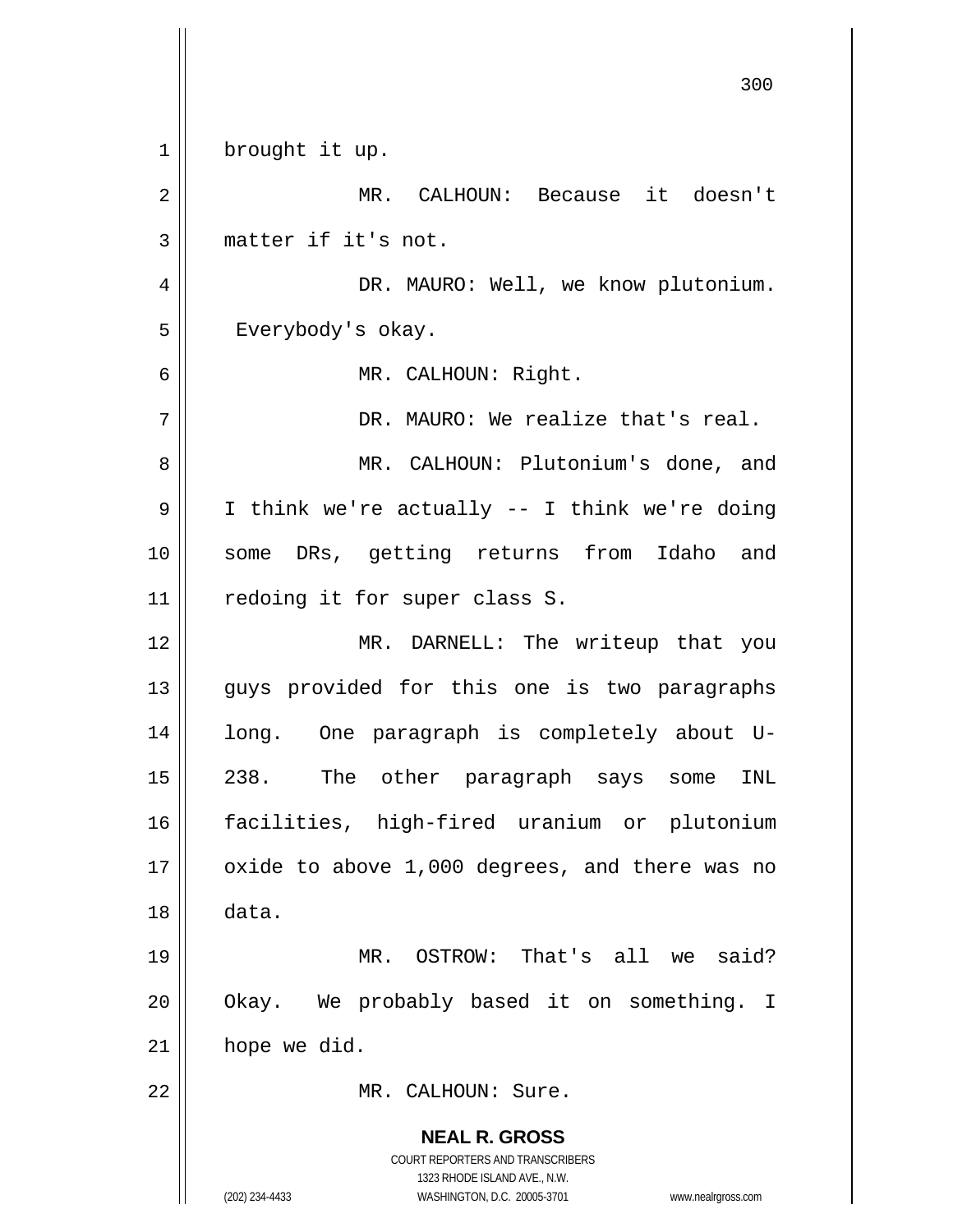|    | 301                                                                 |
|----|---------------------------------------------------------------------|
| 1  | DR. MAURO: We owe you something                                     |
| 2  | there, okay.                                                        |
| 3  | MR. OSTROW: That would be fine too,                                 |
| 4  | you know.                                                           |
| 5  | MR. CALHOUN: Plutonium is spelled                                   |
| 6  | wrong in there.                                                     |
| 7  | MR. OSTROW: We spelled it wrong?                                    |
| 8  | We didn't mean to.                                                  |
| 9  | MR. CALHOUN: It might be something                                  |
| 10 | new. That could change everything, and it's                         |
| 11 | 238, too, so, okay.                                                 |
| 12 | DR. MAURO: The other one, and then                                  |
| 13 | I'll stop, that we didn't talk about that's                         |
| 14 | sort of different, and this is a generic issue                      |
| 15 | just to alert you to it, is when it comes to                        |
| 16 | skin and skin cancer, when it comes to skin                         |
| 17 | cancer, the methods you use, OTIB-17, to do                         |
| 18 | non-penetrating radiation exposures and how                         |
| 19 | you do it.                                                          |
| 20 | One of the concerns we discussed at                                 |
| 21 | length is there are some sites where there is                       |
| 22 | very real potential for airborne<br>a                               |
|    | <b>NEAL R. GROSS</b>                                                |
|    | COURT REPORTERS AND TRANSCRIBERS<br>1323 RHODE ISLAND AVE., N.W.    |
|    | (202) 234-4433<br>WASHINGTON, D.C. 20005-3701<br>www.nealrgross.com |

 $\overline{\phantom{a}}$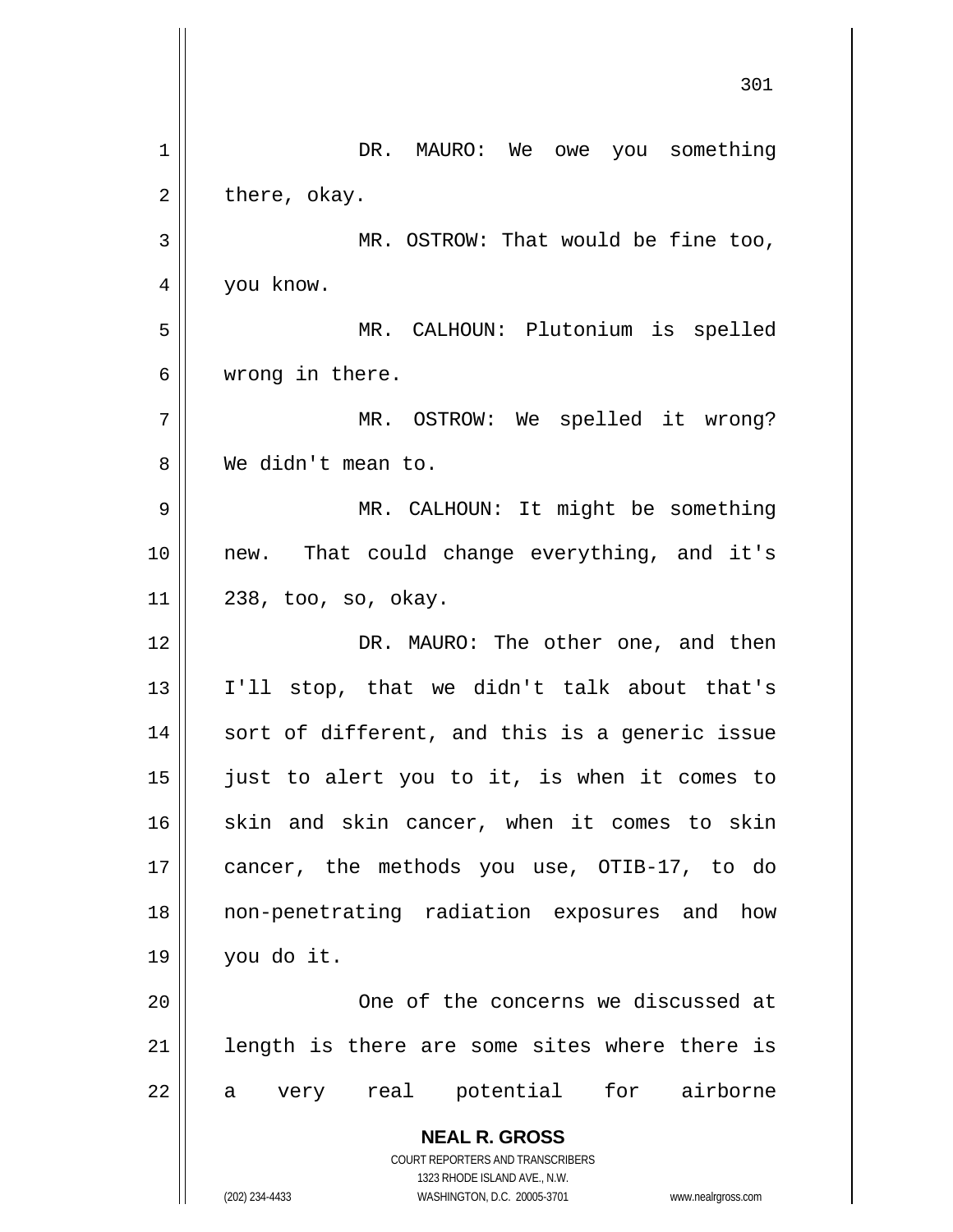1 2 3 4 5 6 7 8 9 10 11 12 13 14 15 16 17 18 19 20 21 22 particulates positing on people's skin, okay, and the uranium enrichment facilities are an example. There are flakes of uranium that become airborne. You have six oxidizers, and there are other -- and that same thing happened with Nevada Test Site. You do have the suspension of particulates landing on skin. There really is no provision, and I don't think we've ever come to -- and this may be a generic issue, but I want to alert you to it. We have a comment here regarding facial and skin contamination. MR. DARNELL: Which one? Is that Number 8? DR. MAURO: That is Number 9. Tt's the only one that's sort of different. These two -- I bring these up because I'm trying to get through that group of ten quickly, and there's only two out of -- we talked about everything except high-fired plutonium and uranium. Now we talked about it, and now the

> **NEAL R. GROSS** COURT REPORTERS AND TRANSCRIBERS

> > 1323 RHODE ISLAND AVE., N.W.

(202) 234-4433 WASHINGTON, D.C. 20005-3701 www.nealrgross.com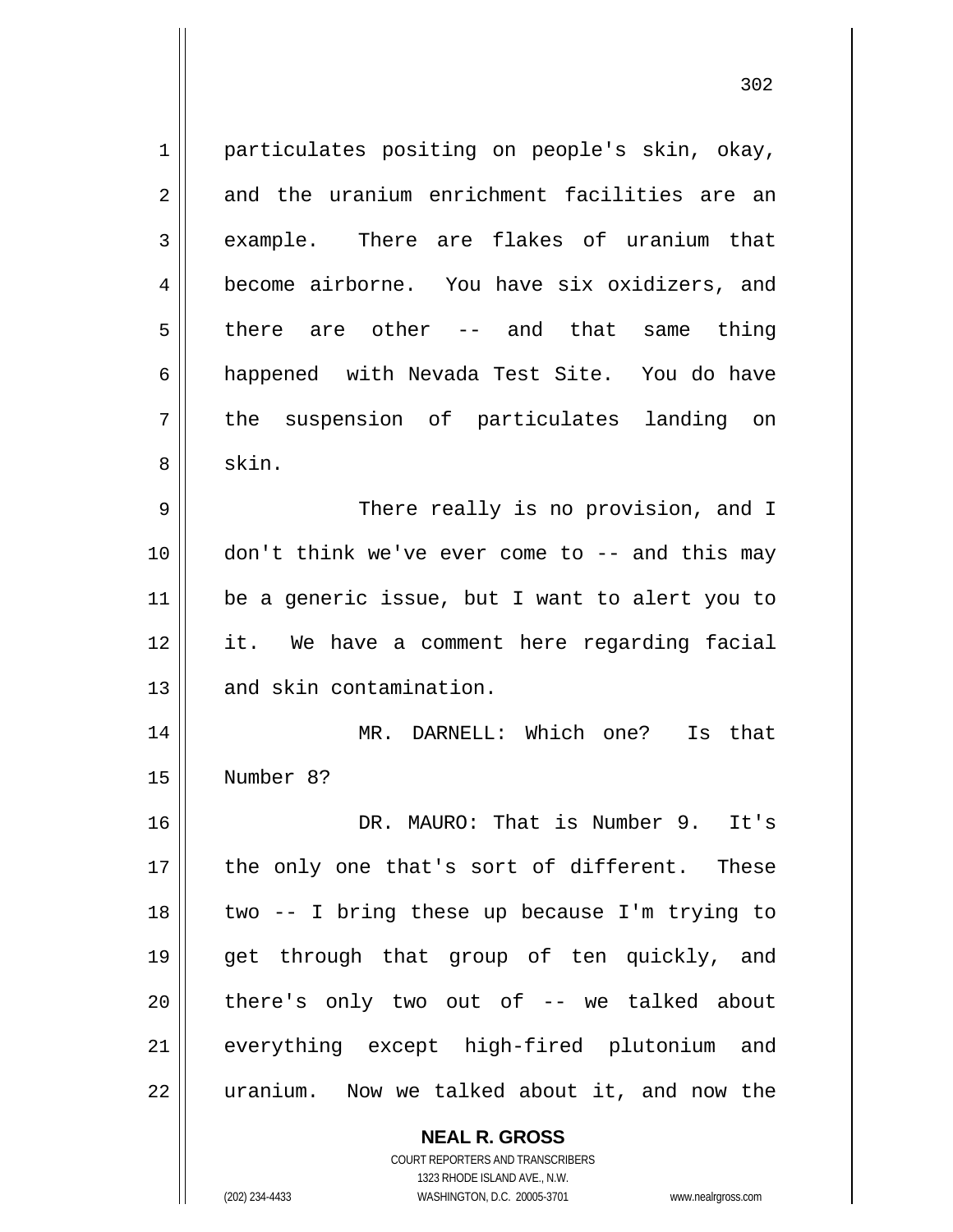1 2 other one that I think is special is the skin contamination.

3 4 5 6 7 8 9 10 11 12 13 Is it your experience that there were some of the operations that took place at INL had a very real potential for airborne particles that could have settled on skin and caused a localized beta dose that was not - that was of some possible significance and therefore could have been the cause of a skin cancer? We are concerned that there are - that that particular exposure scenario has not been engaged in this program.

14 15 16 17 MR. DARNELL: There's no way it could engage that. You're talking about a hypothetical situation where a hypothetical particle settled on a hypothetical worker's arm, and we've got to guess who got it.

18 19 MR. CALHOUN: And it wasn't monitored.

MR. DARNELL: It wasn't monitored.

MEMBER MUNN: No. No. No.

MR. CALHOUN: It could land on the

**NEAL R. GROSS** COURT REPORTERS AND TRANSCRIBERS

1323 RHODE ISLAND AVE., N.W.

20

21

22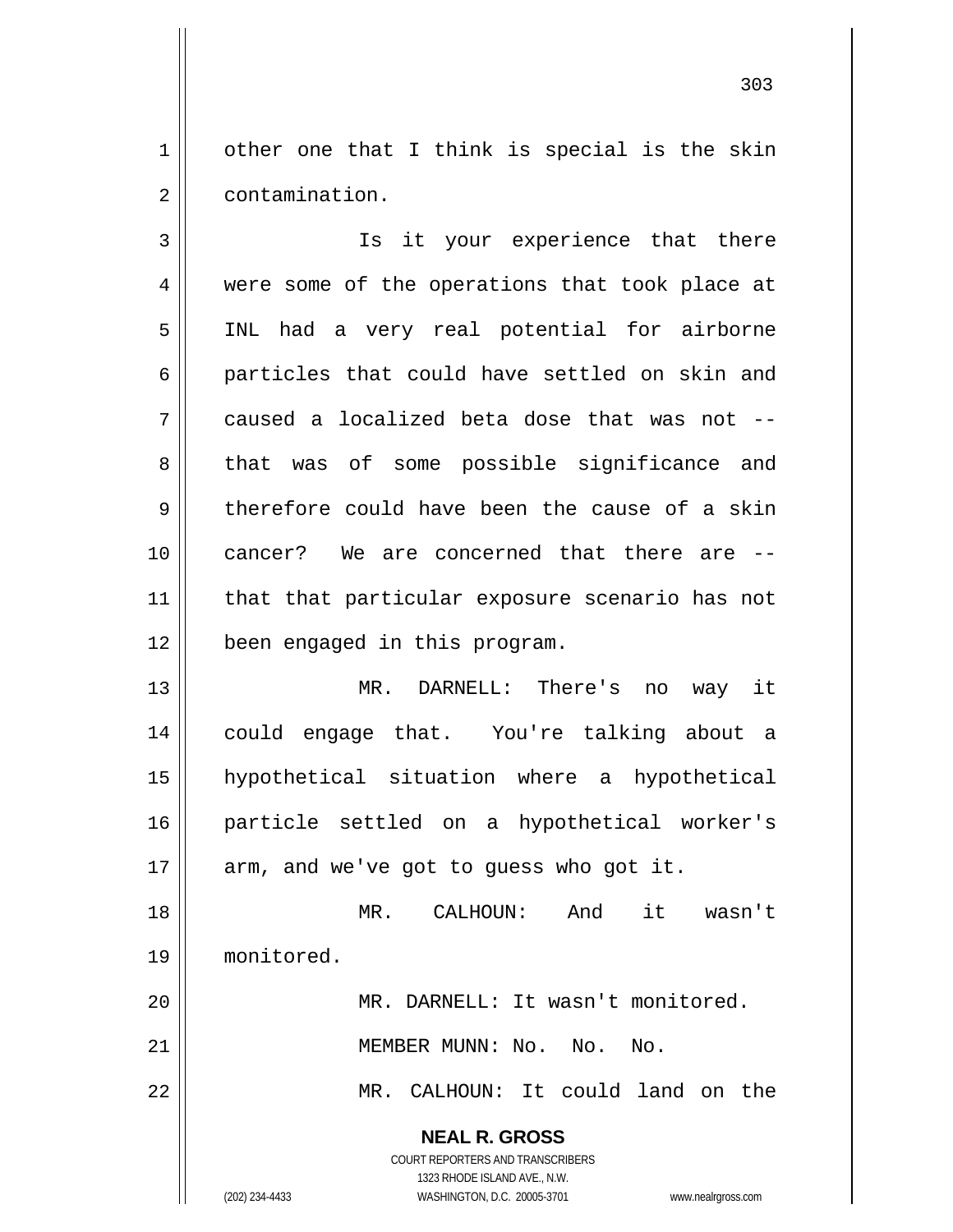$\begin{array}{c|c|c|c} 1 & 1 \end{array}$ TLD.

| $\mathbf 2$ | MEMBER MUNN: No, the question he's             |
|-------------|------------------------------------------------|
| 3           | asking is were there activities or incidents   |
| 4           | on this site which could have resulted in      |
| 5           | airborne particulate, radioactive airborne --  |
| 6           | MR. CALHOUN: Sure. There are on                |
| 7           | every site.                                    |
| 8           | DR. MAURO: What do you tell the                |
| 9           | person who's got skin cancer on his ear, his   |
| 10          | neck, on his face, his hands, and he says,     |
| 11          | "Wait a minute. I worked in the area" --       |
| 12          | MR. CALHOUN: Well, what we do first            |
| 13          | is we assign the dose based on the badge, and  |
| 14          | if it's all over, it would have landed on the  |
| 15          | badge. Okay, if we're going to say that this   |
| 16          | is uniformly distributed, it would have fallen |
| 17          | on the badge.                                  |
| 18          | Secondly, if there's a documented              |
| 19          | skin contamination incident, we take that into |
| 20          | account, and we calculate dose; if there's not |
| 21          | a documented skin contamination incident, we   |
| 22          | do not, for skin contamination contributing to |
|             | <b>NEAL R. GROSS</b>                           |

 $\mathsf{II}$ 

1323 RHODE ISLAND AVE., N.W. (202) 234-4433 WASHINGTON, D.C. 20005-3701 www.nealrgross.com

COURT REPORTERS AND TRANSCRIBERS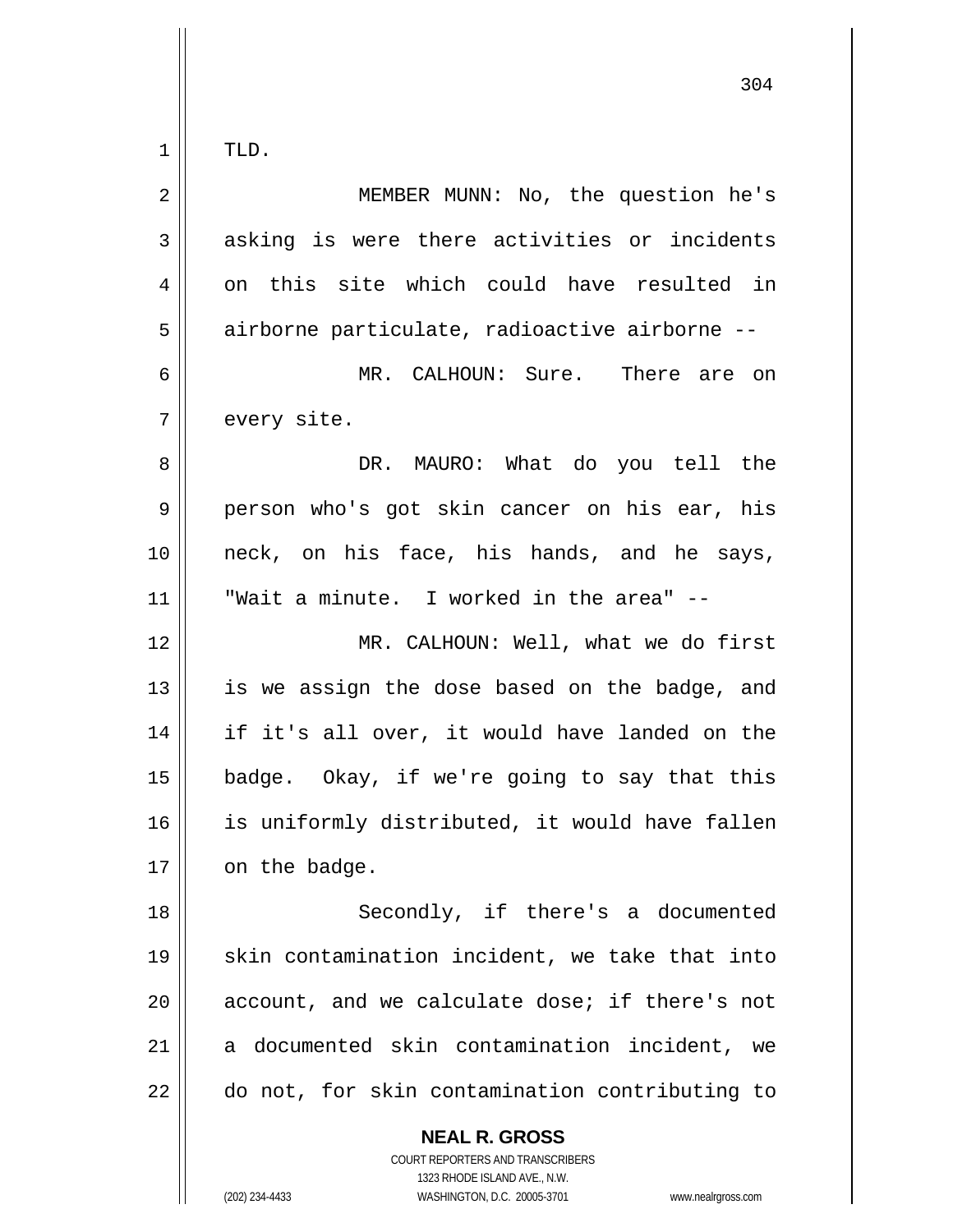$\begin{array}{c|c|c|c} 1 & 1 \end{array}$ that site. We can't.

| 2  | That's just a hypothetical, and we            |
|----|-----------------------------------------------|
| 3  | can't really go there. We can't, because then |
| 4  | everybody is going to say, "Well, I got       |
| 5  | contaminated and didn't get --," you know. So |
| 6  | because if we're saying that this is a, you   |
| 7  | know, ubiquitous particulate that fell around |
| 8  | --                                            |
| 9  | And I think the hot particle goes             |
| 10 | the same way. If it wasn't detected, we can't |
| 11 | consider it, because the doses, as you know,  |
| 12 | from a hot particle are tremendous, but       |
| 13 | they're also very easy to detect because      |
| 14 | they're so strong, and so unless there is a   |
| 15 | documented contamination incident, whether    |
| 16 | it's distributed or a hot particle, they're   |
| 17 | not going to contribute it -- count that as   |
| 18 | contributing to a skin cancer.                |
| 19 | DR. BEHLING: This is Hans Behling.            |
| 20 | Can I make a comment here? I think the way    |
| 21 | to address it is to review basic health       |
| 22 | physics practices that should have<br>been    |
|    | <b>NEAL R. GROSS</b>                          |

COURT REPORTERS AND TRANSCRIBERS 1323 RHODE ISLAND AVE., N.W.

 $\mathsf{II}$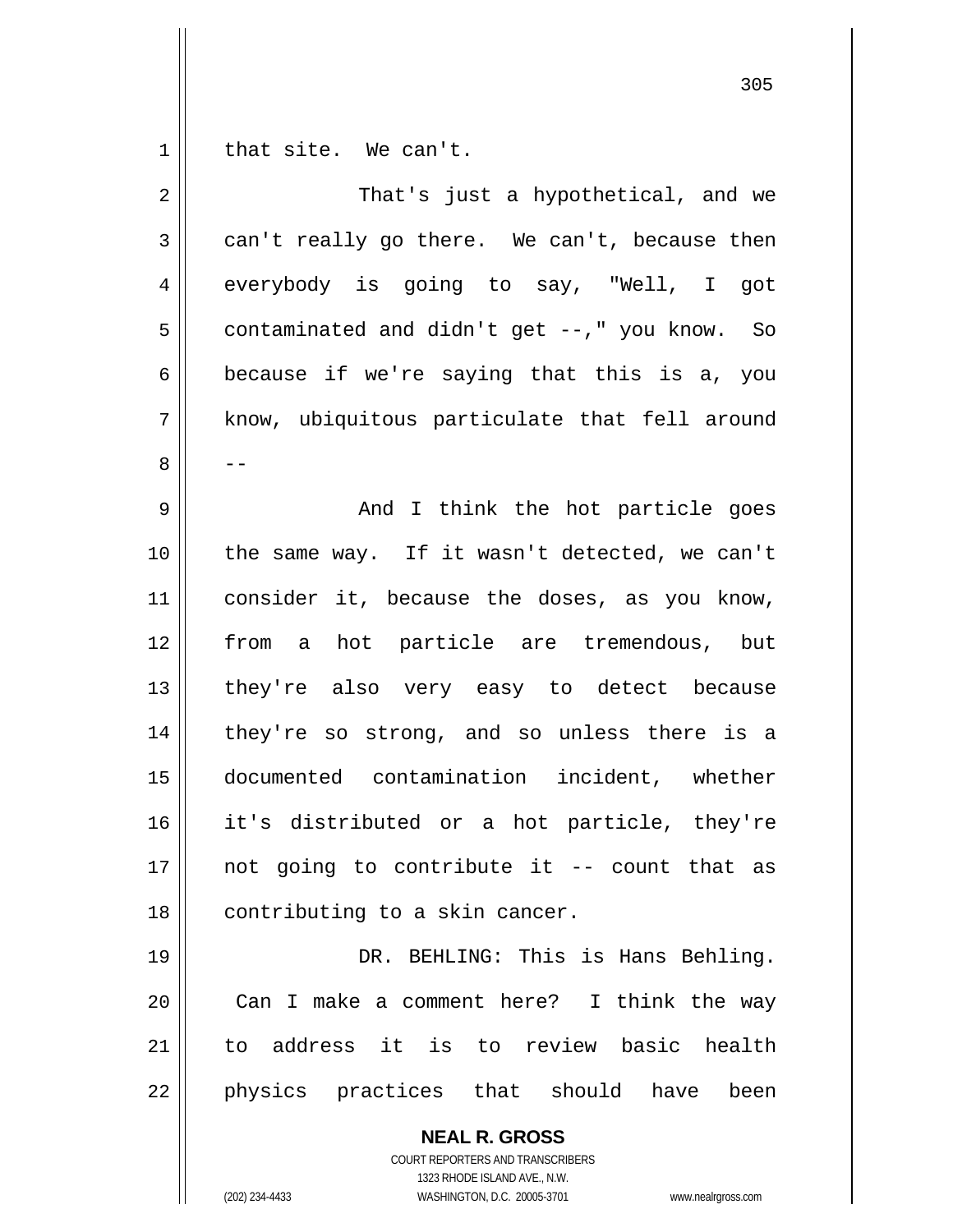1 documented in a manual.

| $\overline{2}$ | Since you can determine with                  |
|----------------|-----------------------------------------------|
| 3              | certainty that it was routine practice to     |
| 4              | frisk people out after they left the          |
| 5              | radiological control area, if there was a     |
| 6              | routine attempt to assign people anti-cs in   |
| 7              | areas where there was a high potential for    |
| 8              | contamination, that in itself would basically |
| 9              | limit the likelihood of an undetected skin    |
| 10             | exposure and thereby eliminate this argument  |
| 11             | in its entirety.                              |
| 12             | The question is, in the fifties and           |
| 13             | early sixties, were there protocols in place  |
| 14             | that would detect skin contamination?<br>Did  |
| 15             | they have pancake friskers at step-off pads   |
| 16             | where people would have a chance to say, "I   |
| 17             | am," or, "I'm not contaminated"?              |
| 18             | Were they given anti-cs? Were they            |
| 19             | given -- was the air monitored, or were there |
| 20             | surveys done that would detect contamination  |
| 21             | on the surfaces or other materials that would |
| 22             | come in contact? Those are the things that    |
|                | <b>NEAL R. GROSS</b>                          |

COURT REPORTERS AND TRANSCRIBERS 1323 RHODE ISLAND AVE., N.W.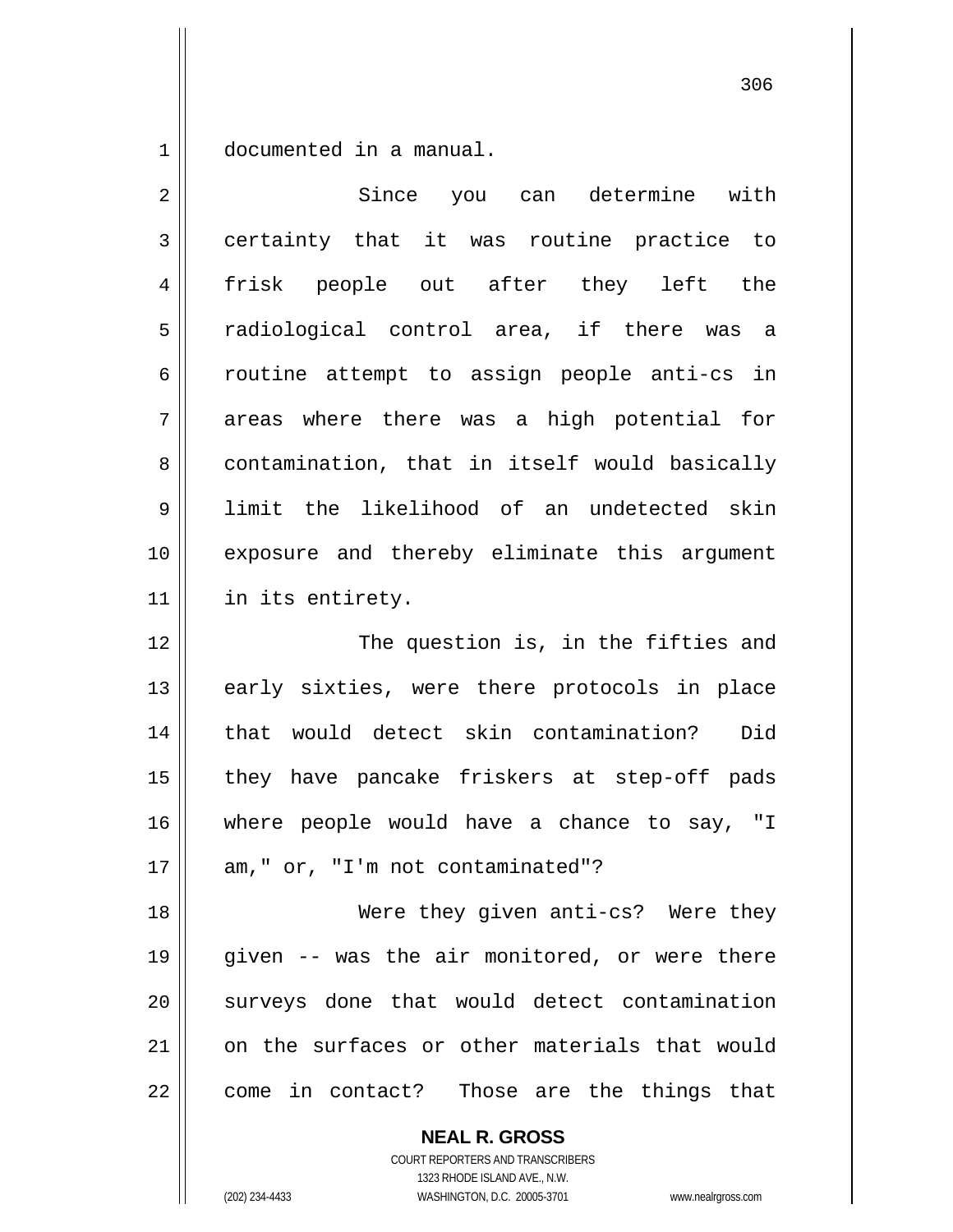can be answered by looking and reviewing health physics manuals that apply to various periods of time during this facility operation.

5 6 7 8 9 10 11 12 13 14 MR. CALHOUN: Well, what we're talking about here is non-uniform undetected skin contamination. I guess you could say clothing contamination, too, if you want to get really crazy, and hot particles. Certainly anything uniform coming out of a plume wouldn't count, because that would be measured on your badge. So, again, you know, we're chasing windmills trying to come up with a position on that.

15 16 17 18 19 20 21 22 MR. DARNELL: The other thing that you're going to have to have to accompany this, if the situation was set up to where a worker could actually get this type of exposure, you would also have to have documented incidents on area contaminations, contaminations in people's offices, contaminations that just show up helter-

## **NEAL R. GROSS**

COURT REPORTERS AND TRANSCRIBERS 1323 RHODE ISLAND AVE., N.W. (202) 234-4433 WASHINGTON, D.C. 20005-3701 www.nealrgross.com

1

2

3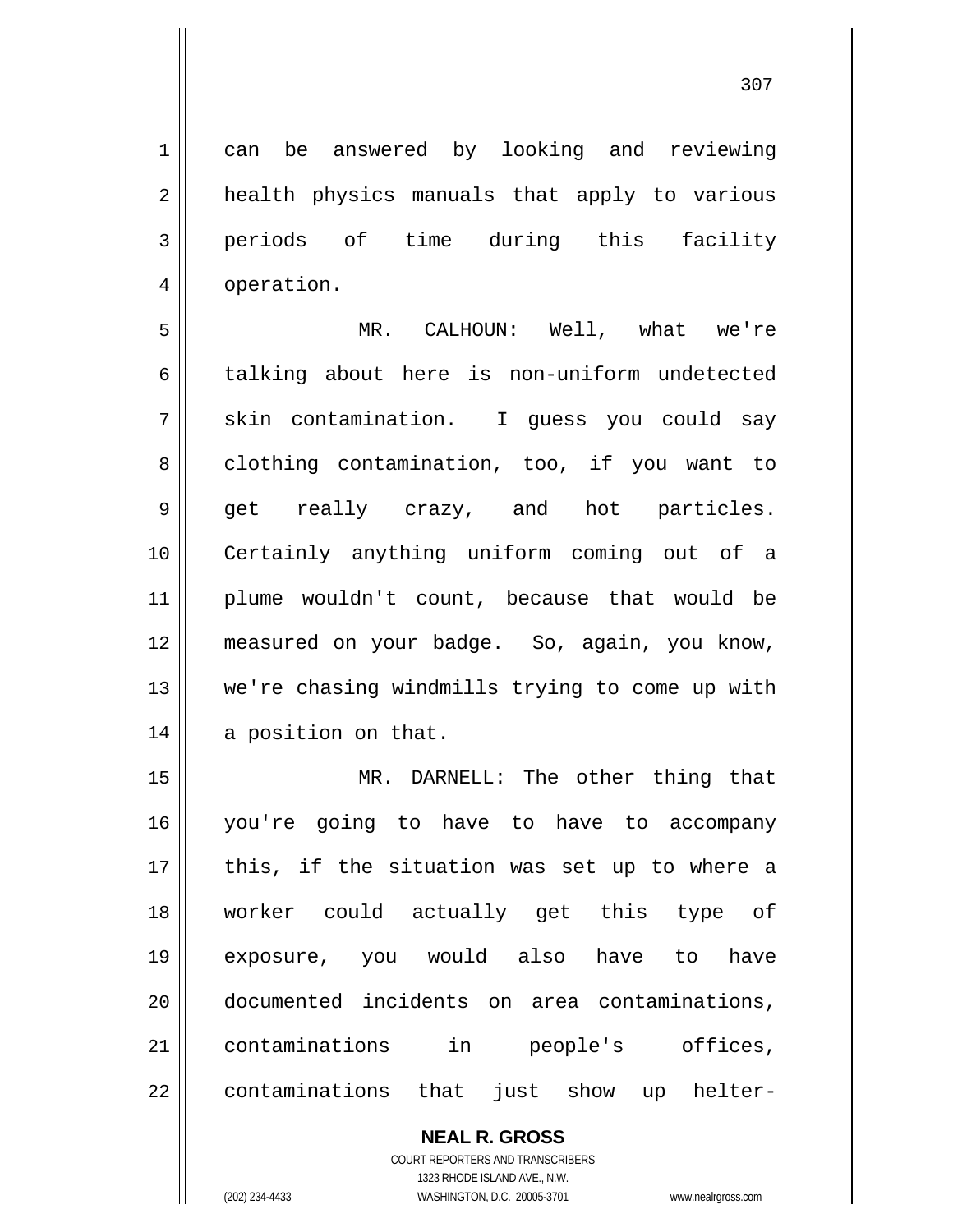1 2 skelter, because that's what you're saying is happening to the worker.

<u>308</u>

3 4 5 6 7 8 9 10 11 12 13 14 15 16 17 You know, all of these sites have monitoring programs. They do. They went out, and they checked their radiological areas for the spread of contamination. It was done even before the advent of DOE Order 480.11, so if you're saying a worker could be walking around and get a flake and a high dose from skin contamination because this flake fell on him, that same flake could be on the ground, and unless you could show some sort of correlation between unexplained contaminations all over the site, you're not going to get it for the worker, either. DR. MAURO: So the criteria would be if there's evidence.

18 19 20 21 22 MR. CALHOUN: Documented, yes. DR. MAURO: If there's evidence that these types of particulates were, in fact, created and settled out because of the nature of the operation, it's plausible that a person

**NEAL R. GROSS**

COURT REPORTERS AND TRANSCRIBERS 1323 RHODE ISLAND AVE., N.W. (202) 234-4433 WASHINGTON, D.C. 20005-3701 www.nealrgross.com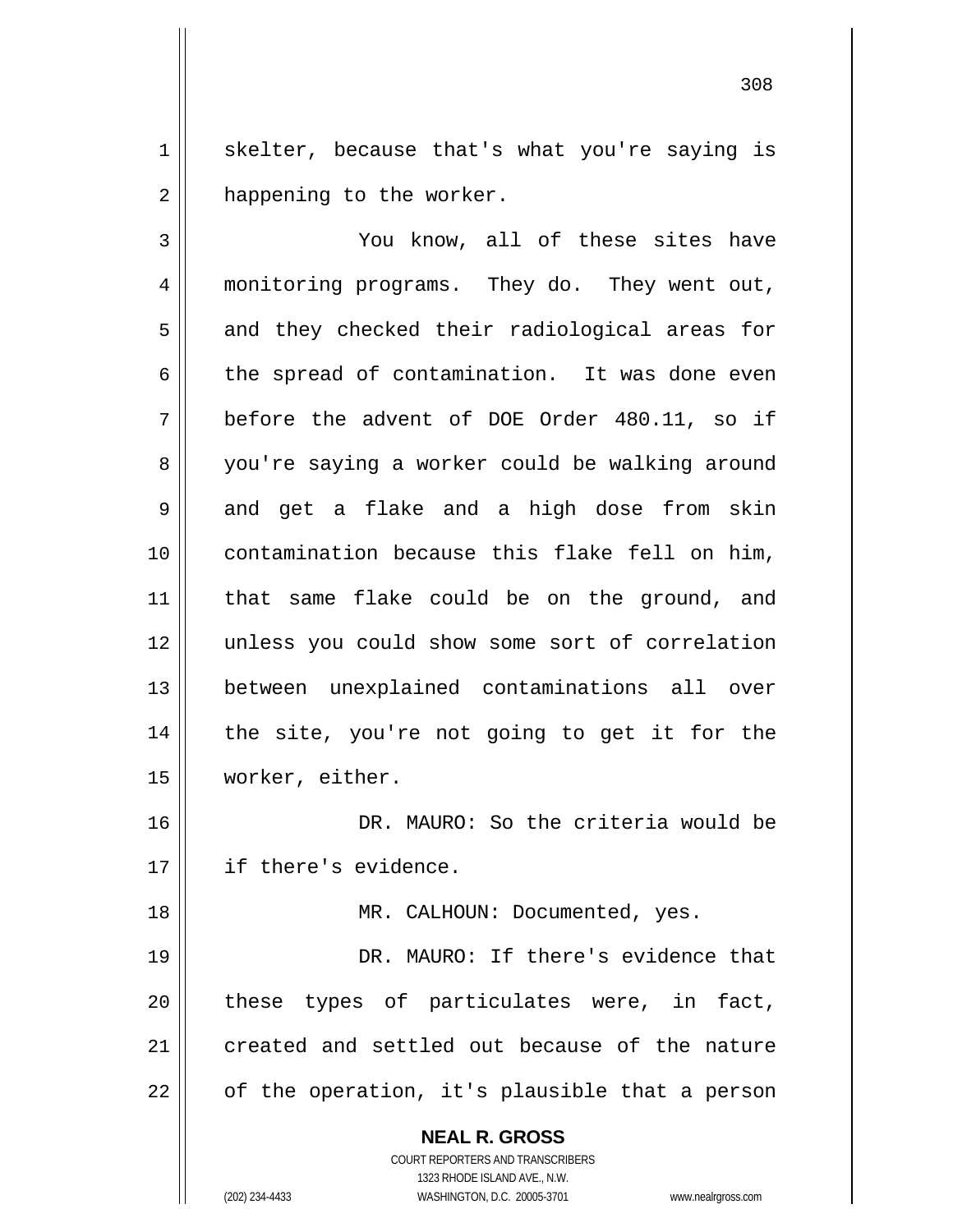1 2 may have experienced this type of exposure on his skin.

3 4 5 6 MR. CALHOUN: I think our position until I'm told differently is that unless there is documentation that John Mauro has a skin contamination incident, he didn't.

7 8 9 DR. MAURO: Well, as far as I'm concerned, we have covered all the internal. If you wanted to --

10 11 MR. CALHOUN: Number 10 I think should be fairly easy.

12 13 14 MR. ZLOTNICKI: This is Joe Zlotnicki. Can I jump in with a quick comment?

MR. DARNELL: Kiss of death there.

16 17 18 19 20 21 22 MR. ZLOTNICKI: In terms of there should be documentation, there's another, in my mind, potentially circular argument. I think what it boils down to is is there evidence that the program documented incidents in any given time frame, let's say the fifties and sixties.

> **NEAL R. GROSS** COURT REPORTERS AND TRANSCRIBERS 1323 RHODE ISLAND AVE., N.W. (202) 234-4433 WASHINGTON, D.C. 20005-3701 www.nealrgross.com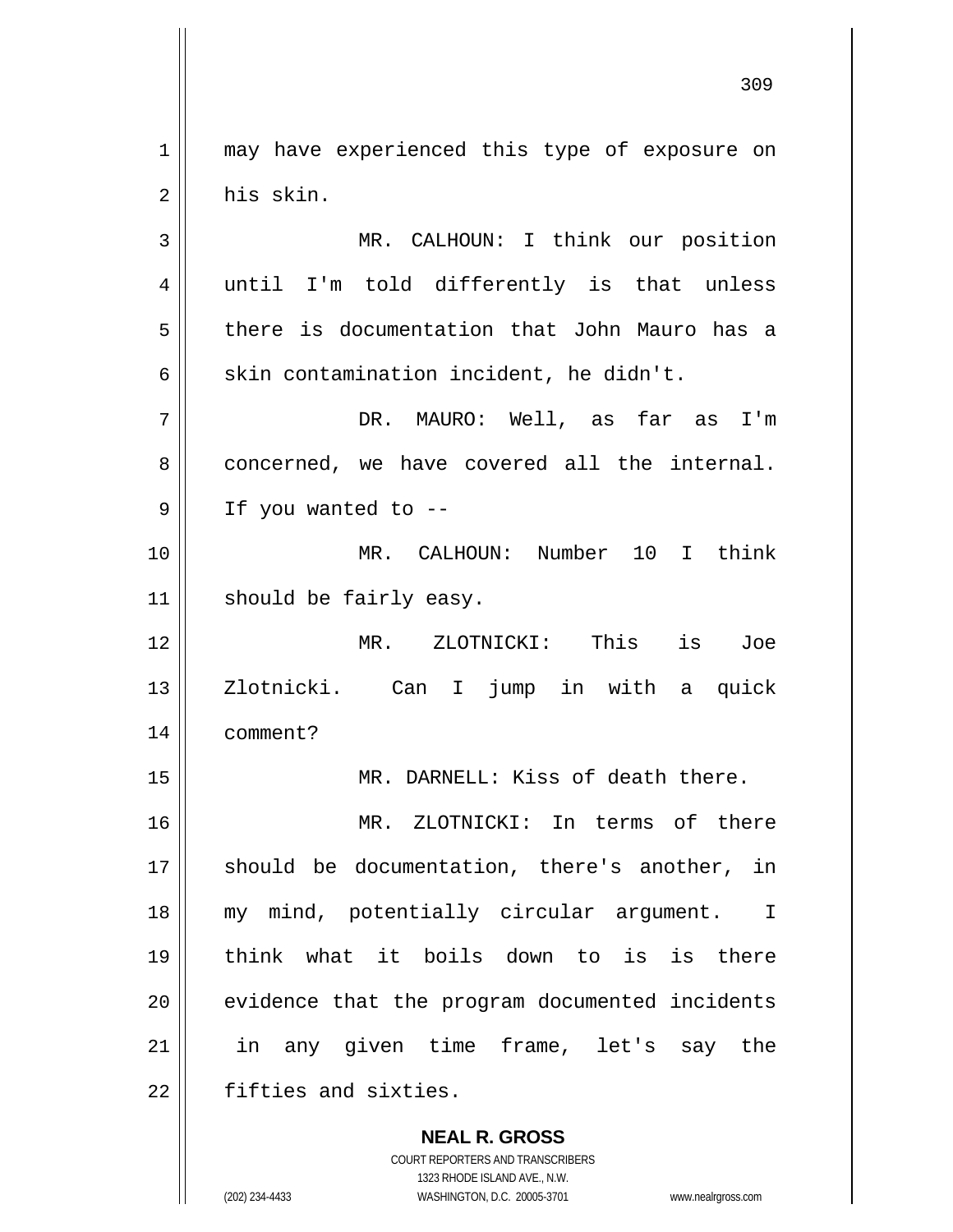| 1  | If there are no examples of                    |
|----|------------------------------------------------|
| 2  | anything ever being documented, there's two    |
| 3  | possibilities. One is that nothing ever        |
| 4  | happened, which I doubt, or two, more likely,  |
| 5  | things were not documented, so to say there    |
| 6  | has to be documentation, there has to be some  |
| 7  | reasonable confidence that things will be      |
| 8  | documented if they were discovered.            |
| 9  | Otherwise, you've got two strikes              |
| 10 | against the worker. One is that the            |
| 11 | contamination has to be detected, and then,    |
| 12 | two, it also has to be documented, and it      |
| 13 | seems to me that --                            |
| 14 | MR. DARNELL: You can only have this            |
| 15 | of two ways. You can either say that<br>one    |
| 16 | there was some type of program that we can     |
| 17 | base our technical program on to do dose, or   |
| 18 | there was no program, okay. We're going to go  |
| 19 | back and forth in this hypothetical realm, and |
| 20 | what you're saying now is, "Well, this casts   |
| 21 | dispersions on whether they ever wrote         |
| 22 | anything down."                                |

310

**NEAL R. GROSS** COURT REPORTERS AND TRANSCRIBERS 1323 RHODE ISLAND AVE., N.W.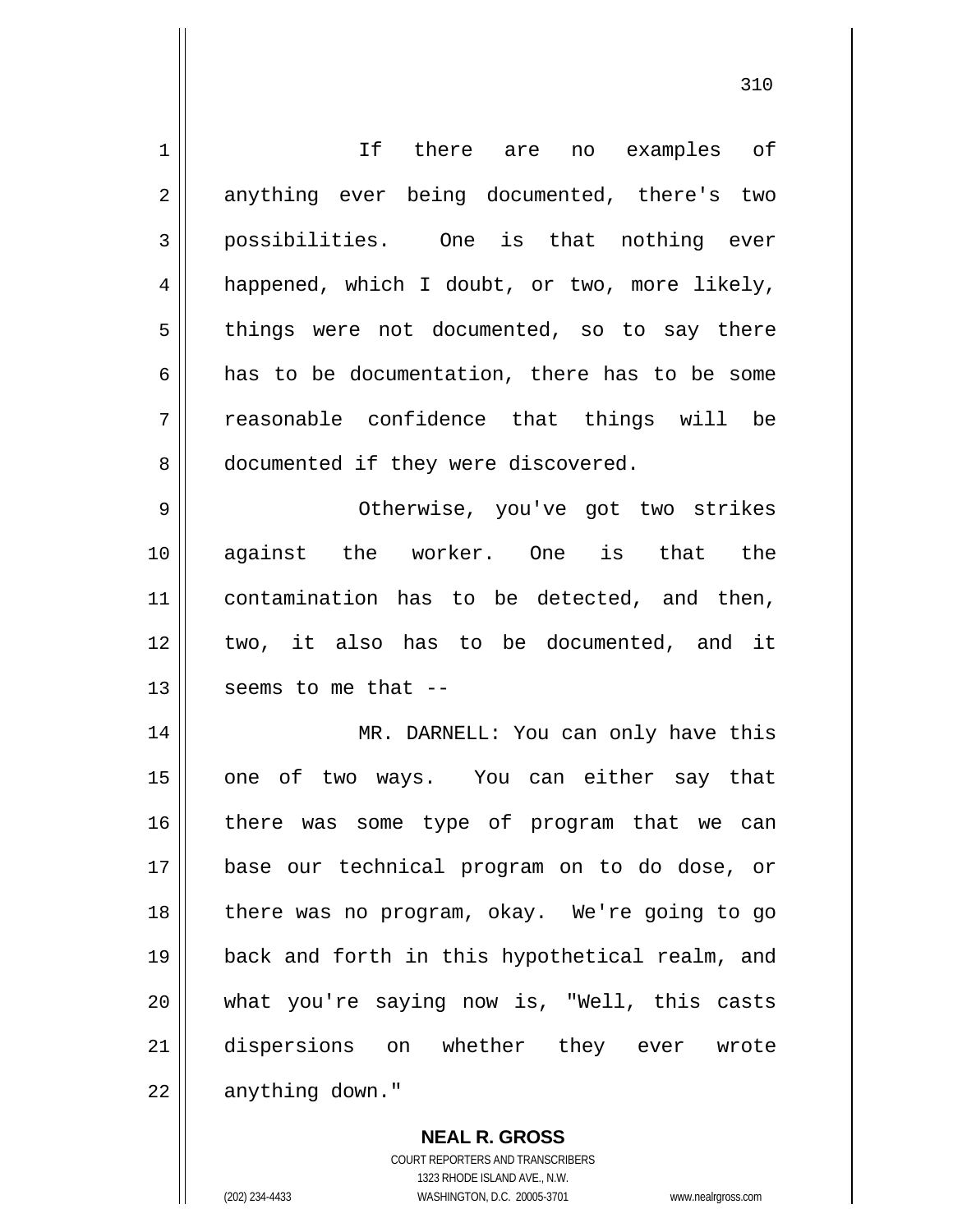| $\mathbf 1$    | Then there is no way to do dose                             |
|----------------|-------------------------------------------------------------|
| $\overline{2}$ | reconstruction. We should all quit and just                 |
| 3              | give them money. I mean, that's basically                   |
| 4              | what you're saying here now.                                |
| 5              | MEMBER MUNN: That's been suggested                          |
| 6              | often, and, as a matter of fact, there are                  |
| 7              | people around this table who would agree with               |
| 8              | you that that is what --                                    |
| $\mathsf 9$    | MR. DARNELL: Okay, I am firmly                              |
| 10             | against that, but that's what you're basically              |
| 11             | saying now is, "Well, maybe they didn't write               |
| 12             | anything down. Maybe they hid this stuff."                  |
| 13             | MR. ZLOTNICKI: No, no, no, no, no.                          |
| 14             | I think we all know that standards change                   |
| 15             | over time, and the fact that today we might                 |
| 16             | document something when someone got a dose of               |
| 17             | a rem, for example, back in the fifties they                |
| 18             | might have considered that insignificant and                |
| 19             | not written it down or not had a policy to                  |
|                |                                                             |
| 20             | document anything.                                          |
| 21             | I don't know, but I'm saying your                           |
| 22             | position would be supported if you can show                 |
|                | <b>NEAL R. GROSS</b>                                        |
|                | <b>COURT REPORTERS AND TRANSCRIBERS</b>                     |
|                | 1323 RHODE ISLAND AVE., N.W.<br>WASHINGTON, D.C. 20005-3701 |
|                | (202) 234-4433<br>www.nealrgross.com                        |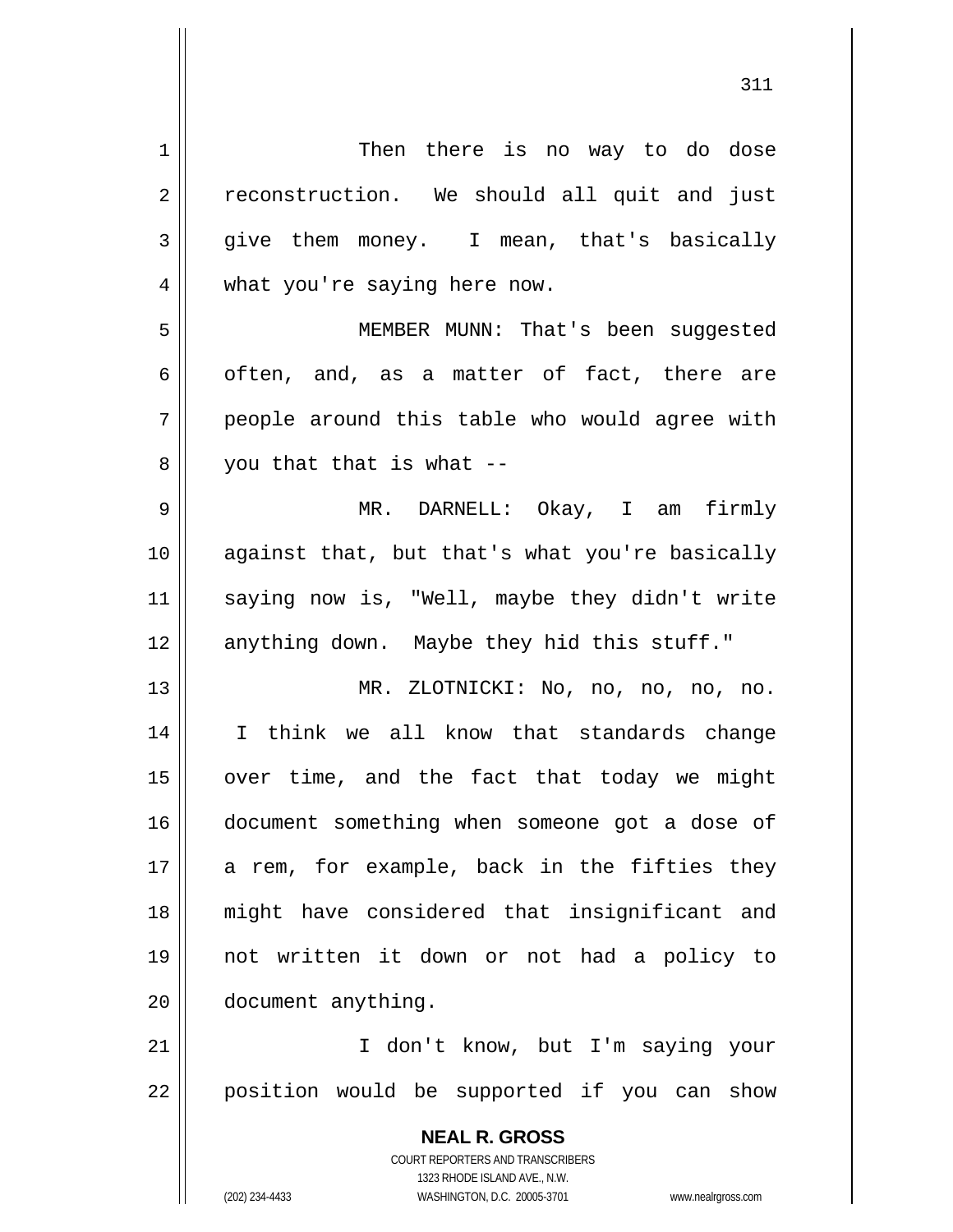| $\mathbf 1$    | that there is documentation contemporaneously  |
|----------------|------------------------------------------------|
| $\overline{2}$ | of some incidents where there is skin or       |
| $\mathfrak{Z}$ | clothing contamination. Then you could say     |
| 4              | for another person, "Look, you don't have      |
| 5              | anything, yet we have evidence here that this  |
| 6              | sort of thing was documented," but just to say |
| 7              | there is nothing in the file documenting an    |
| 8              | incident, if there weren't any incidents       |
| 9              | documented, then it might just be that they    |
| 10             | didn't bother to write them down in those      |
| 11             | days.                                          |
| 12             | DR. BEHLING: Or they didn't                    |
| 13             | possibly even monitor. For instance, I'll go   |
| 14             | back, and for some of you who were party to    |
| 15             | some of the discussions relating to Ames       |
| 16             | Laboratory, they talked about in almost a      |
| 17             | joking fashion, the Green Hornet.              |
| 18             | These people were covered with                 |
| 19             | green salt to the point where they were        |
| 20             | basically using it as body paint. In those     |
| 21             | days, they didn't bother even concerning       |
| 22             | themselves with skin contamination,<br>SO      |
|                | <b>NEAL R. GROSS</b>                           |

COURT REPORTERS AND TRANSCRIBERS 1323 RHODE ISLAND AVE., N.W.

 $\mathsf{II}$ 

(202) 234-4433 WASHINGTON, D.C. 20005-3701 www.nealrgross.com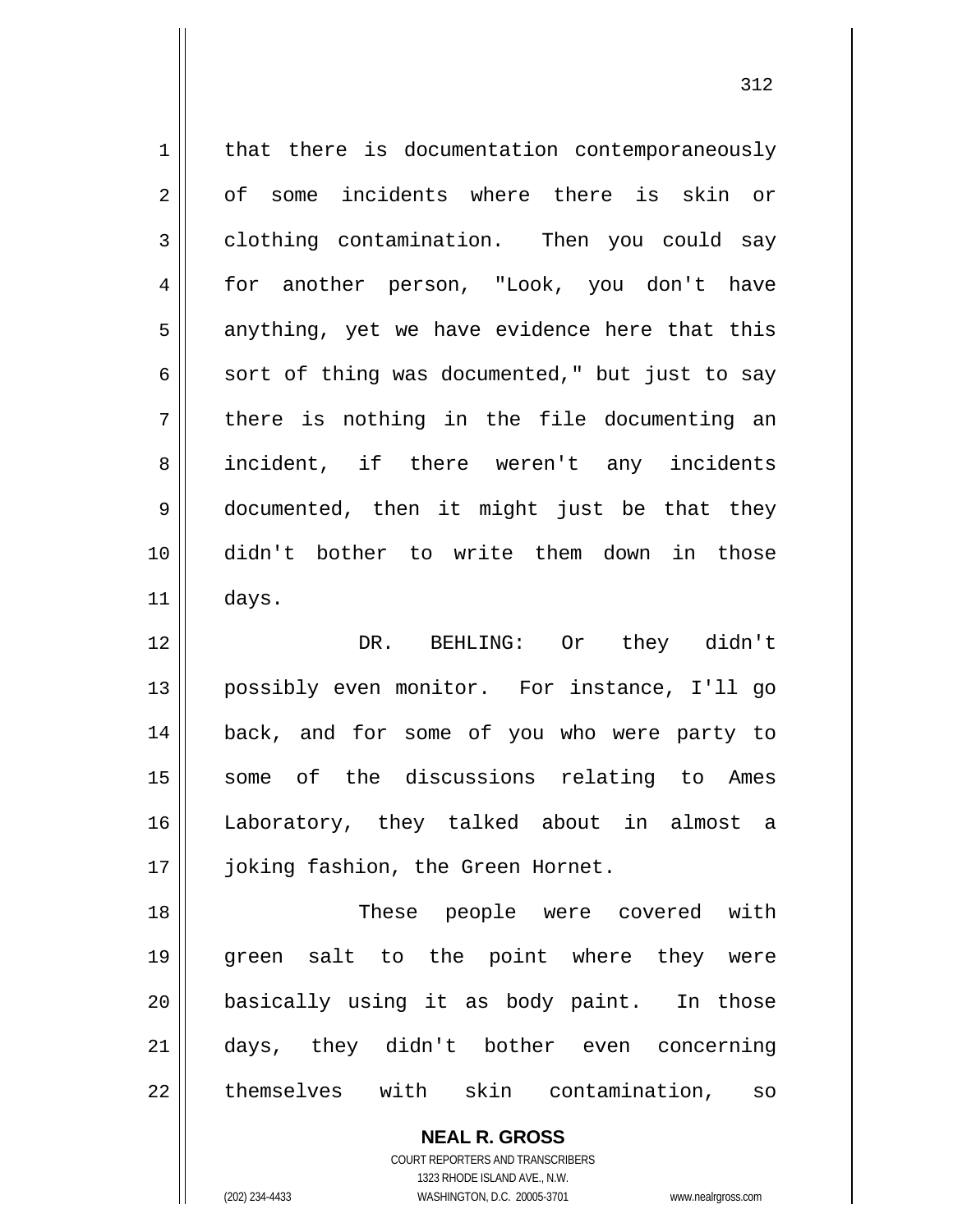monitoring was not in effect, and if you don't monitor, you're not going to find anything.

3 4 5 6 7 8 9 10 11 The other issue that Joe just brought out, even when they do find it, perhaps they didn't document it, but my bigger concern is early on people may not have been monitored for skin contamination. It was not considered a relevant or significant threat to human health, and so the use of pancake probes for frisking people out may not have been a standard practice early on.

12 13 14 15 16 17 18 MR. DARNELL: You're absolutely right. At some sites they actually even made the decision that they weren't going to monitor, because they knew the job would fall within a certain range of doses, and they just reassigned the workers. You're absolutely right. That did happen at some DOE sites.

19 20 21 22 What I'm saying here is that there was monitoring done. There was recording of incidents. Exactly how far back in time that goes, I don't know, but to take that and go to

> **NEAL R. GROSS** COURT REPORTERS AND TRANSCRIBERS 1323 RHODE ISLAND AVE., N.W. (202) 234-4433 WASHINGTON, D.C. 20005-3701 www.nealrgross.com

1

2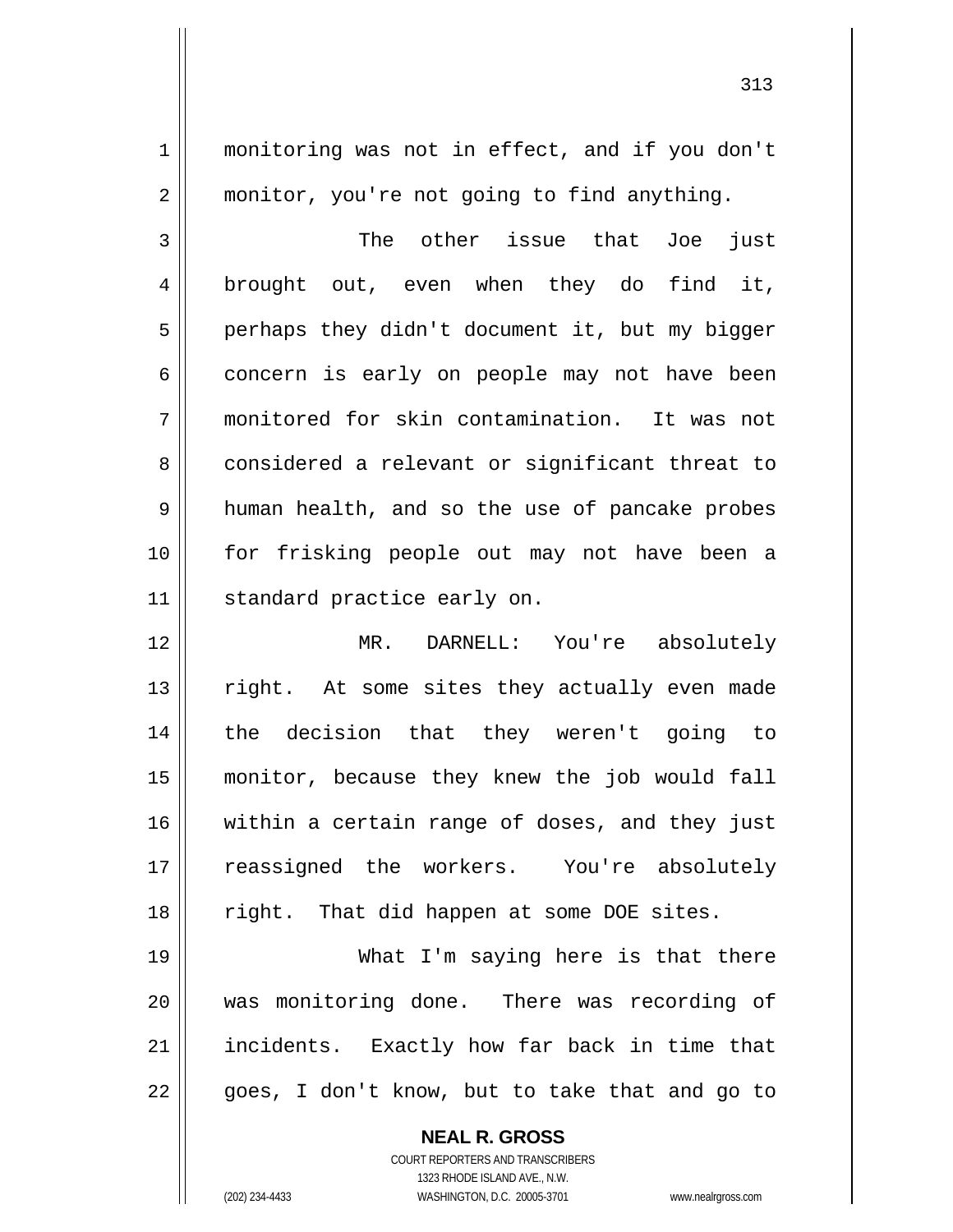the opposite direction and say, "Well, there wasn't enough of that done, or they didn't record them during a certain time frame, so we have to give dose to people," there is no way to physically do that either towards the negative or the positive of your premise.

7 8 9 10 11 12 13 14 DR. MAURO: I just want to be in a position that if a person came down with skin cancer who worked 1957, 1958, or whatever it is, and he feels that that very well could have occurred because he was exposed to airborne particulates while he was working at this place, because he remembers a lot of dust -- whatever.

15 16 17 18 19 20 21 I want to be able to answer his question why we feel he probably did not experience a significant exposure to his face or whatever, because the records indicate the following, and on that basis we feel confident that he did not have a significant dose. MR. CALHOUN: Airborne particulates

22

1

2

3

4

5

6

**NEAL R. GROSS** COURT REPORTERS AND TRANSCRIBERS

isn't the issue, because that would show up on

1323 RHODE ISLAND AVE., N.W.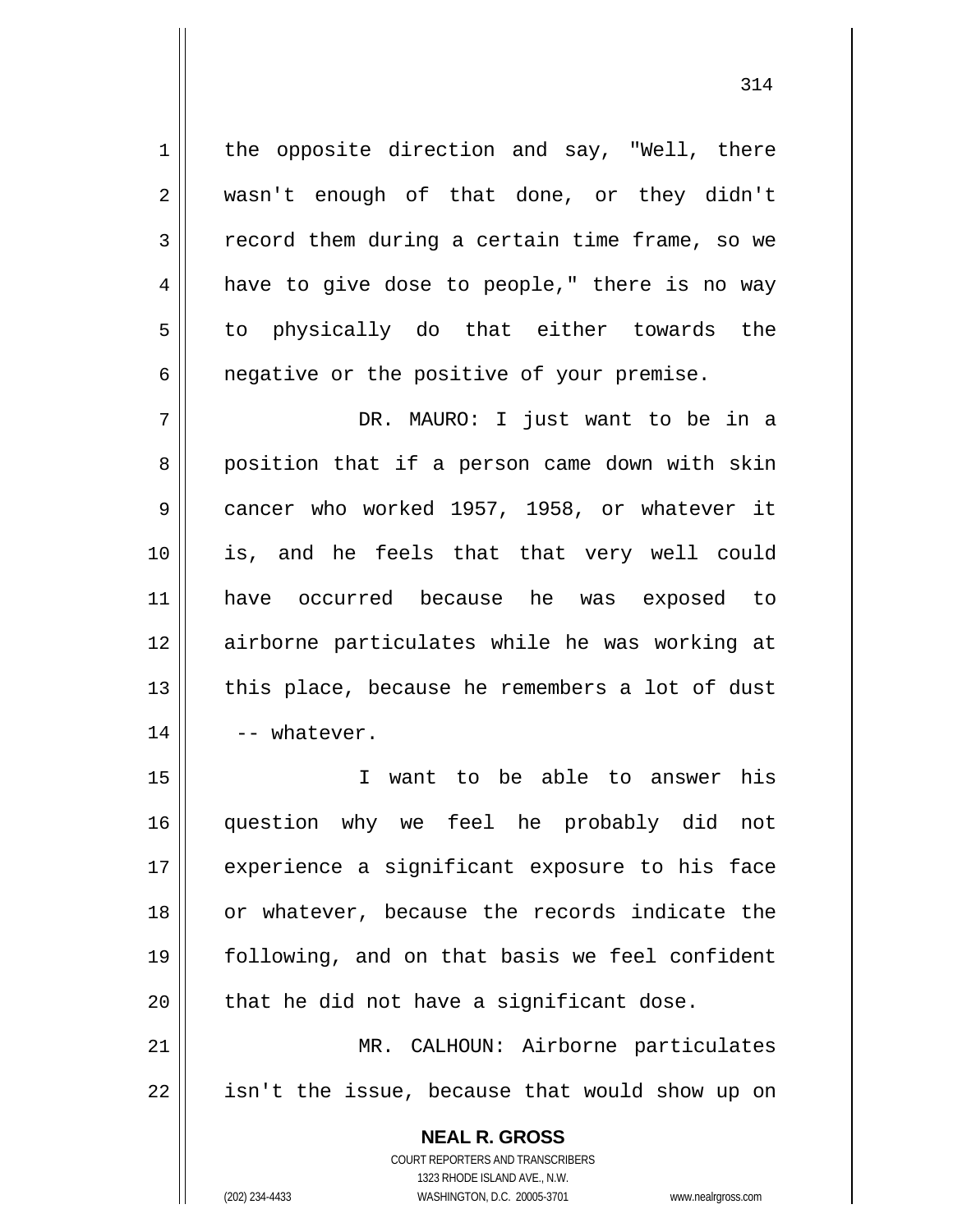**NEAL R. GROSS** COURT REPORTERS AND TRANSCRIBERS 1323 RHODE ISLAND AVE., N.W. 1 2 3 4 5 6 7 8 9 10 11 12 13 14 15 16 17 18 19 20 21 22 your badge. DR. MAURO: Okay, good. Then -- MR. CALHOUN: Hot particles that are -- DR. MAURO: That's the first time anyone said this, and I like it. What you're saying, "Listen, if you have a ubiquitous airborne settlement problem, that stuff" -- MR. CALHOUN: Absolutely. DR. MAURO: -- "is going to settle on your film badge. You're going to see these bright spots on the film badge." MR. CALHOUN: Yes. DR. MAURO: Good. I only -- you know I bring it up because I feel we have an obligation to answer that question. MR. ZLOTNICKI: John? DR. MAURO: Yes? MR. ZLOTNICKI: That raises another issue. Okay, if the film badge shows a spot from the contamination, which it potentially could do, if it was a higher energy beta or

315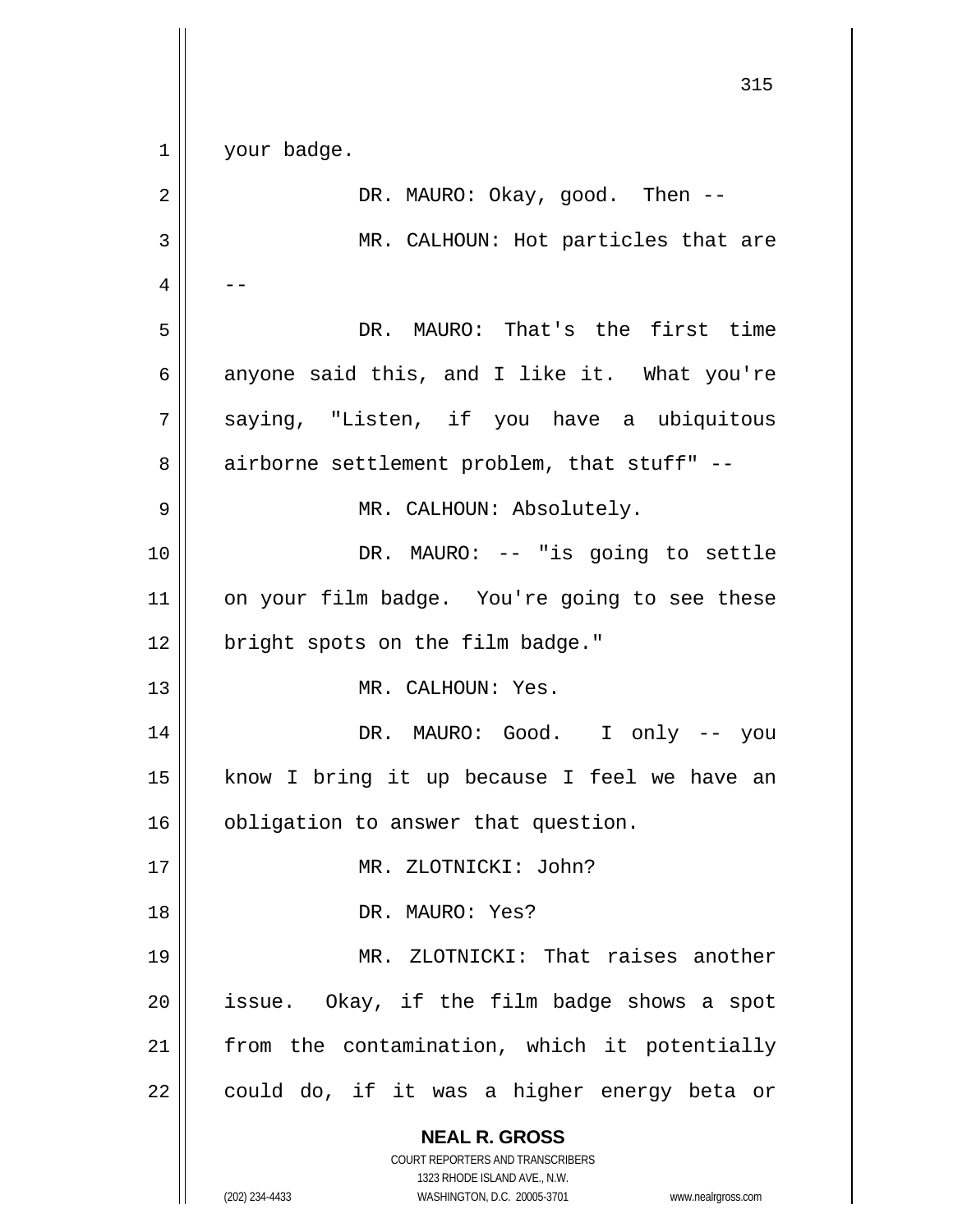gamma, it would not necessarily show the lower energy beta, but let's just follow that one for a second.

4 5 6 7 8 9 10 11 12 When that film was processed, are there records to show that they took the highest spot in the filter region on the badge, or did the person reading the badge avoid that spot because, "Oh, there's a spot of contamination there. That's not representative of the whole body dose for the individual"? Again, there is a whole train of assumptions that would just arise.

13 14 15 16 17 18 19 MR. CALHOUN: Let's just stop. Let's just stop this by saying our position is going to be, unless Jim Neton tells me otherwise, that unless there is documentation of a contamination incident, we're not going to add dose. Done. Okay, let's move to the next one.

> DR. MAURO: So you're telling me -- MR. CALHOUN: Please.

DR. MAURO: At the present time

**NEAL R. GROSS** COURT REPORTERS AND TRANSCRIBERS 1323 RHODE ISLAND AVE., N.W.

20

21

22

1

2

3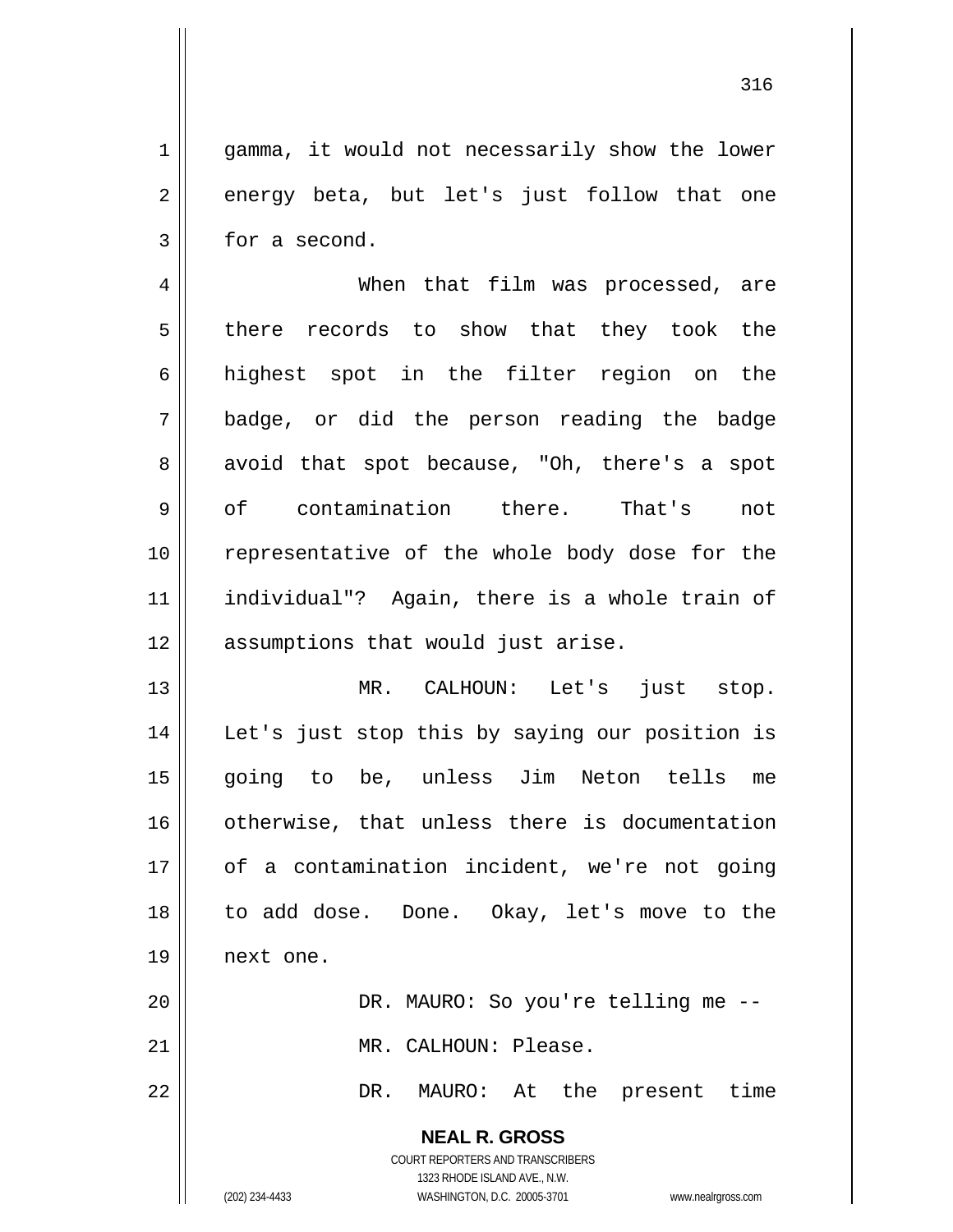| 317                                            |
|------------------------------------------------|
| there is a policy decision by NIOSH --         |
| MR. CALHOUN: Yes.                              |
| DR. MAURO: -- to not address this              |
| issue.                                         |
| MR. CALHOUN: Yes.                              |
| CHAIRMAN SCHOFIELD: Okay, I've got             |
| a little thing. We're not going to even worry  |
| about, per se, the skin contamination, because |
| I know you can get crapped up real bad,        |
| personal experience many times, without it     |
| being on your badge, you know. But the other   |
| thing is, and this is something that a lot of  |
| people have experienced throughout the whole   |
| complex, is there are times when they got a    |
| large dose of skin contamination or a large    |
| exposure to their extremities, but it's not    |
| going to show up on that badge, because a      |
| number of factors could come into play, where  |
| they wore the badge on their body, what the    |
| shielding was between them and that badge,     |
| whether they wore lead aprons and whether they |
| were required to keep that badge under the     |
|                                                |

COURT REPORTERS AND TRANSCRIBERS 1323 RHODE ISLAND AVE., N.W. (202) 234-4433 WASHINGTON, D.C. 20005-3701 www.nealrgross.com

**NEAL R. GROSS**

 $\mathbf{I}$ 

 $\mathsf{I}$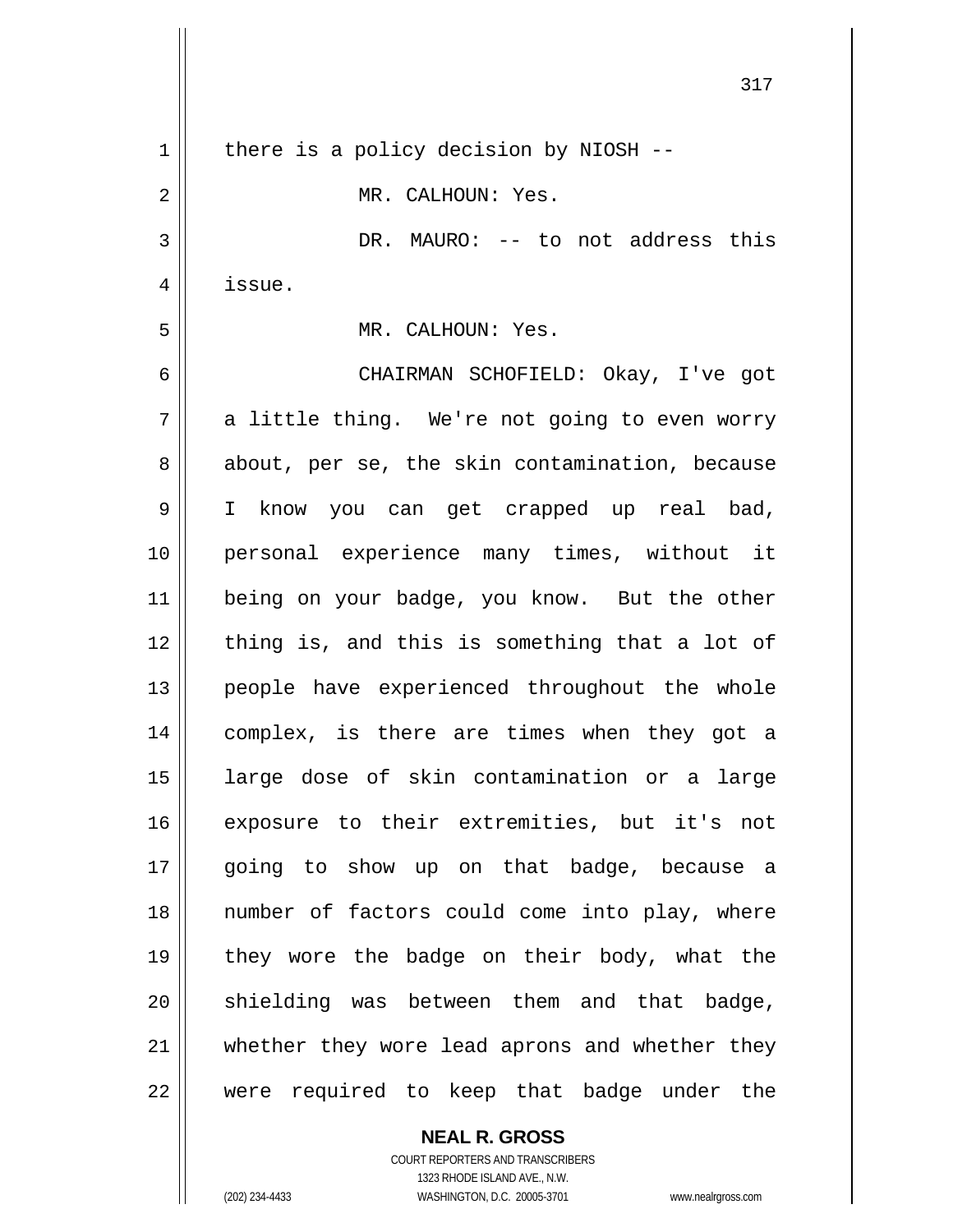1 2 3 lead apron, but yet now you've got these skin cancers. You've still got to deal with that problem.

4 5 6 7 MS. JENKINS: Well, are we assuming that it's not documented? Are we going on the assumption that these contaminations are undocumented contaminations?

8 9 10 11 12 13 14 15 16 17 18 19 20 CHAIRMAN SCHOFIELD: What I'm asking -- I guess this is more of a question than anything else -- is, okay, you can go in. This person has skin cancer, and you're doing a dose reconstruction. You looked at the material that -- they in the CATI interview said, "This is what I worked with at that time," and I mean it's particularly in the early days it was not documented, and nobody was concerned about it, but at the same time, these people said, "Well, that stuff was pretty hot, but, you know, we had to wear lead aprons and things like this."

21 22 How is the dose reconstructor, based on that CATI interview, going to look at

> **NEAL R. GROSS** COURT REPORTERS AND TRANSCRIBERS 1323 RHODE ISLAND AVE., N.W. (202) 234-4433 WASHINGTON, D.C. 20005-3701 www.nealrgross.com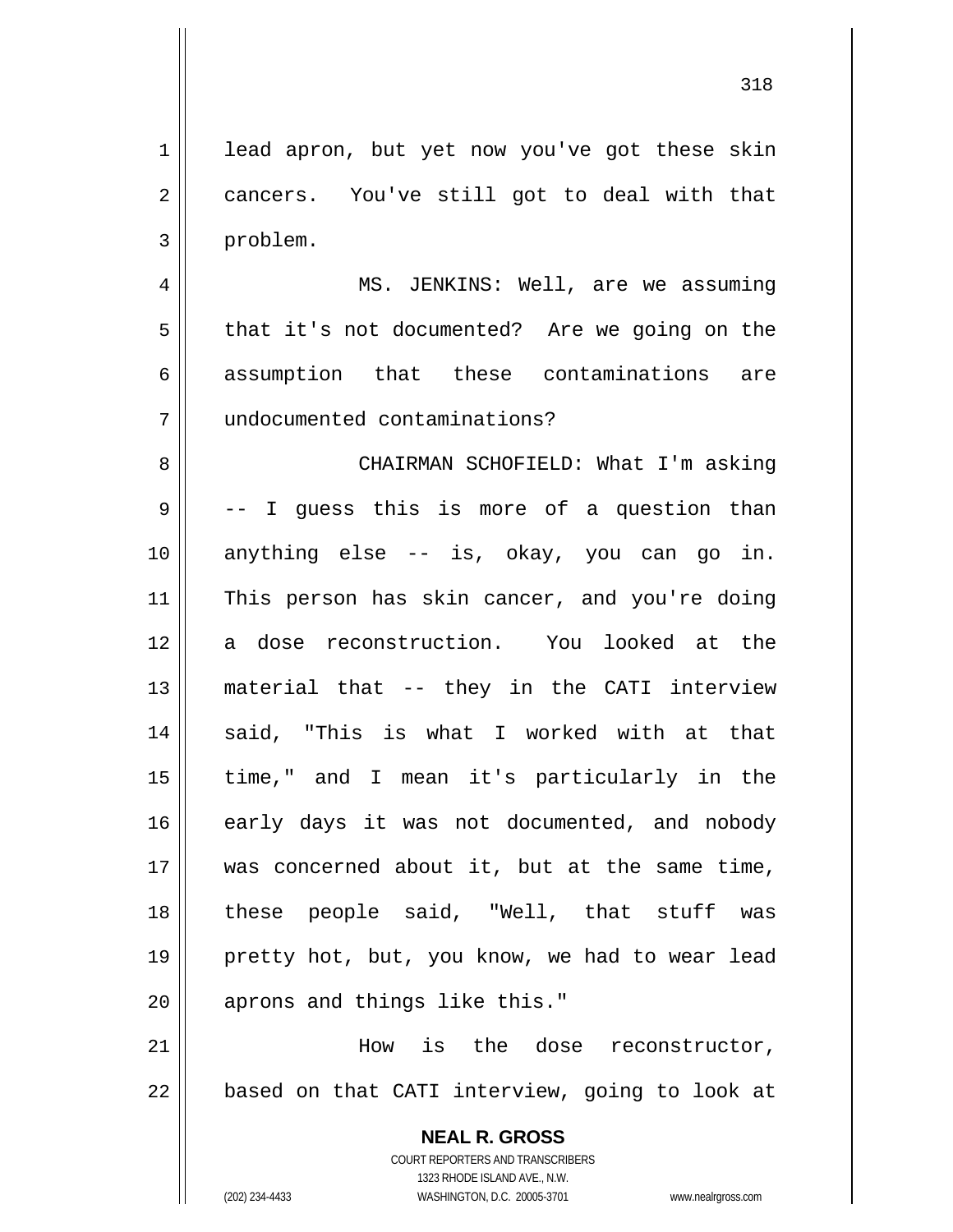that material? It could be very significant to their exposure to cancer. Is there any way that NIOSH has of looking at that? Because it doesn't show up on the film badge.

5 6 7 8 9 10 11 12 13 14 15 16 17 MR. CALHOUN: Yes, we do, and you're talking two different things. You're talking contamination and radiation. If we've got some body without extremity monitoring, and they were a hands-on rad worker, like a glove box type worker of worked with metal, not just your standard haz line, if they've got -- if they've got a cancer that shows up on an extremity, we will use a multiplication factor to adjust for the geometry that potentially exists between the source and the badge. It's kind of like our glove box factor, so we do have a method to do that, and we use it.

18 19 20 21 22 As far as contamination goes, again, if it wasn't documented, we don't assume that it happened. Sure, people do get hand contaminations. Generally speaking, people wear gloves. You know, it happens.

> **NEAL R. GROSS** COURT REPORTERS AND TRANSCRIBERS

> > 1323 RHODE ISLAND AVE., N.W.

1

2

3

4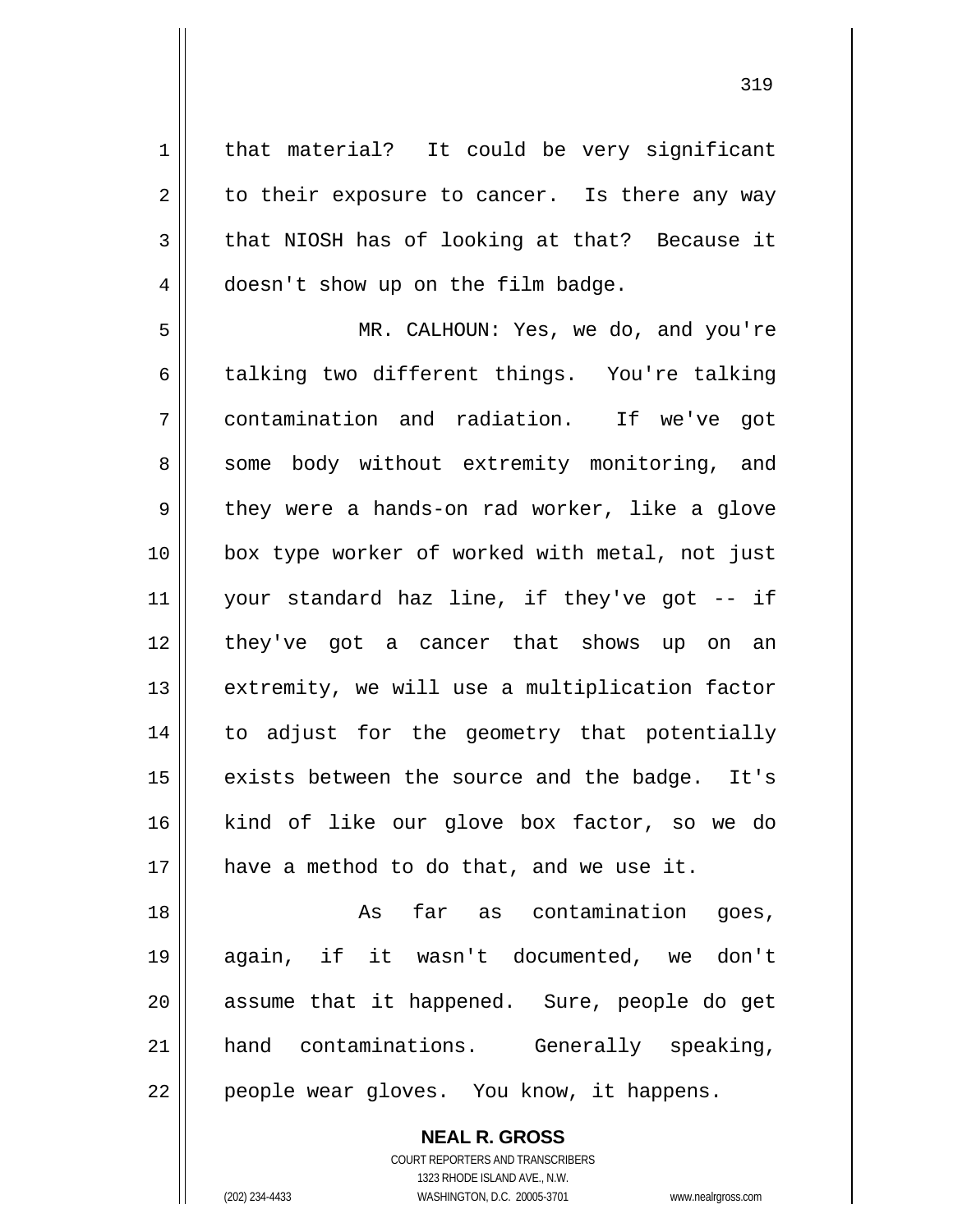| 1  | I know it happens, because I've                                     |
|----|---------------------------------------------------------------------|
| 2  | seen it happen, but generally speaking people                       |
| 3  | wear gloves, and that cuts down on your dose                        |
| 4  | tremendously, and it's not the same as a skin                       |
| 5  | contamination, because the major contributor                        |
| 6  | to a skin contamination is typically betas,                         |
| 7  | and the gloves stop that.                                           |
| 8  | But, again, as far as radiation                                     |
| 9  | dose and cancer to the extremity, we've got                         |
| 10 | ways of dealing with that, and we use it. As                        |
| 11 | far as contamination, undocumented                                  |
| 12 | contamination to any place on the body, we                          |
| 13 | generally don't address that.                                       |
| 14 | MS. JENKINS: There is no way to                                     |
| 15 | address it, unless you pay everybody.                               |
| 16 | MR. CALHOUN: There is<br>no<br>need to                              |
| 17 | address it.                                                         |
| 18 | MS. JENKINS: That's true.                                           |
| 19 | MEMBER BEACH: So, I'm wondering how                                 |
| 20 | soon we'll get responses back on all of these,                      |
| 21 | just roughly.                                                       |
| 22 | MR. CALHOUN: Are we done?                                           |
|    | <b>NEAL R. GROSS</b>                                                |
|    | <b>COURT REPORTERS AND TRANSCRIBERS</b>                             |
|    | 1323 RHODE ISLAND AVE., N.W.                                        |
|    | (202) 234-4433<br>WASHINGTON, D.C. 20005-3701<br>www.nealrgross.com |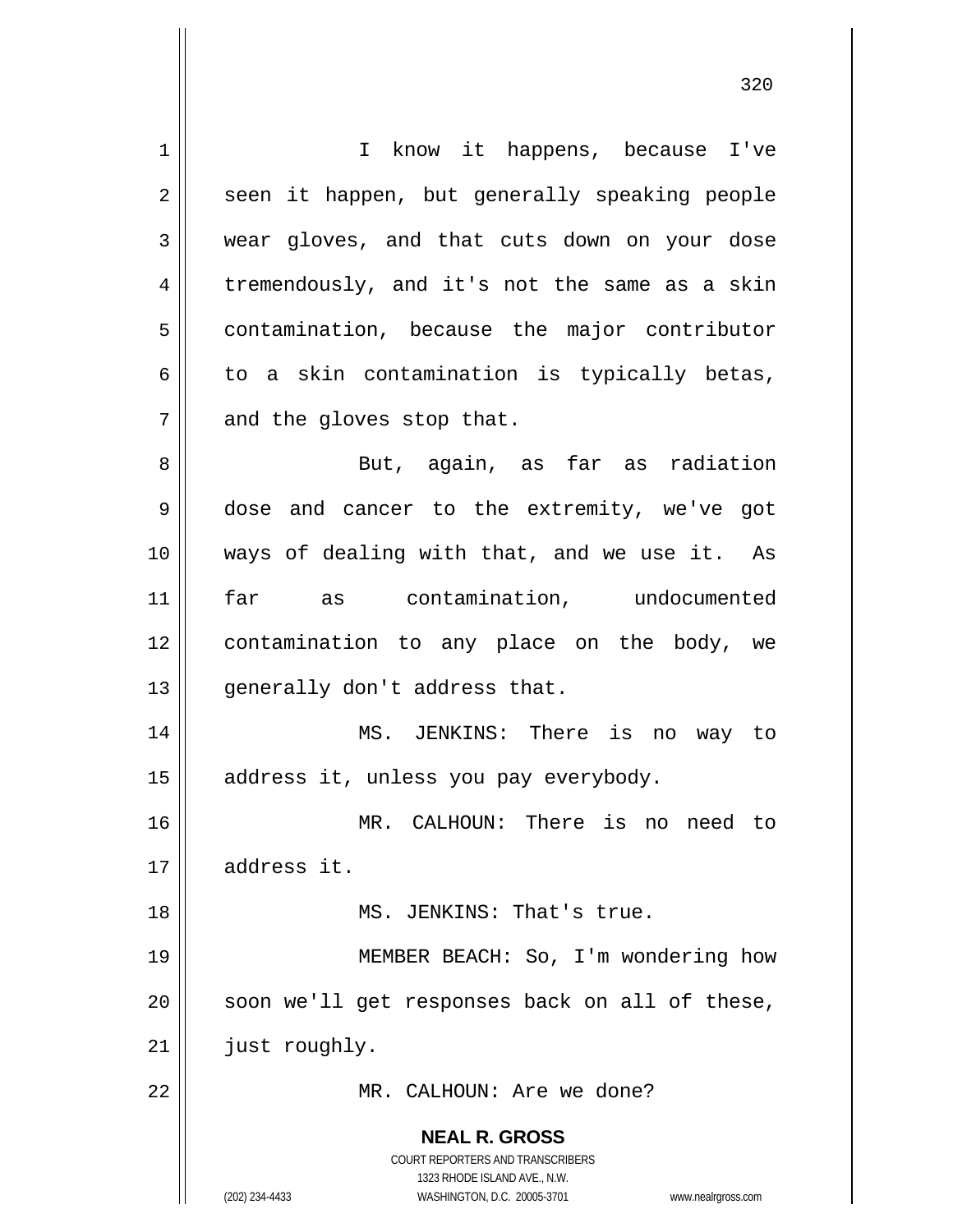| 1  | MEMBER MUNN: It's going to be                  |
|----|------------------------------------------------|
| 2  | pretty much up to these guys as to when.       |
| 3  | MR. GLECKLER: We're not done.                  |
| 4  | MR. DARNELL: Actually, Issue 10,               |
| 5  | the breathing rate, the TBD assumption appears |
| 6  | less claimant-favorable than the ICP, ICRP or  |
| 7  | NCRP. Brian reviewed the ICRP. We're using     |
| 8  | the same numbers.                              |
| 9  | DR. MAURO: No, I skipped all of                |
| 10 | that because we talked about this in other     |
| 11 | venues. There are certain circumstances. For   |
| 12 | example, there are people working in AWE metal |
| 13 | working facilities like Bethlehem Steel where  |
| 14 | there is heavy lifting, extreme exertion and   |
| 15 | where under those circumstances the 1.2 cubic  |
| 16 | meters -- I think it's per hour -- was         |
| 17 | replaced with some higher numbers.             |
| 18 | I think the question here, you                 |
| 19 | know, is are there any circumstances here      |
| 20 | where the higher reading rate should be. I     |
| 21 | think this is of marginal concern. This can    |
| 22 | be addressed.                                  |
|    | <b>NEAL R. GROSS</b>                           |

321

COURT REPORTERS AND TRANSCRIBERS 1323 RHODE ISLAND AVE., N.W.

 $\mathsf{II}$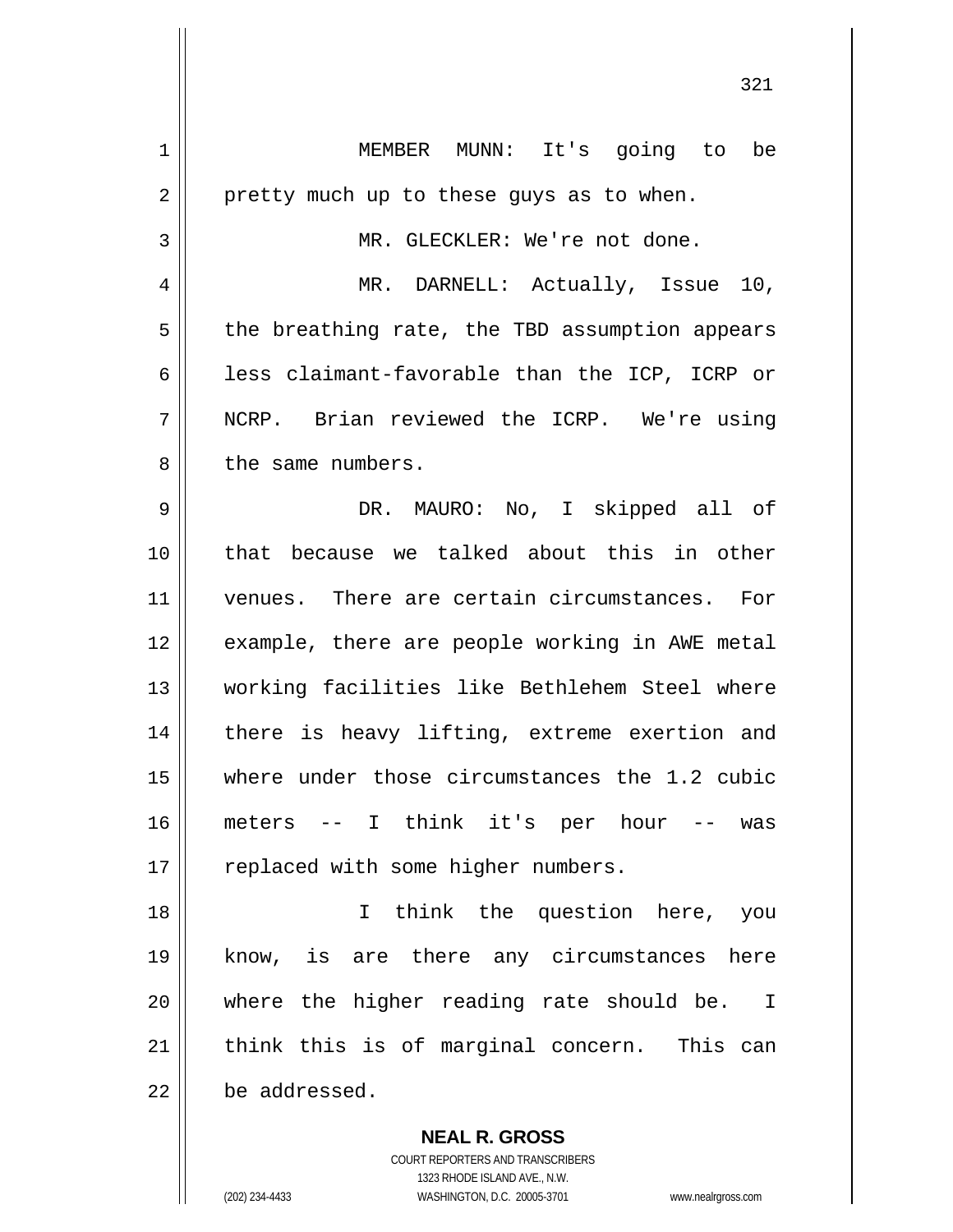| $\mathbf 1$ | If there are circumstances where                 |
|-------------|--------------------------------------------------|
| 2           | the nature of the job is such that the default   |
| 3           | ICRP number may not really be claimant-          |
| 4           | favorable, then we're saying, well, as has       |
| 5           | been done at other sites, there are higher       |
| 6           | reading rates that could be used that seem to    |
| 7           | be claimant-favorable.                           |
| 8           | I'm not saying there necessarily is              |
| 9           | that circumstance here. I'd have to look back    |
| 10          | at this report to see whether we identified      |
| 11          | any job categories, but to me this is not        |
| 12          | center stage.                                    |
| 13          | DR. BEHLING: I should also add to                |
| 14          | that in Section 5.1.2.7, 5.1.2.7, where this     |
| 15          | particular finding or observation was            |
| 16          | explained, there is obviously something that     |
| 17          | should jump out at you, because I believe        |
| 18          | Desmond, who wrote this, referenced the NCRP     |
| 19          | value of eight times $103$ cubic meters per year |
| 20          | that he identified in the RAC report, and, of    |
| 21          | course, that was intended for offsite            |
| 22          | personnel who don't work eight-hour shifts       |

**NEAL R. GROSS** COURT REPORTERS AND TRANSCRIBERS

1323 RHODE ISLAND AVE., N.W.

(202) 234-4433 WASHINGTON, D.C. 20005-3701 www.nealrgross.com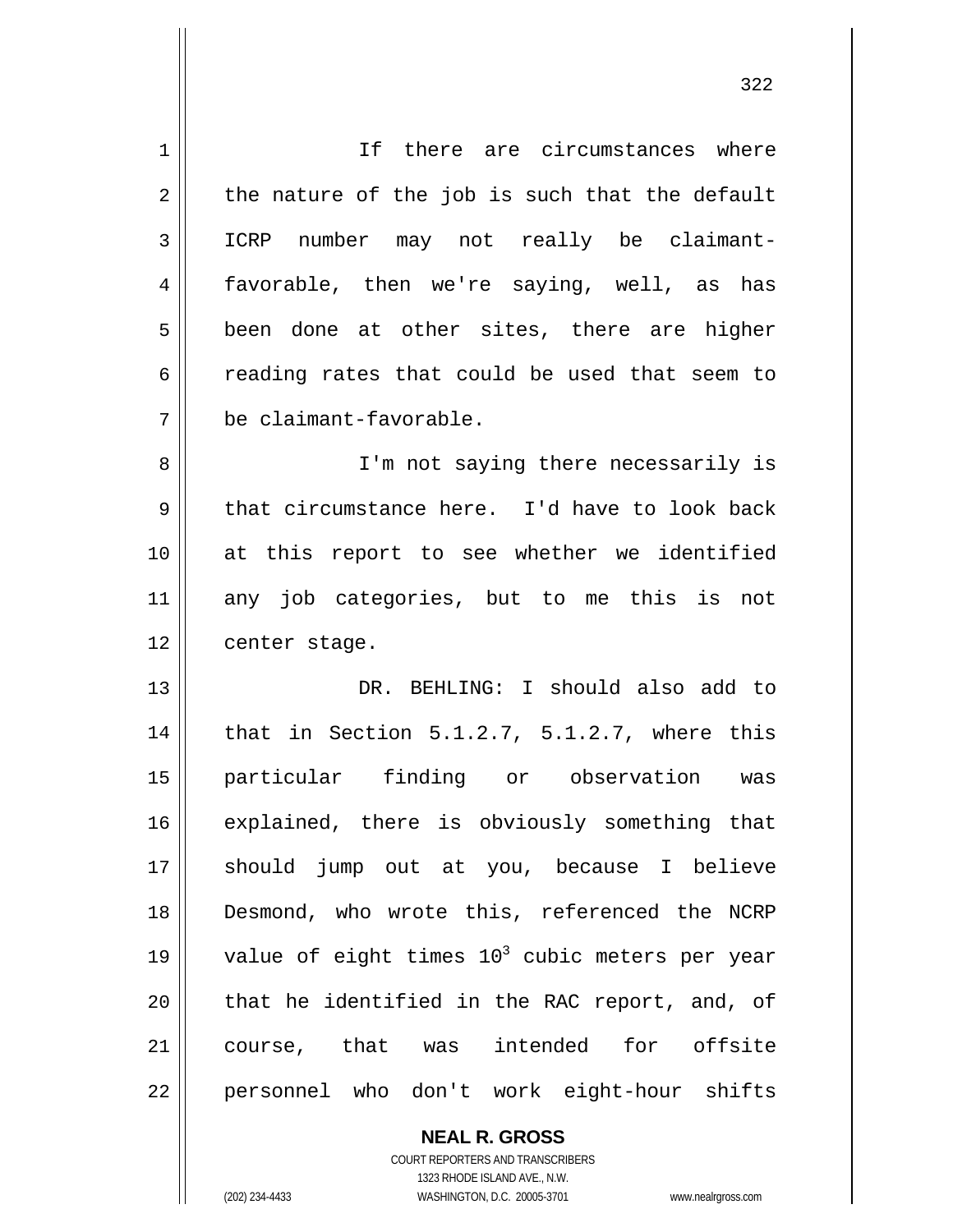$\begin{array}{c|c|c|c|c} 1 & 1 \\ \hline \end{array}$ five days a week.

| 2  | So please make notice of that and                                   |
|----|---------------------------------------------------------------------|
| 3  | realize that that was an error<br>in even                           |
| 4  | including it in our writeup, because it was a                       |
| 5  | reference to the RAC report where offsite                           |
| 6  | exposures were being assessed for 8,000 hours,                      |
| 7  | and that was based on, obviously, 24 hours at                       |
| 8  | a location offsite and not as a number of                           |
| 9  | hours per year.                                                     |
| 10 | DR. MAURO: Are we recommending that                                 |
| 11 | SC&A delete this issue?                                             |
| 12 | DR. BEHLING: Well, it should be                                     |
| 13 | stricken, because it's totally irrelevant.                          |
| 14 | DR. MAURO: Strike that.                                             |
| 15 | DR. BEHLING: I mean, we certainly                                   |
| 16 | don't want to promote the idea that --                              |
| 17 | DR. MAURO: Issue 15. No. Issue                                      |
| 18 | 10.                                                                 |
| 19 | should<br>DR.<br>BEHLING:<br>-- one<br>use                          |
| 20 | 8,000 hours.                                                        |
| 21 | Ten.<br>is<br>DR.<br>MAURO:<br><b>SC&amp;A</b>                      |
| 22 | recommending that we inappropriately included                       |
|    | <b>NEAL R. GROSS</b><br>COURT REPORTERS AND TRANSCRIBERS            |
|    | 1323 RHODE ISLAND AVE., N.W.                                        |
|    | (202) 234-4433<br>WASHINGTON, D.C. 20005-3701<br>www.nealrgross.com |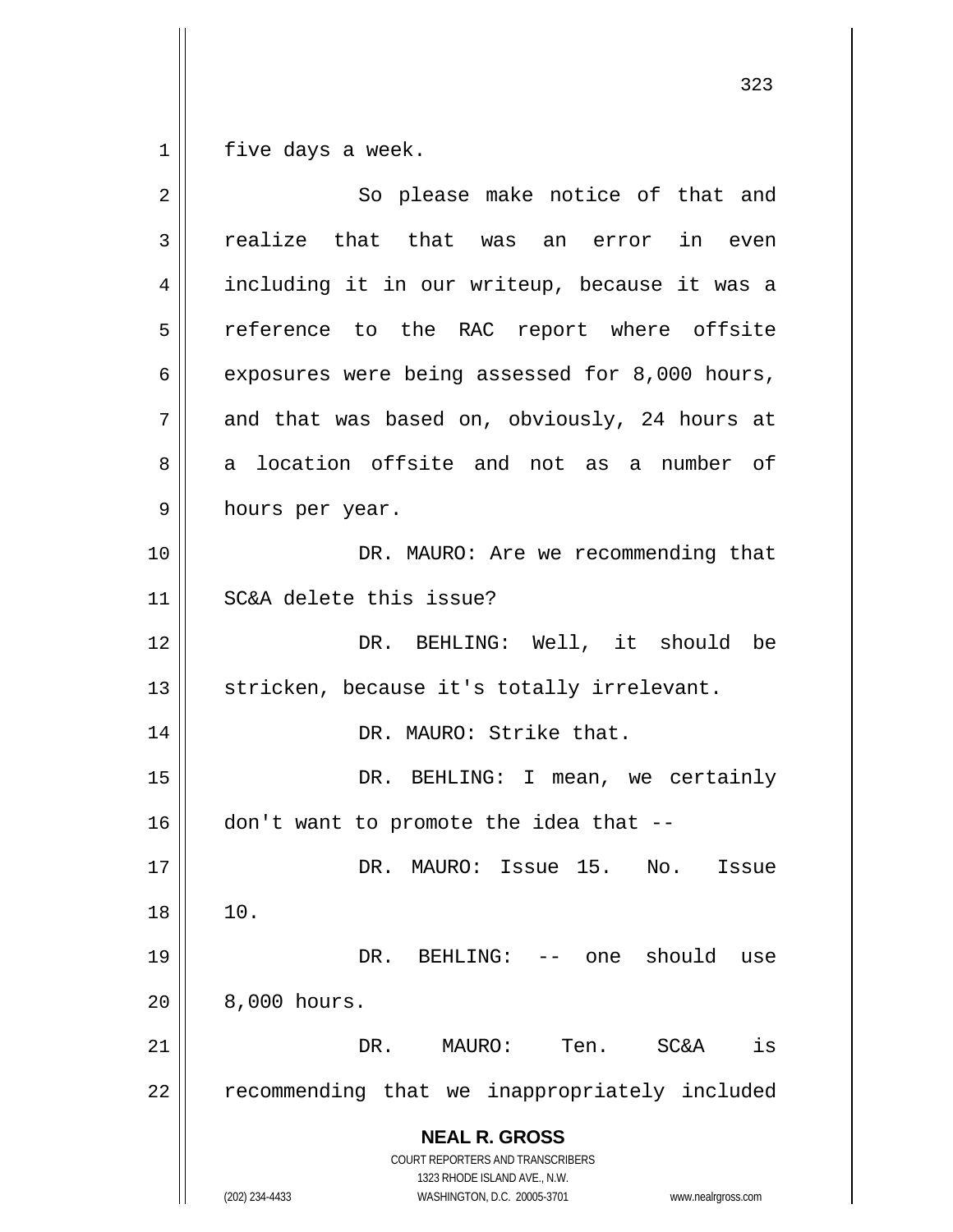**NEAL R. GROSS** COURT REPORTERS AND TRANSCRIBERS 1323 RHODE ISLAND AVE., N.W. (202) 234-4433 WASHINGTON, D.C. 20005-3701 www.nealrgross.com 324 1 2 3 4 5 6 7 8 9 10 11 12 13 14 15 16 17 18 19 20 21 22 Issue Number 10. We should delete it from the issue list. MEMBER MUNN: Which is an observation in any case. MR. OSTROW: Yes, so it doesn't help too much. MEMBER MUNN: Every little bit helps. I didn't hear -- MR. OSTROW: I see a cheer coming. MEMBER MUNN: Hans, I didn't hear your reference to where in your writeup that error occurred. Would you mind giving that? DR. BEHLING: Yes, it's in Section 5.1.2.7. MEMBER MUNN: Got it. Thank you. DR. BEHLING: And it's just a short one, breathing rate, and it gives you the RAC value, which, as I said, was really meant for offsite personnel or at a given location -- MEMBER MUNN: Right. DR. BEHLING: -- more or less 24 hours a day.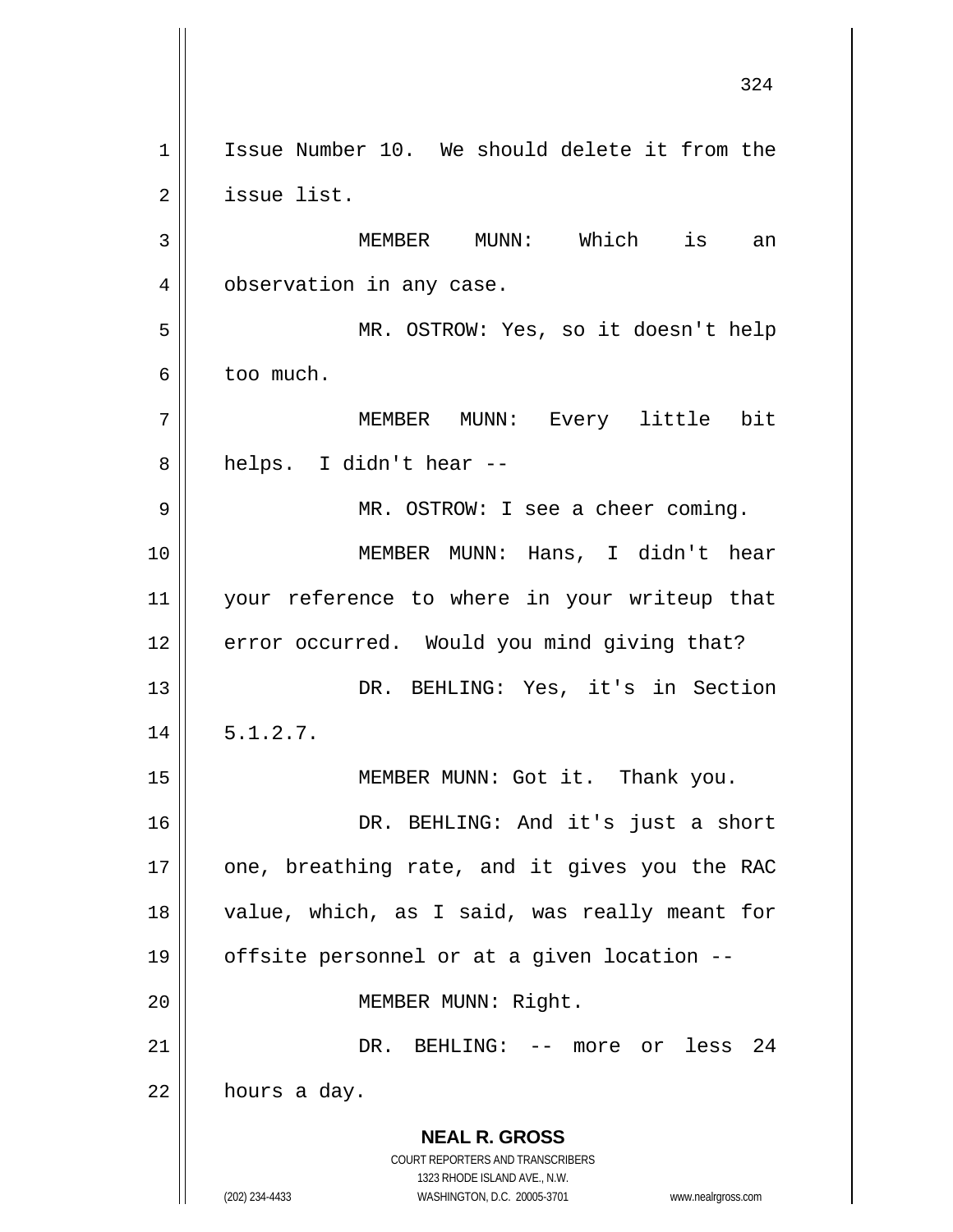|             | 325                                                                                                                                                                    |
|-------------|------------------------------------------------------------------------------------------------------------------------------------------------------------------------|
| $\mathbf 1$ | DR. MAURO: Page 79.                                                                                                                                                    |
| 2           | MEMBER MUNN: I just want to mark                                                                                                                                       |
| 3           | mine. Thank you.                                                                                                                                                       |
| 4           | CHAIRMAN SCHOFIELD: Now, we've got                                                                                                                                     |
| 5           | some people who need to catch planes, I                                                                                                                                |
| 6           | understand, so I think we'll try to wrap this                                                                                                                          |
| 7           | up in the next few minutes, if possible, so we                                                                                                                         |
| 8           | can let those people catch their planes.<br>It                                                                                                                         |
| 9           | looks like we're going to have to come back                                                                                                                            |
| 10          | again and beat on each other for a while.                                                                                                                              |
| 11          | MEMBER MUNN: The question is when?                                                                                                                                     |
| 12          | MR. OSTROW: Why do we have to come                                                                                                                                     |
| 13          | back and beat on each other?                                                                                                                                           |
| 14          | MR. CALHOUN: We can still provide a                                                                                                                                    |
| 15          | response to everything, even though we haven't                                                                                                                         |
| 16          | discussed it. We can just try that.                                                                                                                                    |
| 17          | CHAIRMAN SCHOFIELD: No, I agree.                                                                                                                                       |
| 18          | That's a good idea, but this obviously isn't                                                                                                                           |
| 19          | going to be the last meeting we have.                                                                                                                                  |
| 20          | DR. MAURO: We're close to -- we're                                                                                                                                     |
| 21          | basically close to halfway through the list of                                                                                                                         |
| 22          | issues. That's not bad.                                                                                                                                                |
|             | <b>NEAL R. GROSS</b><br><b>COURT REPORTERS AND TRANSCRIBERS</b><br>1323 RHODE ISLAND AVE., N.W.<br>(202) 234-4433<br>WASHINGTON, D.C. 20005-3701<br>www.nealrgross.com |

 $\overline{\phantom{a}}$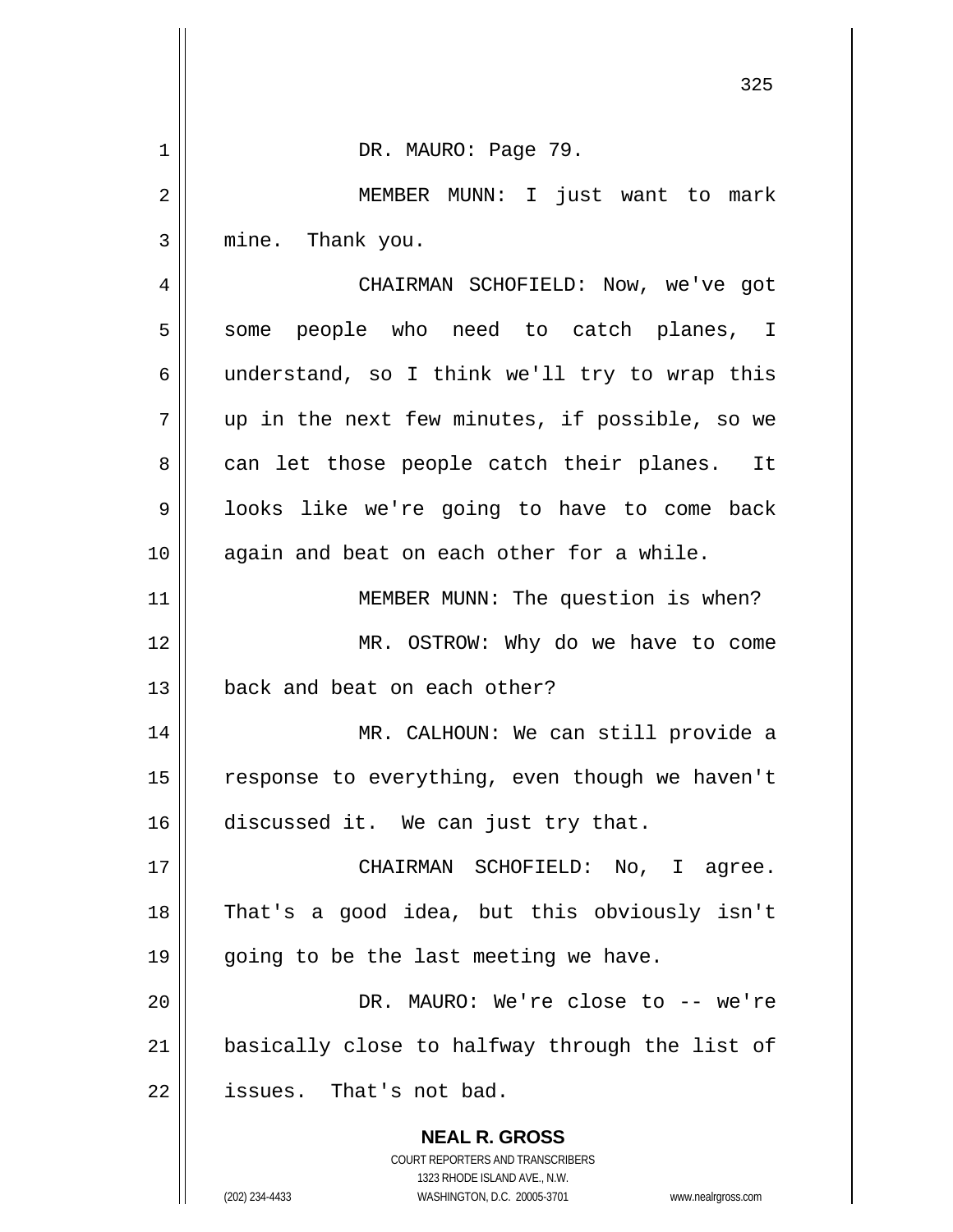|                | 326                                                      |
|----------------|----------------------------------------------------------|
| $\mathbf 1$    | MR. CALHOUN: We can be done by $9:00$                    |
| $\overline{2}$ | if we keep this up.                                      |
| $\mathbf{3}$   | DR. MAURO: No, no. I'm saying                            |
| 4              | we've been through a lot of these, and that              |
| 5              | ain't bad.                                               |
| 6              | MEMBER BEACH: Are we going to ask                        |
| 7              | for the issues for ANL-West to be answered,              |
| 8              | too, since we know that most likely we're                |
| 9              | going to combine them? Are we going to ask               |
| 10             | for that at this time, too?                              |
| 11             | CHAIRMAN SCHOFIELD: Yes, I mean,                         |
| 12             | because some of these issues obviously are               |
| 13             | going to apply to both, and, you know, if we             |
| 14             | can just combine that answer to both at the              |
| 15             | same time, well, that just saves a lot of time           |
| 16             | and money and hassle. I mean, that's my                  |
| 17             | personal opinion.                                        |
| 18             | MR. DARNELL: The way the findings -                      |
| 19             | - well, they're all listed as findings under             |
| 20             | ANL-West matrix that I perceive<br>$--$ are              |
| 21             | written. Most of these appear to be like we              |
| 22             | feel this is occurring type issues.                      |
|                | <b>NEAL R. GROSS</b><br>COURT REPORTERS AND TRANSCRIBERS |

1323 RHODE ISLAND AVE., N.W.

 $\prod$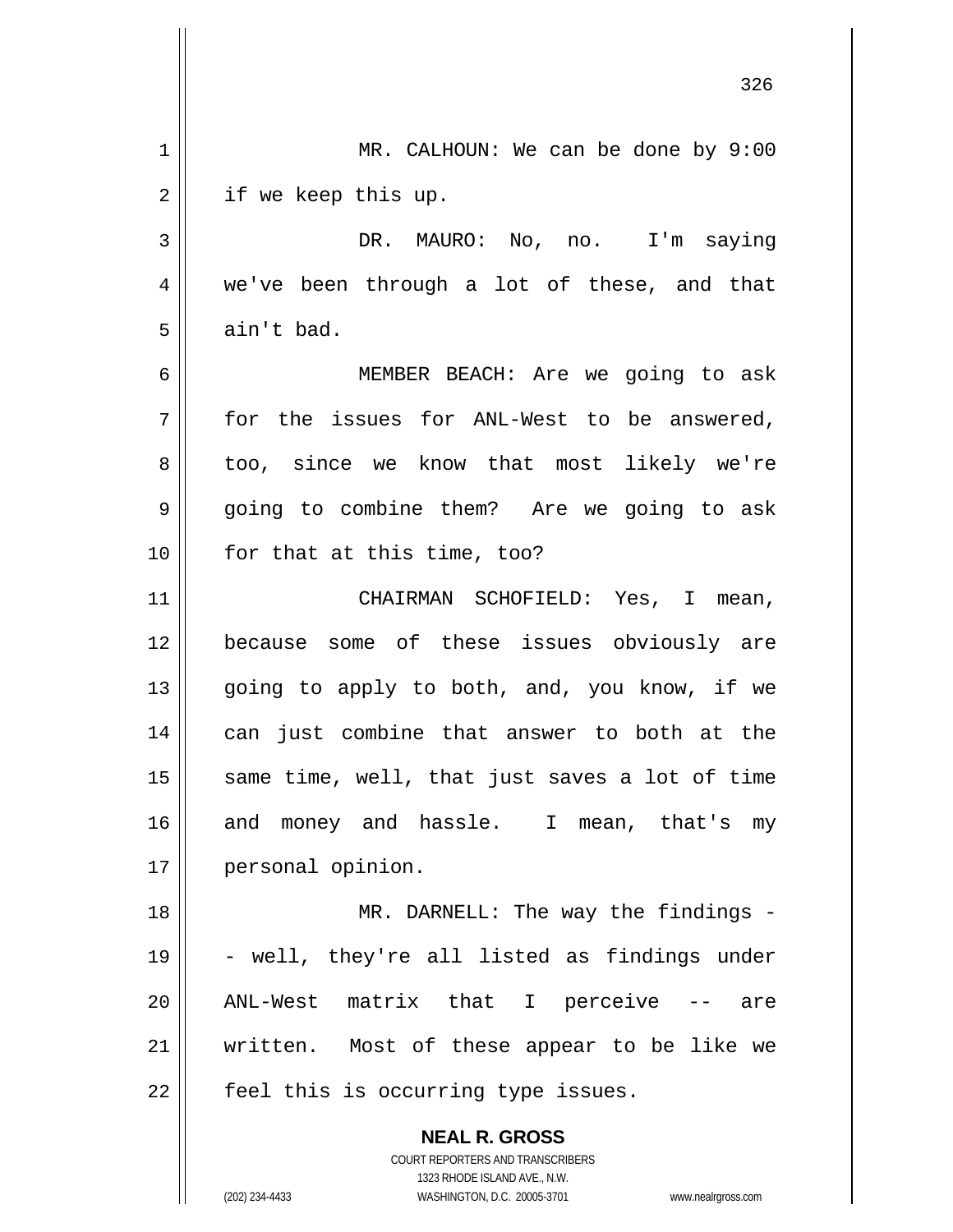What I'd ask is, while we're working on our response, if you could roll these into the INL matrix that we have, I'd prefer to answer them through the INL matrix instead of adding them at the end.

1

2

3

4

5

6 7 8 9 10 11 12 13 14 MR. OSTROW: Well, that's okay to do. It's like I said before. You can group them any way you want to. You can have your response and say, "This addresses -- this particular response addresses these five INL concerns and these three ANL concerns," because once you cover everything, you can group them any way you like that you find convenient.

15 16 17 18 19 20 21 22 MR. DARNELL: Okay. Let me give you a specific example. With Finding Number 3.5- 1, on the ANL matrix it's on page 3 of 5 of the ANL matrix. "Radionuclides of concern in solubility of TBD-5 contains incorrect statements, assumptions, and recommendations. "For example, SC&A considers NIOSH's list of radionuclides of concern to be

> **NEAL R. GROSS** COURT REPORTERS AND TRANSCRIBERS 1323 RHODE ISLAND AVE., N.W. (202) 234-4433 WASHINGTON, D.C. 20005-3701 www.nealrgross.com

327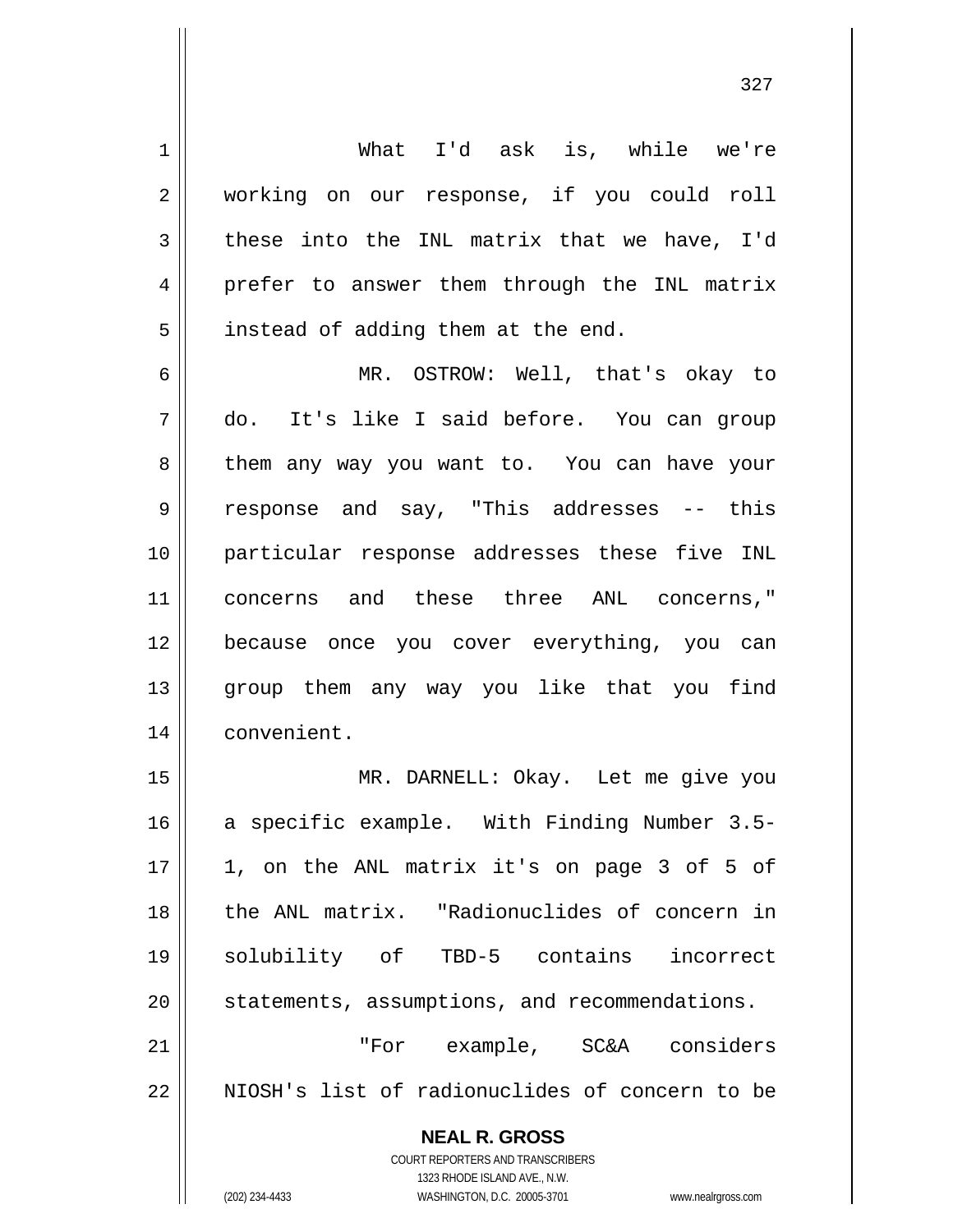**NEAL R. GROSS** COURT REPORTERS AND TRANSCRIBERS 1323 RHODE ISLAND AVE., N.W. 1 2 3 4 5 6 7 8 9 10 11 12 13 14 15 16 17 18 19 20 21 22 incomplete and too restrictive. We also contest NIOSH's statement implying the only soluble radionuclide of concern is strontium-90." We need to know each incorrect statement, and I'm sorry for reading this directly. We need to know each one and why. DR. MAURO: It's in the report. This is just the matrix. This is what you need to be looking at. MR. CALHOUN: It's a binder. DR. MAURO: Binder, a three-ring binder. MR. OSTROW: Yes, this is summarizing it and points you to Section 5 -- DR. MAURO: I mean, I would say, you know, take a look at the -- I mean, combining it, separating it, you know, whatever. MR. CALHOUN: And if we need more clarification, that may be the response. DR. MAURO: But if you do and if it's just a question, call us. MR. OSTROW: If it's a simple one,

328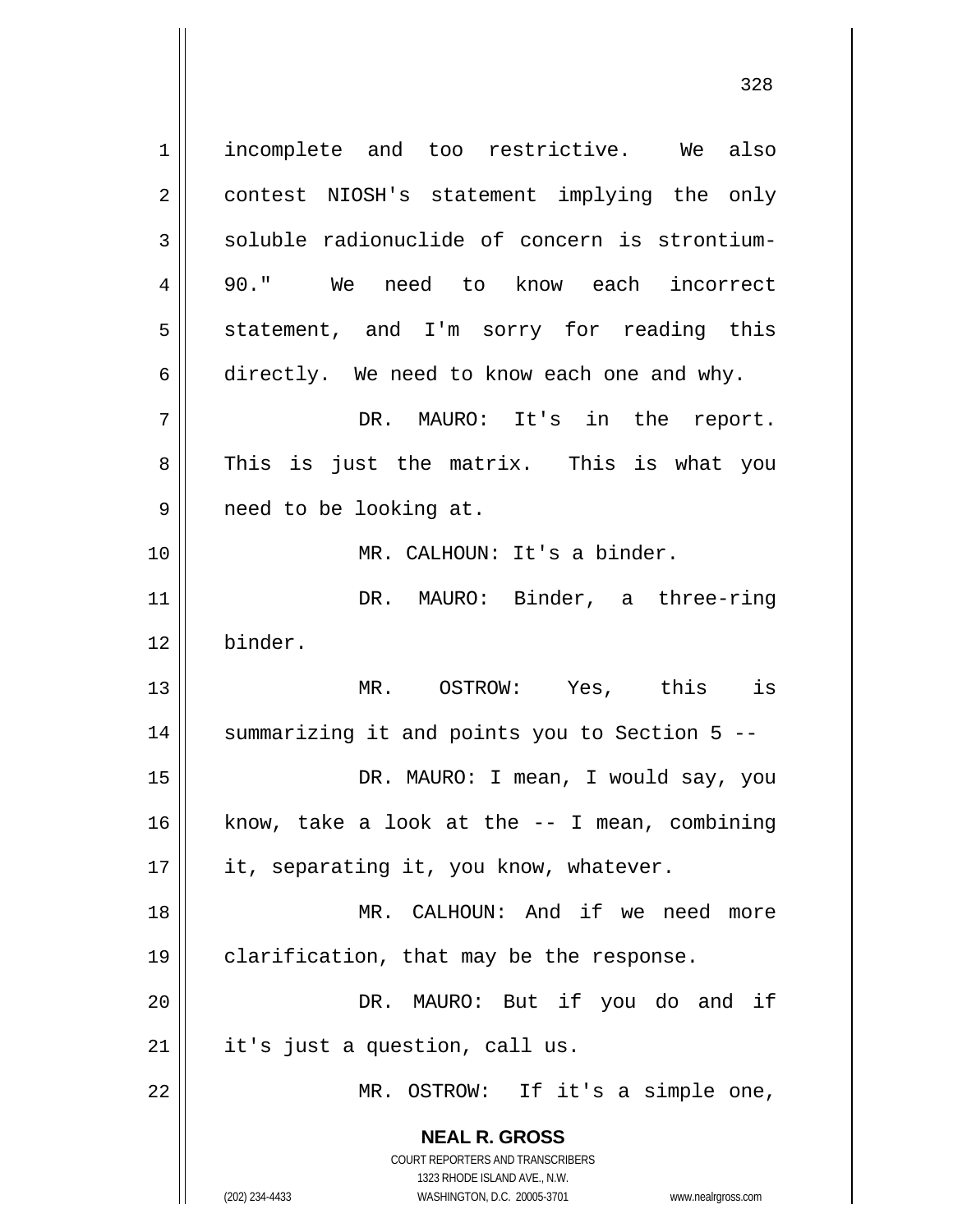1 call us.

| 2  | DR. MAURO: And even if, let's say,                                                              |
|----|-------------------------------------------------------------------------------------------------|
| 3  | we're not available, if we do have a call in                                                    |
| 4  | and it's not possible to tie in with any of                                                     |
| 5  | the work group members, my standard practice                                                    |
| 6  | is to put a memo out saying, "We had a brief                                                    |
| 7  | conversation on this issue." I put out an                                                       |
| 8  | email to the work group. They know we had the                                                   |
| 9  | conversation, but I know that the work group                                                    |
| 10 | likes to be on the line when possible.                                                          |
| 11 | MR. KATZ: But for a simple -- yes,                                                              |
| 12 | but for a simple clarification, you don't even                                                  |
| 13 | need to -- I mean, it's fine to document                                                        |
| 14 | afterwards, but we don't need a conference                                                      |
| 15 | call for that.                                                                                  |
| 16 | DR. MAURO: Yes, we should document                                                              |
| 17 | that just so that everybody knows.                                                              |
| 18 | MR. KATZ: Call and ask<br>your                                                                  |
| 19 | question. "I don't understand this comment,"                                                    |
| 20 | or whatever the details are.                                                                    |
| 21 | $MR$ .<br>CALHOUN:<br>Yes,<br>because                                                           |
| 22 | ultimately the<br>is<br>going to<br>response<br>be                                              |
|    | <b>NEAL R. GROSS</b><br><b>COURT REPORTERS AND TRANSCRIBERS</b><br>1323 RHODE ISLAND AVE., N.W. |
|    | (202) 234-4433<br>WASHINGTON, D.C. 20005-3701<br>www.nealrgross.com                             |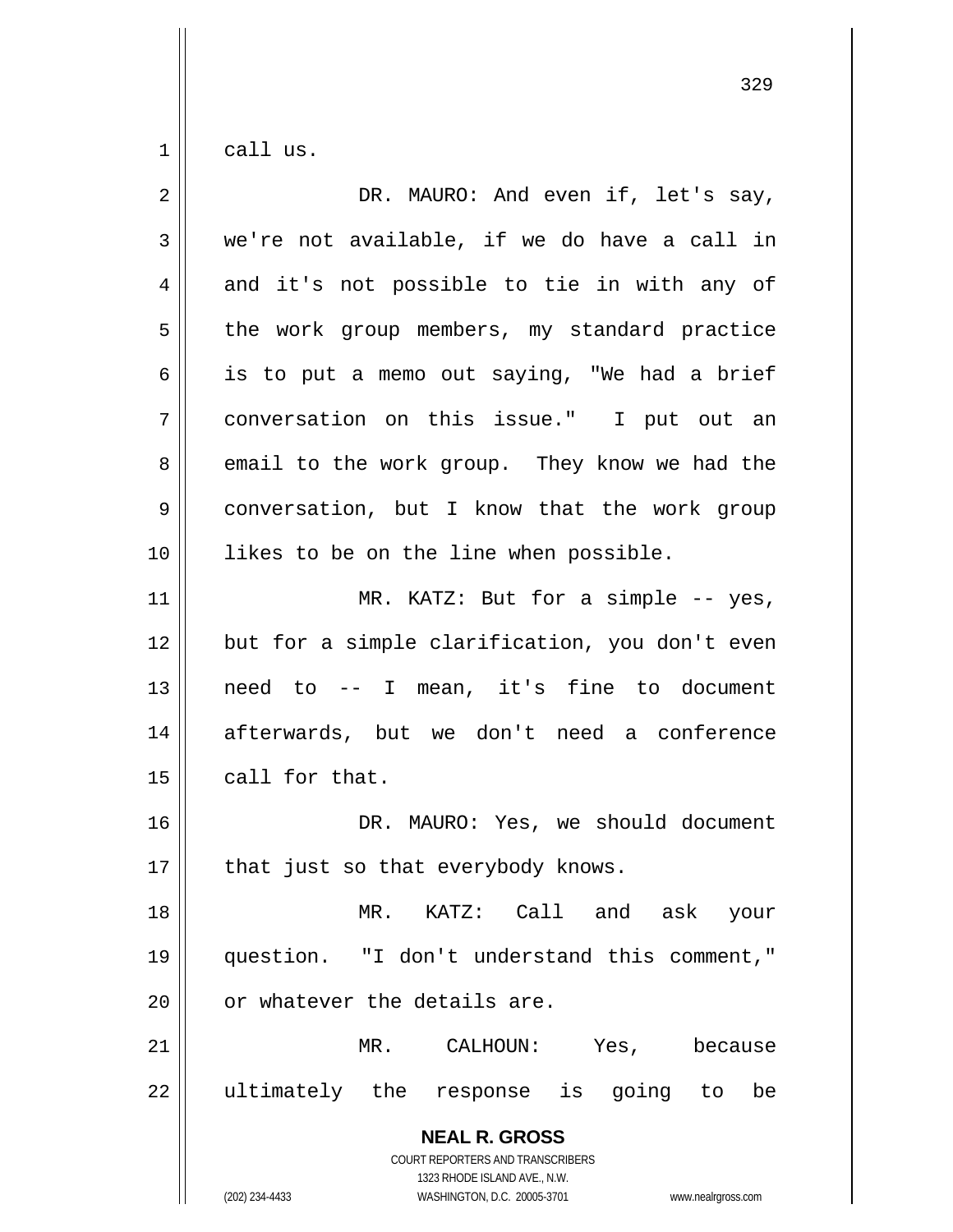**NEAL R. GROSS** COURT REPORTERS AND TRANSCRIBERS 1323 RHODE ISLAND AVE., N.W. (202) 234-4433 WASHINGTON, D.C. 20005-3701 www.nealrgross.com 330 1 2 3 4 5 6 7 8 9 10 11 12 13 14 15 16 17 18 19 20 21 22 available. MR. KATZ: So time frame, just sort of general time frame so we can know about scheduling? MR. DARNELL: 6:00. MR. KATZ: No, no, time frame for the response. MR. DARNELL: That's what I'm talking about. MR. CALHOUN: That's good. Okay. So we can meet tomorrow. MR. DARNELL: 6:00, July 4, 2012, I have it down. MR. CALHOUN: I'm on vacation that day. MR. DARNELL: Actually, that's really dependent on how much time these guys have, and that's not a question we can give you an answer to right now. CHAIRMAN SCHOFIELD: Well, it would be nice if we could have these answers, at least have some discussion by phone on them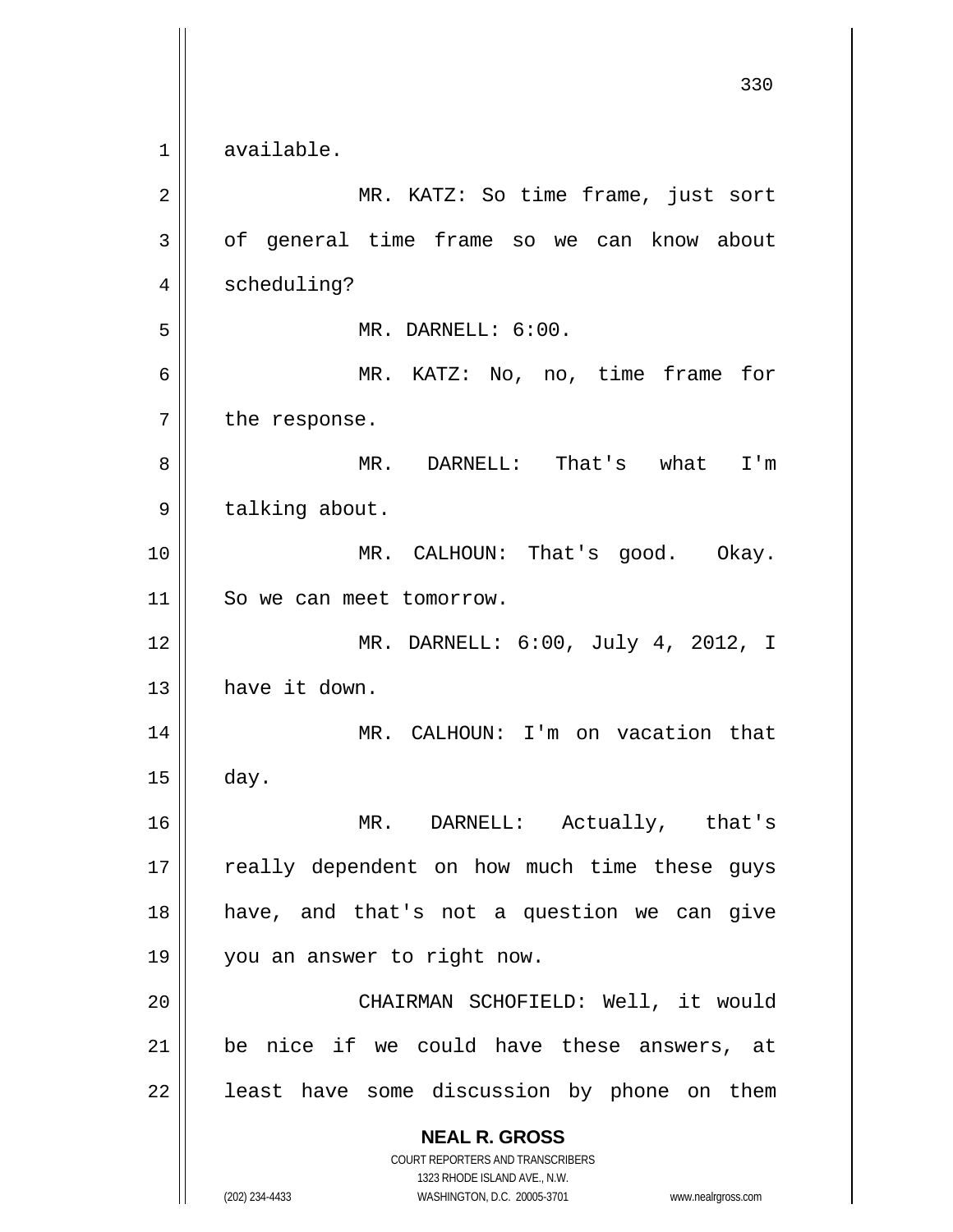**NEAL R. GROSS** COURT REPORTERS AND TRANSCRIBERS 1323 RHODE ISLAND AVE., N.W. (202) 234-4433 WASHINGTON, D.C. 20005-3701 www.nealrgross.com 1 2 3 4 5 6 7 8 9 10 11 12 13 14 15 16 17 18 19 20 21 22 before the full Board meeting in July. MR. CALHOUN: When is that in July? MEMBER MUNN: It's the  $27<sup>th</sup>$ ,  $28<sup>th</sup>$ , and  $29^{th}$ , but you need to bear in mind that for at least a week and usually two weeks prior to that, most of the NIOSH headquarters staff is up to their armpits in alligators getting ready for this particular meeting. So the suggestion from this chair would be if you're going to plan a meeting in July, which would be very beneficial for us if you could do that, then it needs to be no later than the middle of July. MR. DARNELL: That's in the middle of the Health Physics Society meeting, too. MEMBER MUNN: Yes, that's the week that we'll be meeting. CHAIRMAN SCHOFIELD: No, that doesn't work for us, either. MEMBER MUNN: And so that pushes you over into August, and for selfish reasons I might suggest that you consider the week of

331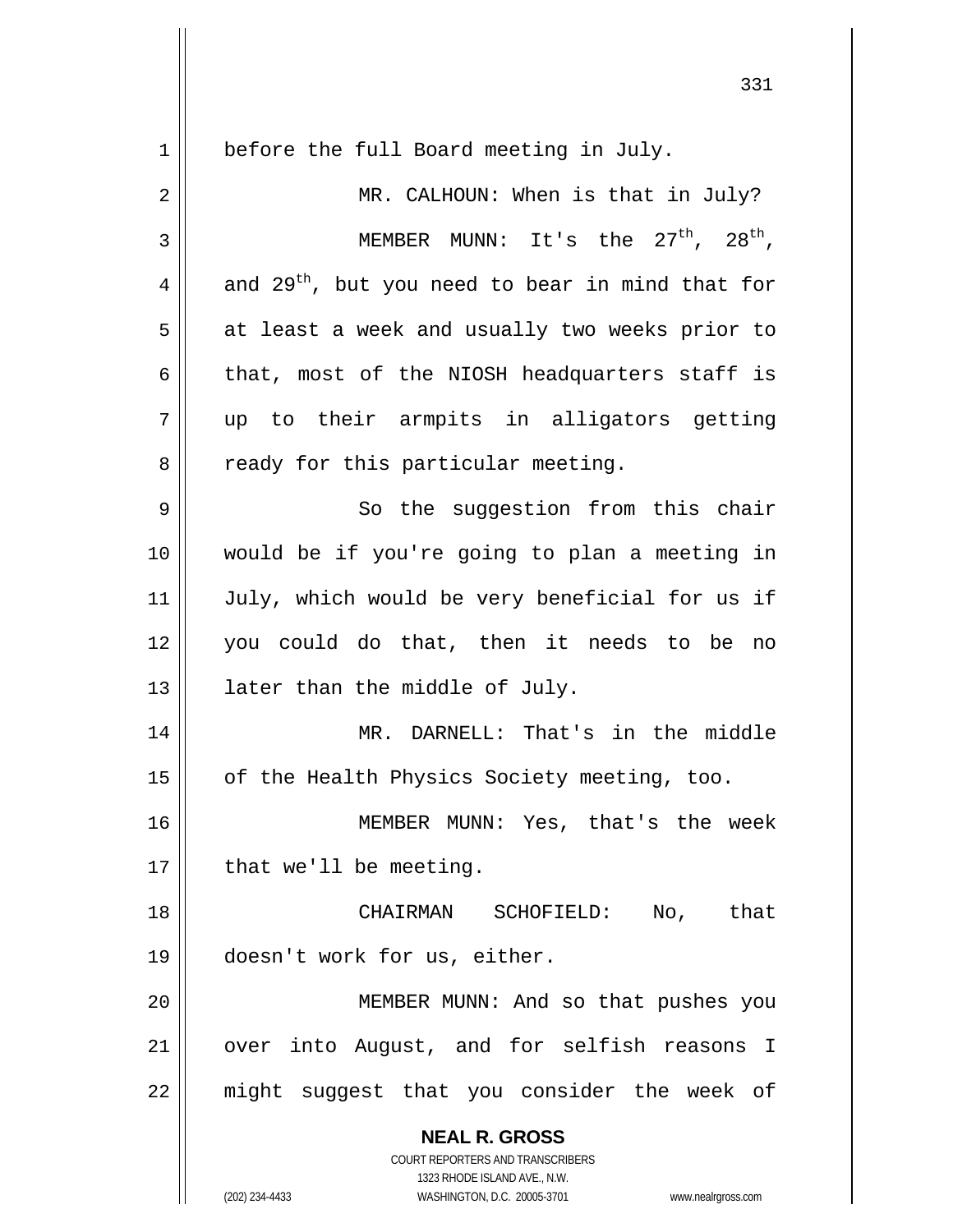**NEAL R. GROSS** COURT REPORTERS AND TRANSCRIBERS 1323 RHODE ISLAND AVE., N.W. (202) 234-4433 WASHINGTON, D.C. 20005-3701 www.nealrgross.com 332 1 2 3 4 5 6 7 8 9 10 11 12 13 14 15 16 17 18 19 20 21 22 the  $10^{th}$ , since there is a meeting scheduled on the  $13<sup>th</sup>$  for another group already. MR. KATZ: I don't think we're trying to book the meeting itself, just a general sense for what month we could expect to get responses. CHAIRMAN SCHOFIELD: Yes, when we can get the responses back. MEMBER MUNN: When we can get the things out. MR. KATZ: July? Is July a reasonable time frame? MEMBER MUNN: End of July. MR. DARNELL: I'll take the action item to email that information. MR. KATZ: That sounds great. MR. DARNELL: I can't put these guys on the spot right now, because we have them on the spot for so much. We have to figure out what that priority is, and that decision is higher than me. MR. KATZ: That's great.